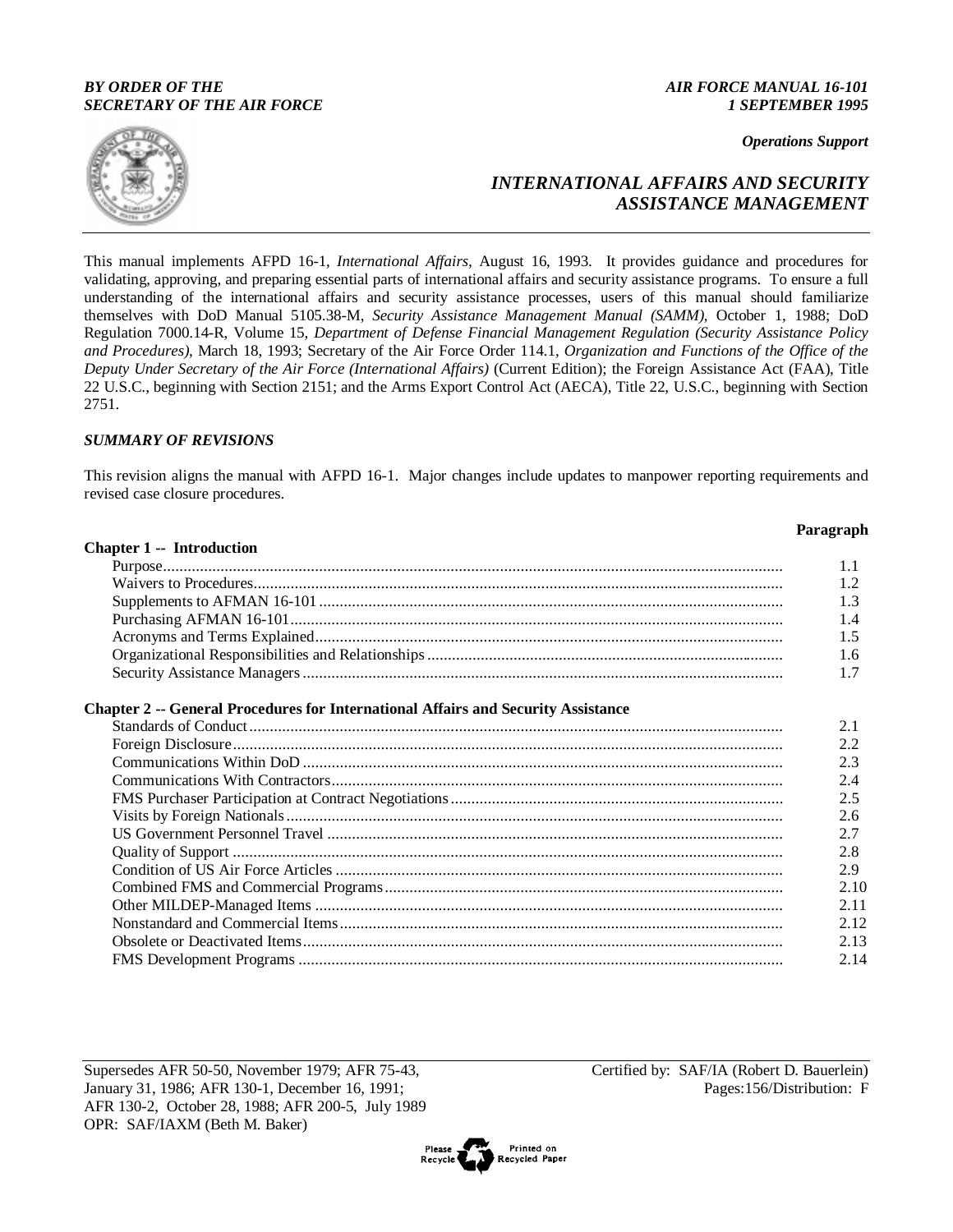# Paragraph

| Use of US Air Force Equipment/Personnel to Support International Airshows and Trade Exhibitions                                                |  |
|------------------------------------------------------------------------------------------------------------------------------------------------|--|
|                                                                                                                                                |  |
| <b>Chapter 3 -- Security Assistance Surveys</b>                                                                                                |  |
|                                                                                                                                                |  |
|                                                                                                                                                |  |
|                                                                                                                                                |  |
|                                                                                                                                                |  |
|                                                                                                                                                |  |
|                                                                                                                                                |  |
|                                                                                                                                                |  |
|                                                                                                                                                |  |
| <b>Chapter 4 -- Preparation and Processing off Foreign Military Sales (FMS) Cases</b><br><b>Section A -- Processing Requests for FMS Cases</b> |  |
|                                                                                                                                                |  |
|                                                                                                                                                |  |
|                                                                                                                                                |  |
|                                                                                                                                                |  |
|                                                                                                                                                |  |
|                                                                                                                                                |  |
|                                                                                                                                                |  |
|                                                                                                                                                |  |
|                                                                                                                                                |  |
|                                                                                                                                                |  |
|                                                                                                                                                |  |
|                                                                                                                                                |  |
| Processing Requests for Excess Military Assistance Program (MAP) Property and                                                                  |  |
|                                                                                                                                                |  |
| <b>Section B -- General Preparation of FMS Cases</b>                                                                                           |  |
|                                                                                                                                                |  |
|                                                                                                                                                |  |
| Sources for Defense Articles                                                                                                                   |  |
|                                                                                                                                                |  |
|                                                                                                                                                |  |
|                                                                                                                                                |  |
|                                                                                                                                                |  |
|                                                                                                                                                |  |
|                                                                                                                                                |  |
|                                                                                                                                                |  |
| Section C -- Preparation and Processing of Specific FMS Cases                                                                                  |  |
|                                                                                                                                                |  |
|                                                                                                                                                |  |
|                                                                                                                                                |  |
|                                                                                                                                                |  |
|                                                                                                                                                |  |
|                                                                                                                                                |  |
|                                                                                                                                                |  |
|                                                                                                                                                |  |
|                                                                                                                                                |  |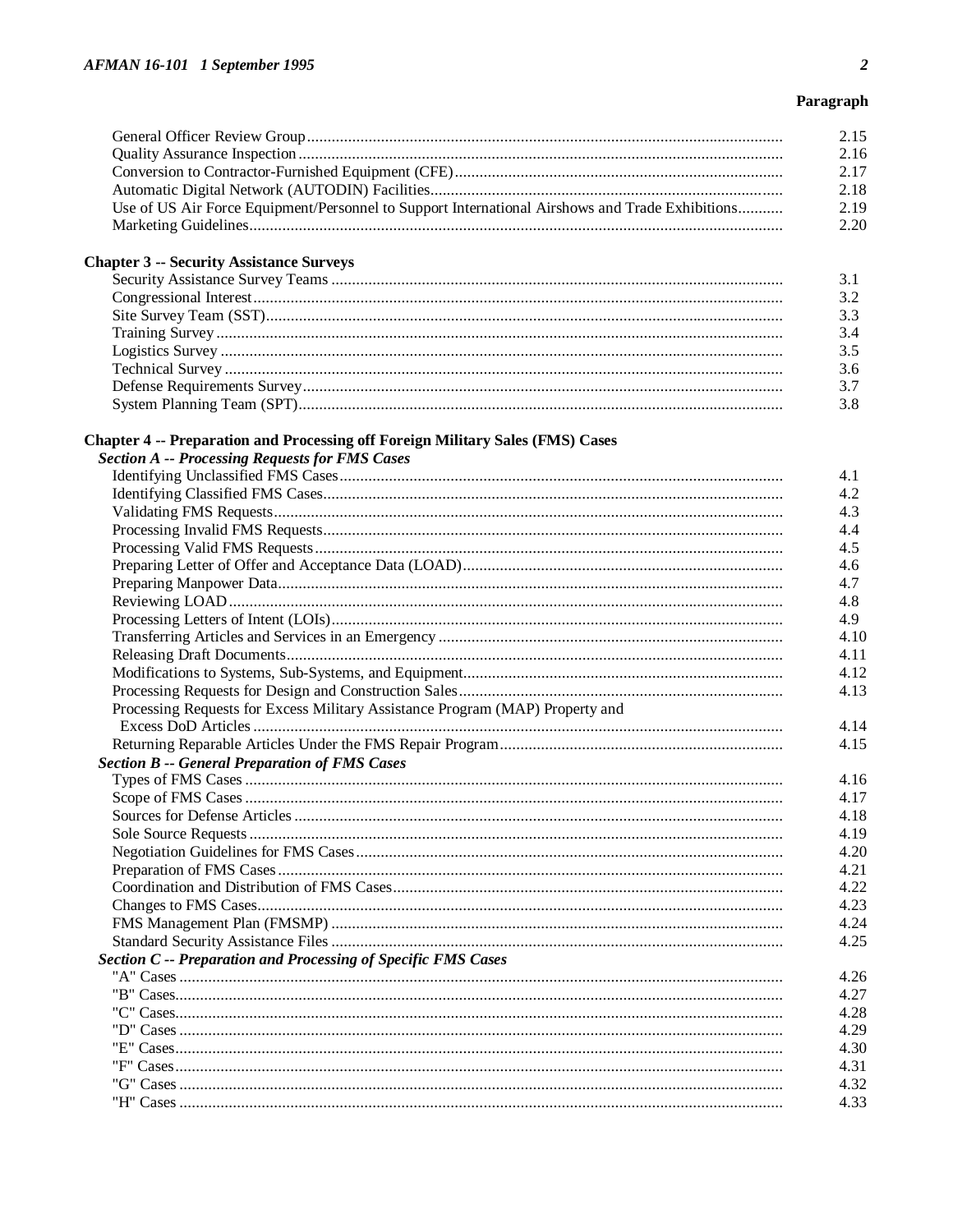# Paragraph

| 4.35<br>4.36<br>4.37<br>4.38<br>4.39 |
|--------------------------------------|
|                                      |
|                                      |
|                                      |
|                                      |
|                                      |
| 4.40                                 |
| 4.41                                 |
| 4.42                                 |
| 4.43                                 |
| 4.44                                 |
| 4.45                                 |
| 4.46                                 |
| 4.47                                 |
| 4.48                                 |
| 4.49                                 |
| 4.50                                 |

# **Chapter 5 -- FMS Case Performance**

| 52   |
|------|
| 5.3  |
| 5.4  |
| 5.5  |
| 5.6  |
|      |
| 5.8  |
| 5.9  |
| 5.10 |
| 5.11 |
| 5.12 |
| 5.13 |
| 5.14 |

# **Chapter 6 -- Transportation of Security Assistance Materiel<br>Military Assistance Program Address Directory (MAPAD)**

| Loading and Unloading Foreign-Owned or Controlled Aircraft at US Air Force Bases |
|----------------------------------------------------------------------------------|
|                                                                                  |

# **Chapter 7 -- Special Programs And Activities**

| ∐ommand Levv. |  |
|---------------|--|
|               |  |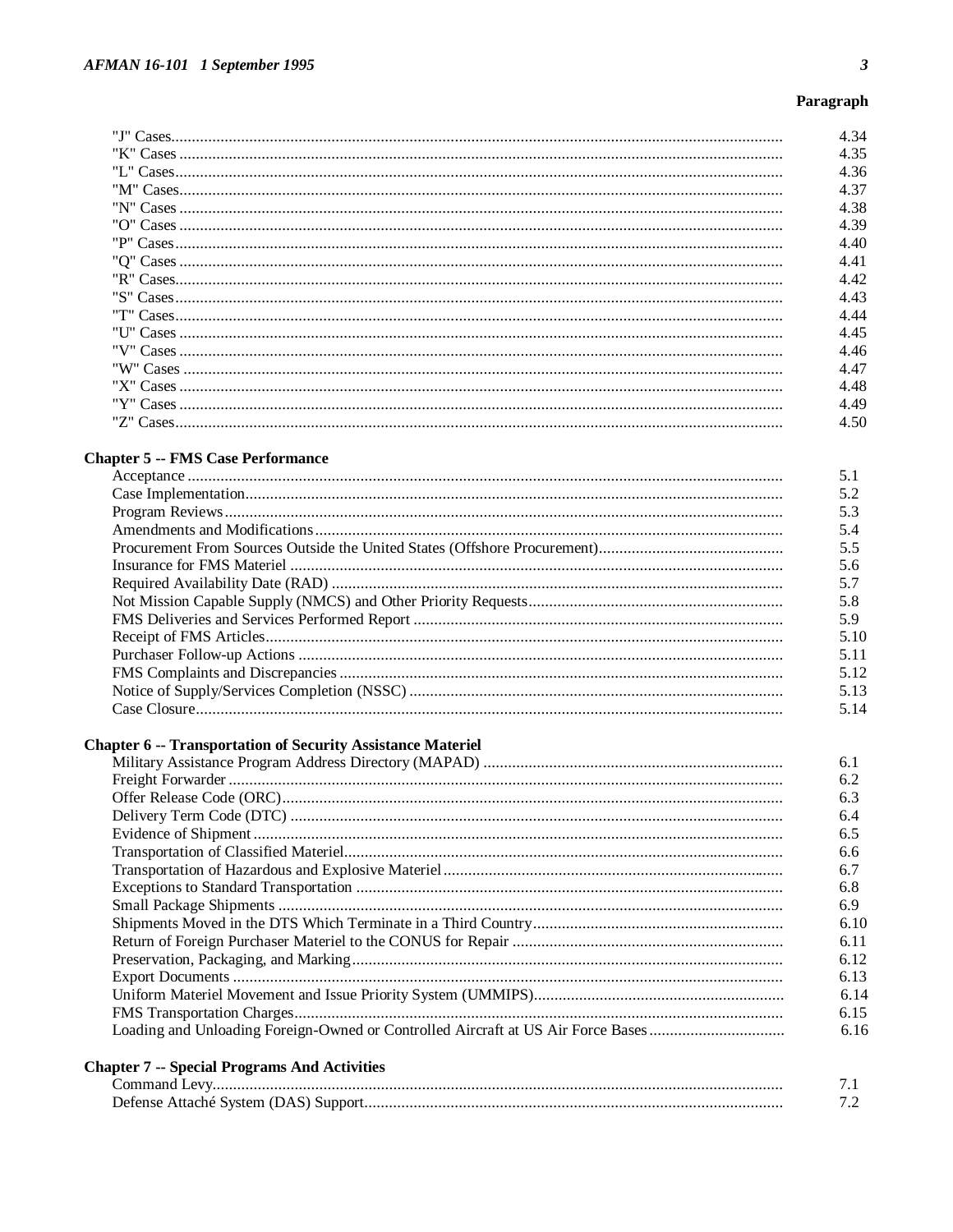# Paragraph

|                                                                                                      | 7.3<br>7.4<br>7.5 |
|------------------------------------------------------------------------------------------------------|-------------------|
|                                                                                                      | 7.6<br>7.7        |
|                                                                                                      | 7.8               |
|                                                                                                      | 7.9               |
|                                                                                                      | 7.10              |
| <b>Chapter 8 -- Services Provided In-Country</b>                                                     |                   |
| <b>Section A -- DoD Services</b>                                                                     |                   |
|                                                                                                      | 8.1               |
|                                                                                                      | 8.2               |
|                                                                                                      | 8.3               |
|                                                                                                      | 8.4               |
|                                                                                                      | 8.5               |
|                                                                                                      | 8.6               |
|                                                                                                      | 8.7               |
| <b>Section B -- Contractor Services</b>                                                              |                   |
|                                                                                                      | 8.8               |
|                                                                                                      | 8.9               |
|                                                                                                      | 8.10              |
|                                                                                                      | 8.11              |
|                                                                                                      | 8.12              |
|                                                                                                      | 8.13              |
|                                                                                                      | 8.14              |
|                                                                                                      |                   |
| <b>Chapter 9 -- Management Information Systems and Reports</b>                                       |                   |
|                                                                                                      | 9.1<br>9.2        |
|                                                                                                      |                   |
| <b>Form Prescribed</b>                                                                               |                   |
|                                                                                                      | 6.3               |
|                                                                                                      |                   |
| <b>Attachments</b>                                                                                   | Page              |
|                                                                                                      | 77                |
|                                                                                                      | 94                |
|                                                                                                      | 96                |
| 4. Generic Case Designator Codes for Price and Availability (P&A) and Letter of Offer and Acceptance |                   |
|                                                                                                      | 99                |
|                                                                                                      | 101               |
|                                                                                                      | 103               |
|                                                                                                      |                   |
|                                                                                                      | 105               |
|                                                                                                      | 106               |
|                                                                                                      | 107               |
|                                                                                                      | 110               |
|                                                                                                      | 111               |
|                                                                                                      | 112               |
|                                                                                                      | 113               |
|                                                                                                      | 115               |
|                                                                                                      | 117               |
|                                                                                                      | 118               |
|                                                                                                      | 119               |
|                                                                                                      | 120               |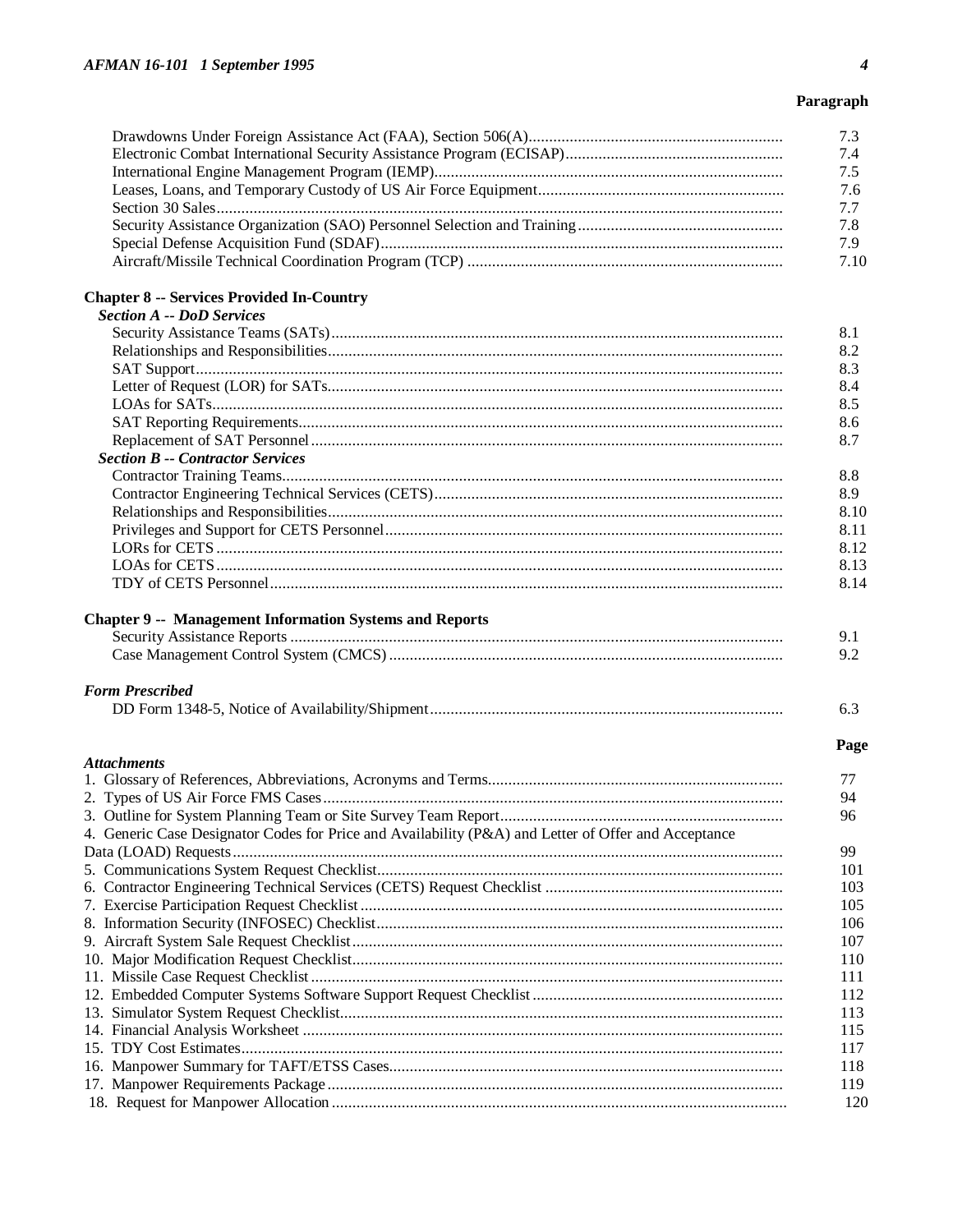#### **Page**

|                                                                                                        | 121 |
|--------------------------------------------------------------------------------------------------------|-----|
|                                                                                                        |     |
|                                                                                                        | 123 |
|                                                                                                        | 125 |
|                                                                                                        | 126 |
|                                                                                                        | 127 |
|                                                                                                        | 129 |
|                                                                                                        | 130 |
|                                                                                                        | 131 |
|                                                                                                        | 136 |
| 28. Countries and International Organizations Participating in the Accelerated Case Closure Procedures | 137 |
|                                                                                                        | 138 |
|                                                                                                        | 148 |
|                                                                                                        | 149 |
|                                                                                                        | 150 |
| 33. Worksheet for Requesting Technical Assistance Team (TAT) and Technical Assistance Field            |     |
|                                                                                                        | 153 |
|                                                                                                        | 154 |
|                                                                                                        | 155 |
|                                                                                                        | 156 |
|                                                                                                        |     |

#### **Chapter 1**

#### **INTRODUCTION**

**1.1 Purpose.** International relationships are an important part of the United States (US) commitment to global peace and security. International affairs and security assistance programs are means of pursuing US national security goals and objectives. This manual outlines procedures for planning, developing, implementing, and administering the US Air Force portions of these programs.

**1.2. Waivers to Procedures.** Requests for waivers or deviations from the procedures contained in this manual must be sent in writing to Deputy Under Secretary of the Air Force (International Affairs), Policy Division (SAF/IAX), 1080 Air Force Pentagon, Washington DC 20330-1080. Requests must include specific reference to the provision to be waived or deviated from, and full rationale.

1.2.1. Customer requests for waivers to existing US Air Force policy must be sent through the SAF/IA Country Director to SAF/IAX for approval. Requests for financial policy waivers will be coordinated with SAF/IAX and the Office of the Assistant Secretary (Financial Management and Comptroller), Deputy Assistant Secretary (Budget), Directorate of Budget Investment, Assistant for Security Assistance (SAF/FMBIS).

1.2.2. Customers should send requests for waivers to Department of Defense (DoD) policy directly to the Defense Security Assistance Agency (DSAA), with informational copies to the SAF/IA Country Director, unless DoD Manual 5105.38-M (SAMM) specifically states that requests must go to the military departments (MILDEPs).

**1.3. Supplements to AFMAN 16-101.** SAF/IA, the Air Force Security Assistance Center (AFSAC), and the Air Force Security Assistance Training (AFSAT) Squadron must develop handbooks or other publications to supplement this manual. Copies of supplements must be sent to SAF/IAX for information.

**1.4. Purchasing AFMAN 16-101.** This publication contains information that may be useful to international customers. Foreign purchasers may order AFMAN 16-101 on a foreign military sales (FMS) case. See Chapter 4C, this manual, for instructions on establishing a publications case. Contractors may purchase AFMAN 16-101 through the US Government Printing Office.

**1.5**. **Acronyms and Terms Explained.** Attachment 1 defines the acronyms and terms used in this manual.

**1.6**. **Organizational Responsibilities and Relationships.** This manual provides detailed responsibilities for individual programs and actions in the chapters discussing those programs. In addition to those detailed procedures, this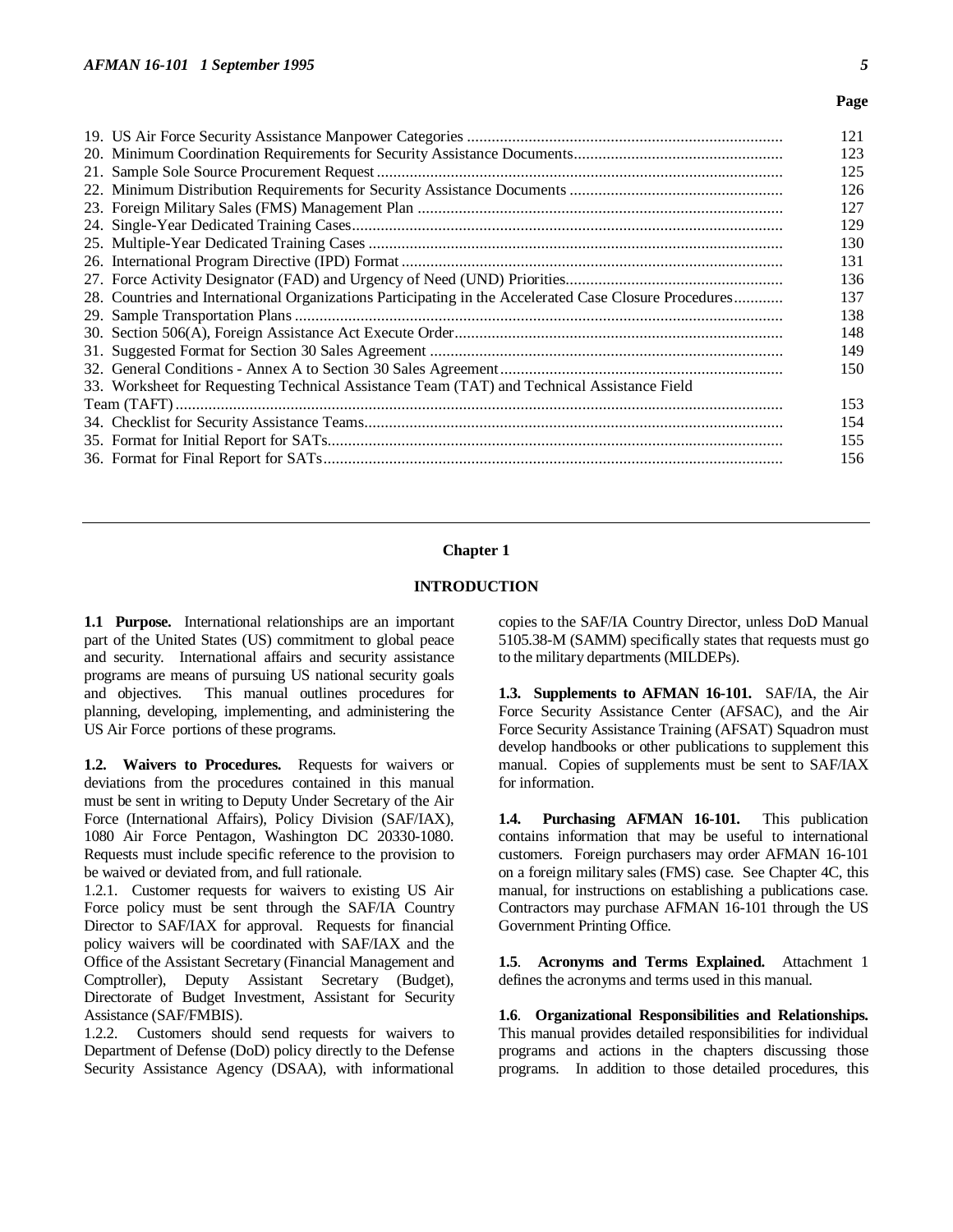manual establishes the following general responsibilities and authorities.

1.6.1. **SAF/IA.** SAF/IA develops, implements, manages, and supervises the US Air Force's international affairs, international technology transfer control, and security assistance programs. To fulfill these responsibilities, SAF/IA will:

1.6.1.1. Ensure programs are consistent with US Government and US Air Force policy, executive orders, etc. and with other US Air Force programs.

1.6.1.2. Maintain liaison with Department of State (DoS), Department of Commerce (DoC), Office of the Assistant Secretary of Defense, International Security Affairs (OASD/ISA), Joint Staff, DSAA, Defense Technology Security Administration (DTSA), MILDEPs, and major commands (MAJCOMs) on matters of security assistance, international technology transfer control, and politico-military policy and planning.

1.6.1.3. Develop US Air Force politico-military and security assistance policy and planning guidance.

1.6.1.4. Initiate, develop, and coordinate the Air Staff position on security assistance objectives, policies, plans, and allied force structures as referred by the Joint Staff.

1.6.1.5. Chair security assistance management reviews (SAMRs).

1.6.1.6. Recommend prioritized foreign country lists when security assistance requirements exceed US Air Force capabilities.

1.6.1.7. Provide representation, as required, on security assistance teams dispatched to review, evaluate, and resolve security assistance policy and plans issues.

1.6.1.8. Determine releasability under National Disclosure Policy (NDP); develop the final US Air Force position on all international technology transfer matters involving commercial export licenses, commodities jurisdiction cases, Military Critical Technology List additions and deletions; negotiate final international export policies in multi-agency forums; approve official visits; and approve document disclosures of classified/unclassified military information to foreign governments.

1.6.1.9. Write and manage foreign military sales (FMS) and other security assistance programs involving major weapon systems or requiring special management consideration.

1.6.1.10. Approve any negotiations by US Air Force agencies/individuals with foreign owned, controlled, or influenced entities (government and commercial) that may commit the US Air Force to new sales or leases of defense articles or services, cooperative research and development agreements (CRDA), training programs, personnel exchange programs, and international cooperative research, development and acquisition programs (ICRD&A).

1.6.2. **SAF/FMB.** The Office of the Assistant Secretary (Financial Management and Comptroller), Deputy Assistant Secretary (Budget) (SAF/FMB) is the office of primary responsibility (OPR) for implementing security assistance pricing policy and budgeting for Military Assistance Program (MAP), Section 506, FAA drawdowns, International Military Education and Training (IMET), leases, and all other assigned security assistance programs. The focal point for security assistance matters is SAF/FMBIS. SAF/FMBIS will coordinate on all leases, SAF/IA-written FMS cases, modifications, and amendments to ensure pricing policies are followed.

1.6.3. **SAF/GCI.** The Secretary of the Air Force, Office of the General Counsel, Deputy General Counsel for International Affairs (SAF/GCI) is responsible for providing legal advice on security assistance programs. SAF/GCI coordination will be sought on all matters that may involve legal issues to ensure consistency with statutes, regulations, international agreements, and other authorities.

1.6.4. **HQ USAF/XO.** The Deputy Chief of Staff for Plans & Operations (HQ USAF/XO) will:

1.6.4.1. Judge the impact of foreign customer requests on US Air Force operations including participation in US Air Force exercises and aircraft ferry operations and validate requests.

1.6.4.2. Be responsible for US Air Force operations in foreign countries.

1.6.4.3. Provide technical expertise in aircrew training and military equipment.

1.6.4.4. Review contractor requests for use of US Air Force aircraft for promotion of foreign military sales (FMS) and supporting international air shows.

1.6.4.5. Notify the Deputy Under Secretary of the Air Force (International Affairs), Weapons Division (SAF/IAW) and the Air Force Directorate of Programs and Evaluation (HQ USAF/PE) of aircraft that exceed the US Air Force's operational requirement and work with SAF/IAW to consider these aircraft for FMS.

1.6.5. **HQ USAF/LG.** The Deputy Chief of Staff for Logistics (HQ USAF/LG) assesses the impact of security assistance requirements on logistics support of all US Air Force inventory and excess and nonexcess US Air Force assets. HQ USAF/LG coordinates on the documents transferring these assets to foreign customers. The Deputy Chief of Staff for Logistics, Directorate of Supply, Supply/Fuels Policy Division (HQ USAF/LGSP) also coordinates on all sales of petroleum, oils, and lubricants (POL) to foreign customers.

1.6.6. **SAF/AQ.** The Assistant Secretary of the Air Force for Acquisition (SAF/AQ) is responsible for acquisition policy, program management, and execution of all major, complex FMS system acquisition cases administered by SAF/IA. SAF/AQ will work with SAF/IA to: review potential FMS system acquisition cases; support the Military Critical Technologies Program; consider FMS potential in US Air Force acquisition programs; integrate SAF/AQ's management authority for the execution of FMS system acquisition cases; and address contract funds reconciliation in the case closure process.

1.6.7. **MAJCOMs.** All MAJCOMs involved in security assistance will:

1.6.7.1. Set up and maintain reports, controls, and management procedures to meet US Air Force security assistance obligations.

1.6.7.2. Manage security assistance assets between declining programs and new requirements and request new manpower authorizations from the Deputy Under Secretary of the Air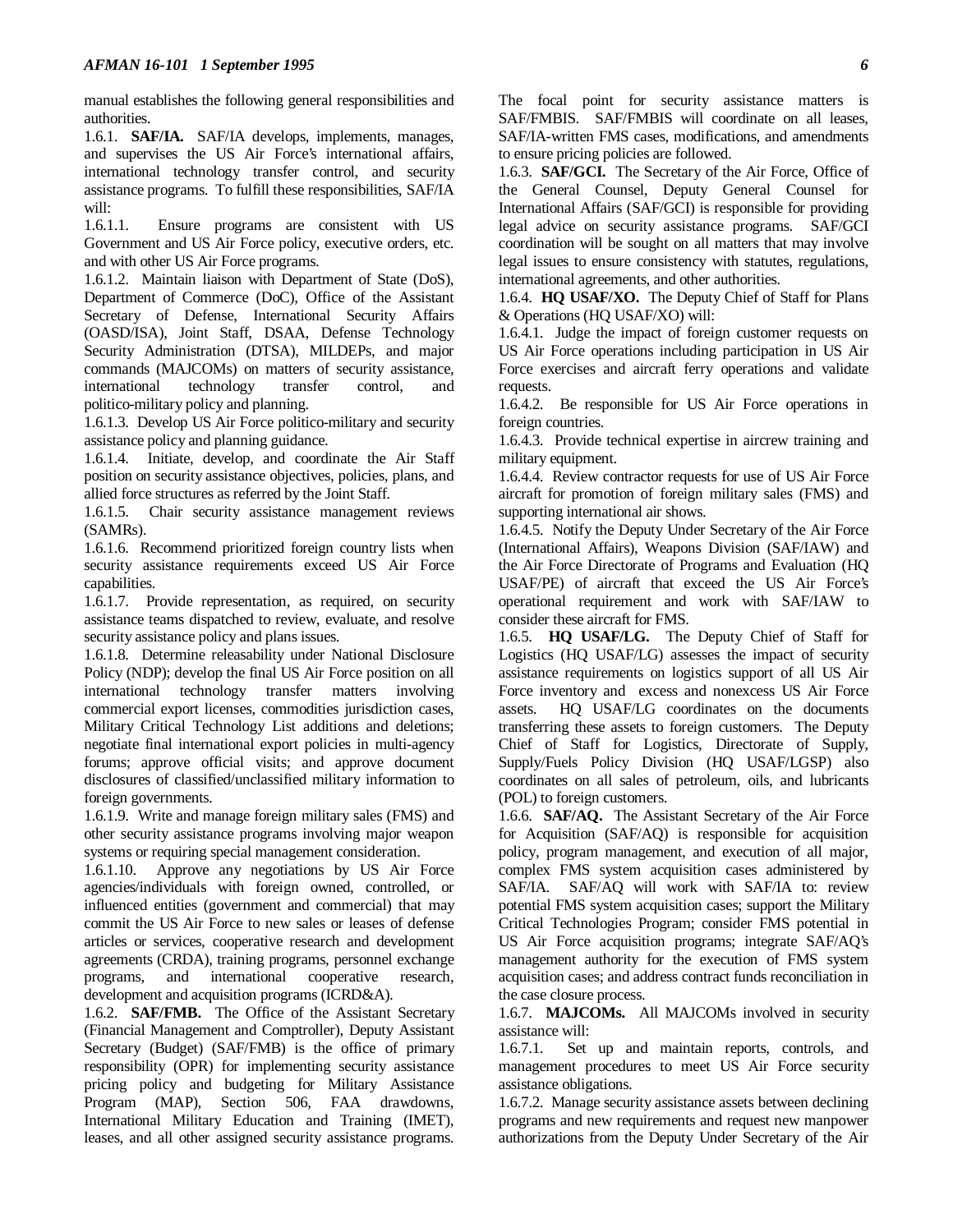Force (International Affairs), Policy Division, Management Branch (SAF/IAXM) in accordance with governing directives, instructions, or manuals.

1.6.7.3. Administer funds provided for management of FMS agreements (including budget and cost validation) and reimburse subordinate activities for security assistance support costs charged to them.

1.6.7.4. Maintain a foreign disclosure office (FDO) for liaison with the Deputy Under Secretary of the Air Force (International Affairs), Disclosure Division (SAF/IAD) and the Deputy Under Secretary of the Air Force (International Affairs), Systems Division, Oversight Branch (SAF/IAWO) and ensure effective visit control procedures are in place and release of US Air Force information and materiel are controlled in accordance with DoD Directive 2040.2, *International Transfers of Technology, Goods, Services, and Munitions*, January 17, 1984, and AFPD 16-2, *Disclosure of Military Information to Foreign Governments and International Organizations*, September 10, 1993.

1.6.7.5. Conduct price and availability (P&A) and letter of offer and acceptance data (LOAD) studies.

1.6.7.6. Ensure articles are inspected before they are shipped and that services performed meet the same standards as US Air Force.

1.6.7.7. Ensure the US Air Force is reimbursed for all allowable costs.

1.6.7.8. Ensure that delivery (C1) and performance (Report Control Symbol (RCS): DD-COMP(M)1517) reports are sent to the Defense Finance and Accounting Service, Denver Center (DFAS-DE), 6760 East Irvington Place, Denver Colorado 80279-2000, and that proper reconciliation action is taken.

1.6.7.9. Keep the Security Assistance Program Manager (SAPM) and Case Managers at SAF/IA, AFSAT, and AFSAC advised of changes in performance, including accelerations or delays in contracting, requisitioning or shipping, changes in funding, sources of supply or availability, etc.

1.6.7.10. Appoint Line Managers, as required.

1.6.7.11. Provide specific case and program implementation guidance to field activities.

1.6.8. **HQ AFMC/IA.** The Air Force Materiel Command , Office of International Affairs (HQ AFMC/IA) will:

1.6.8.1. Be responsible for oversight and advocacy of Air Force international policies and issues within AFMC. As such, will review, implement, and provide AFMC guidance on DSAA, SAF/IA, SAF/AQ, and HQ US Air Force policies and develop the plans, objectives, and systems required to support the AFMC international affairs program.

1.6.8.2. Integrate the efforts of all AFMC activities to ensure AFMC's international affairs activities (including security assistance, international cooperative programs, international technology transfer, and foreign disclosure) are carried out in a timely and efficient manner.

1.6.8.3. Request the system program director (SPD) appoint a SAPM for each individual FMS acquisition case that includes AFMC.

1.6.8.4. Advocate AFMC activities' validated requirements for resources (manpower and budget) necessary to support their portion of international affairs programs.

1.6.8.5. Work with AFSAC to: oversee the AFMC country programs; oversee the processing of FMS reports of discrepancy (RODs) according to AFJI 16-106, *Processing Discrepancy Reports Against Foreign Military Sales Shipments*, (formerly AFR 67-7) and Joint Service Regulations; and maintain the US Air Force Military Articles and Services List (MASL).

1.6.9. **AFSAC.** The Air Force Security Assistance Center (AFSAC) establishes, writes, implements, and manages Air Force follow-on support (except training) Letters of Offer and Acceptance (LOAs) as outlined in Attachment 2. AFSAC supports SPDs, SAPMs, and SAF/IA in the management and execution of system sales LOAs, provides centralized automated data processing (ADP) support through various systems (Security Assistance Management Information System (SAMIS), Case Management Control System (CMCS), Security Assistance Technical Order Distribution System (SATODS)) and works with HQ AFMC and other agencies to improve US Air Force security assistance processes and policies. AFSAC is the Air Force focal point for all Reports of Discrepancy (RODs) and the Foreign Trade Report RCS: HAF-IA(M)7113(DC).

1.6.10. **AFSAT.** The Air Education and Training Command (AETC), AFSAT Squadron, manages all US Air Force security assistance training as specified in AFJI 16-105, *Joint Security Assistance Training* (formerly AFR 50-29). AFSAT acts as the US Air Force advisor on US Air Force international training. AFSAT will:

1.6.10.1. Write training cases, to include those for Extended Training Services Specialist (ETSS), using case designator "T."

1.6.10.2. Manage the International Military Education and Training (IMET) program.

1.6.10.3. Manage the training for system sales to include the acquisition strategy for training and coordinating equipment and support requirements with the SAPM.

1.6.10.4. Develop budgets, validate costs and serve as the US Air Force executive agent (Operating Agency Code (OAC) 88) responsible for administering training reimbursements. Maintain the US Air Force security assistance training data base.

1.6.10.5. Manage the DoD Informational Program for the US Air Force.

1.6.10.6. Receive financial information from other MAJCOMs for dedicated security assistance training cases ("N" case designation).

1.6.11. **HQ ACC/DOSS.** HQ Air Combat Command, Operations Support Division, Security Assistance Branch, (HQ ACC/DOSS) is the ACC focal point for all security assistance issues. This includes acting as SAPM and Line Manager for dedicated training on ACC installations and foreign participation in exercises. HQ ACC/DOSS also provides user input, curriculum development assistance for advanced aircraft training, and electronics countermeasure support. Air Combat Command, Air Operations Squadron,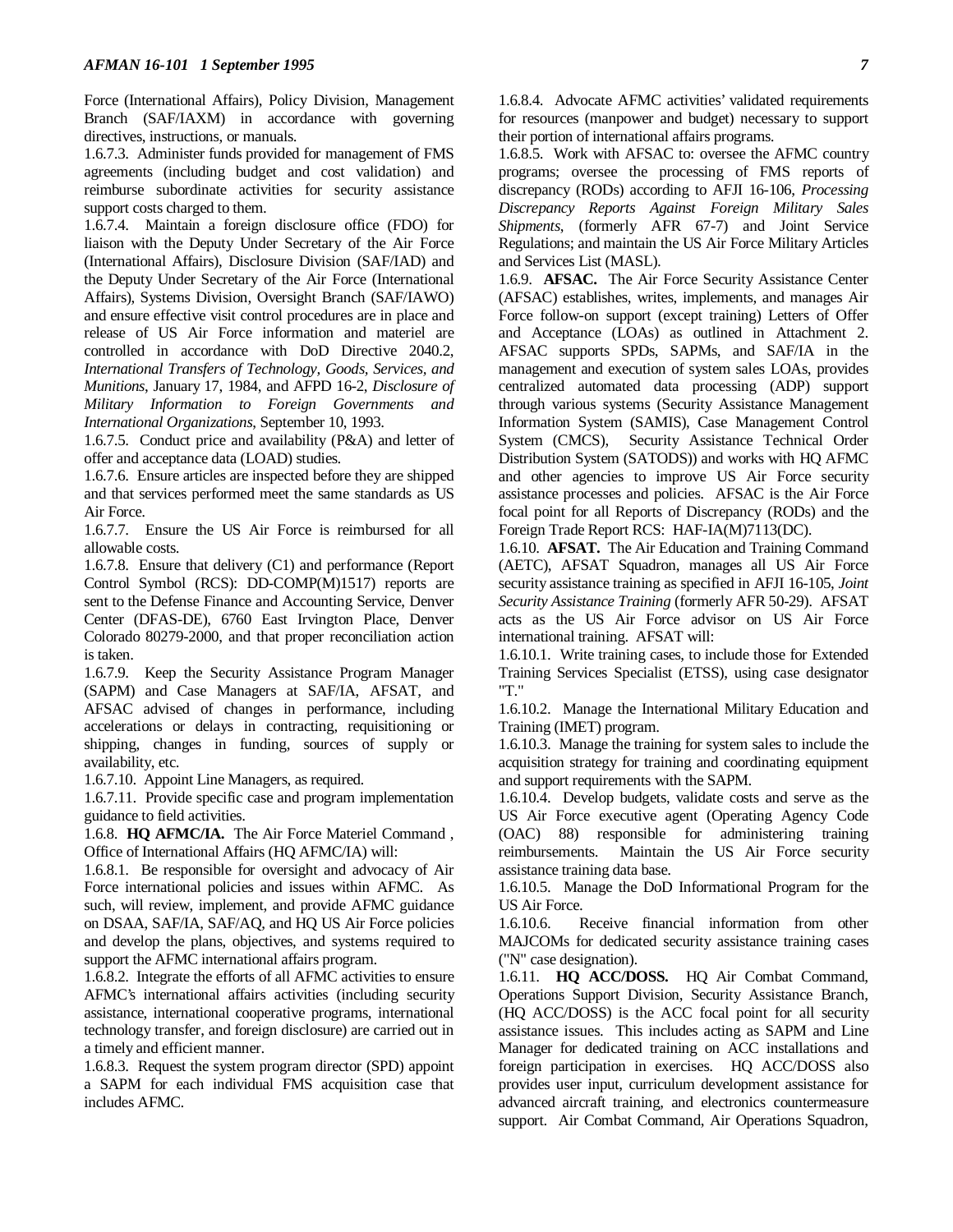Aircraft Delivery Flight (ACC AOS/AOD) is the focal point for aircraft ferrying.

1.6.12. **HQ AIA.** HQ Air Intelligence Agency (AIA) is the Information Security (INFOSEC) Service Cryptologic Element (SCE) for the US Air Force. The Air Intelligence Agency, Supply and Transportation Division, Supply Policy and Procedures Branch (HQ AIA/LGSP) is the policy focal point for the security assistance program for AIA. The National Air Intelligence Center (NAIC), Wright-Patterson Air Force Base, Ohio, is the US Air Force office of primary responsibility for performing foreign threat assessments for all technology being released by international commercial or FMS methods. The San Antonio Air Logistics Center (ALC) Air Force Cryptologic Management Directorate, Foreign Military Sales (FMS) Branch (SA-ALC/LTRM), a subordinate unit of AIA, executes international INFOSEC transfers, as tasked by the Case Manager.

1.6.13. **DFAS-DE.** DFAS-DE operates the DoD centralized billing, collection, and trust fund accounting system for security assistance. DFAS-DE:

1.6.13.1. Receives LOAs and issues obligation authority (OA) and expenditure authority (EA) for FMS programs.

1.6.13.2. Receives, compiles, and sends reports as directed by DoD.

1.6.13.3. Prepares, reviews, and authenticates DoD FMS bills before sending them to the foreign purchaser. Calculates and assesses the interest on delinquent debts and prepares the FMS debt delinquency report for DoD.

1.6.13.4. Performs trust fund accounting and monitors FMS trust fund balances to make sure foreign deposits are adequate and reimbursement to DoD components is made on time.

1.6.13.5. Gives help and guidance on security assistance finances, including reconciliation services, to the DoD components.

1.6.13.6. Operates the centralized system for DoD-wide FMS forecasting, delivery reporting, collecting, and trust fund management.

1.6.13.7. Develops DFAS accounting and delivery reporting policy for Defense Accounting Organizations (DAOs) providing accounting support to Air Force security assistance activities.

1.6.13.8. Acts as the focal point for the financial and delivery reporting systems within CMCS.

1.6.14. **Foreign Governments and International Organizations.** For FMS, these entities are referred to as the purchaser or customer and should:

1.6.14.1. Set up offices and authorize government representatives to process Letters of Request (LOR), LOAs, and LOA amendments and modifications. Provide information copies of all LORs and correspondence to the Security Assistance Organization (SAO).

1.6.14.2. Set up and maintain the capability within the continental United States (CONUS) to:

- Accept title to materiel, file declarations, and arrange for the onward movement of materiel.
- Designate and manage freight forwarders.

• Reconcile billings with receipts and make payments.

• Follow up on pending security assistance matters.

- Submit RODs.
- Purchase commercial items which are not available or which usually are not supplied by DoD.

1.6.14.3. Set up and maintain a current file of the US directives needed to get security assistance articles and services. These may be purchased through an FMS publications case.

1.6.14.4. Requisition against blanket order cases.

1.6.14.5. Keep supply and shipment status records updated.

1.6.15. **US Air Force Contractors.** US Air Force contractors who fill FMS requests are in direct support of the US Air Force in implementing the LOA. There is no contractual relationship between the FMS purchaser and the US Air Force contractor. The contractor is a US Government team member in the FMS implementation and may help develop the LOA. The contractor may also help the purchaser in site surveys and security assistance management reviews.

**1.7. Security Assistance Managers.** Each foreign country or international organization is assigned a SAF/IA Country Director to oversee that customer's overall security assistance program. Each case or action, including all FMS, is assigned a Case Manager and one or more Line Managers. Cases which are weapon system specific or require integration/coordination efforts of multiple commands or centers will also be assigned a SAPM. One person may be assigned to more than one of these management positions. Communication between all managers up-front and throughout the life of the case is necessary to ensure successful security assistance programs.

1.7.1. **Country Director.** A Country Director is the US Air Force focal point for all issues involving his or her assigned country. Country Directors are only assigned within SAF/IA. A Country Director may also be assigned as the Case Manager, SAPM or Line Manager for a particular case. A SAF/IA Country Director will:

1.7.1.1. Oversee all politico-military affairs; security assistance programs; technology and information transfer; disclosure policy; attaché affairs; cooperative research development and acquisition; foreign visits; and other international programs with the assigned country.

1.7.1.2. Recommend and implement policy guidance and conduct military-to-military contacts. The SAF/IA Country Director represents the US Air Force in interagency and staff community processes and at all bilateral meetings and conferences.

1.7.1.3. Formulate the US Air Force position on joint, interdepartmental and interagency international matters involving the assigned country.

1.7.1.4. Serve as the US Air Force office of primary responsibility and focal point for Office of the Secretary of Defense (OSD), Joint Staff, other MILDEPs, Department of State (DoS) and other US Government agencies for matters involving international interests with the assigned country.

1.7.1.5. Oversee integration of US Air Force and US Government objectives regarding international base rights,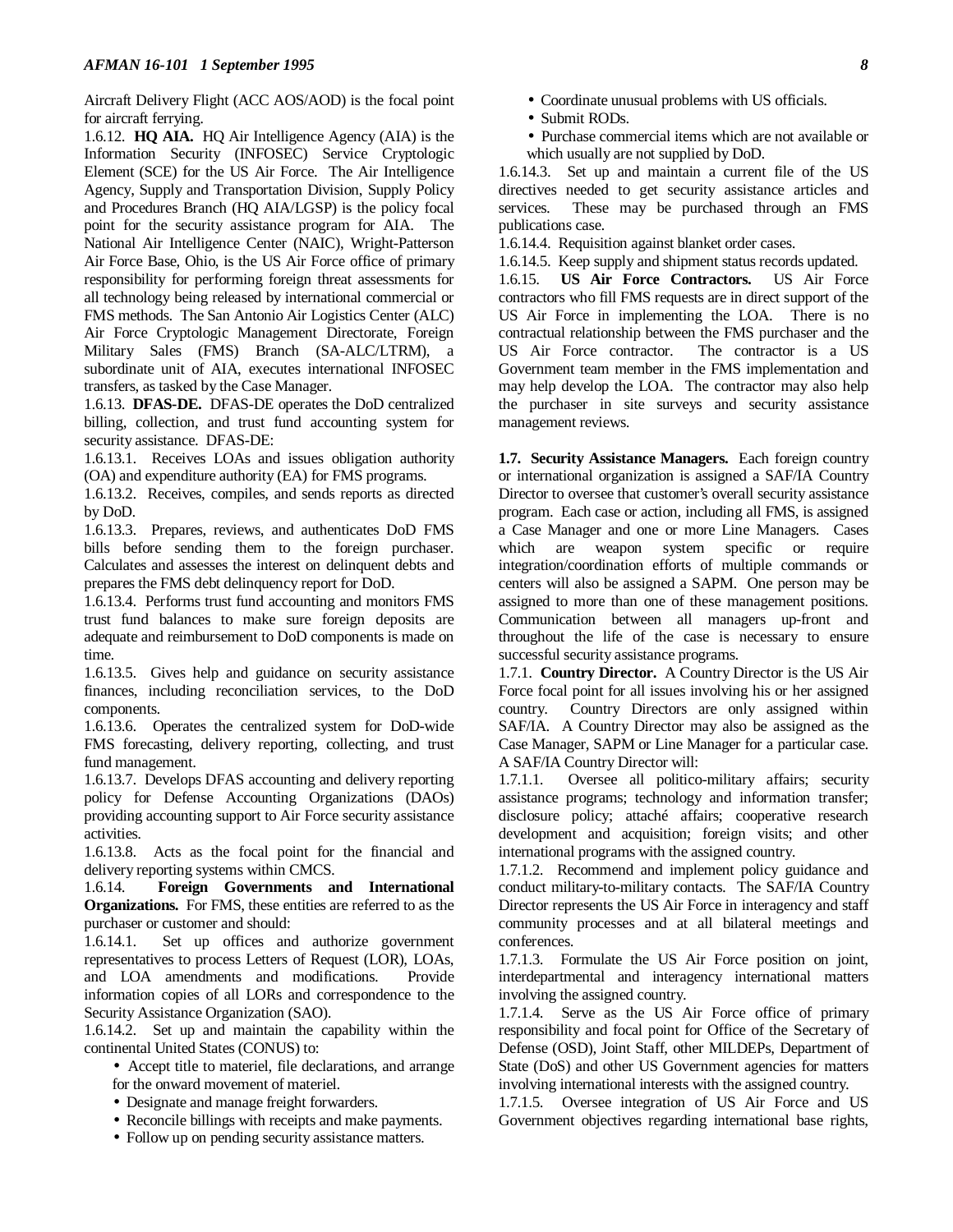access agreements, Status of Forces Agreements (SOFAs), and other treaty negotiations.

1.7.1.6. Serve as a focal point for request for release of official military information from foreign embassies and forward all such requests to SAF/IAWO for adjudication.

1.7.2. **Security Assistance Program Manager (SAPM).** The SAPM is responsible for evaluating the LOR, gathering LOAD, and executing and implementing the program as stated in the International Program Directive (IPD) or Program Management Directive (PMD). The SAPM's authority and responsibilities end when a Notice of Supply/Services Completion (NSSC) has been submitted for every line. The SAPM is the program execution interface with the foreign government or international organization. The SAPM normally is in the organization with the most implementation responsibilities.

1.7.2.1. The SAPM is responsible for day-to-day execution of the program and ensures that the Case Manager is informed of progress and any problems. The SAPM directs and coordinates the efforts of all Line Managers--including those managers external to the SAPM's own organization/command. The SAPM ensures that the Case Manager knows of all reviews and meetings involving the foreign government or international organization so the Case Manager may attend.

1.7.2.2. The SAPM sends the Case Manager all changes in cost, performance, schedule, source of supply, supplemental conditions, program additions, modifications, and deletions, management plan, and other program adjustments.

1.7.2.3. The SAPM tracks all procurement, stock issues, and personnel orders. For FMS system acquisition cases, the SAPM reports program status through the normal acquisition lines of accountability (i.e., SAPM -- SPD -- Program Element Officer (PEO)/Designated Acquisition Commander (DAC) -- Air Force Acquisition Executive (AFAE)).

1.7.3. **Case Manager.** DoD Manual 5105.38-M (SAMM), Chapter 7, defines a Case Manager's authority, responsibilities, accountability, and control. The Case Manager is responsible for the case from receipt of the LOR through final case closure. The Case Manager directs case actions needed to satisfy purchaser or lessee requirements. The Case Manager ensures case documents and payment schedules are written and updated, issues implementing directives, directs funds distribution to the Line Manager, and monitors contractual and financial actions to execute

and close the case. The Case Manager will determine if a SAPM is required based on criteria in paragraph 1.7.2. of this manual. If a SAPM is not assigned to a case, the Case Manager is also responsible for duties described in paragraph 1.7.2. of this manual. Case Managers are only in SAF/IA, AFSAC, or AFSAT.

1.7.3.1. The Case Manager manages the case through reviews, visits, surveillance reports, and correspondence. The Case Manager is responsible for all formal interface (e.g., scope changes, modifications to LOA) with the foreign government or international organization. The Case Manager ensures timely resolution of problems forwarded by the SAPM or Line Manager and coordinates the activities of supporting organizations.

1.7.3.2. When the major articles or services are supply/services complete for a case with a SAF/IA Case Manager, the Case Manager will issue an IPD Amendment transferring case management responsibilities to AFSAT or AFSAC. Case Managers in AFSAT and AFSAC are responsible for all case closure actions.

1.7.3.3. A Case Manager may also perform other security assistance actions, such as FAA Section 506 drawdowns; MAP loans; and third-party transfer coordination.

1.7.4. **Line Manager.** The Line Manager receives direction from the SAPM (or Case Manager if no SAPM is assigned). Line Managers direct the distribution of OA for their lines, process and initiate orders for articles and services, and monitor contractual and financial actions to meet proper execution and line closure.

1.7.4.1. The Line Manager directs actions needed to provide all articles and services within a specific line of an LOA or lease. The Line Manager may work directly with supporting activities to meet these responsibilities.

1.7.4.2. The Line Manager must refer unresolved problems to the SAPM, with information copy to the Case Manager.

1.7.4.3. The Line Manager must advise the SAPM, with information copy to the Case Manager, when the issuance of a case amendment, notice, or other action is required.

1.7.4.4. The Line Manager may also perform other security assistance actions, such as FAA Section 506 drawdowns; MAP loans; and third-party transfers.

1.7.5. **AFMC Command Country Manager.** The AFMC Command Country Manager (CCM) will ensure AFMC support for all FMS sales contracts, MAP loans, drawdown actions, excess materiel transfers, and other security assistance and international activities. The AFMC CCM determines if a SAPM is required for AFSAC-managed cases in accordance with paragraph 1.7. of this manual. AFMC CCMs are in AFSAC.

1.7.5.1. The CCM reviews all requests for P&A or LOAD for AFSAC-managed cases, integrates new case workload with existing customer programs, and identifies concerns to be elevated to the SAF/IA Country Director. The CCM does not direct SAPM activities, but may assist in obtaining resources, solving problems, and integrating SAPM activities into the overall country program.

1.7.5.2. The CCM is a participant in the Integrated Product Team (IPT) for FMS system acquisitions. The CCM collects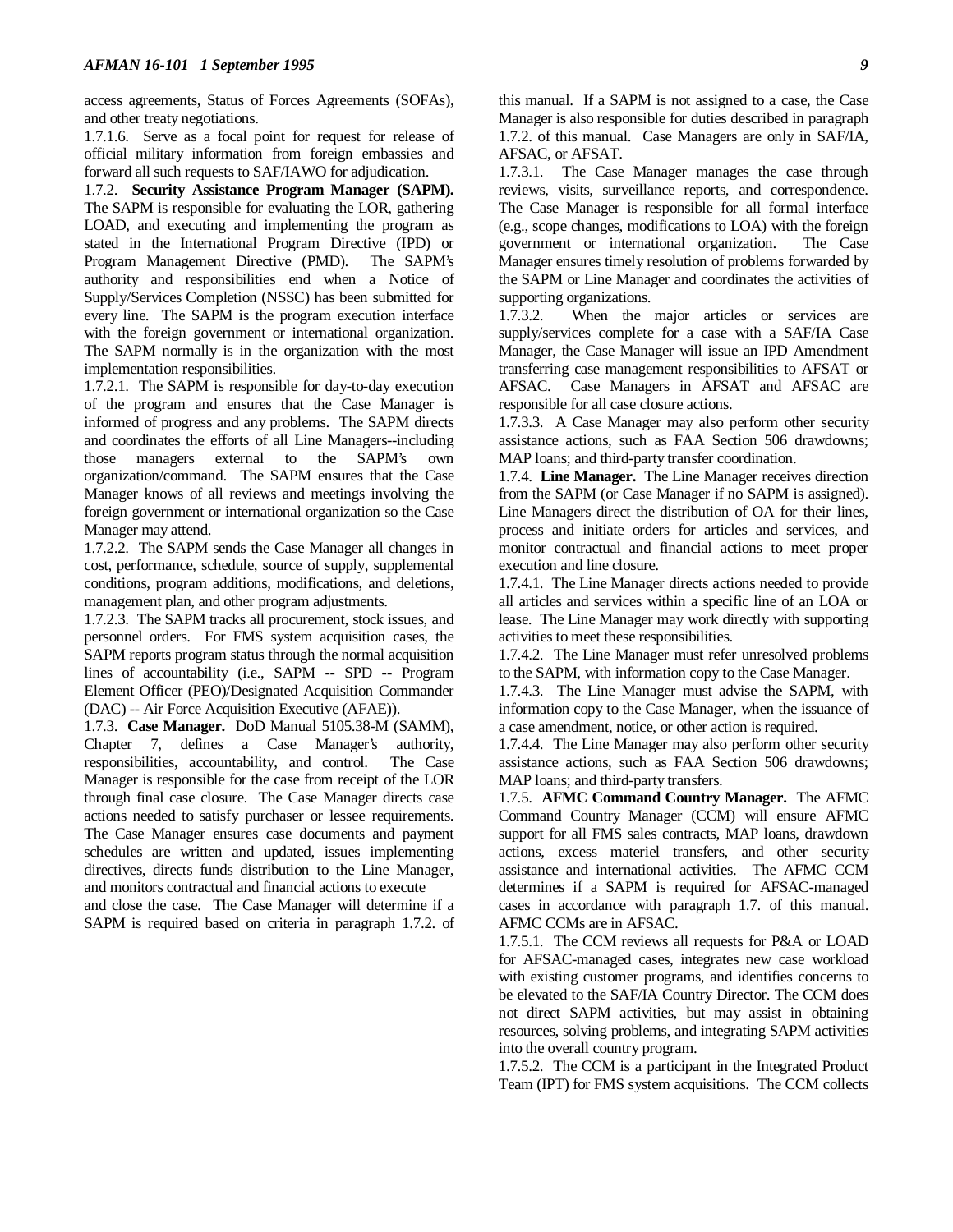and organizes information about country program scope, performance, and status of finances and reports to the SAF/IA Country Director on a regular basis. The CCM may also be a SAPM, Case Manager, and/or Line Manager for selected cases or lines

#### **Chapter 2**

#### **GENERAL PROCEDURES FOR INTERNATIONAL AFFAIRS AND SECURITY ASSISTANCE**

**2.1. Standards of Conduct.** DoD Regulation 5500.7-R, *Joint Ethics Regulation*, August 1993, prescribes standards of conduct applying to US Air Force military and civilian personnel. It prohibits, among other things, conflicts of interest between official duties and personal conduct. This includes unauthorized personal use of US Government funds or property. Likewise, unauthorized use of foreign funds and property is prohibited. Consult AFJI 16-104, *Administration and Logistics Support of Overseas SAOs,* (formerly AFR 400-45) and local guidance for specific restrictions on the use of case funds and FMS administrative funds.

**2.2 Foreign Disclosure.** All disclosures/releases of military information and materiel to foreign nationals resulting from International Affairs and security assistance activities must be authorized in accordance with AFPD 16- 2, and AFI 16-201, *Disclosure of Military Information to Foreign Governments and International Organizations* (formerly AFR 200-9).

**2.3. Communications Within DoD.** Implementing commands, agencies, SAPMs, Case and Line Managers, and customers may communicate directly with each other in security assistance management and may exchange technical information as authorized. They must refer policy and procedural matters through the SAF/IA Country Director to SAF/IAX.

**2.4. Communications With Contractors.** The MILDEPs implement FMS from DoD stocks or procurement from contractors. Foreign countries and international organizations may also procure directly from contractors. The US Government may sell defense articles to US companies for incorporation into end items that are the subject of direct commercial procurements (under the terms of AECA Section 30).

2.4.1. In all cases, US Air Force personnel must comply with all ethics and contracting regulations, as well as the policies and procedures in DoD Manual 5105.38-M (SAMM), Section 602. US Air Force personnel must refrain from unfairly disclosing advance procurement information when the US Government is going to initiate a competitive procurement. The only proper source of information for US Air Force procurements is the contracting officer, and contractors seeking substantive dialogue should be directed to the contracting officer.

2.4.2. Security assistance personnel may work with US contractors on non-contractual, technical matters only.

Typically, security assistance personnel may make presentations on US Air Force systems and facilitate meetings between the contractor and the customer up to the time an LOR is issued. Thereafter, security assistance personnel should communicate fully with a contracting officer and encourage contractors to pursue their information needs with that officer.

2.4.3. Requests for Proposals (RFP) and contracts state that the contracting officer is the channel for US Government and customer information needed by the (prospective) contractor. If an RFP or contract states that security assistance personnel are to provide information to the contractor, security assistance personnel should coordinate with the contracting officer prior to providing any information to an actual or prospective contractor.

2.4.4. When contractor and customer discussions indicate that a direct commercial sale will occur, the contractor should be directed to the Department of Commerce (for trade issues and information) and the Department of State (for arms export issues and information).

2.4.5. When an article is under National Disclosure Policy (NDP) review, US Air Force personnel will not discuss or provide any information regarding releasability to contractors until a final decision is made. The contractor may only be informed that the article is currently under review.

2.4.6. US Air Force personnel will not solicit or recommend sole source procurement.

**2.5. FMS Purchaser Participation at Contract Negotiations.** Only the US Government negotiates terms and conditions of contracts to meet LOA requirements (Letter of Offer and Acceptance Standard Terms and Conditions, paragraph 1.2.). Purchaser representatives usually are not allowed to take part in US Government contract negotiations.

2.5.1. US Air Force contract negotiators may request the presence of the purchaser to clarify requirements. Any other exceptions must be approved by the SAF/IA Country Director, SAF/IAX, and the Assistant Secretary of the Air Force for Acquisition, Deputy Assistant Secretary (Contracting) (SAF/AQC).

2.5.2. The LOA identifies all pertinent information and contractual obligations between the US Air Force and the foreign government. When the foreign government desires a copy of the signed contract between the US Air Force and the contractor supporting the FMS requirement, the contract may be released if the following conditions are satisfied:

• The contract is unclassified.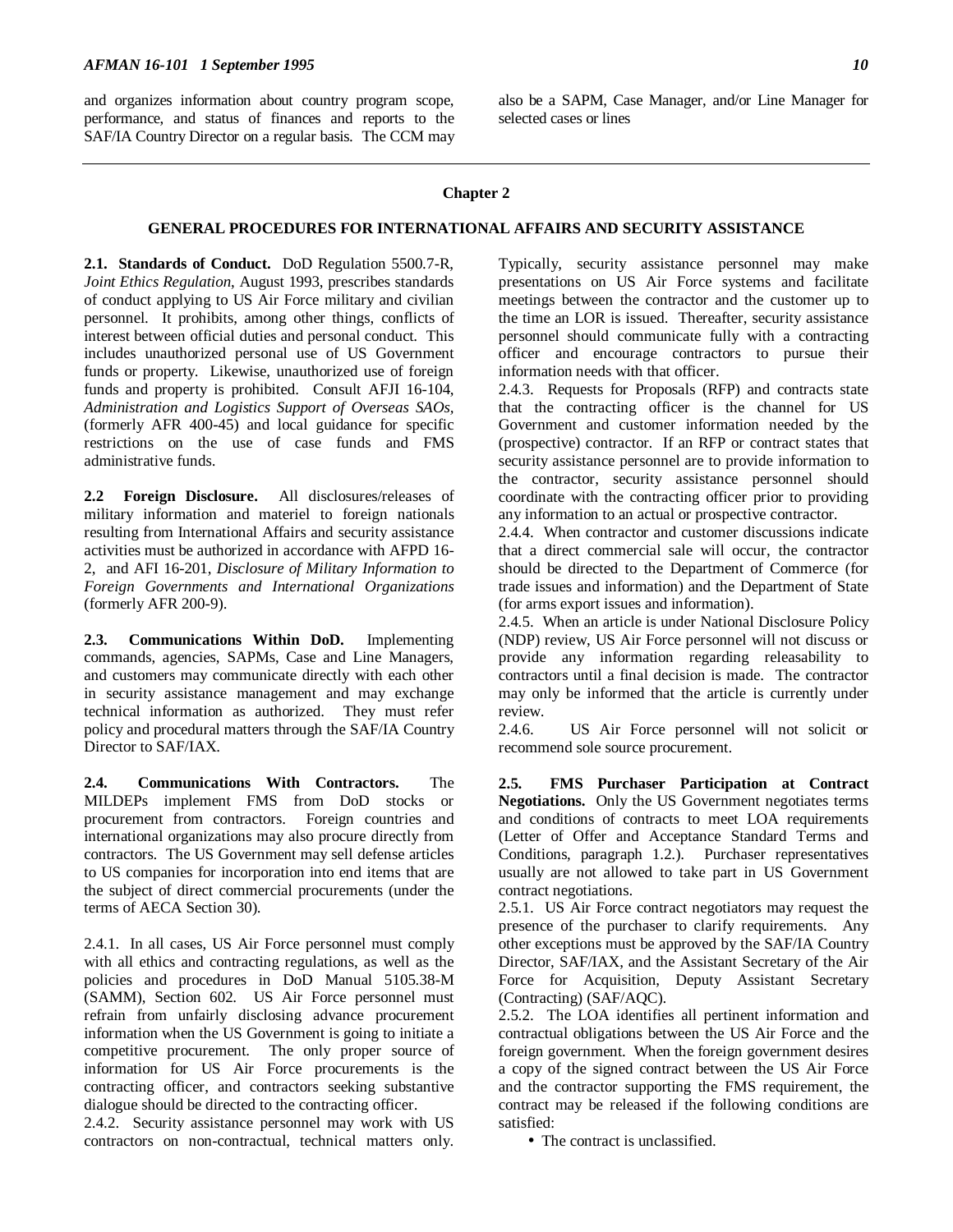- The Delegation of Disclosure Letter (DDL) and other LOA provisions do not preclude release of information (such as specifications) contained in the contract.
- The contract contains no privileged commercial data.
- The contract does not include requirements for another foreign government or the US Government.
- The contract is otherwise releasable under Freedom of Information Act (FOIA) procedures.
- Internal documentation, such as negotiation or pricing memoranda, will not be released. Similarly, information on other contracts and subcontracts will not be released.

#### **2.6. Visits by Foreign Nationals.**

2.6.1. **Self-Invited Visits.** All requests for visits by foreign nationals pertaining to a current or proposed security assistance case must be sent to SAF/IAD according to the Handbook for Service Attachés Accredited to the Department of the Air Force. For most visits, the foreign government should send the information through its embassy in Washington DC to SAF/IAD at least 30 days before the arrival date of the visitors. International organizations send their requests directly to SAF/IAD. These procedures apply to US Air Force and contractor facilities. The foreign government or international organization pays for all travel and visits by its representatives.

2.6.2. **US Air Force-Sponsored Visits.** The Chief of Staff, US Air Force may invite foreign nationals to take part in distinguished visitor tours. These visit requests do not need to go through US diplomatic channels because the Office of the Vice Chief of Staff, Foreign Liaison Division (HQ USAF/CVAI) arranges these tours. Other visits by foreign representatives invited by the DoD must be approved by SAF/IAD in advance.

2.6.3. **Wearing of Uniforms.** All foreign nationals who are visiting DoD installations or assigned under the International Personnel Exchange Program (PEP), as approved by SAF/IAD, shall be issued badges or passes that clearly identify them as foreign nationals. All foreign exchange personnel participating in a PEP must wear their military uniforms during duty hours on DoD installations.

**2.7. US Government Personnel Travel.** US military and civilians on security assistance travel (whether financed by FMS administrative funds, FMS case funds, or other security assistance funds) must follow the policies and procedures in the *Joint Federal Travel Regulation* (JTR), Volume I (Uniformed Service Members) and Volume II (Department of Defense Civilian Personnel); AFR 172-1, Volume 1, *USAF Budget Policies and Procedures*, October 1990; AFR 10-7, *Administrative Orders*, September 1986; and AFI 24-101, *Passenger Travel* (formerly AFR 75-8, Volume 1). TDY will be kept to the minimum needed for effective management. Wherever possible, use alternative methods of communication such as video teleconferencing and conference calls. When

face-to-face contact is mandated, combine multiple purposes in one trip when possible.

2.7.1. **Carrier and Class.** The security assistance traveler must use the same carrier, routings, and class of service required of other DoD travelers.

2.7.1.1. The LOA shall not contain a requirement or an authorization to use a designated foreign air carrier and shall not require or authorize a class of service other than economy for DoD personnel travel associated with the case. Waivers for security assistance travelers are the same as those for other DoD travelers.

2.7.1.2. Only the Secretary of the Air Force may authorize first class accommodations for commercial air. US escort officers have blanket authority to travel first class when accompanying foreign military personnel who are traveling first class, if all costs are paid from direct case funds. The office which arranges this travel prepares the First Class Air Accommodations Report, IRCN:0167-GSA-SA, from details supplied by the traveler.

2.7.1.3. Unless otherwise stated in the LOA, FMS travel uses carriers in the following priority:

• Contract carriers when traveling between city-pairs listed in the Federal Travel Directory. Deviations from this policy require written justification and annotation on the TDY orders.

• Regularly scheduled US flag air non-contract carrier at the lowest cost service available to meet mission requirements.

• Foreign flag air carriers, when US air carriers are not available, to meet mission requirements under the terms of the JTR.

Air Mobility Command (AMC) service at the non-US Government rate in AFR 76-28, *Non-US Government Rate Tariffs*, July 1975 (authorized only when commercial flights are not available or for security reasons when travel to high risk areas is necessary).

2.7.1.4. In lieu of using the above carriers, US Government personnel traveling in support of FMS may use space available airlift which is not dedicated or chargeable to FMS. Travelers may use these aircraft only when there is no additional cost to the US Government. When an operational support airlift is dedicated to FMS, all costs are charged to the FMS case or to the administrative fund according to AFR 76-28.

2.7.2. **Country Clearances.** Official visitors to foreign nations must adhere to the requirements of AFJI 24-405, *DoD Foreign Clearance Guide* (formerly AFR 8-5), including coordination with the in-country SAO. The SAPM (or Case Manager if no SAPM is assigned) is responsible for obtaining overseas country, special area access, and theater clearances for anyone traveling in support of the program, including contractors.

2.7.3. **SAO Travel.** SAO personnel travel is not FMS case funded unless it is in support of a management function for the program. Temporary duty (TDY) or travel costs incurred by SAO personnel traveling solely in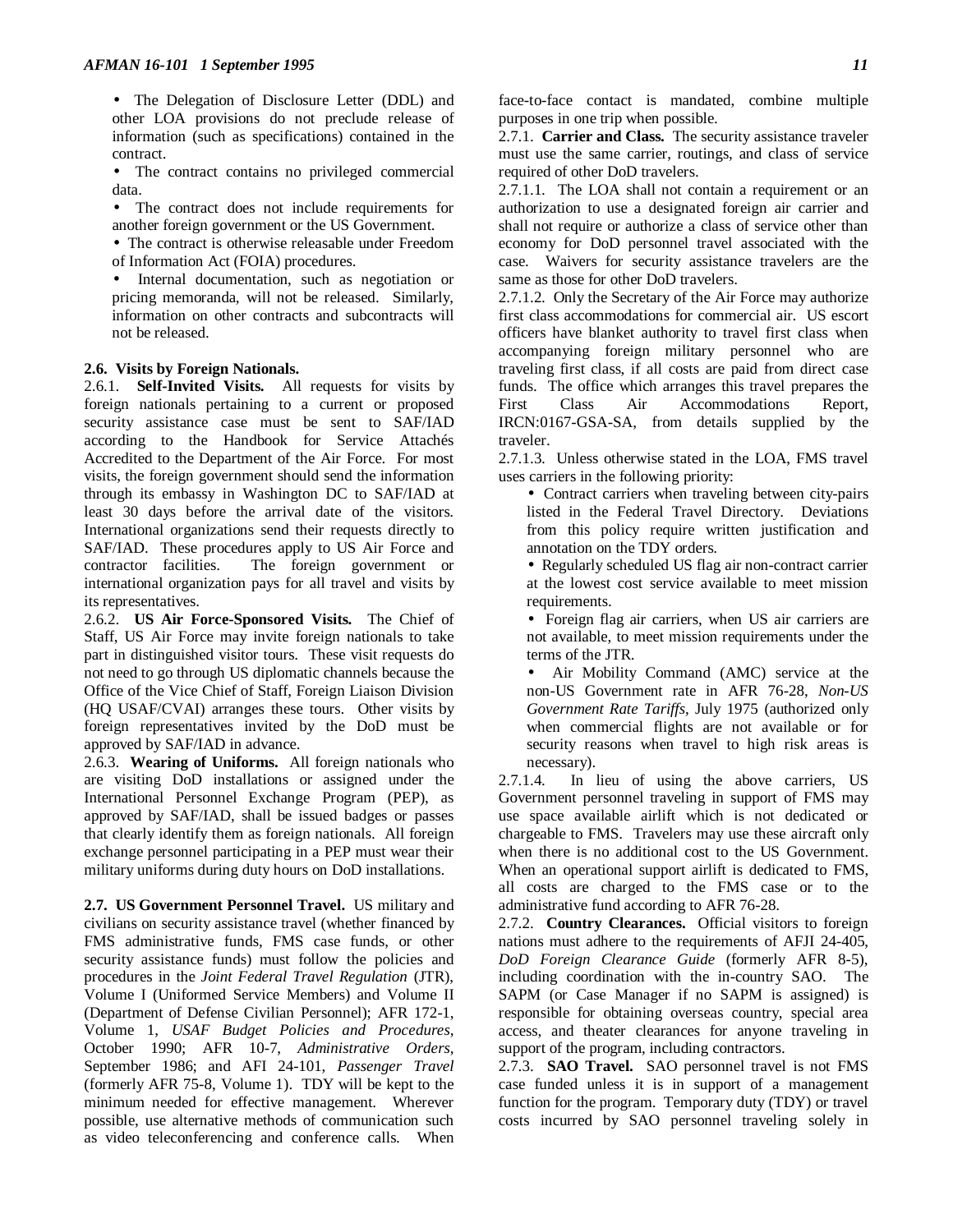support of a FMS program may be charged to the FMS case if:

- The SAO is performing or supporting program management functions for either the US Government or the purchaser.
- The implementing agency agrees that the travel is required. More specifically, the presence of the SAO member must be requested, either by the country or by the case or program manager, and the invitation to travel approved by the implementing agency.

**2.8. Quality of Support.** All security assistance program management must meet the same high standards of efficiency and conduct that apply to US Air Force activities. The US Air Force primary goal is to support US foreign policy objectives by delivering high quality articles and services in a timely manner.

2.8.1. Delivery schedules are set for system end-items to ensure effective logistics support and training. Security assistance customers should understand the requirement for leadtime, including procurement, for articles and services.

2.8.2. The DoD priority system and the peculiarities of certain articles and services will affect leadtime. US Air Force security assistance personnel must stress these factors during each transaction, to ensure common understanding between the US Air Force and the customer on delivery of articles and services.

**2.9. Condition of US Air Force Articles.** Article condition codes for FMS, if applicable, must be in the LOA. Paragraph 2.b. of the Letter of Offer and Acceptance Information (attached to each LOA) describes these codes.

2.9.1. The US Air Force may transfer certain articles on an "as is, where is" basis. The US Air Force is not responsible for the repair, support, or movement of these articles, unless the LOA so indicates. The customer should inspect the articles to be transferred before document preparation. For FMS, any US Government cost involved in the inspection should be included in the LOA. The LOA must show the condition of the articles, work to be done, and an estimate of the associated costs in separate line items.

2.9.2. If the US Air Force agrees to sell only new and unused articles under FMS, this must be indicated in the LOA. Requisitions for new and unused articles must have a "6P" advice code and cannot be placed against blanket order "KB" cases. The US Air Force will usually procure these articles.

2.9.3. Security assistance articles supplied to the customer from US Air Force inventory or excess stock must meet the serviceability standards in the applicable technical instructions or orders, unless otherwise specified. Costs to upgrade items to these standards will be charged to the customer in a LOA. Articles from stock must be serviceable, but may or may not be new and unused.

2.9.4. Bare item inspection is not done for security assistance shipments of Technology Repair Center (TRC), repair contractor investment items, and serviceable customer returns. These items will be inspected to the same degree as shipments to other Air Force bases. Bare item inspection requirements will be done for FMS acquisition advice code 6P items requiring new or unused material only; problem or suspect items; or manufacturer packs (new material) which are opened, damaged, or over 24 months old.

**2.10. Combined FMS and Commercial Programs.** Customers normally will receive a better product when there is a single manager of the total program. Programs split between FMS and commercial sales do not provide this single manager. The US Air Force will not encourage or participate in such a split program unless DSAA authorizes it.

**2.11**. **Other MILDEP-Managed Items.** The US Air Force is the implementing agency for security assistance for defense articles and services under its cognizance, including articles stocked, stored, issued, and procured by the US Air Force. The US Air Force may support FMS for some items available from the US Army, US Navy, or other Department of Defense (DoD) components, if part of a system case, where they are nonstandard items, or when directed by the Office of the Secretary of Defense (OSD).

2.11.1. Cases with other MILDEP-cognizant items may include "D," "S," "Q," and "Y" cases; Defense Logistics Agency (DLA), General Services Administration (GSA), and Single Manager Conventional Ammunition (SMCA) articles; and Federal Aviation Administration (FAA) services.

2.11.2. Follow-on support items should come from the DoD component controlling the item. DD Form 448, **Military Interdepartmental Purchase Request (MIPR)**, or similar documents may be used to support an approved US Air Force program. Specific documents to be used are normally directed by the DoD component controlling the item and should be specified in the IPD.

**2.12. Nonstandard and Commercial Items.** Nonstandard articles may be purchased through a direct commercial sale between the purchaser and private industry. When requested by the purchaser and approved by the US Air Force and DSAA, the US Air Force can provide nonstandard articles, initial logistics support, and follow-on logistics support for nonstandard items.

2.12.1. Items which are no longer in the DoD inventory but are still used by the foreign customer, customer unique parts never used by the US Air Force, and commercial part-numbered items that have military application may be supplied on an FMS case through the Nonstandard Item Parts Acquisition and Repair System (NIPARS) program. This program is administered by AFSAC. For information regarding the NIPARS program, contact the Air Force Security Assistance Center, Process and Operations Systems Management Directorate, Operations and Analysis Division (AFSAC/XMO), 1822 Van Patton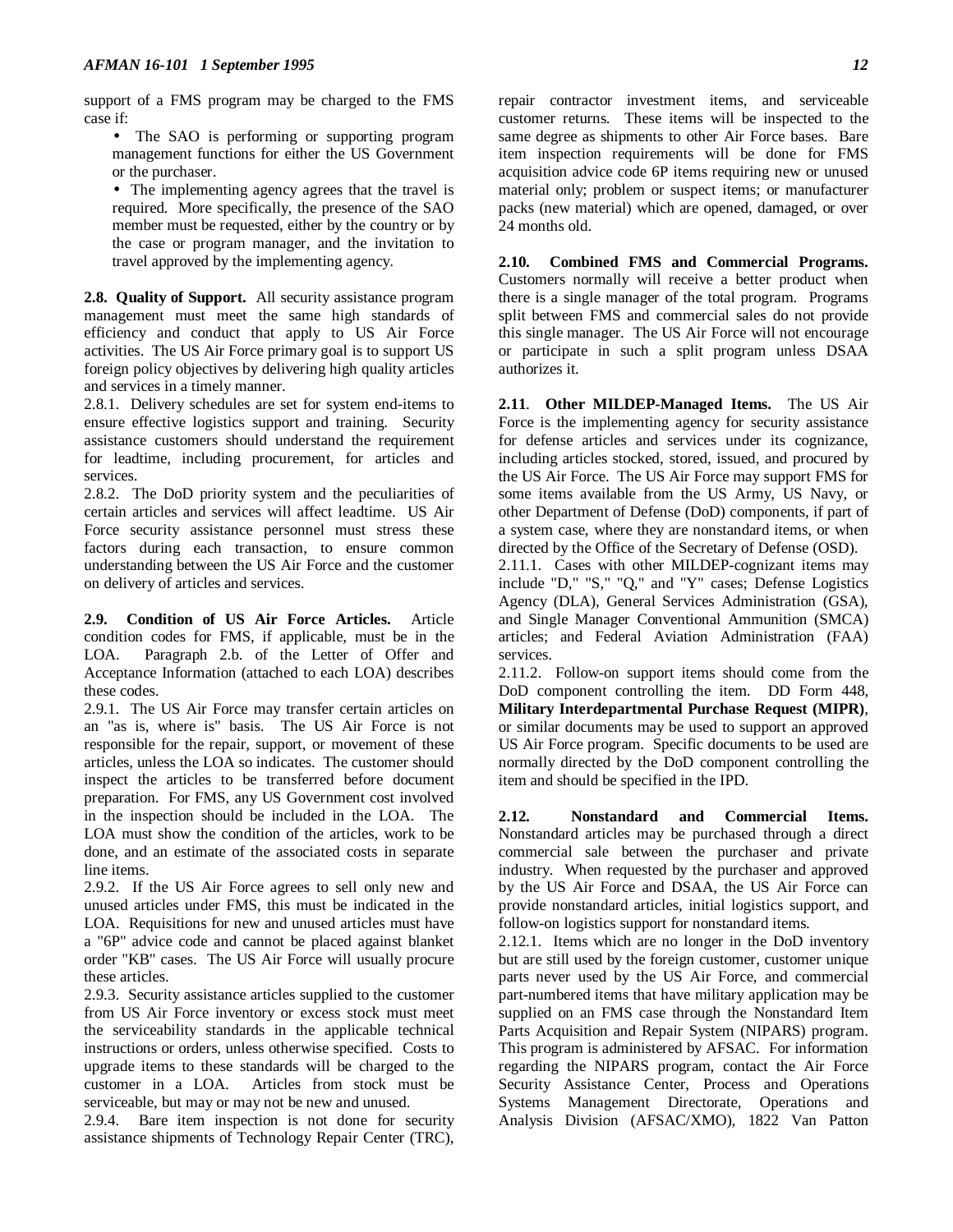Drive, Wright-Patterson Air Force Base (AFB), Ohio 45433-5337.

2.12.2. Follow-on logistics support may include buying and delivering nonstandard items, repairing or overhauling nonstandard items, and revising or updating Country Standard Technical Orders (CSTO). A system sale LOA must state specifically what support will be given. If nonstandard logistics support is furnished, the LOA also must provide for cataloging and provisioning documentation and effort (PD&E) to all nonstandard articles. Cataloging includes assigning National Stock Numbers (NSN) and associated Catalog Management Data (CMD). When CSTOs are bought, the first FMS purchaser must pay all the costs of developing the data. The first purchaser should be reimbursed for nonrecurring research and development from subsequent sales of that data.

2.12.3. Initial requests for nonstandard articles (other than parts for NIPARS) should be sent to the SAF/IA Country Director, with a recommendation for approval or disapproval. The SAF/IA Country Director will staff the request through the cognizant system project office (SPO) or AFSAC, as appropriate, and with DSAA for final approval.

2.12.4. The assignment of an NSN does not change the status of an article from nonstandard to standard.

2.12.5. LOAs should state the scope of the rights for data (limited or unlimited) which the purchaser seeks, and that the US Government has the same rights to the data as the purchaser. This means the US Government has the right to furnish technical orders (TO) and data to future FMS purchasers (as allowed by the contract) without the permission of the original FMS purchaser.

2.12.6. The US Air Force usually does not sell or support a commercial type system unless it is used as a defense article or service by the customer. If a purchaser wants to buy a commercial system of any kind, the purchaser should deal directly with industry unless DSAA directs otherwise.

#### **2.13**. **Obsolete or Deactivated Items.**

2.13.1. **Obsolete Items.** The US Air Force must tell customers when articles become obsolete. The US Air Force does not furnish updated technical orders of assistance, or surveillance test data beyond 1 year after an article is declared obsolete. Articles which do not present a known hazard or safety of flight condition may be continued in service by the customer. The customer may ask for US Air Force testing. The customer must provide the articles to be tested and must reimburse the US Air Force as stated in an LOA.

2.13.2. **Systems Deactivated by the US Air Force.** The US Air Force will provide support on deactivated systems as long as the FMS purchaser uses the system or until a mutually agreed upon date. AFM 67-1, *USAF Supply Manual,* Volume IX, July 18, 1988, Chapter 14, contains procedures for this support.

**2.14**. **FMS Development Programs.** The US Air Force will decide on a case-by-case basis whether to sell systems and equipment involving significant research, development, test, and evaluation (RDT&E). DSAA must approve all FMS of developmental programs. These programs are managed according to DoD 5000 and AFR 800-series directives and instructions.

2.14.1. Systems in the RDT&E acquisition cycle may be sold by either commercial or FMS methods (subject to USD (AQ) approval). Because these systems have not completed Operational Testing and Evaluation, purchasers are encouraged to buy those systems already in the US Air Force inventory.

2.14.2. Purchaser requests for FMS developmental programs must be sent to the SAF/IA Country Director. Requests must include detailed information on the purchaser's specific requirements. These requests are similar to the US Air Force statements of need (SON), AFI 10-601, *Mission Needs and Operational Requirements Guidance and Procedures* (formerly AFR 57-1).

2.14.3. The SAO may ask the US Air Force to help prepare requests for developmental programs. These requests go through the same channels as requests for standard FMS cases.

2.14.4. FMS developmental program plans approved by DSAA are sent through the SAO to the purchaser. The developmental program plan must include a schedule for preparing the LOA. US Air Force will provide P&A data only when the purchaser requests it. After the purchaser approves the FMS developmental program plan, SAF/IA will prepare the LOA.

**2.15**. **General Officer Review Group.** The General Officer Review Group reviews Air Force management, contracting and procurement, and production policy and procedures which influence US Air Force security assistance. This is an executive level group hosted by SAF/IA with members from SAF/AQ, the PEO/DAC, and others as appropriate for the topic of discussion.

2.15.1. General Officer Review Group reviews are recommended for all LORs for LOAs involving:

- System sales estimated to exceed \$50 million.
- Cases requiring Congressional notification (AECA, Section 36(b)).
- Cases supporting other DoD components.
- Cases involving intelligence community and support.
- Co-Production or Cooperation Projects (AECA, Sec 27).
- Nonstandard logistics support estimated to exceed \$20 million.

2.15.2. General Officer Review Group reviews are recommended for all LORs, LOAD, or LOA issues involving:

- Release or disclosure problems.
- Major deviations or waivers to regulations.
- Major diversion of US Air Force assets.
- Major program, policy, or procedural matters.

2.15.3. General Officer Review Group reviews are recommended for all Cooperative Research and Development Programs.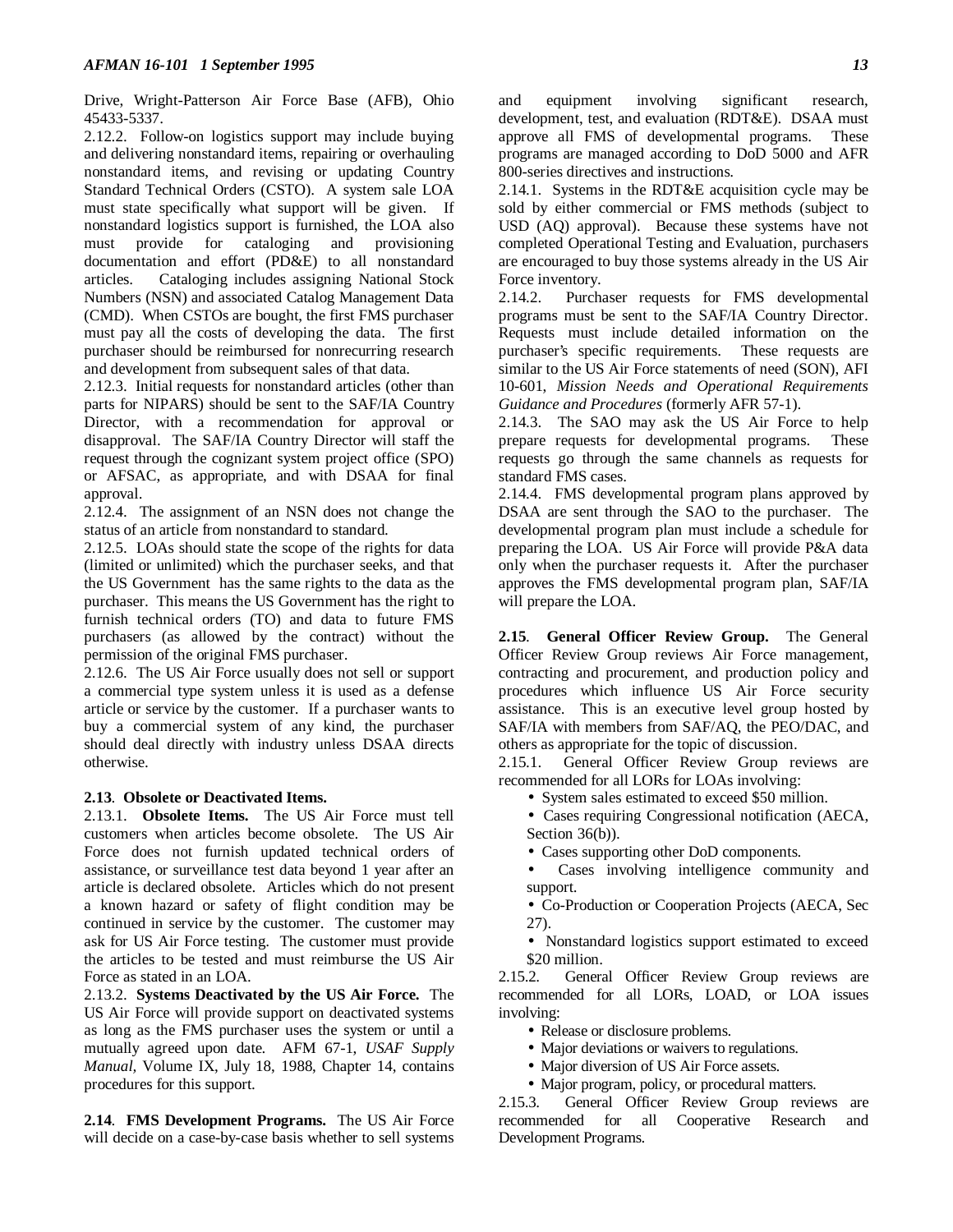**2.16. Quality Assurance Inspection.** The US Government provides quality assurance inspection for purchaser's direct acquisitions only under DLA LOAs. DLA has overall responsibility and has designated the Defense Contract Administration Services Region (DCASR) as the central control point. All requests for such inspection must be sent to the DCASR, New York, regardless of which MILDEP or other DCASR controls the plant. The US Air Force responds to inspection requests through the DCASR and directs inspection services at plants under its cognizance. Statements of cost are sent to the DCASR, New York, for reimbursement to the inspecting agency.

**2.17. Conversion to Contractor-Furnished Equipment (CFE).** FMS articles may be converted from government-furnished aeronautical equipment (GFAE) to CFE only if needed to perform the program in a timely manner. An LOA modification may be required to change the source of supply and cost.

**2.18. Automatic Digital Network (AUTODIN) Facilities.**

Joint Chiefs of Staff (JCS) Memorandum of Policy 112, 6 December 1975, authorizes sending FMS requisitions through AUTODIN facilities. This allows the United States to handle official military messages for foreign nations. Arrangements for using AUTODIN facilities must be indicated in an LOA.

2.18.1. The SAO should send fully justified requests for using AUTODIN facilities through the unified command to the SAF/IA Country Director. SAF/IA regional offices send requests through HQ US Air Force, Deputy Chief of Staff, Command, Control, Communications and Computers, Directorate of Plans and Policy (HQ USAF/SCX) and the Joint Staff to OSD. The terms of the LOA are implemented only after OSD approval.

2.18.2. The US Government must charge for manpower, equipment, and other direct AUTODIN-related costs for support of message traffic under the agreement. These costs are put on an FMS case. If the additional message traffic requires expanding AUTODIN facilities, the purchaser must pay these costs which must be addressed in the AUTODIN agreement.

#### **2.19**. **Use of US Air Force Equipment/Personnel to Support International Airshows and Trade Exhibitions.**

2.19.1. **US Air Force Aircraft, Articles, or Services.** Contractors should send requests for the use of US Air Force aircraft to the respective AFMC aircraft program office, who will notify SAF/IAX. SAF/IAX will provide policy after coordination with the Air Staff. The Assistant Secretary of the Air Force for Acquisition, Deputy Assistant Secretary (Contracting), Pricing and Contract Admin Division (SAF/AQCP) will coordinate the request within the Air Staff. AFI 64-103, *Leasing US Air Force Aircraft and Related Equipment to Nongovernment Organizations* (formerly AFR 70-10), contains policy and procedures for leasing DoD aircraft to manufacturers for airshows. SAF/AQC is responsible for these processes. In addition, DoD Directive 7230.8, *Leases and Demonstrations of DoD Equipment*, February 16, 1995, outlines policy and responsibility for leasing and demonstration of DoD equipment to defense contractors at international airshows or trade exhibitions.

2.19.2. **US Air Force Personnel.** After obtaining policy direction from SAF/IAX on the level of DoD participation at a specific international airshow and trade exhibition, the MAJCOM or assigned office in HO US Air Force will approve or disapprove requests for US Air Force personnel attendance. US Air Force personnel attending these shows will follow the standards of conduct in DoD Regulation 5500.7-R. The level of involvement by US Air Force personnel at specific exhibitions depends on whether OSD policy allows for direct participation as defined in DoD Directive 7230.8.

2.19.2.1. **Direct DoD Participation**. The static display, demonstration (aerial or live), or manning by DoD personnel of defense equipment, including displays providing information on DoD systems and technology, as well as the transportation of equipment that will be part of a DoD exhibit or otherwise employed by the DoD itself at an international trade exhibition. Manning by DoD employees includes operating equipment, standing by displayed equipment, and answering questions on the equipment. Direct DoD participation also includes the presence of DoD personnel as official speakers or panel members at an international trade exhibition. However, direct DoD participation does not include DoD employees who attend international trade shows and exhibitions as observers or in other capacities not directly related to the transportation, display or demonstration, and manning of defense equipment.

2.19.2.2. **International Airshows and Trade Exhibitions.** Events held outside the United States that are organized primarily for promoting the sale of aerospace and other defense products. Events that consist only of the demonstration or display of aircraft and other defense equipment for public enjoyment and community relations, including aerobatic demonstrations and static displays held on specifically designated public days of international airshows or trade exhibitions are governed by DoD Directive 5410.18, *Community Relations*, July 3, 1974, DoD Instruction 5410.19, *Armed Forces Community Relations*, July 19, 1979, International Traffic in Arms Regulation (ITAR), October 1994, and DoD Directive 2040.2.

**2.20. Marketing Guidelines.** When considering discussing articles, services, and capabilities with potential foreign customers, it is important to distinguish who initiated the discussion. US Air Force personnel must be aware that the ITAR, Section 130.17 (Export) specifically identifies what constitutes exporting information, data, technology, or end items. exporting may result by disclosing (including oral or visual disclosure) or transferring in the United States any defense article to any foreign person, embassy, any agency or subdivision of a foreign government (e.g., diplomatic mission). Exporting requires an approved export license or approved exemption. Severe penalties exist for violating the ITAR requirements for the Unauthorized export of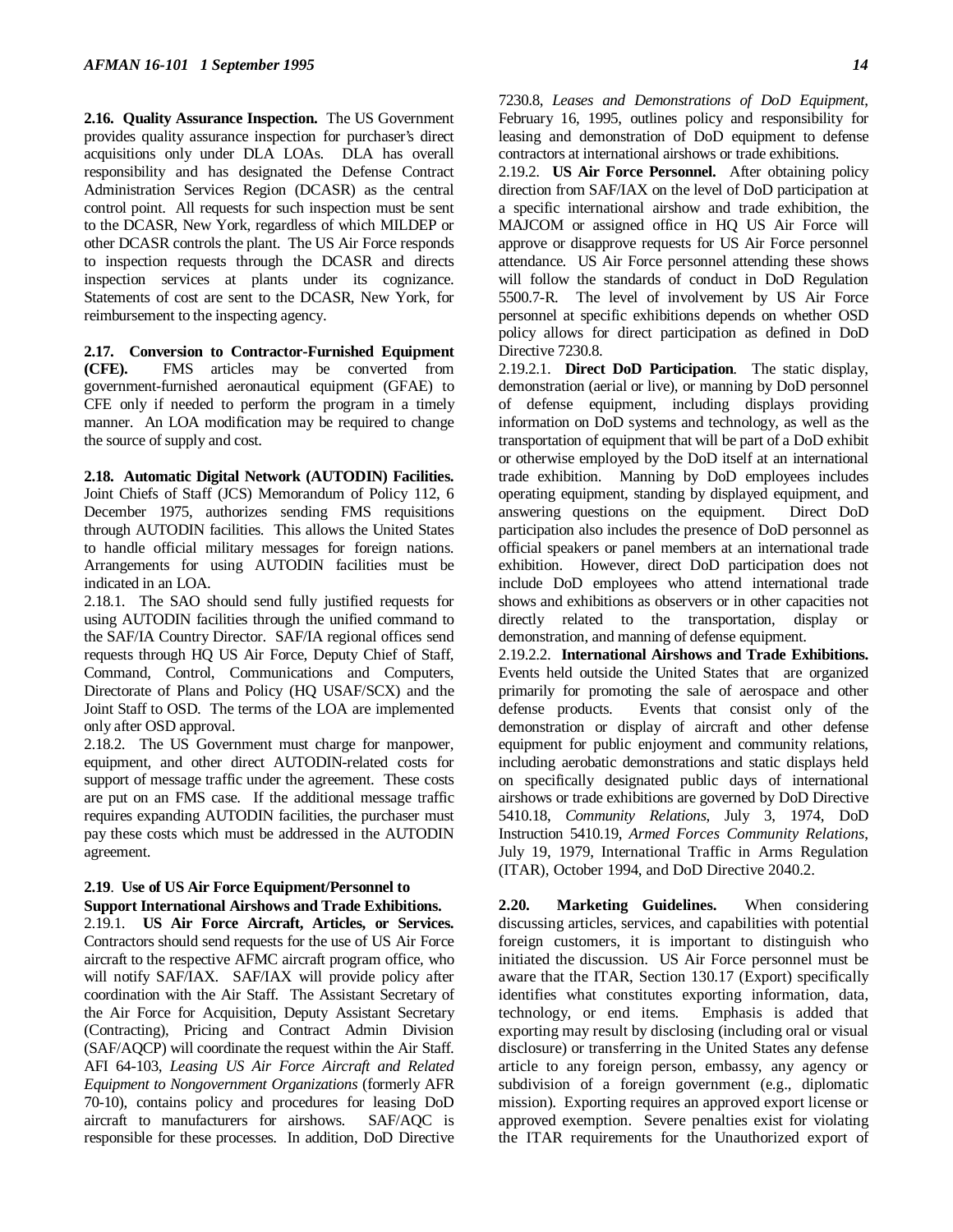technology or related data, information, or end items. There are three areas where US Air Force personnel should use caution in discussions with foreign purchasers:

2.20.1. US Air Force personnel cannot promote new sales to customers in new areas. If a country has not purchased a system and has not asked for information concerning that system, US Government representatives should not initiate discussions concerning the system, depot capabilities, etc.

2.20.2. Representatives from the DoD must not give the impression that they have the authority to decide whether or not a sale will take place. The AECA gives the State Department the authority to approve all sales of defense articles and services to foreign countries. DoD Manual 5105.38-M (SAMM), Chapter 6 defines the SAO as "The principal point of contact for most US defense industry representatives marketing defense equipment in US missions..." Any US Government entity wishing to discuss available services and capabilities with foreign customers, should do so through the SAO. This allows the SAO to guard against false expectations that the US Government is prepared to sell items being discussed.

2.20.3. Representatives from DoD cannot appear to favor one US competitor or US product over another US competitor or US product. Representatives must limit themselves to factual descriptions of systems and system capabilities without appearing to endorse one US system over another competitive US system. This is not to inhibit endorsement of US products or capabilities over foreign products of capabilities.

**2.21.** US Air Force agencies/individuals must obtain SAF/IA approval prior to initiating any negotiations with foreign owned, controlled, or influenced entities (government and commercial) that may commit the US Air Force to new sales or leases of defense articles or services, CRDAs, training programs, personnel exchange programs, and ICRD&As. SAF/IA prior approval is not required for initial, informal or exploratory discussions in which agencies provide information regarding systems, facilities and capabilities already approved for release. Nor is prior approval needed for talks about potential training or follow-on support for existing sales/leases. In appropriate cases, the requirement for SAF/IA approval will be satisfied through normal processes for case development, disclosure clearances, licensing, etc. In cases where negotiation approval of an "international agreement" within the scope of AFI 51-701, *Negotiating, Concluding, Reporting, and Maintaining International Agreements*, May 1994, is sought, the procedures of that instruction will apply. The SAF/IA Country Director, SAF/IAQ, SAF/IAD, or SAF/IAX should be contacted as appropriate.

#### **Chapter 3**

#### **SECURITY ASSISTANCE SURVEYS**

**3.1. Security Assistance Survey Teams.** Efficient and effective aid to our security assistance customers requires a large amount of planning. Teams of US Government, contractor, and customer country personnel conduct several styles of surveys to determine the customer's requirements. DoD Manual 5105.38-M (SAMM), paragraph 40102.D2 and Table 401-4 provide general guidance for survey teams.

**3.2. Congressional Interest.** Congress requires a quarterly report on the countries surveyed, the survey's purpose, and the number of US Government personnel involved. See DoD Manual 5105.38-M (SAMM), Table 401-4, Section IV for the required report format. The Chairman of the House Foreign Affairs Committee or the Senate Foreign Relations Committee may also request copies of the survey report (AECA, Section 26).

**3.3. Site Survey Team (SST).** A SST is normally required when a purchaser is new to US support or is developing a new system. The main purpose of a SST is to look carefully at a proposed site for the system. Perform the SST as early as possible because conditions vary considerably around the world and will have significant impact on system sale supportability and cost.

3.3.1. The Case Manager must ensure the results of the SST are included in the LOA. LOA supplemental conditions will include information concerning any US Air Force recommendations not included in the LOA. The responsibilities of the purchaser must also be included, such as the need for: 60-cycle, 110 volt current; construction of a humidity-controlled laboratory; runway extension; training; etc.

3.3.2. All costs for the SST must be covered in an LOA. The survey may be funded by a separate LOA ("N" case) or may be reimbursed from a separate line on the system sale.

3.3.3. The SST should prepare a report (Attachment 3) and brief the purchaser on the report. Physical, logistical, and informational security requirements of the system will be included in the report. The SST should also determine the adequacy and applicability of the existing Logistics Support Agreements for the host country.

3.3.4. The site survey team chief is normally from SAF/IA, but SAF/IA may delegate this role to the SAPM. Contractors may be included as associate team members under the control of the team chief. Purchaser counterparts should work with the SST.

3.3.5. Specialized teams may be formed to conduct a Training, Logistics, or Technical Survey.

**3.4. Training Survey.** A training survey is similar to a site survey, but addresses the customer's specific training needs and training conditions. Training survey teams may evaluate generic training requirements (such as basic flight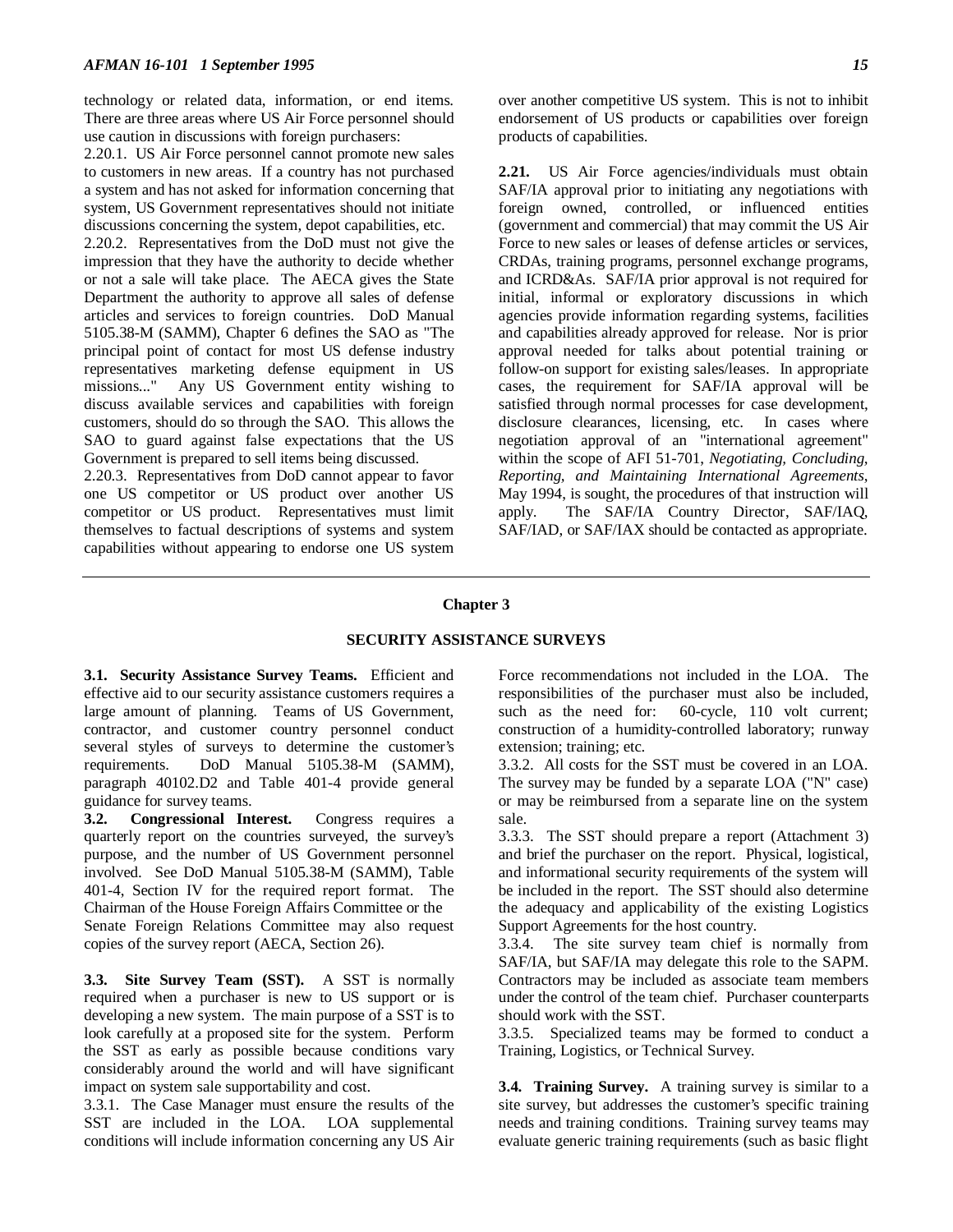training) or more specific training needs for a particular equipment installation and its associated mission.

**3.5. Logistics Survey.** A logistics survey is similar to a site survey, but concentrates on the support requirements of a system, equipment, or capability.

**3.6. Technical Survey.** A technical survey is similar to a site survey, but evaluates a customer's need for technical assistance or system modifications (e.g., engineering change proposal (ECP)).

**3.7. Defense Requirements Survey.** These teams assess a country's defense capabilities and requirements and are conducted by teams formed under the direction of DSAA. Although a US Air Force team does not conduct this survey, US Air Force participation may be invited by DSAA.

**3.8. System Planning Team (SPT).** SAF/IA may set up an SPT for major systems still under development when the FMS can have a direct impact on the US Air Force program. The SPT must be covered by a line item in an LOA.

3.8.1. SAF/IA decides who will be on the SPT. The SPT consists of one or more representatives from US Air Force activities involved in the program and sale. Such activities may include SAF/IA (team chief), SAF/AQC/AQX, HQ USAF/LG, HQ AFMC, HQ ACC, HQ AETC, the SPD, AFSAC, AFSAT, an appropriate representative from the Mission Area Director, and the major US Air Force system users. The team chief must ensure the team includes experts in all functional areas to be surveyed including systems, operations, maintenance, facilities, logistics, supply, transportation, training, cultural, linguistic, and other areas as required. If the SPO determines contractors are needed, and SAF/IA approves, contractors may be associate team members under the control of the team chief. SAF/IA activates the team when needed to help in a specific sale.

3.8.2. The team may take part in all negotiations with purchasers on elements of the program. The SPT must consider both the US Air Force and the purchaser's needs in studying the following areas:

• Acquisition and FMS procedures and the effect on US Air Force development.

- Initial and follow-on spares, support equipment, maintenance, aircrew or maintenance training and equipment, etc.
- Procurement leadtime.
- Financing.
- International Engine Management Program (IEMP), Aircraft Structural Integrity Program (ASIP), Technical Coordination Program (TCP).
- Packing, preservation, transportation, licensing, embedded INFOSEC, Test Measurement and Diagnostic Equipment (TMDE).

3.8.3. The SPT report should include all items in the SST reports (Attachment 3) plus items unique to the SPT (e.g., effect on the US Air Force programs).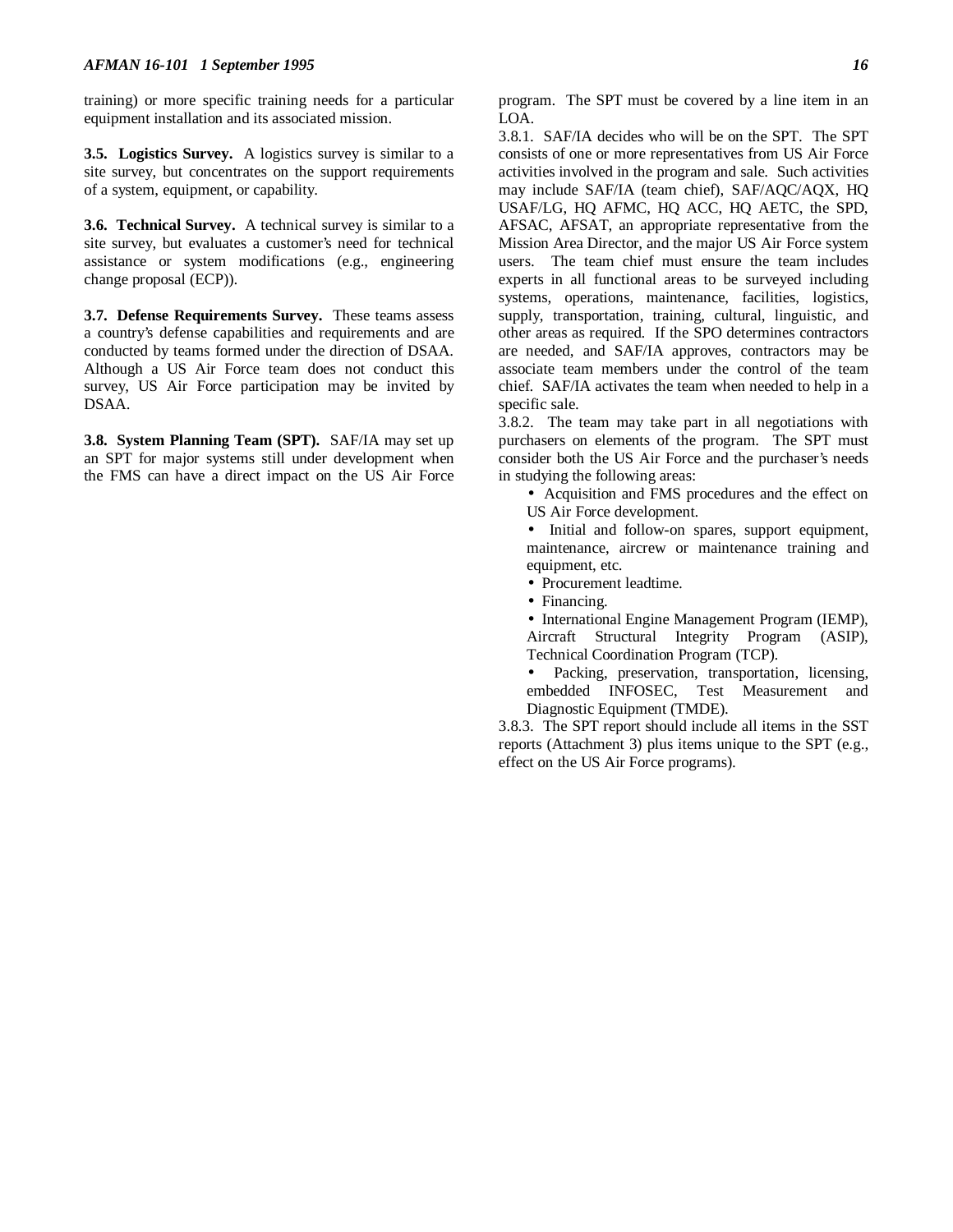#### **Chapter 4**

#### **PREPARATION AND PROCESSING OF FOREIGN MILITARY SALES (FMS) CASES**

*Section A - Processing Requests for FMS Cases*

#### **4.1. Identifying Unclassified FMS Cases.**

4.1.1. A case identifier is assigned to each FMS case to identify the purchaser and the articles or services being sold. A case identifier (for example, AT-D-AAA) contains the following elements:

• A two-position code indicating the purchasing country or activity (e.g., AT for Australia).

• A "D" indicating Air Force as the implementing agency (IA). *NOTE*: The Army IA code is "B" and the Navy IA code is "P"; other codes are in DoD Manual 5105.38-M (SAMM).

• A three-position case designator (e.g., AAA).

4.1.2. The first position of the case designator shows the type of case. For a complete list of first position designator codes and the command responsible for preparing LOA documents, see Attachment 2. The second and third positions are used to distinguish one case from another within the same category for each purchaser. In the example above, AAA is the first ammunition case for this purchaser, AAB would be the second case, etc.

4.1.3. In addition to the case identifier, each line item on the case must have a sequential line number (i.e., 001, 002, etc.). All training line items will begin with a "9." Each line must show the operating agency code (OAC) and Line Manager Code (LMC) for the line, as well as the Military Articles and Services List (MASL) line, generic identification and the Major Defense Equipment List (MDEL) code. Articles and services cases written before 1 June 1985 and training cases written before 1 July 1985 will also show an alpha subcase designator. The alpha designations should be continued on these cases until the cases are closed.

4.1.4. A project nickname may be assigned to system sales and complex cases. Nicknames may be requested from the Secretary of the Air Force, Office of the Administrative Assistant, Directorate for Security and Special Programs (SAF/AAZ).

#### **4.2. Identifying Classified FMS Cases.**

4.2.1. If congressional notification is required under AECA section 36(b), the case identifier may not be used on any unclassified correspondence until the notification is complete. When a Case Manager receives a request for P&A data or LOAD which will be classified under DoD Manual 5105.38-M (SAMM), Section 502, the Case Manager will establish an unclassified pseudo-identifier for the classified data. Each organization processing P&A data or LOAD requests will maintain a register (log classified SECRET) for unclassified pseudo-identifiers. A pseudo-identifier (for example, X7-D-AAB) contains the following elements:

• A two-position code indicating a generic purchasing country (e.g., X7). Attachment 4 identifies generic country codes available for use at each LOA preparing organization.

- An IA Code of "D" for US Air Force.
- A serial code (e.g., AAB). Use "R" for P&A data or "A" for LOAD in the first position, followed by the two-digit sequence alpha code.

Pseudo-identifier X7-D-AAB indicates a Case Manager in AFSAC is working the second classified LOA data package.

4.2.2. After establishing the pseudo-identifier, the Case Manager will send a classified message to applicable agencies notifying them of the assigned identifier along with the applicable program data. This pseudo-identifier will be used until the case becomes unclassified and a routine identifier may be established. P&A data and LOAD correspondence may be unclassified if the only reference is to the pseudo-identifier.

4.2.3. These procedures should be used only in extraordinary cases when an unclassified case identifier is required to aid communications. Ensure that any other local guidance on assigning case identification (such as for unclassified P&A data exercises) does not duplicate the numbering system outlined in this procedure.

4.2.4. For cases using pseudo-identifiers, the Case Manager's name will be entered as "Joe" in the Case Management Control System (CMCS). Under no circumstances will classified information be included in CMCS. The actual identity of the Case Manager will be made in the classified message referred to in paragraph 4.2.2. of this manual. Transportation and Contract Administrative Service (CAS) charges must be adjusted for the country involved, since CMCS will not automatically calculate those charges without a specific country code.

**4.3. Validating FMS Requests.** Each FMS request must meet the following requirements:

- An eligible purchaser must have sent the request through proper FMS channels described in DoD Manual 5105.38-M (SAMM).
- The articles or services in the request must be under US Air Force control or in support of an initial system acquisition.
- Requested articles or services must be subject to sale according to National Disclosure and Releasability policies (see AFPD 16-2 and AFI 16- 201 (formerly AFR 200-9)).
- The purchaser must include in the request all required data and checklists.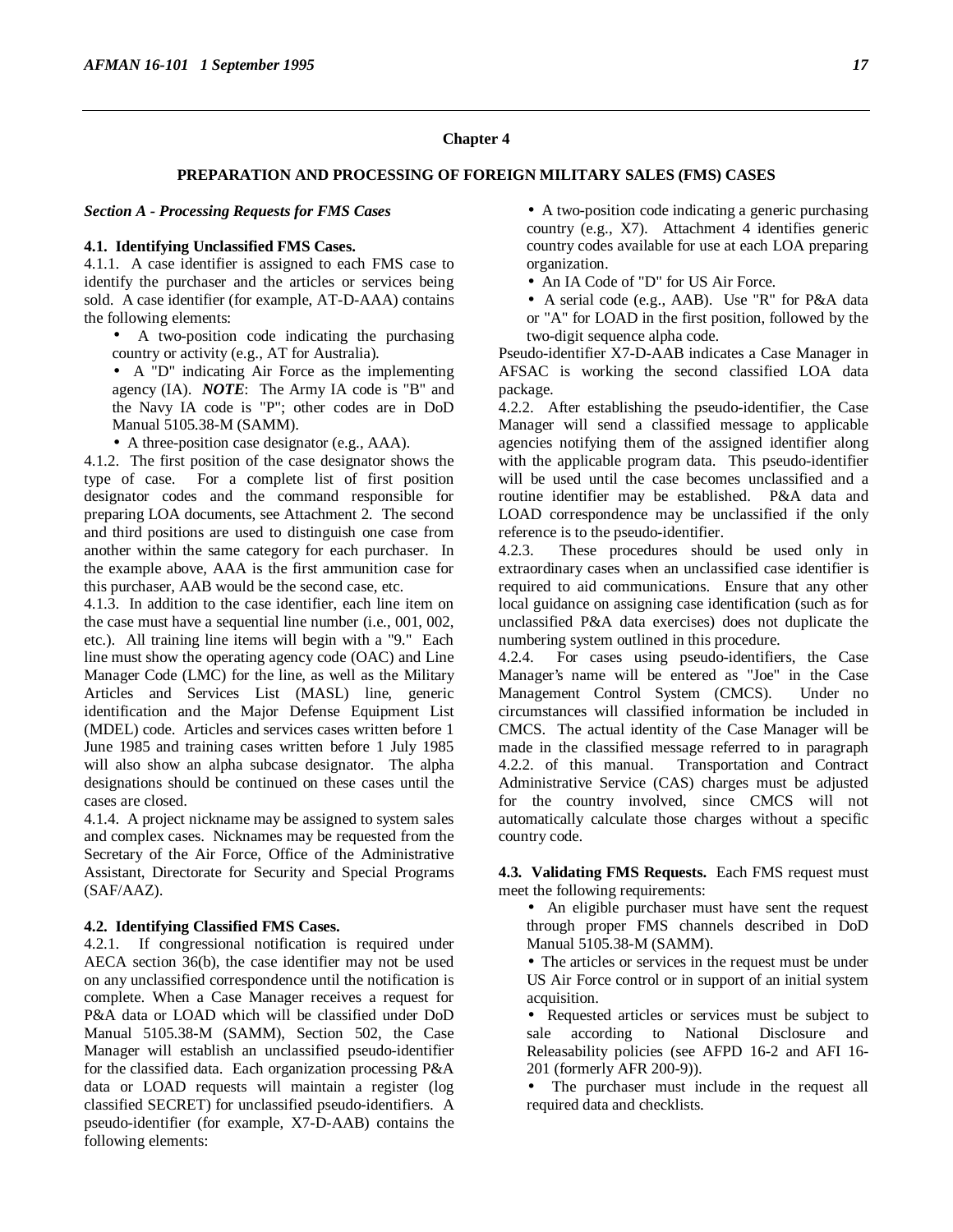**4.4. Processing Invalid FMS Requests.** Requests that do not meet all paragraph 4.3 requirements must be processed as follows:

• Send requests from an ineligible purchaser or requests received out-of-channels to DSAA.

• Send requests for articles and services under Army, Navy, or other DoD component control to that activity.

Send requests for nonstandard systems and subsystems that DSAA has not approved or directed for sale through the SAF/IA Country Director to the Defense Security Assistance Agency, Operations Directorate (DSAA/OPS) for a decision. Requests for follow-on support of nonstandard systems and subsystems for which DSAA did not direct for sale must also be sent through the SAF/IA Country Director to DSAA/OPS.

Send requests for articles and services not authorized for sale under disclosure or releasability policies to SAF/IAD. SAF/IAD will refer requests to DSAA if US Air Force does not recommend release.

• Return requests for articles or services restricted from sale by statute or policy to the requester. Explain the restrictions and indicate that exceptions should be requested through DSAA.

- Hold incomplete requests and send a letter or a message to the requester asking for the missing data.
- Notify the requester of any action taken and acknowledge if action will result in a delay.

**4.5. Processing Valid FMS Requests.** Requests that meet all paragraph 4.3. requirements must be processed using the following procedures:

#### 4.5.1. **Releasability.**

4.5.1.1. If the releasability of items requested in the Letter of Request (LOR) needs to be determined, the Case Manager will request a determination following appropriate guidelines in AFI 16-201 (formerly AFR 200- 9). Exceptions to National Disclosure Policy are sometimes required and will be prepared and staffed through normal Air Force disclosure channels. A determination should be made on all requests for information and materiel during initial LOR processing.

4.5.1.2. If an exception to NDP is required, the Case Manager will:

• Task the SAF/IA Country Director for politicomilitary justification.

• Ask DSAA, through the SAF/IA Country Director, to provide any justification from OASD/ISA, OSD, Secretary of State, or the White House, as appropriate.

• Provide above information to the Deputy Under Secretary of the Air Force (International Affairs), Disclosure Division, Policy Branch (SAF/IADP). SAF/IADP will process the exception.

#### 4.5.2. **Price and Availability (P&A) Data Requests.**

4.5.2.1. If the request is for P&A data only, a case identifier is not assigned (see paragraph 4.2 of this manual if a pseudo-identifier is needed to maintain data security). Purchasers who want P&A data must state in the request that the information is for planning purposes only. The request for P&A data should be sent directly to the Case Manager in SAF/IA, AFSAC, or AFSAT. P&A data requests for system cases (except "Q") must be sent to SAF/IA.

4.5.2.2. P&A data are not valid for programming budget requests or for preparing an LOA. P&A data are computed on available information, often using standard US Air Force factors and formulas. P&A data may be available within Air Staff offices or from recent similar P&A data, or LOAD. If the information is available in the Air Staff, requests should not be made to MAJCOMs. Do not contact contractors for P&A data studies except in unusual circumstances.

4.5.2.3. DoD Manual 5105.38-M (SAMM) prescribed disclaimer clause(s) must be included when furnishing P&A data. A copy of P&A data submissions should be sent to any US Air Force organization which may later prepare LOAD or an LOA.

4.5.2.4. P&A data should be provided to the purchaser within 45 days of receipt of the LOR.

4.5.3. **Letter of Offer and Acceptance (LOA) Requests.**

4.5.3.1. If the request is for an LOA, the LOA preparing organization assigns a case identifier. Within 5 workdays of LOR receipt, the Case Manager will send a reply to the purchaser to specify the case identifier, nickname, and approximate date the LOA can be expected. There is no requirement for an LOA for each individual LOR--LORs for the same type of case should be combined into one case.

4.5.3.2. If the request is for a system sale, the Case Manager determines the impact on US Air Force and FMS programs and any diversion of articles or services from US Air Force assets. Those system cases with Presidential or OSD directed timeframes are processed in close coordination with DSAA.

4.5.3.3. For "D," "S," and "Y" cases involving new procurement, the Case Manager will provide a copy of the LOR to the Deputy Under Secretary of the Air Force (International Affairs), Armaments Cooperation Division (SAF/IAQ) and will coordinate further actions with SAF/AQ offices in accordance with SAF/AQ and SAF/IA Memorandum of Understanding, 25 February 1993.

4.5.3.4. The Case Manager will request a SAPM designation from the appropriate MAJCOM and submit a request for LOAD to the individual identified. For those cases which involve AFMC, requests for SAPM designations must be sent to HQ AFMC/IA, 4375 Chidlaw Road, Suite 6, Wright-Patterson AFB, Ohio 45433-5006. HQ AFMC/IA will staff requests for SAPM identification through the SPDs and the Command Country Manager from AFSAC. For those cases which do not involve AFMC, requests for LOAD will be addressed to the Line Manager's organization. That organization will assign the SAPM and prepare the LOAD.

4.5.3.5. For LORs for complex system sales (i.e., major new aircraft sale), the SAF/IA Country Director may convene an initial meeting to identify OPRs, establish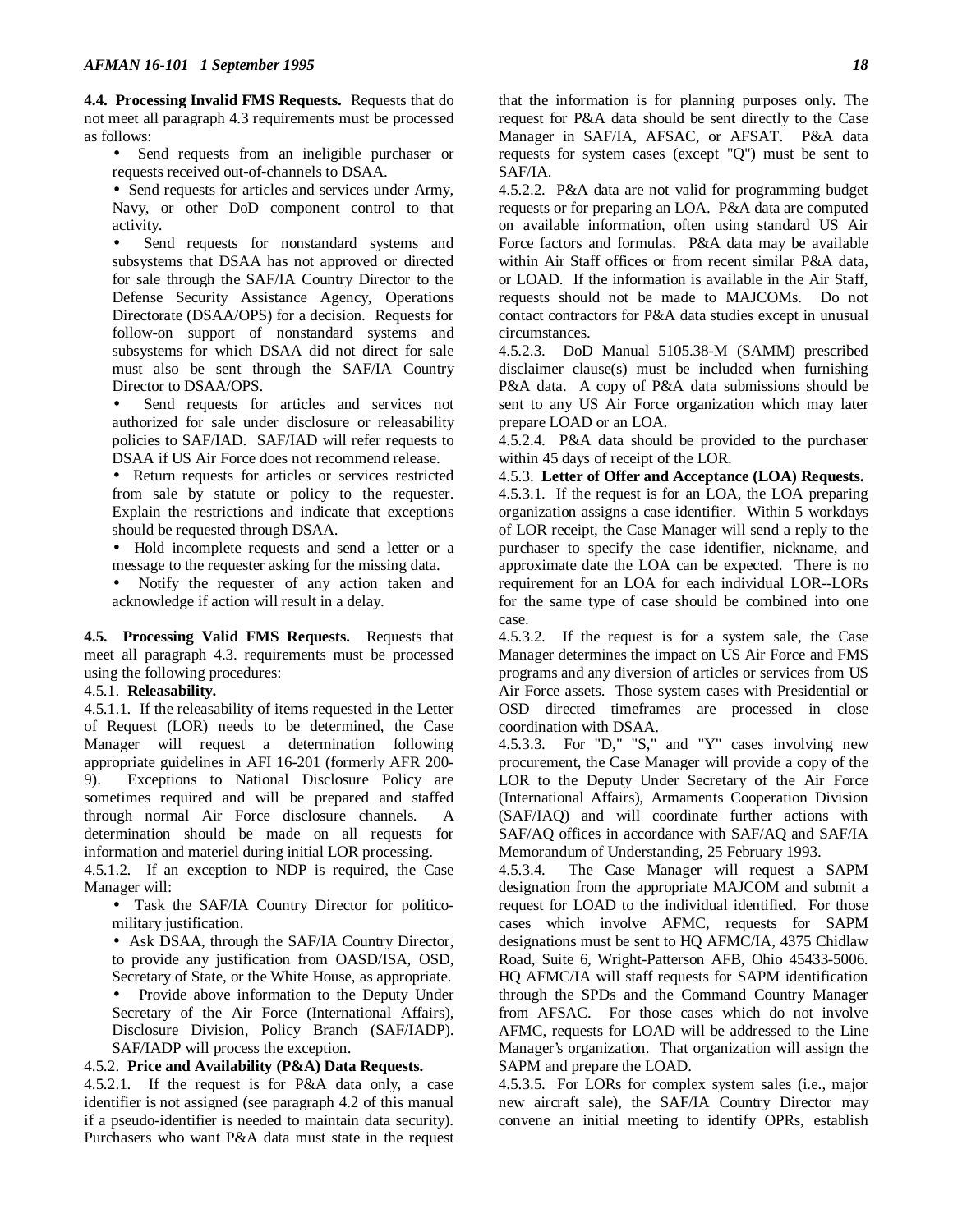working relationships and map out the FMS acquisition program strategy.

4.5.3.6. An LOA should be sent to the purchaser within 60 days after a valid LOR has been received. Sections B and C of this Chapter provide specific guidance for preparing LOAs.

**4.6. Preparing Letter of Offer and Acceptance Data (LOAD).** The purpose of LOAD is to give the purchaser the best available estimate of costs and delivery times within allowable processing time. LOAD are valid for use on an LOA and include information on item delivery, payment schedules, manpower backup, and financial analysis for program milestones and timely deliveries and payments to contractors. Detailed LOAD studies are not done for US Air Force-managed spare parts, DLA and GSA items, or for blanket order cases (see AFM 67-1, Volume IX, Chapter 7). Release of LOAD without an LOA is an exception requiring SAF/IAX and DSAA approval.

#### 4.6.1. **LOAD Taskings.**

4.6.1.1. Requests for LOAD must be complete to make sure that estimates are valid. If information from the purchaser is not adequate for preparing LOAD, Line Managers must notify the SAPM who asks the Case Manager to get the required information from the purchaser. A normal tasking for LOAD includes:

• System checklist (if available) (see Attachments 5 through 13), Case Manager assumptions for any data missing from the checklist, INFOSEC involvement, financial backup requirements, manpower/personnel backup requirements, status of releasability/disclosure, etc.

• An estimated LOA acceptance date (for LOAD validity period).

• A return or suspense date (maximum of 30 calendar days).

• For system sales cases, a meeting date (approximately one week after LOAD due date) for LOA preparation. Each MAJCOM and agency submitting LOAD must send a representative to the meeting to explain their submission and help in preparing the LOA. The Case Manager's division chief may waive the meeting requirement. (*NOTE:* This is pre-LOA work and is funded from the FMS administrative budget and is not reimbursable from the prospective case.)

4.6.1.2. Requests for LOAD for FMS system acquisition cases will be coordinated with SAF/IAQ, the cognizant SAF/AQ mission area directorate, and SAF/IAW prior to being sent to the SAPM. SAF/AQ will provide copies of the request to the appropriate AF Program Executive Officer or Designated Acquisition Commander.

4.6.1.3. The prospective SAPM is tasked to prepare LOAD. The SAPM acts as LOAD coordinator and tasks the cognizant organizations (Line Managers) for the articles and/or services to provide LOAD in LOA format. The Case Management Control System (CMCS) is the required method of gathering LOAD. If connectivity is

not available, data will be sent to the Air Force Security Assistance Center, Process and Operations Systems Management Directorate, Program Control Division (AFSAC/XMP), 1822 Van Patton Drive, Building 210, Wright-Patterson AFB, Ohio 45433-5337 for entry in CMCS. Contractors should help prepare LOAD when required (Defense Federal Acquisition Regulation Supplement (DFARS)). The SAPM also tasks organizations for inputs to the Foreign Military Sales Management Plan (FMSMP). The FMSMP should be discussed at the LOA preparation meeting.

4.6.1.4. LOAD should be submitted to the LOA preparing office in LOA format. If more time is needed, the LOAD preparing office must ask for extra time and justify the delay. The purchaser must be informed of the delay and told when the LOA may be expected. If the response time given is less than 30 calendar days, the request must state the date the information is needed and explain the urgency of the requirement.

4.6.2. **General LOAD Requirements.** The LOAD provider must include the following information in the LOAD package:

4.6.2.1. Identification of dangerous, hazardous, classified and unclassified, distribution limited, or outsized air cargo, and Information Systems Security (INFOSEC) items. The LOAD requester must be told of all INFOSEC items not identified in the LOAD request. Foreign Disclosure and Technology Information Systems (FORDTIS) reports must be made for all LOAD requests on classified and nonreleasable articles or services.

4.6.2.2. Financial Analysis Worksheets (see Attachment 14) for Special Defense Acquisition Fund (SDAF) and systems sales cases, and Major Defense Equipment (MDE). The financial analysis is in addition to all other LOAD and must be prepared by line item. It may be used for cases of any value by the requester or the office preparing the LOAD. An automated version of this worksheet is available on CMCS.

4.6.2.3. Identification of potential problems, such as starting up closed production lines, diverting items from US Air Force inventory, nonstandard items and nonavailability of follow-on support.

4.6.2.4. Identification of Joint Staff and HQ US Air Force controlled items ("AF" in the Catalog Management Data File, issue and fund control column, means US Air Force controlled).

4.6.2.5. Availability of US Government personnel, both those who will be on temporary duty (TDY) and those who will be assigned under permanent change of station (PCS).

4.6.2.6. Availability of contract personnel in place of US Government employees, civilian and military, for any service overseas.

4.6.2.7. Deviations or waivers required.

4.6.2.8. Interim contractor support (ICS) needs.

4.6.2.9. Source information for commercial and commercially available articles and services. Also identify any articles or services approved by DSAA for contractor preference for direct commercial sales.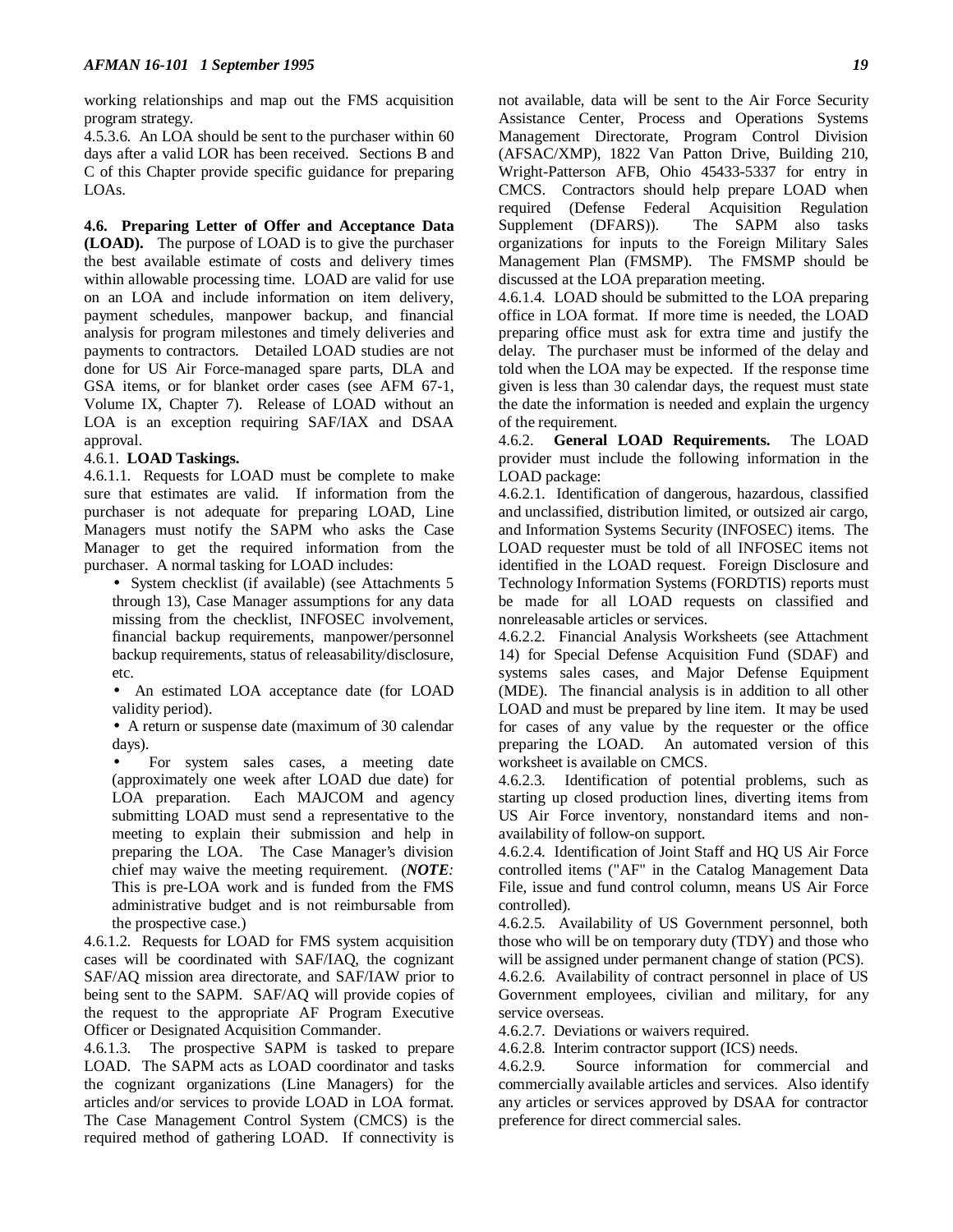4.6.2.10. Federal equipment condition code if the equipment is in long supply or excess.

4.6.2.11. Training requirements and costs.

4.6.2.12. Travel requirements and costs. Travel costs must be estimated using Attachment 15.

4.6.2.13. Security access requirements for personnel in the program.

4.6.2.14. Site survey team and system planning teams requirements.

4.6.2.15. Generic code, MASL identifier, and MDE code.

4.6.2.16. Date through which data are valid.

4.6.2.17. In addition to submitting LOAD, the designated agency must prepare the draft FMS management plan and send copies to the Case Manager.

#### 4.6.3. **Availability and Leadtimes.**

4.6.3.1. Availability is stated in months with "(1)" being the first month after the LOA expiration date. Estimates must assume acceptance on the LOA expiration date, however, no adjustments in availability will be made for early acceptance. When determining availability, all administrative, procurement or production, and other leadtimes must be considered, including start-up time for closed production lines.

4.6.3.2. On a system sales case, articles and services with leadtimes in excess of the major end-item delivery must be identified and priced at the time the LOAD is prepared. When the LOA is written, the long leadtime item list should be attached unless the availability of the end-item is adjusted to encompass the longest leadtime article. The LOA must also include a statement that long leadtime items must be bought immediately without definitization, and that acceptance of the LOA by the purchaser authorizes the US Government to start supply and contracting actions. A letter of Intent (LOI) may be proper for long-lead items.

#### 4.6.4. **Cost Information.**

4.6.4.1. Although many charges are not broken out on the LOA, LOAD must show all applicable FMS elements of costs. See DoD Regulation 7000.14-R, Volume 15 for detailed security assistance financial procedures. AFI 65- 503, *US Air Force Cost and Planning Factors* (formerly AFR 173-13) provides escalation rate factors. Questions on using these factors should be sent to the Office of the Assistant Secretary (Finance Management and Comptroller), Deputy Assistant Secretary (Cost & Economics) (SAF/FMC).

4.6.4.2. Basic cost estimates for principal and major items to be procured should come from contractors through the procurement activity.

4.6.4.3. Itemize cost data when it is needed (unit costs include these costs), such as: patent or royalty rights; nonrecurring costs; sales commissions and contingent fees; provisioning documentation and effort (PD&E); factors for general economic trends; contract administrative services and contract audit costs; government-furnished services, such as packing, crating, and handling (PC&H) and transportation when these are needed; technical documentation; cost factor for government-provided

engineering services; test and evaluation costs; audit of claims costs; warranty costs; etc.

4.6.4.4. Include other direct costs, such as personnel and travel when these apply. See paragraph 4.7 of this manual for detailed information on preparing manpower data.

4.6.5. **Aircraft Ferry LOAD Requirements.** If the purchaser asks to have aircraft delivered by US Air Force, the LOAD must include data supporting this service.

4.6.5.1. If the purchaser requests **US Air Force airlift**, the aircraft must be for outsized commercial cargo or airlift approved by DSAA. The LOAD study must consider the following:

• Aircraft production or maintenance schedules, desired delivery dates, and the quantity of aircraft.

• Number of flights needed for delivery.

• Cost of ferrying aircraft from the manufacturer to the disassembly point for preparation for air shipment.

• Crew per diem (based on the average number of days required to deliver the aircraft), including average delay times.

• Transportation from the crew's present duty station or location to point of aircraft pickup in the CONUS. Return transportation of crew priced at commercial rates from the point of delivery in-country to the crew's present duty station or location. If the duty station is not known at the time of the LOAD study, estimate the price for the return based on a midpoint in the CONUS.

• POL costs (POL flying-hour rate for the aircraft times the number of flying hours required for delivery) and en route ground servicing costs.

• Cost of in-flight refueling based on the full flyinghour rate of the aircraft required for refueling times the number of flying hours required, and pay of the crew and crew per diem.

• Cost for defueling, purging, disassembling, preparing, packaging, and onloading of aircraft at the disassembly point, and reverse assembly.

Estimated cost of the special assignment airlift mission (SAAM) flights and any support mission.

• Cost of reassembly of aircraft in country, including transportation, materiel, and flight test.

• Prorated costs for US Air Force shipping fixtures.

• Any other costs for the mission, such as spare parts for reassembly, overflight charges, landing and parking fees, ramp services, etc. These should be identified in the LOAD. If estimates are based on historical data, a 20 percent factor must be added to the total price estimates for deviations from the basic delivery plan and to cover unforeseen costs.

• Cost of escort aircraft services based on the full flying-hour rate of the escort aircraft times the number of flying hours required.

Cost of air rescue service and navigational assistance aircraft, if needed, based on the full flyinghour rate of the aircraft times the number of flyinghours required and pay of the crew, including per diem. These costs are prorated if the assistance aircraft will also be servicing other customers while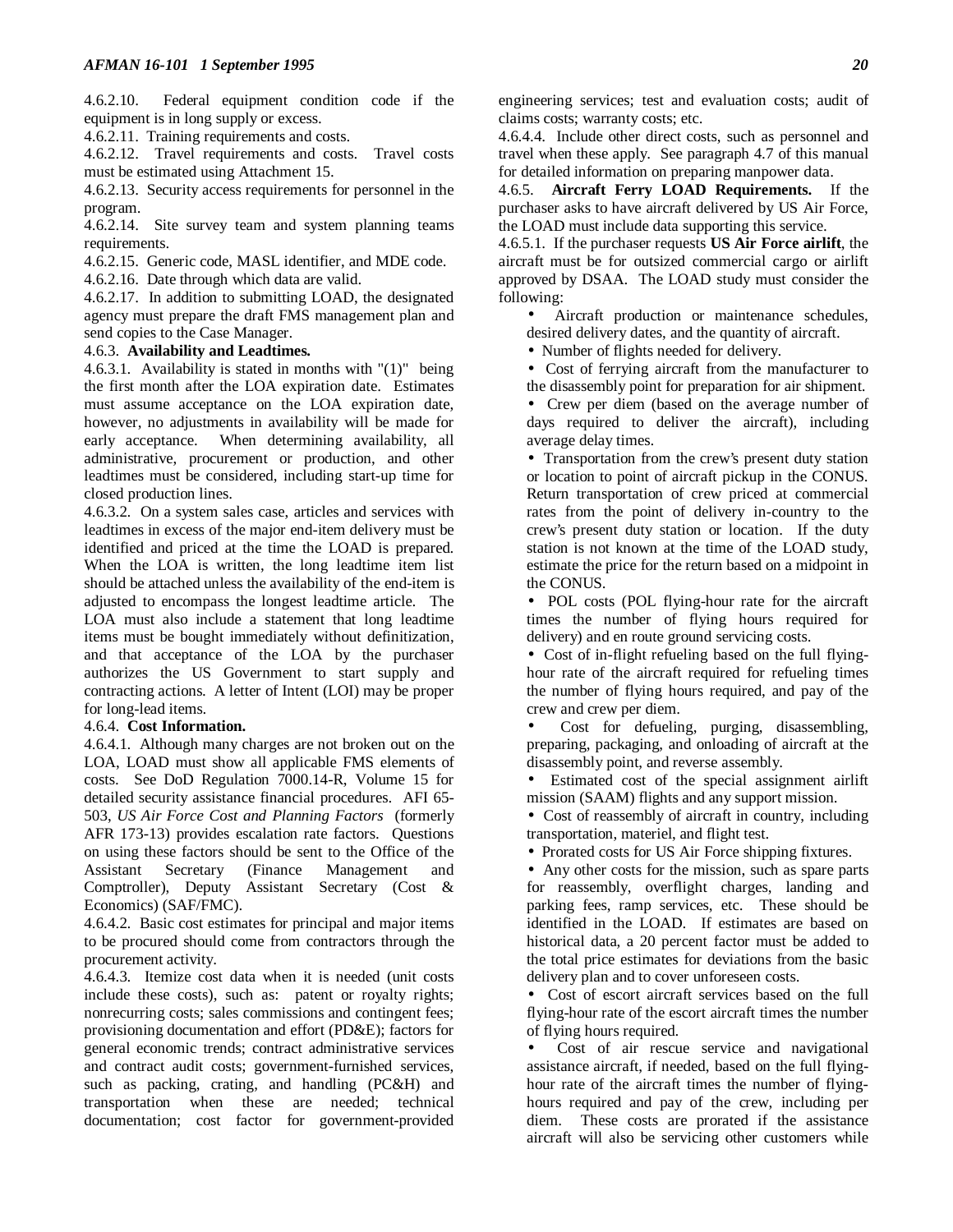on the same mission. The basis for reduction is the number of customers served while on the mission, rather than the total number of aircraft delivered on the mission.

4.6.5.2. If DSAA approves **surface delivery** of aircraft, coverage and supplemental conditions must be in the LOA. The LOAD study must consider the following:

• Delivery to port of embarkation or preparation facility point of US Government acceptance or storage.

- Preparation for shipment.
- Cocooning or crating.
- Port-handling costs.
- Types of surface transportation.
- Destination port handling.
- Uncocooning or uncrating.
- Reassembly.
- Transportation to airfield.
- Functional check flight (FCF).
- FCF support.
- Caretaker, if needed.

The purchaser may take responsibility for "destination port handling" through "transportation to airfield." If the purchaser asks for FCF by a US Air Force crew, a caretaker is mandatory.

4.6.6. **Inventory Aircraft, Missiles, and Helicopters LOAD Requirements.** DoD Regulation 7000.14-R, Volume 15 contains policy for pricing articles supplied from the US Air Force inventory. SAF/IAXM computes prices of inventory aircraft, missiles, and helicopters for the Air Force based on historical cost data and data provided by the Case Manager using a "Request for Inventory Aircraft, Missiles, and Helicopter Pricing" checklist.

4.6.6.1. The Case Manager is responsible for obtaining LOAD. Aircraft, missile, and helicopter availabilities are obtained from SAF/IAW. If availability is based on the items being excess or if a diversion of assets is required under DoD Manual 5105.38-M (SAMM), Chapter 6, the Case Manager must coordinate with HQ USAF/PE.

4.6.6.2. The Case Manager will obtain required information from the owning activity in coordination with the system SPD. The Case Manager must retain written backup correspondence with the owning activity and the SPD in the case file.

4.6.6.3. SAF/IAXM will provide historical acquisition value and compute the estimated transfer value for reporting to DSAA and Congress. If the sale is made with cash or repayable credit, the Case Manager must request final pricing from SAF/IAXM after the items have been transferred. These prices will be used for a final billing to the purchaser.

4.6.6.4. HQ AFMC is the OPR for inventory engine pricing, and ALC engine managers are the OPRs for inventory engine availability. Engine managers provide the estimated price to HQ AFMC for coordination and approval, before submittal to the AFSAC Line Manager. The AFSAC Line Manager must ensure the engine manager's estimated price has been coordinated and

approved with HQ AFMC before submitting it to the Case Manager. HQ AFMC will ensure the estimated engine pricing has been performed as specified in DoD 7000.14- R, Volume 15, and reflects adjustment for age or condition.

4.6.7. **Federal Contract Research Center (FCRC) LOAD Requirements.** SAF/IA must provide the following information (required when LOAD is developed) to SAF/AQ on a case-by-case basis when FCRCs are being considered:

• A brief description of the program and the proposed FCRC involvement.

• A statement indicating the estimated totals of FCRC manpower, time, and dollars required to support the program and the source of the funds.

• Whether or not the FCRC is a directed source. Discuss the availability of other contractors, their technical qualifications, expertise, and timing considerations.

• Private sector reactions to the proposed FCRC involvement.

• The impact of the proposed FCRC FMS effort on the FCRC support to DoD programs (including the impact on the FCRC ceiling).

#### 4.6.8. **INFOSEC LOAD Requirements.**

4.6.8.1. Requests for LOAD for INFOSEC items (National COMSEC Instruction (NACSI) 6001, Annex A) are sent to AFSAC for tasking. Tasking usually is directed to SA-ALC/LTRM and AFSAT Squadron for training. See section C of this chapter for information on how to write "O" cases for INFOSEC items.

4.6.8.2. All LOAD preparers must check current Special Defense Acquisition Fund (SDAF) asset lists as a possible source of INFOSEC articles.

4.6.8.3. If training is not available, it is possible to develop a course or use contractor training with National Security Agency (NSA)/S11 approval.

4.6.8.4. Transportation by the Defense Transportation System (DTS), Defense Courier Service (DCS) or registered and certified mail, is applicable only for classified articles and must be identified for accessorial charges. Use of estimated actuals (Lookup Tables) must be DSAA-approved. Controlled cryptographic items (CCI) must be transported by controlled means (constant surveillance and signature services required). LOAD must identify whether or not each article and service is classified, CCI, or unclassified.

4.6.8.5. When possible, the transfer of articles should be made at the purchaser's embassy, mission in CONUS, or designated INFOSEC account in CONUS. The embassy, mission, or other location must have adequate and proper INFOSEC storage and an established INFOSEC account. Classified items may also be shipped to freight forwarders who have been cleared to receive classified shipments. Delivery instructions will be coordinated with the purchaser and detailed in the LOA supplemental conditions.

4.6.8.6. Use of Air Post Office (APO) or Fleet Post Office (FPO) mail and State Department pouch services usually is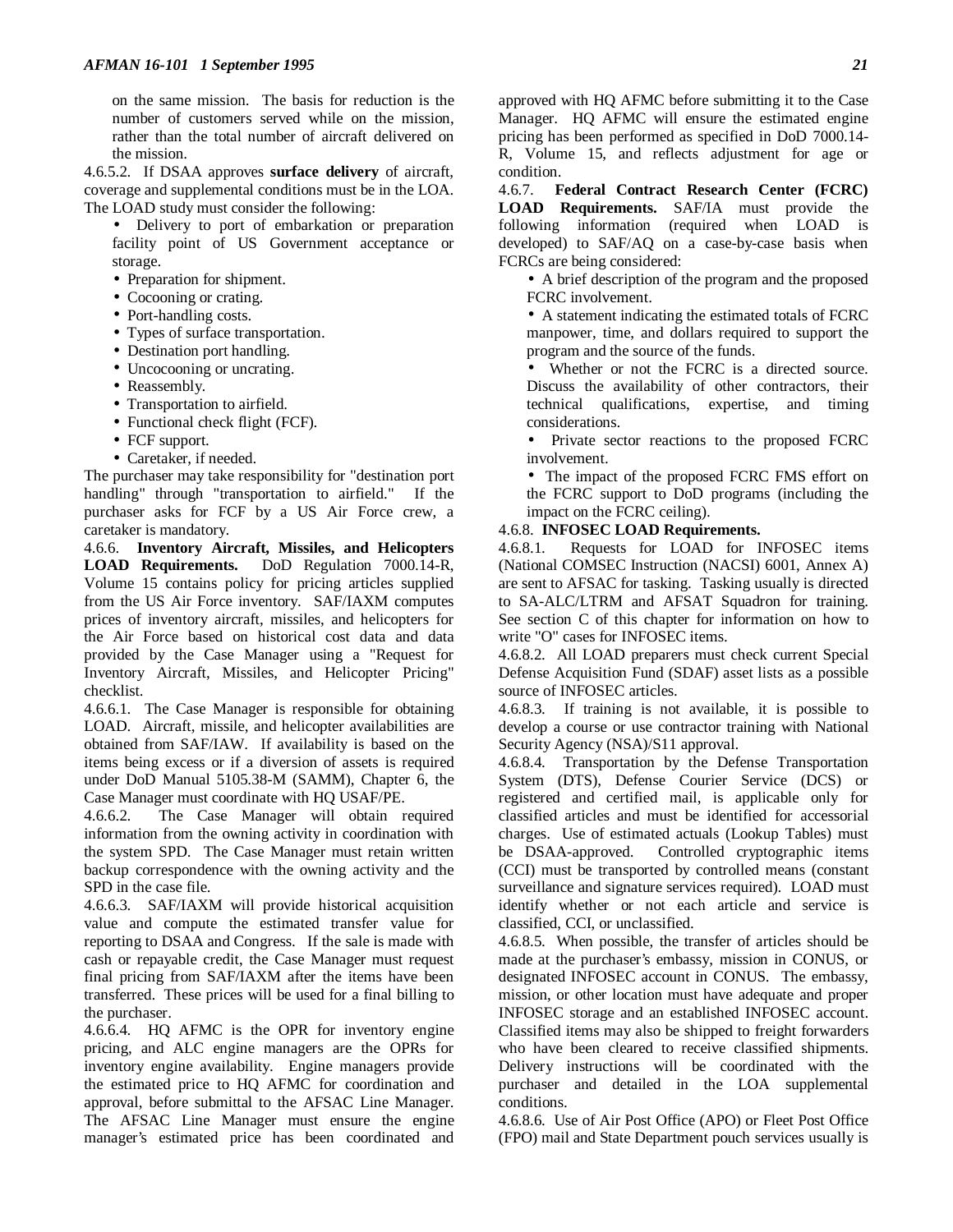not permitted and DSAA must approve them on a case-by-case basis. DCS services are only available to Status of Forces Agreement (SOFA) countries or international organizations.

4.6.8.7. When an article must be obtained from an agency outside the US Air Force, that agency should be requested to furnish the LOAD through appropriate agency channels (SA-ALC/LTRM) as a separate line item or subline item.

4.6.8.8. The LOAD must state whether or not each article or service has been released. Instructions must be included for submitting orders or requisitions for blanket order lines.

#### **4.7**. **Preparing Manpower Data.**

4.7.1. **General.** Security assistance manpower authorizations (including FMS) are part of the US Air Force statutory end strength ceilings (military only) set each year by the DoD appropriation and authorization acts. These requirements compete with other US Air Force and DoD programs during the budgeting and programming process, and are accommodated with the approved US Air Force budget. Manpower must be programmed two years in advance to ensure it is included in the future years defense plan (FYDP). HQ US Air Force does not keep a pool of manpower authorizations available for new programs. The primary sources for manpower supporting security assistance programs are the reallocations of existing MAJCOM authorizations and contractual arrangements. The AECA, Section 42(f), requires the use of civilian contractor personnel to the maximum extent possible to perform defense services in foreign countries.

#### 4.7.2. **SAF/IA Responsibilities.** SAF/IA will:

• Develop policy and guidance to ensure compliance with the DoD Manual 5105.38-M (SAMM) and other DoD directives.

• Coordinate with HQ USAF/PE and other staff functions to ensure manpower resources are programmed in the FYDP.

Review and approve manpower requirements submitted in support of all US Air Force-written LOAs, including surcharge and case funded manpower.

• Validate manpower requirements submitted annually for the FMS administrative/Logistics Support Expense (LSE) budget.

#### 4.7.3. **MAJCOM Responsibilities.** MAJCOMs will:

• Ensure security assistance manpower authorizations are properly identified, tracked, and reported in the quarterly reports to SAF/IA.

• Ensure security assistance manpower authorizations are deleted from declining or canceled programs.

• Ensure processes used to determine security assistance manpower requirements comply with US Air Force manpower policy and instructions on a documented, consistent basis.

• Ensure military essentiality criteria is applied when determining security assistance manpower requirements.

• Ensure requests for additional security assistance manpower authorizations comply with US Air Force manpower policy and instructions.

#### 4.7.4. **Determining General Manpower Requirements and Funding Sources**.

4.7.4.1. The processes used to determine FMS manpower requirements will be the same as those for the US Air Force. Exceptions will be made only when the workload required for the FMS customer is not currently covered by a US Air Force manpower standard.

4.7.4.2. Manpower operating costs (including costs for items sold to FMS and other non-DoD customers) incurred at inventory control points (ICPs) and major supply depots will be included in stock fund budgets. These costs include those previously reimbursed from the FMS administrative account budget for both expense and investment items which are now managed under the Defense Business Operations Fund (DBOF).

4.7.4.3. Manpower operating costs for dedicated FMS activities not related to stock fund support or operations will be excluded from stock fund budgets and continue to be reimbursed from the FMS administrative account budget.

4.7.4.4. FMS manpower requirements will be reviewed and reconciled annually. Requirements in direct support of an LOA will be reviewed when changes to the scope of the LOA result in an increase or decrease of manpower authorizations. If a change in scope results in a surplus of manpower, these authorizations will be turned in to SAF/IAXM (not reallocated to other FMS programs). If a change in scope results in a shortfall of manpower, a Manpower Requirements Package (MRP) will be submitted to SAF/IAXM for approval (see paragraph 4.7.6.1. of this manual).

4.7.4.5. Travel requirements in support of an LOA are not part of the manpower package. Justification for travel will be submitted as part of the LOAD package according to paragraph 4.6.2. of this manual.

4.7.4.6. Final approval of manpower requirements does not include civilian grade approval. This approval is the responsibility of the appropriate servicing civilian personnel office. Civilian grades provided in LOAD are used as estimates only.

#### 4.7.5. **Manpower Data for Technical Assistance Field Team (TAFT) and Extended Training Services Specialist (ETSS) Cases.**

4.7.5.1. TAFT and ETSS manpower performs technical services or specialized training either requested by the foreign customer or necessary to support a major system sale.

4.7.5.2. AFSAT will prepare a manpower justification summary as shown in Attachment 16. The summary will be provided to the SAPM and the Case Manager for inclusion in the LOA. After LOA acceptance, the Case Manager will send a letter to SAF/IAXM requesting allocation of the manpower approved for the case. A copy of the signed LOA and the manpower summary will be attached to the request. Changes to the original manpower summary will be noted. Manpower will be allocated for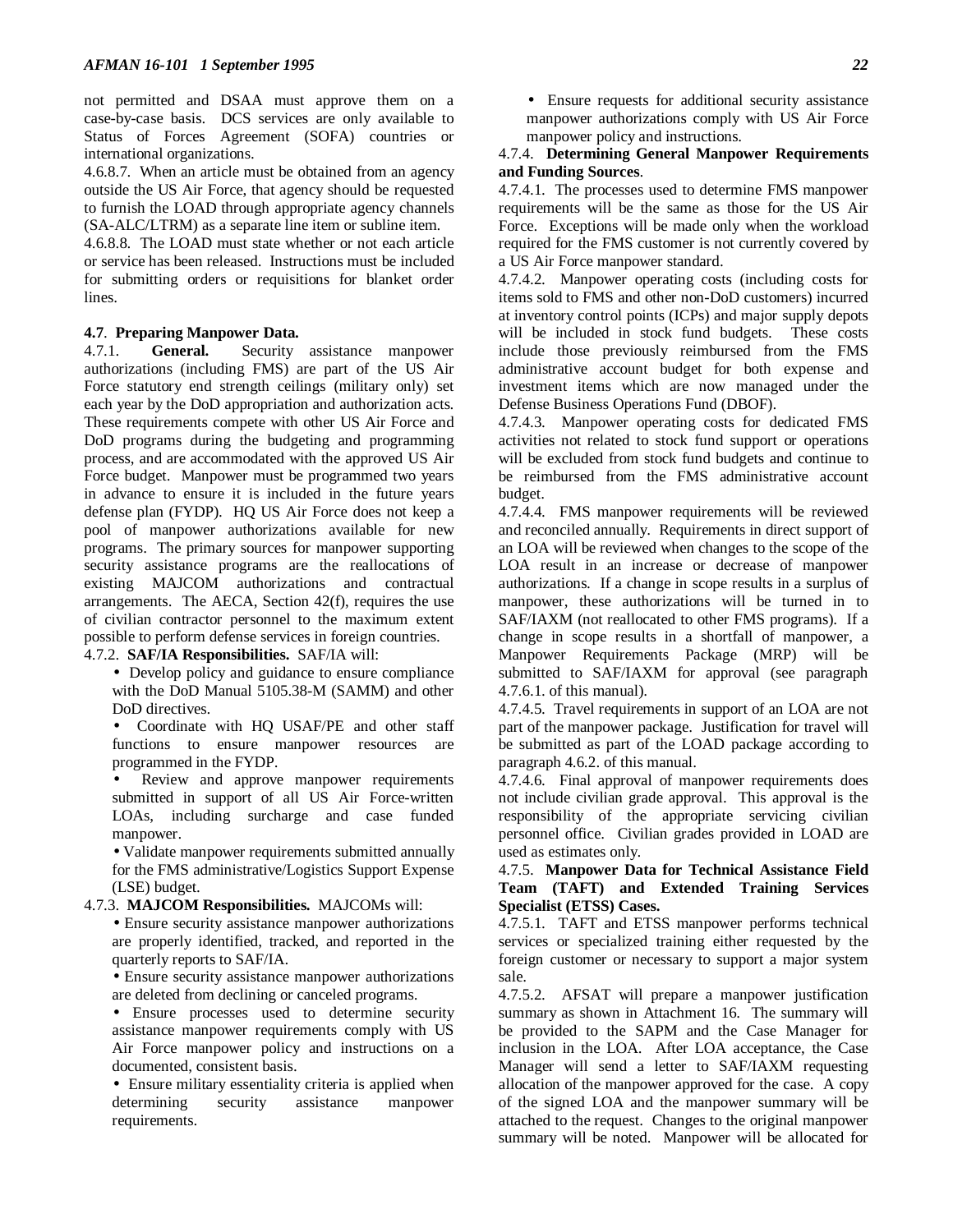the length of the LOA only. SAF/IAXM will complete necessary programming action with HQ USAF/PE, 1070 Air Force Pentagon, Washington DC 20330-1070. Case Managers will ensure at least one year leadtime is provided for the resource allocation process.

#### 4.7.6. **Manpower Data for All Other Cases.**

4.7.6.1. A manpower requirements package (MRP) as shown in Attachment 17 is required for each location. The MRP will be jointly developed by the functional OPR and the local manpower office. The MRP will be validated by the SAPM and forwarded to the MAJCOM manpower office for MAJCOM validation. The MAJCOM manpower office will send the validated MRP to the SAPM for inclusion of the approved manpower in the LOA. Detailed statistical documentation supporting the MRP will be maintained by the MAJCOM and not forwarded with the MRP. The SAPM will notify MAJCOM manpower offices when the LOA is signed and accepted. The MAJCOM manpower office will then prepare a cover letter containing information as shown in Attachment 18. AFSAC and AFSAT will ensure manpower packages for cases they write are approved by SAF/IAXM prior to being presented for DSAA countersignature. *NOTE:* In exceptional circumstances, LOAs may be sent to DSAA and to country prior to SAF/IAXM approval. In these cases, obligation authority (OA) for the manpower will be withheld until the manpower package has been approved by SAF/IAXM.

4.7.6.2. FMS manpower requirements must be categorized based on the duties performed. The categories determine the funding source. Definitions of the categories are provided in Attachment 19.

4.7.6.3. Separate program management line items (MASL line: (R6B) 076200PR0GMGT) are used to cover the costs of system or program management efforts the US Air Force must undertake to successfully deliver the article purchased by the FMS customer. Program management lines may also cover costs for over-and-above routine administrative management services, as identified in Attachment 19, Category II. Older system sale cases included case management lines (MASL line: (L8A) 018100CASEMGT) for this purpose. Case management lines may not be used on new cases or lines but may remain on existing cases until those cases are closed.

4.7.6.4. Direct manpower costs are priced separately and included in the line item they support.

4.7.6.5. Manpower to support special services at the request of the purchaser should be included on a services or technical assistance line item as appropriate. MRPs are required for manpower to support these services.

#### 4.7.7. **Manpower Data for Amendments, Modifications, and Terminations.**

4.7.7.1. When processing documents which decrease LOA lines that include manpower, a manpower impact statement must be included in the case file. If the amendment or modification is not a result of a change in workload, the supporting documentation will state there is no manpower impact. If workload is a factor, the supporting documentation will list which manpower

positions are no longer required for this case. The Case Manager will notify SAF/IAXM when the amendment or modification is accepted and SAF/IAXM will direct the appropriate MAJCOM manpower office to recoup the manpower.

4.7.7.2. Amendments and modifications which increase manpower on LOA lines must be justified using the same procedures as the original LOA.

4.7.7.3. Upon case termination or cancellation, the Case Manager will send written notification to the MAJCOM manpower office that the manpower supporting the case is no longer valid. A copy of this notification will be included in the case file. MAJCOM manpower offices will recoup the manpower.

#### 4.7.8. **Manpower Reviews, Briefings and Workshops.**

4.7.8.1. SAF/IA will chair an annual security assistance manpower review. MAJCOMs will brief their validated requirements to appropriate SAF and Air Staff organizations. These briefings will be used to justify the annual FMS budget submissions. Briefings will identify additions and deletions by category.

4.7.8.2. SAF/IA will host an annual manpower workshop to review any issues or concerns. MAJCOMs may be required to provide specialized manpower briefings on an as needed basis.

### **4.8. Reviewing LOAD.**

4.8.1. Each organization preparing P&A data, LOAD, or LOAs will set up a review procedure for these data. The organization must have full coordination on all P&A data and LOAD received before the data is sent to the Case Manager. The reviewer will make sure requests are complete and that backup data is available before coordinating.

4.8.2. LOAD for FMS system acquisition cases must be reviewed and approved within the normal acquisition lines of accountability (i.e., SAPM -- System Program Director - - PEO or DAC -- AF Acquisition Executive).

4.8.3. The SAPM should not change prices or schedules provided by a participating Line Manager without first checking with that Line Manager. If differences remain, the SAPM should send the disagreement to the Case Manager for resolution.

4.8.4. Before preparing the LOA, the Case Manager should discuss the accuracy and completeness of data with the activities that provided the LOAD. The Case Manager should not change prices or schedules provided by the SAPM without notifying the SAPM.

#### **4.9. Processing Letters of Intent (LOIs).**

4.9.1. An LOI may be used to finance procurement of long-lead articles and services prior to issuance or acceptance of an LOA. LOI formats and procedures provided in DoD Manual 5105.38-M (SAMM), Tables 700-3, 700-4, and 700-5 must be used.

4.9.2. The LOI will not contain all line items from the LOA. It will only include those lines which require action prior to LOA acceptance. Line numbers on the LOI will mirror those on the LOA. For example, if line 003 on the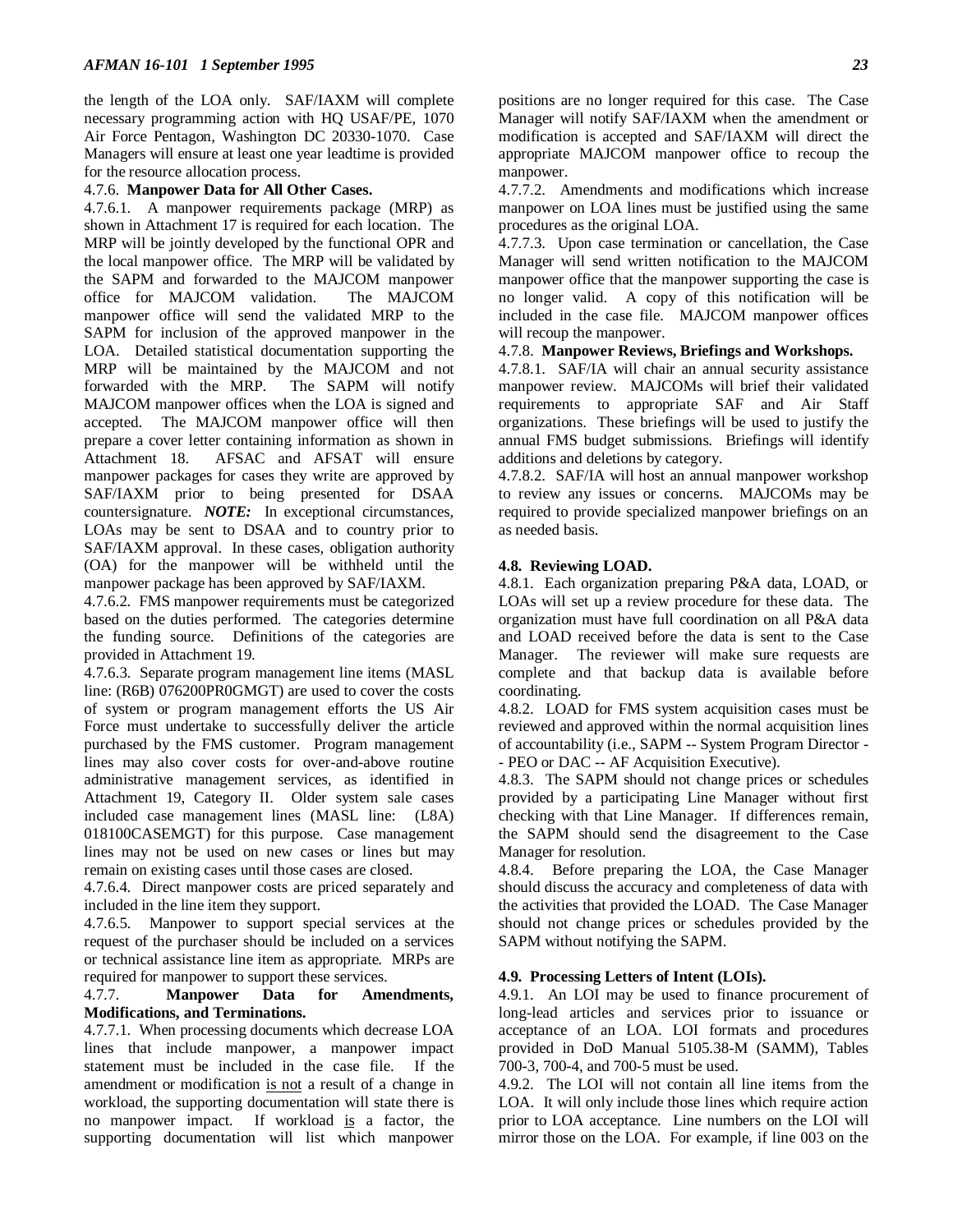LOA requires advance procurement via an LOI, it should appear as line 003 on the LOI even if lines 001 and 002 are not included. Lines designated on the LOI will be superseded by the lines on the accepted LOA. While LOIs are not prepared using CMCS, line data must be entered in CMCS to ensure obligation authority is available.

4.9.3. LOIs and LOI amendments must receive the same review and coordination as the corresponding LOA. See Attachment 20 for minimum coordination requirements.

**4.10. Transferring Articles and Services in an Emergency.** In emergencies, OSD will issue special instructions for transferring articles and services. Most emergencies will result in using the Contingency Support Staff and Logistics Readiness Center. If there is no document, such as an LOA, each action must be tracked in the same manner as if documentation had been prepared. Sample data required include case identifier, line items, descriptions, generic code, MASL, MDE code, quantity, offer release code, delivery term code, and estimated costs. Implementation will be as usual, except that IPDs and IPD amendments should be sent by message.

**4.11. Releasing Draft Documents.** Proposed draft formats, substitute documents, terms, conditions, and cost information must not be released to foreign representatives during the development of LOAD and documents. Information must not be given to foreign representatives until all required coordination and approval by SAF/IA have been received.

**4.12. Modifications to Systems, Sub-Systems, and Equipment.** Modifications for US Air Force equipment may be approved for release to FMS purchasers. Purchasers should take part in the US Air Force modification program to keep their systems and equipment in safe condition and in a configuration similar to US Air Force systems and equipment. Country participation in the modification program results in economy to all participants; gives exchange of pertinent information; improves configuration control; and minimizes engineering, evaluation, and logistics support problems.

4.12.1. **US Air Force-Sponsored Modifications.** Permanent (P) modifications are installed on systems and equipment while they are being produced as engineering change proposals (ECP). There are two types of P modifications.

4.12.1.1. **Class P(S).** These modifications ensure the safety of people, systems, or equipment by ending operational, nuclear, or physical hazards. If uncorrected, the hazard would halt operations or be too dangerous for people. The ALC tells purchasers of safety of flight modifications by message. These notifications state the date by which the modification must be accepted. SAF/IA must get a copy of all such notifications. Purchasers must be requested to give negative replies.

4.12.1.2. **Class P.** These modifications are done to correct a problem that affects maintainability or reliability; electromagnetic compatibility; or communications security. If left unsolved, the problem could cause mission

failure or impede the mission accomplishment of the system or equipment. Class P modifications also include new or improved capabilities or removal of capabilities that are no longer needed. These modifications apply to aircraft; missiles; command, control, communications, computers, and intelligence  $(C<sup>4</sup>I)$  equipment; support equipment; trainers; engines; system components; or other items. AFMC advises all purchasers of US Air Force approved Class P modifications on systems and equipment common to US Air Force and purchasers. No articles or modification kits can be delivered or services performed without an accepted LOA. All requests for Class P modifications should be sent to SAF/IA.

4.12.2. **Indigenous Modifications.** These modifications include those designed, engineered, and developed under the sole auspices of a security assistance country without US Air Force engineering or technical approval. SAF/IA must give specific authority for intended indigenous permanent modifications to equipment purchased with foreign military financing (FMF). The US Air Force does not maintain drawings or engineering responsibility for indigenous modifications. The country bears responsibility for adapting any later modifications to the indigenous configured item. The country also has responsibility for engineering, prototyping, flight testing, peculiar technical data, and support requirements.

4.12.3. **Embedded Computer Software.** Embedded computer software changes generated from ECPs, deficiency corrections, enhancements, and developments are done according to AFR 800-14, *Lifecycle Management of Computer Resources in Systems*, September 1986, the applicable Communications-Computer Systems Requirements Document (CSRD), and Operational/Support Configuration Management Procedures (O/SCMP).

4.12.4. **Modifications for Suspended Customers.** All security assistance customers must be informed of safetyof-flight (Class P(S)) hazards that affect equipment of US Air Force origin. SAF/IA and DSAA must approve the release of time compliance technical orders (TCTO) and Class P modification kits to countries who are suspended from FMS.

4.13. **Processing Requests for Design and Construction Sales.** These services do not have to be put on separate FMS cases. The sales are made according to the requirements of each planned program. The Case Manager coordinates with the HQ US Air Force Office of the Civil Engineer (HQ USAF/CE) on issues which may involve facility support. This support may involve facility surveys, design, construction, and base activation services in support of FMS programs worldwide. AFMC maintains the capability to execute facility programs. All LOAs which include construction must include a statement identifying the organization responsible for the facility program execution and indicating the services are offered under the authority of the AECA, Section 29.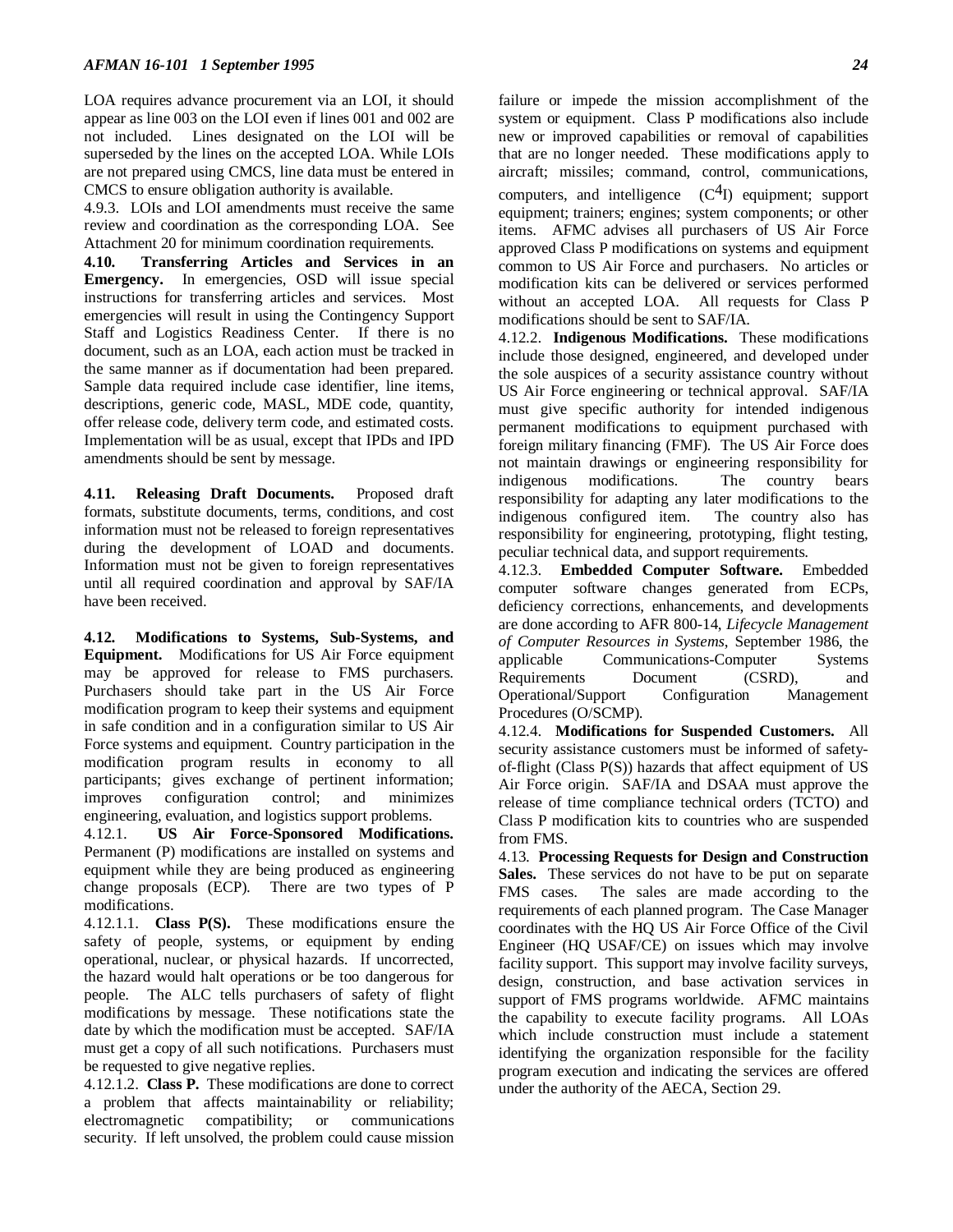#### **4.14. Processing Requests for Excess Military Assistance Program (MAP) Property and Excess DoD Articles.**

4.14.1. MAP property no longer needed by the US Air Force may be bought through utilization, redistribution, and disposal procedures in DoD Manual 5105.38-M (SAMM), Chapter 11, Section 1101.

4.14.2. Sales of DoD excess articles are through the Defense Reutilization Marketing Service (DRMS). Purchasers can get detailed information on these sales from DRMS/UC Federal Center.

4.14.3. The President may authorize transfer of excess equipment from DoD stocks, at no cost, to:

- Those member nations of the North Atlantic Treaty Organizations' (NATO) Southern Flank, which are eligible for security assistance and are integrated into NATO's military structure, under FAA, Section 516.
- Major non-NATO allies on the southern and southeastern flank of NATO which are eligible for security assistance under the provisions of the FAA, Section 516.

Major illicit drug producing countries in Latin America and the Caribbean, if equipment transferred is used only in support of anti-narcotic activities, under FAA, Section 517.

• Friendly countries and international organizations and private and voluntary organizations for natural resources and wildlife management if equipment transferred is non lethal, under FAA, Section 518. *NOTE:* Countries eligible for Section 517 transfers are not eligible under Section 518.

• Countries for whom an FMF program was justified for the fiscal year in which the transfer is authorized for military modernization purposes if equipment transferred is non lethal, under FAA, Section 519. *NOTE:* Countries eligible for Section 517 transfers are not eligible under Section 519.

4.14.4. SAF/IA is the entry point for excess defense article (EDA) requests. After initial review, SAF/IA Country Directors will forward applicable requests to AFSAC, with information copies to HQ AFMC/IA and the Air Force Security Assistance Center, Process and Operations Systems Management Directorate, Process Management Division (AFSAC/XMX). The AFMC Command Country Manager (CCM) will screen the request to determine if the miscellaneous items are available as excess and report the following information to the SAF/IA Country Director:

• Quantity available as excess and date available.

- Quantity requested.
- Original acquisition value(s).
- Condition code(s).
- Current transfer value(s).
- Storage costs.
- Storage location.
- Other costs (i.e., preparation, transportation, etc.).
- Other impacts or limiting factors (i.e., deadline to move things off the ramp).
- Initial case designator.

4.14.5. The SAF/IA Country Director will prepare the data for congressional notification on all EDA cases and submit it to DSAA. When DSAA has completed the notification, the SAF/IA Country Director will inform the AFSAC CCM. Cases for miscellaneous EDA parts or equipment will be written by AFSAC. System cases for EDA ("D," "N," "S," and "Y" case designators) will be written by SAF/IA.

4.14.6. If the excess articles are being provided without cost through the FAA, the information cited in paragraph 4.14.4. must still be submitted to the SAF/IA Country Director for inclusion on the congressional notification.

4.14.6.1. EDA provided under the FAA will not be included on an LOA line item. However, LOAs may be written to provide any support necessary to provide the item (i.e., transportation, packing crating and handling, storage, repair, etc.). These support LOAs will include the following statement in block (2) either prior to or immediately following all line items: "This case is in support of the transfer of (brief description of articles being transferred under FAA) under Section FAA."

4.14.6.2. These support LOAs will also include a supplemental condition which states: "Transfer of defense articles (brief description of articles being transferred under FAA) is made pursuant to Section \_\_\_\_\_, Foreign Assistance Act (FAA). These defense articles are transferred "As Is, Where Is" without charge to the Government of \_\_\_\_\_\_\_\_\_\_\_\_\_\_\_\_\_\_\_\_ for the value of such articles."

4.14.6.3. Although not included as an LOA line item, items transferred under FAA must still be tracked so that delivery information can be provided to DSAA.

4.14.7. If the excess articles are being sold, they will be included as an LOA line item using the source of supply code "E." The acquisition value of the item will be included under the item description on the LOA.

**4.15. Returning Reparable Articles Under the FMS Repair Program**. AFM 67-1, Volume IX, Chapter 14, contains procedures for FMS materiel returned for repair or replacement.

4.15.1. **Cooperative Logistics Supply Support Arrangement (CLSSA).** AFMC must negotiate and approve the repair of items under CLSSA, except for items under the program "Preauthorized Repair/Replace of CLSSA (Foreign Military Sales Order (FMSO) I Items)." After accepting a reparable item, AFMC must make a serviceable item available to the purchaser and bill at the estimated repair cost. Estimated cost must be replaced with a billing for actual repair cost as soon as possible. Condemned items and unauthorized returns must be disposed of according to AFM 67-1, Volume IX, Chapter 14.

4.15.2. **Blanket or Defined Order Maintenance Case-Repair and Return.** This type of support is provided normally on an "M" case, except for repair and return maintenance of INFOSEC equipment, which is provided under an "O" case. AFMC must approve each return of a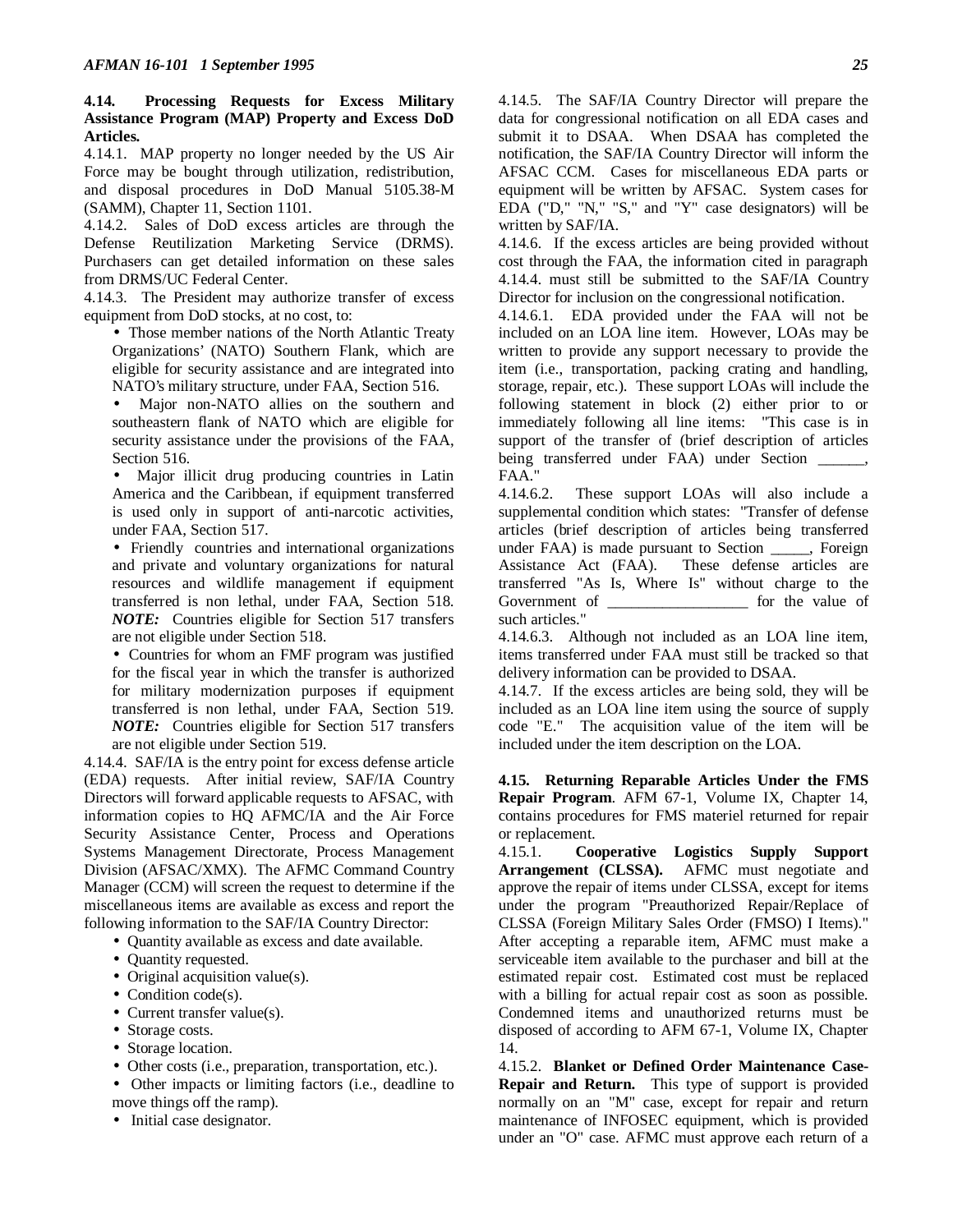#### *AFMAN 16-101 1 September 1995 26*

reparable item. AFMC processes the return, replaces accepted reparables, and disposes of condemned items and unauthorized returns. Repair is limited to items designated for US Air Force depot or contractor repair. The repair source is on an item-by-item basis. Organic repair is used only when the item or system is mission essential and when a maintenance capability is available. A separate line item on the system sale case will cover maintenance required during system activation.

#### *Section B - General Preparation of FMS Cases.*

**4.16. Types of FMS Cases.** There are three basic types of FMS cases--system sales; follow-on support (also called sustainment) and training. Attachment 2 shows a complete listing of case designations and the organization responsible for preparing each type. These cases may include articles from production, US Air Force inventory, or excess stores of the US Air Force. Services may be from procured or organic resources.

4.16.1. **System Sale Cases.** System sale cases implement the total program concept and include end-items plus all the articles and services needed for delivery and initial support. System cases may provide aircraft, missiles, training, C4I equipment, complex services, or War Reserve Materiels (WRM), and include complex or multicommand cases. System case designators managed by SAF/IA are "D" for  $C<sup>4</sup>I$  systems or radars; "S" for aircraft systems; "Y" for missiles; and "N" for other systems and special cases (i.e., complex services, special area support, intelligence programs, etc.). The case designator "Q" is for logistics systems cases managed by AFSAC.

4.16.2. **Follow-on Support (Sustainment) Cases.** Sustainment cases provide articles and services necessary to support a system after completion of system activation. These cases may provide support equipment, spares, publications, technical services, maintenance, ammunition, etc. Sustainment cases may be defined order (identified quantities) or blanket order (dollar value without identified quantities).

4.16.3. **Training Cases.** Training cases cover all types of training, formal and informal courses, on-the-job training (OJT), familiarization or qualification training, aircrew training, professional training, mobile training teams, engineering technical services (ETS), Technical Assistance Field Teams (TAFTs), Extended Training Services Specialist (ETSS), and other technical or specialist training from both US Government and contractor sources. These cases use a "T" case designation. Dedicated training programs will be written by SAF/IA as "N" cases.

**4.17. Scope of FMS Cases.** The US Air Force provides initial and sustainment support covering the full range of logistics (including support equipment, spares, repair parts, maintenance, engineering, technical assistance, acquisition data, and transportation) and training.

#### 4.17.1. **System Sale Cases.**

4.17.1.1. The scope of a system may have different meanings to different purchasers and the needs of purchasers for items in a system may vary. Purchaser responsibilities and required actions in a system case must be specified in the LOA.

4.17.1.2. The scope of a system sales case is limited to articles and services required for initial activation. DSAA and Air Force limit the duration of FMS cases to facilitate final LOA costing, free-up excess LOA funds, and help ensure availability of all supporting documentation.

4.17.1.3. System sale initial support will include the articles and services necessary to ensure a fully activated system. The logistics and training support must be sufficient to operate the system until follow-on support begins. The definitization of initial support line items at a system case provisioning or training conference is limited to those articles and services required for the initial activation period. The initial activation period normally ends with the delivery of the last major end-item (e.g., aircraft, radar, missiles), but may not occur until all initial support is in place. If a full range of initial support is not provided, the LOA (or other transfer document) must so indicate and state a reason for the omission.

4.17.1.4. The supplemental conditions of a system case must state that follow-on support and follow-on training are not part of the LOA. The LOA must state that the purchaser agrees to negotiate for the follow-on spares support under a Cooperative Logistics Supply Support Arrangement (CLSSA), if the US Air Force is to furnish this support. For those purchasers new to FMS, the system LOA should include an estimate for sustainment (such as publications, technical services, cartridge actuated device, propellant actuated device (CAD/PAD), spare parts under CLSSA) and repair for the year after initial support has ended.

4.17.1.5. Requests for add-ons received after system delivery must be included in a sustainment LOA. If the system case has funds left over after activation of the system, the case value must be reduced accordingly and may not be used to provide sustainment support on that case. With purchaser request, concurrent modifications may be used to move these funds to other cases which do cover follow-on support.

4.17.1.6. The US Air Force can unilaterally move funds between undefinitized lines or major end-item lines, if this provision is in the LOA supplemental conditions. This authority does not mean that funds can be moved unilaterally between two cases. Movement of funds between cases requires a request from a purchaser's representative who has LOA signature authority.

4.17.1.7. Program management line items are limited to a period not to exceed 3 months after system activation, unless SAF/IAX approves an exception.

4.17.1.8. The scope of each line item should be explained in detail in the LOA so there is no misunderstanding by either the purchaser or by the US Air Force as to what the case covers. Lines for articles should contain complete item descriptions (such as nomenclature, model number, and stock number). This information may be placed in the supplemental conditions of LOA, with reference to the particular line item. Once described in the LOA, the scope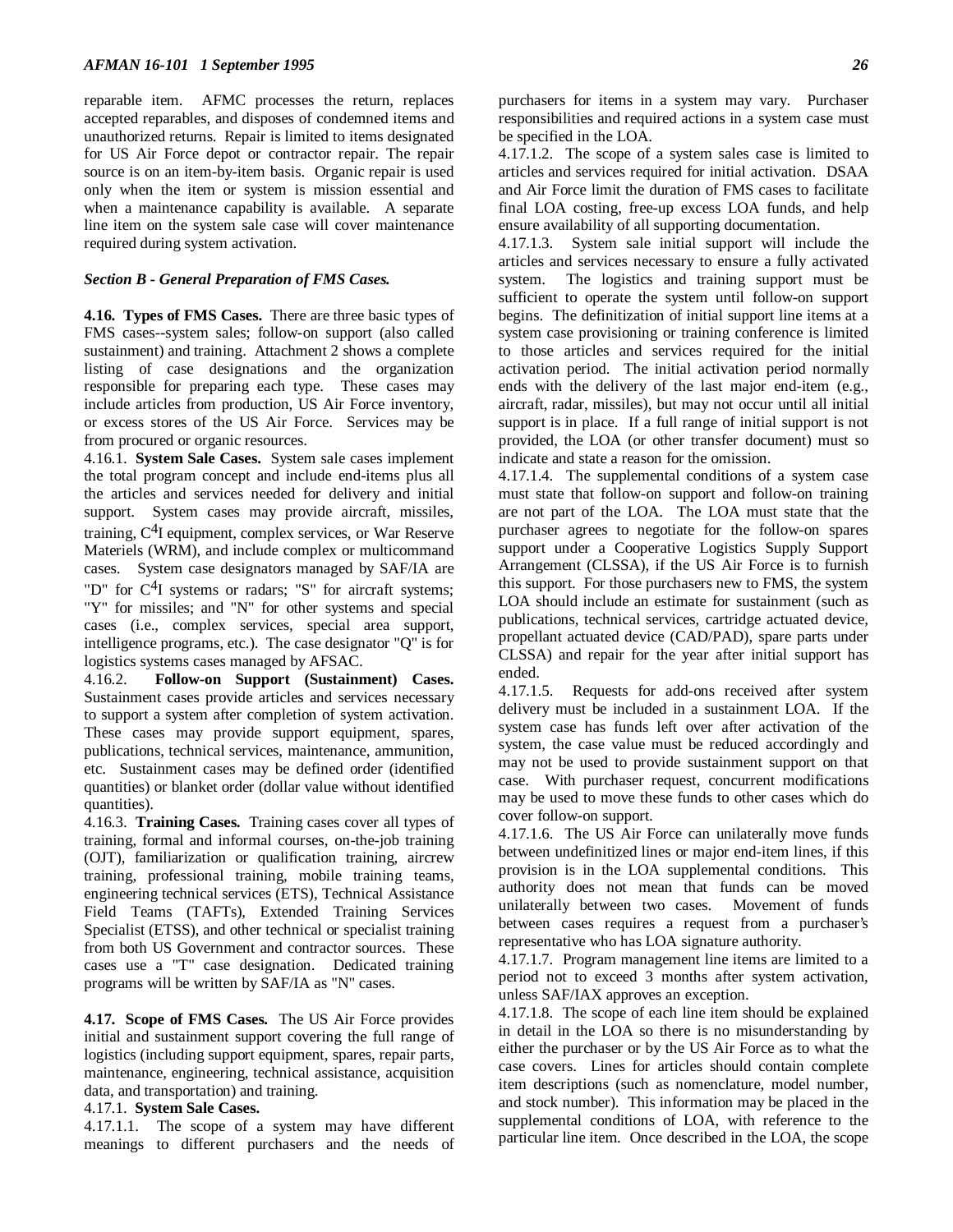of an item may not be changed without an amendment to the LOA. This means, for example, that spares may not be purchased on a support equipment line.

#### 4.17.2. **Follow-on Support and Training Cases.**

4.17.2.1. There should be no logistics overlap in initial support provided in the system LOA and subsequent sustainment and training LOAs. Sustainment cases will be written in sufficient time to ensure there is not a gap in any required logistics support. The FMS Management Plan Milestone Chart should provide for sustainment.

4.17.2.2. DoD Manual 5105.38-M (SAMM), Chapters 7 and 8, explain defined order and blanket order cases. These definitions also apply to line items of an LOA. Blanket order cases for sustainment are preferred over defined order cases, except as limited by DoD Manual 5105.38-M (SAMM) (e.g., major end items and munitions) and should be used as much as possible to ensure maximum flexibility. Blanket order cases should not include an ordering period and may remain open until case funds have been used. Additional funding may only be added to blanket order cases within the first year after case acceptance. This addition is made using an amendment.

#### **4.18. Sources for Defense Articles.**

4.18.1. **New Production.** New production systems generally are available in two major categories: standard and nonstandard.

4.18.1.1. **Standard Systems.** These systems are manufactured for the US Air Force. If a purchaser buys systems made for the US Air Force, it has the advantage of standardization and system commonality, the economy that comes from combined buys, and an easier time in getting support and deploying the systems. A prorated share of nonrecurring costs is paid, usually based on the number of systems the purchaser buys relative to the total number of systems of the type being produced.

4.18.1.2. **Nonstandard Systems.** If approved by DSAA, nonstandard systems are developed and manufactured to meet purchaser's specific needs.

4.18.1.2.1. Purchaser peculiar (nonstandard) subsystems may become part of the system. The US Air Force discourages this in the interest of standardization, economy, and simplification of follow-on support. Nonstandard configurations asked for by a purchaser must have DSAA approval, after review by the SAF/IA Country Director, SAF/IAW and AFMC.

4.18.1.2.2. Systems not manufactured for the US Air Force may be available from other DoD components, or may be manufactured for commercial use. Systems manufactured for other DoD components must be bought from that DoD component. The purchaser should get commercial systems directly from the contractor. The purchaser should also arrange for the initial and follow-on support of these systems directly with the contractor.

4.18.2. **US Air Force Active Inventory (Aircraft, Missiles, and Component Engines).** Sales of systems from the active inventory must be approved by the Department of State, DoD, and the Air Force and may also need to be processed as a diversion of assets. (See DoD Manual 5105.38-M (SAMM).)

4.18.2.1. Systems sold from the US Air Force inventory are released for delivery only after the US Air Force has inspected the system and has determined that set standards have been met. If approved for sale, inventory aircraft, missiles, and helicopters may be reconditioned, made serviceable, or rehabilitated. This action must be shown as a separate line item in the LOA. If the purchaser wants to have aircraft maintenance performed in a Federal Aviation Administration (FAA) certified facility, FAA will inspect the system before it is turned over to the purchaser. The cost to the US Air Force for movement to the FAA facility must be a separate line item in the LOA.

4.18.2.2. Aircraft needing major maintenance but not restored by the US Air Force are sold with the understanding they are to be removed from the US Air Force facility by land. The purchaser arranges to move the aircraft. The cost for movement is at the Purchaser's expense.

4.18.2.3. Systems sold "As Is, Where Is" must be described and coded as such in the LOA.

#### 4.18.3. **US Air Force Excess Systems and Property.**

4.18.3.1. Systems that are excess to the US Air Force requirements may be bought in an "As Is, Where Is" condition. The purchaser must pay the cost of maintenance and repair, removal from storage, preparation for flight, movement and delivery, and any other expenses. The LOA must state these actions in separate line items. Excess aircraft may be bought with a need for rework by the US Air Force.

4.18.3.2. There are two ways to sell US Air Force property at an air base or station occupied by the US Air Force, but scheduled to return to the control of the purchaser:

• DoD excess removable items can be transferred under normal excess property disposal procedures (AFM 67-1, Volume VI, and DoD Manual 4160.21- M, *Defense Reutilization and Marketing Manual*, March 1990).

• US Air Force-installed property, as well as removable articles, may be sold to the purchaser using FMS procedures. A single FMS case is preferred to cover all transfers. The US Air Force component that controls the facility will help implement the sale.

4.18.3.3. To get excess property, the purchaser sends a want list to the cognizant US Air Force command. The command screens the want list and determines the availability of items for sale to the purchaser. For installed but removable items, the US Air Force must consider the cost of removal and overhaul for reuse at another location before removing them from the want list. Selling the installed items and buying new ones to meet US Air Force requirements is often more economical (AFM 67-1, Volume VI, and DoD Manual 4160.21-M).

4.18.3.4. The General Services Administration sells items that are excess to the US Government under excess property procedures, not FMS.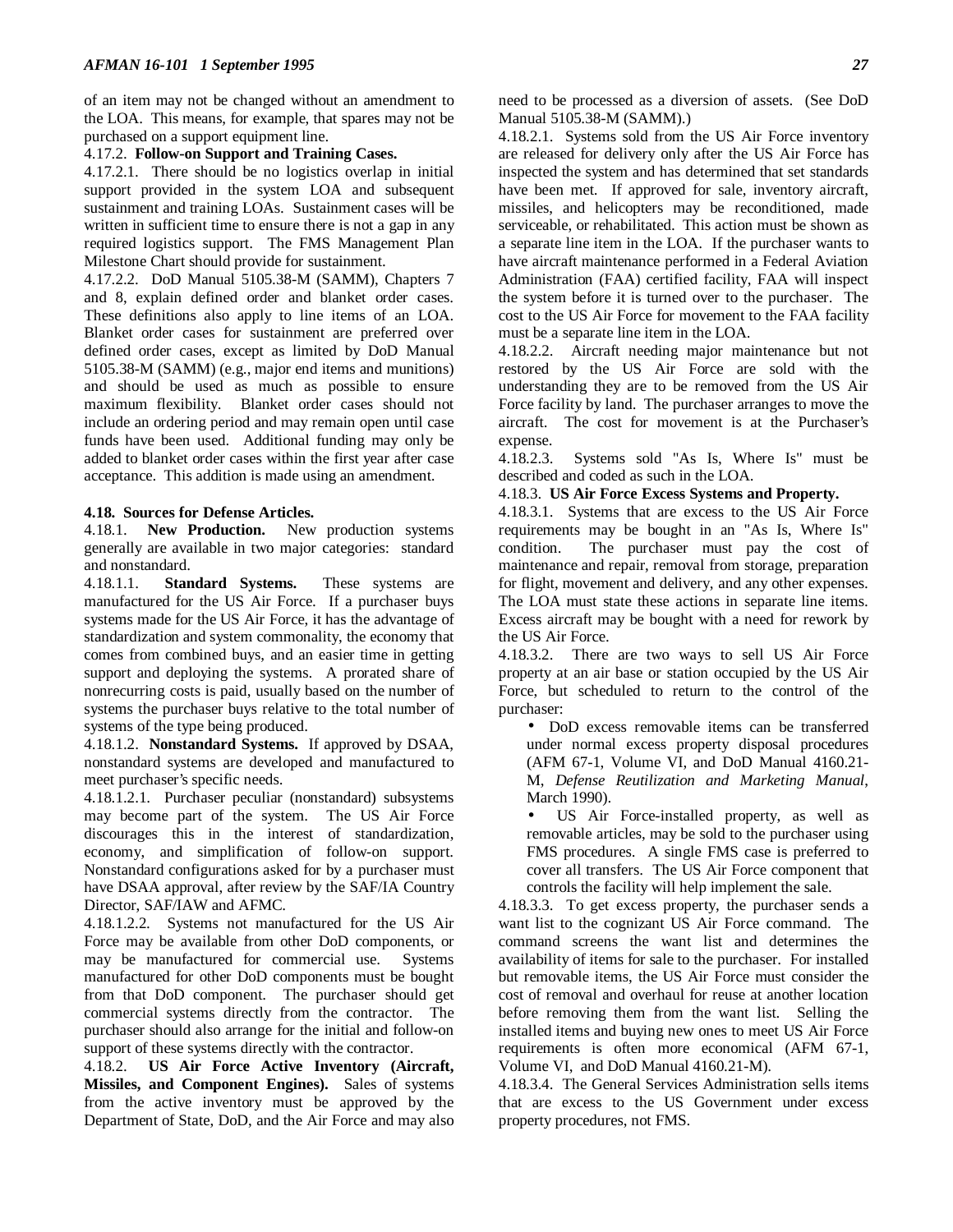**4.19. Sole Source Requests**. Purchasers may request a specific contractor source be designated to provide specific articles and services. This request must be made in writing with adequate justification, and must follow procedures in DoD Manual 5105.38-M (SAMM), Chapter 8. US Government personnel may not solicit sole source requests from potential customers. Once the purchaser decides to submit a sole source request, US Government representatives must remain objective in providing options to the purchaser and cannot recommend one contractor over another.

4.19.1. Upon receipt of a written sole source request from the purchaser, the Case Manager will:

• Review the request against the criteria established in DoD Manual 5105.38-M (SAMM). Specifically, the purchaser letter must include the contractor name, specific item/service, and acceptable justification.

• Prepare a letter (see Attachment 21) and send through appropriate channels for coordination, if the request meets criteria in DoD Manual 5105.38-M (SAMM), or

• Return the request to the purchaser if the request does not meet the criteria in DoD Manual 5105.38-M (SAMM). If the request is insufficient, the US Government representative (SAF/IA Country Director, Case Manager, or SAO) must help the country to better understand the DSAA procedures.

4.19.2. SAF/IA is the approval authority for sole source requests for all SAF/IA-written cases. For AFSACmanaged cases, AFSAC/CC has limited approval authority for sole source requests that:

• Request that a contract or subcontract be awarded to a business that is currently supplying similar defense articles to or performing similar defense services for the purchaser and meet the requirements of DoD Manual 5105.38-M (SAMM) paragraphs 80102.B.1.c. or 80102.B.1.e.;

• Do not exceed \$1,000,000 in estimated value of the sole sourced item over the projected life of the LOA; and

• Are not, in the opinion of AFSAC/CC, militarily or politically sensitive.

4.19.3. For SAF/IA cases and those AFSAC cases not eligible for AFSAC approval, SAF/IAXM will review the request; recommend approval, return, or disapproval; obtain SAF/GCI coordination; and forward the package to SAF/IA for endorsement.

4.19.4. SAF/IAXM will coordinate all formal sole source disapprovals with DSAA.

#### **4.20. Negotiation Guidelines for FMS Cases.**

4.20.1. US Air Force personnel negotiating with FMS purchasers must make sure that essential facts and limits of the sale are complete before making a commitment. The US Air Force must give purchasers full information about the planned scope of the sale and the nature of items to avoid misunderstanding. For example, if follow-on support is not available, the LOA should say so.

4.20.2. US Air Force policy is that articles and services sold through FMS will be of the same quality as items sold to the US Government. These items must be delivered on time. The assigned Force Activity Designator (FAD), Urgency of Need Designator (UND) and the LOA schedule set the priority for FMS support. Purchasers need to know how to use the DoD priority system and special problems involved in purchasing particular items. US Air Force negotiators must make sure purchasers understand the leadtimes in the availability column of the LOA.

4.20.3. The following list shows examples of items that could be covered during FMS negotiations for a system sales case. The purchaser and the US Air Force must fully understand each commitment or omission.

• Support equipment (SE) (common and peculiar).

Initial spares (common and peculiar, including quick engine change kits), usually organizational and intermediate level only.

• Spare engines (to include modification kits).

• Site survey. (May be done on a separate LOA. Include transportation costs of all government-owned materiel and services to support any needed surveys.)

• Modifications and Engineering Change Proposals (ECPs)

• Construction.

• Test equipment and special tools.

• Initial technical data (country standard and US Air Force standard).

• Provisioning, documentation, and effort (to be included in the end-item cost).

• Maintenance of provisioning and technical data.

• Cataloging services.

• Weapon system drawings and updates.

• Simulators and simulator support.

• Training requirements (e.g., pilot, crew, and maintenance).

• Training equipment/devices (e.g., mobile training sets).

• Technical assistance during initial operations (e.g., weapon system logistics officer (WSLO) and contractor engineering and technical services (CETS)).

• Purchaser's logistics or training support capability, including logistics and maintenance management systems.

• Adequacy of purchaser maintenance and operational facilities.

• Transportation (e.g., shipping methods, delivery services, ferry services, and PC&H).

• Flight check services.

• Nonrecurring recoupment cost (NRC) for items which are major defense equipment (MDE), including engineering change proposals (ECPs).

NRC for subsystems or government-furnished aeronautical equipment (GFAE) (engines, special support equipment, peculiar configurations, and so on), which are not MDE, including any ECPs.

• NRC for third parties.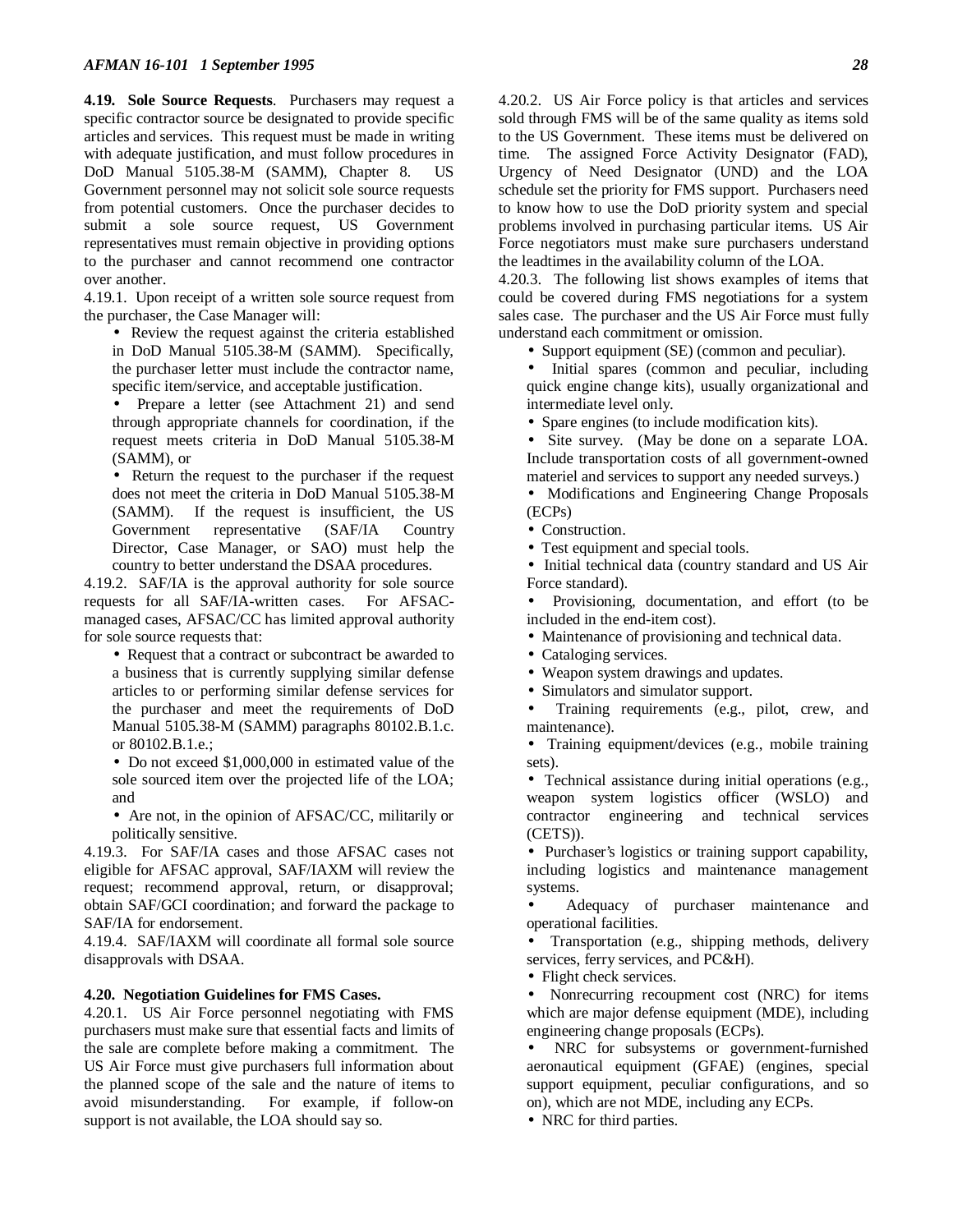- Sales commissions and contingent fees.
- Sustaining Engineering Program (SEP).
- Aircraft Structural Integrity Program (ASIP).
- International Engine Management Program (IEMP).
- Technical Coordinating Program (TCP) membership.

• Software support for computer systems. (The US Air Force will decide on the use of US Government software support facilities on a case-by-case basis, but should not give support to direct sales or software changes by the purchaser. Software documentation is generally not released.)

• Embedded computer system integration support facilities.

- INFOSEC.
- System security requirements.

• Test, Measurement, Diagnostic Equipment (TMDE).

- Spectrographic Oil Analysis Program.
- War Reserve Materiel (WRM) Requirements.

• Class 1.1-1.6 explosives, other hazardous cargo, and classified items. These items move through the Defense Transportation System (DTS).

• Cartridge Actuated Devices and Propellant Actuated Devices (CAD/PAD), including special requirements, such as early change out, expired shelf or service life (coordinate aircraft system sales CAD/PAD LOAD with the Ogden Air Logistics Center Armament Division, International Programs Branch (OO-ALC/LIWF)).

• Follow-on support. (Provide estimates for planning only. Include a commitment to negotiate CLSSA. Follow-on support will not be included in the system sale LOA.)

• Overhaul, repair/return.

• Commercial availability of items or services in accordance with DSAA's listing of contractor's preferring direct commercial sales.

- Contractor Logistics Support (CLS).
- Personnel life support equipment.
- Safeguarding of personnel.
- US Air Force program management.
- Manpower justification and availability.
- Purchaser responsibilities.

4.21. **Preparation of FMS Cases.** DoD Manual 5105.38- M (SAMM), Chapter 7 gives general instructions for preparing LOAs. Chapter 4, Section C of this manual gives US Air Force procedures for specific case types. Each activity preparing documents must issue detailed preparation guidance ensuring maximum possible standardization (see paragraph 1.3. of this manual). A copy of AFSAC and AFSAT guidance should be furnished to SAF/IAX. Any request for waiver to procedures in this manual or to those in DoD Manual 5105.38-M (SAMM) must be approved through the SAF/IA Country Director by SAF/IAX prior to submittal to DSAA.

4.21.1. **Formats.** All US Air Force LOAs will be prepared on the DoD 5105.38-M (SAMM)-prescribed format using the Case Management Control System (CMCS). DSAA must approve the use of any substitute documents.

#### 4.21.2. **Financial Requirements.**

4.21.2.1. Do not write FMS cases for amounts less than \$500, unless directed by DSAA. Small dollar articles and services may be obtained through amendments to other cases.

4.21.2.2. Costing must be in accordance with DoD Regulation 7000.14-R, Volume 15. Specific details of such costs are not given in the LOA unless approved or directed by DSAA (DoD Manual 5105.38-M (SAMM), Chapter 7 4.21.2.3. Requests for waivers to the administrative surcharge will be prepared and submitted as specified in DoD Regulation 7000.14-R, Volume 15. All waiver requests must be coordinated through the SAF/IA Country Director with SAF/IAX, SAF/GCI, and SAF/FMBIS. Attach a copy of the waiver request (or approval) to the document to be countersigned if the waiver is new.

4.21.2.4. Sales commissions and contingent fees must be addressed according to DoD Manual 5105.38-M (SAMM) and will be identified in the LOA supplemental conditions. 4.21.3. **Line Information.**

4.21.3.1. Each line on a case must contain a Materiel Articles and Services List (MASL) line and description. MASL descriptions must be taken from the approved DSAA MASL and may not be modified. Additional descriptive information may be added for clarification.

4.21.3.2. The LOA must identify nonstandard articles and the extent to which they are supported. Nonstandard articles must be on a line separate from standard item support since the administrative surcharge is 3 percent for standard items and 5 percent for nonstandard items. Nonstandard line items will include a 3 percent administrative surcharge rather than 5 percent if there is a program management line on the case or if a contractor has been hired to provide management services for the line (e.g., NIPARS). Funding for cataloging services for nonstandard articles must be on a separate line of the LOA. 4.21.3.3. The LOA must show any line item that needs definitization, for example, configuration, support equipment, spares, and training.

4.21.3.4. The availability for blanket order cases and lines will be shown as a " -." Paragraph 70002.C.2 of DoD Manual 5105.38-M (SAMM) does not apply to temporarily undefined lines on system sale LOAs.

4.21.3.5. Except for Saudi Arabia and Taiwan, LOAs must not include lines for contingency funds, management reserve, program management contingency, or similar funding without a specific purchaser request, justification, and DSAA approval.

4.21.3.6. INFOSEC included in a system sale must be a separately identified line item or subline item and processed as if the line or subline were in an "O" case.

4.21.3.7. If a system case does not include necessary initial support, including training (or is for limited support), the LOA supplemental conditions must state this.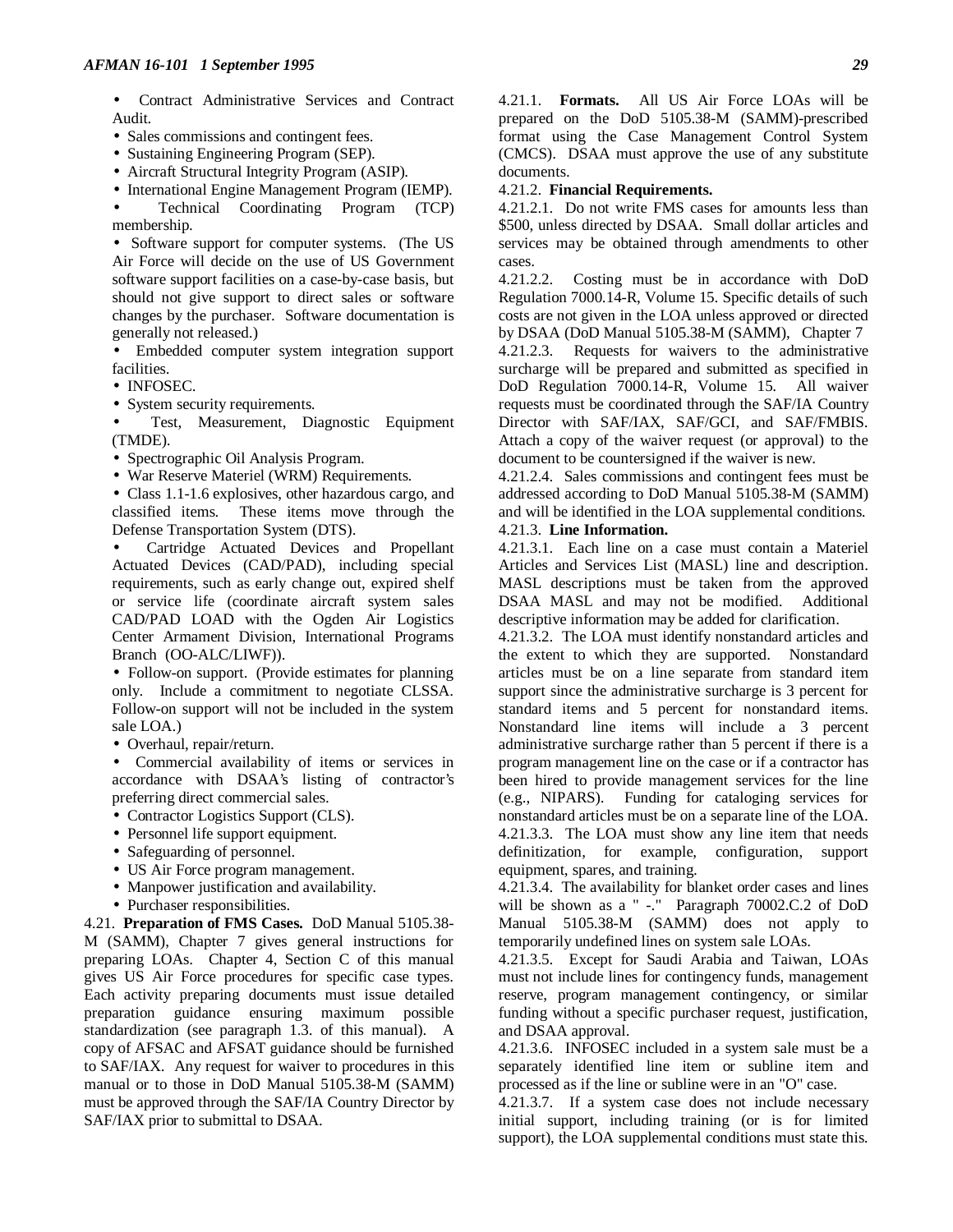If interim contractor support is needed, a separate line item in the LOA must identify this (see AFI 63-111, *Contractor Support for Systems and Equipment* (formerly AFR 800-21).

## 4.21.4. **Sale of Classified Items.**

4.21.4.1. LOAs for the sale of classified items must be prepared so there is a clear understanding between the US Government and purchasers where and how purchased articles will be shipped. Provisions for classified items, whether under blanket order or defined order lines, should be shown with two subline items, one for classified and one for unclassified.

4.21.4.2. The Case Manager must determine the delivery conditions for classified material from the purchaser's representative before preparing the LOA. Transportation and storage must be as specified in DoD Manual 5105.38- M (SAMM), and DoD Regulation 7000.14-R, Volume 15.

## 4.21.5. **Sale of Petroleum, Oil and Lubricants (POL).**

4.21.5.1. POL support for training, exercises, or aircraft ferry may be furnished to a foreign government or to an international organization under security assistance

4.21.5.2. POL for foreign governments or international organizations may be provided without an FMS case if provided under Chapter 138, Subchapter 10 of the U.S. Code or under a Reciprocal Fuels Agreement. SAF/GCI coordination is required.

4.21.5.3. If an FMS case specifically includes or excludes POL (such as Red Flag or aircraft ferry), the LOA must be coordinated with HQ USAF/LGSP and a copy of the accepted case must be furnished to San Antonio Air Logistics Center (DAO-DE (Kelly)/KLFF). If an FMS case includes POL, the Line Manager must make sure that all requests for POL include a full case identifier, a line item designator, and an operating agency code (OAC).

4.21.5.4. For security assistance furnished POL, the organization(s) providing the POL will ensure that all paper work reflects the FMS case being supported and reports are submitted to DAO-DE/KNFMF, Kelly AFB. DAO-DE/KNFMF will submit POL billings to the responsible Line Manager. For POL furnished under other international programs, the billing should be submitted according to AFM 67-1, Volume I, Part Three.

4.21.5.5. Technical details or problems should be sent to HQ USAF/LGSP. Policy and procedural problems should be sent through the SAF/IA Country Director to SAF/IAX.

# 4.21.6. **Attachments to FMS Cases.**

4.21.6.1. LOA Information and Standard Terms and Conditions are a part of every LOA. These must be attached to the customer and case file copies of the LOA and will not be numbered as part of the LOA. The OSD General Counsel, SAF/GCI, and SAF/IAX must approve any changes to these conditions.

4.21.6.2. Supplemental conditions will be included in the LOA as appropriate. Any changes or additions to standard supplemental conditions (i.e., Defense Articles, US Government Furnished Transportation) must be approved by SAF/IAX and SAF/GCI. Special or additional supplemental conditions may be included on a case-bycase basis and will be reviewed during the normal document review process.

4.21.6.3. Memoranda of Understanding (MOU), statements of work (SOW), and similar documents may be attached to the LOA and cross-referenced to line items in the LOA or incorporated by reference. A statement should be included in the LOA that the LOA controls if there is a conflict between the LOA and an attached or incorporated document. All attachments to the LOA must be listed on the last page of the LOA..

4.21.6.4. Notes on LOAs must be limited to administrative and informational remarks only. A remark that affects the scope of the transaction, terms, or conditions must be attached or stated as a supplemental condition, rather than as a note. Supplemental conditions and notes in the same attachment should be captioned "Supplemental Conditions."

#### **4.22. Coordination and Distribution of FMS Cases.**

4.22.1. Attachment 20 lists coordination requirements for LOA documents. All LOA documents, LOIs and leases must have legal review before they are issued. Documents which cannot get a legal review at the issuing activity must be sent to SAF/IAX, with supporting data for coordination with SAF/GCI. The legal review determines the adequacy of the document under existing laws and regulations, including the AECA, DoD directives, the Standard Terms and Conditions and the Federal Acquisition Regulation (FAR).

4.22.2. All LOA documents, LOIs and leases must have a financial review before they are issued. The financial review will consider pricing, nonrecurring recoupment charges, etc., as well as possible impacts to administrative funding requirements due to increased workload.

4.22.3. Each issuing agency must develop a distribution list for LOAs. The list must show distribution by the type of case and the purchaser. Attachment 22 contains minimum distribution requirements for LOAs, LOIs, IPDs, and similar documents.

#### **4.23. Changes to FMS Cases.**

4.23.1. **Pen and Ink Changes.** Once a case is written and coordinated by the US Air Force, and has been countersigned by DSAA, it is in "offered" status. Changes may be made to offered LOAs and Amendments by a pen and ink change in accordance with DoD Manual 5105.38- M (SAMM) requirements. Pen and ink changes are not permitted on Modifications to US Air Force-written cases. Pen and ink changes are minor in nature and must be completed on or before the offer expiration date. A copy of the pen and ink message or letter must be sent to anyone who may have received a copy of the original document. See Attachment 20 for pen and ink change coordination requirements. If the required changes are not minor in nature, the case should be canceled and a new designator issued. *NOTE:* On an exceptional basis, cases may be "restated" using the same designator to incorporate changes. These cases must state that the document is a restated version which supersedes the previous version.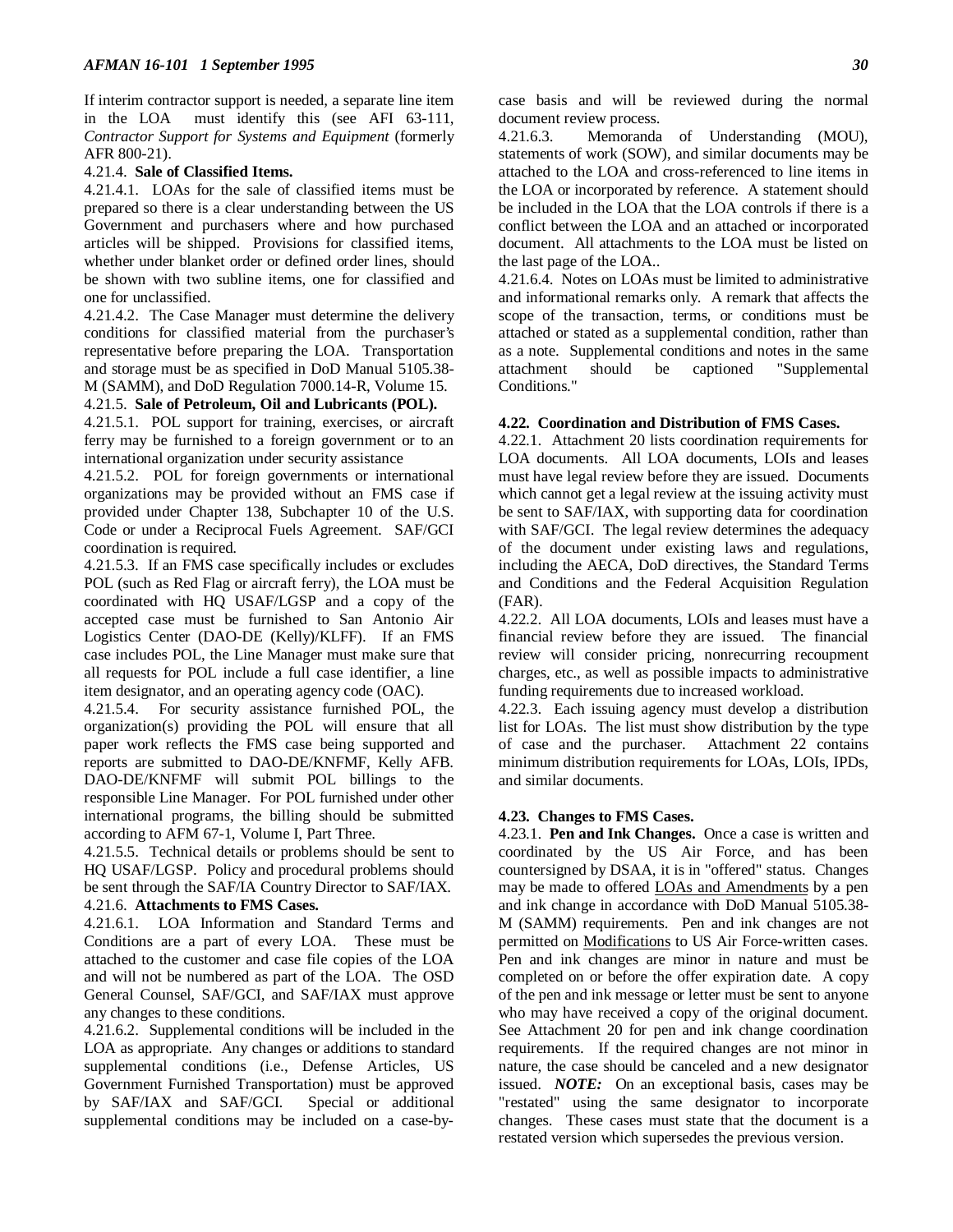4.23.2. **Reinstatements of Offer.** Extensions to expiration dates must be requested and granted before the offer expiration date (OED) or the offer will terminate. Normally, a new LOA must be issued and a new case identifier used. If the OED has passed, but the purchaser still wants the articles or services in the terminated LOA, the case may be reinstated if:

- There is not time to prepare a new LOA.
- The pricing data are still valid.

4.23.2.1. The extension granted on a reinstatement is for immediate signature, but may be for as long as the pricing data will be valid. The reinstatement can only change the OED, ordering/performance period, and the payment schedule. Other changes, if minor in nature, may be accomplished with a pen and ink change after the reinstatement is processed.

4.23.2.2. Copies of the reinstatement letter or message must be sent to anyone who may have received a copy of the original document. See Attachment 20 for reinstatements of offer coordination requirements.

4.23.3. **Amendments and Modifications.** Once a case has been signed by the purchaser, it is in "accepted" status. After the purchaser has made any initial deposit required, the case will be in "implemented" status. Pen and ink changes are not authorized for accepted or implemented documents. After the document has been accepted and implemented, changes can only be made by preparing an Amendment or Modification. Chapter 5 of this manual contains information needed to prepare these documents. Modifications or Amendments to an LOA can only be made by the case management organization responsible for the case. This applies to the document and all of its conditions and attachments.

#### **4.24. FMS Management Plan (FMSMP).**

4.24.1. Implementing agencies may use an FMSMP, issued by the SAPM in coordination with the Case Manager, as a guide for system sales cases (Attachment 23). A copy of the FMSMP should also be sent to the purchaser and the SAPM must review the milestone chart with the purchaser.

4.24.2. The framework of the FMSMP should be discussed at LOA preparation meetings. After acceptance of the LOA, the SAPM (tasked by the IPD) prepares the detailed FMSMP, using the program management plan, the integrated logistics support plan (ILSP), and the training plan. The FMSMP serves as the primary FMS program management document in meeting milestones, assigning channels of communications and points of contact.

4.24.4. The FMSMP will require as a minimum the following to determine follow-on support:

• Feedback from Weapons System Logistics Officers (WSLO) and in-country teams.

Review of actual spare consumption data from initial support period with country representatives to quantify follow-on spare support in the CLSSA.

• Tracking of actual consumption data from year-toyear so that annual adjustments to the CLSSA regarding spare requirements will accurately meet the

country's needs. This consumption analysis is required prior to all CLSSAs.

**4.25. Standard Security Assistance Files.** SAF/IA Country Directors, Case and Line Managers must maintain standard files within their areas of responsibility in accordance with DoD Regulation 7000.14-R, Volume 15.

4.25.1. **Case Files.** These files include all information on a specific FMS case, lease, or other security assistance program. The Case or Line Manager, as appropriate, will maintain this file. If the Case and Line Manager are in separate organizations, each will maintain a separate file. When a case is transferred from one case management organization to another (i.e., from SAF/IA to AFSAC for closure), the official case file is also transferred and will be maintained by the new Case Manager.

4.25.2. **Special Project Files.** These files include special security assistance projects that will not result in an FMS case or lease. Military Assistance Program (MAP) loans, third party transfers, Section 506 drawdowns, and Pricing and Availability (P&A) data are examples of special projects. The Case or Line Manager, as appropriate, will maintain this file.

4.25.3. **Country, International Organization, and Area Files.** These files will include all general information on a country, international organization, or area not specifically related to an individual case or special project. The SAF/IA Country Director will maintain this file.

4.25.4. **Case Registers.** This is a log of all case designators used for each country or international organization. This register is maintained by the Case Manager.

*Section C -- Preparation and Processing of Specific FMS Cases.*

**4.26. "A" Cases.** "A" cases are defined order cases for munitions and include ammunition, bombs, and rockets. These cases are written and managed by AFSAC.

4.26.1. **LORs for "A" Cases.** Requests for "A" cases must include full descriptions, National Stock Numbers (NSNs), and quantities. If the purchaser requests other than US Government-furnished transportation to a CONUS port of exit, the LOR must give the purchaser's justification. If the materiel is for other than stock replenishment, the purchaser must show the required delivery date below the item description. Explosive ordnance disposal (EOD) technical orders (TO) and EOD storage TOs needed must be on the LOR. (EOD TOs must be referred to United States Navy, International Programs Office (IPO), Washington DC 20350-5000, for release authority.)

4.26.2. **Single Manager for Conventional Ammunition (SMCA).** Items procured by the SMCA require coordination between AFSAC, Ogden Air Logistics Center (OO-ALC), and the SMCA.

**4.27. "B" Cases.** "B" cases were formerly used for defined order cases for spare parts. These cases may no longer be written and the "B" designation is reserved.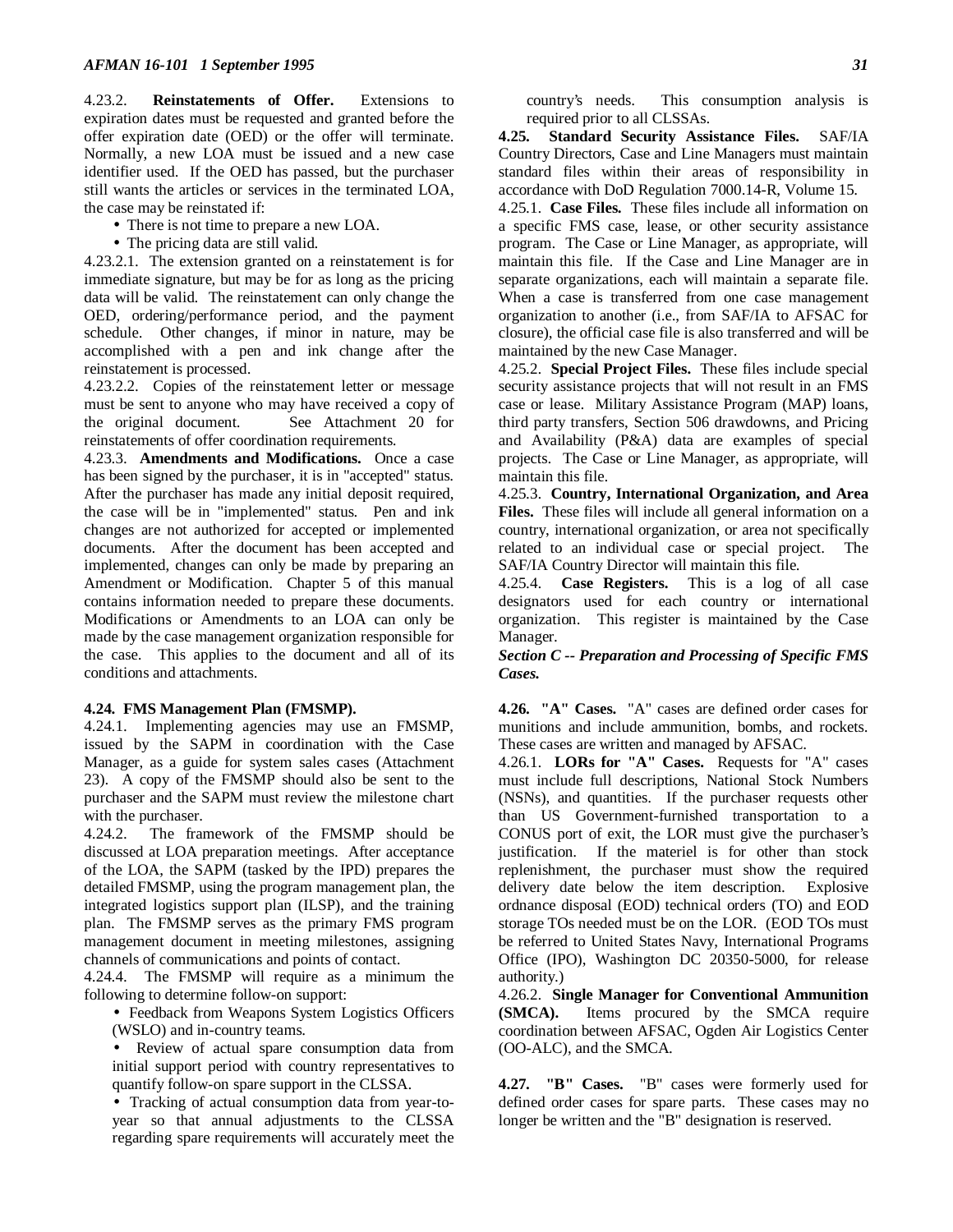**4.28. "C" Cases.** "C" cases are defined order cases for Cartridge Actuated Devices and Propellant Actuated Devices (CAD/PAD). Items covered include seat and canopy ejection devices, engine starter cartridges, catapults, etc. These cases are written and managed by AFSAC.

4.28.1. **Annual Buy Program.** CAD/PAD items have specific shelf or installed life standards. To purchase these items except on a phased acquisition basis is not economical, so the US Air Force usually purchases CAD/PAD items once each year, based on annual requirements computations. Purchasers can share the benefits of timely support and favorable prices by taking part in the 5-year LOA program. Purchaser requirements outside the annual acquisition program are subject to increased prices and extended delivery lead-times.

4.28.2. **LORs for "C" Cases.** AFSAC issues call letters to each purchaser every year about 10 months before the annual US Air Force CAD/PAD buy. These letters give the date by which the purchaser must tell AFSAC of CAD/PAD requirements. The purchaser must furnish a complete description, NSN, and quantity for each item required over the next 5 years, including any changes to previous 5-year forecasts. If the purchaser requests other than US Government-furnished transportation to a CONUS port of exit, the request must give the purchaser's special instructions for delivery.

# 4.28.3. **LOAs for "C" Cases.**

4.28.3.1. In addition to the purchaser specified items, an undefinitized line should be included on the LOA to cover emergency requirements. This allows the US Air Force to provide emergency requirements as they are requested by the purchaser. This line should be 15 to 25 percent of the estimated cost of the defined articles.

4.28.3.2. A Customer Requirements Support Team (CRST) is available to provide technical assistance in developing an accurate 5-year forecast. If a CRST is requested, it must be shown as a separate line on the LOA. 4.28.3.3. The LOA must identify the class of explosives and must include transportation charges. AFM 67-1, Volume IX, Chapter 7, contains additional instructions for processing LORs and LOAs for "C" cases.

4.28.4. **Urgent CAD/PAD Requirements.** A purchaser may order urgently needed CAD/PAD items by sending a message to AFSAC stating the exact quantity needed to meet a Not Mission Capable Supply (NMCS) condition. The message must also include the item description, the aircraft serial numbers, and the accepted "C" case to which the item will be charged. Up to 25 percent of the NMCS line value may be collected as an initial deposit.

**4.29. "D" Cases.** "D" cases are for the sale of communications (i.e.,  $C<sup>4</sup>I$ ) and radar systems. See Attachment 5 for a communications system request checklist. Communications system cases are written and managed by SAF/IA and include two general types:

• The sale of multiple or single units of stand alone communications equipment (for example, a quantity of radios) or facilities that do not need extraordinary system engineering or installation, integration, or interfacing with other communications equipment.

• Complex communications systems and facilities,

such as a  $C<sup>4</sup>I$  system or an air defense system of multiple and diverse communications equipment, which need additional planning for the exact structure, and additional engineering peculiar to the interoperability, installation, and integration of diverse elements. This type of case includes all logistics and training for initial activation. A system planning team (SPT) or site survey team (SST) should determine the exact scope of the system and LOA.

**4.30. "E" Cases.** "E" cases are blanket order cases for ordering frequently used support equipment and supply items through military standard requisitioning and issue procedures (MILSTRIP). These cases are written and managed by AFSAC.

4.30.1. **LORs for "E" Cases.** Because formal LOAD studies are not done for "E" cases, AFSAC uses dollar figures provided in the purchaser's request. AFM 67-1, Volume IX, Chapter 7, contains additional instructions on processing LORs for "E" cases.

4.30.2. **LOAs for "E" Cases.** "E" cases must have a minimum dollar value of \$25,000. Since the case is blanket order, requisitions may be submitted until the dollar value on the case has been used.

**4.31. "F" Cases. "**F" Cases are for training films, film strips, and other audio visual media. These cases may be either defined order for stated quantities of special items or blanket order for estimated amounts. Blanket order cases are preferred because they take less time to process and offer maximum flexibility. "F" cases are written by AFSAC.

4.31.1. **LORs for "F" Cases.** LORs for "F" cases must be sent to AFSAC. Each LOR should state whether a defined order or blanket order case is desired. LORs for defined order cases must contain quantities and descriptions of films ordered, including film number, title, date, classification, desired delivery date, and the shipping address. LORs for blanket order cases should specify only a dollar amount. A catalog of audiovisual materiel is updated and published every 6 months. The purchaser can obtain this catalog through their publications "P" case for use in preparing LORs.

4.31.2. **Processing LOAD and LOAs for "F" Cases.** AFSAC requests LOAD from HQ US Army Visual Information Center, Joint Visual Information Activity (ASQV-JVIA-T-AS), Building 3, Bay 3, 11 Hap Arnold Boulevard, Tobyhanna, Pennsylvania 18466-5102. ASQV-JVIA-T-AS will provide LOAD for inclusion in defined order cases and will determine releasability from SAF/IAD for items requisitioned on blanket order cases.

## 4.31.3. **Managing "F" Cases.**

4.31.3.1. ASQV-JVIA-T-AS will perform line management responsibilities using the SAMIS custom commitment procedures and will provide support as specified in the implementing directive.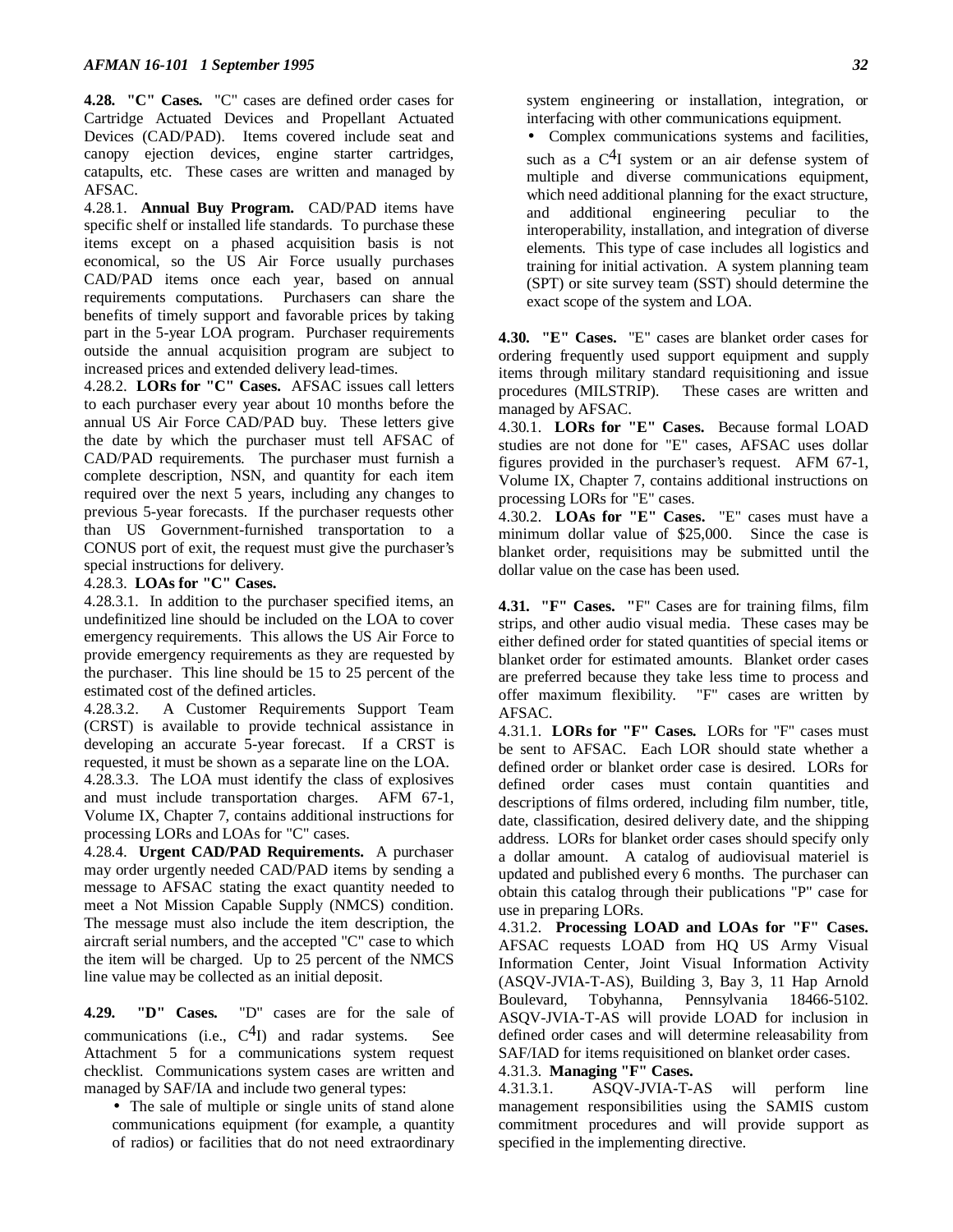4.31.3.2. AFSAC will perform overall case management responsibilities, manage the case using SAMIS custom commitment procedures, and prepare the statement of certificate of case closure.

4.31.3.3. The DAO-DE(WP)/FF will request and maintain Obligation Authority (OA), process vouchers, and reimburse ASQV-JVIA-T-AS for FMS support provided.

**4.32. "G" Cases.** "G" cases are for US Air Force or contractor technical services under AFSAC cognizance. "G" cases are written and managed by AFSAC and include the following types of services.

4.32.1. **US Air Force Technical Assistance.** The purchaser's request must describe the services and scope of assistance needed, the time frame for desired assistance, and the type of case requested (either defined order or blanket order). If the purchaser asks for a blanket order case, the request should show the dollar value desired. Separate requests should be made for each type or category of technical assistance. Technical assistance services include:

- AFSAC logistical survey teams.
- Installation and check out of major items of equipment.
- Aerodynamics evaluation assistance.
- Study groups and services needed for development of  $C<sup>4</sup>I$  system test plans, and to assist program activation task force (PATF).
- Engineering technical services (ETS).

4.32.2. **Contractor Engineering Technical Services (CETS).** CETS are available, through FMS under AFI 21- 110, *Engineering and Technical Services Management and Control* (formerly AFR 66-18), to install, operate, and maintain specific US Air Force weapons, equipment, and systems until the purchaser becomes self-sustaining. CETS personnel can perform over-the-shoulder training as part of their duties. See Chapter 8, Section B of this manual for more information on CETS.

4.32.3. **Weapon System Logistics Officer (WSLO).** Before processing an LOA for a WSLO, the US Air Force must determine the conditions under which a WSLO works, for example, SOFA (if one exists), import duties, education for dependents, transportation, work facility, message and mail service, etc. The WSLO is a direct representative of the respective AFMC Air Logistics Center (ALC) System Program Manager (SPM). The SPM serves as a direct link with AFMC activities in resolving logistics support problems and in providing on-the-job training to purchaser logistics people.

4.32.3.1. The WSLO acts as the point of contact for AFMC logistics support to the purchaser and helps the purchaser with:

- Supply management.
- US Air Force standards for logistic support concepts and operations.
- Developing and implementing procedures for management control and identifying and solving problems.

• Setting up support equipment (SE) requirements, adjusting tables of allowance (TA) to meet local needs, and ensuring timely delivery of SE.

• Preparing crash damage condition reports.

• Identifying needed TOs and other publications. Helps in submitting requirements for TOs, TO kits, CAD/PAD, and time-change items.

4.32.3.2. The WSLO coordinates with the purchaser in helping ALC logistics teams and is responsible for reviewing:

• Purchaser reports on configuration management for the status of time compliance technical orders (TCTO).

• Supply catalog changes to make sure proper information is available for requisitioning.

• NMCS procedures with the purchaser to make sure they submit priority requisitions on time, and helping to speed up processing, receipting for, and handling of priority materiel.

4.32.3.3. The purchaser usually provides services to the WSLO. This support must be stated in the LOA and may include:

• Administrative support (e.g., office space, furniture, typewriter, stationery, office supplies, clerical help, interpreter, typing help, message service, personnel records, and customs clearance).

• Logistics support (e.g., motor vehicle transportation for official use only on local and TDY travel, communications (overseas and local telephone, and teletype services), message center and mail distribution service, and an official mail and message address).

4.32.4. **System Acquisition Officer.** The system acquisition officer gives on-the-job training to purchasers on US Air Force procedures for systems acquisition. The system acquisition officer:

- Resolves acquisition problems and is the direct representative of the command for the system being bought. The system acquisition officer communicates directly with SPOs and ALCs.
- Tells the purchaser of all significant technical and administrative matters and the type of case (either defined order or blanket order) which the US Air Force desires.

4.32.5. **Office Support to Foreign Liaison Officers (FLOs).** All administrative support to FLO offices assigned to AFMC must be charged to an FMS "G" case. Such support for other commands is an "N" case. Office space, utilities, office furniture, and office supplies are some of the items chargeable to a FLO case. Administrative personnel support and off-base facilities for a FLO must be obtained on a purchaser's contract. US Government employees cannot be used by a FLO for administrative support. The FLO's sponsor must approve requests for FLO administrative support. The request must include a statement that the services cannot be obtained by the purchaser.

4.32.6. **Contractor Logistics Support for Aircrew and Missile Training Devices.** The US Air Force uses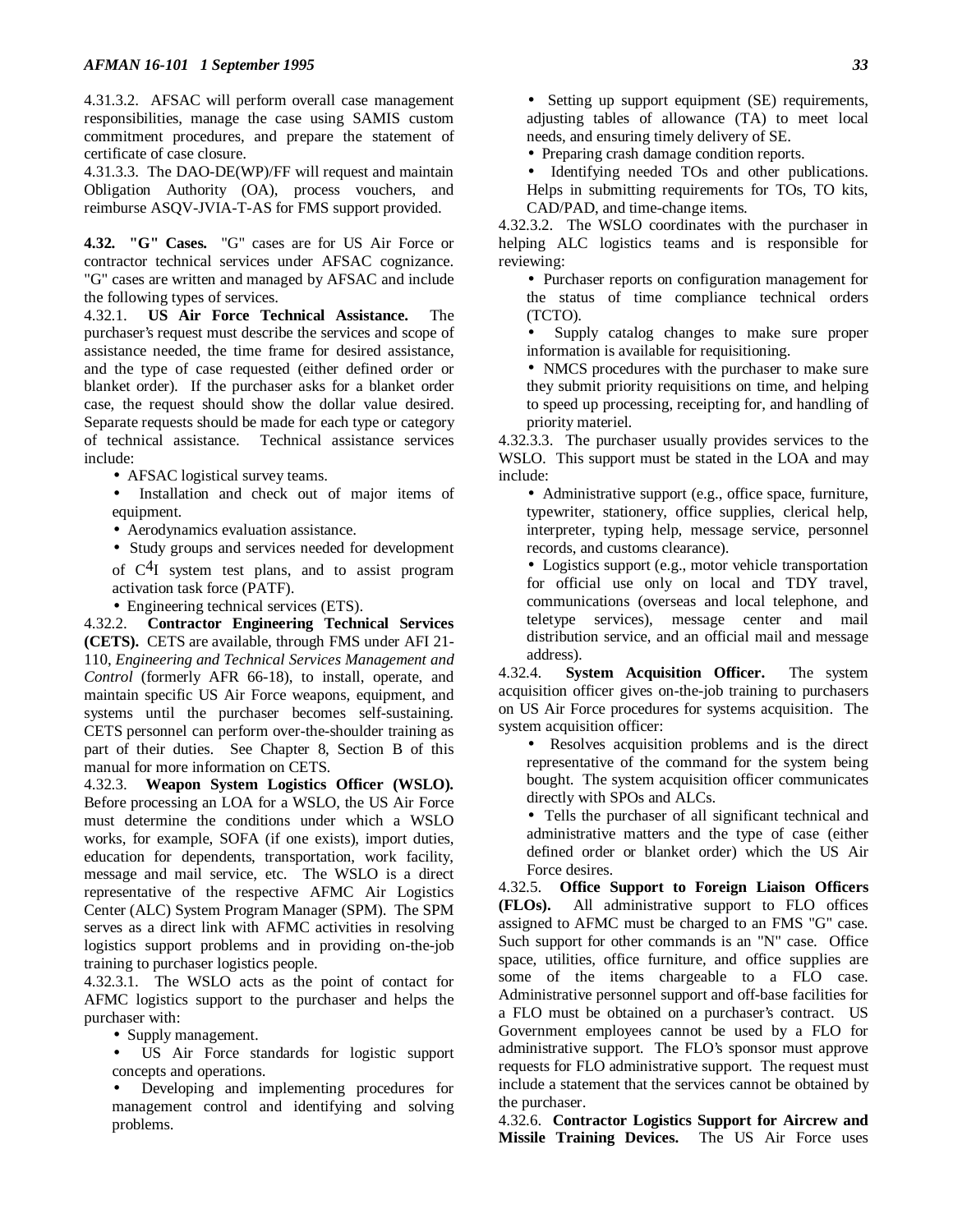contractors to provide maintenance support for aircrew and missile training devices. Contractors must provide a guaranteed system availability rate of 95 percent. Four support options are available:

4.32.6.1. Option 1: Contractor Logistics Support (CLS). Contracts will be negotiated for the FMS customer paralleling the contracting strategy being used for US Air Force contracts. As with the US Air Force CLS plan, the FMS user will receive total support under this option. SOWs will be prepared to address the customer peculiar requirements, including simulator availability rates (performance guarantees). Elements to be contracted include:

- Operation of simulator.
- Maintenance of hardware, software, and firmware.
- Availability of simulator.
- Spares.
- Support Equipment.
- Technical data, engineering data, TCTOs, and country standard technical orders.
- Configuration management.
- Contractor reporting.
- Maintenance of recompetitive support package.
- Modification Installation.

4.32.6.2. Option 2: Contractor Support (CS). Some FMS users have either reached a level (organizational and intermediate level) of self-sufficiency on systems in their inventory or will opt to receive maintenance and operational training to obtain self-sufficiency for newly purchased systems. Contracting flexibility is required to support only the user's required logistics support. Where possible, the contracting strategy used by the US Air Force for CS will be used for FMS contracts.

4.32.6.3. Option 3: Nonstandard Support. FMS users who are capable of supporting their system organically with the exception of peculiar spares and technical data may opt to implement FMS cases using US Air Force nonstandard support procedures. Nonstandard support will be required since these items will no longer be identified by standard NSNs, and standard TOs will then be converted to commercial manuals or country standard technical orders (CSTOs) and dropped from the applicable DoD system.

4.32.6.4. Option 4: Direct Commercial Support. FMS customers may opt to negotiate their own support on a direct commercial contract. In this event, no US Air Force FMS support is required.

**4.33. "H" Cases.** "H" cases are for transportation services (except aircraft ferry services) which move articles through the Defense Transportation System (DTS) from the point of origin or entry into US or DoD custody to a designated place. "H" cases are also used for PC&H of Military Assistance Program (MAP) and leased articles. "H" cases are written and managed by AFSAC.

4.33.1. **LORs for "H" Cases.** Each purchaser request must include a detailed description of the services needed, articles to be moved, and detailed justification for shipping the materiel through the DTS.

4.33.2. **Processing "H" Cases.** DSAA (with Office of the Under Secretary for Defense, Acquisition and Technology (OUSD (A&T)) concurrence) approves "H" cases. AFM 67-1, Volume IX, Chapter 7, contains additional instructions for processing LORs and LOAs for "H" cases. Ocean terminal activities are available to assist and advise in resolving surface transportation problems.

**4.34. "J" Cases.** "J" Cases were formerly used for aircraft ferrying services. Aircraft ferrying services are now provided on "N" cases or as part of an "S" case system sale. For US Air Force, the "J" case designation is reserved for use on Special Defense Acquisition Fund (SDAF) cases. These cases are written by SAF/IA or AFSAC, but contain a "Q" code in the case identifier to specify DSAA as the implementing agency. See Chapter 7 of this manual for more information on SDAF cases.

**4.35. "K" Cases.** "K" cases are for Cooperative Logistics Supply Support Arrangement (CLSSA) support. CLSSA is an agreement between the US Air Force and a foreign military service or organization for providing more timely follow-on spares support. Under CLSSA, a customer becomes a partner in the US Air Force and DLA supply systems. As a partner, the CLSSA participant's requisitions for forecasted requirements are eligible for support from US depot stocks based on the priority (using the Uniform Materiel Movement and Issue Priority System (UMMIPS)) of the requisition. CLSSA does not guarantee that all eligible requisitions will be filled immediately from depot stocks. It only provides equal support based on priority. "K" cases are written and managed by AFSAC. *NOTE:* A CLSSA Country Brochure is available from AFSAC. This brochure is an unofficial customer-oriented description of CLSSA.

4.35.1. **CLSSA Structure.** The CLSSA program is supported by two FMS cases: the stock case or Foreign Military Sales Order I (FMSO I), and the requisition case or FMSO II.

4.35.1.1. **The Stock Level Case (FMSO I).** A country's spares requirements, financial liability, and financial investment in the US Air Force and DLA supply systems are defined on the FMSO I. The

country is financially liable for all of its FMSO requirements. Its financial investment, however, is 29.42 percent (5/17th) of the FMSO I case value. It is the country's financial liability and investment that gives the US Air Force and DLA the authority to buy and store assets in anticipation of the country's requisitions. FMSO I cases must be renegotiated periodically and customers must draw down their pro rata shares of excess stock. Renegotiation guidelines and time frames for draw downs are in AFM 67-1, Volume IX.

4.35.1.2. **The Requisition Case (FMSO II).** A country submits requisitions on the FMSO II case. The country's requisitions for eligible FMSO I items will receive support equal to US Air Force requisitions within priority. Requisitions for non-FMSO I and nonstandard items may process on the FMSO II, but they are not eligible for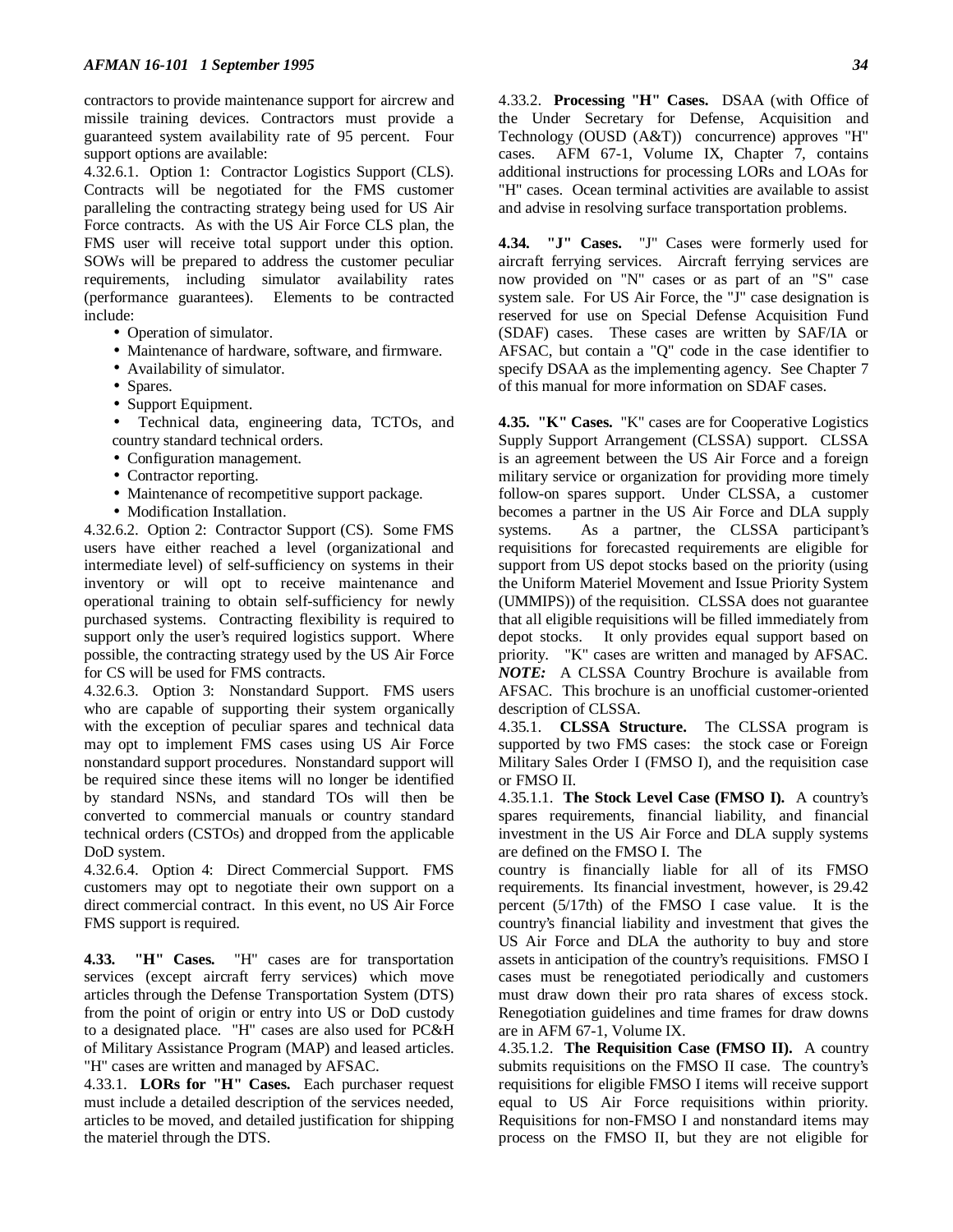support using depot stocks. They will most often be placed on contract for delivery lead time away.

4.35.2. **CLSSA Costs.** There are costs associated with both the FMSO I and the FMSO II.

#### 4.35.2.1. **FMSO I Costs.**

- A case deposit equal to 29.42 percent (5/17th) of the FMSO I case value. As the case value increases, the deposit increases. The deposit is refundable.
- A non refundable 5 percent administrative surcharge based on the 29.42 percent deposit. This charge is also applicable to any increase in the deposit value of the case.

4.35.2.2. **FMSO II Costs.** The costs associated with the FMSO II are the costs of the materiel shipped plus any applicable FMS surcharges.

4.35.3. **Repair and Replace Support.** A country may obtain repair and replace support using the FMSO II case. Using the FMSO II case rather than an "M" case is more efficient and support is more timely.

4.35.4. **CLSSA Participation.** DSAA must approve initial requests to be part of CLSSA. After approval, AFSAC handles all further transactions in accordance with AFM 67-1, Volume IX.

**4.36. "L" Cases.** "L" Cases are defined order and are used to purchase equipment. This includes support equipment, vehicles, tools, shop equipment, test equipment, aircraft engines, etc. "L" cases are written and managed by AFSAC.

4.36.1. **LORs for "L" Cases.** Purchaser requests must give full descriptions, NSNs, quantities and the desired delivery date. A request for sale of aircraft engines must include:

- Shipping designation.
- Raw (basic) or built-up specifications.
- Quick engine change kit requirements.
- Afterburner requirements.
- Commitment to International Engine Management Program (IEMP).

• Engine stand requirement.

4.36.2. **LOAs for "L" Cases.** If items are being sold "as is, where-is," this must be stated in the LOA. If support is not to be provided, indicate this on the LOA. The LOA must also state the US Air Force (not the purchaser) prepares the requisitions.

**4.37. "M" Cases.** "M" Cases are for repair and return of major items, including aircraft, engines, armament,  $C<sup>4</sup>I$ equipment, vehicles, and support equipment (AFM 67-1, Volume IX, Chapter 8). Depot repair and overhaul of recoverable spare parts and nonstandard repair may be part of an "M" case. When modifications to major items are part of a repair or overhaul package, installation of the modifications must also be part of the "M" case. Calibration and certification of precision measurement equipment, including attendant repair, should be covered by an "M" case. "M" cases are written and managed by AFSAC.

4.37.1. **Maintenance Programs.** Various levels and types of maintenance services are available through FMS from either the US Air Force or contractors based on the requirement, skills, availability, and US Air Force priorities.

4.37.1.1. Purchasers should plan FMS maintenance requirements (depot-level overhaul, component repair, on-site maintenance, etc.) to allow for orderly integration of their requirements with US Air Force maintenance programs. This integration often requires the purchase of other articles. US Air Force must consider procurement lead-time for supporting articles (usually 9 to 12 months) in determining when the purchaser's requirements can be put into the US Air Force maintenance program.

4.37.1.2. Although it is preferred that purchasers have programmed depot maintenance (PDM) capability, they may ask US Air Force for PDM services through FMS. The schedule, cost, and feasibility of the requirement must be determined for each request.

4.37.1.3. AFMC provides depot-level maintenance through Depot Maintenance Service, Air Force Industrial Fund. The types of depot-level maintenance are:

• Overhaul, repair, and modification of complete aircraft, engines, electronics, armament equipment, and special purpose vehicles.

• Ground CE equipment maintenance.

- Area support maintenance assistance (TO 00-25-107, *Maintenance Assistance*, December 15, 1990). This assistance is provided in-country and can be obtained by either a defined order or blanket order case.
- Flight simulators and selected training devices repair.

• Maintenance of recoverable spare parts and other articles authorized for US Air Force depot maintenance.

4.37.2. **Item Eligibility Requirements.** Only articles under US Air Force cognizance are accepted for overhaul and repair. AFMC may not have the capability to overhaul articles that have modifications unique to the purchaser. The US Air Force negotiates with the purchaser on a case-by-case basis for the repair of such articles. Overhaul of aircraft engines by the US Air Force must be completed as required by TO 2J-1-24, *Equipment Comprising a Complete Basic Gas Turbo Engine*, April 30, 1993, for jet engines, or TO 2R-1-16, *Equipment Comprising Complete Reciprocating Type Aircraft Engine*, December 15, 1972, for reciprocating engines, unless specific variances have been agreed on between the US Air Force and the purchaser, and are shown in the LOA.

#### 4.37.3. **Purchaser Responsibilities.**

4.37.3.1. The purchaser must ship articles to and from the repair facility. If authorization is given for moving articles through the DTS, funds for reimbursement and conditions of delivery must be part of the case. Equipment articles are on a repair and return basis. Spare parts repair and replacement procedures are in AFM 67-1, Volume IX, Chapter 8.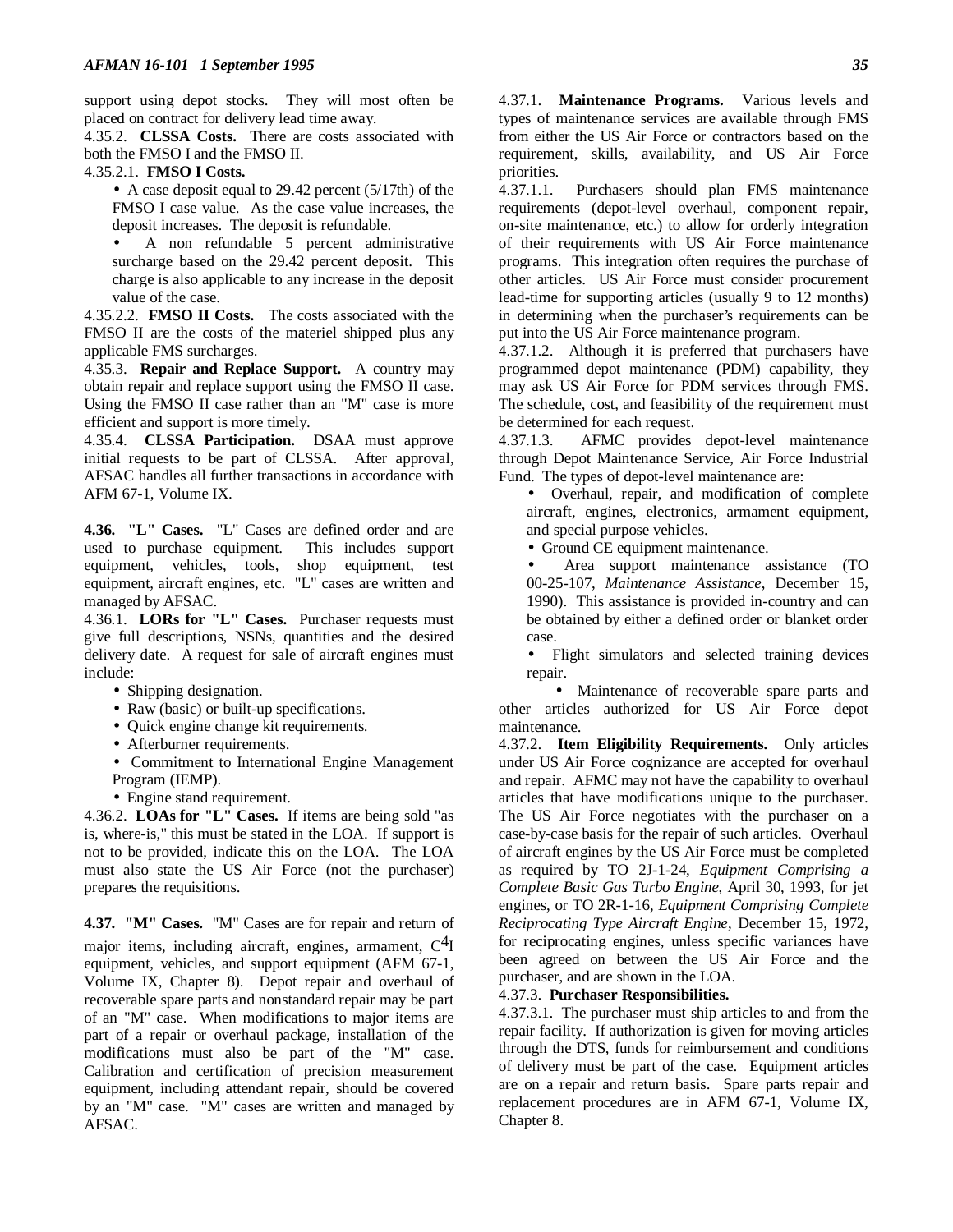4.37.3.2. If the US Air Force gets a reparable item (through the materiel repair requirements list (MRRL), preauthorized repair, or "M" case procedures) and there is not a repair source and not a serviceable asset available for shipment, the US Air Force cancels the requisition. The US Air Force asks the purchaser to:

• Authorize the US Air Force to dispose of the item

- and credit the purchaser's account with disposal value.
- Ask for return of the item through the freight forwarder at the purchaser's expense.

4.37.3.3. In addition to actual maintenance costs, including government-furnished materiel (GFM), the purchaser must pay for storage costs, the cost of preparing items for shipment, transportation, and any testing (including flight testing) that may be needed.

4.37.4. **LORs for "M" Cases.** Purchaser requests for defined order "M" cases must include:

• The nomenclature, type, model, and service for aircraft; stock number and type of model for equipment; and the quantity of the articles that need maintenance.

• The type of maintenance needed (for example, rebuild, inspect, and repair or overhaul).

• The desired input date or completion date.

• Any modifications or changes in configuration desired.

• The type of transportation or method of delivery desired.

4.37.5. **LOAs for "M" Cases.** The place of performance, detailed shipping instructions, and input-output or delivery schedules must be included in the LOA.

**4.38. "N" Cases.** "N" cases are for multicommand and/or special services. These cases include complex technical assistance, complex training, intelligence programs, specific overseas area coverage (e.g., special support for Latin American facilities in Panama), exercises, aircraft ferry, etc. Multicommand "N" cases will be processed as system cases and will be written and managed by SAF/IA. Special services cases involving only AFMC will be written and managed by AFSAC as "G" cases.

4.38.1. **Complex or Dedicated Training.** Complex training cases include the following categories:

- Large, multi-faceted training where resources are committed in support of a single country program. Example: Flight operations to conduct pilot training for an individual country. Also known as dedicated training.
- Training conducted to meet requirements of a Memorandum of Agreement (MOA).
- Programs which are politically sensitive in nature and require high-level visibility.

4.38.1.1. **Case Writing Requirements.** Any training program which meets one (or more) of the categories above will be written by SAF/IA. This may be done as part of a system sale ("S" case) or as a stand-alone "N" case. The case will be written so that each command involved in the training is the Line Manager for its own line on the case. For example, ACC might have a line (for

dedicated training), AFMC might have a line (for logistics support), and AFSAT might have a line (for the Information Program or standard training). The SAPM will be in the command providing the dedicated training and will recommend the line breakouts. The Case Manager will be in SAF/IA.

4.38.1.2. **Financial Management Requirements.** Each command assigned a line of the case will be responsible for the financial support and execution of the obligation/reimbursable authority associated with that line. These commands shall be responsive to SAPM inquiries and provide the SAPM with the financial status of the line as required. Each command will support the SAPM at program reviews and be able to respond to any funding issue regarding their line on the case.

4.38.1.3. **Reporting Requirements.** AFSAT must receive financial information on all dedicated training programs, including those assigned to another command for line management. This oversight enables AFSAT to fulfill its role as Air Force executive agent for training. Attachments 24 and 25 contain formats for information that must be provided to AFSAT on a quarterly basis.

4.38.2. **Aircraft Ferry Services.** Aircraft ferry services are under the operational control of ACC AOS/AOD except in-theater ferry services which are under the control of the theater. Tanker support for aircraft ferry services is under the operational control of HQ AMC. Ferry services are provided under "S" cases when the ferry is part of a system sale. See "H" cases for aircraft delivery other than by ferry.

4.38.2.1. **LORs for Aircraft Ferry Cases.** The purchaser usually obtains ferry services from commercial services. Purchasers who request US Air Force aircraft ferry services must send a request, with justification, to SAF/IA. If the purchaser wants the US Government to contract for ferry services, the LOR must so state.

4.38.2.2. **LOAD for Aircraft Ferry Cases.** When a request for an "N" case for aircraft ferry is received, LOAD is requested from Air Combat Command, Air Operations Squadron, Aircraft Delivery Flight Support (ACC AOS/AODS), Air Mobility Command, Tanker Airlift Control Center (HQ AMC/TACC), and/or AFSAC. Informational copies of all correspondence should be provided to AFSAC, ACC AOS/AOD, and HQ AMC/TACC. See paragraph 4.6.5 of this manual for aircraft ferry LOAD requirements.

4.38.2.3. **LOAs for Aircraft Ferry.** Aircraft ferry cases must contain details of the ferry mission, such as place, preparations, type and quantity of aircraft, and the desired aircraft delivery date. Emergency or unscheduled en route depot maintenance services or articles to be provided by AFMC should be included in the case as a separate line item when a large number of aircraft will be delivered. Minor en route maintenance support from non-AFMC personnel will be included in the line assigned to ACC AOS/AOD. Separate cases should be negotiated when both services and supporting articles are involved. If more than one mission is required or separate services are performed at different times, establish separate lines. In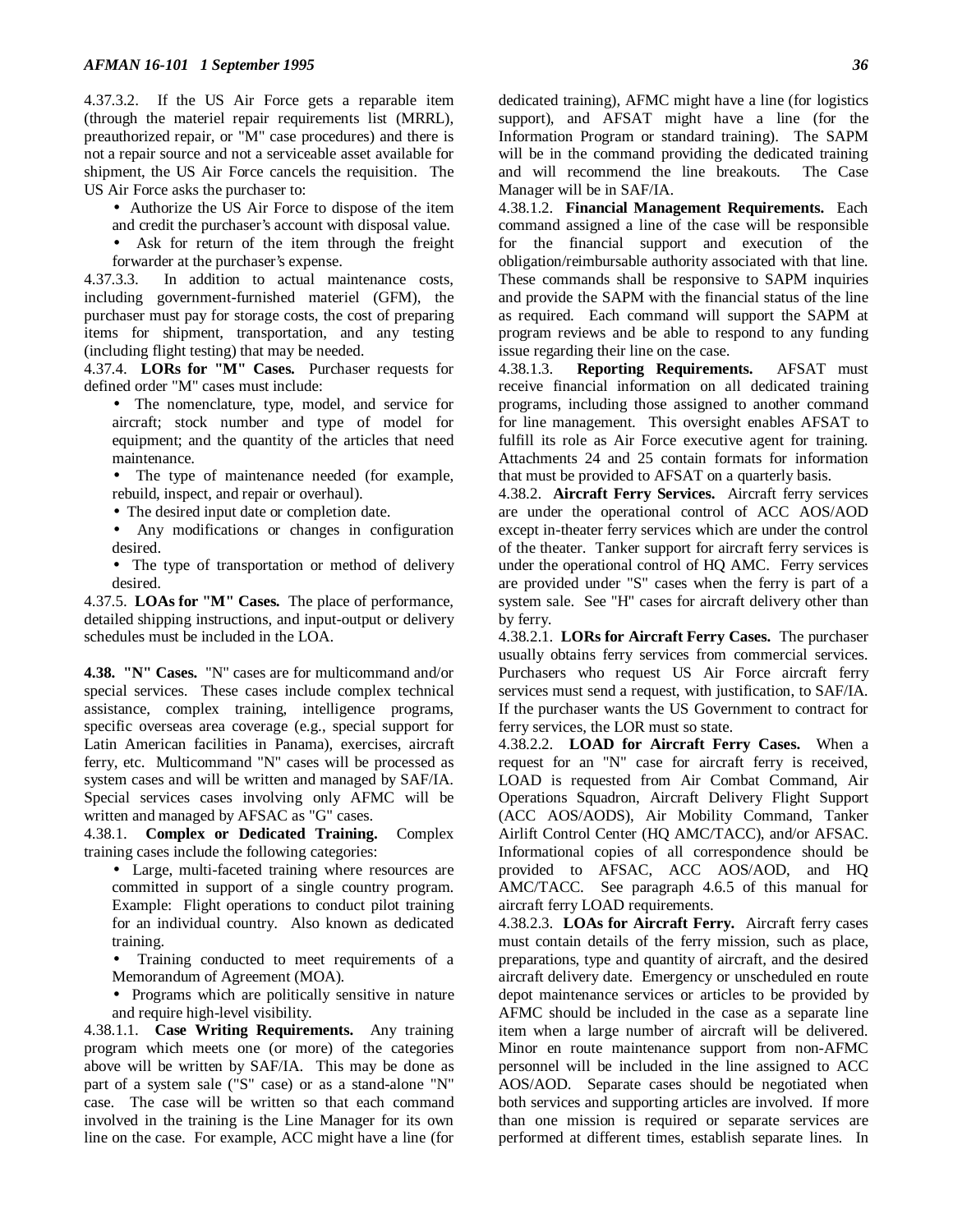contracting with the US Air Force for ferrying aircraft, the purchaser must agree to the following:

• United States-purchaser aircrews usually are not mixed. If mixed crews are needed, the LOA must have specific details on the desired crew composition and the purchaser's aircrew qualifications. The aircraft commander must always be a US Air Force pilot and must have full command and control of the crew.

• When US Air Force pilots ferry aircraft from US Air Force inventory or from new production, the US Government keeps title until delivery (ferry mission).

• When US Air Force pilots ferry purchaser-owned aircraft, such as direct commercial sale, the US Air Force must have full possession and control of the aircraft. The purchaser is responsible for loss or damage to the aircraft, third party liability, and the cost of applying and removing US Air Force markings.

• Any aircraft ferried by US Air Force pilots must have US Air Force minimum required markings (internally and externally), and must be cleared for flight as US Air Force military aircraft.

4.38.3. **Exercise Participation.** Countries wishing to participate in a US Air Force exercise should contact SAF/IA 18 to 24 months prior to the exercise. This contact should be followed by a formal LOR a minimum of 10 months in advance of the exercise to allow preparation of the LOA.

4.38.3.1. Units participating in US Air Force exercises must be self-supporting. The unit must provide all aircraft, support equipment, parts, supplies, personnel, and munitions. Support from US Air Force is limited and will not be given to allied units if it would cause an adverse impact on the capacity of the US Air Force to conduct its primary mission. Any support provided will be included on the "N" case. See Attachment 7 for a request checklist for exercise cases. If POL is included, procedures in paragraph 4.22.5 of this manual must be followed.

4.38.3.2. Visit authorizations for exercise participants and observers must be processed 10 months in advance.

**4.39**. **"O" Cases.** "O" cases include information security (INFOSEC), communications security (COMSEC), and computer security (COMPUSEC)), except that included in a major end-item. DoD Manual 5105.38-M (SAMM), National COMSEC Instruction (NACSI) 6001(C), and the Information Systems Security Manual provide basic guidance. "O" Cases are written by AFSAC.

4.39.1. **INFOSEC Listing.** Each office involved in security assistance of INFOSEC should have available the latest annual NSA INFOSEC Listing which includes primary inventory control activity (PICA) designations (NACSI 6001), current NSA Listing of Equipment Held by Foreign Governments and International Organizations, and SDAF INFOSEC listings. These are available from NSA.

4.39.2. **LORs for "O" Cases.** LORs are sent to AFSAC/XMX for initial releasability screening with the National Security Agency (NSA) (information copy to AF/SCX and NSAX524). Each request should include a detailed description of those articles and services desired. The checklist for INFOSEC (Attachment 8) should be completed by the purchaser and attached to the LOR.

# 4.39.3. **LOAs for "O" Cases.**

4.39.3.1. "O" cases should be unclassified. Selected parts may be classified, if needed.

4.39.3.2. If INFOSEC is included in another article or service on a case other than "O," identify the INFOSEC in the description or, preferably, as a separate line item or subline item. If any INFOSEC is classified and included in a line item with unclassified, separate subline items are required. Each line item or subline item must be clearly marked as classified (SECRET or CONFIDENTIAL) or CCI or Unclassified.

4.39.3.3. The supplemental conditions must identify all uses of courier service, controlled transportation, necessary purchaser receipt procedures and any other INFOSEC-peculiar matters in addition to normal supplemental conditions.

4.39.3.4. Separate LOAs are not needed for "mixed" US Air Force/GSA requirements. GSA articles and services will be line items separate from the rest of the INFOSEC case.

4.39.4. **Implementation of "O" Cases.** The Case Manager should ask the HQ US Air Force Deputy Chief of Staff, Command, Control, Communications and Computers, Directorate of Plans and Policy, Policy Division (HQ USAF/SCXX) for technical guidance. Copies of any security violations or reports of discrepancy (RODs) should be sent to the National Security Agency Office of Programs and Acquisitions, Acquisition and Business Development Division, Foreign Military Sales Branch, (NSA/CSS/IO422).

4.39.5. **Requirements Involving GSA.** GSA is the PICA on some equipment previously assigned to the US Air Force. However, GSA does not have authority to prepare LOAs. For GSA PICA assignments formerly assigned to US Air Force, AFSAC will:

• Write INFOSEC LOAs for equipment transferred from US Air Force to GSA (as PICA).

• Request LOAD (including a SOW, if appropriate) from Office of Information Security (KIM), 7th & D Streets SW, Room 5060, Washington DC 20407, with a copy to SA-ALC/LTRM.

• Enter the case in SAMIS and notify SA-ALC/LTRM. SA-ALC/LTRM will direct implementation by GSA and will send a copy of the implementing instructions to the SAF/IA Country Director and AFSAC. Implementing instruction will advise GSA to send all billing documents to SA-ALC/LTRM. SA-ALC/LTRM will review, consolidate, and send the billings to DAO-DE (WP)/FF, Wright-Patterson AFB OH 45433-5308, to secure payment and update SAMIS.

**4.40. "P" Cases.** "P" cases are for the sale of indices, regulations, instructions, manuals, DLI and IAAFA materials, stock lists, catalogs, technical orders,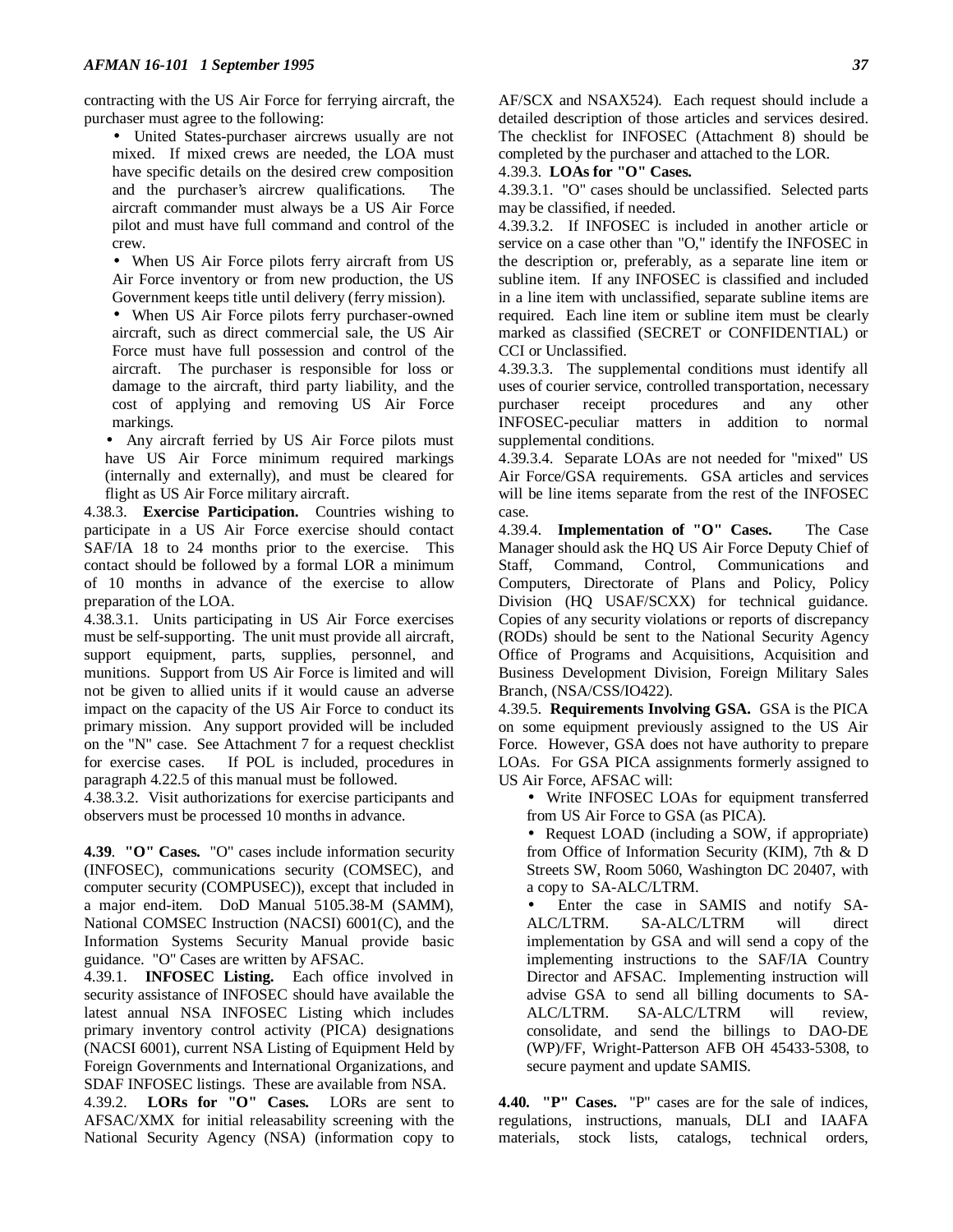engineering drawings, military specifications and standards, forms, and SAMIS products which US Air Force manages (other than technical data packages (TDPs)). These cases are written and managed by AFSAC (see AFM 67-1, Volume IX and TO 00-5-19, *Security Assistance Technical Order Program (Technical Manual)*, September 15, 1990).

4.40.1. **Publication Availability.** Publications are supplied on an as available, and as approved by US Air Force basis. They are usually limited to those needed to support standard equipment sold to, programmed for, or in the possession of the purchaser.

4.40.1.1. Purchasers may request copies of selected US Air Force publications for general or background information. The publications system provides for the automatic distribution of TOs, stock lists, and SAMIS products.

4.40.1.2. Atomic information may be released only according to an agreement for cooperation under the Atomic Energy Act of 1954, as amended.

4.40.1.3. DoD publications may be ordered from any military department. The Air Force is the executive agency for the Defense Language Institute English Language Center (DLIELC). AFSAC will prepare "P" cases for DLIELC publications for all foreign service users if the requirement cannot be accommodated under an existing blanket order case.

4.40.1.4. AFM 67-1, Volume IX, gives instructions on requesting logistic support under the US Air Force FMS program. Distribution of this manual is limited and controlled. Purchasers may buy copies, revisions, and amendments only through a "P" case.

4.40.2. **Publication Releasability.** SAF/IAWO is the delegated release authority for publications and documents managed by Air Force activities. Release authority for publications and documents may be delegated by SAF/IADP to the MAJCOM FDO and redelegated to subordinate FDOs. AFI 16-201 (formerly AFR 200-9) governs the release of classified publications to a purchaser under FMS. When the releasability of a document is not known or is in doubt, the publications monitor sends the request, along with a copy of the document in question, through disclosure channels.

4.40.2.1. The requester ensures the validity of publication requirements and reviews requests and requisitions:

- For releasability under AFI 16-201 (formerly AFR 200-9).
- To ensure that proper publications are being requested.
- To make sure that the purchaser has, or has requested, the articles described in the publications requested.

4.40.2.2. The FDO, based on delegated disclosure authority:

• Sends FMS requests and requisitions to the managing agency.

• Cancels invalid requirements.

• Reviews justification for the release of engineering drawings and associated documents. Refers any TDPs to the Case Manager.

Refers requests to HQ Air Force Materiel Command, Office of International Affairs, Operations Branch (HQ AFMC/IAO) if releasability of a publication is in doubt. If HQ AFMC/IAO cannot determine releasability, they will refer the request through the SAF/IA Country Director to SAF/IAWO for final determination.

4.40.2.3. The US Air Force publications monitor in-country makes sure the purchaser:

• Orders minimum essential quantities.

• Has essential publications, indexes, and requirement tables.

4.40.2.4. Authentication is needed on the request to make sure there is clearance of patent and proprietary rights and approval to release according to AFI 51-303, *Patents*, (formerly AFR 110-8) and AFI 16-201 (formerly AFR 200-9).

4.40.3. **Technical Orders (TOs).** US Air Force TO support usually is provided through FMS only (a) for weapon systems and equipment identical in configuration to US Air Force systems and equipment and (b) if all of the information in the TO is releasable. TO support for equipment not standard to the US Air Force may be bought through FMS if directed by DSAA. In those instances, all development costs are charged to the purchaser. Normally, the purchaser buys follow-on TOs for nonstandard equipment directly from commercial sources or through FMS cases specifically for country standard TO purchases. TOs for high-technology or sensitive systems will be country standard if the SPO, SPM, or inventory management specialist (IMS) determines that future versions or capabilities may not be releasable to the purchaser. Country standard is nonstandard for costing and administrative charges. Unlike other publications, LOAD must be prepared for blanket order TO cases/lines.

4.40.4. **Engineering Drawings and Data.** The US Air Force must provide a need certification and SAF/IAD must determine releasability for engineering drawings and related publications. Under no circumstances will such documents be released if the US Government does not have the legal rights for release. The distribution of these documents is according to the distribution statement shown on the document. Engineering data must not be furnished solely to provide copies to libraries. Engineering documentation for common embedded computer software is not released unless approved by the responsible agency. If such documentation amounts to a TDP, it cannot be sold on a "P" case.

4.40.5. **SAMIS Products.** Copies of SAMIS products are available on lists or on microfiche. See AFMCR 400-178, *Security Assistance Management Information Systems (SAMIS) W001 Users Manual*, October 31, 1988, for additional information.

4.40.6. **LORs for "P" Cases**. Requests for defined order "P" cases must have complete descriptions of the items, quantities, shipping address (which must be in the Military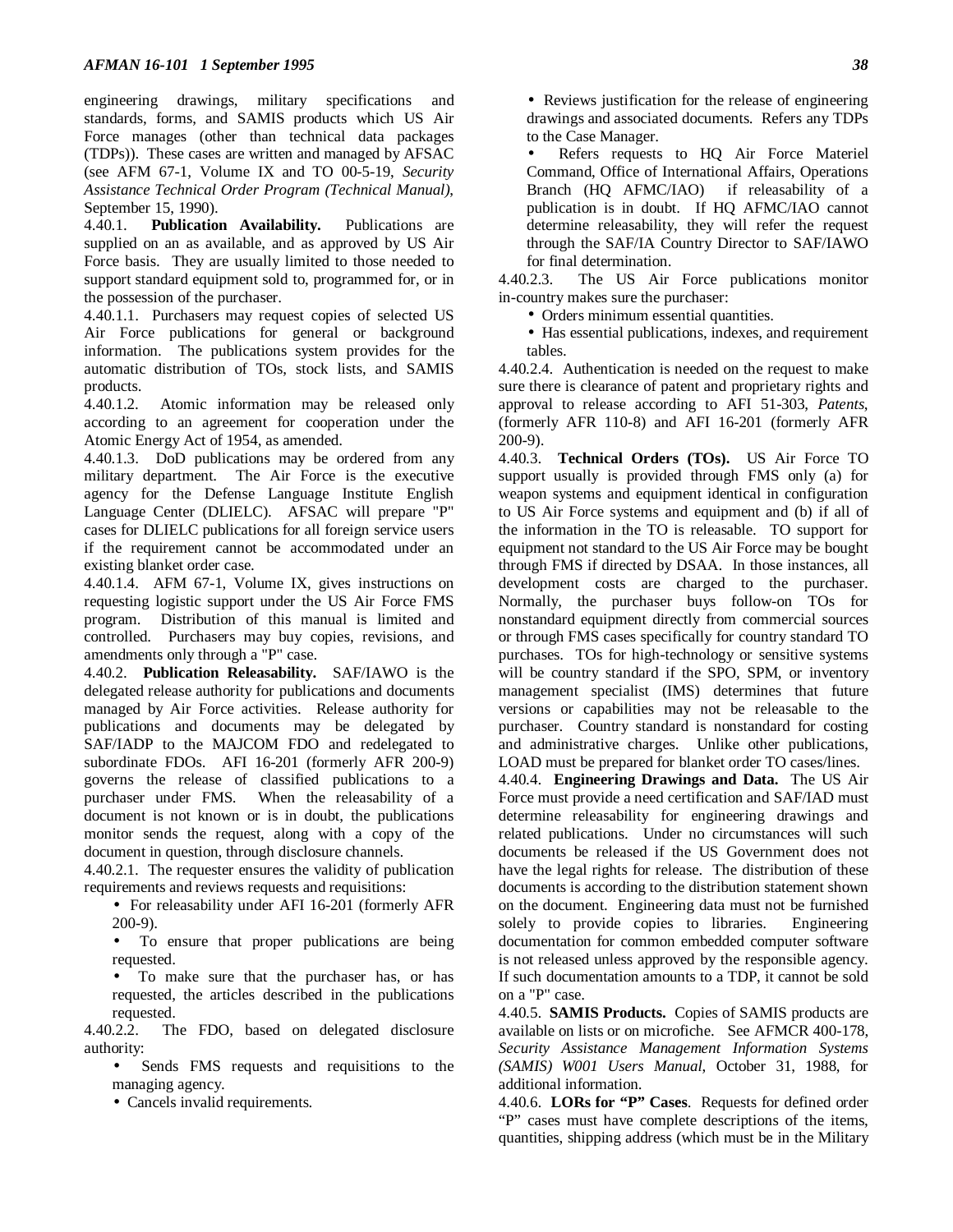Assistance Program Address Directory ( MAPAD)), and the desired delivery dates. The request should contain a provision for changes and revisions to publications purchases. Requests for blanket order "P" cases should include the maximum estimated cost.

### 4.40.7. **Requisitioning Non-Air Force Publications.**

4.40.7.1. When publications controlled by another US military department are required to support a US Air Force FMS system sale, the US Air Force "P" case can provide the initial lay-in of these publications. However, all follow-on support and automatic distribution of changes must be obtained through a case established with the controlling DoD component.

4.40.7.2. Small dollar requests for publications that are needed on a one time only basis can be obtained through the US Air Force "P" case when the customer does not have a case established with the controlling DoD service. Automatic distribution requirements for these requests cannot be established with US Air Force. A DD Form 1348-1, **DoD Single Line Item Release/Receipt Document**, will be submitted for these publications, except for technical manuals. See TO 00-5-19 for procedures to order other DoD services technical manuals.

**4.41. "Q" Cases.** "Q" cases are for logistics support and sales when all line items are under AFMC control. These cases are written and managed by AFSAC and must be processed using the same procedures as their related follow-on support cases. For example, a "Q" case for defined order equipment and spare parts must follow procedures for "L" and "R" cases.

**4.42. "R" Cases.** "R" cases are blanket order cases for requisitioning spare parts. Each purchaser needs only one "R" case which sets a maximum dollar value for items that the purchaser may requisition. These cases are written and managed by AFSAC.

4.42.1. **Requisition Support.** The US Air Force cannot buy or supply spare parts before getting the purchaser's requisition; therefore, the purchaser has to accept the leadtime and costs for small quantity procurements if articles are not furnished from stock. US Air Force cannot use its own stocks to fill "R" case requisitions if the support adversely affects US Air Force and other security assistance programs. Spare parts are usually available sooner under CLSSA because many stocks are purchased before requisitions are submitted. US Air Force encourages the purchaser to use CLSSA ("K" case) for follow-on support.

4.42.2. **LOAs for "R" Cases.** Because formal LOAD studies are not done for "R" cases, AFSAC uses dollar figures provided in the purchaser's request. LOAs must include this cost and identify the end-item to be supported.

**4.43. "S" Cases.** "S" cases are for aircraft system sales and are written and managed by SAF/IA. Individual line items must be processed using the same procedures as their related cases. For example, lines for IEMP support and INFOSEC must follow "G" and "O" case procedures. See

Attachments 5 through 13 for checklists. Attachment 9 specifically deals with aircraft, but other applicable checklists should be used if other support is also being provided.

### 4.43.1. **LOAD Responsibilities for "S" Cases.**

4.43.1.1. AFMC prepares LOAD for systems, spare parts, spare engines, support equipment, modifications, transportation, etc. With the exception of dedicated training programs, AFSAT Squadron prepares LOAD for all training needed for system activation, both organic and contractor provided, CONUS and overseas.

4.43.1.2. Other MAJCOMs provide:

• Assistance to AFSAT Squadron on course data for training under their control.

• LOAD for aircraft flight delivery services (ACC AOS/AODS and HQ AMC/TACC).

• LOAD for dedicated training programs.

• LOAD for tanker services (HQ AMC/TACC).

4.43.2. **Additional Responsibilities.** All development programs and FMS system acquisition cases are managed according to DoD 5000- and Air Force 800-series regulations. If the program is executed, SAF/IA will issue the International Program Directive (IPD) to the cognizant SAF/AQ mission area director. Upon receipt of the IPD, SAF/AQ will implement the case by US Air Force Program Management Directive (PMD).

4.43.3. **LOAs for "S" Cases.**

4.43.3.1. The following list of items illustrates a system sale for an F-16 squadron and associated support equipment. This listing is for sample purposes only and should not be used as a definitive system sale line listing. The LOA should show the major items first (e.g., aircraft, engines) and list the remaining lines in generic code order.

> 001 F-16C Aircraft 002 F-16D Aircraft 003 Spare Engines 004 Common Support Equipment 005 Peculiar Support Equipment 006 Initial Spares 007 Technical Data and Publications 008 Country Standard Technical Orders 009 Engineering Change Proposals 010 International Engine Management Program (IEMP) 011 Technical Coordinating Program (TCP) 012 Aircraft Structural Improvement Program (ASIP) 013 Minor Modifications 014 Sustaining Engineering 015 Training Equipment 016 Munitions 017 Aircraft Ferry 018 INFOSEC 019 Weapon System Logistics Officer (WSLO) 020 System Acquisition Officer 021 Technical Assistance (US Air Force) 022 Technical Administrative Service 023 AFMC Program Management Services

024 AFSAT Program Management Services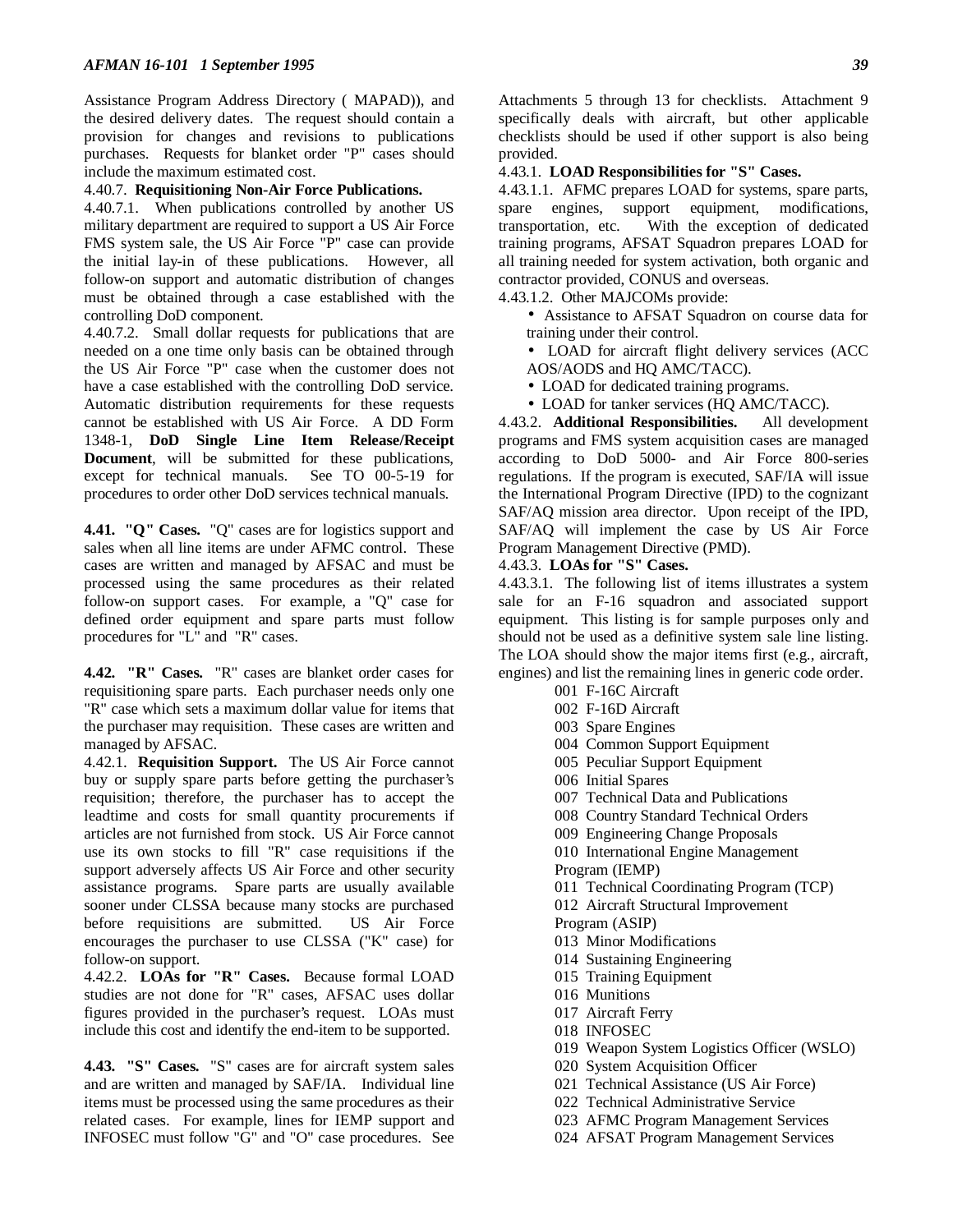025 Development Effort for the Country 026 Software Support 027 Test Measurement Diagnostic Equipment (TMDE) 028 Repair and Return for Engines 029 Arresting Barriers 030 CAD/PAD 031 Comm/Nav 032 Life Support 960 Extended Training Services Specialist (ETSS)

999 Undefinitized Training Requirements

4.43.3.2. The LOA supplemental conditions for F-15, F-16, and F-111 aircraft sales must include the following statement: "Purchaser acknowledges receipt and understanding of the United States Guide for Protection of Electrical Equipment from Carbon Fibers."

**4.44. "T" Cases.** "T" cases cover all types of training, formal and informal courses, including familiarization, qualification, aircrew, professional military education, mobile training teams (MTTs), extended training services specialists (ETSS), Technical Assistance Field Teams (TAFTs) and other technical or specialist training from both US Government and contractor sources. These cases are written and managed by AFSAT. Dedicated and continuation training programs which require extensive unit support and coordination are written as "N" cases.

4.44.1. **LORs for "T" Cases.** Requests for "T" cases should include the following information:

• A description of the training (with course number and training MASL number, if known), or equipment specification and manufacturer if contractor training is required.

• The desired location for the training.

• The number of people to be trained (specify officer or enlisted).

- When the training is needed.
- The English Comprehension Level (ECL) of the people to be trained. Use tests from the DLIELC to determine the ECL.
- The professional and technical qualifications of the people to be trained.

#### 4.44.2. **LOAs for "T" Cases.**

4.44.2.1. Training cases will be blanket order and will have a minimum value of \$20,000. Waiver authority for the minimum case value rests with the AFSAT Commander and Vice Commander. All training line item numbers will start with a "9." Additional information on these cases is found in AFJI 16-105 (formerly AFR 50-29).

4.44.2.2. Contractor training will not be included in a nontraining line item on an LOA. AFSAT gives LOAD, implements, and arranges for all contractor training for international students. This is not limited to formal training in the CONUS. If the primary task of contractor personnel under an LOA line item is to give formal or familiarization training in CONUS or in-country, the line item must be identified as training under generic code N0O and show AFSAT as the implementing organization. If AFSAT asks another MAJCOM to procure the training, AFSAT will fund the purchase request.

4.44.2.3. Training aids and publications may be provided under "T" cases when required by MTTs and ETSSs to perform the training mission.

4.44.2.4. Dedicated training will be provided using "N" case procedures. See paragraph 4.39.1. of this manual.

**4.45. "U" Cases. "**U" cases for maps and charts were formerly managed by the Air Force Chart Center. This organization is now part of the Defense Mapping Agency (DMA) which prepares its own LOAs. "U" is currently reserved by the US Air Force to track MAP orders (does not include MAP Merger), Section 506 drawdowns, and similar non-FMS security assistance.

**4.46. "V" Cases.** "V" cases are written and managed by AFSAC to sell permanent modifications to purchaser systems. A permanent modification corrects safety or materiel deficiencies, improves reliability and maintainability, or adds or removes capability. Permanent modifications also include kits, installation services, and the costs of the tools and equipment required to install and support the modification. Modifications may be divided into two categories: minor and major. All modifications that enhance the capability of a weapon system must be approved by the SAF/IA Country Director before AFSAC develops P&A or LOAD. The SAF/IA Country Director will coordinate with SAF/IAW or SAF/IAD, as appropriate.

4.46.1. **Minor Modifications**. Minor modifications, formerly known as Class IV modifications, include safety, mission essential, and logistic modifications. These modifications do not enhance the capability of an existing aircraft or other system. A minor modification case can also include US Air Force or contractor services (installation). MASL number (A6A) 9A6AM1NORMOD will be used for "V" cases with minor modifications.

4.46.1.1. If the request is for a blanket order case for minor modifications, the LOR must state the maximum cost. To establish an FMS defined order case, the purchaser must identify the modifications, the quantity desired, and any US Air Force services (for example, installation).

4.46.1.2. AFSAC and the proper SPO should be informed by message of kit requirements immediately. Negative replies are required if applicable. US Air Force kit acquisition cannot be delayed pending receipt of purchaser replies.

4.46.1.3. Minor modification notifications do not include installation costs. US Air Force or contractor assistance for minor modification installation requires specific case coverage. When the US Air Force performs modifications, an "M" maintenance case must be used for both the maintenance and the modification costs.

4.46.1.4. After receipt of a request for a defined order "V" case, AFSAC must do a formal LOAD study if installation involves US Air Force manpower. AFM 67-1, Volume IX, Chapter 7, explains how to process LORs and LOAs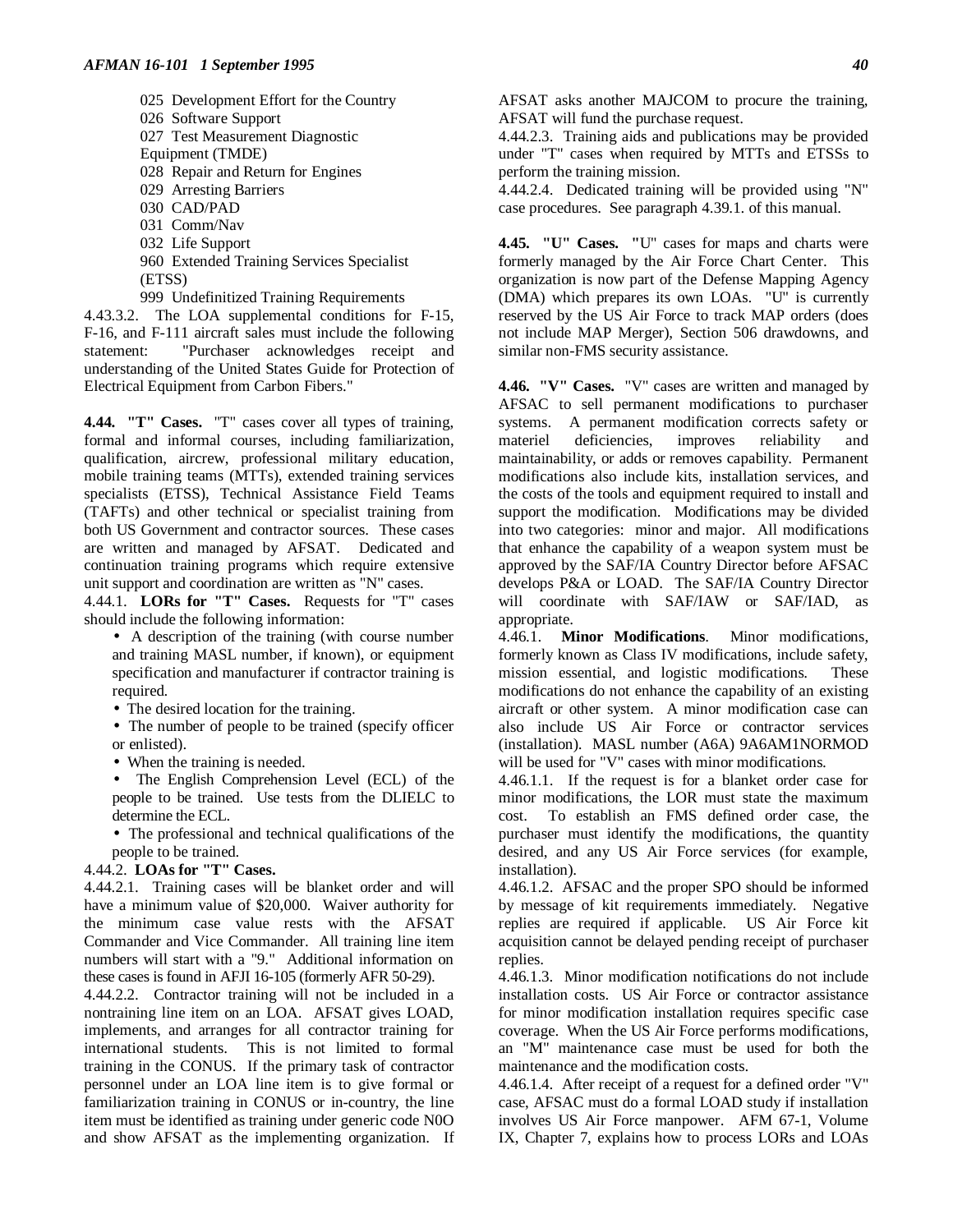for "V" cases. Formal P&A studies are not required for blanket order "V" cases; however, if the US Air Force is to do the installation, AFSAC must do a manpower availability study. If US Government manpower is required, a manpower requirements package must be submitted in accordance with paragraph 4.7 of this manual.<br>4.46.2. **Major Modifications.** Major modifications 4.46.2. **Major Modifications.** enhance the capability of an existing aircraft or other system and include the tools and equipment required to support the modification. If the modification involves initial support, training, etc., or involves multiple commands, an "N" case will be used. MASL number (A6B) 9A6BOMAJORMOD will be used for "V" cases with major modifications.

4.46.2.1. LORs for major modifications must be sent to the SAF/IA Country Director for initial screening with SAF/IAW, SAF/IAD, and the HQ US Air Force Deputy Chief of Staff for Logistics, Directorate of Maintenance, Maintenance Policy Division (HQ USAF/LGMM) before forwarding to AFSAC for action. Purchaser request for major modification LOAs must be accompanied by a completed Major Modification Request Checklist (Attachment 10).

4.46.2.2. When AFSAC receives a purchaser's request, they will determine if the modification has been previously completed by the US Air Force or for an FMS country. If the modification is to be offered, a LOAD study must be done. The US Air Force will provide a description of the baseline (modification area and affected subsystems) for which the modification was developed. It will ask the purchaser to confirm the configuration or identify baseline differences. If the request is for a modification that has not been done, either by US Air Force or through FMS, the purchaser must provide its baseline configuration. Also, the US Air Force may provide group A and group B kits based on its baseline configuration, with no guarantee of kit compatibility or performance in the purchaser's system. The US Air Force may provide its reasons for not helping in kit installation. If the configuration of purchaser's system is significantly different from that of the US Air Force system, and engineering is needed to make the

modification compatible with the purchaser's system, a modification proposal analysis (MPA) must be conducted (AFR 57-4, *Modification Approval and Management*, August 1987). The purchaser pays the MPA cost through an FMS case.

4.46.2.3. After the case for the study has been accepted and implemented by a case directive from AFSAC, SAF/AQ prepares a PMD for the MPA. The MPA may require a meeting with the purchaser to determine system configuration compatibility with the modification and to identify adjustments. Study results are sent to SAF/AQ, AFSAC and the purchaser on AF Form 3525, **CCB Modification Requirements and Approval Document**.

4.46.2.4. The SAPM provides LOAD for major modifications to be performed in the production line. LOAD must include modification costs and a pro rata share of nonrecurring costs. Examples of modification costs are engineering, prototype, technical data, kit proofing, testing, flight certification; kits (groups A and B); support equipment and initial spares; trainers; simulators; tools for the modification; labor; modification kits for support equipment, spares, simulators, and training.

**4.47. "W" Cases.** "W" cases were formerly used for defined order cases for Class V modifications. These modifications are now provided under "V" cases and the "W" designation is reserved.

**4.48. "X" Cases.** The "X" designator can be used only with SAF/IA approval. Currently, DFAS-DE uses "X" for management of purchasers' trust accounts.

**4.49. "Y" Cases.** "Y" cases are for missile systems and are written and managed by SAF/IA. Requests for "Y" cases must include the checklist in Attachment 11.

**4.50. "Z" Cases.** The "Z" designation is used for leases under AECA, Chapter 6. There may be a need to provide transportation, PC&H, or other support for items provided under a lease. This support is an FMS transaction and must be provided under the appropriate case type--not under a "Z" case.

# **Chapter 5**

# **FMS CASE PERFORMANCE**

**5.1. Case Acceptance.** An LOA or an amendment is accepted when:

• An authorized representative of the purchaser signs the document on or before the expiration date; and

• If the terms state "Cash With Acceptance" or "Initial Deposit," a check is deposited with the Defense Finance and Accounting Service, Denver Center, Deputate for Security Assistance (DFAS-DE/I) or a wire transfer made to the US Government. If the purchaser's funds are on deposit at DFAS-DE/I (a trust fund account), these funds may be used in

place of a check or a wire transfer, if written authority is attached to the accepted offer or sent to DFAS-DE/I before the expiration date; and

• The DSAA Comptroller receives notice of acceptance within 10 calendar days after the LOA expiration date; and

• DFAS-DE/I and the issuing US Air Force agency each receive one signed copy before expiration; and

• If option lines were included on the LOA, written authority to exercise these options is attached to the acceptance; and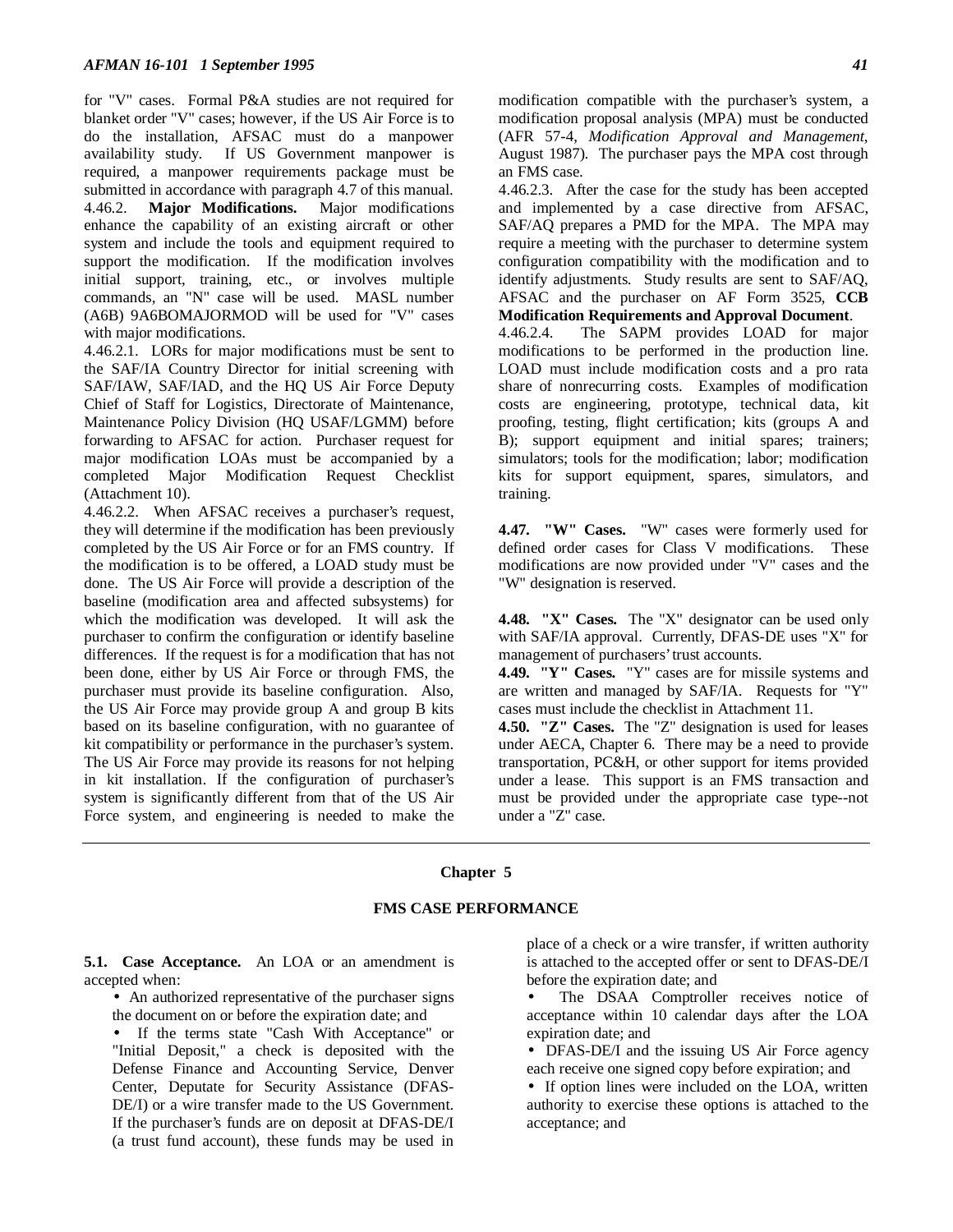• There are no purchaser conditions or counteroffers to the acceptance.

**5.2. Case Implementation.** The US Air Force will implement security assistance programs in the same manner as US Air Force programs as much as possible. Certain functions, however, are not inherent in DoD and US Air Force programs, such as support of foreign policy, direct dealings with foreign representatives, training of personnel with English as a second language, and the placement of US assets into foreign-controlled and operated environments. These differences must be recognized, and standard US Air Force practices modified when required.

# 5.2.1. **International Program Directive (IPD).**

5.2.1.1. For cases written by SAF/IA, the Case Manager issues an IPD which directs the applicable Air Force command or agency to implement one or more line items of an FMS case. Attachment 26 shows sample formats for IPDs. The IPD should be sent to the implementing agencies within 5 workdays of case implementation. The command or agency may delegate line management responsibility within the command or agency by an internal written directive. AFSAT and AFSAC should develop a document similar to the IPD for cases which they write.

5.2.1.2. Implementing agencies must not take implementing action (e.g., deliver articles, perform in-house services, or contract for an article or service) until the IPD is received and the obligational authority (OA) is approved. (*NOTE*: For cases implemented to SAF/AQ, a Program Management Directive (PMD) is also required.) If OA is not yet approved when the IPD is issued, the Case Manager will notify Line Managers when OA is approved and lines may be implemented.

5.2.1.3. If the Case Manager makes changes to LOAD submitted by implementing activities, the IPD will specifically identify these changes. All Pen-and-Ink changes and Reinstatements to the LOA must be attached to the IPD. An IPD cannot exceed the scope of the LOA and all acquisition action must be within the scope of the IPD.

5.2.1.4. IPDs identify all lines which include NRC charges. Line Managers must provide this information to the accounting activities responsible for monitoring these charges.

5.2.1.5. The Case Manager can control the release of OA by limiting the total amount of funds available on a line item of the LOA. The withholding of OA will only be used on an exception basis (usually with the concurrence of the SAPM and the Line Manager) and must be identified in the IPD. The IPD may also require the Line Manager to report commitments at a percentage level (e.g., 80 percent, 90 percent).

5.2.1.6. The implementing agency must tell the purchaser that the FMS case has been received for implementation and provide an address to be contacted for routine matters or for technical information. A copy of the implementing agency's implementing directive may be used for this purpose. Send a copy of the notification to the agency which issued the IPD.

5.2.1.7. AFSAC must coordinate with the Air Staff program element monitor (PEM) or requirements officer for each FMS major system involving an anticipated modification. For major system sales, action must be taken by the Air Staff PEM according to DoD 5000- and Air Force 800-series directives and regulations. The cognizant SAF/AQ mission area directorate, SAF/IAQ, and appropriate US Air Force PEO or Designated DAC coordinate on the IPD. For modifications, the requirements officer must take action required by AFR 57-4, *Modification Approval and Management*, August 1987, and coordinate on the IPD.

5.2.2. **IPD Amendments.** IPD amendments implement all changes to LOAs (modifications and amendments), LOIs, and other security assistance documents. IPD amendments may also provide internal instructions not contained in a formal modification or amendment.

**5.3. Program Reviews.** Keep attendance and frequency of program reviews down to a minimum number. Limit the number of US Air Force attendees at overseas reviews to no more than the number the customer sends to CONUS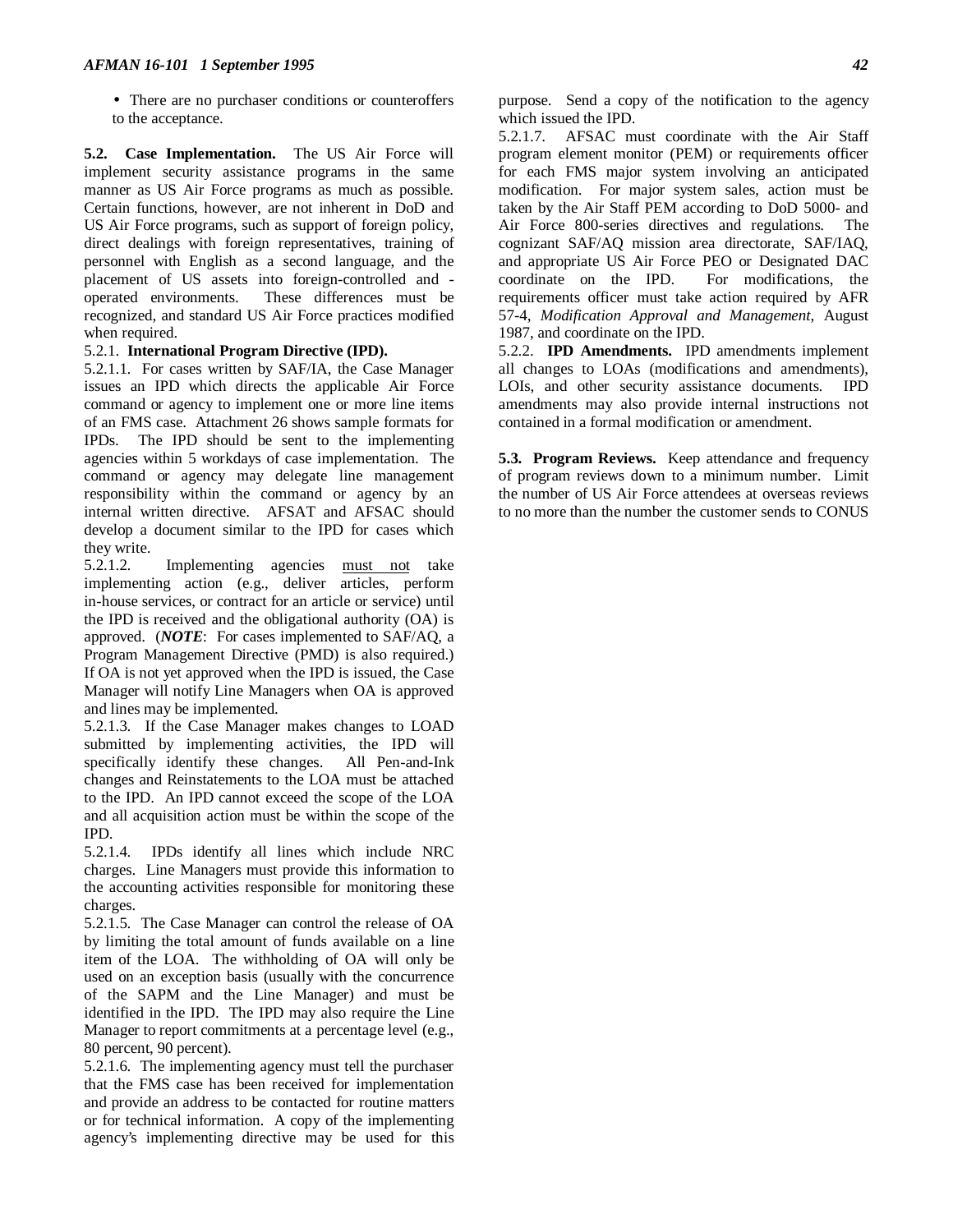reviews; this is a good indication of the level of attendance the customer considers appropriate. Program reviews should be limited to a maximum of twice yearly of each type.

5.3.1. **Security Assistance Management Review (SAMR).** A SAMR is a broad overview of a customer country's security assistance programs. SAF/IA regional divisions are the focal points for SAMRs. They approve attendance at the SAMR and are responsible for obtaining overseas country, special area, and theater clearances.

5.3.2. **Program Management Review (PMR).** A PMR is a high level review of a specific security assistance program. The SAPM is the focal point for PMRs, and is responsible for obtaining overseas country, special area, and theater clearances.

**5.4. Amendments and Modifications.** Once an LOA has been implemented, amendments and modifications are used to document program changes during the life of the case. These changes may include price changes, schedule adjustments, scope changes, shifting funds, source of supply adjustments, etc.

5.4.1. Requests for adjustments are prepared by Line Managers in the implementing command and sent through the SAPM to the Case Manager. Requests for changes must be sent using the following sample format: (*NOTE*: Line items and dollar values provided are for sample purposes only.)

| Line<br><b>Item</b> | <b>Current Availability/</b><br><b>Source of Supply</b> | <b>Revised Availability/</b><br><b>Source of Supply</b> | Current<br><b>Line Value</b> | Cost<br><b>Change</b> | <b>Revised</b><br><u>Cost</u> |
|---------------------|---------------------------------------------------------|---------------------------------------------------------|------------------------------|-----------------------|-------------------------------|
| 003                 | P(24)                                                   | No Change                                               | \$55,000                     | $+ $1,000$            | \$56,000                      |
| 005                 | P(12)                                                   | X(12)                                                   | \$2.000                      | $-$ \$ 326            | \$1,674                       |
| 007                 | P(12)                                                   | P(15)                                                   | \$1,000                      | No Change             | \$1,000                       |

5.4.2. The name, office symbol, and telephone number of the Line Manager and the financial manager providing the cost adjustment verification to the Line Manager, and the source documents for the fund adjustment must be listed.

5.4.3. The Case Manager will not process the request without all of the above information. After the information has been furnished, the Case Manager shows all changes (availability, source of supply, cost change) on an LOA amendment or modification. Any proposed cost changes that would reduce the LOA line item value below the OA, obligations, commitments, expenditures, or deliveries in the Case Management Control System (CMCS) are referred to the Line Manager for resolution.

## **5.5. Procurement From Sources Outside the United States (Offshore Procurement).**

5.5.1. Offshore contractors must move articles to the CONUS freight forwarder or country representative as shown by the Freight Forwarder Code in the LOA. As an exception to policy, the FMS customer may authorize:

• A freight forwarder, authorized to do business in the same country as the offshore contractor, to arrange transportation from the offshore contractor's facility to the customer's consignee.

• A representative to arrange transportation from the offshore contractor's facility to the customer's consignee.

5.5.2. The Line Manager will notify the FMS customer of articles to be procured offshore no later than contract award. The Line Manager's notice must state that the articles will be moved to the CONUS freight forwarder unless the customer requests delivery of the articles at the offshore contractor's facility. The customer request must be made within 20 days of the Line Manager's notice of offshore procurement.

5.5.3. The AECA, Section 42(c), specifies restrictions on offshore procurement if credit or grant funding is used.

**5.6. Insurance for FMS Materiel.** Purchasers who need insurance should get it from commercial sources (LOA Standard Terms and Conditions, Paragraph 5.3.). When this is not possible, the purchaser may ask SAF/IA to purchase insurance.

5.6.1. The request must state why the purchaser cannot get insurance from commercial sources and must designate the US Air Force as an agent of the purchaser. This allows the US Air Force to get insurance quotations, and, if necessary, to buy the insurance coverage. The request should identify the articles or services to be insured and the coverage needed.

5.6.2. Insurance is entered on the LOA as a separate line item. LOAs that give insurance coverage must indicate the line items covered.

**5.7. Required Availability Date (RAD).** The RAD is the number of months from the date of requisition, that the requested item will be available for release to the purchaser. It is used to help the US Air Force meet delivery commitments for system activations. It also gives dates for the support of end-items of US Air Force origin.

5.7.1. On defined order cases, place the RAD on US Air Force-generated requisitions in card columns (cc) 63 and 64. It does not apply to requisitions made under blanket order cases (e.g., "KB," "R," and "E" cases). AFM 67-1, Volumes I, III, and IX contain details for RAD control.

5.7.2. When a RAD is not met, the purchaser must be informed of the new estimated delivery date. The notice is provided in a Military Standard Requisitioning and Issue Procedures (MILSTRIP) status transaction.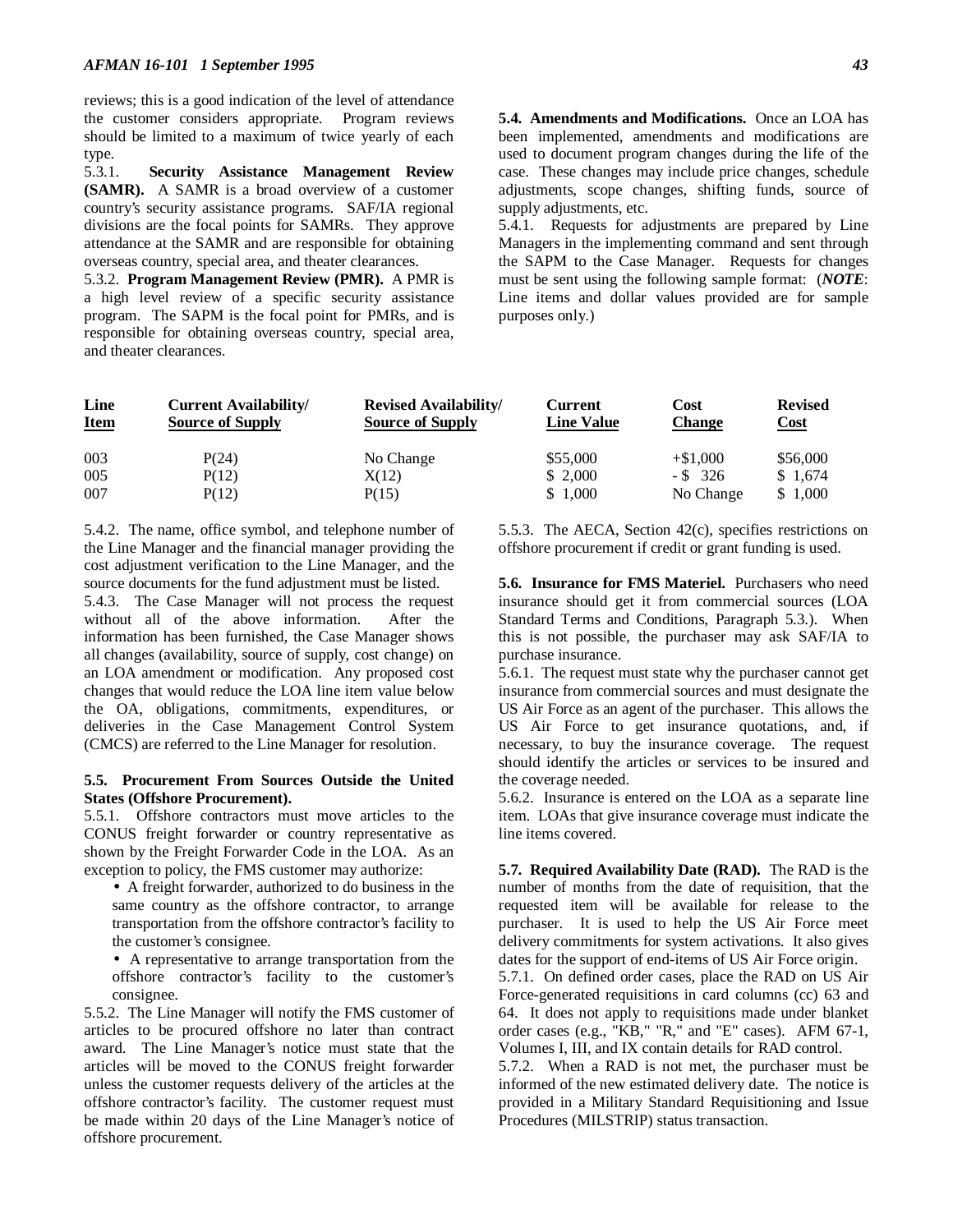# **5.8. Not Mission Capable Supply (NMCS) and Other Priority Requests.**

5.8.1. Priority requirements for spares are filled from blanket order cases ("K" or "R"). NMCS requirements for spares are sent by priority requisition, based on Force Activity Designator (FAD) and Urgency of Need Designator (UND), for the exact quantity (Attachment 27 of this manual and AFM 67-1, Volume IX, Chapter 7). A purchaser may need an item already on requisition and may not want to buy an alternate item. In this case, the priority of the item or requisition may be upgraded and identified as NMCS. The purchaser's records are updated by status reports provided automatically from the US Air Force supply system.

5.8.2. Priority requirements for CAD/PAD are filled using "C" cases. If the item is not on the "C" case and additional funds have not been provided for emergencies, the case may be amended to add the emergency need. A purchaser may order urgently needed CAD/PAD items by sending a message to AFSAC stating the exact quantity needed to meet the NMCS condition. The message must also include the item description, aircraft serial numbers, and the accepted "C" case for delivery and billing.

5.8.3. Purchasers should submit a new requisition or upgrade a current one by sending a MILSTRIP requisition modifier. Only the NMCS quantity should be changed. In the automated US Air Force supply system, messages and letters are much slower than MILSTRIP transactions and should be used only as a last resort.

**5.9. FMS Deliveries and Services Performed Report.** Accountable DAOs send monthly delivery listings, DD-COMP(M)1517, to DFAS-DE/I via CMCS. These reports are used in preparing the quarterly billing statement.

5.9.1. The quarterly billing statement lists all open FMS cases and those closed during the current quarter. Case value deliveries, financial forecasts, and collections are also listed. Current quarter deliveries support the billing statement.

5.9.2. The DD Form 1348-1/1A accompanying cargo, and reports from the freight forwarder may be used to verify the quarterly deliveries from DFAS-DE/I.

**5.10. Receipt of FMS Articles.** When receiving FMS articles, purchasers should:

• Tell their freight forwarders to check and transship FMS materiel with all supporting US Air Force documentation to the in-country address.

• Carefully check shipments against the documentation and due-in records to make sure they correctly identify all items (AFM 67-1, Volume IX, and chapter 6, this instruction).

• Pay special attention to partial and consolidated shipments. Partial shipments have less materiel than was ordered. Consolidated shipments have materiel for more than one requisition.

**5.11. Purchaser Follow-up Actions.** The purchaser uses MILSTRIP for follow-up actions on an item-by-item basis (AFM 67-1, Volume IX, Chapter 7). Administrative actions may be sent by message or letter.

5.11.1. AFSAC provides a quarterly requisition report on 31 March, 30 June, 30 September, and 31 December to all FMS purchasers who request it. This report gives the status and estimated shipping dates for all open requisitions. It includes status, method, and serial number for all items shipped during the preceding quarter. The report also lists cancellations and reasons for them during the previous quarter.

5.11.2. If a follow-up is needed on items bought by AFSAC and reported on the RCS: HAF-IA(Q&AR)7106, Status of Delivery Action on Individual Foreign Military Sales Cases, the purchaser gives the case and the request to the system program office (SPO).

**5.12. FMS Complaints and Discrepancies.** DoD requires a high level of quality control on FMS shipments and documentation. The US Air Force must give prompt attention to a purchaser's questions and make every effort to find a fair solution. Active programs are maintained for funding, analyzing, and ending discrepancies. The Joint Service Regulation DLAR 4140.60, *Processing Discrepancy Reports Against Foreign Military Sales Shipments*, (AR 12-12, SECNAVINST 4355.17, AFJI 16- 106 (formerly AFR 67-7), MCO 4140.1E) contains the DoD policy and procedures for processing reports of discrepancy (RODs) against FMS shipments. Supplementation is permitted at all levels. AFM 67-1, Volume IX, Chapter 8, Section K, contains US Air Force policy and procedures for RODs.

5.12.1. **Financial Complaints.** Purchasers should send financial complaints by mail or message directly to DFAS-DE for problems with:

- Administrative charges.
- Accessorial charges.

5.12.2. **Reports of Discrepancy (RODs).** Standard Form (SF) 364, **Report of Discrepancy** is used to report discrepancies in FMS shipments and materiel and is the source for financial adjustments to the purchaser for approved RODs. All SF 364s and substantiating documentation are sent to the Air Force Security Assistance Center, Resource Management Office, Reports of Discrepancy Office (AFSAC/ROD), 5490 Pearson Road, Building 89, Wright-Patterson AFB, Ohio 45433- 5377 according to AFM 67-1, Volume IX, Chapter 8. AFSAC:

• Controls each ROD.

• Sends the ROD to the proper agency for causative research.

• Verifies credit or debit determinations made by US Air Force activities.

• Makes sure credits or debits are made to the correct FMS case.

• Advises DFAS-DE/I of the authorized credit for final adjustment to the purchaser's holding account if a ROD is approved after the case is closed.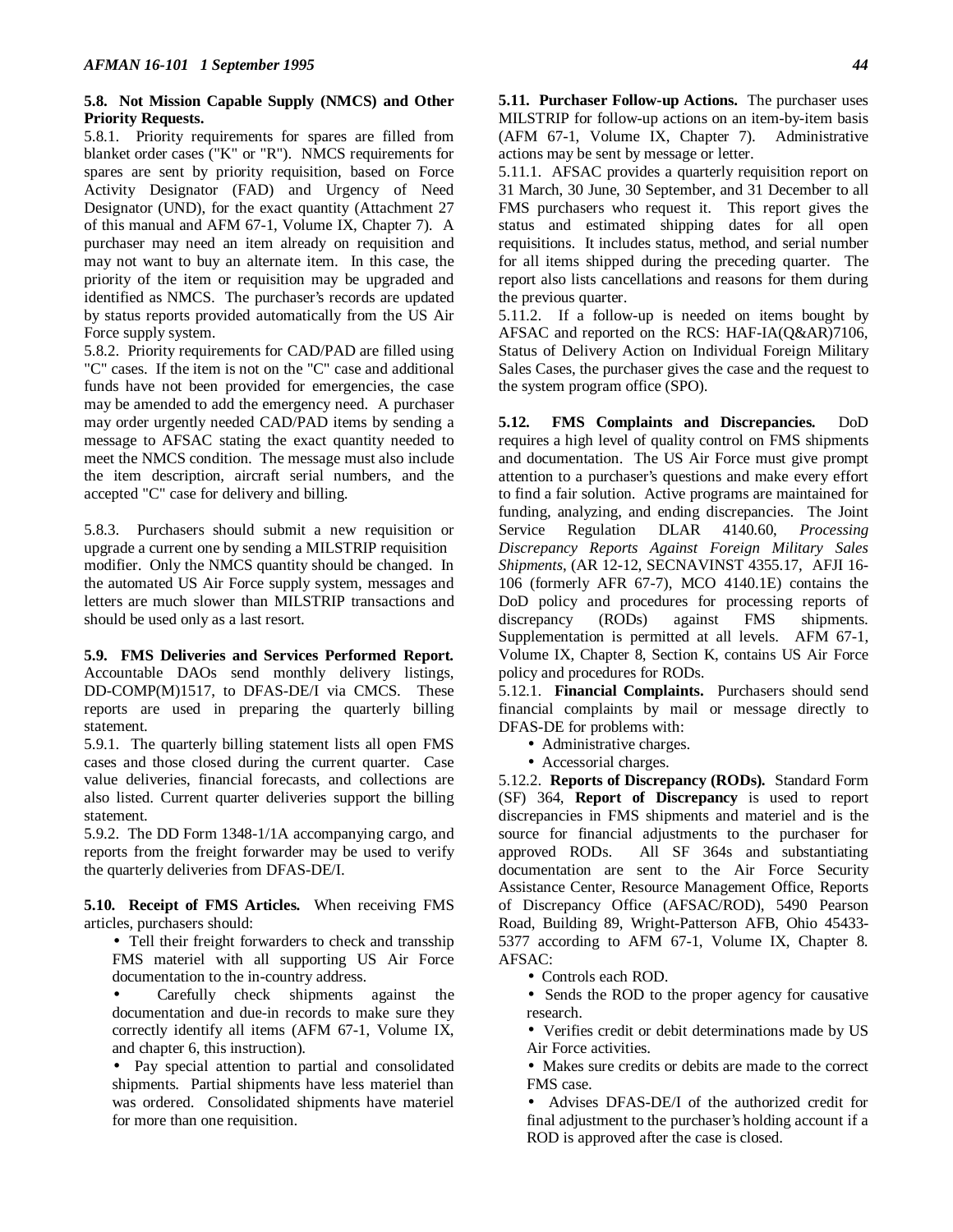- Maintains ROD records by country, international organization, agency category, and dollar value.
- Makes recommendations for improving ROD processing procedures and supply operations.
- Submits management evaluation reports required by AFJI 16-106 (formerly AFR 67-7) to SAF/IAXM.

5.12.2.1. **Damaged or Improperly Packaged Shipment.** Damaged or improperly packaged shipments are materiel received in a damaged condition because of improper preservation, packing, marking, unitization, handling, transportation, or storage.

5.12.2.2. **Unserviceable Item.** Unserviceable items are defective, reparable, or incomplete items shipped in a condition unfit for immediate use. These items may be restored to serviceable condition by repair, rework, overhaul, or by the addition of components. The US Air Force is not responsible for costs of repairing damaged or unserviceable articles, if such repair did not have prior approval. Claims for reimbursement must include a copy of the US Government authorization to repair the item.

5.12.2.3. **Item Overages.** An overage occurs when the quantity of items received is more than the quantity ordered or reflected on the shipping document.

5.12.2.4. **Item Shortages.** A shortage occurs when the quantity received is less than the quantity shown on the shipping document. To determine if there is a shortage (and before submitting the SF 364), the purchaser should make sure the carrier or freight forwarder did not get the materiel.

5.12.2.5. **Duplicate Shipments.** A duplicate shipment is when identical materiel is shipped and billed under the same document number as materiel previously sent.

5.12.2.6. **Erroneous Shipments.** An erroneous shipment is either a misdirected shipment or an incorrect item.

5.12.2.6.1. A misdirected shipment is a delivery to a destination other than the consignee on the shipping document.

5.12.2.6.2. An incorrect item is one received in place of the item requisitioned. (This is because of shipper error and is not an intended substitute or interchangeable item.) An incorrect item is also an unauthorized substitute item or a substitute item sent even though the requisition prohibited substitution (advice codes "2B" or "2J").

5.12.2.7. **Nonreceipt of Materiel.** If a purchaser is billed for an item not received and no receipt record can be found, the purchaser should check with the freight forwarder before submitting the SF 364 to make sure the materiel was not received or is not on the way.

5.12.2.8. **Credit for Items Returned.** Credit is given after the shipping activity receives proof of turn-in. This action must be within 180 days from the date the purchaser was given disposition instructions. To get credit for materiel returned to the US Government, the purchaser must provide one of the following documents to AFSAC/ROD, showing proof that a US Government representative got the materiel:

• Copy of the DD Form 1348-1/1A showing a US Government representative's signature.

• Receipt for items turned-in to a designated US Government facility.

5.12.2.9. **Contested RODs.** A denied ROD may be resubmitted within 180 days for review and reconsideration. The ROD is considered unresolved or contested if the purchaser is unsatisfied with the second ROD response provided by AFSAC/ROD. The contested ROD, with any additional documentation, must be received by AFSAC/ROD within 180 days of the second ROD response. AFSAC/ROD sends the contested ROD, with all supporting documentation, to the US Air Force ROD focal point (SAF/IAXM) for review and final determination.

5.12.2.10. **RODs in Excess of \$50,000.** DSAA comptroller is the review and approval authority for all RODs in excess of \$50,000, which have been reviewed and recommended for approval by the US Air Force. A SAF/GCI legal opinion must accompany the request for DSAA review. The following procedures apply when a causative search shows the US Government is liable for the claim:

• AFSAC/ROD forwards the ROD, with complete documentation to SAF/IAX, requesting use of FMS administrative funds according to DoD Manual 5105.38-M (SAMM), Chapter 8 (see AFM 67-1, volume IX, for documents which must accompany the ROD).

SAF/IAX reviews the ROD file and sends it to SAF/GCI for a US Air Force legal opinion.

• If SAF/GCI confirms US Government liability, the ROD file is sent to DSAA; an information copy is sent to SAF/FMBIS. SAF/IAX advises AFSAC/ROD and SAF/FMBIS of DSAA approval to use FMS administrative funds to settle the liability claim.

• If SAF/GCI or DSAA do not confirm US Government liability or deny the use of FMS administrative funds, the ROD is returned to AFSAC/ROD for compliance with the SAF/GCI or DSAA instructions.

5.12.3. **Deficiency Report (DR) Submission.** DRs, as defined in TO 00-35D-54, *USAF Materiel Deficiency Reporting and Investigating System*, April 15, 1991, usually are not investigated unless called for within an LOA. Such is the case for Technical Coordination Program (TCP) and International Engine Management Program (IEMP) participants. DRs must be processed as RODs if not specified in the LOA.

**5.13. Notice of Supply/Services Completion (NSSC).** When all ordered articles and services of a line have been delivered or performed, the implementing command notifies the purchaser by sending an NSSC. The NSSC will be sent even if there are open contracts or incomplete financial reconciliation. An information copy is provided to the Case Manager and the SAPM. The line is coded supply/services complete in the DOCUP01 program of CMCS, by the Line Manager. An NSSC is required for all lines of a case unless the line is canceled before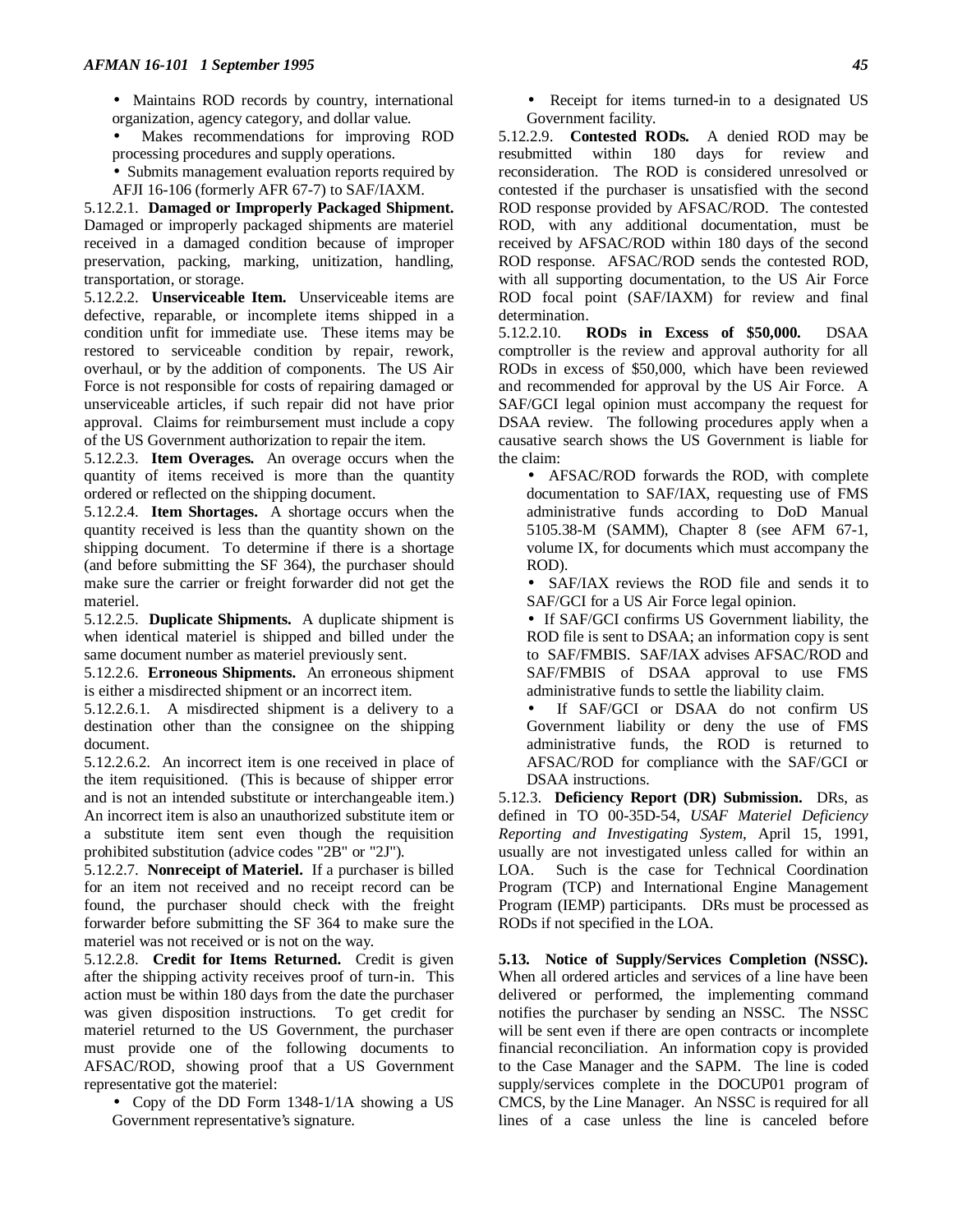implementation or the line is deleted using an amendment or modification.

5.13.1. If the case/line is for a personnel requirement, the Line Manager must state on the NSSC that personnel will no longer be used to support the case/line. A copy of the NSSC is sent to the MAJCOM manpower office.

5.13.2. When all lines of a case are supply/services complete, the Case Manager issues a case-level NSSC to the purchaser and codes supply/services complete status in the DOCUP01 program of CMCS. A case-level NSSC is required for all cases unless the case is canceled before implementation.

**5.14. Case Closure.** Two methods are available to close a case: accelerated (or participating) and standard (or nonparticipating). The country's preference and the type of case funding determine which method is used. Cases are identified in CMCS as closure type 1 (non-participating), closure type 2 (accelerated, interim closure), and closure type 3 (accelerated, final closure). Cases identified for closure under the accelerated method will receive priority over those to be closed using the standard method. Under the accelerated method, the oldest supply/services complete cases will be closed first. Exceptions to these priorities will be made by DSAA. Case closure reconciliation priorities for Air Force cases are:

- Priority 1: Work Stoppage
- Priority 2: Accelerated Closure, all lines are supply complete
- Priority 3: Accelerated Closure, all lines are not supply complete
- Priority 4: Standard Closure
- Priority 5: Active Case

5.14.1. **Accelerated Case Closure Method.** Accelerated procedures will be used for all cases, open and closed, of participating countries. Attachment 28 is a list of participating countries. Under this method, a case becomes a closure candidate when:

- All case/lines are supply/services complete.
- All applicable RODs are completed.

• CMCS, Defense Integrated Financial System (DIFS), General Accounting and Finance System (GAFS), and SAMIS are reconciled (except for the unliquidated obligation (ULO)). (*NOTE*: SAMIS applies to OACs 47 and 63 only.)

• All line-level NSSCs have been issued.

5.14.1.1. Both interim (logistical) and final (financial) closure certificates will be issued under this method. An interim Certificate of Closure value is based on an estimated final billed value (total disbursements plus estimated ULO), and is reflected in CMCS as closure type 2. The ULO may be contractual or non-contractual. The final Certificate of Closure is sent when the ULO is liquidated, and is reflected in CMCS as closure type 3.

5.14.1.2. Cases will be interim closed within 24 months after the case is supply complete. NSSCs must be issued promptly when all articles have been delivered and/or services have been performed. The two year period begins when the case is logistically complete--regardless

of whether a NSSC document has been issued. Delinquent NSSCs will not be used as justification to extend the closure period beyond two years. Cases closed using these procedures are closed for the country only and will not be reviewed with the country in subsequent meetings. The case will remain open in CMCS and DFAS-DE records for post-closure financial transaction processing until the ULO is liquidated.

5.14.1.3. The ULO will be determined based on verified obligations recorded in the accountable fiscal station records and is the difference between obligations and disbursements. The finance and accounting office is normally the organization responsible for obtaining the necessary financial information for determining the ULO. If a case cannot be reconciled within 20 months after it is supply services complete, any unreconciled balance will be delivery reported as part of the ULO amount.

5.14.1.4. The Case Manager will verify that obligational authority (OA) = obligations = DIFS delivered articles/services (less contract administrative service (CAS) and logistics support charge (LSC)) and that the ULO value = DIFS disbursed/undelivered (less CAS and LSC). The Case Manager may modify the case to reduce the case value to the estimated final amount.

5.14.1.5. When issuing an interim Statement for Certificate of Closure , the Line Manager will attach the DD Form 2061, **FMS Planning Directive**, for all cases countersigned by DSAA on or after 1 Oct 78, and will prepare a DD Form 2060, **FMS Obligational Authority**. The Line Manager will code the line as a closure type 2 in CMCS BGTUP16 and will hold files until the case is final closed. The Case Manager will issue case-level interim closure certificates to DFAS-DE/I.

5.14.1.6. Once the ULO is liquidated, the Line Manager will close the line in CMCS as closure type 3 using BGTUP16. The Line Manager will send the final Statement for Certificate of Closure to the Case Manager along with the DD Forms 2061 and 2060. The Case Manager will send the final Certificate of Closure to DFAS-DE/I once all final Statements for Certificate of Closure are received and the OA, obligations, and expenditures are equal in value in CMCS, DIFS, and GAFS. Case closure certification requirements are in paragraph 021104.C. of DoD Regulation 7000.14-R, Volume 15.

5.14.1.7. Cases closed under the accelerated method will not be reopened for any transactions under \$100,000. Any transactions for less than \$100,000 will not be delivery reported to the country, and will be processed against the customer case closure suspense account. DSAA must approve reopening any case closed under the accelerated method. Whenever a country's case closure suspense account has a negative balance of \$100,000 or more for 6 months, DFAS-DE will bill the country based on the procedures stated in DoD Regulation 7000.14-R, Volume 15.

5.14.1.8. No refunds will be made to the customer unless a surplus accumulates from liquidations of ULOs less than interim closure estimates.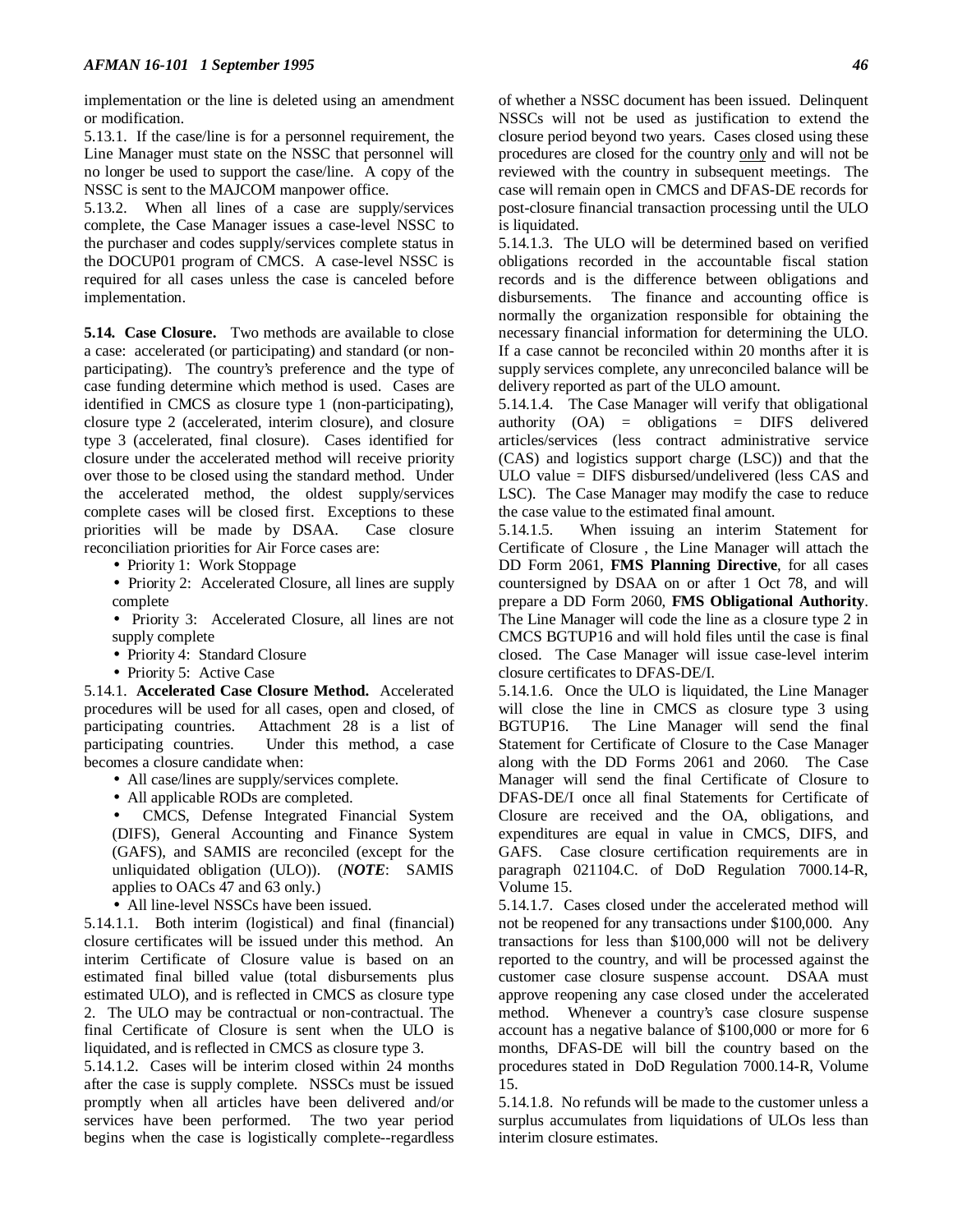5.14.1.9. Customers who wish to withdraw from participation in the accelerated procedures must contact DSAA. If DSAA approves the request, cases that are in interim closure status under the accelerated closure process (coded in CMCS as closure type 2 and supply/services complete) will be finalized as participating cases. Implemented and new cases will be treated as nonparticipating cases.

5.14.1.10. If a non-participating country wants to participate, previously closed cases will remain closed, but will be coded as participating. If a closed case is reopened, the case will be subject to the accelerated procedures. Open cases at the time of the election to participate will be closed under the accelerated procedures.

5.14.1.11. Although the Case Manager is not responsible for determining the ULO, the Case Manager is responsible for case closure, and will oversee progress made. Case Managers will review supply/services complete status during meetings with the country, and ensure this status is updated in CMCS on a timely basis. Cases that cannot be closed will be submitted to SAF/IAXM by the Case Manager with supporting documentation outlining the reasons the case cannot be closed.

5.14.2. **Standard Case Closure Method.** All open cases of customers not participating in the accelerated closure procedures will be closed using the standard case closure procedures. A case closed using this method becomes a candidate for closure when:

- All case/lines are supply/services complete.
- All applicable RODs are completed.
- All contracts are financially closed.
- CMCS, DIFS, GAFS, and SAMIS are reconciled and in balance. (*NOTE*: SAMIS applies to OACs 47 and 63 only.)
- Appropriate forms have been completed and submitted (e.g., NSSC, Statement for Certificate of Closure).
- CMCS closure transactions have been processed.

5.14.2.1. Once a line is supply/services complete, financially complete, reconciled, and all outstanding RODs have been processed, the Line Manager prepares a Statement for Certificate of Closure for the line and sends it to the Case Manager. The Line Manager also prepares a DD Form 2061, **FMS Planning Directive** for cases countersigned by DSAA on or after 1 Oct 78 and a DD Form 2060, **FMS Obligational Authority**. The Line Manager closes the line in CMCS using the BGTUP16 program.

5.14.2.2. After all lines of the case have been closed and all Statements for Certificate of Closure have been received, the Case Manager prepares a Certificate of Closure and forwards it to DFAS-DE/I. Case Managers must check the DFAS-DE/I Case Closure Inventory Report each month to verify that DFAS-DE/I received the Certificate of Closure and to check the status codes for any action required.

5.14.2.3. The DoD Executive FMS Reconciliation and Case Closure Board was established to assist implementing agencies in closing cases which cannot otherwise be closed under current DoD rules (see DoD 5105.38-M (SAMM), section 80304, for specific criteria). The closure board will only be used after all US Air Force efforts have been exhausted. A US Air Force working group (SAF/IAXM, DFAS-DE/I, and applicable implementing agency representatives) will review those cases that meet the board's criteria to determine the course of action.

5.14.2.4. Line Managers should perform semiannual reviews of their open contract lines to ensure timely close-out and deobligation of unused funds. Use existing management products (i.e., SAMIS and AMIS reports), and evaluate the status of supply shipments to identify physically completed contracts. For FMS cases on which final deliveries of material and services has occurred, yet the contract remains open, Line Managers should contact the contracting officer to examine the possibility of contract closure or re-evaluation of funds obligations. If a case is ready for closure with the exception of an open contract, and the only unresolved issues are unquantified final overhead costs (i.e., profit, general, and final audit) and there is no outstanding litigation on the case, the Line Manager should solicit a best final estimate of the contract cost from the contracting officer. The contracting officer should be requested to deobligate any excess funds. When excess funds are deobligated, the Line Manager should request a modification to the LOA to reduce estimated costs and revise the payment schedule. These actions may release money to the FMS customer and reduce payment requirements pending closure of the case.

5.14.2.5. All cases closed under the standard method will be reopened, recertified, and reclosed if there are postclosure transactions in excess of \$200. Transactions less than \$200 will be processed against the MAJCOM FMS administrative surcharge budget according to DoD Regulation 7000.14, Volume 15, paragraph 021104.D.1.a. This will only be done after DFAS-DE/I, in coordination with the issuing activity, determines that the Certificate of Closure should be canceled.

## **Chapter 6**

#### **TRANSPORTATION OF SECURITY ASSISTANCE MATERIEL**

**6.1. Military Assistance Program Address Directory (MAPAD).** DoD Manual 4000.25-8-M, *Military Assistance Program Address Directory (MAPAD) System*, March 1993, is the directory of clear-text addresses for

moving materiel and distributing documents for security assistance programs.

- 6.1.1. Information in the MAPAD includes:
	- A list of FMS purchasers' representatives.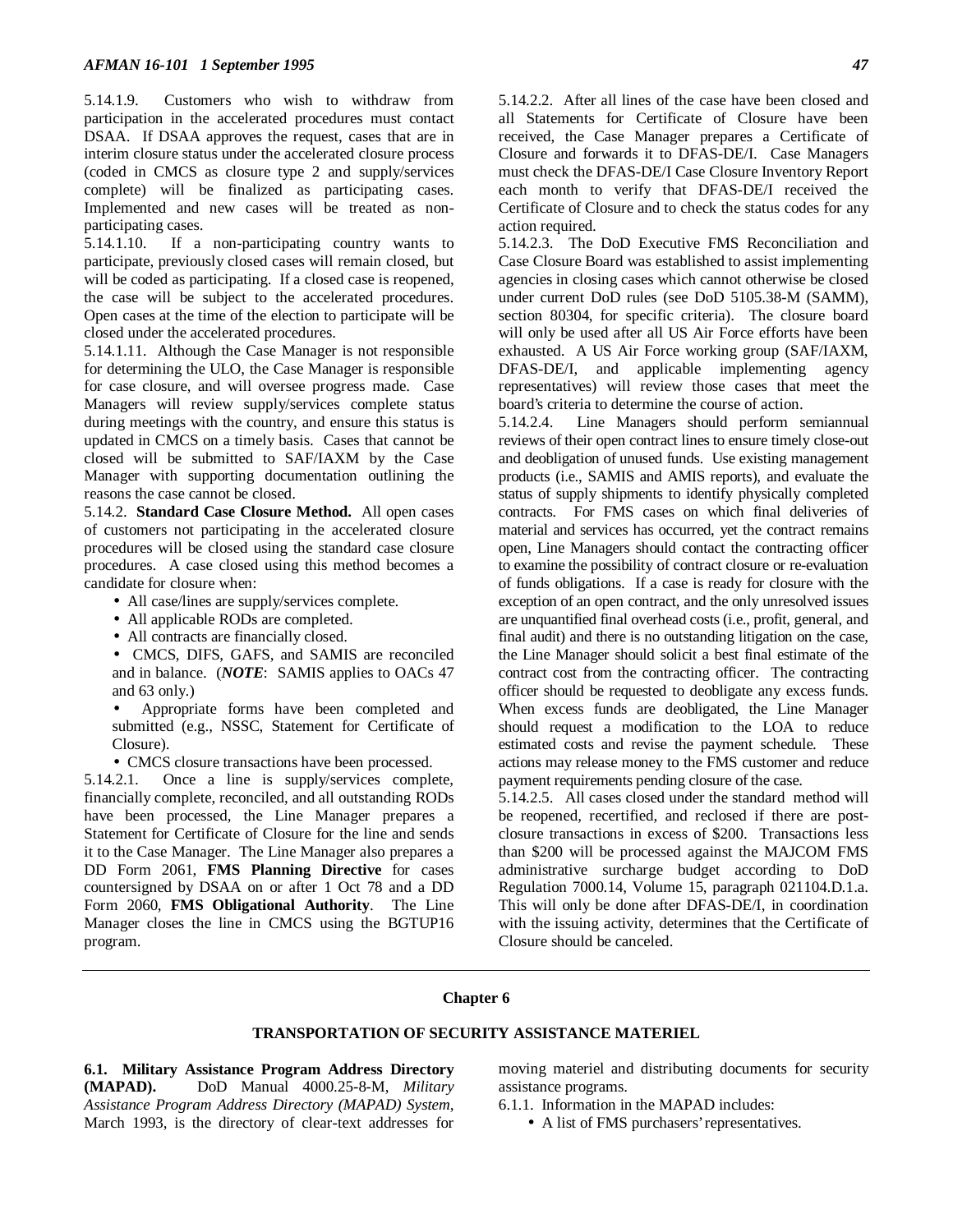- A list of shipping addresses for shipments moving via small parcel carrier and for shipments moving via surface or air freight carriers (usually the purchaser's freight forwarder).
- An address for the Notice of Availability (NOA), DD Form 1348-5, **Notice of Availability/Shipment**, (usually the purchaser's freight forwarder, except in the case of classified shipments when it must be sent to the country representative indicated on the cover page of the respective country section in the MAPAD).
- An address for supply and shipment status.
- An address to receive advanced shipping documents.
- Mark-for address for in-country destinations.

6.1.2. The Defense Logistics Agency, Corporate Administration, Defense Logistics Management Standard Office (DLA/CA/DLMSO), 6301 Little River Turnpike, Suite 230, Alexandria, Virginia 22312-3508 is the DoD MAPAD system administrator. The Defense Logistics Agency, Defense Automatic Address System Center, Logistic Division (DAASC-LS), Gentile AFS, 1080 Franklin Street, Dayton, Ohio 45444-5320 is the Military Assistance Program Address File (MAPAF) custodian. HQ Air Force Materiel Command, Transportation Division, Transportation Management Branch (HQ AFMC/LGTT) 4375 Chidlaw Road, Suite 6, Wright-Patterson AFB, Ohio 45433-5006, is the US Air Force OPR for the MAPAD and is the liaison between the FMS purchaser and DAASC-LS.

6.1.3. Recommendations/requirements for policy changes will be submitted to HQ AFMC/LGTT. In coordination with SAF/IAXM, HQ AFMC/LGTT will submit formal recommended changes to DLA/CA/DLMSO.

6.1.4. Purchaser representatives are responsible for the clear text addresses and the address codes required by DAASC-LS for publication in the MAPAD, Sections B and C, and for timely submission of changes. DAASC-LS must coordinate change requests with HQ AFMC/LGTT before changes to the MAPAD are issued.

6.1.5. Additions, revisions, and deletions to the master MAPAF are only made when requested by the purchaser or purchaser's representative. Requests and changes are also accepted from the service focal points, if the request has the concurrence of the purchaser. Freight forwarders should notify the purchaser representative immediately of an expected address change, so that a request for address change may be sent to DAASC. A 90-day leadtime is required for freight forwarder address changes.

**6.2. Freight Forwarder.** The shipper arranges for the movement of FMS articles to the purchaser designated location (usually the freight forwarder). The vast majority of shipments are sourced from "stock-fund" inventories where the price of the material includes the cost of transportation to the purchaser's freight forwarder/CONUS Port of Embarkation (POE). Therefore, the stock fund account pays transportation costs to the freight forwarder/POE. Collect Commercial Bills of Lading (CCBL) will be used for the remaining small amount of non-stock fund shipments. In either instance, the purchaser remains responsible for all onward transportation costs from the freight forwarder/POE.

6.2.1. The Security Assistance Management Information System (SAMIS) Freight Forwarder Information Tracking System provides information on shipments moving through the country's freight forwarder based on inputs from the inventory control point (AS\_ STATUS), the freight forwarder (receipt and shipment) and the country. It tracks reparables being returned to CONUS as well as items moving to the country. SAMIS produces status products for management review. Country participation in the freight tracking program is not mandatory.

6.2.2. HQ AFMC/LGTT will perform freight forwarder education/assistance visits to operating locations. Each freight forwarder location should be visited annually.

**6.3. Offer Release Code (ORC).** The ORC indicates whether an NOA should be sent by the shipper before shipping materiel. This code is in block 6 of the LOA and is required for each materiel line item.

6.3.1. The preferred method for releasing materiel is under ORC "A." If a "Y" or "Z" ORC is in the LOA, articles will incur a storage fee. When a "Z" ORC is assigned, articles being sourced from a DoD depot will incur a storage fee if the formal response to the NOA exceeds 15 calendar days from the date the original NOA is sent. The storage fee is .125 percent of the article cost per month (or portion thereof). When ORC "Y" is assigned, articles will be automatically released for shipment after 15 calendar days have elapsed and no response to the NOA has been received.

6.3.2. The NOA is a document by which a US shipping activity notifies the designated address that materiel is ready for shipment. The data to be entered on the NOA describes the shipment unit and will contain type pack, pieces, weight, cube, date NOA is transmitted, and the control number (Transportation Control Number, Government Bill of Lading Number, etc.) assigned to the shipment. The NOA will be mailed to the notice recipient specified in the MAPAD. For complete instructions on how an NOA is prepared, refer to DoD Manual 4000.25- 1M.

**6.4. Delivery Term Code (DTC).** The DTC identifies the point within the transportation cycle where responsibility for movement passes from the US Government to the purchaser. It is a single position entry in block 7 of the LOA and in the fifth position of the requisition. A numeric code is used for one-way transportation from the source of supply to the customer country; an alpha code is used exclusively for FMS repair/return shipments (i.e., to move reparables from the customer country to the designated repair point and return of the same repaired items back to the customer country).

6.4.1. Most "spares" are managed within a stock fund. Because transportation charges are included in the stock fund standard price, these shipments are moved prepaid, by the stock fund, to the FMS customer's freight forwarder/POE. This is true regardless of what DTC is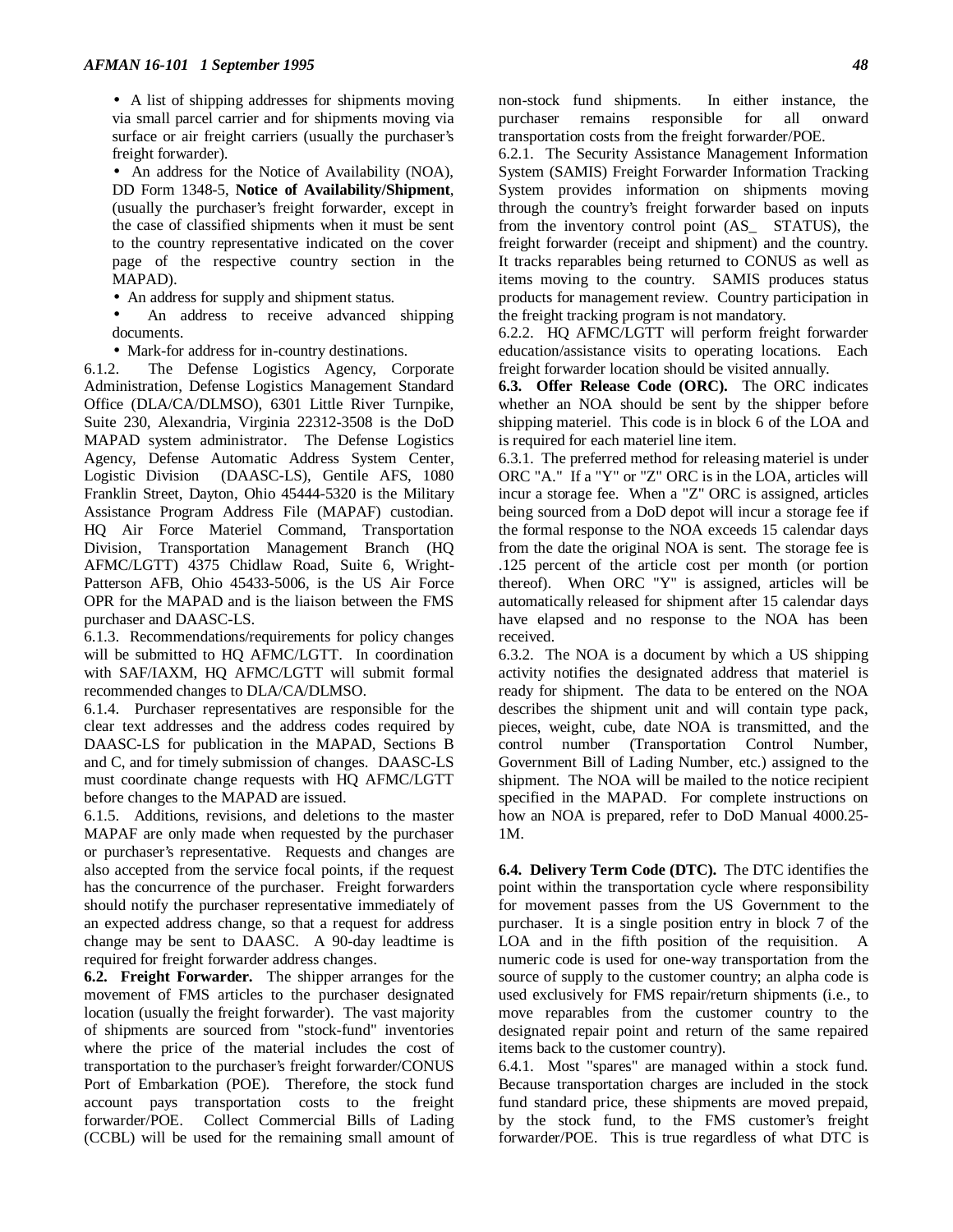used in the requisition/transportation control number. Non-stock fund shipments will continue to move on a collect or reimbursable basis in accordance with the DTC. The non-stock fund shipment category includes non-stock fund items and stock fund items purchased on a contract funded with FMS case funds.

6.4.2. Amendments and Modifications are used to document DTC changes. When requisitions are filled with the original LOA DTC and a deviation from the DTC is necessary, the requisition is not changed to show the new DTC. Instead, the performance report (cc 59, Reports Control Symbol (RCS): DD-COMP(M)1517) shows a Transportation Bill Code (TBC) corresponding to the new delivery condition. When the item is sourced from a stock fund inventory, the delivery source code, in concert with the DTC and TBC, determines the degree of reimbursement to the US Government when applicable.

**6.5. Evidence of Shipment.** All FMS materiel shipments must be traceable. The following documents are acceptable proof of shipment:

• For shipment by CCBL, a copy of the signed CCBL and of the DD Form 250, **Materiel Inspection and Receiving Report**, or DD Form 1348-1, **DoD Single Line Item Release/Receipt Document**, or DD Form 1348-1A, **DoD Issue Release/Receipt Document**.

• For shipments by United Parcel Service (UPS), a copy of the pickup record and of the DD Form 250 or 1348-1/1A which shows the UPS package identification number and pickup record page number.

• For shipments by United States Postal Service (USPS), a copy of the document which shows the insured or registered number and the DD Form 250 or 1348-1/1A.

• For shipments by Government Bill of Lading (GBL), a copy of the GBL accompanied by a copy of the DD Form 250, DD Form 1149, **Requisition and Invoice/Shipping Document**, or DD Form 1348- 1/1A.

**6.6. Transportation of Classified Materiel.** Classified materiel is packaged and marked according to AFI 16-201 (formerly AFR 200-9), DoD Regulation 5200.1-R, *Information Security Program Regulation*, June 1986, MIL-STD-129, *Marking for Shipment and Storage*, June 15, 1993, and MIL-STD 2073, *DoD Materiel Procedures for Development and Application of Packaging Requirements*, June 21, 1991.

6.6.1. Shipments of classified FMS articles usually move through the DTS or by other US Air Force-arranged transportation. This provides needed security and enables the US Air Force to maintain control and custody of the materiel until final delivery to the purchaser. The US Air Force prefers that delivery be made to a purchaser's CONUS representative.

6.6.2. Only freight forwarders granted an appropriate Defense Investigative Service (DIS) or recipient government clearance may receive, process, and store US classified materiel (DoD Manual 4000.25-8-M). Freight forwarders with an assigned Type of Address Code (TAC)

of "C" or "D" in the MAPAD are authorized to receive and process classified material with a security classification of CONFIDENTIAL. Freight forwarders with an assigned TAC of "A" or "B" in the MAPAD are authorized to receive and process classified material with security classifications through SECRET.

6.6.3. If the freight forwarder cannot accept classified materiel, or the materiel is sensitive, explosive, or for some other reason cannot be shipped to the freight forwarder according to the assigned DTC, the shipper must obtain new shipping instructions from the Case/Line Manager. The request must provide the following information:

- Requisition number
- FMS case identifier
- Quantity and item description
- National Stock Number (NSN)
- Number of pieces, total weight, and cube
- Hazard class
- Explosive class and net explosive weight

6.6.4. The Case/Line Manager must ensure the proper Transportation Bill Code (TBC) is reported in the DD-Comp(M)1517 report and issue a modification to the LOA to notify the purchaser of the change in transportation conditions.

6.6.5. The Military Postal Service (MPS) may be used for shipments of small classified packages. (*NOTE*: MPS may only be used for other FMS materiel when authorized by SAF/IAXM and DSAA and included in the supplemental conditions of the LOA.)

6.6.6. Classified materiel requires continuous accountability from the source of supply to the consignee in the purchasing country. Accountability and protective custody may be provided by the US Government, by authorized representatives of the purchaser, or by a combination of both US Government and purchaser. Service by AMC meets required security requirements and is normally used for the delivery of classified materiel. When AMC does not provide service to the purchasing country, shipment instructions that meet the security requirements must be included in the LOA.

6.6.7. If during LOA processing, the purchaser wishes to take delivery and custody of classified materiel in the US and use its own facilities and transportation for shipment in-country, the purchaser or his designated representative must submit a transportation plan. The plan must be comprehensive and prepared according to DoD Manual 5105.38-M (SAMM), Table 503-4, and must provide continuous accountability and protective custody from the point of origin to the ultimate consignee in the purchasing country. The plan must be approved by HQ AFMC/LGTT and HQ Air Force Materiel Command, Acquisition Security and Program Protection Division (HQ AFMC/SPP), 4375 Chidlaw Road, Suite 6, Wright-Patterson AFB, Ohio 45433-5006 prior to release of any classified material to the purchaser. Unless the plan is approved as submitted, or is modified to meet US security standards, shipment by other than the US DTS shall not be permitted. See Attachment 29 for examples of transportation plans for three basic situations supporting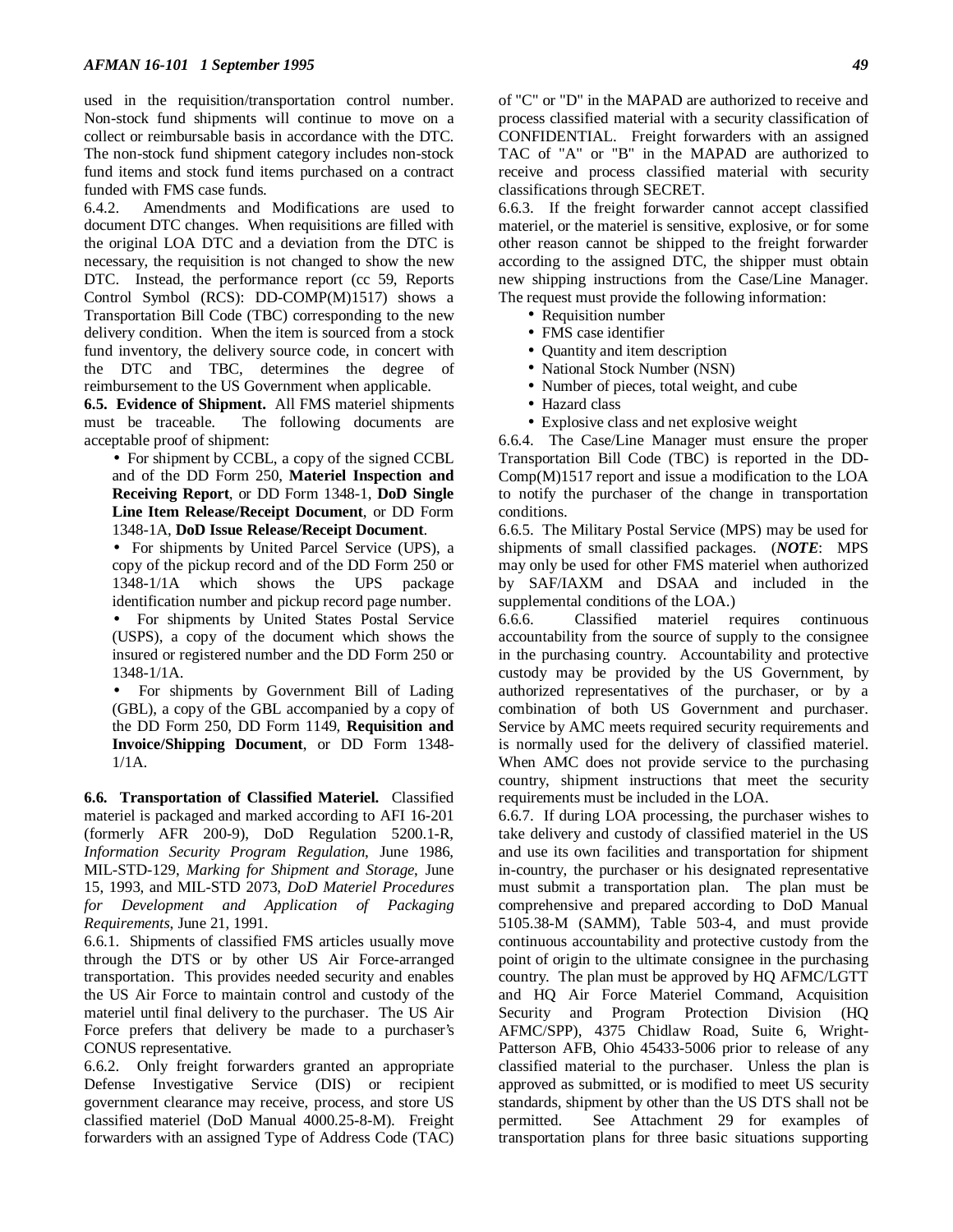the movement of classified materiel purchased within FMS programs. Information from these may be added to DoD Manual 5105.38-M (SAMM), Table 503-4 when preparing a transportation plan for a specific request/LOA.

**6.7. Transportation of Hazardous and Explosive Materiel.** Hazardous and explosive materiels are shipped according to AFI 24-201, *Cargo Movement* (formerly AFR 75-1); AFR 75-2, *Defense Traffic Management Regulation*, July 31, 1986; DoD Regulation 4500.32-R, *Military Standard Transportation and Movement Procedures (MILSTAMP)*, March 1987; and AFJMAN 24- 204, *Preparing Hazardous Materials for Military Air Shipment* (formerly AFR 71-4).

6.7.1. Firearms, explosives, lethal chemicals, and other explosive or hazardous materiels usually move through the DTS to a CONUS water port of embarkation (WPOE)/aerial port of embarkation (APOE) controlled by DoD. They will be on-loaded to a purchaser owned, operated, or controlled aircraft or surface vessel for onward movement. Movement within DTS beyond the CONUS POE needs SAF/IAXM and the Defense Security Assistance Agency, Operations Directorate, Management Division (DSAA/OPS-MGT) approval.

6.7.2. The following DTCs apply to shipment of explosive or hazardous materiel:

- 8 -- Items shipped to the CONUS POE and onloaded onto the purchaser's owned, operated, or controlled aircraft or vessel.
- 9 -- Purchaser accepts delivery at the AMC aerial port of debarkation (APOD).
- 6 -- Purchaser accepts delivery at oversea WPOD.
- 7 -- US Government provides onward transportation to the purchaser's consignee.

6.7.3. If materiel is both hazardous and classified, the packaging, marking and shipping procedures for both the hazardous and classified factors must be complied with.

6.7.4. For hazardous items, an NOA is sent to the address indicated by the Type Address Code 3 in the MAPAD. The items are held and follow-up NOAs are sent every 15 days until a response is received. The NOA will require the freight forwarder to indicate whether International Air Transport Association (IATA) or International Maritime Commission (IMC) certification is needed.

6.7.5. Shipments of explosive and hazardous materiel to Canada will use ORC "Z" and DTC "4" and shipments will be made on a CCBL An NOA is required.

6.7.6. Hazardous materiel scheduled for movement aboard foreign-owned or -controlled aircraft must be packaged marked, labeled and certified according to title 49 Code of Federal Regulations (CFR), IATA and International Civil Aviation Organization (ICAO) regulations. Commercial air carriers must obtain the exemption required by Title 49 CFR. The transportation officer/air terminal officer at the onload base is responsible for the compatibility of hazardous materiel moved on foreign-owned or -controlled aircraft and must comply with the following:

• Noncompatible hazardous materiel cannot be shipped by commercial carrier.

• Noncompatible hazardous materiel may be shipped by foreign military aircraft provided approval to ship noncompatibles is obtained from the foreign government and forwarded to HQ USAF/LGTT.

# **6.8. Exceptions to Standard Transportation.**

6.8.1. Other than those authorized in DoD Manual 5105.38-M (SAMM), DSAA must approve all requests for exceptions to standard transportation on a case-by-case basis. The need for DTS must be detailed by the purchaser and submitted through the SAF/IA Country Director and SAF/IAXM to DSAA/OPS-MGT. DSAA has granted special authority for using the DTS to the oversea port of discharge for the countries listed in Table 600-1 of the SAMM. This applies unless the country advises DSAA that the country desires their materiel to be shipped through commercial (freight forwarder) channels. In this case, the country agrees that all freight forwarder and transportation costs are to be paid directly by the country with their own funds.

6.8.2. When the US Air Force determines shipment by CCBL is impractical or improper, the US Air Force will arrange for transportation of these shipments. Exceptions to the CCBL method are: prepaid small parcel and package shipments, and those shipments authorized to move through the DTS or by US Air Force-arranged transportation.

6.8.3. When using a Government Bill of Lading (GBL) to move items to a DoD activity, the US Air Force must process claims against carriers or provide proof of delivery to the destination point. When using a GBL to move items to a freight forwarder, the freight forwarder must file claims with the delivering carrier.

6.8.4. Embedded computer system software is shipped according to TO 00-5-17, *US Air Force Computer Program Identification Numbering System (CPIN)*, October 1, 1984.

**6.9. Small Package Shipments.** Small package shipments are normally moved to the freight forwarder using DTC "5" conditions. The US Air Force must be able to document delivery of these shipments so they are traceable by the FMS purchaser.

6.9.1. When USPS is used for FMS, the items must be registered. USPS surface registered parcel post may be used to ship small parcels to Canada since other small parcel carriers have limited service to Canada. If international mail is used, it must be specified in the LOA. 6.9.2. Except for classified or hazardous items, NOA procedures do not apply for small packages.

**6.10. Shipments Moved in the DTS Which Terminate in a Third Country.** If the purchaser has indicated an APOD or WPOD in the appropriate column of the MAPAD, and the DTC is one that obligates the US Government to transport the item to APOD/WPOD, the shipper may release the materiel into the DTS without further coordination with the consignee.

6.10.1. If no APOD/WPOD is indicated in the MAPAD, the shipper must advise the Case/Line Manager that the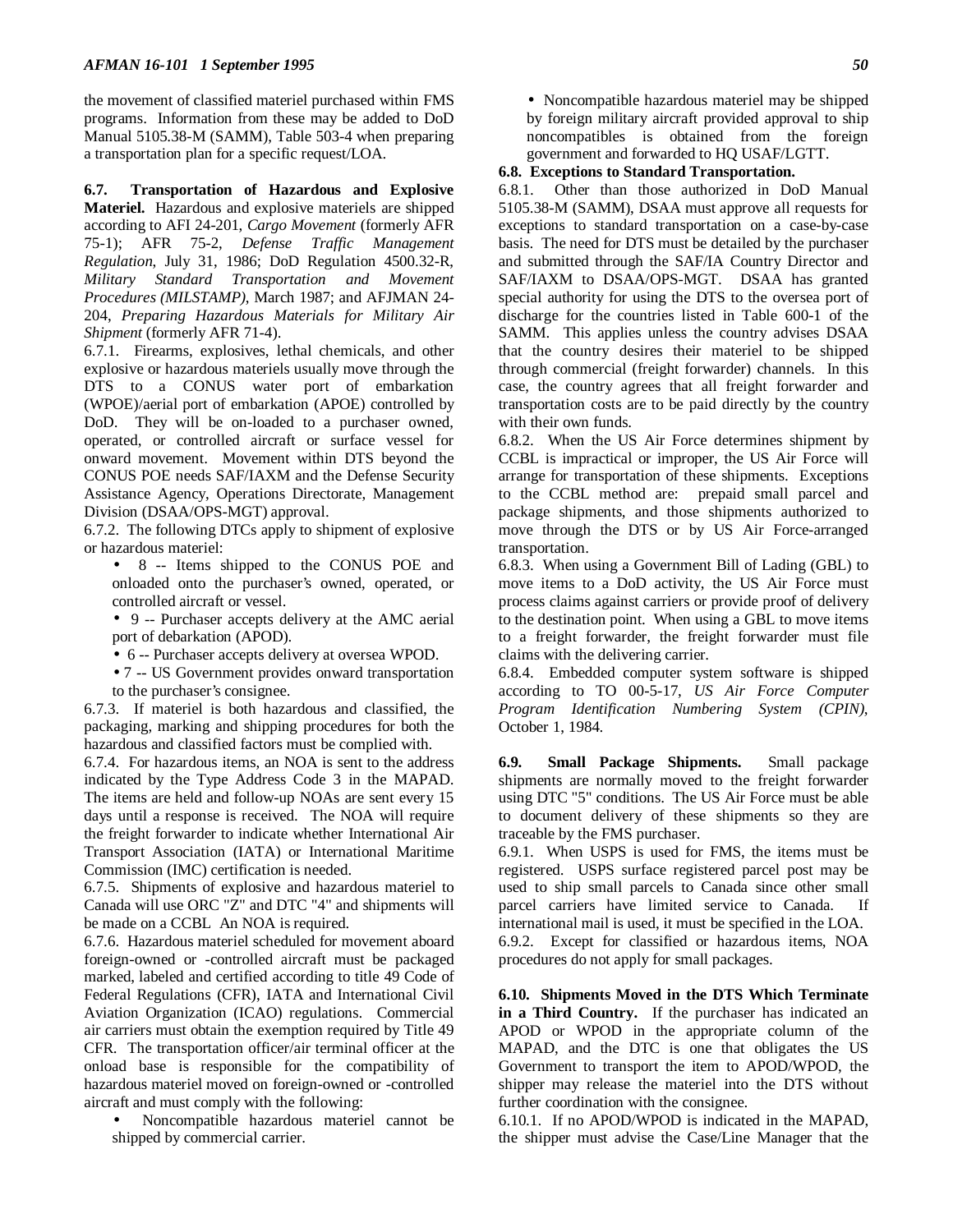materiel cannot be shipped. The Case/Line Manager will advise the country representative that an APOD/WPOD in the purchasing country or in a third country must be identified and included in the MAPAD before the materiel will be shipped.

6.10.2. The purchaser will make all arrangements for the movement of materiel from the APOD/WPOD to the MARK FOR address.

**6.11. Return of Foreign Purchaser Materiel to the CONUS for Repair.** Reparables are returned to the CONUS according to AFM 67-1, Volume IX. Alpha DTCs are used to indicate two-way transportation. Normally, the US Government has no responsibility for moving reparable materiel, and DTC "E" applies.

6.11.1. When the FMS purchaser is responsible for all transportation (DTC "E"), the purchaser should consign the shipment to the CONUS freight forwarder or purchaser representative at the US port of entry. When DTC "C," "D," "E," "H," or "J" is used, the freight forwarder or purchaser representative is responsible for providing the following documents necessary for clearing US customs:

• DD Form 1348-1/1A.

• DSP-61, **Application for Intransit License for Arms, Ammunition and Implements of War** or a DSP-85, **Application for License to Export Classified Arms, Ammunition, Implements of War and Related Classified Technical Data** for classified defense articles.

6.11.2. Under DTC "E", shipping instructions need only direct the reparable materiel to the designated repair facility and make clear to the FMS customer that it is the responsibility of the purchaser or freight forwarder to clear customs and deliver materiel to the designated repair facility at no expense to the US Government.

6.11.3. When the US Government has transportation responsibility, the detail instruction represented by the assigned DTC, must be provided to the FMS customer. The Transportation Account Code (TAC), transportation appropriation, and the applicable POE and Port of Debarkation (POD) must also be provided.

6.11.4. The US Government accepts only custodial responsibility, not the title, for reparable items being transported in the US DTS. The US Government accepts only custodial responsibility for reparable items transported outside the US DTS after they are received at the repair facility. If a reparable item is lost while in the DTS, the purchaser has no claim against the US Government.

6.11.5. The return leg of an FMS Special Assignment Airlift Mission (SAAM) may be used for the return of country-owned reparable materiel under the following conditions:

• Retrograde materiel that a purchaser moves on a returning SAAM flight must be specifically covered in the FMS case under which the SAAM is authorized. The FMS customer must provide the total weight, cube, number of pieces, and arrangements for materiel movement to the final CONUS destination. This must

be included in the LOA for approval by DSAA/OPS-MGT with the Deputy Under Secretary of Defense Logistics, Assistant Deputy Under Secretary of Defense Transportation Policy (PDUSD-L/ADUSD-L/TP) concurrence.

• To use the return segment of the SAAM after LOA acceptance, the purchaser must provide the total weight, cube, and number of pieces. The purchaser must arrange for movement in CONUS, with DSAA/OPS-MGT approval and PDUSD-L/ADUSD-L/TP concurrence. If approved, the implementing instructions are changed to show all needed information on the returned cargo.

• Returned materiel is authorized for shipment on SAAM aircraft to the CONUS POE or to the home station of the aircraft.

• Additional flying hours for retrograde materiel are charged to the purchaser.

• Information on reparable materiel to be transported on the returning segment of the SAAM must be included on the original SAAM request sent to AMC by the SAAM validater.

**6.12. Preservation, Packing, and Marking.** AFI 24-202, *Preservation and Packing* (formerly AFR 71-9), AFI 24- 204, *Preparing Hazardous Materials for Military Air Shipment* (formerly AFR 71-4), and MIL-STD 2073 contain US Air Force instructions for packaging security assistance articles. Level A preservation and no less than level B packing are required for security assistance items. Multipacks/consolidations will only contain items for the same US sponsoring service, same FMS case, same incountry "mark for" location, or same freight forwarder code (where applicable).

**6.13. Export Documents.** The commercial exporter must get export documents and clearances if shipments are not made through DTS.

**6.14. Uniform Materiel Movement and Issue Priority System (UMMIPS).** The US Government issues articles and provides services under the UMMIPS according to the Force Activity Designator (FAD) assigned by the Joint Staff and the Urgency of Need Designator (UND) (see Attachment 27). Security assistance shipments are subject to the same UMMIPS time standards as DoD shipments.

6.14.1. Purchasers should evaluate each requirement and select the correct UND for the circumstances. Purchasers should show the UND on requests for defined order cases. Regardless of the priority, items are issued only if on-hand stock is above the control point, unless the purchaser has prefunded FMS follow-on support under a CLSSA. The inventory management specialist (IMS) determines if US Air Force support will be adversely affected.

6.14.2. UMMIPS timeframes apply to materiel moved through the DTS. For materiel shipped to a purchaser's freight forwarder, only the timeframes applicable to depot processing are captured for analysis. However, the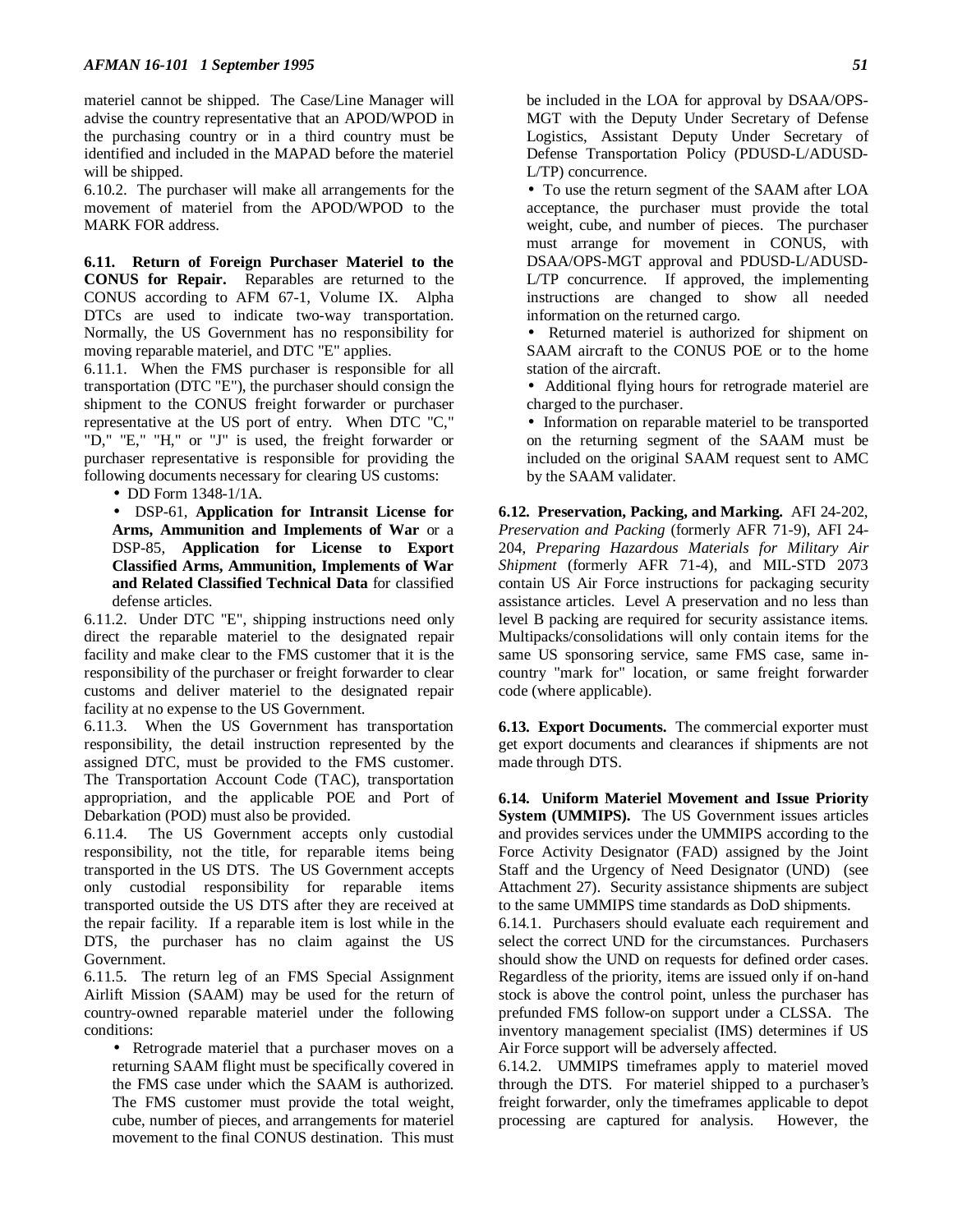transportation mode selection is made with a carrier that will otherwise meet UMMIPS standards.

**6.15. FMS Transportation Charges.** Pricing and billing procedures are contained in DoD Regulation 7000.14-R, Volume 15. The rates in Appendix E to DoD Regulation 7000.14-R (formerly AFR 170-3) are used to compute accessorial transportation on the LOA.

6.15.1. **Accessorial Charges.** The cost of transportation of a line item value on the LOA is normally based on a percentage of the non-stock fund portion of the line item value. This percentage is based on the DTC assigned and the computed value is included in block 11 of the LOA. The Transportation Bill Code (TBC) reported in the DD-COMP(M)1517 report overrides the DTC and automatically corrects transportation charges when the shipper does not ship the item according to the DTC. Additive CONUS transportation charges do not apply to stock fund shipments since CONUS transportation costs are included in the standard price.

6.15.2. **Estimated Actual Charges.** An estimated actual transportation cost is based on the carrier's actual tariffs. The charge must be directed or approved by DSAA and OASD and will recoup total transportation costs. It appears in the LOA and in the transportation cost lookup table at DFAS-DE. When not covered by the transportation cost look up table or transportation billing for Grant Aid MAP countries, the implementing agency uses an "NX" transaction to report estimated actual transportation charges.

6.15.3. **Transportation Cost Lookup Table.** DSAA submits approved items (low-density, high-value) and their associated transportation cost estimates by DTC to DFAS-DE for entry on the transportation cost lookup table. DFAS maintains the transportation cost lookup table in the Defense Integrated Financial System (DIFS). When these items are reported on the DD-COMP(M)1517 report, the transportation cost estimate in the lookup table is charged to the FMS purchaser. To keep the table current, inland transportation, port loading, transocean (sealift and airlift), and port unloading cost for each item are submitted annually by HQ AFMC/LGTT to SAF/IAXM. These transportation cost elements as well as recommended new items for the table are provided to SAF/IAXM by 15 April each year. The data is submitted to DSAA who revises the table as of 1 October. Adjustments required throughout the year to the established table charges are submitted to DSAA through SAF/IAXM for immediate revision to the table.

6.15.4. **Transportation Service as an LOA Line Item.** Transportation services will be provided as a line item on the LOA when special materiel characteristics, volume, size, or weight of the articles to be moved requires dedicated airlift (special assignment airlift) or special sealift arrangements.

6.15.4.1. When HQ AMC provides transportation, Air Mobility Command, Financial Services Squadron, Financial Management, Budget, DBOF Transportation Division (AMC FSS/FMBT), 402 Scott Drive, Unit 1K, Scott AFB, Illinois 62225 will determine the actual airlift costs, using the FMS rates and actual cargo data. When the estimated actual cost for ferry service is a line item on the LOA, it is computed as an FMS service.

6.15.4.2. Transportation also may be provided as an above-the-line service on a transportation "H" case. An "H" case is also used when airlift is provided for classified materiel purchased by direct commercial sale when the materiel is both classified and explosive. ADUSD/TP, JCS or DSAA directs the airlift of non-security assistance materiel chargeable to an FMS case.

# 6.15.5. **Transportation Charges for Specified Grant Aid MAP Countries.**

6.15.5.1. For defined LOA line values under \$50,000 and blanket order cases/lines regardless of line value, compute transportation charges for LOA using the correct percentage for the assigned DTC.

6.15.5.2. For defined LOA line/subline values \$50,000 and over:

- Case Manager determines method of movement depending on priority of movement and availability of transportation.
- Case Manager requests LOAD (estimated actual transportation costs) for CONUS inland, port loading, and transocean movement. Oversea port handling and oversea inland transportation costs are added if dictated by the DTC and method of movement.
- Estimated actual transportation costs for each segment (CONUS inland, port loading, transocean, overseas port unloading and inland transportation) are shown separately for each line in a paragraph of the supplemental condition "US Government Furnished Transportation."
- Total transportation costs (including both accessorial and estimated actual) are shown in LOA block 11.
- TBC "L" is reported in cc 59, DD-COMP(M)1517 report.
- DFAS-DE will bill the country the estimated actual cost of transportation shown in the separate paragraph that was added to the supplemental condition.

**6.16. Loading and Unloading Foreign-Owned or Controlled Aircraft at US Air Force Bases.** The loading or unloading of foreign country-owned or -controlled aircraft will be charged directly to the foreign government, using procedures for international accounts receivable in DoD Regulation 7000.14R, Appendix E (formerly AFR 170-3). The air terminal activity that performs the loading/unloading service submits an invoice

to the base Financial Management Office, citing the costs based on the per ton rate in AFR 76-28, *Non-US Government Rate Tariffs*, July 1975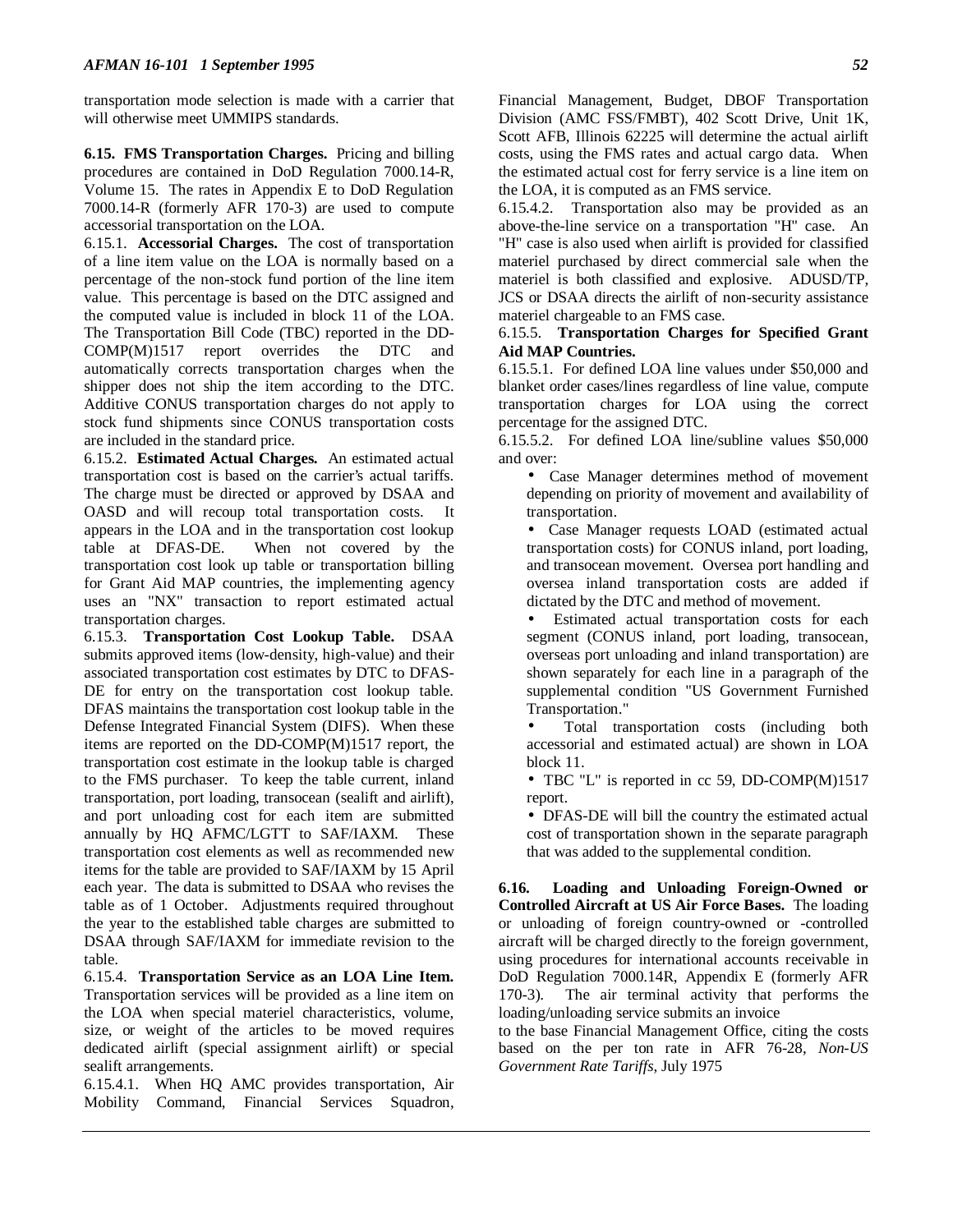### **Chapter 7**

# **SPECIAL PROGRAMS AND ACTIVITIES**

**7.1. Command Levy.** A Command Levy is a diversion of assets from an operational US Air Force command to support an FMS agreement with replacement (generally) to the US Air Force unit. A Command Levy is a last resort and must not be used as a source of supply. Command Levy may be requested when all of the following apply:

• The materiel and services are mission essential. Mission essential is defined as materiel and services required to achieve the minimum operating capability of the system. The System Program Director (SPD), prime contractors, and operating commands determine the materiel and services needed for minimum operating capability.

• The materiel and services will not be available to meet the activation need date of the FMS agreement. The activation need date is the date of first system delivery in-country or to another HQ US Air Force approved operational site.

The actions in paragraph 7.1.2. have been considered.

• Command Levy is the only alternative.

7.1.1. **Approval for Command Levy.** The Director, DSAA, must approve diversions except for moving articles from one user to another or for accelerating deliveries using the procedure below. All situations having an adverse impact on the US Air Force combat readiness require congressional notification through DSAA.

7.1.2. **AFMC Responsibilities.** The SPD, Security Assistance Program Manager (SAPM), and AFSAC Country or Case Managers must ensure the delivery of the required spares and support equipment and services in a timely manner using normal requisitioning and procurement procedures. This effort should include continual review of program data (specifically mission essential materiel delivery schedules) to identify potential problem areas. If normal requisitioning and procurement procedures are not sufficient to deliver the required materiel on time, the following exceptional procedures should be considered:

- Work-around procedures.
- Accelerated procurement with premium funds.
- Sole source procurement.

• Accelerated delivery of on-order country materiel with premium funds.

• Inventory manager (IM) query of US Air Force activities to determine excess assets that may be redistributed.

• Leasing from a US Air Force activity or a commercial source. (If from US Air Force, materiel is available without harm to the mission.)

• Redistribution of on-hand and on-order US Air Force wholesale stocks, if this will not adversely affect the US Air Force or other programmed requirements.

• Diversion of other FMS country's on-order stocks, with their permission or with DSAA concurrence (AFM 67-1, Volume IX, Chapter 2, Section C).

• Redistribution of FMS country-owned materiel as a result of previous sales.

• Direct commercial purchase by the FMS country.

• AMARC and base closures considered as a source of supply.

7.1.3. **Command Levy Procedures.** *NOTE*: Timeframes are the minimum to ensure timely delivery. These timeframes may be compressed to meet high priority, time sensitive US Government commitments.

7.1.3.1. The SAPM will identify potential Command Levy candidates in a critical item tracking list as part of the FMS Management Plan and update the candidates quarterly.

7.1.3.2. The SAPM will get the SPD's endorsement and send the list of potential Command Levy candidates to the applicable MAJCOM/LG for assessment, 180 days before the activation need date. Information copies should be sent to HQ USAF/LGMM/LGMS/LGMY; SAF/IAX; HQ AFMC/IA; HQ Air Force Materiel Command, Product and Materiel Group Division (HQ AFMC/XRC), 4375 Chidlaw Road, Suite 6, Wright-Patterson AFB, Ohio 45433-5006; and the appropriate SAF/IA and AFSAC regional divisions.

7.1.3.3. Within 30 days, the MAJCOM/LG will respond to the SAPM (with information copies as indicated in paragraph 7.1.3.2) with their concurrence or nonconcurrence on the proposed Command Levy. If the US Air Force concurs with the diversion, the following information must also be provided:

• The suggested locations from which to take the assets, and the quantity and condition of the materiel if HQ US Air Force approves the Command Levy.

• The effect of the Command Levy on the unit's ability to perform its mission (i.e., its ability to generate sorties and on its mission capability rate).

7.1.3.4. The SAPM will send the request for Command Levy to AFSAC CCM and HQ AFMC/XRC, to arrive not later than 120 calendar days before activation need date. The request must be signed by the SPD and contain the following information: (If any of the information cannot be determined, the SAPM will supply a best estimate and identify it as such).

• National Stock Number (NSN), name, and requisition document number (part number and support equipment recommendation data (SERD) number, if known.)

- The minimum quantity required.
- The activation need date.
- Prior actions taken to improve delivery.

• Justification for the Command Levy in terms of the country's initial operational capability with the purchased system.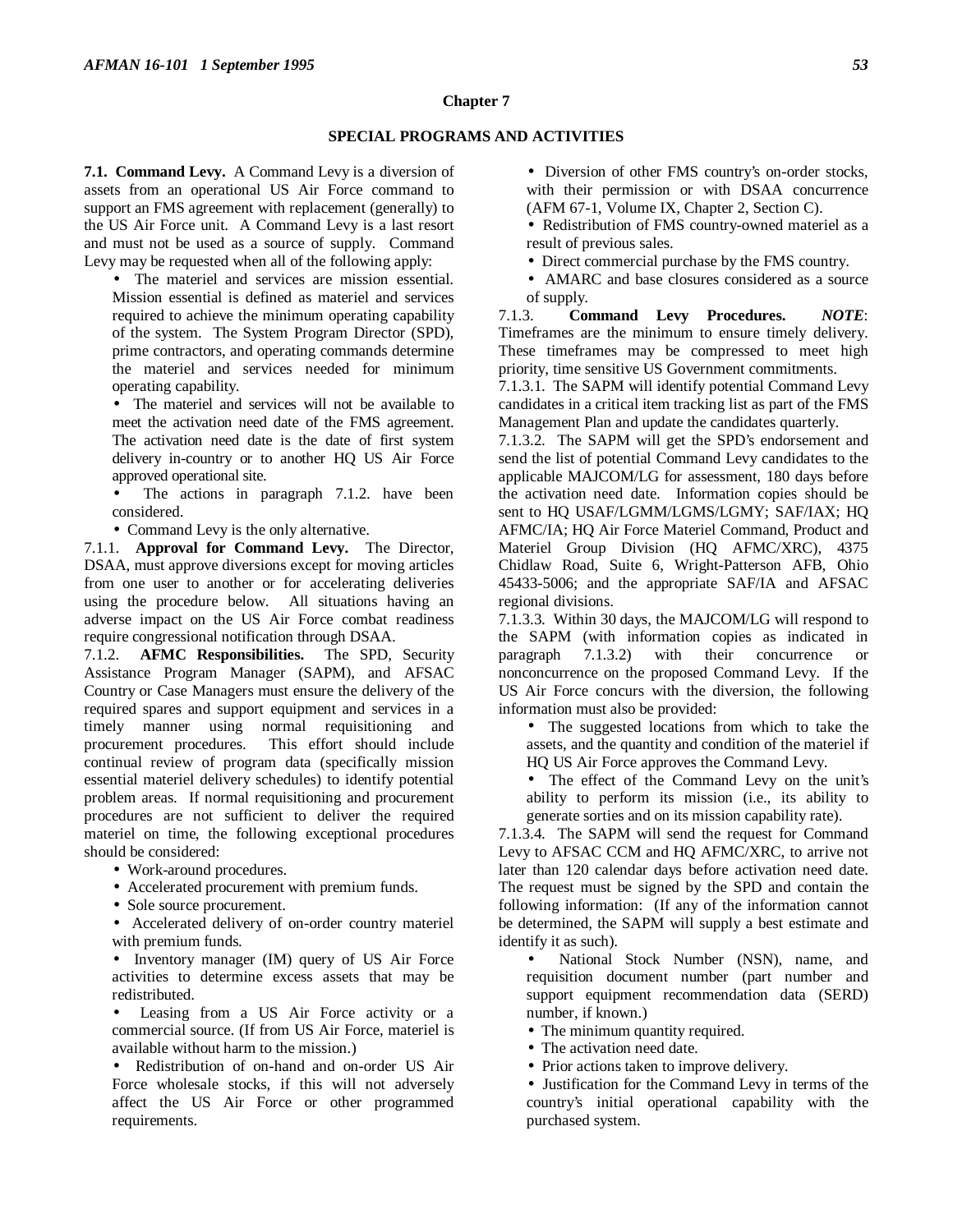- The MAJCOM's concurrence or nonconcurrence and the effect the Command Levy will have on their capability to perform their mission.
- The location, quantity, and condition of potential Command Levy materiel.
- The materiel replacement date.
- The current estimated shipping date (ESD) of the FMS materiel on order.

7.1.3.5. AFSAC CCM and HQ AFMC/XRC must return the request, with their coordination, to the SAPM/SPD within 30 days. The SAPM will then send the coordinated request, signed by the SPD, to SAF/IAX with an information copy to HQ AFMC/IA, HQ AFMC/XRC, and AFSAC CCM to arrive not later than 90 days prior to the activation need date with a recommendation for approval or disapproval.

7.1.3.6. SAF/IA, in coordination with HQ USAF/LGMM/LGMY, will approve or disapprove the Command Levy request 60 calendar days before the activation need date and will notify the SAPM/SPD, AFSAC CCM, HQ AFMC/IA/XRC, and the applicable MAJCOMs. SAF/IAX will return disapproved Command Levy requests stating the reasons for disapproval.

7.1.3.7. Upon notification of approval, the SAPM will provide the MAJCOM and unit with the following shipping instructions:

- The appropriate ship-to addresses, both freight forwarder and in-country.
- Instructions on how to ship the materiel. Normally a CCBL is used. If a GBL is used, the SAPM will provide the proper transportation fund cite and transportation costs are charged to the FMS case.
- Instructions that PC&H costs incurred should be billed to the country's case.
- Instructions to provide the shipping information (date, mode, carrier) to the SAPM and AFSAC manager.

7.1.3.8. Not later than 30 calendar days after receiving the shipping information from the SAPM, the owning activity will ship the materiel and provide shipping information to the SAPM and AFSAC CCM. The shipping information will be filed by the SAPM/SPD for case management and possible audit purposes. Security Assistance Management Information System (SAMIS) narrative capability will be used to identify Command Levy items and document the process.

7.1.3.9. HQ AIA, NSA, and HQ USAF/SCXX must approve the Command Levy of any Information Security (INFOSEC) items.

7.1.4. **Transportation Costs.** First destination transportation costs are included in the cost of the item. The country will be required to pay any costs for transportation beyond the first destination. Items identified for Command Levy that are at an operational base in the CONUS will be considered at their first destination regardless of previous shipping history. For items levied from outside the CONUS, the customer country will also pay for the prepositioning costs associated with getting those items to the overseas base. Transportation costs for the replacement items, those

included in the cost of the item and prepositioning costs, will be charged to the FMS case.

7.1.5. **Replacement of Command Levied Materiel.** Levied items will be replaced in the most expeditious means available. The preferred method is to deliver the materiel directly to the US Air Force base. The SAPM will monitor the process to ensure proper delivery and reporting occurs.

7.1.5.1. Extended pay back dates or changing circumstances may dictate other pay back procedures. In these circumstances, the item manager, in coordination with the US Air Force base and the SPD, will determine the appropriate method of pay back. Under the stock funding of reparables concept, delivery of the materiel to the depot for re-requisitioning by the base will not be appropriate.

7.1.5.2. The supporting MAJCOM/LG will report open Command Levy pay backs to SAF/IAX quarterly until all items are replaced or their status is otherwise closed.

**7.2**. **Defense Attaché System (DAS) Support.** SAF/IA supervises the US Air Force participation in the DAS and approves all Air Force personnel nominated for attaché duty. AFOAA manages the US Air Force attaché program and is the US Air Force focal point for all DoD, JCS, DIA, and Air Staff matters involving US Air Force interests in the DAS. AFOAA will:

- Review, evaluate, and process US Air Force personnel assigned to DIA for attaché duty and ensure all nominees meet the prerequisites for attaché duty as outlined in AFI 36-2110, *Assignments*, (formerly AFR 36-20 and AFR 39-11).
- Coordinate and monitor US Air Force logistic, administrative (including specialized training support) and other assistance provided to US Air Force personnel assigned to the DAS.

**7.3. Drawdowns Under Foreign Assistance Act (FAA),** Section 506(A). The FAA, section 506(A) authorizes special authority for the drawdown of articles from stock and noncontractual services and training from DoD resources up to \$75,000,000 per fiscal year if:

- An emergency exists requiring immediate military assistance; and
- The emergency requirement cannot be met under the Arms Export Control Act or any other law.

7.3.1. This section of the law does not authorize new procurement or contracting in order to provide or replace the materiel, services, or training. It does not provide funds or contract authority.

7.3.2. The Department of State initiates the Presidential Determination (PD) and sends it to DSAA/OPS. DSAA/OPS receives the PD, formulates a program plan, obtains cost estimates, and initiates an implementing message to the MILDEPs providing:

- Drawdown directions
- Overall authorization
- Line item authorizations
- Project directive numbers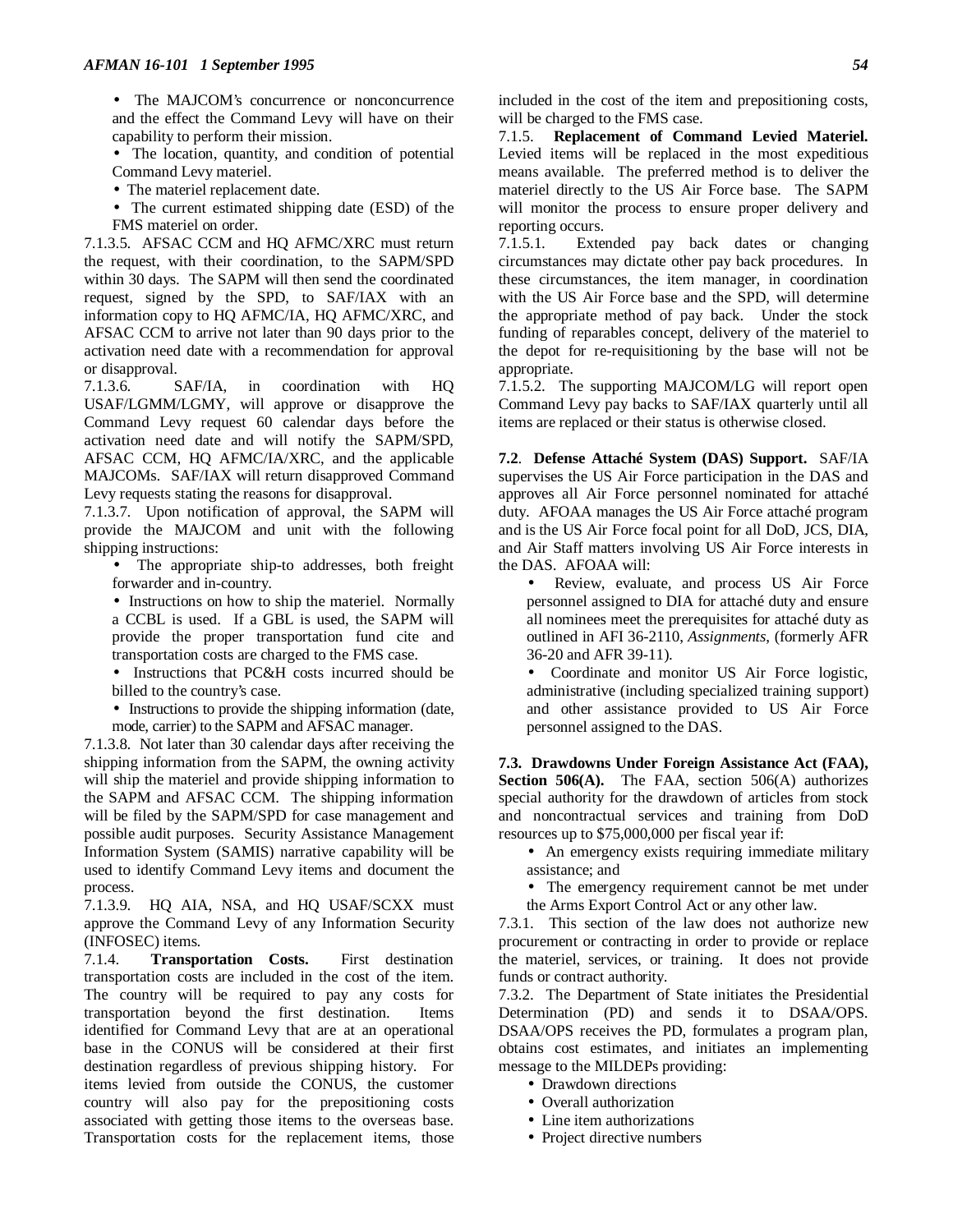• Reporting requirements

7.3.3. DSAA/OPS will monitor the program plan and advise the MILDEPs of additional drawdown requirements and authorized revisions. DSAA/OPS will use the country's requirements to determine line item categories.

7.3.4. DSAA/COMPT-FMD maintains official accounting and reporting responsibilities and establishes project directives in the DSAA 1000 system. They also provide the MILDEPs with a block of Record Control Numbers (RCNs) to be used for each country and in-country destination. DSAA/COMPT-FMD monitors project directive ceilings and consolidates RCS reports for monthly submittal to Congress.

7.3.5. SAF/IA receives the Execute Order from DSAA and issues a US Air Force 506(A) Execute Order message using the format in Attachment 30. SAF/IA requests project codes if not provided by DSAA and tasks AFSAC to establish the RCNs in the Security Assistance Management Information System (SAMIS). The Air Force Security Assistance Center, Process and Operations Systems Management Directorate (AFSAC/XM) will maintain a case or RCN register and issue case identifiers and RCNs to the Case Managers for all US Air Force actions. Case designators will be in the "U" series and RCNs in the AM00-AW99 series. AFSAC/XM will input all US Air Force RCN actions into the DSAA 1000 system.

7.3.6. AFSAC will input requisitions for drawdown of articles from stock in accordance with DSAA and SAF/IA instructions. Requisitions will be processed as programmed, on a "fill or kill" basis, except that the Country/Case Manager will manually process priority 01- 03 requisitions with the inventory management specialist (IMS). AFSAC/XMP controls funding, accounting, and financial reporting.

7.3.7. Articles furnished under Section 506(A) are considered Military Assistance Program (MAP)-provided materiel. When these assets become excess to the country's requirements, they are treated as MAP redistributable property and may be reported as excess to country requirements according to AFM 67-1, Volume IX. The cost of redistributed items are still charged against the country's ceiling and the applicable appropriation is not credited for returned or redistributed items.

7.3.8. All costs incurred for noncontractual services, as well as supplies used to support a Section 506 drawdown, are to be identified against a US Air Force Emergency and Special Program (ESP) code for future reimbursement. SAF/FMBIS assigns the ESP code. Each performing agency must establish open accounts receivables for incurred costs against the assigned ESP code.

**7.4. Electronic Combat International Security Assistance Program (ECISAP).** The ECISAP is a US Air Force management concept designed to provide FMS and SA customers a single management focal point for the installation and follow-on support of electronic combat (EC) equipment. The ECISAP will be established as a separate MASL line item in a system sale LOA or as an

individual LOA. The ECISAP is managed by SAF/IAW with the executive office at Warner-Robins Air Logistics Center, Electronic Warfare Directorate, International (WR-ALC/LNI), 265 Perry St., Robins AFB, GA 21098-1607. WR-ALC/LNI will coordinate ECISAP efforts between WR-ALC; SAF/IA; the US Air Force Air Warfare Center, 36 Engineering Test Squadron (USAFAWC/36ETS) 203 West D. Avenue, Suite 400, Eglin AFB, FL 32542-6867; HQ US Air Force Assistant Chief of Staff Intelligence (HQ USAF/IN), 1700 Air Force Pentagon, Washington DC 20330-1700; HQ ACC/DOSS; Air Force Information Warfare Center (AFIWC), 102 Hall Boulevard, Suite 345, San Antonio, Texas 78243-7038 and other agencies as determined by the LOA. Detailed information on ECISAP is located in the Program Management Plan (PMP) and the Computer Resources Life Cycle Management Plan (CRLCMP).

7.4.1. **EC Equipment.** The terminology electronic combat and electronic warfare (EW) are used interchangeably in this document. There have been several major changes to this terminology. In general, EC or EW is any military action involving the use of the electromagnetic (EM) spectrum and directed energy to control the EM spectrum or to attack the enemy. The three major subdivisions of this function are electronic attack (EA), electronic protection (EP) and electronic warfare support (ES). EA includes EM jamming, EM interference and EM deception systems and directed energy, antiradiation missiles (ARM), lasers, radio frequency and particle beam weapons. EP includes protection of personnel, equipment and facilities via such measures as EM hardening and frequency deconfliction. ES includes identification and location of EM sources for the purpose of immediate threat recognition and use of this information for other actions such as threat avoidance (radar warning receivers and missile warning systems), targeting and homing. ECISAP products currently consist of EA, ES, and integrated EA/ES systems.

7.4.2. **ECISAP Products and Services.** An ECISAP MASL line item or individual LOA will encompass products and services necessary to support an EC equipment sale. These products and services may include the following, depending upon releasability criteria and other conditions of sale:

7.4.2.1. **ECISAP Products.** ECISAP products are those items purchased or created by an ECISAP agency which are deliverable to an international customer as either an end item or incorporated within a deliverable end item. They include:

- EC System including software and technical documentation.
- Support equipment (common and peculiar) including software and technical documentation.
- Intelligence data.

7.4.2.2. **ECISAP Services.** ECISAP services are those functions performed which enable the products described above to be created, procured, delivered, maintained, modified and supported. They include: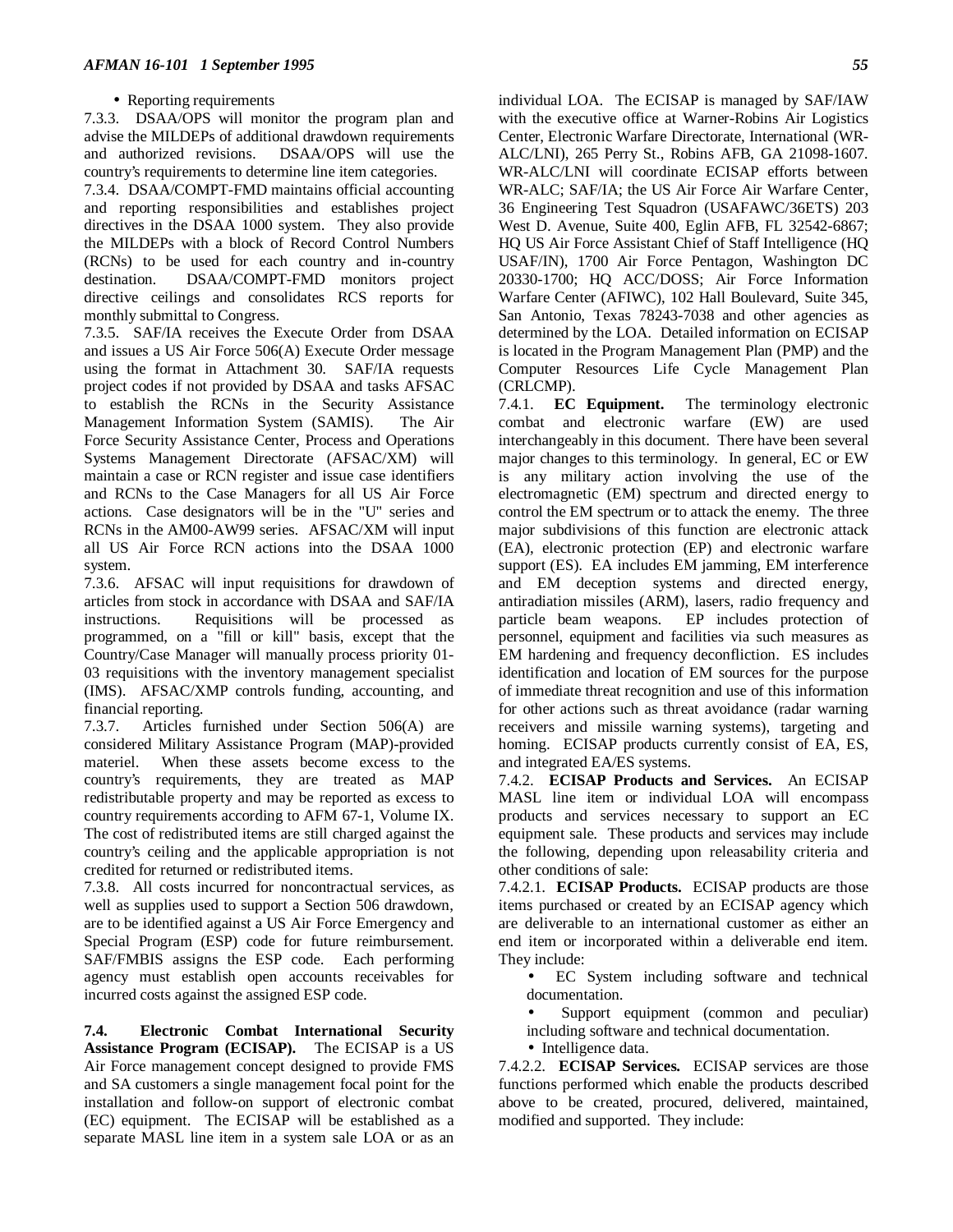• Program management including logistics support, configuration management, production management, item management, funds management, technical management, and facility management.

• Systems engineering including design engineering (including software engineering), sustaining engineering (including software engineering), technical assistance, intelligence data analysis and assessment, and emergency reprogramming service.

• Training and system familiarization including annual worldwide military reprogramming exercises utilizing the rapid reprogramming capability (SERENE BYTE), monthly communications connectivity checks and quarterly exercises, incountry technical reviews, modifications, and overview of system changes and operational impacts, and in-country mobile training team support.

7.4.2.3. **ECISAP Benefits.** These benefits include:

• US Air Force information systems and experience data, such as the Material Improvement Program (MIP) and the Material Deficiency Report (MDR) program.

• US Air Force software technology, rapid reprogramming process and cyclic software updates and enhancements.

US Air Force improvements in maintenance practices or overhaul instructions.

• US Government intelligence support.

7.4.3. **ECISAP Membership.** ECISAP membership is encouraged for initial sale of US Air Force reprogrammable EC systems. There are two types of membership available to security assistance and FMS countries: full service and hardware only. A full service membership encompasses total system support, both hardware and software, to provide optimum performance of the applicable electronic combat system. The hardware only service provides continuing technical support, hardware modification management, and engineering services for problem resolution to customers who do not require software.

7.4.4. **Nonparticipation in ECISAP.** ECISAP products and services will not be made available to international customers who are eligible to become ECISAP members and elect not to join. Only in the case of safety of flight or personnel safety hazard will the ECISAP non-participant be notified and given access to procure an EC system modification.

7.4.5. **ECISAP Budget and Associated Charges.** ECISAP organizations will develop and follow financial management plans that discuss annual budgets, determine buy-in and additive charges to new customers, and assess all charges for products and services to ECISAP members. Annual budgets will include costs incurred for facilities operation and for the investment in facilities/equipment. A copy of each ECISAP organization's financial management plan and annual budget will be submitted for review to SAF/IAW. No expenditure of US Air Force appropriated funds is allowed. A manpower engineering team will review ECISAP positions annually and forward a copy of the annual report to SAF/IAW. SAF/IAW will provide a copy to SAF/IAX.

7.4.5.1. **ECISAP Initial Customer Charges.** For new ECISAP customers or for existing ECISAP customers purchasing new types of EC equipment, the level of initial support is determined by the type of EC equipment purchased. The impact of an additional customer on the current loading of resources in supporting current ECISAP systems, training requirements and releasability criteria will determine costs.

7.4.5.2. **ECISAP Front-End Capitalization Fee.** As new systems are added to ECISAP, costs are incurred to develop the capability to support the new system. The initial customer for whom the support capability is developed is charged for the development expense. When subsequent customers desire support of the same system and are supported from the previously developed facility, they must reimburse the initial investor a share of that initial investment. This charge is referred to as the frontend capitalization fee. The goal is for each participant in the facility to pay an equal share of the facility development cost. Shares are assessed and billed as the FMS and/or security assistance customer's initial support case is implemented to the ECISAP.

7.4.5.3. **ECISAP Additive Charge.** If additional facilities and equipment are needed to support the new international customer's requirements or to support new requirements by a current ECISAP customer, an additive charge is assessed. All ECISAP facilities are fully supported by the ECISAP budget.

7.4.5.4. **ECISAP Initial Services Charges.** The initial development and/or procurement of hardware and/or software for an EC system and its related technical data, inventory management, spares definitization and provisioning, training, support equipment, site surveys and any other country specific efforts are examples of the types of initial services which may be assessed and charged to the initial or new ECISAP member.

7.4.5.5. **ECISAP Follow-On Support Charges.** Followon support includes maintenance of software modules, enhancements to threat data software tables, contingency operations and emergency reprogramming, technical services, management of repair/return contracts and any other efforts that benefit only the program covered by a particular case. Included in the cost of all these efforts is the cost of maintaining the facilities that support these functions.

7.4.5.6. **ECISAP Software Support Services Charges.** Follow-on support for a reprogrammable EC system consists predominantly of modifying software modules to incorporate changes to threat data, correcting software errors, implementing FMS or security assistance customer operational change requests and incorporating US Air Force improvements (when releasable). This work is accomplished on a cyclic basis due to extensive changes and expanded information available on various EC system threats provided by US Air Force intelligence agencies. These cyclic updates are referred to as Block Cycle updates. The complexity of the software changes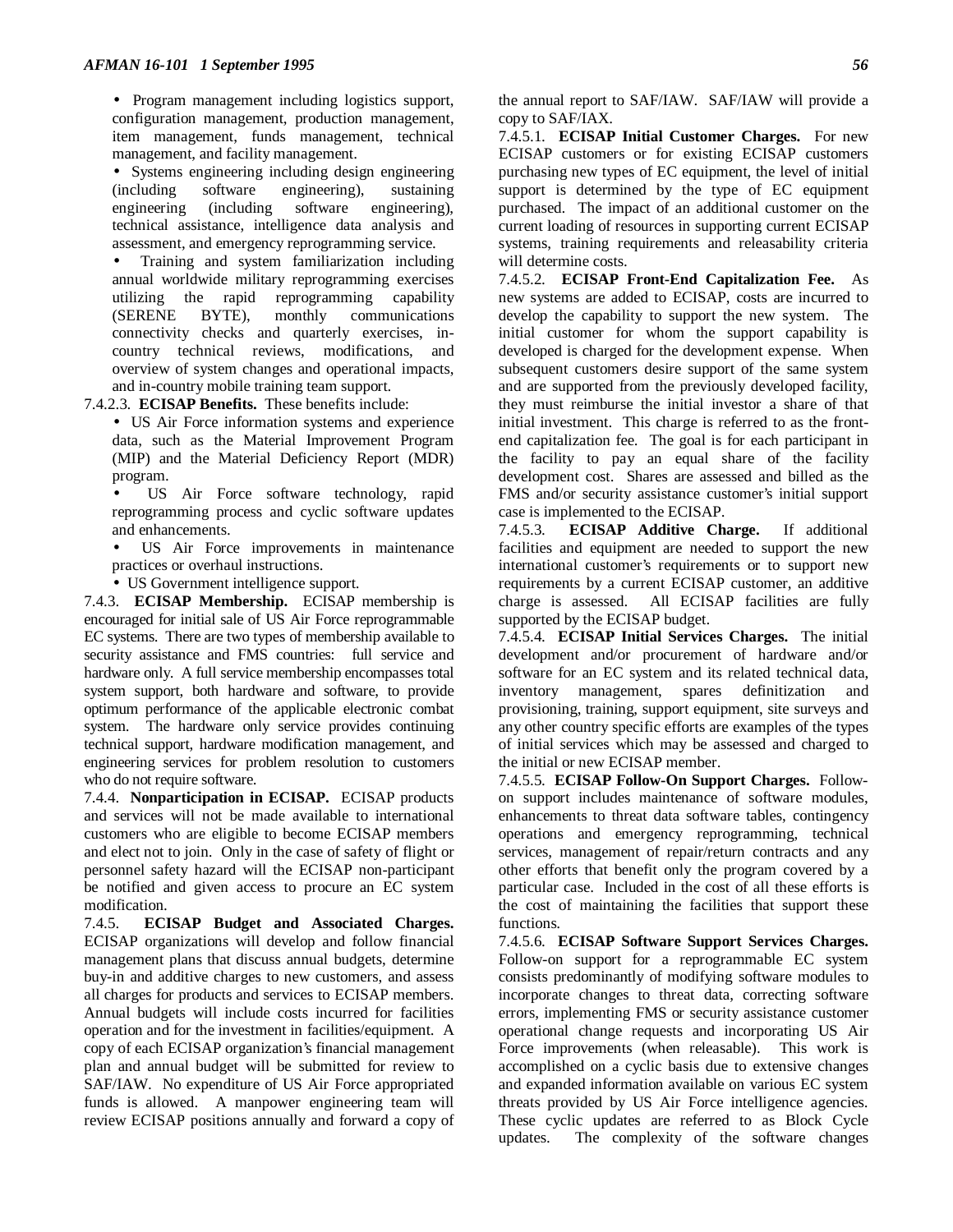determines the total Block Cycle schedule and delivery date. A detailed discussion of software support is provided in following sections.

7.4.5.7. **ECISAP Service Charges.** Service charges are based on actual man-hours expended for services. Actual man-hours expended are determined by a man-hour accounting system. Pro-rata charges based on the number of installed EC systems will not be assessed. All services are to be fully supported by the ECISAP budget; no expenditure of US Air Force appropriated funds is allowed.

7.4.6. **Releasability.** ECISAP organizations and regional offices will coordinate with SAF/IAW to ensure compliance with SAF/IAD release policy before the LOA presentation. WR-ALC/LNI and USAFAWC/36ETS will coordinate with appropriate disclosure authority, i.e., local Foreign Disclosure Office (FDO), on all restrictions regarding the release of any technology or information to security assistance or FMS customers. The Delegation of Disclosure Letter (DDL) provided by SAF/IAD will be consulted before releasing any engineering change proposals (ECPs), modifications, or other data to a security assistance or FMS customer. A proposal of release beyond an existing DDL is sent through disclosure channels to SAF/IAD for resolution. The release of ECISAP software updates will be staffed by HQ US Air Force, Deputy Chief of Staff for Plans and Operations, Directorate of Forces, Electronic Combat Division (HQ USAF/XOFE) through HQ USAF/IN and SAF/IA.

7.4.7. **Security.** ECISAP facilities are configured to receive, store, analyze, process, and issue up to SECRET data. A security document peculiar to each member's country or system is distributed to the applicable agency within each country. It provides a basis for evaluating the degree of protection necessary to safeguard classified information pertaining to these systems. Users of the security document must understand that each document or material must be classified based on its own merit, consistent with DoD 5200.1-R/AFI 10-1101, *Operations Security (OPSEC) Instructions*, May 1994, and each country's applicable security document.

7.4.8. **ECISAP Objectives.** The ECISAP serves as the single focal point of initial (pre-aircraft delivery) and follow-on (post-aircraft delivery) support of FMS and security assistance electronic combat systems. Program objectives include:

7.4.8.1. **System Changes.** Identify and develop change requirements for hardware and software deficiencies and enhancements. The ECISAP will manage, from inception to final resolution, all FMS and security assistance customer generated MDRs, software problem reports (SPR), and operational change requests (OCRs). US Air Force releasable changes that apply to FMS and security assistance systems will be sent to the potential user for review, approval, and funding. The ECISAP will ensure that member countries are notified of releasability and applicability.

7.4.8.2. **System Software Support.** ECISAP provides software support for all FMS and security assistance electronic combat systems. This software support includes Operational Flight Program (OFP), Mission Data (MD) or threat data, support tool software and selected maintenance equipment software. The ECISAP will provide periodic updates to this software incorporating OCRs, SPRs, and other releasable upgrades which are received by a formalized freeze date and approved by a Technical Coordination Meeting (TCM). The ECISAP will provide changes to the above software through their rapid reprogramming capability during contingencies.

7.4.8.2.1. The responsible ECISAP organization (WR-ALC/LNI or USAFAWC36ETS) develops Mission Data Files, either through source code manipulation or with a MD editor/generator, and produces MD object code compatible with members' OFPs. All MD and OFP sets are combined and tested for proper operation, and subjected to an independent software quality assurance test before release. All software to be installed in integrated ES/EA systems is similarly tested in an integrated configuration (usually on an Integrated Support Station) before release.

7.4.8.2.2. The responsible ECISAP organization (WR-ALC/LNI and/or USAFAWC/36ETS) develops and ships Country Standard Technical Orders (CSTOs) and/or manuals reflecting the country peculiar data in support of MD, OFP and support equipment software. During contingencies, these products may be transmitted electronically to those countries with appropriate communications equipment.

7.4.8.3. **Technical Services.** The ECISAP will provide analysis and technical assistance to member countries. The same services will be provided to nonmember countries on a case-by-case basis when requested through SAF/IA and funded by a technical services case.

7.4.8.4. **Country Standard Technical Orders (CSTOs).** The ECISAP will maintain CSTOs for each EC system and support equipment configuration supported by the program.

7.4.8.5. **Configuration Management.** The responsible ECISAP organization will maintain configuration management of the products provided to an ECISAP customer.

7.4.8.6. **Kitproofing.** ECISAP provides kitproofing of software updates. In-country kitproofing verifies that the software update operates properly in the country. Equipment specialists and engineering personnel from WR-ALC/LNI and/or USAFAWC/36ETS conduct the incountry kitproofing to ensure the country has a complete understanding of changes and its implementation is accurate and consistent. Technical data, technical orders, and other documentation are verified.

7.4.8.7. **Changes.** Reported deficiencies (MDRs, OCRs, or SPRs) by the country or US Air Force create a need for technical change requirements to the EC system. The country Operational/Support Configuration Management Procedure (O/S CMP) or the Computer Resources Life Cycle Management Plan (CRLCMP) outlines how applicable changes will be implemented. A screening panel, consisting of ECISAP engineers, the system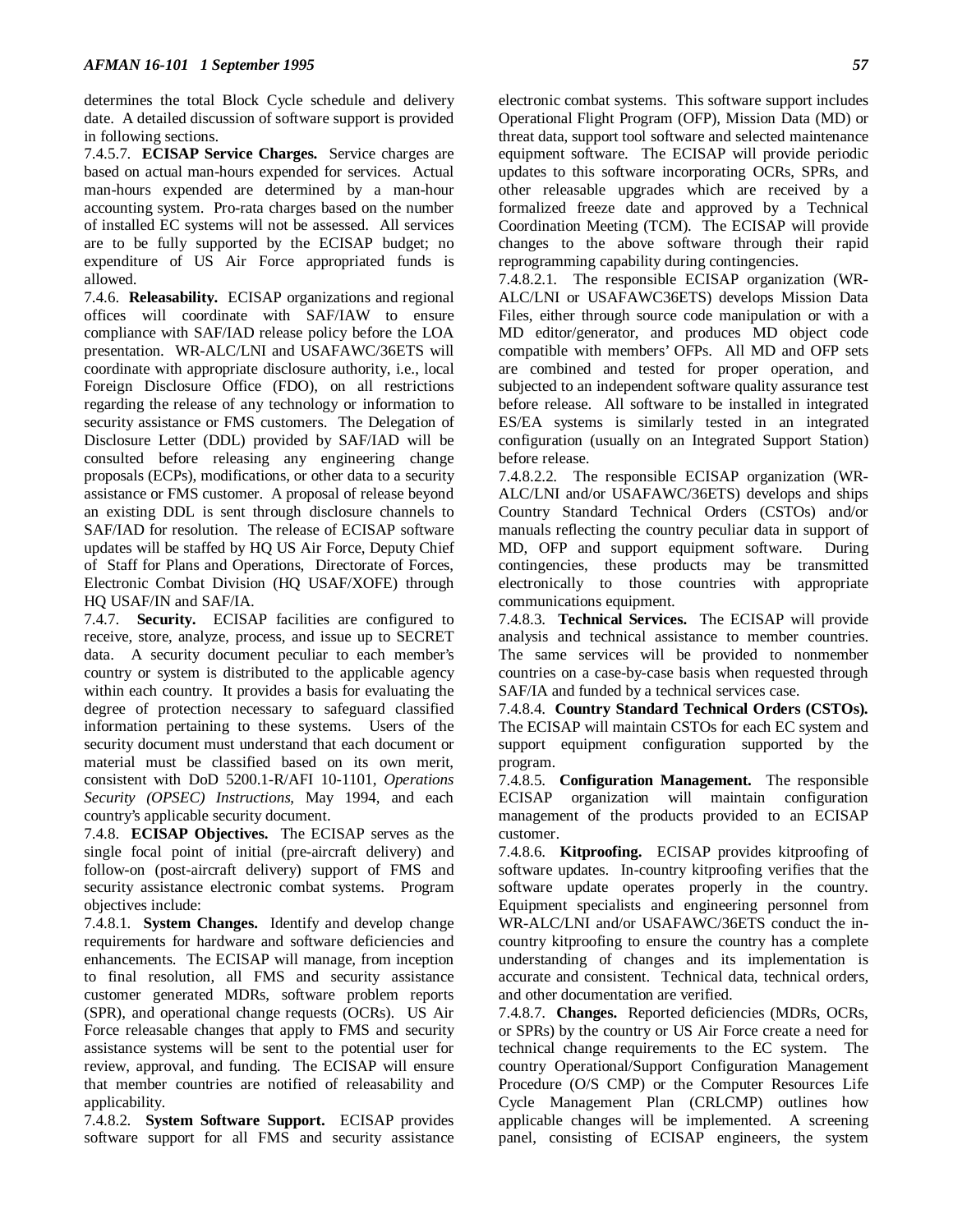logistics manager, the system equipment specialist, and when permitted, the country EC representative, convenes a TCM to establish the total planning of a system software update. The screening panel will review all deficiencies for priority, applicability, and feasibility of inclusion in the current software update cycle or block cycle. On acceptance, the panel presents the total update package, with cost and schedule, to gain approval before beginning the engineering task.

7.4.8.8. **ECISAP Reviews.** Because the nature of EC system discussions generally are classified and country confidentiality is a prime goal, reviews normally will consist of specific country-to-ECISAP dialogue. TCMs concerning country programs will be held at Robins AFB, Georgia, and in-country during kitproofing visit. These TCMs provide opportunities for specific system reviews and when used with PMRs, SAMRs, etc., allow the desired ECISAP-country interface.

### 7.4.9. **ECISAP Responsibilities.**

7.4.9.1. HQ USAF/IN serves as the focal point for emitter data. Threat data requests are reviewed by HQ USAF/IN and passed to the appropriate US Government agency. The resulting database is provided to the ECISAP organizations to support software development.

7.4.9.2. WR-ALC/LNI and USAFAWC/36ETS provide MD code for FMS and security assistance EC systems. This code is based on inputs from the customer and from US intel, operational, test and support agencies. WR-ALC/LNI also provides corresponding OFP, support tool software, support equipment software and documentation to the ECISAP member.

**7.5. International Engine Management Program (IEMP).** The IEMP is a US Air Force management program. The IEMP's purpose is to manage or monitor engine follow-on logistics and engineering technical services. It only applies to US Air Force managed engines and to security assistance countries that choose to participate in the program. The IEMP:

• Is the single point of contact for all engine related actions.

• Acts as an intermediary between the member country and US Air Force agencies for follow-on engine related logistics support. Each IEMP member benefits from the experiences of users worldwide through the US Government Component Improvement Program (CIP) and security assistance dedicated follow-on support management.

### 7.5.1. **General IEMP Information.**

7.5.1.1. The purchase price of an engine does not include IEMP costs. IEMP cost is for the management of followon technical and engineering services and logistics support. Therefore, IEMP members must pay on a shared basis, depending on the number of engines the member possesses as of 1 January of the program year.

7.5.1.2. Potential security assistance customers do not have to take part in the IEMP to purchase engines. However, if they decide to take part at a later time, they may be required to pay both recurring and nonrecurring recoupment costs (NRC) for the applicable engineering changes they decide to incorporate.

7.5.1.3. CIP benefits are available only to IEMP participants. US Government CIP information will not be available to countries that purchase engines through a direct commercial sale unless they take part in the IEMP or arrange directly with the prime contractor to take part in the CIP.

7.5.1.4. Since the IEMP is a follow-on logistics and engineering support program, it is applicable to engines upon delivery to country.

7.5.1.5. To ensure smooth transition from acquisition to follow-on support, countries are encouraged to join the IEMP prior to consignment of engine management from the Aeronautical Systems Center (ASC) to the ALC.

7.5.2. **IEMP Management.** The IEMP is a SAF/IA program, delegated to AFSAC for implementation and execution. The IEMP consists of organic services and CIP contract services to support engines. SAF/IAW establishes policy and provides program direction and oversight including final approval for forming, revising, and disbanding program groups; defining the scope of each program; conducting annual program reviews; and acting as observer at worldwide reviews. Each International Engine Management Group (IEMG) is responsible for program performance and financial management. SAF/IAW will approve the establishment and organizational structure of each IEMG. IEMGs are located at San Antonio ALC and Oklahoma City ALC. Each IEMG is responsible for those engines managed by the respective ALCs. Requests for waivers or deviations to the following procedures should be sent, in writing, to SAF/IAW.

7.5.2.1. **Internal Services.** The IEMGs are organic elements of AFMC and are authorized to interact administratively and technically with all divisions within HQ AFMC, the ALCs, ASC, AFSAC, and applicable engine contractors.

7.5.2.2. **CIP Contract Services.** The US Air Force CIP manager manages the CIP on behalf of the System Support Manager (SSM) or the Development Support Manager (DSM) for aircraft engines owned by both US Air Force and FMS countries. The CIP funds follow-on engineering efforts to improve engine reliability, maintainability, and serviceability (improved parts, maintenance techniques, increased inspection intervals, modifications, etc.).

7.5.2.3. **Other Services.** The IEMG manages the CIP for proven aircraft engines owned only by security assistance countries for proven systems. The SSM provides contract administration services.

### 7.5.3. **IEMG Organization.**

7.5.3.1. Because the IEMG is funded by FMS members, the IEMG will be readily identifiable, both by name and function, within the ALC organizational structure. The IEMG is a separate branch-level organization dedicated exclusively to the service of IEMG FMS customers. Each IEMG has a dedicated manager, known as the IEMG chief, who controls and supervises the IEMG staff and is responsible for office equipment, resources, and supplies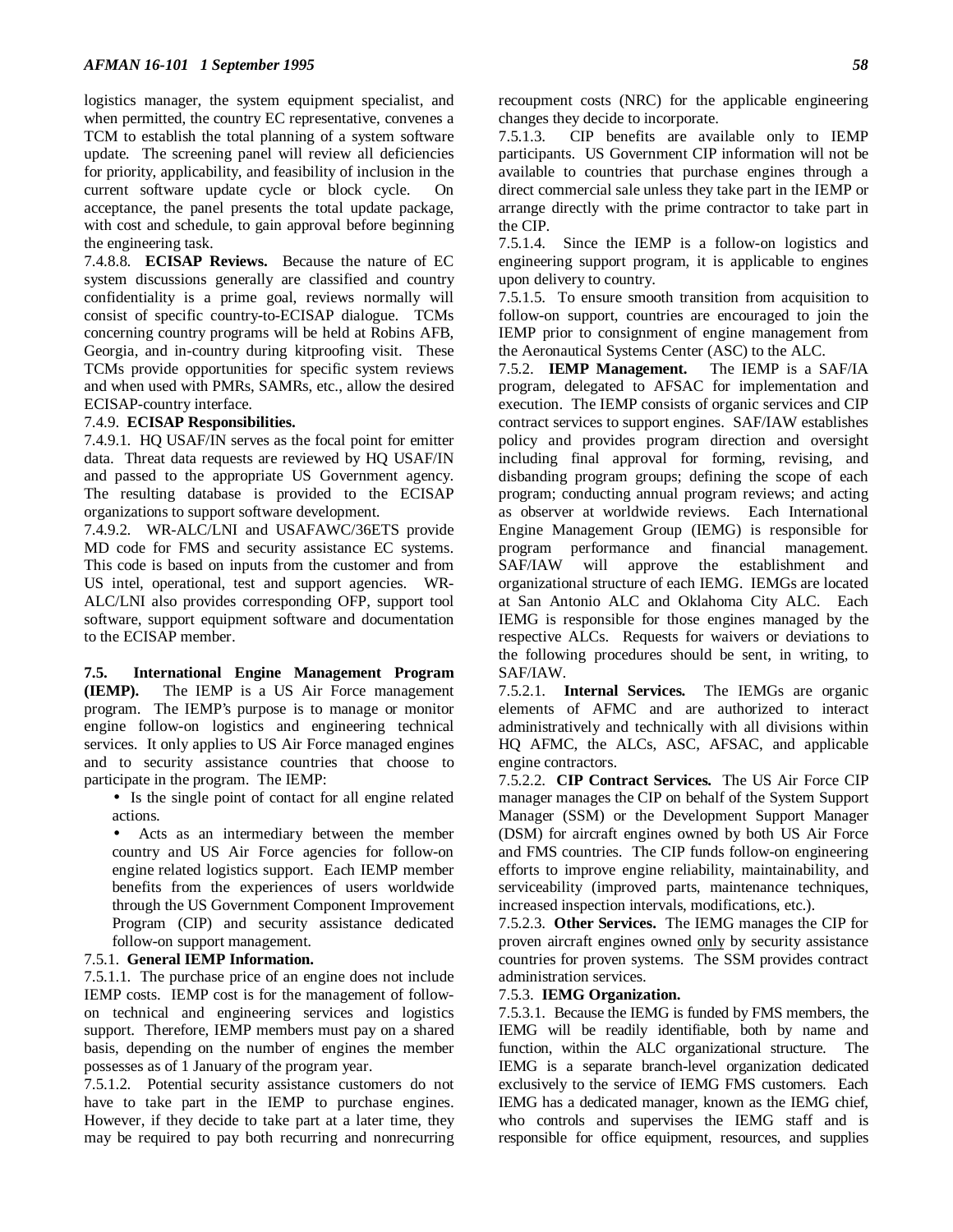purchased with FMS case funds. The IEMG staff is comprised of logistical, technical, and clerical personnel. The IEMG assists ALC offices in accountability for financial and program management to ensure country dedicated service and visibility to member countries.

7.5.3.2. The IEMG has authority to directly interface with other ALC branches and appropriate engine managers. At the ALC level, the IEMG chief is responsible for the management of FMS case funds.

7.5.3.3. The IEMG chief is responsible for management of case funds allocated to the IEMG. Only personnel assigned to the IEMG, or certified by the IEMG chief as directly technically augmenting the IEMG, are authorized to use line item case funds. Under no circumstances will any costs relating to the IEMG be borne by the US Government.

7.5.3.4. Although IEMGs are located at ALCs, in the interest of providing rapid response to the customer, direct communications between the IEMG and SAF/IAW and countries that belong to the IEMG is approved. AFSAC will be apprised through information copies of applicable correspondence.

7.5.3.5. SAF/IAW will review each IEMG at least annually. Periodic reports will be requested if required. In addition, major issues (e.g., security assistance fleet groundings, etc.) will be reported to SAF/IAW as soon as they occur with updates every thirty days until the issue is resolved.

7.5.4. **IEMP Functions.** The IEMG is the security assistance member's single point of contact for technical and logistical follow-on support, including the SSM/DSM managed CIP. The IEMG monitors logistics support and takes action to correct problems. The IEMG will ensure country requests, for which the IEMG is not OPR, are sent to the proper OPR for action. The OPR will provide the IEMG with interim status and closing action. For example, the country technical order distribution office (TODO) will send TO distribution or status inquiries to the Oklahoma City Air Logistics Center, Security Assistance Technical Order Data Systems Section, Logistics Support Division (OC-ALC/TILUF), 7851 2nd Street, Suite 213, Midwest City, Oklahoma 73145-9417 according to TO 00- 5-19, *Security Assistance Technical Order Program (Technical Manual)*, September 15, 1990.

## 7.5.4.1. **Engine CIP.**

7.5.4.1.1. The purpose of the CIP is to improve reliability, maintainability, and serviceability. The CIP is not intended to expand the basic engine performance (e.g., thrust beyond engine specifications). CIPs are peculiar to engine type.

7.5.4.1.2. CIP initiatives are contracted to the prime engine manufacturer. The SSM/DSM determines and approves program funding requirements each year. The SSM/DSM also approves or disapproves each engine CIP contract. The major advantage of the CIP to the security assistance customer is that, through contributing a fair share of the total cost of a CIP, each participating member realizes the benefits of the total worldwide experiences of

that engine. Security assistance customers fund their membership in each CIP by a line on the IEMG LOA.

7.5.4.1.3. The nature and function of each engine CIP requires the program be conducted on a long-term basis because of continuous improvement requirements. All engine operators benefit from the resultant analyses, testing, user report, etc. CIP participation is recommended for the life of the program or until a country no longer owns the engine.

7.5.4.2. **IEMG**. The IEMG, through the propulsion management staff and the CIP:

7.5.4.2.1. Coordinates and interacts with the applicable offices in HQ AFMC, ASC, and the ALCs and AFSAC to support its members.

7.5.4.2.2. Manages the security assistance portion of the CIP program and coordinates all security assistance CIP actions between the member country and CIP manager.

7.5.4.2.3. Coordinates the development of follow-on logistics support requirements designed for each member's needs with other US Air Force activities.

7.5.4.2.4. Provides a full range of AFMC support services to members.

7.5.4.2.5. Provides a mechanism to allow the exchange of information between the US Government and members. This includes exchanging analyses and test results. Information release depends on US Government and purchaser country policy.

7.5.4.2.6. Resolves engine support problems reported to the IEMG. The IEMG and AFSAC determine current status of critical item requisitions and, if possible, start action to expedite delivery. Deficiency Reports (DR) are processed through the IEMG to ensure response and time compliance.

7.5.4.2.7. Receives requests for TO revisions and improvement reports on behalf of member countries.

7.5.4.2.8. Assists the countries in developing Country Standard Technical Orders (CSTOs) as required.

7.5.4.2.9. Maintains the status of each member's case money and bills the applicable case for all IEMG lines of the LOA. The AFSAC geographic manager provides status and balance of case money during periodic reviews or when requested by the member or the IEMG.

7.5.4.2.10. Provides estimated logistics costs to support member's needs.

7.5.4.2.11. Recommends inventory levels and determines maintenance actions and inspection intervals for items at the country's request by coordinating with the engine manager.

7.5.4.2.12. Notifies members about safety problems. The IEMG ensures that each program member has a current address to report safety hazards or other problems.

7.5.4.2.13. When requested and member funded, assists members in their mishap investigations and reporting. At the end of the investigation, the IEMG will assist the accident investigation team in analyzing the data, in determining the most probable cause of the mishap, and in making recommendations to correct the problem. The IEMG will ensure proper reports are provided. When a modification is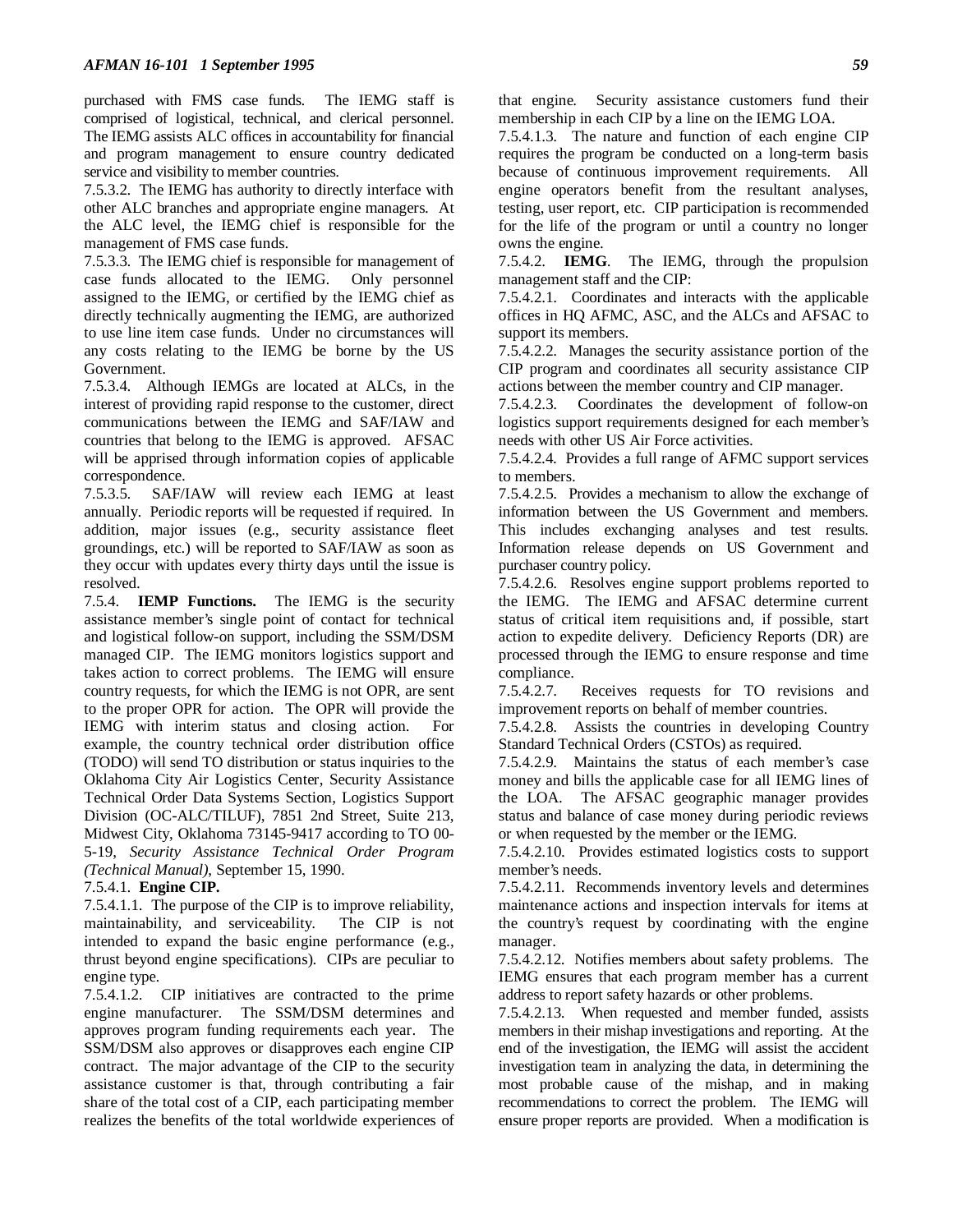required, the IEMG will provide estimates of the cost based on initial design criteria.

7.5.4.2.14. Resolves flight safety problems.

7.5.4.2.15. Investigates, analyzes, and resolves servicerevealed difficulties or problems reported by the engine user. Problems may be identified by DR, accident and incident reports, reports to contractor representatives, reports from Weapon System Logistics Officers (WSLO) or other US Air Force personnel, written or oral reports through the IEMG chief, or written or oral reports given at engine reviews.

7.5.4.2.16. Ensures that the engine will perform to the engine model specifications.

7.5.4.2.17. Attempts to increase time between inspection and overhaul intervals.

7.5.4.2.18. Attempts to improve engine maintainability, durability, and reliability.

7.5.4.2.19. Attempts to improve engine parts.

7.5.4.2.20. Ensures engineering integrity of needed modifications.

7.5.4.2.21. Attempts to reduce logistics costs.

7.5.4.2.22. Develops new or improved maintenance procedures and techniques. The IEMG will, at members' request, help to develop maintenance management programs.

7.5.4.2.23. Provides information for TO revisions.

7.5.4.2.24. Ensures, when appropriate, engineering of new support equipment for new parts, accessories, or maintenance and inspection functions.

7.5.4.2.25. Provides technical information that pertains to the above functions.

7.5.4.3. **Functions Not Provided.** The IEMP does not provide:

•Increased basic engine performance beyond that found in the engine model specification (for example, thrust, specific fuel consumption, and weight).

Labor beyond that necessary for CIP service evaluation testing, unless specifically funded by the LOA.

• Engineering support for the engine production process.

• Data necessary for the manufacture of engines or changes to them.

• Training requirements. Requests for training should be made to AFSAT, 2021 1st Drive West, Randolph AFB, Texas 78150-4302.

•Routine requisition follow-up. AFSAC provides requisition follow-up.

•CIP data for non-IEMP members.

• TO distribution or TO status information. A foreign customer's request for TO status information should be sent to the OC-ALC/TILUF, TO publications case line manager.

•Configuration control. It is the purchaser's responsibility to manage configuration of its engines.

7.5.5. **Engineering Project and Proposal Process.** When a reported engine problem needs to be corrected, the contractor prepares an Engineering Project Description (EPD). The EPD must include a brief description of the problem and a general description of proposed corrective measures.

7.5.5.1. The CIP manager will review the contractor's EPDs and approve the engineering work needed to prepare the Engineering Change Proposal (ECP). The IEMG will inform program members of releasable EPDs and ECPs. Program members should send their comments and recommendations for EPDs and ECPs to the applicable IEMG. The SSM/DSM approves all ECPs except those ECPs that are member-unique. If requested, the SSM/DSM reviews member-unique ECPs and provides technical approval and recommendations to members through the IEMG.

7.5.5.2. The engine CIP can address purchaser-unique problems. However, depending on the scope and complexity involved, the resolution of country-peculiar problems and accomplishment of resultant ECPs may require a separate LOA to solve the member's special problems and to complete unique ECPs.

7.5.5.3. Program members who benefit from an ECP purchased by another program member must share the ECP and unique development costs.

7.5.5.4. If a member requests the development of an ECP, the IEMG will determine if the change applies to other members and if so, will encourage the development of the ECP on a cost-sharing basis. Members who reject a proposed ECP but later ask for the completed ECP will be charged a fair share of the ECP development cost. The program manager will inform the Line Manager of any processing adjustments to the affected LOAs. The intent of this procedure is to credit or debit funds to those members who originally paid for the ECP development.

7.5.5.5. Program members can review ECPs for their acceptance after the SSM/DSM approves the CIP ECP and the IEMG releases the ECP to program members. US Air Force published TCTOs are issued for retrofit ECPs that are accepted for use in US Air Force engines, and routine changes are issued for attrition ECPs that are accepted for use in US Air Force engines. Program members who accept an ECP and provide separate spares funding may benefit from reduced acquisition costs as a result of consolidated procurement. As a rule, the US Air Force does not stock parts to support engine changes that are not accepted for use in US Air Force engines.

7.5.6. **Technology Restrictions and Foreign Disclosure.** The IEMG will coordinate with the Foreign Disclosure Office (FDO) if technology restrictions are applicable to advanced engines, engineering change proposals or modifications. The FDO will check the delegation of disclosure authority letter and other releasability guidelines. If no guideline or letter exists, a request for determination should be processed through HQ Air Force Materiel Command, Office of International Affairs, Operations Branch (HQ AFMC/IAO), 4375 Chidlaw Road, Suite 6, Wright-Patterson AFB, Ohio 45433-5006. SAF/IAD will make final determination on all IEMG disclosure issues when requested by AFMC.

7.5.7. **IEMP Reviews.** There are several types of reviews: individual in-country reviews, group/regional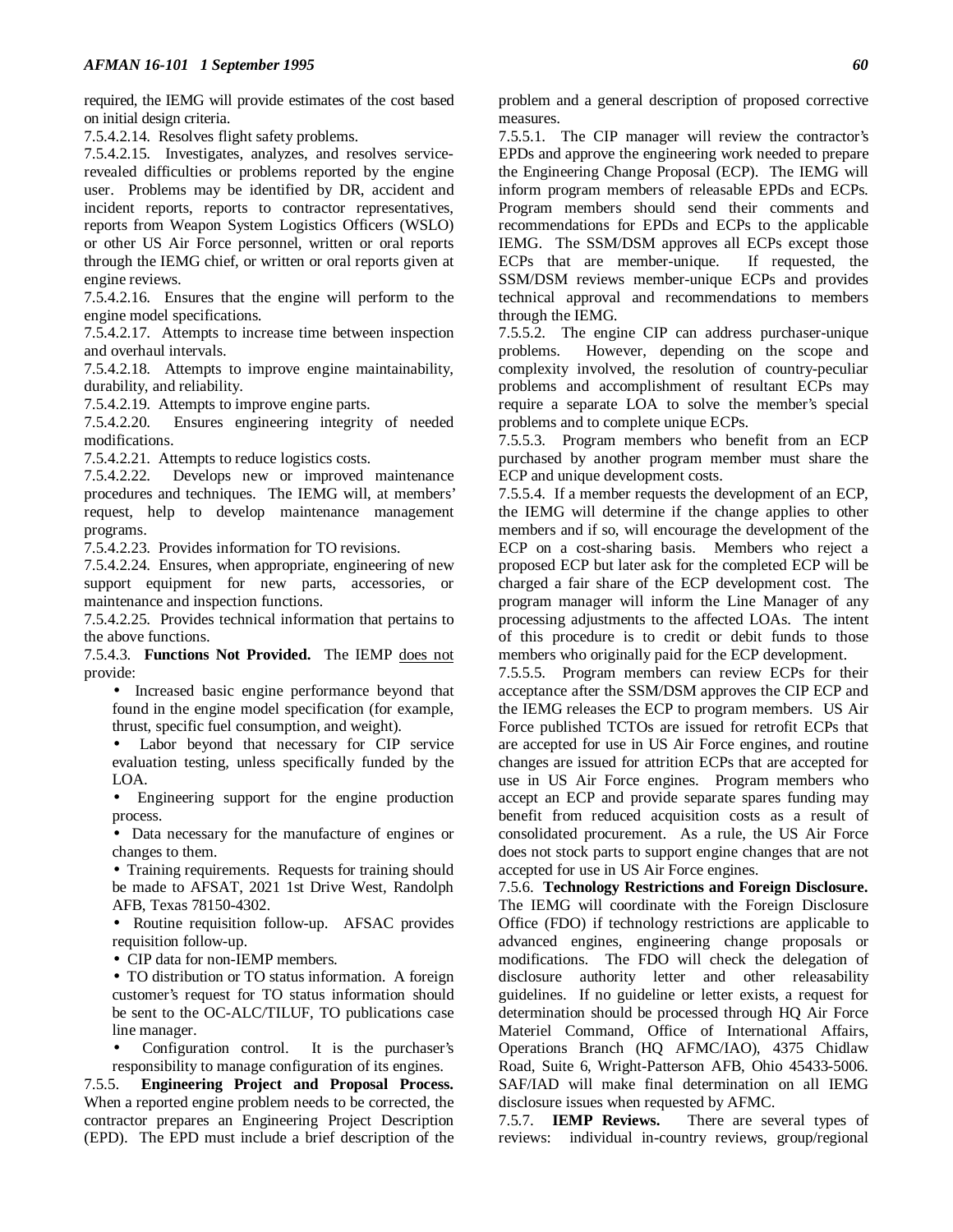reviews outside CONUS, and within CONUS reviews. The review agenda will include a review of projects and their results, financial status, common technical problems and goals, and ways of improving the program.

7.5.7.1. Regional reviews are multinational reviews that are combined at one location outside CONUS. The advantages of regional reviews are reduced travel time and reduced costs. These reviews are coordinated among members and the IEMG. Member countries must request the review. Funding for US Air Force participation is provided by the respective members through a line in the IEMG LOA or by a separate LOA. Regional reviews take the place of individual in-country reviews but are not intended to fulfill the requirement for CONUS reviews which are more extensive.

7.5.7.2. CONUS reviews will occur on an as required basis. The SSM/DSM CIP manager will host the review. All members are invited to attend US Government sponsored CIP reviews. Security assistance members are responsible for their own travel costs which cannot be included in the LOA.

7.5.7.3. Individual country reviews are held in a member's country when requested. In-country reviews are encouraged because they provide crossfeed of information at the working level. US Air Force participation is funded by a line in the IEMG LOA or by a separate LOA.

7.5.8. **FMS Cases for IEMP.** Security assistance customers acquire engines and services through LOAs. For engines that are in the research, development, test and evaluation (RDT&E) phase, participation in the CIP will be a condition of the sale. CIP is a line item on the LOA under an "S" case. AFMC/ASC will develop the LOA. Members can comment on ECPs or similar program items; however, the DSM approves all ECPs. For engines where consignment to the ALC has occurred, participation in the IEMP is encouraged. If a customer chooses to take part in the IEMP, the LOA should be processed as a "G" case. AFSAC prepares and implements the LOA. Members can comment on ECPs or similar program items; however, the SSM approves all ECPs.

7.5.8.1. AFSAC will request the LOAD from the IEMG no later than 7 months before the start of the specific program period (US calendar year). AFSAC will in turn prepare a new LOA for current members applicable to follow-on cases upon receipt of LOAD. The customer must accept the LOA no later than 2 months before the beginning date of IEMP program year. This action is necessary to allow time to obtain funding for CIP contracts. IEMP LOAs will be structured so that case implementations commence on 1 January and expire on 31 December to the greatest extent possible. Timely acceptance and implementation is critical to maintain an equitable cost sharing relationship among IEMP members and to ensure uninterrupted support.

7.5.8.2. LOAs will include a statement telling each member that they are responsible for travel and per diem expenses necessary for their representatives to be at CONUS, regional, or in-country IEMP reviews.

7.5.8.3. Supplemental conditions in IEMP LOAs explain the services available to the customer under the IEMP, as well as stating the US Air Force and member responsibilities. These conditions will also state any special requirements of the member.

7.5.8.4. LOAs will have the following lines:

•Line 001: CIP - Contractor Services

• Line 002: Internal Services - IEMG salaries, benefits, supplies, equipment, CONUS travel, etc.

• Line 003: Studies and Surveys - Funds for IEMG personnel travel to, in, and from the member's country to conduct engine business, e.g., CIP/IEMP reviews. This line is at the member country's option and is not a requirement to participate in the program. Only personnel assigned to the IEMG or providing temporary direct support to the IEMG may use these funds. This line is not intended for travel to CONUS of any in-country personnel, SAO personnel, contractors, etc. in support of their individual country.

•Line 004: Nonstandard Technical Data - Funds for the accumulation of technical order data, printing and distribution configurations.

•Line 005: Contract Services - Funds for engineering or technical assistance which exceed the IEMG internal capability, which may include contractor travel to technically augment the IEMG. Services such as engineering or technical investigation and/or printing and reproduction of data may also be funded under this line item. This line is the member's option and is not required to participate in the program.

• Line 006: Integrated Logistics Support (ILS) -Funds to obtain recurring non-CIP related, post production ILS technical, engineering, design technical documentation and field support from the original engine manufacturer (OEM).

7.5.8.5. IEMG participation is assumed to be a continuing requirement unless the country's LOA signatory authority notifies the AFSAC geographic manager (information copy to the IEMG, the SAF/IA Country Director, and SAF/IAW) that they will no longer participate. The notification period is 180 days prior to expiration of the current LOA to allow sufficient time to adjust pro rata shares for remaining countries. A statement to this effect will be included in the supplemental conditions for each IEMG LOA.

7.5.8.6. A new customer must submit an LOR to the US Air Force.

7.5.9. **IEMP Costs.** The IEMG chief is responsible for verifying engine inventories and for providing the information to the AFSAC Case Managers for LOAs. The IEMG will request country confirmation of anticipated engine inventory quantities annually. If inventory quantities are not provided in a timely manner, the previous year's inventory quantity plus or minus any documented changes will be used. Countries may occasionally request that their inventory count of engines be adjusted. It is necessary that the country request inventory adjustment directly and in writing to the IEMG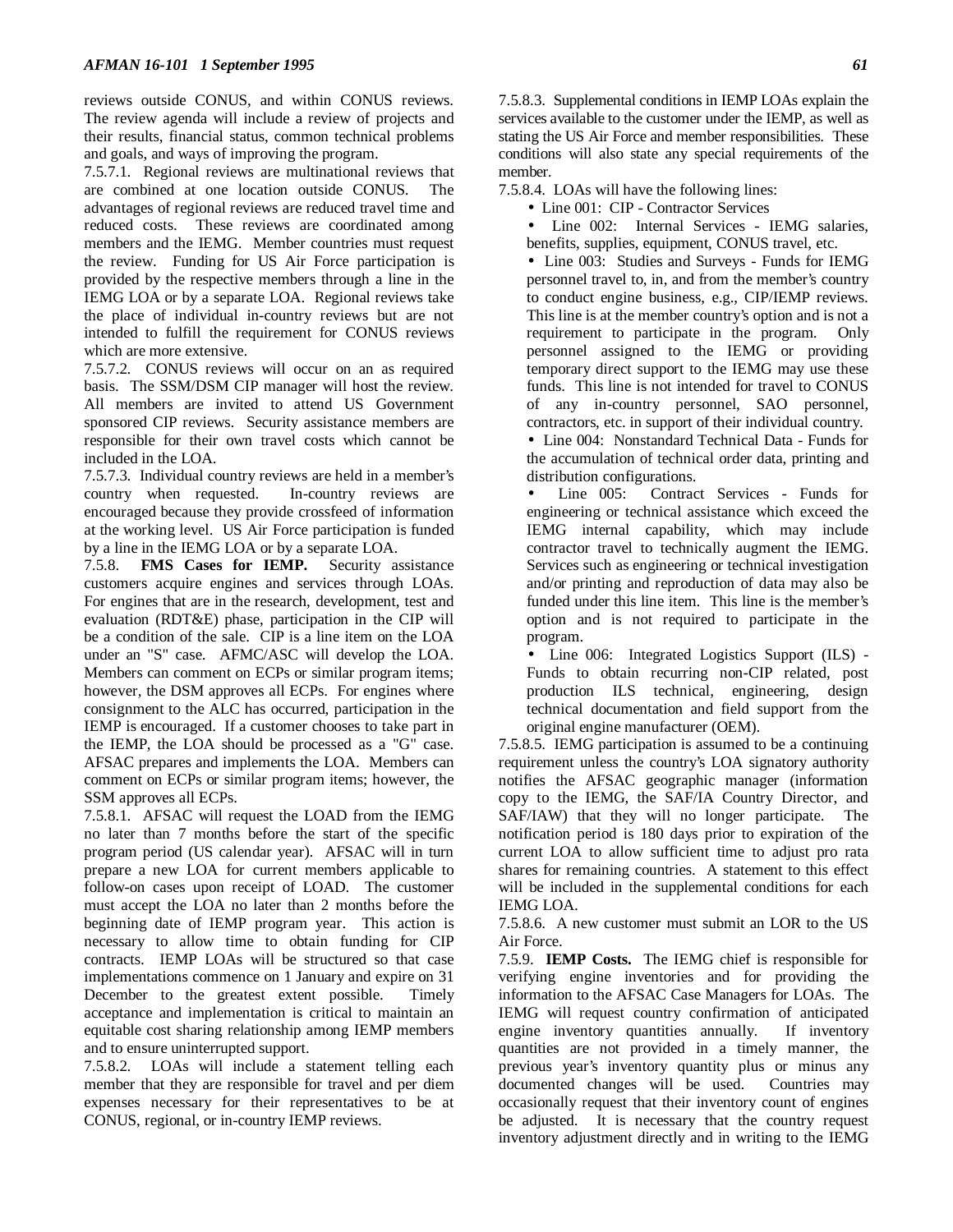for review and approval. Information is also required on the disposition of engines (mishap or transfer to another country). The pro rata share of a given IEMP or CIP for a specified program year is based on the total quantities of that engine in the inventory of a country as of 1 January each year.

7.5.9.1. **IEMP.** The internal services rate per engine is computed by dividing the projected internal services cost for a given year by the combined engine inventories of IEMP member countries.

 (Projected Internal Services Cost) ÷ (Combined Members Engine Inventory) = Rate Per Engine

The pro rata share for each IEMP member is calculated by multiplying the rate per engine by the FMS customer's engine inventory as of 1 January for the given period.

(Rate Per Engine) x (FMS Customer's Inventory) = FMS Customer's Share of Internal Services Cost

7.5.9.2. **CIP.** The CIP rate per engine is determined by dividing the DoD CIP budget by the DoD engine inventory for a given year.

 (DoD CIP Budget) ÷ (DoD Engine Inventory) = DoD Rate Per Engine The FMS customer's share is calculated by multiplying the DoD rate per engine by the FMS customer's engine inventory for the given period.

 (DoD Rate Per Engine) x (FMS Customer's Inventory) = FMS Customer's Share of CIP Cost

The total CIP cost for a given year is the sum of the DoD budget plus the FMS customers' contributed share.

7.5.10. **Non-Participation in IEMP.** The following applies to eligible purchaser that do not join the IEMP:

7.5.10.1. The US Air Force will reject requisitions for engine parts and components improved by the CIP.

7.5.10.2. Engine parts superseded by parts improved or changed by IEMP efforts are not restocked by the US Air Force to support the previous configuration.

7.5.10.3. Non-participants are not authorized distribution of updated TOs that result from IEMP. TO supplements, changes, or revisions that result from the IEMP will not show a non-participant's engine configuration. Nonparticipants may require development of CSTOs that exclude IEMP changes. Development of CSTOs requires a separate case line item.

7.5.10.4. Except for safety hazards, non-participants will not receive TCTOs and kits that are a result of the IEMP.

7.5.10.5. Non participants will not receive IEMP technical data, including ECPs and IEMP meeting minutes.

7.5.10.6. Non participants will not receive data for new or improved maintenance practices, or extension of inspection and overhaul intervals developed by the engine CIP.

7.5.10.7. Non-participants will not receive technical assistance that is routinely provided under IEMP.

7.5.10.8. Non-participants cannot attend engine reviews.

7.5.10.9. The overhaul of security assistance customers' engines is dependent on their participation in the respective IEMP. Overhauled engines usually receive the latest improved changes that are the results of the engine CIP. Since CIP components (parts or kits) are not available to non IEMP members, and old parts may no

longer be stocked, there may be overhaul delays until an LOA is signed to fund the purchase and installation of CIP components.

7.5.11. **Engine Safety.** All non hostile engine purchasers are informed of engine flight safety hazards by the SSM/DSM. Safety TCTOs, kits, and repair procedures are only sent to member countries by the IEMG. The IEMG Chief will ensure that Security Assistance Organizations (SAOs) are included as information addressees on all safety of flight TCTO messages in their respective countries. The intent is to keep the SAOs informed of the status of aircraft, engines, and missiles in their countries.

7.5.12. **Engine Contractors.** For direct commercial sales of a CIP, the contractor will not provide to their customer any CIP information obtained under the US Government CIP or IEMP without reimbursing the US Government. The IEMG will inform prime engine and engine overhaul contractors about the US Air Force IEMP policy. US Air Force engine CIP contracts have procedures requiring contractors to comply with the spirit and intent of this policy.

**7.6. Leases, Loans, and Temporary Custody of US Air** Force Equipment. The AECA, Chapter 6 governs leases to foreign governments and international organizations. DoD Manual 5105.38-M (SAMM), Chapter 12, explains how to process a lease agreement. Leases are written and managed by SAF/IA.

7.6.1. **FMS Lease Support Cases.** Leases are not FMS transactions and are not input into the DSAA 1200 System. However, there may be an associated FMS case to recover PC&H, refurbishment of defense articles, services, and follow-on support to the leased item.

7.6.2. **Lease Data.** The cognizant Air Staff agency provides data for availability, normal life, and acquisition cost of articles to be leased. HQ USAF/PE determines availability of aircraft and missiles. HQ USAF/LGX approves the release for war reserve materiel (WRM). SAF/FMBIS determines the rental cost.

7.6.3. **Lease Coordination.** Leases must be coordinated with:

- SAF/IAX, SAF/GCI, SAF/FMBIS (all leases).
- HQ USAF/LGM and XOO (for any adverse impact on US Air Force readiness).
- SAF/AQC and HQ USAF/LGM and XOO (if significant combat equipment is included).
- SAF/IAD (for foreign disclosure approval of the article to be leased).

7.6.4. **Lease Processing.** The Case Manager prepares the lease and determination according to the format in DoD Manual 5105.38-M (SAMM). Assign a "Z" case designator for identification and control. If the lease involves INFOSEC, the designator will be established in the "ZO" series. Once the lease has been signed, the Case Manager will issue an IPD to implement the program.

7.6.5. **Loans of US Air Force Equipment.** Loans of US Air Force equipment may be made only under FAA, Chapter 2, and AECA, Section 65.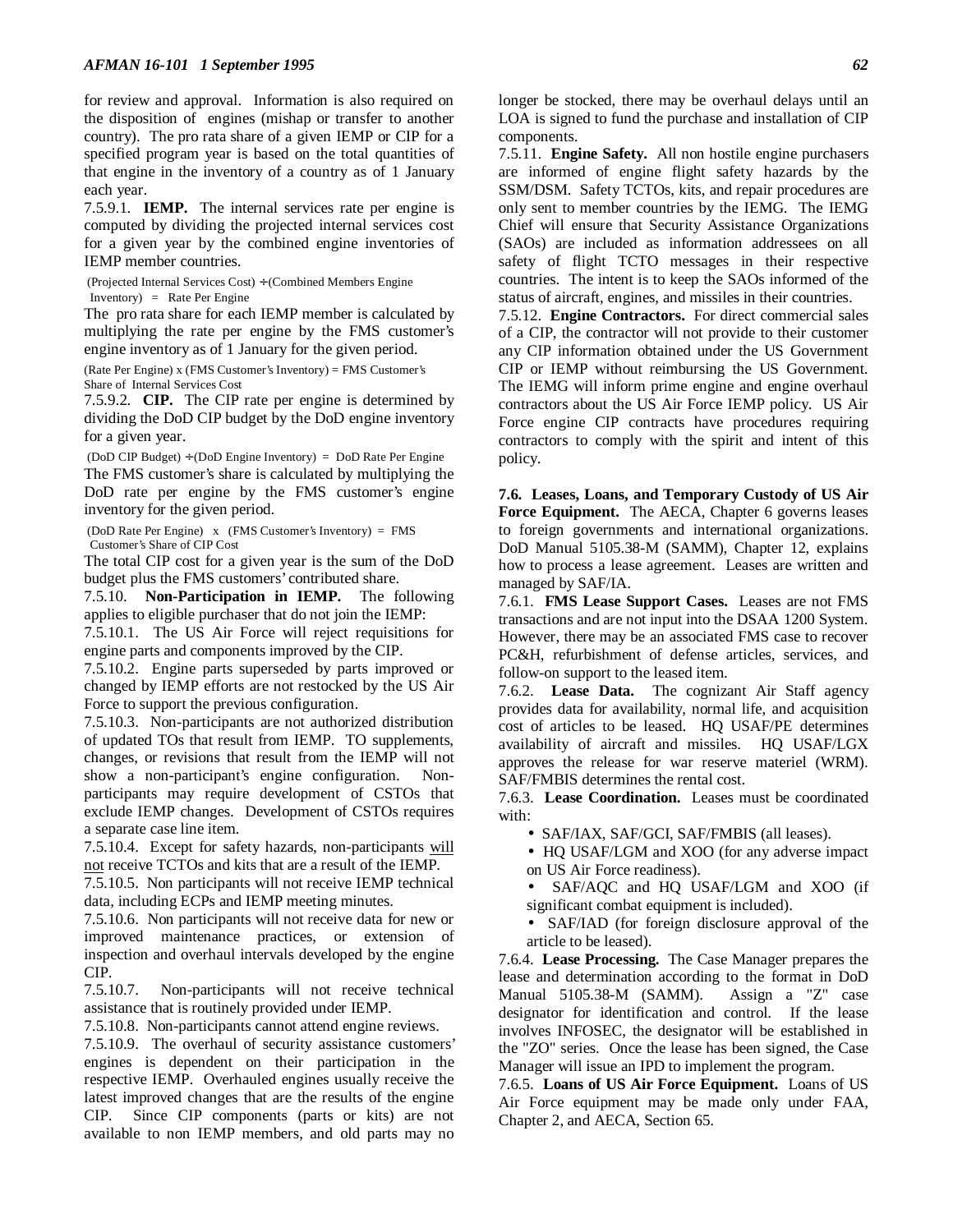**7.7. Section 30 Sales.** The AECA, Section 30, permits the sale of government-manufactured defense articles, government-furnished equipment (GFE), government-furnished materiel (GFM), and related defense services to US companies under certain conditions.

7.7.1. **LORs for Section 30 Sales.** The US company should send the LOR to SAF/IAX. SAF/IAX will forward the request to SAF/GCI for a legal opinion on whether the proposed sale is eligible under AECA, Section 30. If approved, SAF/IAX will assign a two-place US company code (numeric plus alpha) and assign a regional division to handle the sale. The Case Manager will assign a pseudo case identifier using the US company code and case designator. No entries will be made in the DSAA 1200 System.

7.7.1.1. The Case Manager will make sure the LOR is in accordance with AECA Section 30 and DoD Manual 5105.38-M (SAMM) before further processing, which includes submitting a copy of the export license, if required. If there are competing foreign requests, the Case Manager will obtain a DSAA decision on allocation of assets.

7.7.2. **LOAD for Section 30 Sales.** The Case Manager will request LOAD as is done normally for FMS. LOAD requests must ask for information on US Air Force appropriation to be reimbursed and for breakout of cost elements.

7.7.3. **Sales Agreements.** The Case Manager prepares and processes sales agreements (Attachments 31 and 32) in the same manner as an LOA. The Case Manager will include in the sales agreement only one cost, which will include administrative charges; packing, crating, handling, and transportation (PCH&T) charges (FMS accessorial rates for PCH&T); and other applicable costs.

7.7.3.1. If accepted, the Case Manager will implement with an IPD and:

- Will ensure the check received from the US company is sent to the implementing command's accountable US Air Force office for processing.
- If more than one command or agency is involved in implementation, will send the check to the 11 SPTW/FM for deposit and for processing of proper vouchers to each command or agency. The IPD should show the proportionate share of the administrative charge and how these charges will be allocated to each command or agency.

7.7.3.2. Any changes to the sales agreement, such as financial delivery-performance, must be reported to the Case Manager.

# **7.8. Security Assistance Organization (SAO) Personnel Selection and Training.**

7.8.1. **Selection Procedures.** SAO assignment qualification criteria, selection procedures, and selection approval authority are listed in DoD Directive 2055.3, *Manning of Security Assistance Organizations and the Selection and Training of Security Assistance Personnel*, March 11, 1985 and AFI 36-2110 (formerly AFR 36-20 and AFR 39-11). SAF/IA will approve or disapprove all

Air Force personnel nominated for key SAO billets and will perform all Military Service responsibilities in accordance with DoD Directive 2055.3. The Air Force Office of Attaché Affairs (AFOAA) is the SAF/IA focal point for all issues concerning US Air Force personnel assigned to SAOs and will nominate and process SAO assignments.

7.8.2. **Pre-Departure Training for Security Assistance Duties.** Once approved, selected personnel will be scheduled for appropriate language, management, pilot qualification, and other training as required. The SAO Tailored Training Approach Handbook, published by the Defense Institute of Security Assistance Management (DISAM) shall be used as a guide in scheduling preparatory training.

7.8.2.1. The pre-departure mandatory training requirements may be waived only by the Director, DSAA. The only exception is the Unified Command training, which may be waived by the Commander of the Unified Command.

7.8.2.2. Travel and per diem costs associated with predeparture training will be paid by US Air Force appropriations in accordance with AFI 65-601V1, *US Air Force Budget Policies and Procedures* (formerly AFR 172-1V1), and AFI 36-2202, *Managing and Conducting Military Training Programs* (formerly AFR 4-66).

**7.9. Special Defense Acquisition Fund (SDAF).** DoD Manual 5105.38-M (SAMM), Chapter 14, contains instructions for the SDAF. The US Air Force develops proposals for SDAF item procurements, receives and executes military interdepartmental purchase requests (MIPRs) for US Air Force-managed items, monitors programs, manages and reports on inventories of delivered items, coordinates with DSAA on proposed sale of SDAF assets, and prepares LOAs when sales are approved.

7.9.1. **SAF/IA Responsibilities.** In addition to writing SDAF cases for weapon system-related items, SAF/IA responsibilities include:

• Serve as the Air Staff OPR and manager for SDAF programming and implementation.

• Coordinate SDAF procurement proposal inputs from major commands (MAJCOM) and other Air Staff offices.

• Assist program managers and IMS in developing configuration, cost and availability information on possible SDAF buys.

• Track the status of acquisitions and coordinate approvals for transfer of SDAF assets to security assistance purchasers.

• Staff loan requests for SDAF asset purchases (instead of transfers) under the security assistance program.

• Consolidate and send SDAF reports to DSAA.

• Receive recommendations for planned SDAF buys and consolidate and forward these to DSAA.

• Obtain operational and program data to support the planning phases of SDAF buys.

7.9.2. **MAJCOM Responsibilities.**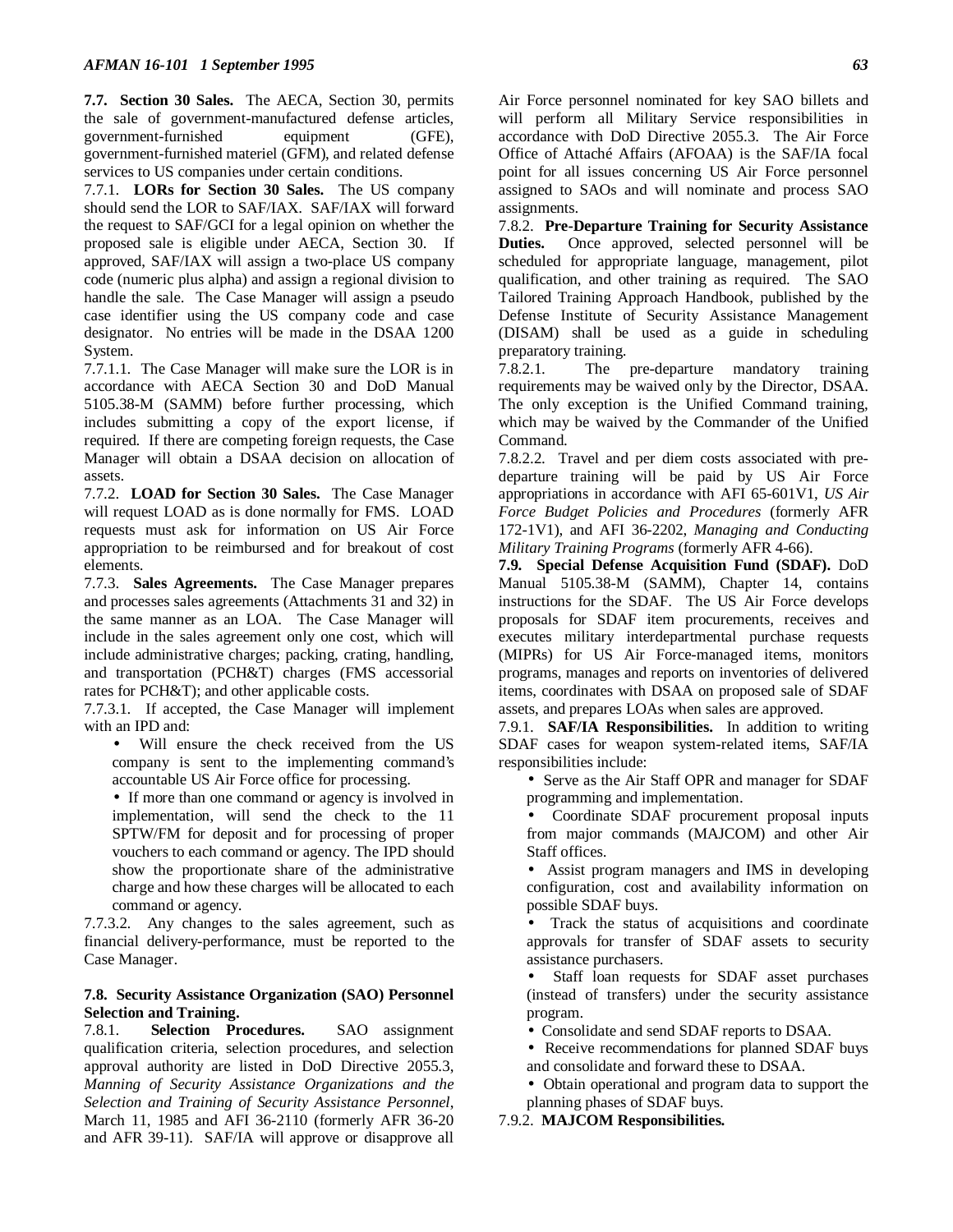7.9.2.1. In addition to writing SDAF cases for follow-on support-type items, AFSAC will:

• Designate an office of primary responsibility (OPR) and an office of collateral responsibility for management of the SDAF program.

• Consolidate and prepare Procurement Plan recommendation and send it to SAF/IAX. DSAA criteria must be applied to each item recommended.

• Receive and implement MIPRs from DSAA.

Monitor SDAF item production, delivery, and inventory status.

• Coordinate with the SDAF manager at SAF/IAX and with Country Directors in SAF/IA.

• Develop procedures to ensure proper management of SDAF-acquired articles received into inventory, and other guidance as required.

• Provide inventory report required by DoD Manual 5105.38-M (SAMM).

7.9.2.2. Other Commands will:

- Give supporting data for preparing SDAF acquisition proposals for items managed and for acquisitions managed by AFSAC.
- Give reimbursable services to support SDAF acquisitions managed by AFSAC.
- Send requests through AFSAC/XMX to SAF/IAX if operational requirements justify loans or purchases of SDAF assets for US Air Force use (rather than for FMS or other security assistance transfers).

7.9.3. **Preparation and Implementation of SDAF Cases.** 7.9.3.1. LOAs prepared solely for the sale of SDAF items will reflect an implementing agency (IA) code of "Q" (DSAA) and will be written by SAF/IA or AFSAC. LOAD information will be requested from the manager responsible for the item on the DSAA MIPR and coordinated with DSAA-Plans.

7.9.3.2. Case deliveries on SDAF LOAs will be reported using the (C1) procedure in DoD Manual 5105.38-M (SAMM), Chapter 13, except that a line entry will be required for each article shipped separately to the FMS purchaser (regardless of the generic code).

### **7.10. Aircraft/Missile Technical Coordination Program**

**(TCP).** The TCP is a US Air Force management program for aircraft/missiles owned by eligible security assistance countries. The TCP acts as the US Air Force single point of contact for follow-on technical support for aircraft/missiles and related equipment. The TCP does not expand the basic performance (mission, design, series) of a given type of system beyond that stated in its configuration item specification except when permitted by SAF/IAW. The TCP aids member countries to improve serviceability, maintainability, and reliability (improved parts and maintenance techniques, improved inspection and overhaul intervals, modifications, etc.). The TCP is a SAF/IA program delegated to AFSAC for implementation and execution. SAF/IAW establishes policy and provides program direction and oversight including final approval for forming, revising, and disbanding program groups; defining the scope of each program; conducting annual

program reviews; and acting as observer at worldwide reviews. Each Technical Coordination Group (TCG) is responsible for program performance and financially managing the program. Since the TCP is a follow-on technical support program, it is applicable to aircraft or missile systems after delivery to country or as otherwise directed. Requests for waivers or deviations to policy should be sent in writing to SAF/IAW.

### 7.10.1. **General TCP Information.**

7.10.1.1. The purchase price of an aircraft/missile does not include follow-on technical support provided by the TCP. The US Government must not bear any cost relating to the TCP. Security assistance country members must pay for all TCP tasks, activities, and support.

7.10.1.1.1. Costs associated with tasks, activities and support benefiting all TCG members will be billed to them on a pro rata basis.

7.10.1.1.2. Costs associated with tasks, activities, and support for an individual member country will be billed in full to that member separately.

7.10.1.1.3. All TCG assets, services, and personnel paid for by participating member countries will be used only for support to those countries and will not be used to support security assistance countries who are non members or other non-paying agencies or activities.

7.10.1.2. TCGs are established for different types of aircraft and missiles. Although TCGs are located at ALCs, the nature of the TCG dictates direct communications with member countries. SAF/IAW and AFSAC will be apprised through information copies of appropriate correspondence.

7.10.1.3. The TCG accomplishes those tasks and functions of the TCP. TCGs currently approved by SAF/IAW include:

- A-37/T-37/T-38 (Kelly AFB, Texas)
- Airborne Warning and Control System (AWACS) (Tinker AFB, Oklahoma)
- C-130 (Robins AFB, Georgia)
- F-4 (Hill AFB, Utah)
- F-5 (Kelly AFB, Texas)
- F-15 (Robins AFB, Georgia)
- F-16 (Hill AFB, Utah)
- Tactical Missiles (Robins AFB, Georgia)

7.10.1.4. The TCG must be readily identifiable, both by name and function, within the ALC and, as such, the TCG is a separate organization, dedicated to the service of the FMS customers. Each TCG will have a dedicated manager called the TCG chief who will control and supervise the TCG staff and will be responsible for office support equipment, resources, and supplies purchased with FMS case funds. O&M and administrative funded personnel will not be commingled with case funded personnel in the TCG. This will serve as an enhancement to financial accountability and will ensure proper utilization of foreignowned material, assets and funds.

7.10.1.5. The TCG chief is responsible for the management of case funds allocated to the TCG. Only personnel assigned to the TCG or certified by the TCG chief as directly technically augmenting the TCG are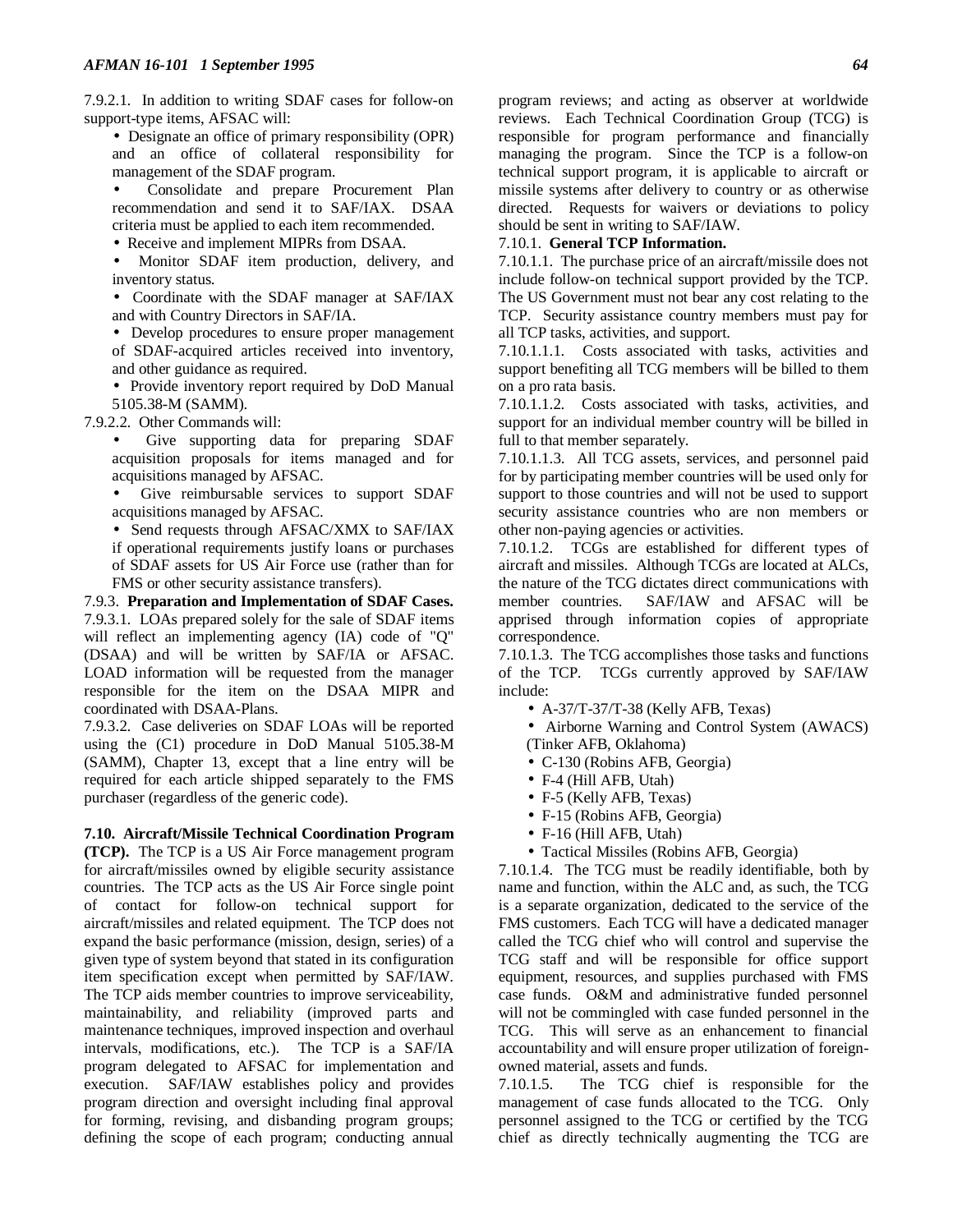authorized to use line item case funds. Under no circumstances will any costs relating to the TCG be borne by the US Government.

7.10.1.6. Membership in the TCG is not a mandatory condition of a weapons system sale. However, membership is encouraged.

7.10.1.7. SAF/IAW will review each TCG at least annually. Periodic reports will be requested, if required. Major issues (i.e., fleet groundings, etc.) will be reported to SAF/IAW as soon as they occur with updates every 30 days until the issue is resolved.

7.10.2. **TCP Functions.** The TCP serves as the US Air Force single point of contact for follow-on technical support to member countries in maintaining, modifying (including repair assistance and contracting for actual repairs), and operating their aircraft/missiles, except aircraft engines and electronic warfare devices. For engine technical issues, IEMP members must contact their respective IEMP chief. For electronic warfare issues, member countries will contact the Electronic Combat International Security Assistance Program (ECISAP) at Warner-Robins ALC. The TCG will ensure out-ofchannel country requests for which the TCG is not OPR are sent to the proper OPR for action. The OPR will provide the TCG with interim status and closing action.

7.10.2.1. The TCP provides the following services. A member country must identify any desired additional services and must bear the total cost of additional services. 7.10.2.1.1. **Maintenance Data.** The TCG is the US Air Force single point of contact for all maintenance management program requests. With members' cooperation, the TCG responds to requests in areas of data product analyses, maintenance standardization, maintenance data collection (MDC), and programmed depot maintenance (PDM). The TCG can assist members who wish to develop their own maintenance management programs.

7.10.2.1.2. **Deficiency Reports (DR).** The TCG is the US Air Force single point of contact to receive member country DRs for applicable items and related equipment. The TCG assures inputs of the DR into the US Air Force applicable data tracking system, and tracks its evaluation. The TCG ensures compliance with processing time constraints and takes action to expedite processing.

7.10.2.1.3. **Spares Support.** The TCG, together with other agencies, provides the technical background necessary to aid countries with follow-on support requirements.

7.10.2.1.4. **Modifications.** Modification programs offer ways to improve the capabilities of weapon systems or correct materiel deficiencies as a cost-effective alternative to reduce the number of new development programs. The modification process can improve system performance and/or Reliability and Maintainability (R&M) or adapt systems to meet new or changing threats during their life cycle.

7.10.2.1.4.1. US Air Force policy encourages FMS customers to participate in US Air Force modification programs to maintain their equipment in safe condition

and, where applicable, in a configuration compatible with US Air Force equipment. Country participation in the modification program results in economy for all participants; gives operating commands exchange of pertinent information; improves configuration control; and minimizes engineering, evaluation, and logistics support problems.

7.10.2.1.4.2. Modifications must be programmed by the budget committee of the various TCG member countries, therefore, the TCG will provide as much information as possible early in the planning stages. This will ensure funds are available lead time away from the proposed start of the modification program.

7.10.2.1.4.3. The US Air Force development activity notifies TCG member countries of approved and releasable modifications through the TCG and SAF/IA. TCG member countries notify SAF/IA of their intentions, and request P&A or LOA as applicable. The TCG provides their member countries information on applicability of proposed modifications, general data, evaluation and recommendation/updates for released modifications.

7.10.2.1.4.4. It is essential that planning be started as soon as possible after the decision is made to perform any of the three classes of modifications. These three classes are:

• Temporary 1 (T-1). Operational changes that add or remove equipment to provide new or increased capability for a special mission, no longer than 1 year.

• Temporary 2 (T-2). Temporary modification to support Research, Development, Test, and Evaluation (RDT&E), normally before a permanent modification as part of an approved acquisition program. A T-2 will not normally be done unless an approved program (funded, PDM-directed) requires the test.

• Permanent. Making a change to correct safety or materiel deficiencies, to improve reliability and maintainability, or to add/remove capability. Safety modifications are permanent modifications which correct deficiencies which could endanger the safety of personnel or cause loss or damage to equipment. Safety modifications have priority for funding and implementation. The degree of safety achieved in a system depends upon the degree of management/emphasis placed on the program. When safety modifications are involved, time is critical; it may be necessary to release initial kit quantities to production before completion of proofing. Countries may decide for themselves whether to comply with US Air Force prescribed permanent safety modifications, but they take full responsibility for their decision and its consequences.

7.10.2.1.4.5. Indigenous (or country-unique) modifications include those designed, developed, engineered, and accomplished under the sole auspices of the FMS country, without US Air Force technical approval. Countries are encouraged to obtain all permanent modifications through the prescribed US Air Force system. When requested, SAF/IA will advise FMS countries contemplating any indigenous modifications of the impact their decisions will have on future US Air Force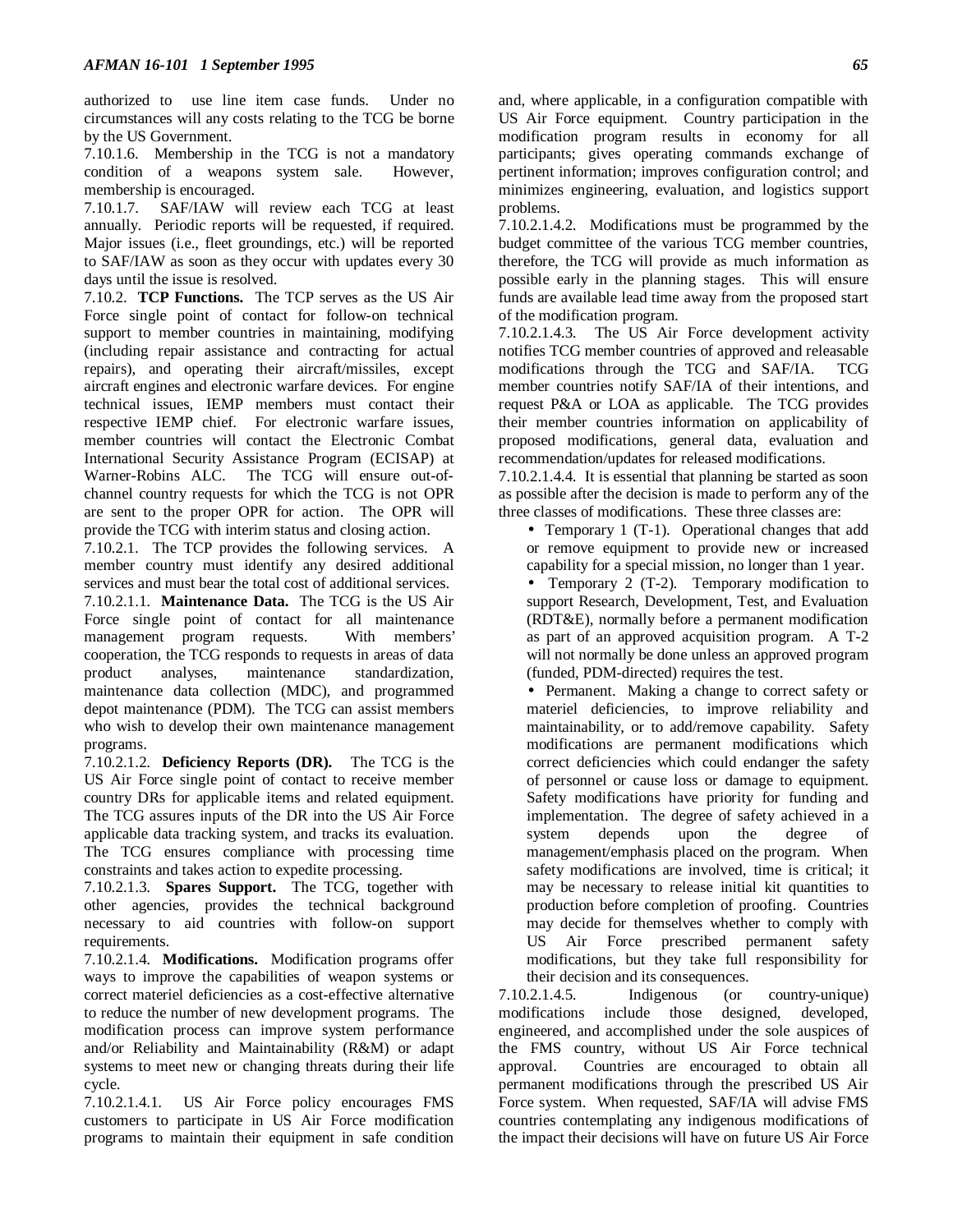and country modification programs for the equipment involved.

7.10.2.1.4.6. The FMS country will be advised as early as possible of upcoming modifications to be able to respond with their acceptance and/or non acceptance in time to facilitate a coordinated user buy of the TCTO, resulting in joint savings of funds and time. If the US Air force declines participation, or if a modification is countryunique, the following procurement options are available:

- Purchase the modification through FMS in accordance with current regulations/laws. The US Air Force will in turn procure the modification from a suitable contractor in accordance with the country's specifications.
- Purchase the modification through direct countryto-contractor procurement. TCG coordination and/or assistance can be provided as required.

7.10.2.1.4.7. TCTO support regarding modification kits is provided by the TCG as coordinating agency between the country, AFSAC CCMs, and other government agencies' Item Managers. Status of kit delivery will be furnished upon request.

7.10.2.1.4.8. Well documented planning for modification implementation and execution is very important. Close attention to details and timely preparation of modification documents and reports are critical to meet modification milestones and phases. The TCG is designed to assist its member countries in all phases of modifications to their weapon system.

7.10.2.1.5. **Technical Data.** The TCG will maintain a file of technical orders that apply to TCG aircraft/missiles. The TCG is the US Air Force single point of contact to ensure input, processing, and evaluation of Air Force Technical Order (AFTO) Forms 22, **Technical Order Improvement Report and Reply**, that are applicable to country standard items. Reports that affect technical data common to both US Air Force and TCG participants are processed with the prime US Air Force activity. Interim, operational, and safety technical orders must be closely monitored and when necessary, will be sent by the TCG to member countries.

7.10.2.1.6. **Configuration Status Accounting.** On request, the TCG will assist member countries to establish a configuration management system. The system will enable an audit of TCTO compliance, by aircraft serial number, based on data provided by the purchaser. Configuration accounting is not applicable to missiles.

7.10.2.1.7. **Mishap Investigation.** When requested and country-funded, the TCG provides technical assistance to member countries in mishap investigations, damage assessment and contracting for a repair team.

7.10.2.1.8. **Technical Problem Resolution.** Members will identify technical problems to the TCG who will evaluate and take necessary actions to effect a solution, if feasible. The TCG will advise the requesting member of any related experiences and will provide an evaluation and recommended solution. The TCG also obtains technical information through continuous analyses of data products, accident and incident reports, technical and management meetings, and various correspondence. The TCG will communicate such information directly to members for problem prevention or correction.

7.10.2.2. The TCG does not provide:

• Production or modification hardware kits or maintenance labor.

• Engineering support to the production process.

• Training requirements. Requests for training should be sent to AFSAT, 2021 1st Drive West, Randolph AFB, Texas 78150-4302.

• P&A or LOAD studies for modifications, unless requested through AFSAC.

• Releasability of data not currently a configuration of the member country's account.

• Configuration control. It is the purchaser's responsibility to manage configuration.

• TO distribution or TO status information. A foreign customer's request for TO status information should be sent to OC-ALC/TILUF, 7851 2nd Street, Suite 213, Midwest City, Oklahoma 73145-9417, TO publications case line manger, in accordance with TO 00-5-19.

7.10.3. **Technology Restrictions and Foreign Disclosure.** If there are technology restrictions or if there is other restrictive guidance on Engineering Change Proposals (ECP) or modifications, TCG personnel must consult the Delegation of Disclosure Authority Letter (DDL) and other releasability guidelines. If no written guidance exists, consult with the local Foreign Disclosure Policy Office (FDPO) and/or the Deputy Under Secretary of the Air Force (International Affairs), Disclosure Division, Munitions License Branch (SAF/IADM) for international technology release guidelines.

7.10.4. **Technical Changes to Aircraft/Missile Systems or Subsystems.** When the evaluation of a reported problem indicates corrective action is necessary, an Engineering Project Description (EPD) is prepared. The EPD includes a brief description of the problem and a general description of proposed corrective action. An EPD accepted by participating countries will result in developing corrective measures that are reported in related ECPs. If a problem is beyond both TCG and other US Air force engineering capabilities, it is referred to a contractor who prepares the EPD and, if accepted by the US Air Force and member countries, prepares the ECP. Copies of EPDs and ECPs are sent to each TCG member for review and possible acceptance for its aircraft. TCG comments and recommendations accompany each EPD and ECP.

7.10.4.1. When a contractor submits an EPD, the TCG reviews the engineering effort needed to prepare the ECP and makes recommendations before sending it to the member countries for approval. Members send comments and recommendations on the EPDs and ECPs to the TCG. The TCG gives additional help to members, when asked, during the country's ECP evaluation.

7.10.4.2. The TCG will try to consolidate like requirements from members within a given ECP. Countrypeculiar requirements may call for changes to ECPs that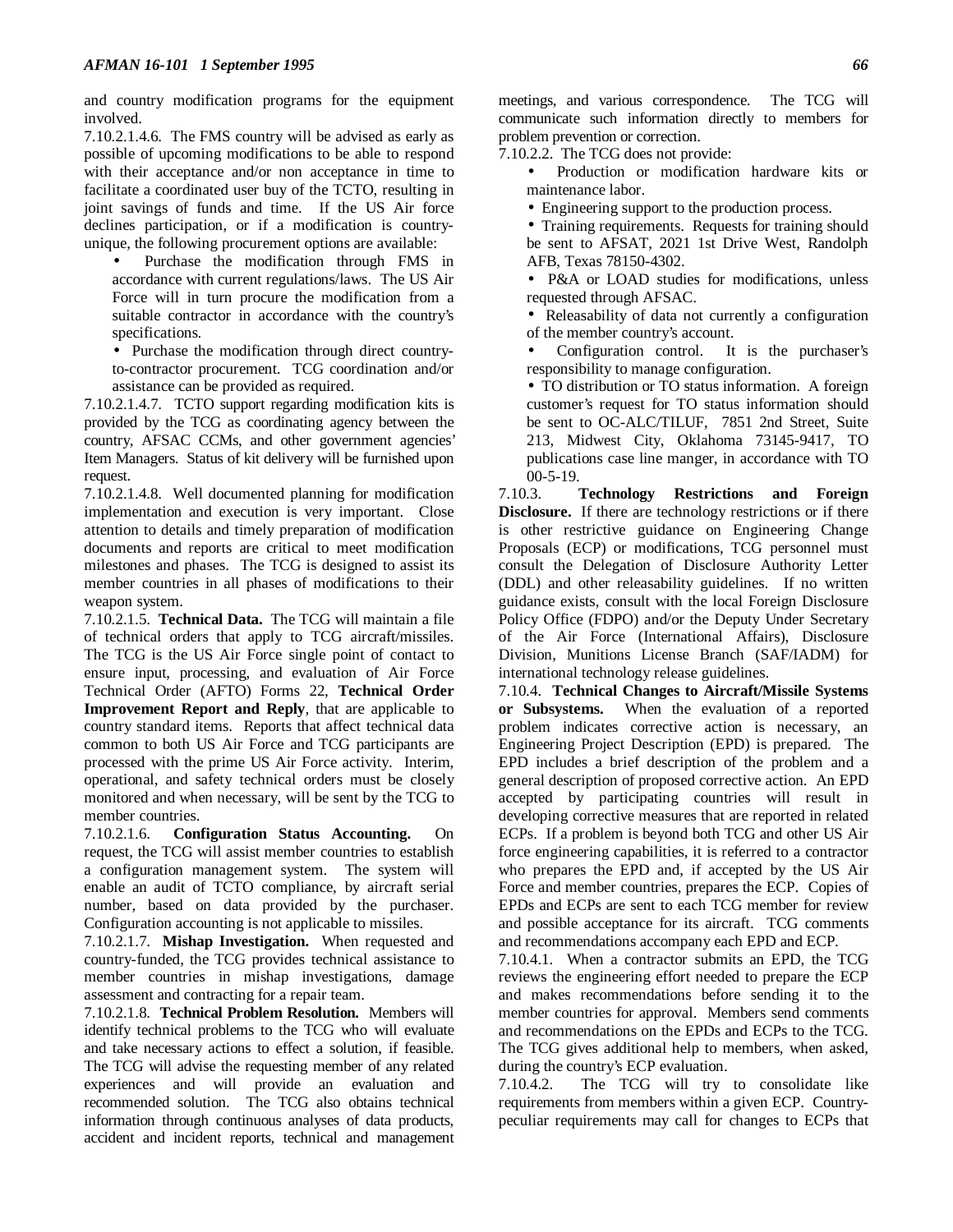increase individual member costs. The affected member must fund these additional costs separately.

7.10.4.2.1. The cost of a member's requested changes to ECPs that benefit other program participants are shared by all countries that accept the changes.

7.10.4.2.2. When a member country requests that an ECP be developed, the TCG decides how it applies to other members, and encourages their acceptance of its development on a cost-sharing basis. Members that first reject a proposed ECP, but later request the completed ECP, are charged an appropriate nonrecurring cost recoupment charge. The TCG credits these charges to TCP funds of those members that originally funded the ECP development.

7.10.4.3. The TCG reviews and makes recommendations, from a technical standpoint, to ECPs that result from the aircraft/missile TCG and makes them available to affected program members for review and possible acceptance. TCTOs and country standard time compliance technical orders (CSTCTOs) are issued as applicable in accordance with TO 00-5-19.

7.10.4.4. The TCG is responsible for identifying, investigating, notifying and resolving non-US Air Force standard configuration safety items. All TCG members should promptly report hazards to the TCG through the most expeditious means.

7.10.5. **Review Procedures.** The TCG conducts technical reviews with member countries. The purpose of these reviews is to discuss and find solutions to technical/maintenance-related issues. Other forums such as PMRs, SAMRs, etc. exist to cover issues outside the scope of the TCG. Many problems are common and apply to all member countries and as such all countries benefit from these reviews.

7.10.5.1. The TCG conducts CONUS reviews annually. TCG members are encouraged to send representatives to these reviews to benefit fully from and contribute to the program. The scheduling of the CONUS reviews will be coordinated with SAF/IAW.

7.10.5.2. In-country reviews will be held annually when requested and funded by the member country. These reviews provide for a maximum number of country personnel to attend and benefit from the reviews, as well as actively contribute to the program.

7.10.5.3. Regional reviews are consolidated reviews which may be jointly scheduled with other member countries in the same region for the purpose of keeping travel time and expense, through cost sharing, to a minimum.

7.10.6. **TCG Case.** TCGs are usually "G" cases, with LOAs prepared, implemented, and administered by AFSAC. Respective TCG chiefs are included on address lists for copies of accepted LOAs and amendments and modifications to LOAs. US Air Force teams formed to develop or negotiate LOAs for TCGs must have representatives from that applicable TCG. Each TCG is responsible for conducting and financially managing the program. The AFSAC geographic manager provides the status of case money during periodic reviews or when

requested by the member country or the TCG chief. These responsibilities must be stated in the AFSAC implementing directive which will be standardized as much as possible.

7.10.6.1. For initial acquisition of an aircraft/missile, the TCG may be a line on an "S" case. For follow-on TCG support, a "G" case is normally used.

7.10.6.2. When a TCG member buys additional aircraft/missiles managed by the TCG, a new FMS case for the TCG is not required. Instead, a statement will be included on the attachment to the LOA stating the purchaser agrees to continue participation in the aircraft/missile TCG.

7.10.6.3. LOAs for aircraft/missiles TCGs will include the following items:

7.10.6.3.1. Internal Services (line 001) includes personnel, facilities, supplies, CONUS travel, technical publications and equipment for the exclusive technical support of the participating security assistance countries. The TCG is responsible for accountability of equipment as defined in AFM 67-1, Volume IX, Chapter 8.

7.10.6.3.2. Contract Services (line 002) is to fund projects requested by the customer which exceed the TCG's internal capability. Services such as contractual engineering, technical investigation support, printing and reproduction of data may be funded under this line item.

7.10.6.3.3. Studies and Surveys (line 003) funds the travel expenses of TCG personnel while overseas as requested by and in support of a member. Expenses of other US Air Force technical personnel augmenting the TCG, including salaries, are also reported on this line item. This line is the member's option and is not required to participate in the program. Only personnel assigned to the TCG or providing temporary direct support to the TCG may use these funds. This line is not intended for travel to CONUS of any in-country personnel, SAO personnel, contractors, etc. in support of their individual country.

7.10.6.3.4. Lines for engineering drawings, aircraft structural integrity program (ASIP), software, etc., may be added.

7.10.6.4. LOAs for TCGs.

7.10.6.4.1. AFSAC will request LOA data from the TCG no later than 7 months before start of the country's program year. AFSAC will in-turn prepare and process the LOA upon receipt of this data. Implementation will occur no later than 2 months before the effective TCG period. This is necessary to ensure uninterrupted support.

7.10.6.4.2. Include a studies and surveys line identifying funds required for services, including travel, by US Air Force TCG personnel and the cost of US Air Force non-TCG personnel services to support a country's unique needs during in-country reviews. This line is the member's option and is not required to participate in the program.

7.10.6.4.3. Include a statement that it is each member country's responsibility to budget for travel and per diem expenses for their personnel to addend both CONUS and regional or in-country TCG reviews. These funds cannot be part of the LOA.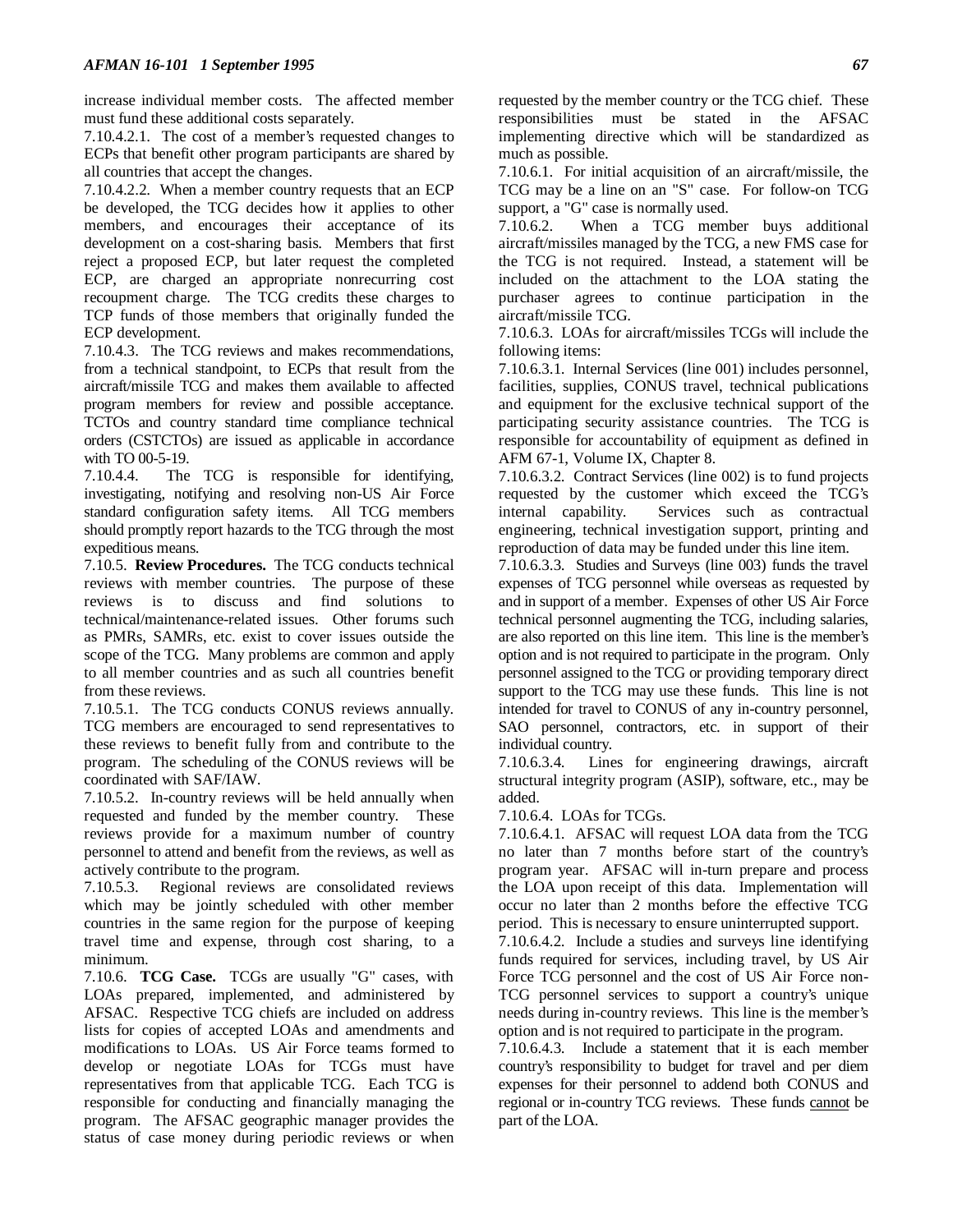7.10.6.4.4. Include an attachment in the supplemental conditions to the LOA that briefly explains the services provided to the country under the TCG, including US Air Force responsibilities and purchaser's responsibilities to the program and requirements that are unique to the purchaser's program.

7.10.6.4.5. TCG participation is assumed to be a continuous requirement unless the member country's LOA signatory authority notifies the AFSAC geographic manager (information copy to the TCG, the SAF/IA Country Director and SAF/IAW) 180 calendar days prior to expiration of the current LOA. A statement to this effect will be included in the supplemental conditions for each TCG LOA.

7.10.7. **TCG Costs.** Members of US Air Force TCGs must share program costs on a proportional basis. A participant's share of a given TCG for a specified program year is based on the total quantity of aircraft/missiles possessed by a member at the beginning of the program year. A member country's inventory is pro rated against the worldwide TCG inventory at the beginning of that program year.

7.10.7.1. The TCG chief is responsible for verifying aircraft/missile inventories and for providing the information to the AFSAC Case Manager for LOAs. The TCG will request country confirmation of anticipated aircraft/missile inventory quantities annually. If inventory quantities are not provided in a timely manner, the previous year's inventory, plus or minus any documented changes, will be used. Countries may occasionally request that their inventory count be adjusted. It is necessary that the member country's signatory authority request inventory adjustment directly and in writing to the TCG for review and approval. Information is also required on the disposition of the aircraft/missiles (mishap or transfer to another country). Financial adjustments for both increases and reductions will be accomplished during the subsequent program year.

7.10.7.2. TCG participation will include aircraft or missiles produced in a foreign country under license agreement with a US manufacturer. The aircraft/missiles produced under license agreement with a US manufacturer and supported by US Air Force-managed TCGs are part of the worldwide TCG inventory.

7.10.7.3. Countries that are not members of the TCG, but later join and request aircraft/missile system changes which were developed under the TCG, will pay a pro-rated share of all costs based on the current membership.

7.10.8. **Non-Participation in TCG.** The following policy is applicable to eligible purchasers who decide not to take part in TCGs:

7.10.8.1. TO supplements and revisions that result from TCG efforts are not shown in the non-participant's aircraft/missile configuration.

7.10.8.2. TCTOs and related kits developed through the TCG for country standard equipment are not provided, except to correct safety hazards.

7.10.8.3. TCG technical data and TCG meeting minutes will not be made available and non-participants cannot take part in any TCG review or meeting without SAF/IAW written permission.

7.10.8.4. Other data developed for extending inspection and overhaul intervals will not be provided.

7.10.8.5. Cost savings for parts and TCTO kits due to consolidated buys will not be available to non-participants. 7.10.8.,6. The TCG does not honor requests for technical assistance from non-member countries. Non-member countries that request technical assistance or support from the TCG will be encouraged to join the TCG. However, if the country does not join the TCG, it will be referred to the SPD for support. The SPD will develop a case to provide the requested support which will be fully funded by the country. SPDs are expressly prohibited from providing technical support to non-member countries without full reimbursement. Technical support would include charges for engineering services, reports, studies, maintenance data, modification data, technical data, technical problem resolution and any other charges deemed appropriate for technical services.

7.10.9. **Safety.** The SPD or TCG, as applicable, will inform all non-hostile countries of flight hazards and will offer TCTOs, kits, repair procedures, etc. for flight safety. The kit cost for purchasers not taking part in the TCG, however, includes additional specified costs: a special handling charge, a fair share of the non-recurring costs (NRC), and associated indirect TCG engineering costs (such as testing, configuration management, and DR investigation). Such charges, when collected, are reimbursed to the affected TCG. The TCG chief will ensure that SAOs are included as information addressees on all safety of flight TCTO messages in their respective countries. The intent is to keep SAOs informed of the status of aircraft, engines, and missiles in their countries.

7.10.10. **Support for Aircraft After SPD Disbanded.** The US Air Force continues support commitments for aircraft possessed and/or being flown by foreign customers and other DoD agencies when the US Air Force SPD has been disbanded or is in the process of being disbanded.

7.10.10.1. In the "post US Air Force inventory" environment, the roles of the TCG are significantly expanded to include traditional System Program Director (SPD) functions so that complete support can be sustained. The role of the TCG chief will be expanded to include the role of SPD. In a TCG/SPD organization, the workforce will contain both TCG and administrative funded positions necessary to provide a full range of SPD services to customer countries. Everyone under the TCG/SPD must be dedicated to the specific aircraft system(s) assigned to the TCG. In this role, the TCG/SPD chief has the latitude to use all available assets to accomplish mission requirements and may use both TCG and administratively funded assets to accomplish a necessary function. Tracking records will be maintained for administrative and TCG funded personnel to ensure accurate accountability of resources. The TCG will remain clearly identifiable with a dedicated TCG chief.

7.10.10.2. When a SPD's responsibility decreases and the SPD is finally deactivated, the TCG will assume those engineering, technical and logistical responsibilities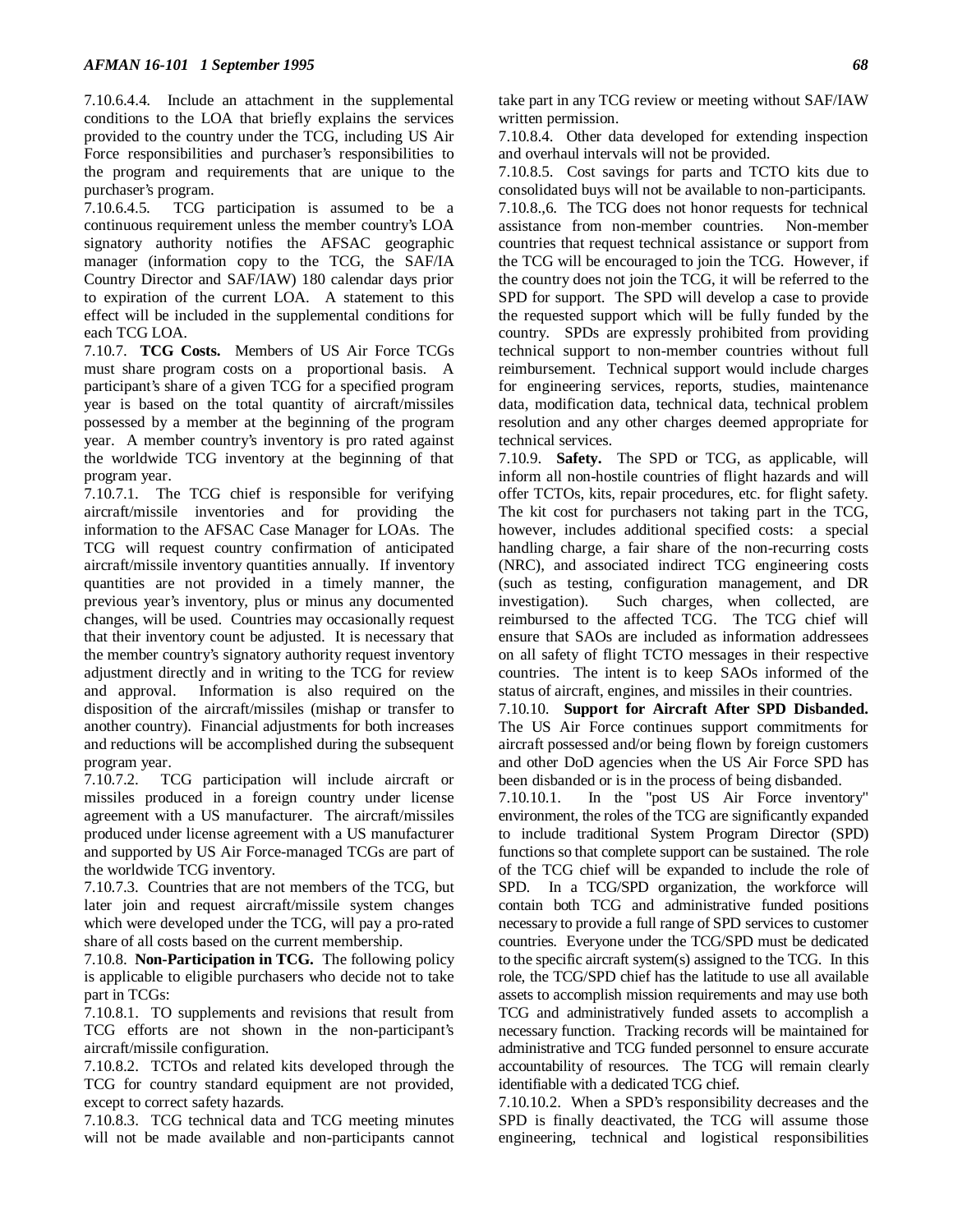previously handled by the SPD. This represents a significant increase in the level of responsibility of the TCG. Some examples include: general engineering including Aircraft/Systems and Aircraft Structural Integrity Program (ASIP) and Aircraft Modernization; managing items still used by a DoD proven activity and utilizing the Nonstandard Item Parts Acquisition and Repair Support Program (NIPARS) for nonstandard items; engineering change orders; kit development/proofing; maintenance and issue of weapon system peculiar technical orders and time compliance tech orders (TCTOs); International Weapons Item Projection System (IWIPS) management; Aircraft System Safety Group; development and maintenance of the Weapon System Master Support Plan; configuration tracking/monitoring; and technical support.

7.10.10.3. Although the TCGs do not normally become involved in major modifications or upgrades, in a "post

inventory" environment the TCG/SPD will be involved in all upgrade actions to facilitate configuration tracking, help with initial and follow-on problem solving, and provide advice regarding follow-on supply support. Engineering tasks, studies, or technical reviews for the purpose of maintaining or upgrading aircraft systems (maintainability, reliability, supportability) are authorized independent of specific country requests. Countries will fund their specific modifications and upgrades. These efforts may be identified on a separate LOA.

7.10.10.4. Manpower assigned to the TCG/SPD will be used exclusively for the support of the assigned weapons systems. Deviations will be thoroughly documented, and reimbursement will flow from the activity receiving support to the TCG or vice versa

### **Chapter 8**

#### **SERVICES PROVIDED IN-COUNTRY**

# *Section A - DoD Services.*

**8.1. Security Assistance Teams (SATs).** SATs consist of US military and DoD civilians sent to a foreign country on temporary duty (TDY) or permanent change of station (PCS) status to provide technical assistance or training. Types of SATs include, but are not limited to:

8.1.1. **Technical Assistance Team (TAT).** TATs consist of US DoD personnel deployed to a foreign country on TDY to place in operation, maintain, or repair equipment provided under security assistance. TATs will not be used to provide technical training or instruction (except for incidental, over-the-shoulder opportune training) in conjunction with their primary mission.

8.1.2. **Technical Assistance Field Team (TAFT).** TAFTs help install, operate, maintain, and support weapons systems and equipment purchased from the US Government. While doing these tasks, they may also provide incidental, over-the-shoulder opportune training. OJT is not permitted. TAFTs are deployed on a PCS basis. 8.1.3. **Weapon System Logistics Officer (WSLO).** WSLOs represent the system program director and help the support base and user activities resolve weapon system logistics support problems. These individuals may also provide incidental, nonessential, opportune, over-theshoulder training in logistics. WSLOs are deployed on a PCS basis.

8.1.4. **Mobile Training Team (MTT).** MTTs train personnel to operate, maintain, and use weapon systems and support equipment, or help train personnel in other special skills related to military functions. MTTs are deployed on a TDY basis.

8.1.5. **Extended Training Service Specialist (ETSS).** An ETSS provides advice, instruction, and training in installing, operating, and maintaining weapons, equipment, and systems. This includes Language Training Detachments (LTDs). ETSS personnel are deployed on a PCS basis.

8.1.6**. Other.** Other US Air Force personnel may provide services in-country under an LOA line item (i.e., logistic support groups).

**8.2**. **Relationships and Responsibilities.** The Chief of the diplomatic mission supervises the in-country activities of SATs through the Chief of the Security Assistance<br>Organization (SAO). AFSAT is the implementing AFSAT is the implementing command for TAFTs, ETSSs, LTDs, and MTTs. The MAJCOM providing personnel resources is the implementing command for TATs, WSLOs, and PMOs. 8.2.1. **Unified Command.** The unified command will:

- Command and supervise SAOs in their area of responsibility (AOR), but not in matters that are functions or responsibilities of the chief of the US diplomatic mission.
- Provide necessary technical assistance and administrative support to SAOs to ensure the efficient and effective oversight of SAT activities.
- Determine the level of support (Quality of Life (QOL) and Mission Sustainment (MS)) for all DoD personnel in its AOR, including SATs.
- Determine where medical and dental support not available at the SAT duty station will be provided.
- Specify who will provide logistic support, including the issue of special clothing and equipment to the SAT.
- Decide where personnel records support for PCS SAT personnel will be located.

8.2.2. **SAO Chief.** The SAO chief will:

- Exercise disciplinary authority and routine administration over in-country SATs.
- Coordinate the team's activities to ensure compatibility with other DoD elements.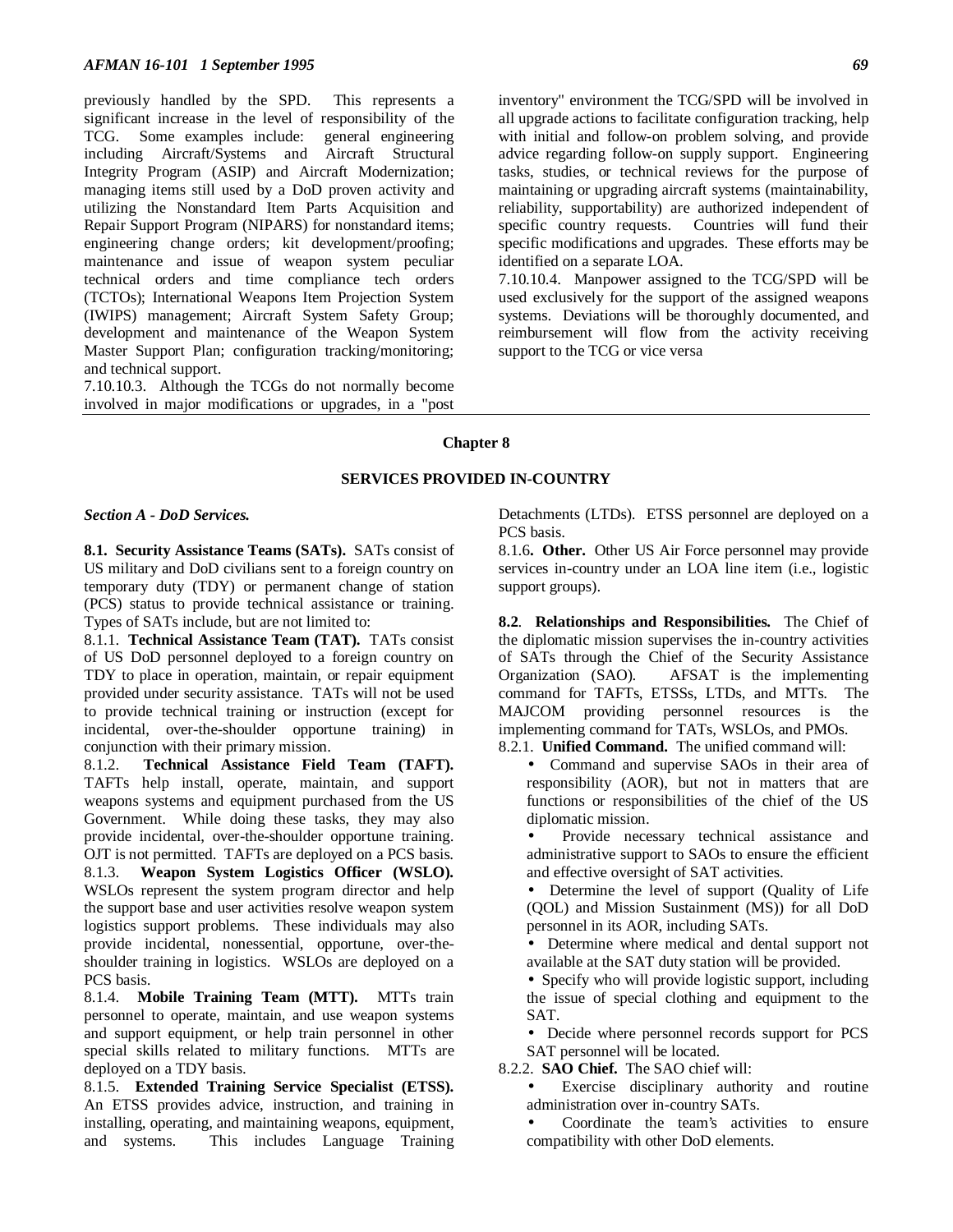• Ensure SATs comply with directives lawfully issued by the chief of mission and keep the unified command informed on SAT activities and progress.

### 8.2.3. **SAO.** The SAO will:

- Submit an Annual Integrated Assessment of Security Assistance (AIASA), which identifies future SAT requirements from US Air Force resources.
- Estimate in-country housing, leasing, and other incountry support costs and arrange and approve housing and leasing for team through contracting personnel.
- Establish a Foreign Area Administrative Support (FAAS) Agreement, where required.
- Set up an agreement with the host country on the personnel status of SAT members.
- Submit requisitions and AF Form 1780, **Request to Establish/Change Foreign Language Designated Positions (LDP)**, In-Place Consecutive Overseas Tours (IPCOTS)**,** and extensions to AFMPC with information copy to the Line Manager for PCS SAT military personnel.
- Request callup of TDY personnel.
- Confirm in-country support and resources are available before team arrival.
- Provide administrative and clerical support.
- Establish and review team property and inventory records.
- Review and approve requests for, and disposition of, QOL and MS items.
- Review and approve TDY requests for team personnel who are required to travel to perform the team mission. *NOTE*: SAT case funds are not authorized to support SAO TDY requirements.
- Review team requests for annual funding to verify reasonableness.
- Review team petty cash funds.
- Establish procedures for payment of local hire personnel supporting SAT personnel.
- Provide administrative support of SAT personnel through the team chief, when required.
- Identify passport and visa requirements, and coordinate SAT country clearances.
- Submit quarterly financial report for permanent change of station (PCS) teams as specified in DoD Regulation 7000.14-R, Volume 15**.**

8.2.4. **SAT Chief.** The SAT chief is usually the senior team member and will:

- Assign duties and responsibilities to team personnel as provided in the specific program.
- Be responsible to the US Air Force Case and Line Manager for accomplishing the SAT mission and expending funds designated for team use.
- Request and justify QOL and MS items to the SAO before purchase and maintain accountability records for these items.
- Justify and request SAO approval of TDY required to accomplish the team mission.
- Prepare SAT reports as specified in paragraph 8.6 of this manual.

8.2.5. **Line Manager.** The Line Manager for SATs will:

- Coordinate with AFMPC to ensure predeparture training meets the needs of the team member.
- Provide the team chief with oral and written instructions concerning responsibilities.
- Ensure personnel requisitioning is timely and within the scope of the LOA.
- Confirm in-country support has been arranged prior to team deployment.
- Review payment vouchers to ensure expenditures are based on current directives.
- Identify and request LOA amendments or modifications.
- Ensure financial reporting is accomplished as specified in DoD Regulation 7000.14-R, Volume 15.
- Identify SAO administrative duties required to support the US Air Force in the IPD.

**8.3. SAT Support.** The level and quality of support for team personnel will generally be equal to support provided other DoD personnel of equivalent grade in-country (i.e. SAO personnel). AFJI 16-104, (formerly AFR 400-45), gives guidance for the administrative and logistical support for overseas SAOs and should be used to determine SAT support. The customer must pay for SAT support costs or provide aid-in-kind (AIK). If the customer fails to provide AIK as agreed in the LOA, case funds will be used with approval of the Line Manager.

8.3.1. **Quarters.** Quarters for SAT personnel must be equivalent to US standards for the country involved.

8.3.2. **Quality of Life (QOL) Support.** QOL items are articles or services that will have a positive effect on the living and working environment of the deployed SAT. Factors to be considered in determining specific QOL item requirements include availability of suitable entertainment, climate, geography, security, local language, and recreational facilities. QOL items and support do not include charges for consumables, memberships, lessons, etc. QOL items include, but are not limited to: magazines, athletic equipment, fishing tackle, camping equipment, scuba gear, equipment repair, etc. The SAO chief must approve expenditures for and disposition of QOL items.

8.3.2.1. QOL items are procured for the team rather than for individual use and are owned by the customer. TV and VCR equipment can be purchased only for use in a dayroom type of situation. Individual families are not authorized TV or VCR support.

8.3.2.2. QOL items, for SATs funded by forgiven credit and international military education and training (IMET), will be funded by the US Air Force and not from funds provided to the SAO or unified commands. If US Air Force funds are inadequate to meet QOL requirements for foreign military financed SATs, FMS case funds may be used if specifically authorized in the LOA and approved by DSAA. QOL items cannot be funded under IMET, but existing in-country SAT stocks of such items may be used by IMET-funded teams.

8.3.3. **Mission Sustainment (MS) Support.** MS items are articles and services that are essential for the successful accomplishment of the SAT mission. The US Air Force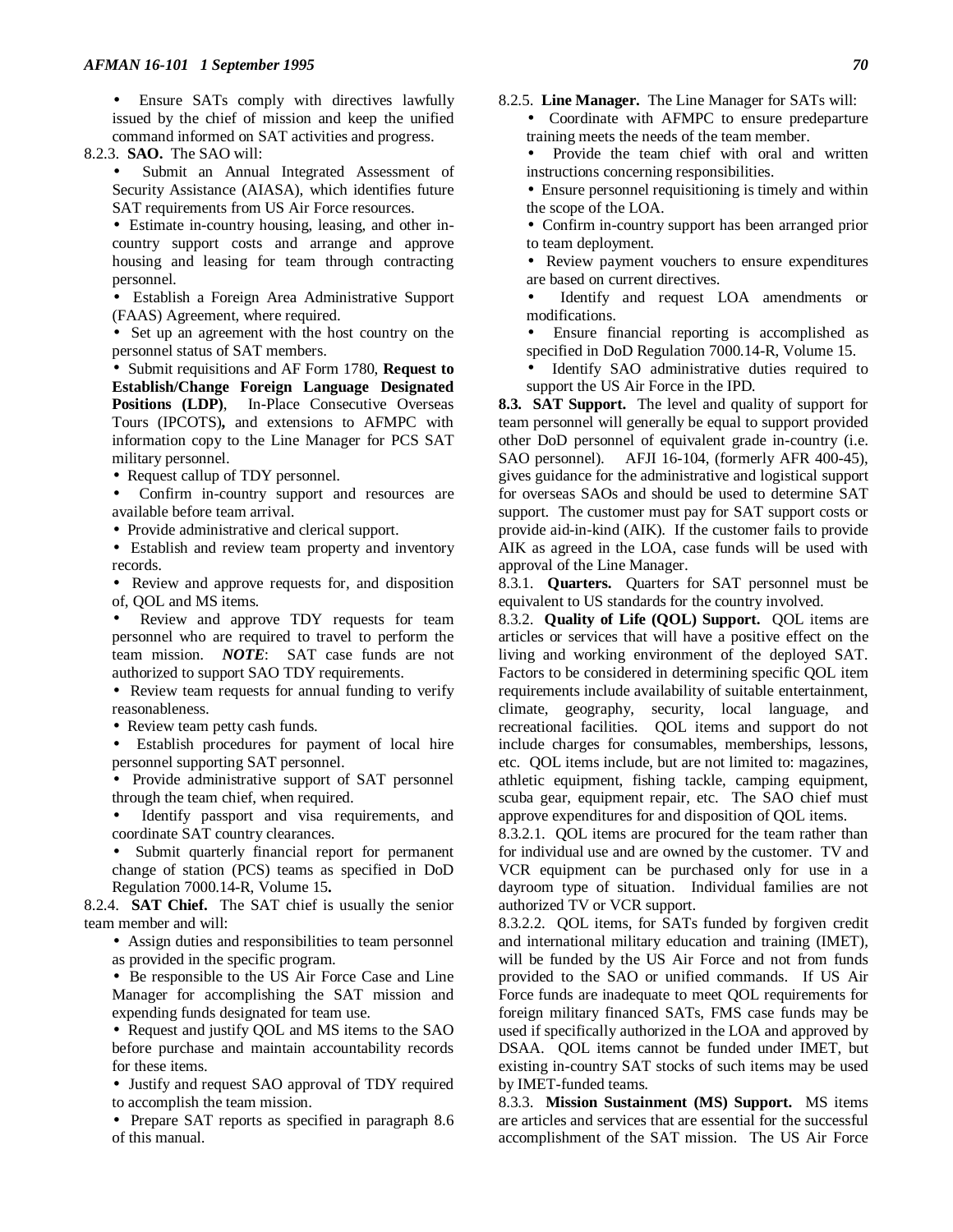may provide these items to deploying teams or the teams may acquire them in-country. The cost of MS items will be charged to the FMS case or IMET program. Examples of MS items include, but are not limited to: housing, dependent education, medical support and evacuation, security guards, drivers, physical conditioning equipment, and environmental and morale leave. The SAO chief must approve expenditures for and disposition of mission sustainment items.

8.3.4. **Environmental Morale Leave (EML).** EML travel for military and DoD civilian personnel under FMS cases will be limited to levels currently authorized by law (one trip per 2-year tour and two trips per 3-year tour). Not all countries are on the approved Secretary of Defense list of countries designated as eligible for funded EML.

#### **8.4. Letter of Request (LOR) for SATs.**

8.4.1. **LOR Format.** The amount of detail available during early phases of a SAT callup affects the quality of the service provided by that team. An LOR for a SAT must include a worksheet providing information on the requirement, support arrangements, reporting instructions, etc. See Attachment 33 for worksheet format. The purchaser (or the SAO on behalf of the requester) prepares the worksheet. The SAO will verify that administrative, financial, and contracting support (such as signing leases or rental car agreements) is available at this time. All assumptions will be identified in the LOR.

8.4.2. **LOR Leadtimes.** Purchasers must send LORs for SATs to the US Air Force agency responsible for preparing the FMS case at least 12 months before the team is needed. The need for a foreign language qualified individual may increase leadtime requirements by approximately 1 year. If prerequisite training is needed to qualify people for SAT duty, the callup date may be delayed. Requests for team extensions or follow-on LOAs will be submitted at least 12 months before the existing case expires.

### 8.4.3. **LOR Processing.**

8.4.3.1. The Case Manager advises the Air Force Military Personnel Center (AFMPC), Director of Personnel Manpower Resources (DPMR), 550 "C" Street West, Randolph AFB, Texas 78150-4734 of PCS SAT manpower requirements immediately upon receipt, and sends the LOA data request to the Line Manager(s) and the SAO. For blanket order lines, the Line Manager will advise AFMPC of the manpower requirements immediately upon identification.

8.4.3.2. The Line Manager prepares a manpower justification summary, as shown in Attachment 16 of this manual, and forwards it through the SAPM to the Case Manager. The Line Manager determines availability of personnel through AFMPC or AFMC, as appropriate. If fully qualified personnel are not available, personnel may be trained to meet required skills.

8.4.3.3. Funds for training will be included in the LOA or IMET program. Anti-terrorism training is required for all SATs. Area orientation is required for all PCS teams and recommended for TDY teams. Contact the US Air Force Special Operations School Regional Affairs Division

(USAFSOS/EDR), Alison Building, 347 Tully Street, Hurlburt Field, Florida 32544-5800 to determine the proper course. All predeployment orientation training costs will be included in the LOA data. (*NOTE*: Funds must be made available before training can be provided. The Line Manager must receive the IPD which implements the accepted LOA before SAT personnel can train or report in country.)

8.4.3.4. The Line Manager provides pricing data to the SAPM. Pricing data will be computed as specified in DoD Regulation 7000.14-R, Volume 15. Estimates for incountry support costs will be obtained from the SAO. Use Attachment 34 to determine SAT costs.

8.4.3.5. The Case Manager will determine the impact on US Air Force readiness from inputs by the Line Manager and AFMPC, if any significant adverse effect is expected.

8.4.3.6. When LOA data for PCS SATs is requested in support of a system case, the Line Manager will provide estimated requirements for planning purposes. In this case, the Line Manager will identify the assumptions used (i.e., number of people) when providing the LOA data.

**8.5. LOAs for SATs.** TAFTs and training teams are provided under a "T" case prepared by AFSAT or under a system case prepared by SAF/IA. SATs for most nontraining services are provided as part of a "D," "G," "N," "S," or "Y" case.

8.5.1. **LOA Preparation.** The following generic codes must be used on LOAs for SATs:

- ETSS/MTT N0O
- TAFT R9G
- $\bullet$  TAT  $-M1A$
- WSLO M1E

8.5.1.1. The SAT worksheet will be retained in the case file and a copy attached to the IPD which is sent to the implementing command and SAO.

8.5.1.2. Any statement of work (SOW) or memorandum of understanding (MOU) pertaining to the SAT must be attached to, or referenced in, the LOA. Any special conditions asked for by the customer will, if approved, be part of the supplemental conditions or programming documents.

8.5.1.3. Supplemental conditions applying the pertinent Status of Forces Agreement must be included in an LOA (DoD Manual 5l05.38 (SAMM), Chapter 7).

### 8.5.2. **LOA Implementation.**

8.5.2.1. Upon receipt of obligational authority, the Case Manager sends the IPD to the Line Manager. A copy of the IPD and attachments are also provided to the SAO. The Line Manager will issue implementing instructions to the SAO for the SAT within 21 days after receipt of the IPD, and will establish milestones for requisition and other implementing responsibilities.

8.5.2.2. After LOA acceptance, the Case Manager will forward a letter to SAF/IAXM requesting allocation of the manpower. The Line Manager will staff the availability of personnel through AFMPC or other MAJCOM, as appropriate.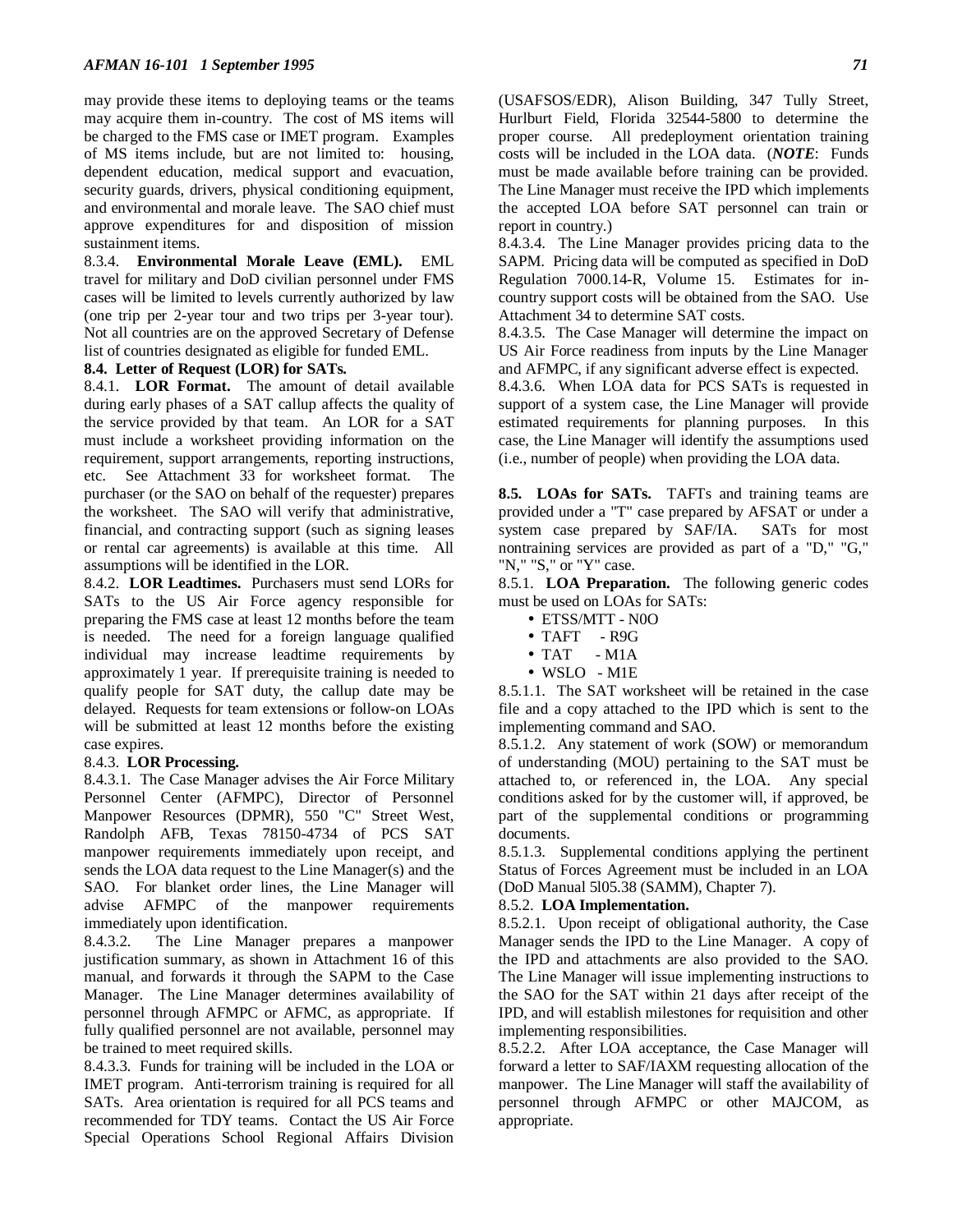8.5.2.3. On receipt of implementing instructions from the line manager and definitized SAT personnel requirements, the SAO will:

- Submit the initial requisition for PCS military personnel to AFMPC through the Line Manager. A minimum of 6-months lead time to desired report date in-country is required, plus additional lead time for prerequisite training (including foreign language training, if required).
- Send the AF Form 1780.

• Send the request for team callup to the line manager at least 30 days in advance of the report date incountry. Copies will also be provided to the appropriate SAF/IA regional division, SAF/FMBIS, AFMPC, the unified command, and applicable MAJCOM. The SAO must verify availability of adequate transportation, lodging, food, equipment, facilities, and other resources needed by the team to accomplish the mission in the callup. The request will cite the IPD as the authority for movement of SAT personnel.

8.5.2.4. AFSAT will track, by computer-assisted means, ETSSs, TAFTs, and MTTs. Data tracked will include names of members, locations, dates, scope of the programs, and other pertinent data. Tracking of nontraining PCS and TDY teams by other implementing commands is encouraged but not mandatory.

8.5.3. **AF Form 1780.** AFI 36-2605, *Air Force Military Personnel Testing System*, June 17, 1994, outlines the information required on the AF Form 1780 and establishes the reviewing chain for processing the form. The required signatures and channels to properly process an AF Form 1780 for a SAT position are:

• The Originating Official (block 19) is the individual in the SAO having oversight of the SAT.

• The Approving Official (block 20) is the SAO chief.

The MAJCOM Foreign Language Program Manager (block 22) is HQ 11th Support Wing, Joint Departmental Military Personnel (HQ 11th SPT Wg/DPJ, 200 Macdill Boulevard, Suite 400, Bolling AFB, Washington DC 20332-5100.

• The MAJCOM Air Force Specialty Code (AFSC) Functional Manager (block 23) is not applicable for SATs.

• The AFSC Functional Manager (block 24) is SAF/IAXM, who will coordinate with the Case Manager.

• The HQ US Air Force Foreign Language Service Program Manager (block 25) is the Directorate of Plans, Policy, and Evaluation, Intelligence Support Division (HQ USAF/INXFM), 5113 Leesburg Pike, Suite 600, Falls Church, Virginia 22041-3230.

• The MAJCOM Manpower and Organization (block 26) is the 11th Support Wing, Plans Directorate (11th SPTW/XP), 1585 Air Force Pentagon, Washington DC 20330-1585, who will update the Unit Manning Document (UMD).

# **8.6. SAT Reporting Requirements.**

8.6.1. **TDY Teams.** The team chief prepares the initial SAT report 30 days after arrival, a final report on mission completion (see formats at Attachments 35 and 36), and progress reports immediately on encountering difficulties that may impact the success and timeliness of the mission. When the TDY is less than 9 weeks, the initial and final reports may be combined and submitted at the end of the mission. The team chief must also debrief the SAO on mission completion.

8.6.2. **PCS Teams.** The team chief prepares the initial report 30 days after arrival (Attachment 35). During outprocessing, the team chief must submit an end of tour report (Attachment 36). In addition, the team chief will submit progress reports immediately on encountering difficulties. The SAO will provide quarterly financial reports according to DoD Regulation 7000.14-R, Volume 15. The team chief must debrief the SAO on completion of his or her tour and will debrief the Line Manager or Case Manager, on request.

**8.7. Replacement of SAT Personnel.** If SAT personnel must be replaced, the transportation cost for replacement personnel is charged to the FMS case or IMET program. The Line Manager makes sure replacement action meets the scope of the program.

#### *Section B - Contractor Services*

**8.8. Contractor Training Teams.** See AFJI 16-l05 (formerly AFR 50-29) for guidance unique to training teams, including processing requests for training teams under the IMET program.

**8.9. Contractor Engineering Technical Services (CETS).** Policy and procedures for CETS are specified in AFI 21-110 (formerly AFR 66-18), unless separately addressed in the following paragraphs. CETS personnel provided under security assistance programs will be assigned to the SAO for administrative support. CETS consist of technical support, advice, and instruction in the installation, operation, and maintenance of weapons systems and equipment.

8.9.1. **Training CETS.** AFSAT is responsible for CETS when the primary task is training. Lines for these services are identified as FMS training services under generic code N0O in a system sale or "T" case.

8.9.2. **Other CETS.** AFSAC is responsible for CETS when the primary task is other than training. When CETS taskings include training, AFSAT will be consulted to ensure proper development of the contract SOW. Nontraining CETS are provided under a nontraining line item in a system sale or "G" case.

### **8.10. Relationships and Responsibilities.**

8.10.1. **SAO.** The SAO will:

- Identify CETS requirements along with host country's security assistance requirements.
- Assist country in preparing the letter of request (LOR) which includes detailed information on the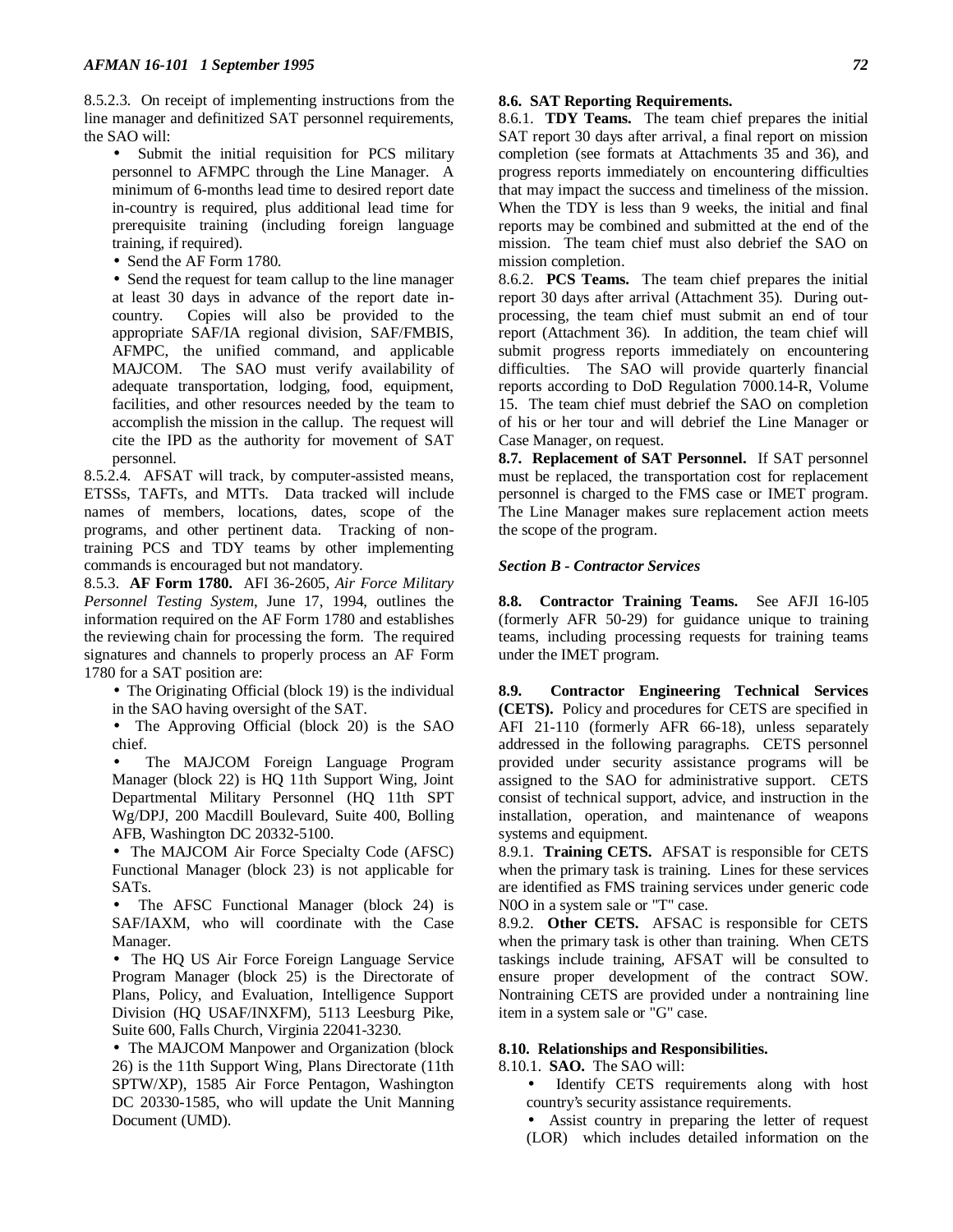requirement for CETS. See Attachment 6 for a CETS checklist.

• Ensure that adequate facilities and resources to accomplish the mission are available before arrival of CETS representatives in-country.

• Coordinate support functions for CETS personnel with the applicable organization in-country including logistics support (lodging, transportation, communications equipment, facilities, etc.) if part of the CETS contract, before initiating CETS callup.

• Initiate callup of personnel for the CETS.

• Monitor CETS, to ensure personnel are used for the functions described in the LOA, Task Work Specification (TWS) or Statement of Work (SOW), and certify the monthly certificate of service (COS) through the MAJCOM contracting office.

• Brief all CETS personnel on local security matters.

• Issue AF Form 1292, Request and Authorization for Temporary Duty - Contractor Personnel, for CETS personnel for TDY required when in country to accomplish the CETS mission.

Investigate serious incidents involving CETS personnel, including incompetence, and forward results to the Case and Line Manager.

• Evaluate effectiveness of CETS at the end of mission and provide feedback to the Case and Line Manager.

• Obtain an agreement with the host country on the diplomatic status of team personnel.

• Give administrative and clerical support.

• Obtain an agreement with the American Embassy for any administrative and logistic support to be provided CETS personnel (leasing housing, rental vehicles, etc.).

8.10.2. **Line Manager.** The Line Manager for CETS will:

• Obtain and provide LOAD for CETS through the MAJCOM contracting office.

• Ensure the requesting country or SAO provides sufficient information on the CETS requirement, including tasks to be accomplished by CETS personnel.

• Ensure the TWS or SOW is clear to ensure the mission is accomplished.

• Identify and schedule pre-departure orientation or training for CETS personnel, as required.

• Request amendments or modifications to the FMS case.

• Resolve CETS issues which may arise with the contractor through the MAJCOM contracting office.

**8.11. Privileges and Support for CETS Personnel.** Contractor personnel providing field services under IMET will receive the same privileges and logistics support as contractor field services (CFS) funded by US Air Force appropriations. Support under FMS will not exceed that authorized in AFI 21-110 (formerly AFR 66-18) and will be limited to that included in the additional terms and conditions of the LOA. The TWS, Administrative Data Section, will reflect those privileges and logistics support to be provided to the CETS. The purchaser must pay all costs for the support of CETS.

**8.12. LORs for CETS.** The purchaser will send LORs for CETS that are predominantly training to AFSAT and follow-on CETS for other than training to the applicable AFSAC division. LORs for systems cases may include a request for a CETS line item.

8.12.1. **LOR Leadtime.** Purchasers should submit LORs for CETS at least 8 months before the desired in-place date and the anticipated technical predeployment training time. 8.12.2. **LOR Processing.**

8.12.2.1. For CETS under systems cases, the Case Manager sends the LOAD request to the implementing command. LOAD requests which include contractor training services will be coordinated with AFSAT.

8.12.2.2. The Line Manager staffs the LOAD through the MAJCOM contracting office and provides data to the Case Manager. The LOAD will include the cost of any predeployment US Government training and logistics support to be provided to the contractor personnel.

#### **8.13. LOAs for CETS.**

8.13.1. **LOA Preparation.** The TWS or SOW will be retained in the case file and a copy attached to the IPD, which is sent to the implementing command and SAO. The LOA must include supplemental conditions addressing safeguards for US Air Force contractor personnel.

#### 8.13.2. **LOA Implementation.**

8.13.2.1. While the purchaser is processing the LOA for acceptance, the MAJCOM program office OPR prepares the purchase request (PR), AF Form 255a, **Technical Services Requirements**, and the TWS or SOW based on data from the purchaser. The package is submitted to the MAJCOM contracting office for procurement action when the IPD is received.

8.13.2.2. PRs will be submitted to the MAJCOM contracting office to allow a minimum of l80 days leadtime to effect contractual coverage. Distribution of the resultant contract and callup of personnel for CETS will not occur until the LOA has been accepted, obligational authority approved, and the IPD received.

8.13.2.3. The Line Manager will issue implementing instructions to the SAO within 60 days after receipt of the IPD. A copy of the TWS or SOW will be attached. Copies of the implementing instructions will be provided to the applicable SAF/IA Country Director. The SAO must verify the availability of in-country support to be provided (which is addressed in the TWS or SOW).

8.13.2.4. The SAO will initiate callup of personnel for the CETS not less than 30 days before the desired in-place date.

#### **8.14. TDY of CETS Personnel.**

8.14.1. AF Form 1292, **Request and Authorization for Temporary Duty - Contractor Personnel**, authorizing TDY travel of CETS personnel will be issued for all CETS TDY funded under the IMET program. Use the most economical and effective modes of travel. If government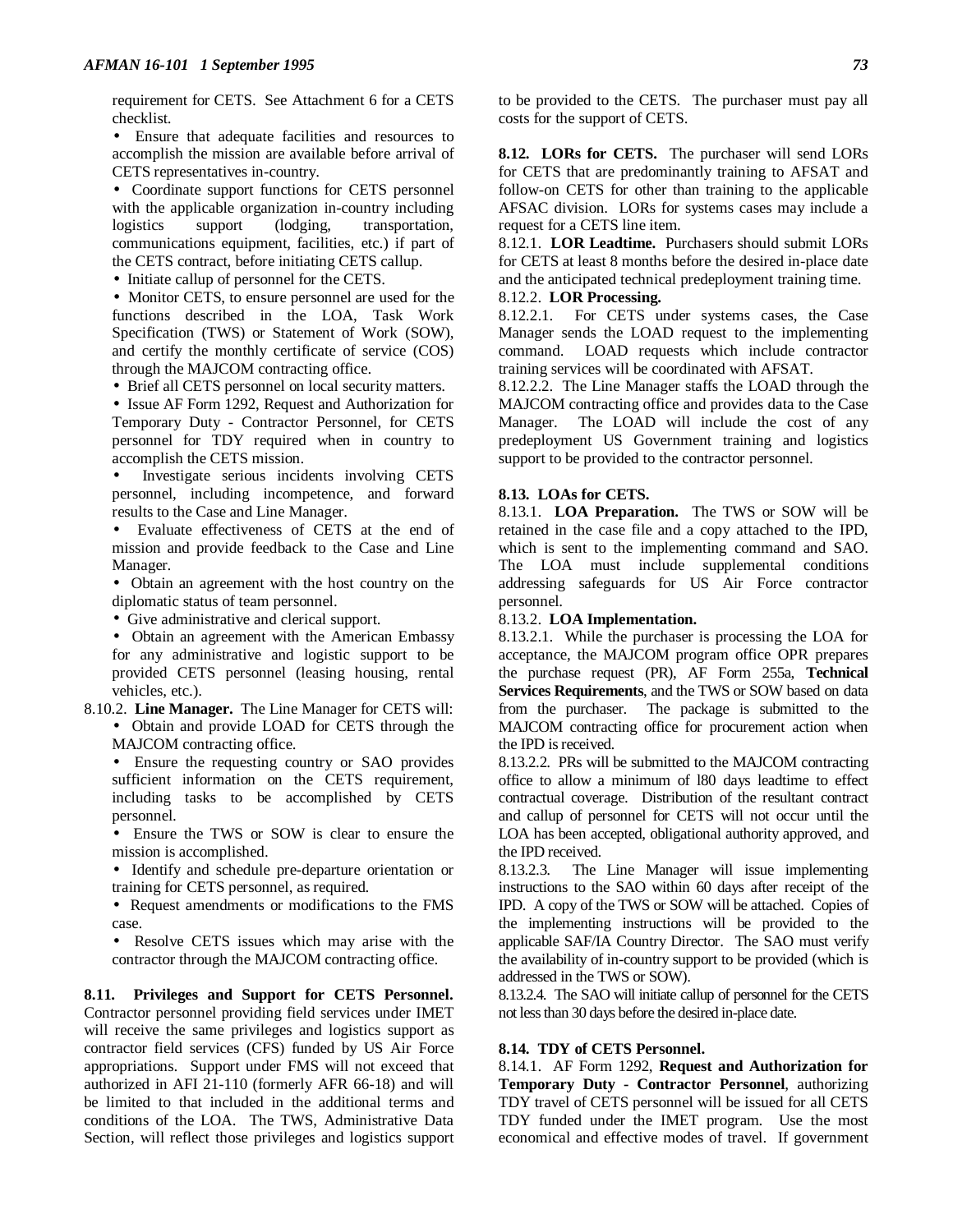transportation is not available, the SAO will provide a certification of nonavailability. CETS personnel will then obtain the required transportation to accomplish the mission and request reimbursement on the DD Form 1351-

## 2, **Travel Voucher or Subvoucher**.

8.14.2. AF Form 1292 for CETS personnel funded under FMS will be issued for travel outside the country to which

they are assigned. CETS personnel providing services to a customer country may travel within that country without TDY orders unless extenuating circumstances require TDY orders.

#### **Chapter 9**

#### **MANAGEMENT INFORMATION SYSTEMS AND REPORTS**

**9.1. Security Assistance Reports.** Security assistance reports provide data on FMS programs for Congress, Department of State, the National Security Council, Office of the Secretary of Defense, HQ US Air Force, and the purchasers. Following is a list of reports and their use.

9.1.1. **RCS: DSAA(M)1101, Financial Procedures Applicable to Military Procurement Agreement Between the United States and the Federal Republic of Germany.** DoD Instruction 2110.32, *Foreign Military Sales Between the United States and the Federal Republic of Germany*, March 25, 1980, requires this report, as the result of the Military Procurement Agreement. (OPR: DFAS-DE/FBI)

9.1.2. **RCS: DD-I&L(SA)434, International Coproduction Projects and Agreements Between the United States and Other Countries and International Organizations.** DoD Directive 2000.9, *International Co-Production Projects and Agreements Between the United States and Other Countries or International Organizations*, January 23, 1974, requires this report giving OASD the semiannual status of all formalized coproduction projects and agreements (prepared by SAF/IAQ), including pending agreements that will probably be finalized during the next year. The report briefly describes the project, its background, current production and status (including anticipated and approximate monetary return to the United States), current problems, and future major events. (OPR: SAF/IAQ)

9.1.3. **RCS: DSAA(A)1112, Recoupment of RDT&E Cost on Sales of US Government Products and Technology.** See DoD Regulation 7000.14-R, Volume 15 (OPR: SAF/FMBIS)

9.1.4. **RCS: DSAA(M)1118, Reporting Excess Defense Articles (EDA) Sold to Foreign Governments or International Organizations at Acquisition Cost.** The AECA and DoD Manual 5105.38-M (SAMM) require a quarterly report on excess defense articles sold to foreign governments or international organizations. The information submitted is as of the last day of the quarter and tracks EDA sales against the US Air Force allocation of the annual ceiling limitation in the AECA, Section 31. SAF/IA regional divisions and AFSAC divisions send feeder reports to SAF/IAXM who consolidates and sends them to DSAA by the 15th day of the following month after the end of each quarter. (OPR: SAF/IAXM)

9.1.5. **RCS: DSAA(Q)1138, Price and Availability (P&A) Report.** The AECA, Section 28, and DoD Manual 5105.38-M (SAMM) require a quarterly report which shows letter of offer and acceptance (LOA) data submitted or requests for FMS LOAs which need congressional review. The report is classified confidential. SAF/IA regional divisions and AFSAC divisions send feeder reports to SAF/IAXM who consolidates and sends them to DSAA by the 3rd day of the following month after the end of each quarter. (OPR: SAF/IAXM)

9.1.6. **RCS: DD-COMP(M)1517, FMS Detail Billing Report.** Each activity that delivers articles, performs a service, or trains personnel to support FMS programs prepares this report. Performing activities send delivery report transactions to DFAS-DE/I via CMCS. DoD Regulation 7000.14-R, Volume 15 provides instructions.

9.1.7. **RCS: SAF-IA(Q)7106, MILSTRIP Report.** This report gives the FMS purchaser and US Air Force agencies the quarterly status of delivery actions for each item on an FMS case until it is closed. It is made at the end of each fiscal quarter and gives the current supply status for each item ordered, plus cancellation or shipment status of orders closed during the quarter. The report is available to purchasers on request. AFM 67-1, Volume IX, chapter 7, has reporting instructions. (No single OPR)

9.1.8. **RCS: SAF-IAX(AR)7801, FMS Program Status.** US Air Force FMS management activities submit this report as directed by SAF/IA. Each tasking will usually be a one-time report of information available from existing management records and not available from other recurring reports. (OPR: SAF/IAXM)

9.1.9. **RCS: DSAA(Q)1146, Unexpired Leases of DoD Property of Any Value.** This is a quarterly report (DoD) Manual 5105.38-M (SAMM), Chapter 12) of defense articles leased to foreign governments and international organizations. (OPR: SAF/IAXM)

9.1.10. **RCS: HAF-PRI(M)7113(DC), Foreign Trade Report (Section II).** AFSAC prepares and submits this report (required by the US Department of Commerce) which is for reporting FMS and MAP material. It is based on a DoD agreement with the Bureau of Census and waives the need to provide export licenses and shipper's export declarations for moving these shipments. (OPR: AFSAC/XM)

9.1.11. **RCS: DSAA(M)1288, Special Defense Acquisition Fund (SDAF).** US Air Force organizations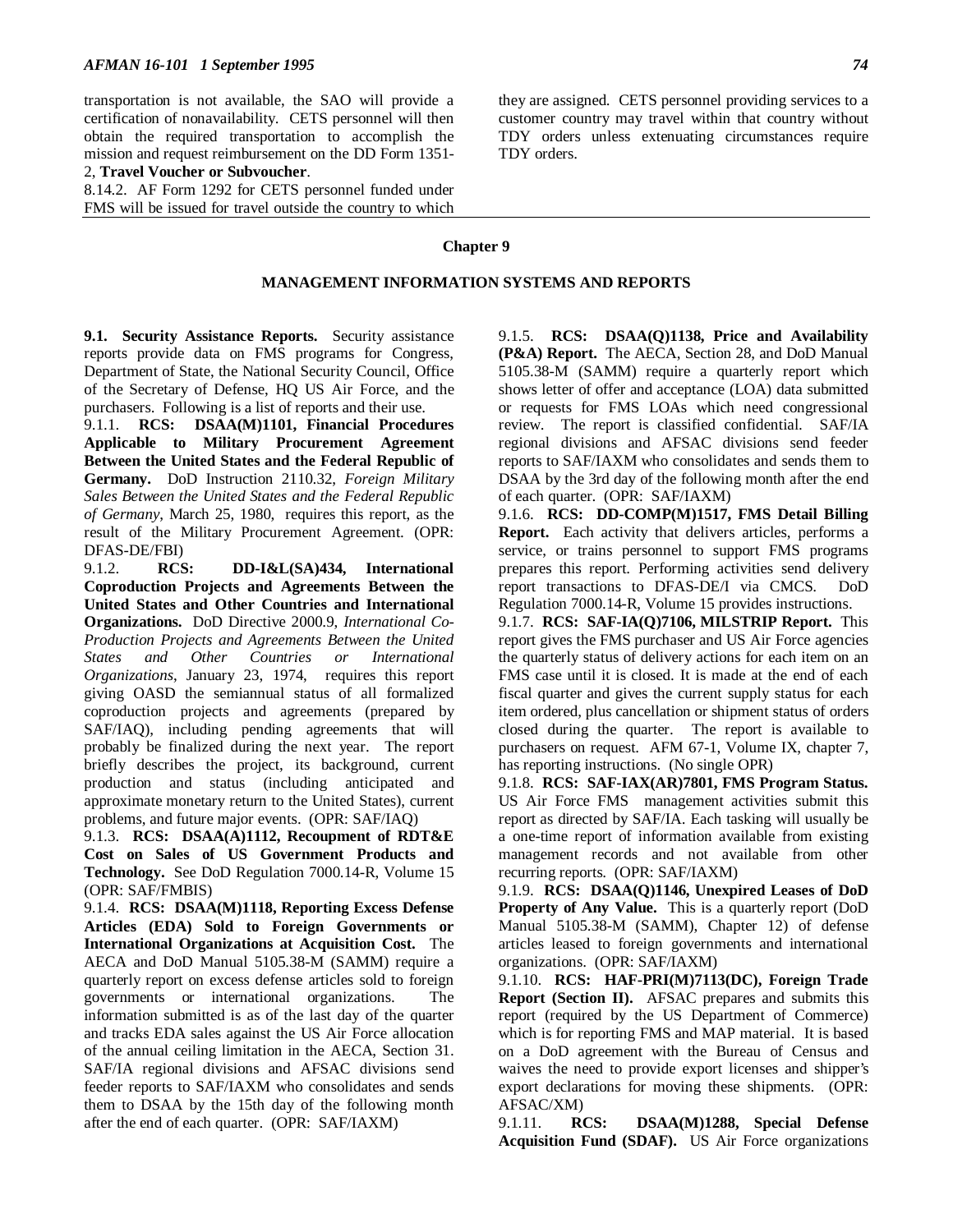with item management responsibility make this report for SDAF assets in storage. DoD Manual 5105.38-M (SAMM), Chapter 14, contains instructions for this report. US Air Force agencies send feeder reports to SAF/IAXM who consolidates and sends them to DSAA bythe 10th day following the end of the reporting month. (OPR: SAF/IAXM)

**9.2. Case Management Control System (CMCS).** The CMCS is the official US Air Force FMS accounting system. It is a combination planning, logistics, financial, and management information system. It is for US Air Force and designated US Government agencies-use only and is not available to foreign customers. SAF/IAX is the Program Manager for CMCS. Each command or organization must appoint a point of contact for CMCS matters such as training, user identifications, user manuals, etc. CMCS is divided into four major groups: Planning,

Finance, Management, and Interface. The Planning systems are described below. Contact your organizational CMCS point of contact for information on the other groups.

9.2.1. **Document Preparation System (DPS).** SAF/IA, AFSAT, and AFSAC will use this system to create all US Air Force LOAs, amendments, and modifications.

9.2.2. **Case Profile System (CSP).** SAF/IA, AFSAT, and AFSAC will use this system to transmit FMS case data to the Defense Integrated Financial System (DIFS).

9.2.3. **Payment Schedule System (PAY).** SAF/IA, AFSAT, and AFSAC will use this system to prepare case payment schedules and termination liability worksheets.

9.2.4. **Price and Availability System (PAV).** This system is used by SAF/IA, AFSAT, AFSAC, and all supporting MAJCOMs and organizations to prepare and process LOA data estimates for US Air Force-written cases.

ROBERT D. BAUERLEIN Deputy Under Secretary International Affairs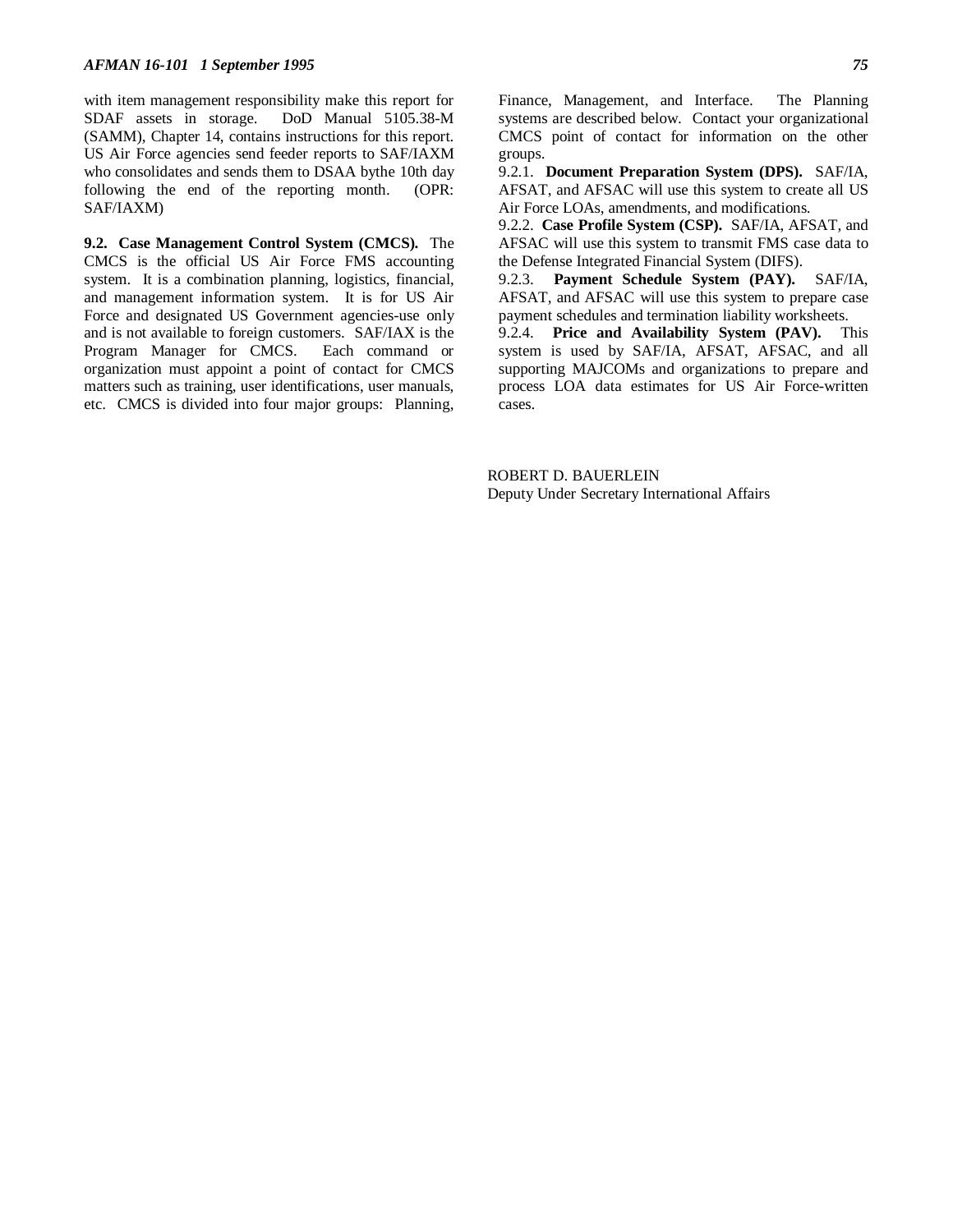#### **GLOSSARY OF REFERENCES, ABBREVIATIONS, ACRONYMS AND TERMS**

#### *References*

- AFI 10-601, *Mission Needs and Operational Requirements Guidance and Procedures* (formerly AFR 57-1) AFI 10-1101, *Operations Security (OPSEC) Instructions*, May 1994 AFI 16-106, *Processing Discrepancy Reports Against Foreign Military Sales Shipments* (formerly AFR 67-7) AFI 16-201, *Disclosure of Military Information to Foreign Governments and International Organizations* (formerly AFR 200-9) AFI 21-101, *Air Force Maintenance Management* (formerly AFR 66-1) AFI 21-110, *Engineering and Technical Services Management and Control* (formerly AFR 66-18) AFI 24-101, *Passenger Travel* (formerly AFR 75-8, Volume I) AFI 24-201, *Cargo Movement* (formerly AFR 75-1) AFI 24-202, *Preservation and Packing* (formerly AFR 71-9) AFI 24-204, *Preparing Hazardous Materials for Military Air Shipment* (formerly AFR 71-4) AFI 36-2110, *Assignments* (formerly AFR 36-20 and AFR 39-11) AFI 36-2202, *Managing and Conducting Military Training Programs* (formerly AFR 4-66) AFI 36-2605, *Air Force Military Personnel Testing System*, June 17, 1994 AFI 38-204, *Programming USAF Manpower*, April 29, 1994 AFI 51-303, *Patents* (formerly AFR 110-8) AFI 51-701, *Negotiating, Concluding, Reporting, and Maintaining International Agreements,* May 1994 AFI 63-111, *Contractor Support for Systems and Equipment* (formerly AFR 800-21) AFI 64-103, *Leasing US Air Force Aircraft and Related Equipment to Nongovernment Organizations* (formerly AFR 70-10) AFI 65-503, *US Air Force Cost and Planning Factors* (formerly AFR 173-13) AFI 65-601V1, *US Air Force Budget Policies and Procedures* (formerly AFR 172-1V1) AFJI 16-104, *Administration and Logistics Support of Overseas SAOs* (formerly AFR 400-45) AFJI 16-105, *Joint Security Assistance Training* (formerly AFR 50-29) AFJI 16-106, *Processing Discrepancy Reports Against Foreign Military Sales Shipments* (formerly AFR 67-7) AFJI 24-405, *DoD Foreign Clearance Guide* (formerly AFR 8-5) AFJMAN 24-204, *Preparing Hazardous Materials for Military Air Shipment* (formerly AFR 71-4) AFM 67-1, *USAF Supply Manual* AFMCR 400-178, *Security Assistance Management Information System (SAMIS) W001 Users Manual*, October 31, 1988 AFPD 16-1, *International Affairs,* August 16, 1993 AFPD 16-2, *Disclosure of Military Information to Foreign Governments and International Organizations*, September 10, 1993 AFPD 24-2, *Preparation and Movement of US Air Force* (formerly AFR 71-9) AFR 10-7, *Administrative Orders*, September 1986 AFR 57-4, *Modification Approval and Management*, August 1987 AFR 75-2, *Defense Traffic Management Regulation*, July 31, 1986 AFR 76-28, *Non-US Government Rate Tariffs*, July 1975 AFR 172-1, Volume 1, *USAF Budget Policies and Procedures*, October 1990 AFR 800-14, *Lifecycle Management of Computer Resources in Systems*, September 1986 *Arms Export Control Act (AECA),* Title 22, U.S.C., beginning with sections 2751 *Atomic Energy Act of 1954, as amended* DoD Directive 2000.9, *International Co-Production Projects and Agreements Between the United States and Other Countries or International Organizations*, January 23, 1974 DoD Directive 2040.2, *International Transfers of Technology, Goods, Services, and Munitions*, January 17, 1984 DoD Directive 2055.3, *Manning of Security Assistance Organizations and the Selection and Training of Security Assistance Personnel*, March 11, 1985 DoD Directive 5410.18, *Community Relations*, July 3, 1974 DoD Instruction 2110.32, *Foreign Military Sales Between the United States and the Federal Republic of Germany*, March 25, 1980 DoD Instruction 5410.19, *Armed Forces Community Relations,* July 19, 1979 DoD Instruction 7230.8, *Leases and Demonstrations of DoD Equipment*, February 16, 1995 DoD Manual 4000.25-8-M, *Military Assistance Program Address Directory (MAPAD) System*, March 1993 DoD Manual 4160.21-M, *Defense Reutilization and Marketing Manual*, March 1990 DoD Manual 5105.38-M, *Security Assistance Management Manual (SAMM)*, October 1, 1988
	- DoD Manual 5220.22-M, *Industrial Security Manual for Safeguarding Classified Information*, January 1991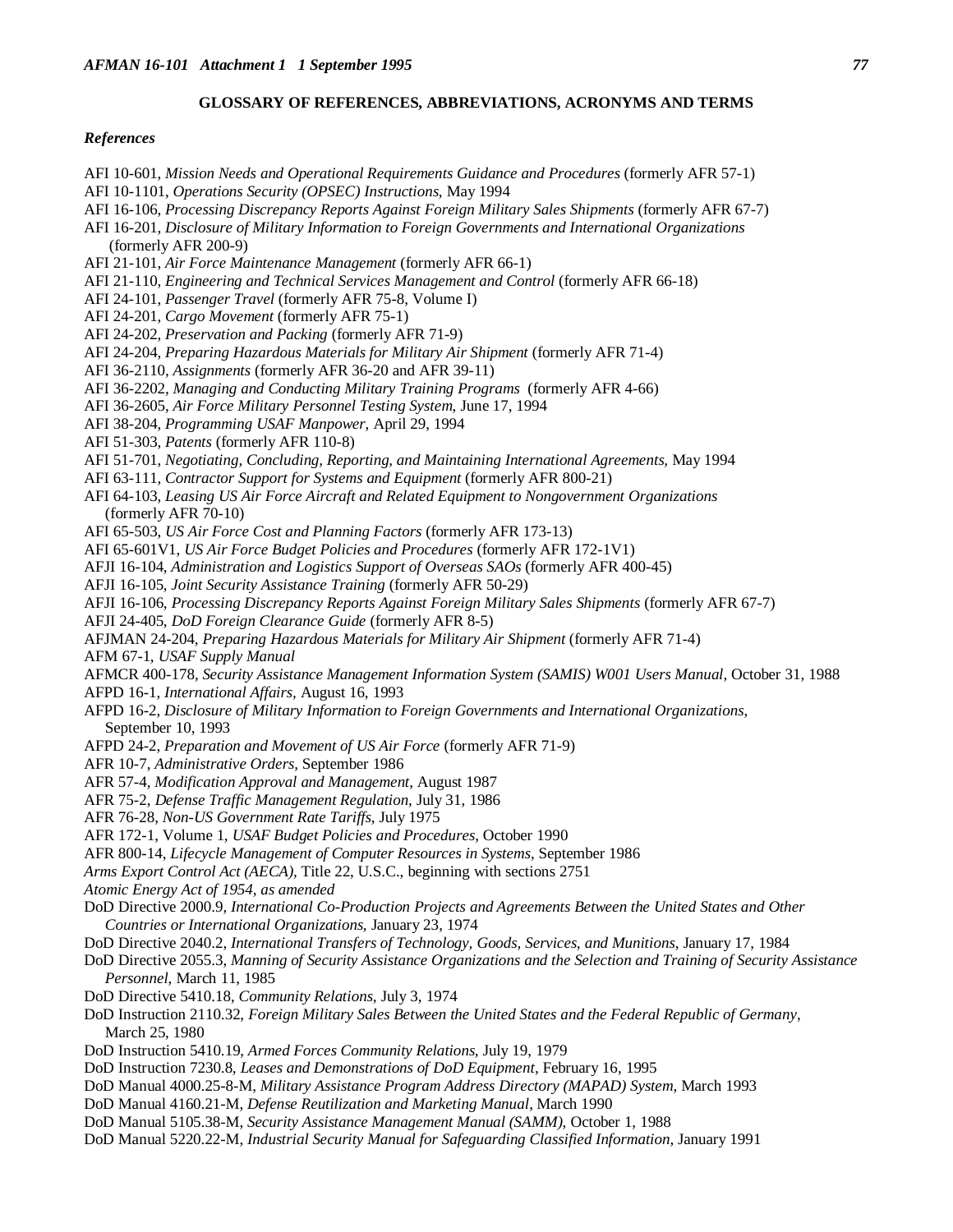DoD Regulation 4500.32-R, *Military Standard Transportation and Movement Procedures (MILSTAMP)*, March 1987 DoD Regulation 5200.1-R, *Information Security Program Regulation*, June 1986 DoD Regulation 5500.7-R, *Joint Ethics Regulation (JER)*, August 1993 DoD Regulation 7000.14-R, Volume 15, *Department of Defense Financial Management Regulation (Security Assistance Policy and Procedures)*, March 18, 1993 *Foreign Assistance Act of 1961,* as amended, Title 22 U.S.C., beginning with Section 2151 *Foreign Operations, Export, Financing, and Related Programs Appropriations Act, 1993 Freedom of Information Act International Traffic in Arms Regulation (ITAR)*, October 1994 *Joint Travel Regulation (JTR)*, Volume I (Uniformed Service Members); Volume II (Department of Defense Civilian Personnel) MIL-STD-129, *Marking for Shipment and Storage*, June 15, 1993 MIL-STD-2073, *DoD Materiel Procedures for Development and Application of Packaging Requirements*, June 1991 TO 00-5-17, *US Air Force Computer Program Identification Numbering System (CPIN)*, October 1, 1994 TO 00-5-19, *Security Assistance Technical Order Program (Technical Manual)*, September 15, 1990 TO 00-25-107, *Maintenance Assistance*, December 15, 1990 TO 00-35D-54, *USAF Materiel Deficiency Reporting and Investigating System*, April 15, 1991 TO 2J-1-24, *Equipment Comprising a Complete Basic Gas Turbo Engine*, April 30, 1993 TO 2R-1-16, *Equipment Comprising Complete Reciprocating Type Aircraft Engine*, December 15, 1972

#### *Abbreviations and Acronyms*

| <b>Abbreviations and Acronyms</b> | <b>Definitions</b>                                                    |
|-----------------------------------|-----------------------------------------------------------------------|
| <b>ACC</b>                        | Air Combat Command                                                    |
| <b>ACC AOS/AOD</b>                | Air Combat Command, Air Operations Squadron, Aircraft Delivery Flight |
| <b>ACC AOS/AODS</b>               | Air Combat Command, Air Operations Squadron, Aircraft Delivery        |
|                                   | <b>Flight Support</b>                                                 |
| ADP                               | <b>Automatic Data Processing</b>                                      |
| <b>AECA</b>                       | Arms Export Control Act                                               |
| <b>AETC</b>                       | Air Education and Training Command                                    |
| <b>AFAE</b>                       | Air Force Acquisition Executive                                       |
| AFB                               | Air Force Base                                                        |
| AFI                               | Air Force Instruction                                                 |
| <b>AFIWC</b>                      | Air Force Information Warfare Center                                  |
| <b>AFMAN</b>                      | Air Force Manual                                                      |
| <b>AFMC</b>                       | Air Force Materiel Command                                            |
| <b>AFMCR</b>                      | Air Force Materiel Command Regulation                                 |
| <b>AFMPC</b>                      | Air Force Military Personnel Center                                   |
| <b>AFMPC/DPMR</b>                 | Air Force Military Personnel Center, Director of Personnel Manpower   |
|                                   | <b>Resources</b>                                                      |
| <b>AFMS</b>                       | Air Force Manpower Standard                                           |
| <b>AFPD</b>                       | Air Force Policy Directive                                            |
| <b>AFR</b>                        | Air Force Regulation                                                  |
| AFSAC                             | Air Force Security Assistance Center                                  |
| <b>AFSAC/ROD</b>                  | Air Force Security Assistance Center, Resource Management             |
|                                   | Office, Reports of Discrepancy Office                                 |
| AFSAC/XM                          | Air Force Security Assistance Center, Process and Operations          |
|                                   | Directorate                                                           |
| AFSAC/XMO                         | Air Force Security Assistance Center, Process and Operations          |
|                                   | Directorate, Operations and Analysis Division                         |
| <b>AFSAC/XMP</b>                  | Air Force Security Assistance Center, Process and Operations          |
|                                   | Systems Management Directorate, Program Control Division              |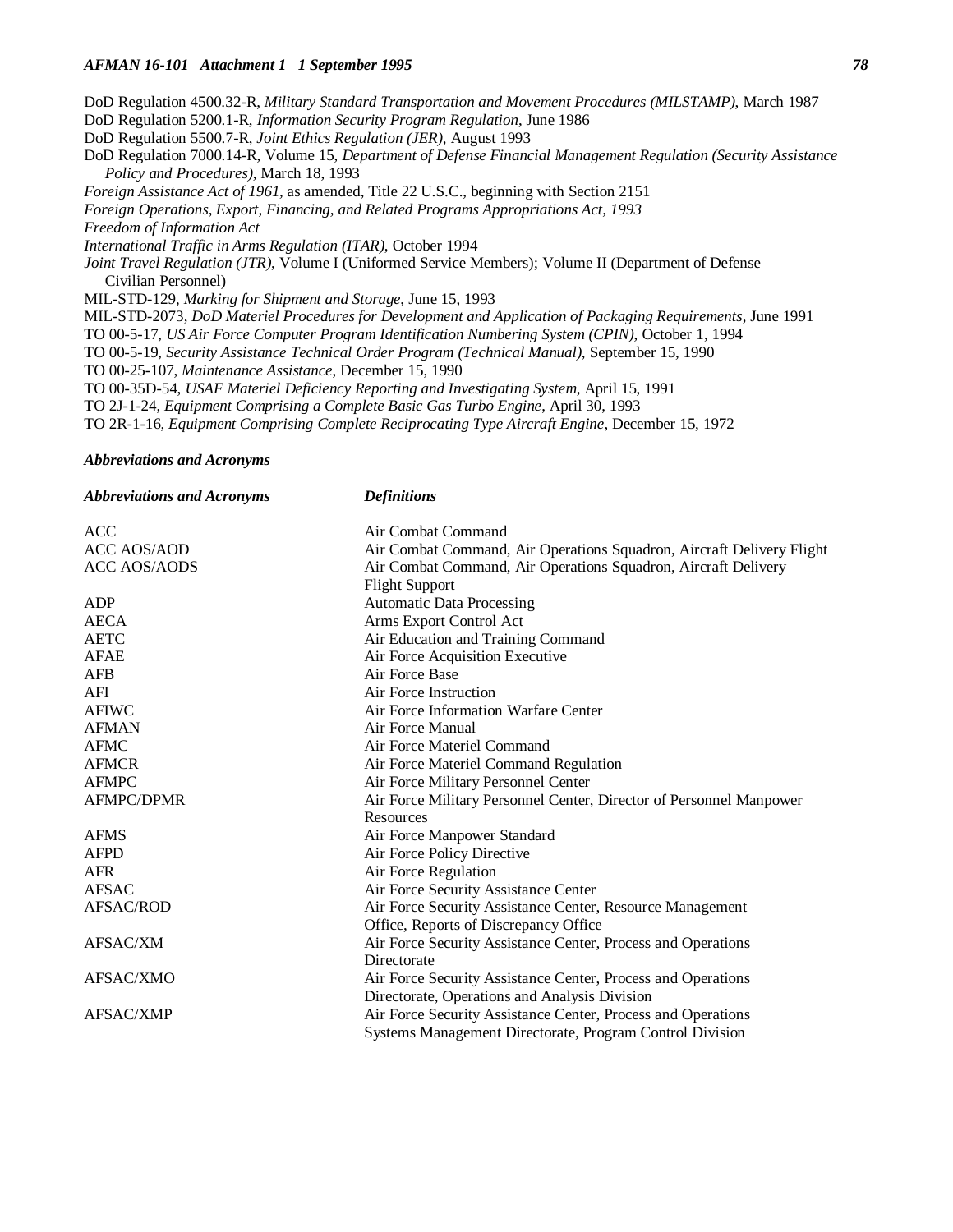| <b>Abbreviations and Acronyms</b> | <b>Definitions</b>                                             |
|-----------------------------------|----------------------------------------------------------------|
| AFSAC/XMX                         | Air Force Security Assistance Center, Process and Operations   |
|                                   | Directorate, Process Management Division                       |
| <b>AFSAT</b>                      | Air Force Security Assistance Training (Squadron)              |
| <b>AFSC</b>                       | Air Force Specialty Code                                       |
| <b>AFTO</b>                       | Air Force Technical Order                                      |
| AIA                               | Air Intelligence Agency                                        |
| <b>AIASA</b>                      | Annual Integrated Assessment of Security Assistance            |
| AIK                               | Aid-In-Kind                                                    |
| <b>ALAN</b>                       | Aircraft Landing Authorization Number                          |
| <b>ALC</b>                        | Air Logistics Center                                           |
| AMC                               | Air Mobility Command                                           |
| <b>AMC FSS/FMBT</b>               | Air Mobility Command, Financial Services Squadron, Financial   |
|                                   | Management, Budget, DBOF Transportation Division               |
| AOR                               | Area of Responsibility                                         |
| <b>APO</b>                        | Air Post Office                                                |
| <b>APOD</b>                       | Aerial Port of Debarkation                                     |
| <b>APOE</b>                       | Aerial Port of Embarkation                                     |
| <b>ARM</b>                        | <b>Antiradiation Missiles</b>                                  |
| <b>ASC</b>                        | <b>Aeronautical Systems Center</b>                             |
| <b>ASIP</b>                       | Aircraft Structural Integrity Program                          |
| ASQV-JVIA-T-AS                    | HQ US Army Visual Information Center, Joint Visual Information |
|                                   | Activity                                                       |
| <b>ATD</b>                        | <b>Aircrew Training Devices</b>                                |
| <b>ATE</b>                        | Automatic Test Equipment                                       |
| <b>AUTODIN</b>                    | Automatic Digital Network                                      |
| <b>AWACS</b>                      | Airborne Warning and Control System                            |
| C <sup>4</sup>                    | Command, Control, Communications, Computers, and Intelligence  |
| CAD/PAD                           | Cartridge Actuated Device and Propellant Actuated Device       |
| CAS                               | <b>Contract Administrative Service</b>                         |
| cc                                | Card Column                                                    |
| <b>CCB</b>                        | <b>Configuration Control Board</b>                             |
| <b>CCBL</b>                       | Collect Commercial Bill of Lading                              |
| <b>CCI</b>                        | Controlled Cryptographic Items                                 |
| CCM                               | <b>Command Country Manager</b>                                 |
| <b>CCTS</b>                       | <b>Combat Crew Training Squadron</b>                           |
| <b>CE</b>                         | Communications-Electronics                                     |
| <b>CETS</b>                       | Contractor Engineering and Technical Services                  |
| <b>CFE</b>                        | Contractor-Furnished Equipment                                 |
| <b>CFR</b>                        | Code of Federal Regulations                                    |
| <b>CFS</b>                        | <b>Contractor Field Services</b>                               |
| CIP                               | Component Improvement Program                                  |
| <b>CLS</b>                        | <b>Contractor Logistics Support</b>                            |
| <b>CLSSA</b>                      | Cooperative Logistics Supply Support Arrangement               |
| <b>CMCS</b>                       | Case Management Control System                                 |
| <b>CMD</b>                        | Catalog Management Data                                        |
| <b>COMPUSEC</b>                   | <b>Computer Security</b>                                       |
| COMSEC                            | <b>Communications Security</b>                                 |
| <b>CONUS</b>                      | <b>Continental United States</b>                               |
| <b>COS</b>                        | Certificate of Service                                         |
| <b>CPCI</b>                       | <b>Computer Program Configuration Items</b>                    |
| <b>CPIN</b>                       | <b>Computer Program Identification Numbering</b>               |
| <b>CRDA</b>                       | Cooperative Research and Development Agreement                 |
| <b>CRLCMP</b>                     | Computer Resources Life Cycle Management Plan                  |
| <b>CSP</b>                        | Case Profile System                                            |
|                                   |                                                                |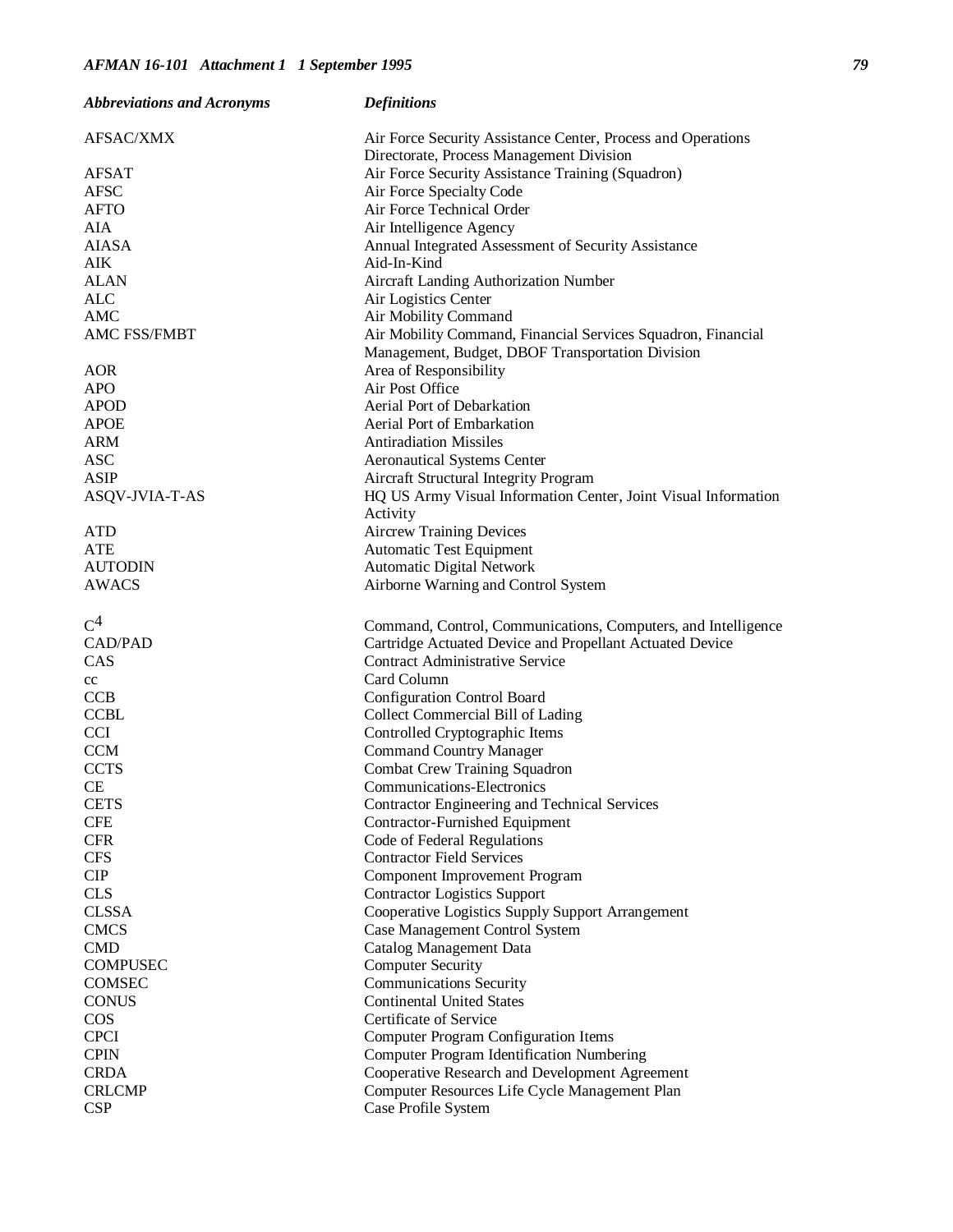| <b>Abbreviations and Acronyms</b> | <b>Definitions</b>                                                                                     |
|-----------------------------------|--------------------------------------------------------------------------------------------------------|
| <b>CSRD</b>                       | <b>Communication-Computer Systems Requirements Document</b>                                            |
| <b>CSTCTO</b>                     | Country Standard Time Compliance Technical Order                                                       |
| <b>CSTO</b>                       | Country Standard Technical Order                                                                       |
|                                   |                                                                                                        |
| <b>DAASC</b>                      | Defense Automatic Address System Center                                                                |
| <b>DAC</b>                        | Designated Acquisition Command                                                                         |
| <b>DAO</b>                        | Defense Accounting Office                                                                              |
| <b>DBOF</b>                       | Defense Business Operations Fund                                                                       |
| <b>DCASR</b>                      | Defense Contract Administration Services Region                                                        |
| <b>DCS</b>                        | Defense Courier Service                                                                                |
| <b>DDL</b>                        | Delegation of Disclosure Letter                                                                        |
| <b>DFARS</b>                      | Defense Federal Acquisition Regulation Supplement                                                      |
| DFAS-DE                           | Defense Finance and Accounting Service, Denver Center                                                  |
| DFAS-DE/I                         | Defense Finance and Accounting Service, Denver Center,                                                 |
|                                   | Deputate for Security Assistance                                                                       |
| <b>DIFS</b>                       | Defense Integrated Financial System                                                                    |
| <b>DIS</b>                        | Defense Investigative Service                                                                          |
| <b>DISAM</b>                      | Defense Institute of Security Assistance Management                                                    |
| <b>DLA</b>                        | Defense Logistics Agency                                                                               |
| DLA/CA/DLMSO                      | Defense Logistics Agency, Corporate Administration, Defense                                            |
|                                   | Logistics Management Standard Office                                                                   |
| <b>DLA/DAASC-LS</b>               | Defense Logistics Agency, Defense Automatic Address System                                             |
|                                   | Center, Logistic Division                                                                              |
| <b>DLIELC</b>                     | Defense Language Institute English Language Center                                                     |
| <b>DMA</b>                        | Defense Mapping Agency                                                                                 |
| D <sub>o</sub> C                  | Department of Commerce                                                                                 |
| DoD                               | Department of Defense                                                                                  |
| DoDD                              | Department of Defense Directive                                                                        |
| <b>DoDI</b>                       | Department of Defense Instruction                                                                      |
| DoS                               | Department of State                                                                                    |
| <b>DRMS</b>                       | Defense Reutilization Marketing Service                                                                |
| <b>DSAA</b>                       | Defense Security Assistance Agency                                                                     |
| DSAA/COMPT-FMD                    | Defense Security Assistance Agency, Office of the Comptroller,<br><b>Financial Management Division</b> |
| <b>DSAA/OPS</b>                   | Defense Security Assistance Agency, Operations Directorate                                             |
| DSAA/OPS-MGT                      | Defense Security Assistance Agency, Operations Directorate,                                            |
|                                   | <b>Management Division</b>                                                                             |
| <b>DSM</b>                        | Development Support Manager                                                                            |
| <b>DTC</b>                        | Delivery Term Code                                                                                     |
| <b>DTS</b>                        | <b>Defense Transportation System</b>                                                                   |
| <b>DTSA</b>                       | Defense Technology Security Administration                                                             |
|                                   |                                                                                                        |
| 11th SPTW/XP                      | 11th Support Wing, Plans Directorate                                                                   |
| EA                                | <b>Expenditure Authority</b>                                                                           |
| EA                                | Electronic Attack                                                                                      |
| EC                                | Electronic Combat                                                                                      |
| <b>ECISAP</b>                     | Electronic Combat International Security Assistance Program                                            |
| <b>ECL</b>                        | English Comprehension Level                                                                            |
| ECP                               | <b>Engineering Change Proposal</b>                                                                     |
| <b>EDA</b>                        | <b>Excess Defense Articles</b>                                                                         |
| EM                                | Electromagnetic                                                                                        |
| <b>EML</b>                        | <b>Environmental Morale Leave</b>                                                                      |
| <b>EOD</b>                        | <b>Explosive Ordnance Disposal</b>                                                                     |
| EP                                | <b>Electronic Protection</b>                                                                           |
| <b>EPD</b>                        | <b>Engineering Project Description</b>                                                                 |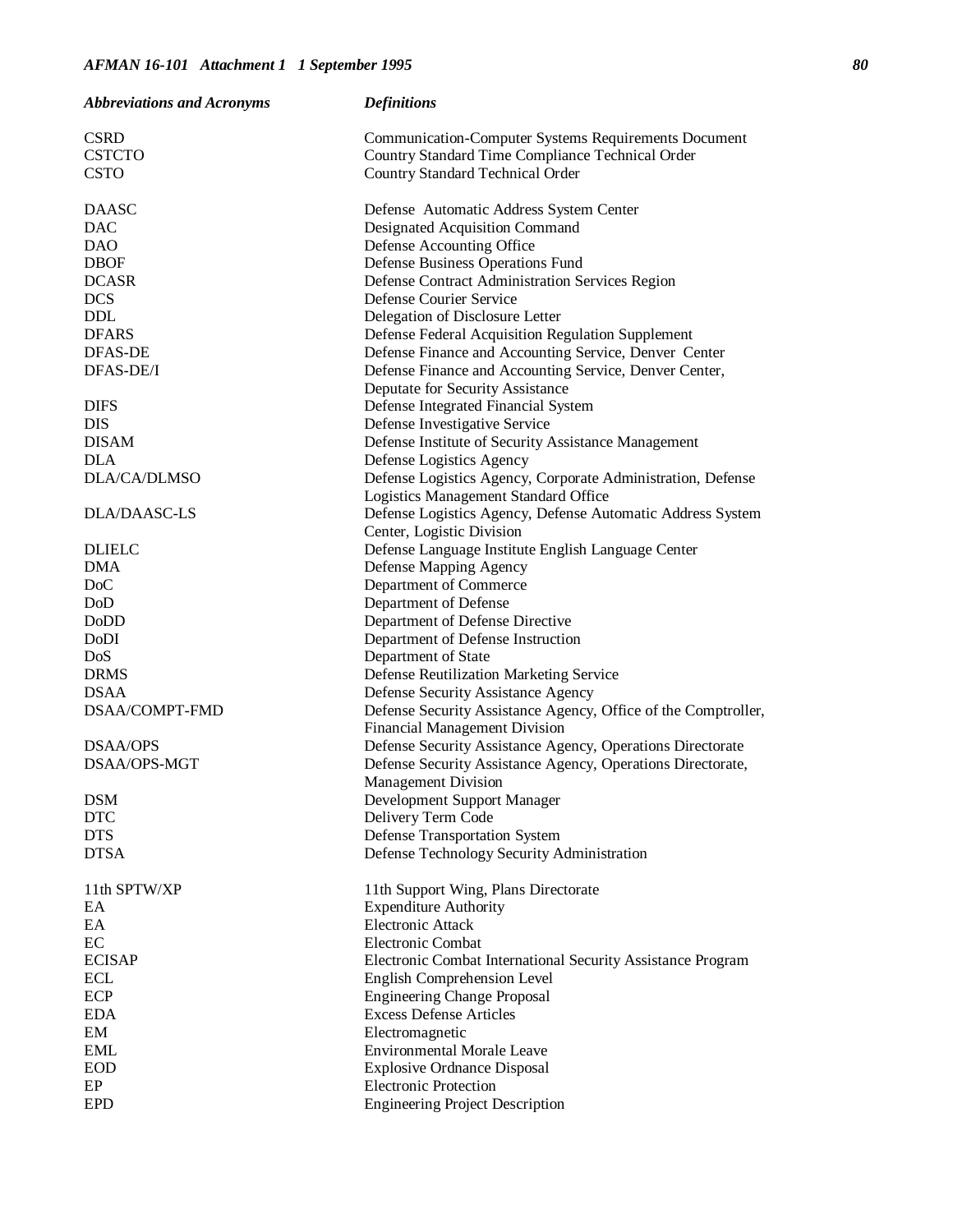| <b>Abbreviations and Acronyms</b> | <b>Definitions</b>                                                                          |  |
|-----------------------------------|---------------------------------------------------------------------------------------------|--|
| ES                                | <b>Electronic Warfare Support</b>                                                           |  |
| <b>ESD</b>                        | <b>Estimated Shipping Date</b>                                                              |  |
| <b>ESP</b>                        | <b>Emergency and Special Program</b>                                                        |  |
| <b>ETSS</b>                       | <b>Extended Training Services Specialists</b>                                               |  |
| EW                                | <b>Electronic Warfare</b>                                                                   |  |
| <b>EWSIP</b>                      | Electronic Warfare Standardization and Improvement Program                                  |  |
|                                   |                                                                                             |  |
| <b>FAA</b>                        | Foreign Assistance Act                                                                      |  |
| <b>FAA</b>                        | Federal Aviation Administration                                                             |  |
| FAAS                              | Foreign Area Administrative Support                                                         |  |
| FAD                               | Force Activity Designator                                                                   |  |
| <b>FAR</b>                        | Federal Acquisition Regulation (formerly Defense Acquisition                                |  |
|                                   | Regulation (DAR))                                                                           |  |
| FCF                               | <b>Functional Check Flight</b>                                                              |  |
| <b>FCRC</b>                       | Federal Contract Research Center                                                            |  |
| <b>FDO</b>                        | Foreign Disclosure Office                                                                   |  |
| <b>FDPO</b>                       | Foreign Disclosure Policy Office                                                            |  |
| <b>FEMR</b>                       | Foreign Military Sales Excess Material Return                                               |  |
| <b>FLO</b>                        | Foreign Liaison Officer                                                                     |  |
| FMF                               | Foreign Military Financing                                                                  |  |
| <b>FMS</b>                        | Foreign Military Sales                                                                      |  |
| <b>FMSMP</b>                      | Foreign Military Sales Management Plan                                                      |  |
| <b>FMSO</b>                       | Foreign Military Sales Order                                                                |  |
| <b>FOIA</b>                       | Freedom of Information Act                                                                  |  |
| <b>FORDTIS</b>                    | Foreign Disclosure and Technology Information System                                        |  |
| <b>FPO</b>                        | <b>Fleet Post Office</b>                                                                    |  |
| FY                                | <b>Fiscal Year</b>                                                                          |  |
| <b>FYDP</b>                       | Future Years Defense Plan (formerly "Five Year")                                            |  |
| <b>GAFS</b>                       | General Accounting and Finance System                                                       |  |
| <b>GBL</b>                        | Government Bill of Lading                                                                   |  |
| <b>GFAE</b>                       | Government-Furnished Aeronautical Equipment                                                 |  |
| <b>GFE</b>                        | Government-Furnished Equipment                                                              |  |
| <b>GFM</b>                        | Government-Furnished Material                                                               |  |
| <b>GSA</b>                        | General Services Administration                                                             |  |
| <b>GSOMIA</b>                     |                                                                                             |  |
|                                   | General Security of Military Information Agreement                                          |  |
| HQ                                | Headquarters                                                                                |  |
| HQ 11th SPT Wg/DPJ                | HQ 11th Support Wing, Joint Departmental Military Personnel                                 |  |
| HQ ACC/DOSS                       | HQ Air Combat Command, Operations Support Division, Security                                |  |
|                                   | <b>Assistance Branch</b>                                                                    |  |
| <b>HQ AETC</b>                    | HQ Air Education and Training Command                                                       |  |
| <b>HQ AFMC CES/CEY</b>            | HQ Air Force Materiel Command, Civil Engineering Squadron,<br>Foreign Military Sales Branch |  |
|                                   | HQ Air Force Materiel Command, Office of International Affairs                              |  |
| <b>HQ AFMC/IA</b>                 |                                                                                             |  |
| HQ AFMC/IAO                       | HQ Air Force Materiel Command, Office of International Affairs,<br><b>Operations Branch</b> |  |
| <b>HQ AFMC/LGT</b>                | HQ Air Force Materiel Command, Transportation Division                                      |  |
| <b>HQ AFMC/LGTT</b>               | HQ Air Force Materiel Command, Transportation Division,                                     |  |
|                                   | <b>Transportation Management Branch</b>                                                     |  |
| <b>HQ AFMC/SPP</b>                | HQ Air Force Materiel Command, Acquisition Security and Program                             |  |
|                                   | Protection Division                                                                         |  |
| HQ AFMC/XRC                       | HQ Air Force Materiel Command, Product and Materiel Group Division                          |  |
| HQ AIA                            | HQ Air Intelligence Agency                                                                  |  |
|                                   |                                                                                             |  |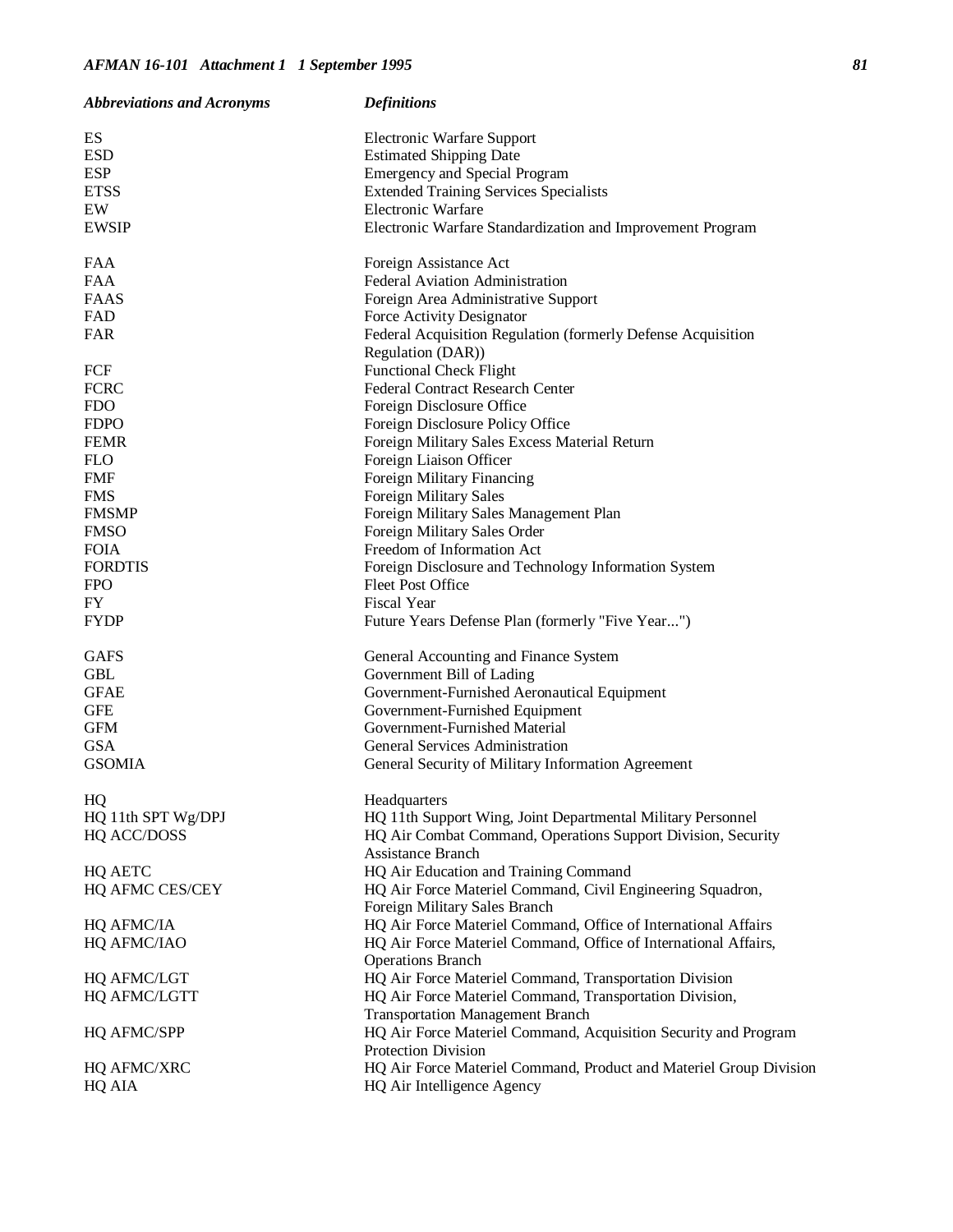| <b>Abbreviations and Acronyms</b> | <b>Definitions</b>                                                        |  |
|-----------------------------------|---------------------------------------------------------------------------|--|
| <b>HQ AIA/LGSP</b>                | HQ Air Intelligence Agency, Supply and Transportation Division,           |  |
|                                   | Supply Policy and Procedures Branch                                       |  |
| HQ AMC/TACC                       | HQ Air Mobility Command, Tanker Airlift Control Center                    |  |
| <b>HQ USAF/CE</b>                 | HQ US Air Force, Office of the Civil Engineer                             |  |
| HQ USAF/CVAI                      | HQ US Air Force, Office of the Vice Chief of Staff, Foreign Liaison       |  |
|                                   | Division                                                                  |  |
| <b>HQ USAF/IN</b>                 | HQ US Air Force, Assistant Chief of Staff Intelligence                    |  |
| HQ USAF/INJ                       | HQ US Air Force, Assistant Chief of Staff Intelligence, Joint and Special |  |
|                                   | <b>Matters Division</b>                                                   |  |
| HQ USAF/INXFM                     | HQ US Air Force Directorate of Plans, Policy, and Evaluation,             |  |
|                                   | <b>Intelligence Support Division</b>                                      |  |
| HQ USAF/LG                        | HQ US Air Force, Deputy Chief of Staff for Logistics                      |  |
| <b>HQ USAF/LGMM</b>               | HQ US Air Force, Deputy Chief of Staff for Logistics, Directorate of      |  |
|                                   | Maintenance, Maintenance Policy Division                                  |  |
| <b>HQ USAF/LGMY</b>               | HQ US Air Force, Deputy Chief of Staff for Logistics, Directorate of      |  |
|                                   | Maintenance, Weapon Systems Division                                      |  |
| HQ USAF/LGSP                      | HQ US Air Force, Deputy Chief of Staff for Logistics, Directorate of      |  |
|                                   | Supply, Supply/Fuels Policy Division                                      |  |
| <b>HQ USAF/PE</b>                 | HQ US Air Force, Directorate of Programs and Evaluation                   |  |
| <b>HQ USAF/SCX</b>                | HQ US Air Force, Deputy Chief of Staff, Command, Control,                 |  |
|                                   | Communications and Computers, Directorate of Plans and Policy             |  |
| HQ USAF/SCXX                      | HQ US Air Force, Deputy Chief of Staff, Command, Control,                 |  |
|                                   | Communications and Computers, Directorate of Plans and Policy,            |  |
|                                   | Policy Division                                                           |  |
| HQ USAF/XO                        | HQ US Air Force, Deputy Chief of Staff for Plans and Operations           |  |
| <b>HQ USAF/XOFE</b>               | HQ US Air Force, Deputy Chief of Staff for Plans and Operations,          |  |
|                                   | Directorate of Forces, Electronic Combat Division                         |  |
| IA                                | <b>Implementing Agency</b>                                                |  |
| <b>IATA</b>                       | <b>International Air Transport Association</b>                            |  |
| <b>ICAO</b>                       | International Civil Aviation Organization                                 |  |
| ICP                               | <b>Inventory Control Point</b>                                            |  |
| <b>ICRD&amp;A</b>                 | International Cooperative Research, Development, and Acquisition          |  |
| <b>IEMG</b>                       | <b>International Engine Management Group</b>                              |  |
| <b>IEMP</b>                       | <b>International Engine Management Program</b>                            |  |
| ILS                               | <b>Integrated Logistics Support</b>                                       |  |
| <b>ILSP</b>                       | <b>Integrated Logistics Support Plan</b>                                  |  |
| IM                                | <b>Inventory Manager</b>                                                  |  |
| $IMC$                             | <b>International Maritime Commission</b>                                  |  |
| <b>IMET</b>                       | International Military Education and Training                             |  |
| <b>IMS</b>                        | <b>Inventory Management Specialist</b>                                    |  |
| <b>INFOSEC</b>                    | Information Security (combines COMSEC & COMPUSEC)                         |  |
| <b>IPCOTS</b>                     | In-Place Consecutive Overseas Tours                                       |  |
| <b>IPD</b>                        | <b>International Program Directive</b>                                    |  |
| <b>IWIPS</b>                      | International Weapons Item Projection System                              |  |
| JCS                               | Joint Chiefs of Staff                                                     |  |
| <b>JSAT</b>                       | Joint Security Assistance Training                                        |  |
| <b>JTR</b>                        | Joint Travel Regulation                                                   |  |
| <b>LDP</b>                        | <b>Language Designated Positions</b>                                      |  |
| <b>LMC</b>                        | Line Manager Code                                                         |  |
| <b>LOA</b>                        | Letter of Offer and Acceptance                                            |  |
| <b>LOAD</b>                       | Letter of Offer and Acceptance Data                                       |  |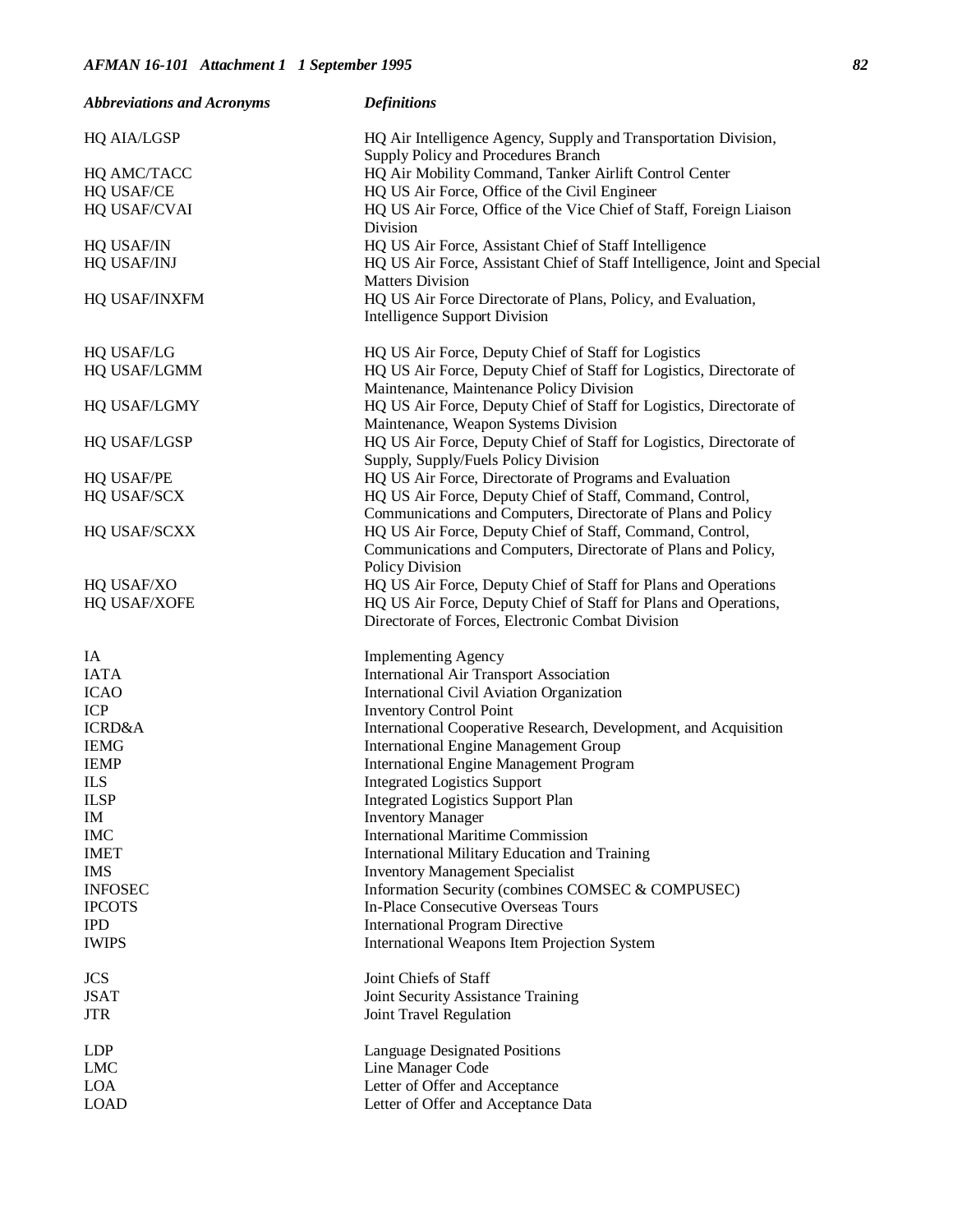| <b>Abbreviations and Acronyms</b> | <b>Definitions</b>                                              |
|-----------------------------------|-----------------------------------------------------------------|
| <b>LOI</b>                        | Letter of Intent                                                |
| LOR                               | Letter of Request                                               |
| <b>LSC</b>                        | <b>Logistics Support Charge</b>                                 |
| <b>LSE</b>                        | <b>Logistics Support Expense</b>                                |
| LSP                               | <b>Logistics Support Plan</b>                                   |
| <b>LTD</b>                        | Language Training Detachment                                    |
| <b>MAJCOM</b>                     | Major Command                                                   |
| <b>MAP</b>                        | Military Assistance Program                                     |
| MAPAD                             | Military Assistance Program Address Directory                   |
| <b>MAPAF</b>                      | Military Assistance Program Address File                        |
| <b>MASL</b>                       | Military Articles and Services List                             |
| MD                                | <b>Mission Data</b>                                             |
| <b>MDC</b>                        | Maintenance Data Collection                                     |
| <b>MDE</b>                        | Major Defense Equipment                                         |
| <b>MDEL</b>                       | Major Defense Equipment List                                    |
| <b>MDR</b>                        | Materiel Deficiency Report                                      |
| <b>MDS</b>                        | Model, Design, or Series                                        |
| <b>MILDEP</b>                     | <b>Military Department</b>                                      |
| <b>MILSTAMP</b>                   | Military Standard Transportation and Movement Procedures        |
| <b>MILSTRIP</b>                   | Military Standard Requisitioning and Issue Procedures           |
| <b>MIP</b>                        | Materiel Improvement Program                                    |
| <b>MIPR</b>                       | Military Interdepartmental Purchase Request                     |
| MOU                               | Memorandum of Understanding                                     |
| <b>MPA</b>                        | Modification Proposal Analysis                                  |
| <b>MPS</b>                        | <b>Military Postal Service</b>                                  |
| <b>MRP</b>                        | Manpower Requirements Package                                   |
| MS                                | <b>Mission Sustainment</b>                                      |
| <b>MTBF</b>                       | Mean Time Between Failure                                       |
| <b>MTMC</b>                       | Military Traffic Management Command                             |
| <b>MTT</b>                        | Mobile Training Team                                            |
| <b>MTTR</b>                       | Mean Time To Repair                                             |
| <b>NAIC</b>                       | National Air Intelligence Center                                |
| <b>NACSI</b>                      | National COMSEC Instruction                                     |
| <b>NATO</b>                       | North Atlantic Treaty Organization                              |
| <b>NDP</b>                        | National Disclosure Policy                                      |
| <b>NIIN</b>                       | National Item Identification Number                             |
| <b>NIPARS</b>                     | Nonstandard Item Parts Acquisition Repair System                |
| <b>NMCS</b>                       | Not Mission Capable Supply                                      |
| <b>NOA</b>                        | Notice of Availability                                          |
| <b>NRC</b>                        | Nonrecurring Recoupment Costs                                   |
| <b>NSA</b>                        | National Security Agency                                        |
| <b>NSA/CSS/I0422</b>              | National Security Agency, Central Security Service, Office of   |
|                                   | Programs and Acquisitions,                                      |
|                                   | Acquisition and Business Development Division, Foreign Military |
|                                   | Sales Branch                                                    |
| <b>NSN</b>                        | <b>National Stock Number</b>                                    |
| <b>NSSC</b>                       | Notice of Supply/Services Completion                            |
| O&M                               | Operation and Maintenance                                       |
| <b>OA</b>                         | <b>Obligational Authority</b>                                   |
| OAC                               | <b>Operating Agency Code</b>                                    |
| <b>OASD</b>                       | Office of the Assistant Secretary of Defense                    |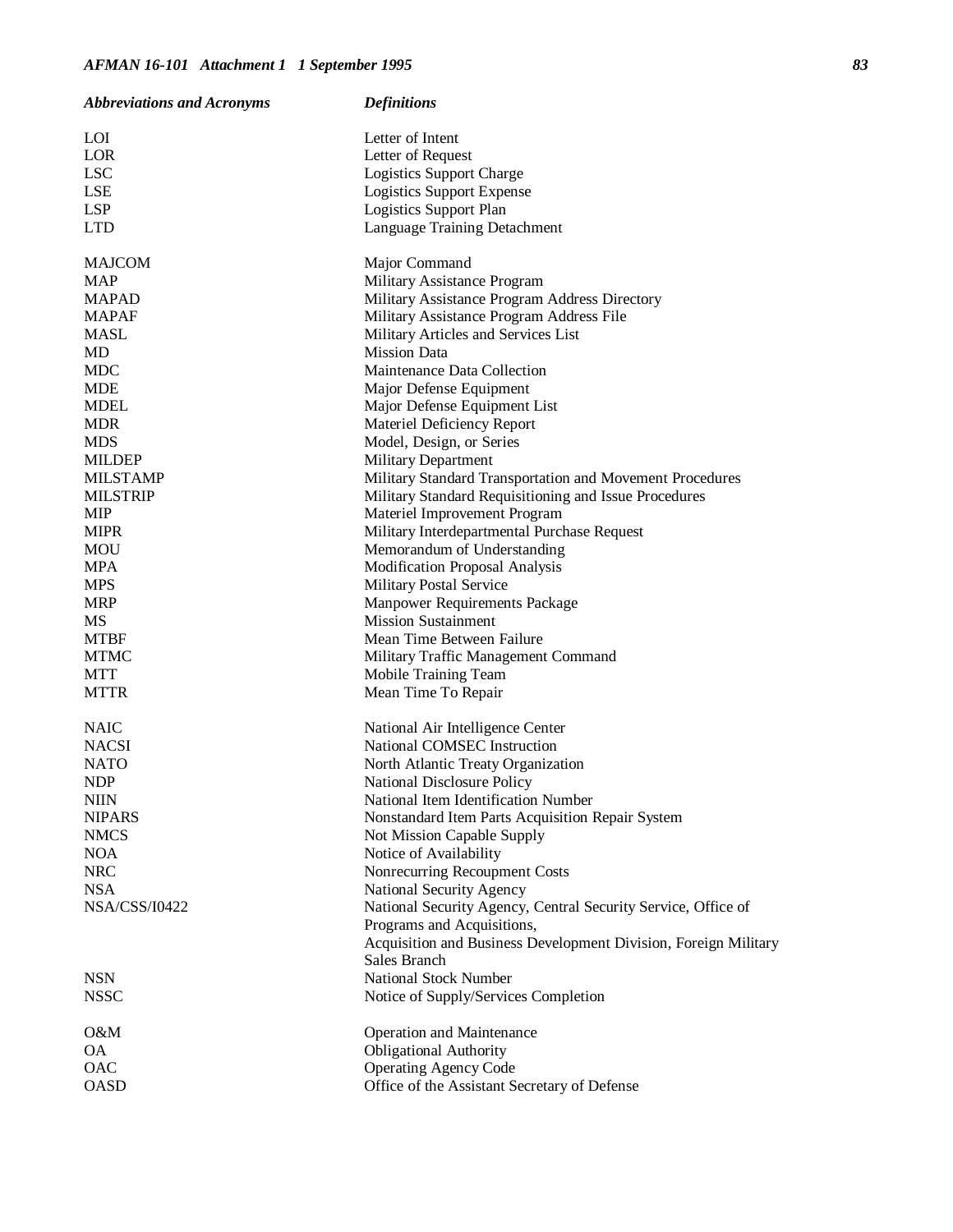| <b>Abbreviations and Acronyms</b> | <b>Definitions</b>                                                                                                          |  |
|-----------------------------------|-----------------------------------------------------------------------------------------------------------------------------|--|
| <b>OASD/ISA</b>                   | Office of the Assistant Secretary of Defense, International Security<br><b>Affairs</b>                                      |  |
| OC-ALC/TILUF                      | Oklahoma City Air Logistics Center, Security Assistance Technical<br>Order Data Systems Section, Logistics Support Division |  |
| <b>OCR</b>                        | <b>Operational Change Request</b>                                                                                           |  |
| <b>OEM</b>                        | Original Engine Manufacturer                                                                                                |  |
|                                   |                                                                                                                             |  |
| <b>OFP</b>                        | <b>Operational Flight Program</b>                                                                                           |  |
| OJT                               | On-the-Job Training                                                                                                         |  |
| <b>OO-ALC/LIWF</b>                | Ogden Air Logistics Center, Armament Division, International<br>Program Branch                                              |  |
| <b>OPR</b>                        | Office of Primary Responsibility                                                                                            |  |
| <b>OPSEC</b>                      | <b>Operations Security</b>                                                                                                  |  |
| O/SCMP                            | Operational/Support Configuration Management Procedures                                                                     |  |
| <b>OSD</b>                        | Office of the Secretary of Defense                                                                                          |  |
| OUSD (A&T)                        | Office of the Under Secretary of Defense, Acquisition and                                                                   |  |
|                                   | Technology                                                                                                                  |  |
|                                   |                                                                                                                             |  |
| P&A                               | Price and Availability                                                                                                      |  |
| <b>PATF</b>                       | Program Activation Task Force                                                                                               |  |
| PAV                               | Price and Availability System                                                                                               |  |
| PC&H                              | Packing, Crating, and Handling                                                                                              |  |
| PCH&T                             | Packing, Crating, Handling, and Transportation                                                                              |  |
| <b>PCS</b>                        | Permanent Change of Station                                                                                                 |  |
| <b>PD</b>                         | Presidential Determination                                                                                                  |  |
| PD&E                              | Provisioning, Documentation and Effort                                                                                      |  |
| <b>PDM</b>                        | Programmed Depot Maintenance                                                                                                |  |
|                                   |                                                                                                                             |  |
| PDUSD-L/ADUSD-L/TP                | Principal Deputy Under Secretary of Defense Logistics, Assistant                                                            |  |
|                                   | Deputy Under Secretary of Defense Transportation Policy                                                                     |  |
| <b>PEC</b>                        | Program Element Code                                                                                                        |  |
| <b>PEM</b>                        | Program Element Monitor                                                                                                     |  |
| PEP                               | Personnel Exchange Program                                                                                                  |  |
| <b>PICA</b>                       | Primary Inventory Control Activity                                                                                          |  |
| PIP                               | Phase-In-Period                                                                                                             |  |
| <b>PMD</b>                        | Program Management Directive                                                                                                |  |
| <b>PME</b>                        | Precision Measurement Equipment                                                                                             |  |
| <b>PMP</b>                        | Program Management Plan                                                                                                     |  |
| <b>PMR</b>                        | Program Management Review                                                                                                   |  |
| POD                               | Port of Debarkation                                                                                                         |  |
| POE                               | Port of Embarkation                                                                                                         |  |
| POL                               |                                                                                                                             |  |
|                                   | Petroleum, Oils, and Lubricants                                                                                             |  |
| <b>PR</b>                         | Purchase Request                                                                                                            |  |
| QOL                               | Quality of Life                                                                                                             |  |
| R&M                               | Reliability and Maintainability                                                                                             |  |
| <b>RAD</b>                        | Required Availability Date                                                                                                  |  |
| <b>RCN</b>                        | <b>Reports Control Number</b>                                                                                               |  |
| <b>RCS</b>                        | <b>Report Control Symbol</b>                                                                                                |  |
| RDT&E                             | Research, Development, Test and Evaluation                                                                                  |  |
| <b>RESHIP</b>                     | Report of Shipment                                                                                                          |  |
|                                   |                                                                                                                             |  |
| <b>RFP</b>                        | <b>Request for Proposal</b>                                                                                                 |  |
| <b>ROD</b>                        | Report of Discrepancy                                                                                                       |  |
| SA-ALC/LT                         | San Antonio Air Logistics Center, Cryptologic Management Directorate                                                        |  |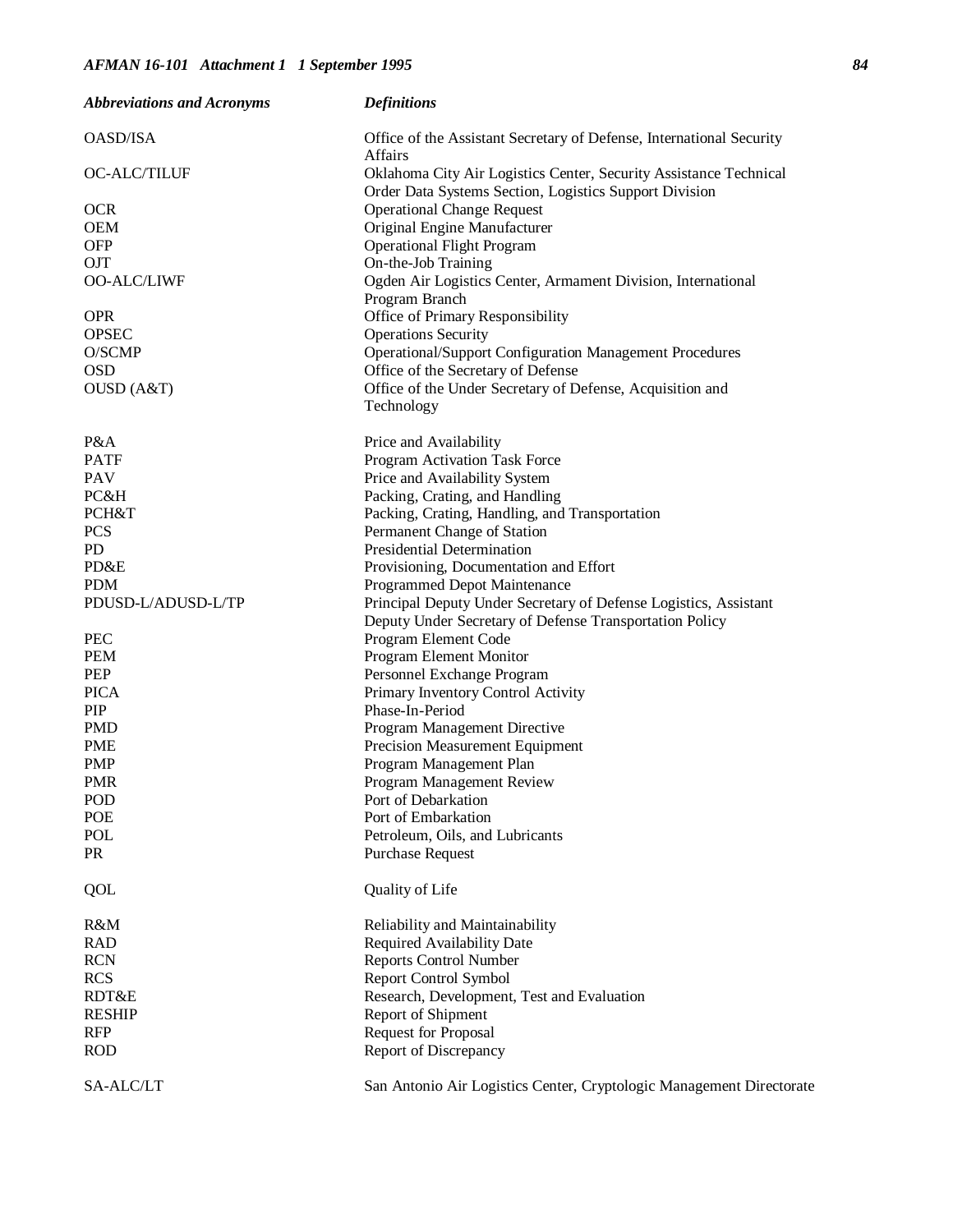| <b>Abbreviations and Acronyms</b> | <b>Definitions</b>                                                     |
|-----------------------------------|------------------------------------------------------------------------|
| SA-ALC/LTRM                       | San Antonio Air Logistics Center, Air Force Cryptologic Management     |
|                                   | Directorate, Foreign Military Sales Branch                             |
| SAAC                              | Security Assistance Accounting Center                                  |
| SAAM                              | Special Assignment Airlift Mission                                     |
| <b>SAF</b>                        | Secretary of the Air Force                                             |
| SAF/AAZ                           | Secretary of the Air Force, Office of the Administrative Assistant,    |
|                                   | Directorate for Security and Special Programs                          |
| SAF/AQ                            | Assistant Secretary of the Air Force for Acquisition                   |
| SAF/AQC                           | Assistant Secretary of the Air Force for Acquisition, Deputy Assistant |
|                                   | Secretary (Contracting)                                                |
| SAF/AQCP                          | Assistant Secretary of the Air Force for Acquisition, Deputy Assistant |
|                                   | Secretary (Contracting), Pricing and Contract Admin Division           |
| SAF/AQPT                          | Assistant Secretary of the Air Force for Acquisition, Director         |
|                                   | (Fighter, C2 and Weapons Programs), Combat Systems Division            |
| SAF/FMB                           | Office of the Assistant Secretary of the Air Force (Financial          |
|                                   |                                                                        |
|                                   | Management and Comptroller), Deputy Assistant Secretary (Budget)       |
| <b>SAF/FMBIS</b>                  | Office of the Assistant Secretary of the Air Force (Financial          |
|                                   | Management and Comptroller), Deputy Assistant Secretary (Budget),      |
|                                   | Directorate of Budget Investment, Security Assistance                  |
| SAF/FMC                           | Office of the Assistant Secretary of the Air Force (Financial          |
|                                   | Management and Comptroller), Deputy Assistant Secretary (Cost and      |
|                                   | Economics)                                                             |
| SAF/GCI                           | Secretary of the Air Force, Office of the General Counsel,             |
|                                   | Deputy General Counsel for International Affairs                       |
| SAF/IAD                           | Deputy Under Secretary of the Air Force (International Affairs),       |
|                                   | <b>Disclosure Division</b>                                             |
| SAF/IADM                          | Deputy Under Secretary of the Air Force (International Affairs),       |
|                                   | Disclosure Division, Munitions License Branch                          |
| SAF/IADP                          | Deputy Under Secretary of the Air Force (International Affairs),       |
|                                   | Disclosure Division, Policy Branch                                     |
| SAF/IAQ                           | Deputy Under Secretary of the Air Force (International Affairs),       |
|                                   | Armaments Cooperation Division                                         |
| SAF/IAW                           | Deputy Under Secretary of the Air Force (International Affairs),       |
|                                   | <b>Weapons Division</b>                                                |
| SAF/IAWO                          | Deputy Under Secretary of the Air Force (International Affairs),       |
|                                   | Weapons Division, Oversight Branch                                     |
| SAF/IAX                           | Deputy Under Secretary of the Air Force (International Affairs),       |
|                                   | Policy Division                                                        |
| <b>SAF/IAXM</b>                   | Deputy Under Secretary of the Air Force (International Affairs),       |
|                                   | Policy Division, Management Branch                                     |
| <b>SAMIS</b>                      | Security Assistance Management Information System                      |
|                                   |                                                                        |
| <b>SAMM</b>                       | Security Assistance Management Manual                                  |
| <b>SAMR</b>                       | Security Assistance Management Review                                  |
| SAO                               | Security Assistance Organization                                       |
| <b>SAPM</b>                       | Security Assistance Program Manager                                    |
| SAT                               | Security Assistance Team                                               |
| <b>SATODS</b>                     | Security Assistance Technical Order Distribution System                |
| <b>SCE</b>                        | Service Cryptologic Element                                            |
| <b>SDAF</b>                       | Special Defense Acquisition Fund                                       |
| <b>SDD</b>                        | <b>Standard Delivery Date</b>                                          |
| <b>SERD</b>                       | Support Equipment Recommendation Data                                  |
| SF                                | <b>Standard Form</b>                                                   |
| <b>SMCA</b>                       | Single Manager Conventional Ammunition                                 |
| <b>SOFA</b>                       | <b>Status of Forces Agreement</b>                                      |
| SON                               | <b>Statement of Need</b>                                               |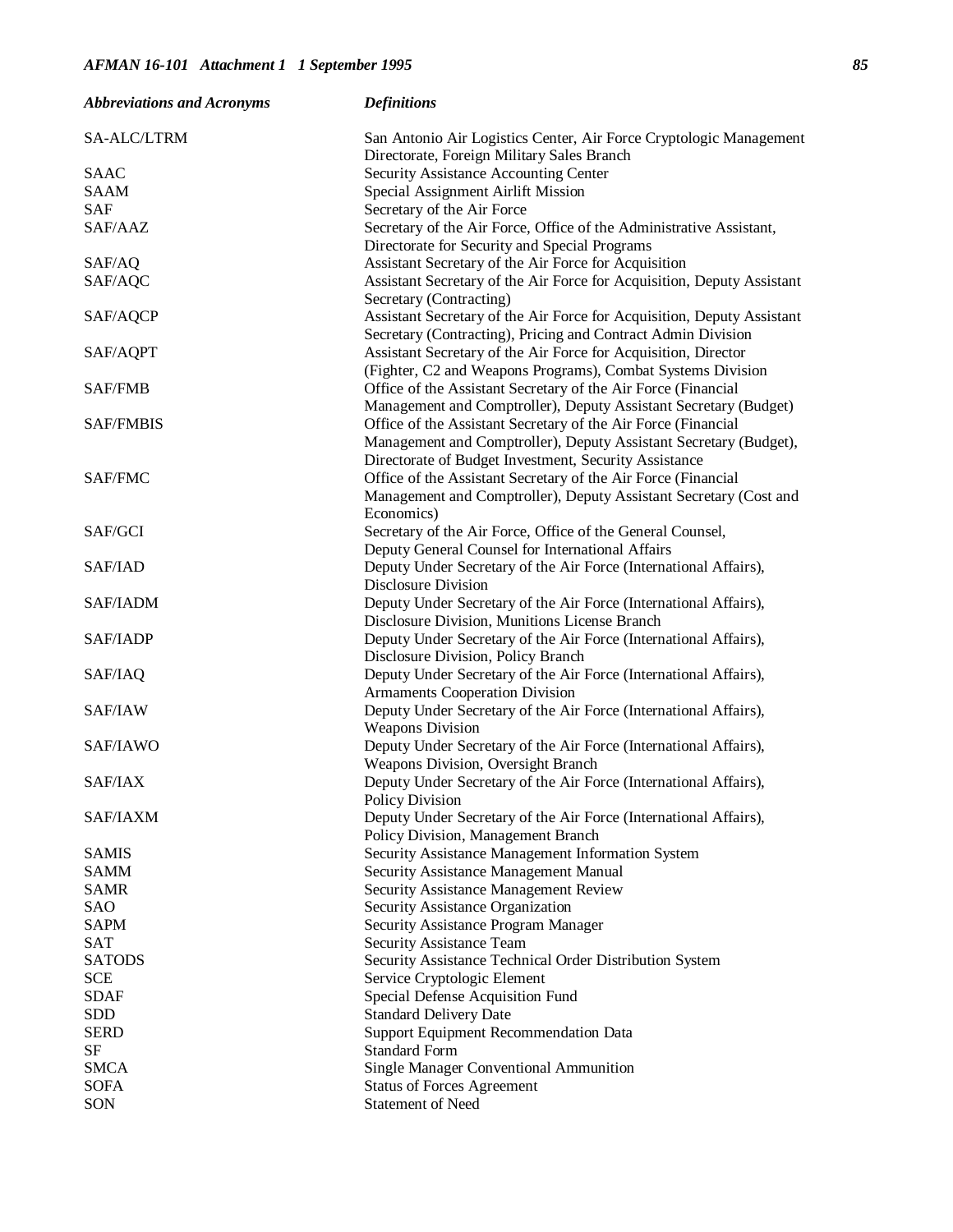| <b>Abbreviations and Acronyms</b> | <b>Definitions</b>                                                                   |
|-----------------------------------|--------------------------------------------------------------------------------------|
| SOS                               | Special Operations School                                                            |
| <b>SOW</b>                        | <b>Statement of Work</b>                                                             |
| <b>SPD</b>                        | <b>System Program Director</b>                                                       |
| <b>SPM</b>                        | System Program Manager                                                               |
| <b>SPO</b>                        | System Program Office                                                                |
| <b>SPR</b>                        | Software Problem Report                                                              |
| <b>SPT</b>                        | <b>System Planning Team</b>                                                          |
| <b>SRID</b>                       | Senior Rater Identification Number                                                   |
| <b>SSM</b>                        | <b>System Support Manager</b>                                                        |
| <b>SST</b>                        | Site Survey Team                                                                     |
| <b>TAC</b>                        | Type of Address Code                                                                 |
| <b>TAC</b>                        | <b>Transportation Account Code</b>                                                   |
| <b>TAFT</b>                       | <b>Technical Assistance Field Team</b>                                               |
| <b>TAT</b>                        | <b>Technical Assistance Team</b>                                                     |
| <b>TBC</b>                        | <b>Transportation Bill Code</b>                                                      |
| <b>TBD</b>                        | To Be Determined                                                                     |
| <b>TCG</b>                        | <b>Technical Coordination Group</b>                                                  |
| <b>TCM</b>                        | <b>Technical Coordination Meeting</b>                                                |
| <b>TCP</b>                        | <b>Technical Coordination Program</b>                                                |
| <b>TCTO</b>                       | Time Compliance Technical Order                                                      |
| <b>TDP</b>                        | <b>Technical Data Package</b>                                                        |
| <b>TDY</b>                        | <b>Temporary Duty</b>                                                                |
| <b>TMDE</b>                       | Test Measurement and Diagnostic Equipment                                            |
| TO                                | <b>Technical Order</b>                                                               |
| <b>TODO</b>                       | <b>Technical Order Distribution Office</b>                                           |
| <b>TRC</b>                        | Technology Repair Center                                                             |
| <b>TWS</b>                        | <b>Task Work Specification</b>                                                       |
| <b>UAF</b>                        | Unit Authorization File                                                              |
| <b>ULO</b>                        | <b>Unliquidated Obligation</b>                                                       |
| <b>UMD</b>                        | Unit Manning Document                                                                |
| <b>UMMIPS</b>                     | Uniform Materiel Movement and Issue Priority System                                  |
| <b>UND</b>                        | <b>Urgency of Need Designator</b>                                                    |
| <b>UPS</b>                        | <b>United Parcel Service</b>                                                         |
| <b>UPT</b>                        | Undergraduate Pilot Training                                                         |
| US                                | <b>United States</b>                                                                 |
| USAFAWC/36ETS                     | US Air Force Air Warfare Center, 36 Engineering Test Squadron                        |
| <b>USAFSOS/EDR</b>                | US Air Force Special Operations School, Regional Affairs Division                    |
| <b>USG</b>                        | <b>United States Government</b>                                                      |
| <b>USPS</b>                       | <b>United States Postal Service</b>                                                  |
| WR-ALC/LNI                        | Warner-Robins Air Logistics Center, Electronic Warfare Directorate,<br>International |
| <b>WPOD</b>                       | Water Port of Debarkation                                                            |
| <b>WPOE</b>                       | Water Port of Embarkation                                                            |
| <b>WRM</b>                        | War Reserve Materiel                                                                 |
| <b>WSLO</b>                       | Weapon System Logistics Officer                                                      |

#### *Terms Explained*

*NOTE*: DoD Manual 5105.38 (SAMM) contains additional terms.

**Acquisition Leadtime.** See procurement lead time.

**Administrative Leadtime.** The time interval between initiation of procurement action and letting of contract or placing of order.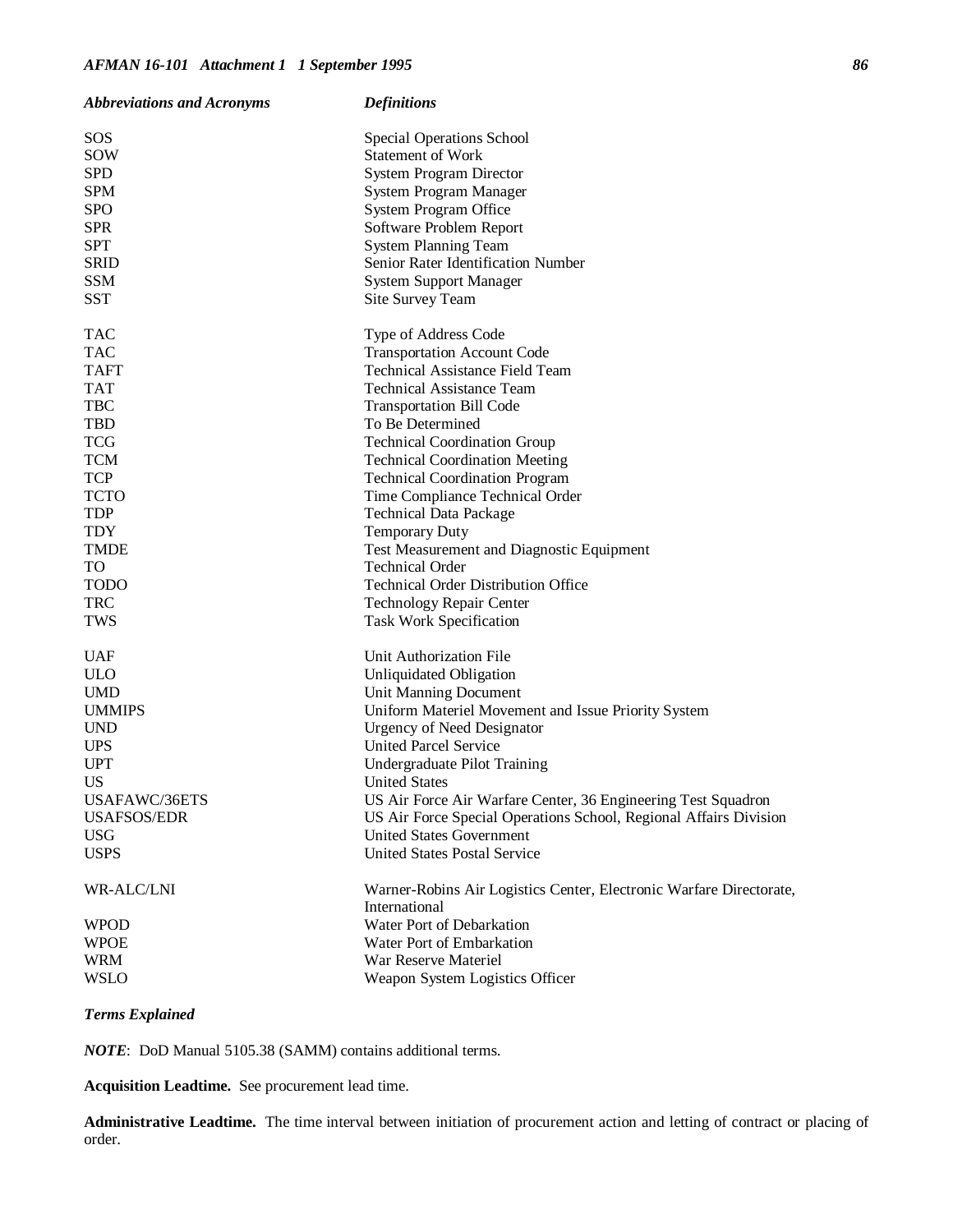**Air Force Security Assistance Management Review (AFSAMR).** Review of all US Air Force cases with a single foreign entity called by SAF/IA Country Director. The SAF/IA Country Director may delegate this function to AFSAC. General officer attendance depending on the rank of the foreign attendees. Chaired by the senior person from the organization calling the review. Time and location are determined by the Division Chief or Director.

**Air Force Program Management Review.** Periodic review of a single security assistance program called by the SAPM. Normally, this review will include a representative of the foreign country; the SAF/IA Country Director will attend. Time and location are determined by the SAPM in coordination with the Case Manager.

**Articles.** Items of supply or equipment requested or provided under Foreign Military Sales (FMS) procedures.

**Case Manager.** The Case Manager is responsible for the case, from receipt of the letter of request (LOR) to final case closure. Case Managers are assigned to SAF/IA, AFSAC, AFSAT.

**Command, Control, Communications, and Intelligence**  $(C<sup>4</sup>I)$ **.** The integration of systems and processes that in combination allow the exercise of authority and direction by commanders, supported by communications and computer systems and exploiting intelligence information, to direct combat operations.

**Consumable.** A "throw-away" item (stock fund) used in repairing systems and equipment. Repair parts are not subject to repair at depot level.

**Contract Administration Services (CAS).** All actions completed in or near a contractor's plant for the benefit of the government, needed to perform a contract or to support the buying organization (see FAR, 42.3). Among the more significant functions performed by field contract administration services components are: Quality Assurance; Contract Administration (including contract terminations, plant clearance, disposal, and property administration); Production and industrial resources; Transportation; Industrial Security; and Contract Audit.

**Contractor Engineering and Technical Services (CETS).** Services performed by a contractor including liaison or advice to country defense personnel in the installation, operation, maintenance, and logistics support of the weapon system or equipment. Services provided usually result in conveying knowledge to country personnel and generally are with the manufacturer of the equipment or weapon system.

**Contractor-Furnished Equipment (CFE).** Standard items of hardware, electrical equipment, and other standard production or commercial items furnished by a prime contractor.

**Country Director.** The SAF/IA Country Director is the principal US Air Force point-of-contact for all international activities within an assigned country. The SAF/IA Country Director develops and integrates US Air Force policy guidance, monitors the politico-military environment, and advises the Deputy Under Secretary for International Affairs on the implementation of all international programs within his or her area of responsibility. Country Directors are only assigned within SAF/IA.

**Defense Transportation System (DTS).** That portion of the Nation's transportation infrastructure that supports Department of Defense common-user transportation needs across the range of military operations. It consists of those common-user military and commercial assets, services, and systems organic to, contracted for, or controlled by the Department of Defense.

**Delivery Forecast.** Estimates of deliveries under obligation against procurement from appropriated or other funds

**Delivery Term Code (DTC).** A code prescribed in the LOA and shown in the requisition that indicates the point within the transportation cycle where responsibility for movement passes from the US government to the purchaser country.

**Depot Field Team.** A team of maintenance personnel equipped with special tools and equipment needed to complete depot-level modification and maintenance or emergency organization and field maintenance at operational bases. Teams may be composed of either US government or US government contractor personnel.

**Depot Level Maintenance (DLM) Support.** Maintenance and modification work requiring special skills, tools, equipment, and facilities available only at US government depots or US government contractors' facilities. This support may also include organizational and field-level maintenance, or modification work that is mission essential but cannot be completed using a purchaser's resources.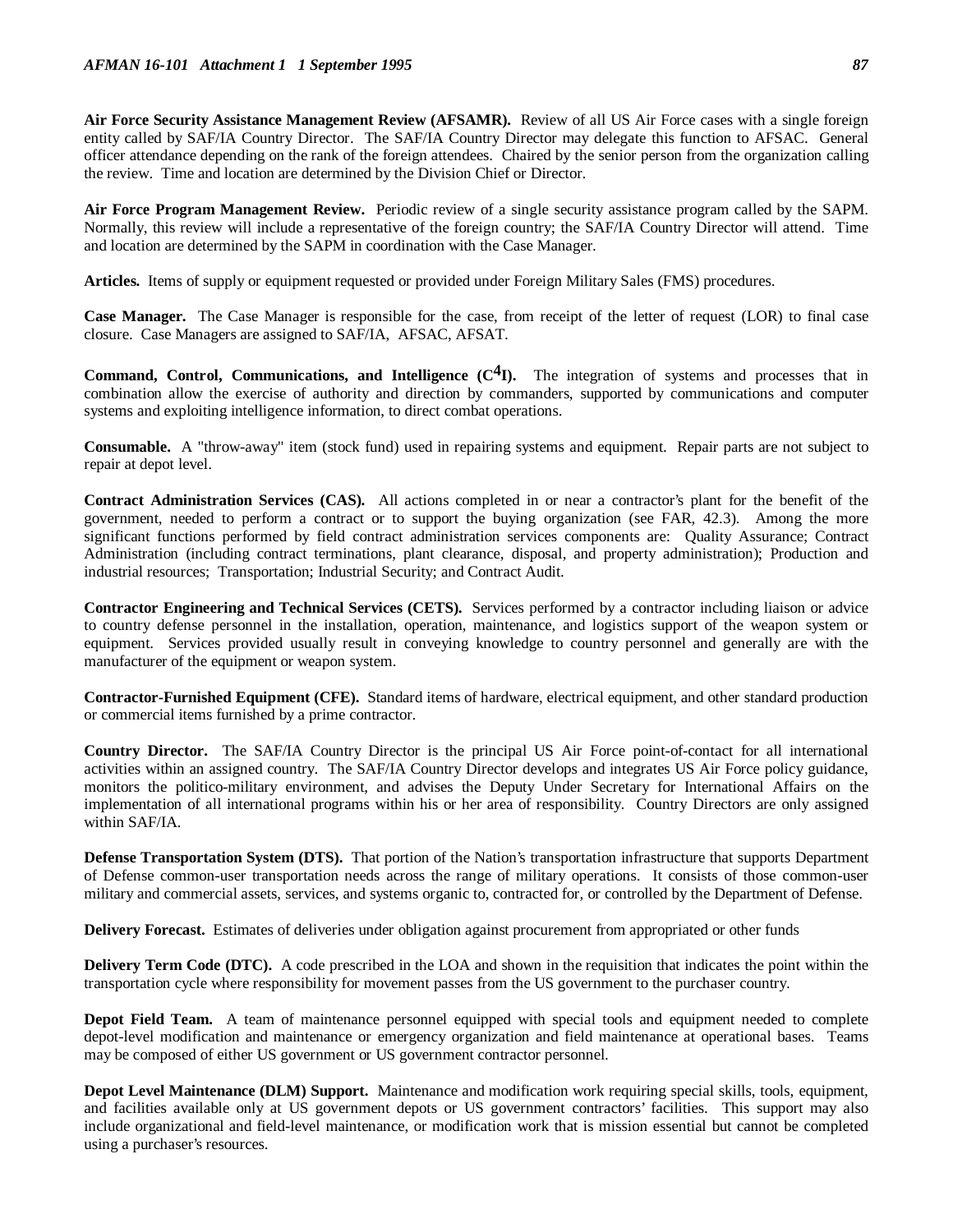**Depot Maintenance, Air Force Industrial Fund.** A funding method for depot-level maintenance operations which provides initial working capital and allows recovery of operating costs through the sale of products or services.

**Direct Sale.** Commercial sale of equipment, materiel, or services developed with DoD appropriations or funds directly to a foreign government or international organization for military uses.

**Distribution Code Number.** A code number assigned to a specific foreign government indicating the shipping address. It identifies publications sold under a Foreign Military Sales (FMS) case.

**Embedded Computer Resource.** Automatic data processing equipment (ADPE) integral to a non-ADPE system in design, procurement, and operations.

**Embedded Computer Systems (ECS).** A computer system integral to an electromechanical system. For example, combat weapon system, tactical system, aircraft, and certain command and control systems. ECS differs from automatic data processing systems (ADPS) primarily in its acquisition, development, and operation.

**Engineering Change Proposal (ECP).** This document is used to propose any changes to an item, facility, part, etc. (delivered or to be delivered), which require revision to: the contract specifications or engineering drawings; or the reference documents approved or authorized for applicable items under government contracts.

**Engineering Requirements Plan (ERP).** The ERP is a communications-electronics (CE) technical document prepared by the overseas Security Assistance Organization (SAO) or country Air Force. This plan translates preliminary technical survey reports. It also translates other supplemental information into engineering construction, installation and supply, and training data to serve as a basis for planning, programming, and implementing a complete and operational CE facility or system.

**Excess Defense Article (EDA).** Defense articles owned by the US government and not purchased in anticipation of military assistance or sales requirements. EDAs are in excess of the approved force acquisition objective and approved force retention stock of all DoD components at the time such articles are dropped from inventory by the supply agency for delivery to countries or international organizations.

**Extended Training Service Specialist (ETSS) Team.** A team of one or more US government personnel sent on a permanent change of station assignment to a foreign nation to give instructions. An ETSS has a specific training function (for example, flying, maintenance, and operation) and is assigned in country for a period of usually 1 year or longer. An ETSS may be either US government military or civilian employees.

**Follow-on Support.** See sustainment.

**Force Activity Designator (FAD).** A Roman numeral (I to V) assigned by the Joint Staff, to show the mission essentiality of a unit, organization, installation, project, or program to meet national objectives.

**Foreign Liaison Officer (FLO).** An official representative, either military or civilian, from a foreign government or international organization stationed in the United States to manage or monitor security assistance programs. FLO duties also may involve managing other affairs of the foreign government or international organization, as authorized by SAF/IAD.

**Foreign Military Sales (FMS).** That portion of US security assistance authorized by the Foreign Assistance Act of 1961, as amended, and the Arms Export Control Act of 1976, as amended. This assistance differs from the Military Assistance Program and the International Military Education and Training Program in that the recipient provides reimbursement for defense articles and services transferred.

**Foreign Military Sales (FMS) Administrative Budget.** This budget covers expenses related to sales negotiations, case implementation, administering Reports of Discrepancy, correcting deficiencies or damage to items sold, program control, computer programming, accounting and budgeting, and administering FMS cases.

**Foreign Military Sales (FMS) Development Program.** An FMS acquisition program that requires development, systems engineering, and systems integration of new major weapons. Approved programs are directed to SAF/AQ for implementation according to DoD 5000- and Air Force 800-series directives and regulations.

**Foreign Military Sales (FMS) System Acquisition.** The process of supplying aircraft, missile, or communicationelectronics systems, including all logistical and training support, to a foreign customer using procurement rather than stock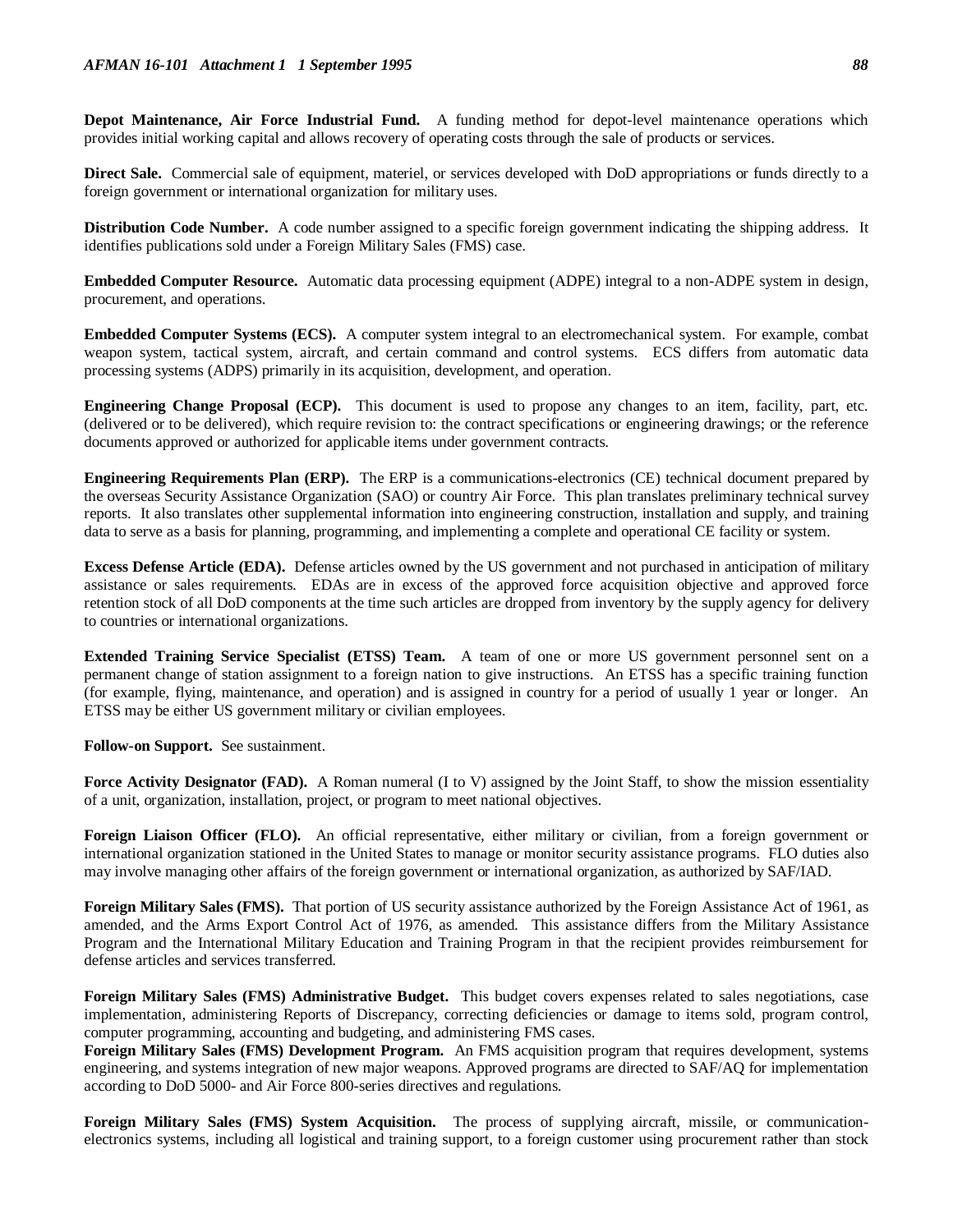#### *AFMAN 16-101 Attachment 1 1 September 1995 89*

items or excess defense articles. Approved programs are directed to SAF/AQ for implementation according to DoD 5000 and Air Force 800-series directives and regulations.

**Freight Forwarder.** The purchaser's agent for completing or controlling Foreign Military Sales (FMS) materiel shipments from continental United States (CONUS) or third countries to the purchaser's destination. This is usually a licensed international broker or agent.

**Government-Furnished Aeronautical Equipment (GFAE).** Equipment furnished by the US government to a contractor or a US government activity for installing in, or in support of, the aeronautical system during production, conversion, or modification.

**Information Security (INFOSEC).** Services and support consisting of both communications security (COMSEC) and computer (automatic data processing (ADP)) systems security (National COMSEC Instruction (NACSI) 6001).

**Initial Provisioning.** The process of determining the range and quantity of items (that is, spares and repair parts, special tools, test equipment, and support equipment) required to support and maintain an item for an initial period of service. Its phases include the identification of items of supply; the establishment of data for catalog, technical manual, and allowance list preparation; and the preparation of instructions to assure delivery of necessary support items with related end articles.

**Initial Spares Support List (ISSL).** A list of spares, repair parts, and quantities required for organizational and field maintenance initial support of an end item. Quantities for ISSLs must equal the initial base stockage objective.

**Integrated Weapon System Management (IWSM).** A cradle-to-grave management system under a single system program director (SPD) for the life of a weapon system.

**International Military Education and Training (IMET).** Formal or informal instruction provided to foreign military students, units, and forces on a nonreimbursable (grant) basis by offices or employees of the United States, contract technicians, and contractors. Instruction may include correspondence courses; technical, educational or informational publications; and media of all kinds.

**Inventory Management Specialist (IMS).** An individual within the organization of an inventory control point assigned management responsibility for one or more specific items of material.

**Letter of Intent (LOI).** A document used to begin actions to obtain long-lead items before LOA acceptance.

**Letter of Offer and Acceptance (LOA).** The US DoD document used to offer articles, services, or military construction for sale to foreign governments or international organizations.

Letter of Offer and Acceptance Data (LOAD). Data collected for use on a letter of offer and acceptance (LOA). LOAD is sufficiently accurate for planning and budgeting purposes.

Letter of Request (LOR). A letter, message or diplomatic note requesting articles, services, or military construction through Foreign Military Sales (FMS).

Life of Type. The period that the equipment is expected or scheduled to remain operational and in need of logistics support.

**Line Manager.** The Line Manager is responsible for directing actions to provide all articles and services within a specific line of a letter of offer and acceptance (LOA) or lease. The Line Manager has the authority to work directly with supporting activities to meet these responsibilities.

Loan. An agreement temporarily transferring possession and use of a defense article not acquired with military assistance funds to a foreign government or international organization. This transfer is made with no rental charge to the transferee, with the US military department transferor being reimbursed from Military Assistance Program (MAP) funds, subject to and under authority of the Foreign Assistance Act of 1961, section 503, as amended. Loans may be made only to foreign governments or international organizations that are eligible for MAP.

**Major Item.** A complete assembly designed to perform a specific function within itself that has significant impact on mission accomplishment (for example, aircraft, heavy radar equipment, vehicles, and support equipment (SE)) as distinguished from an individual part or component.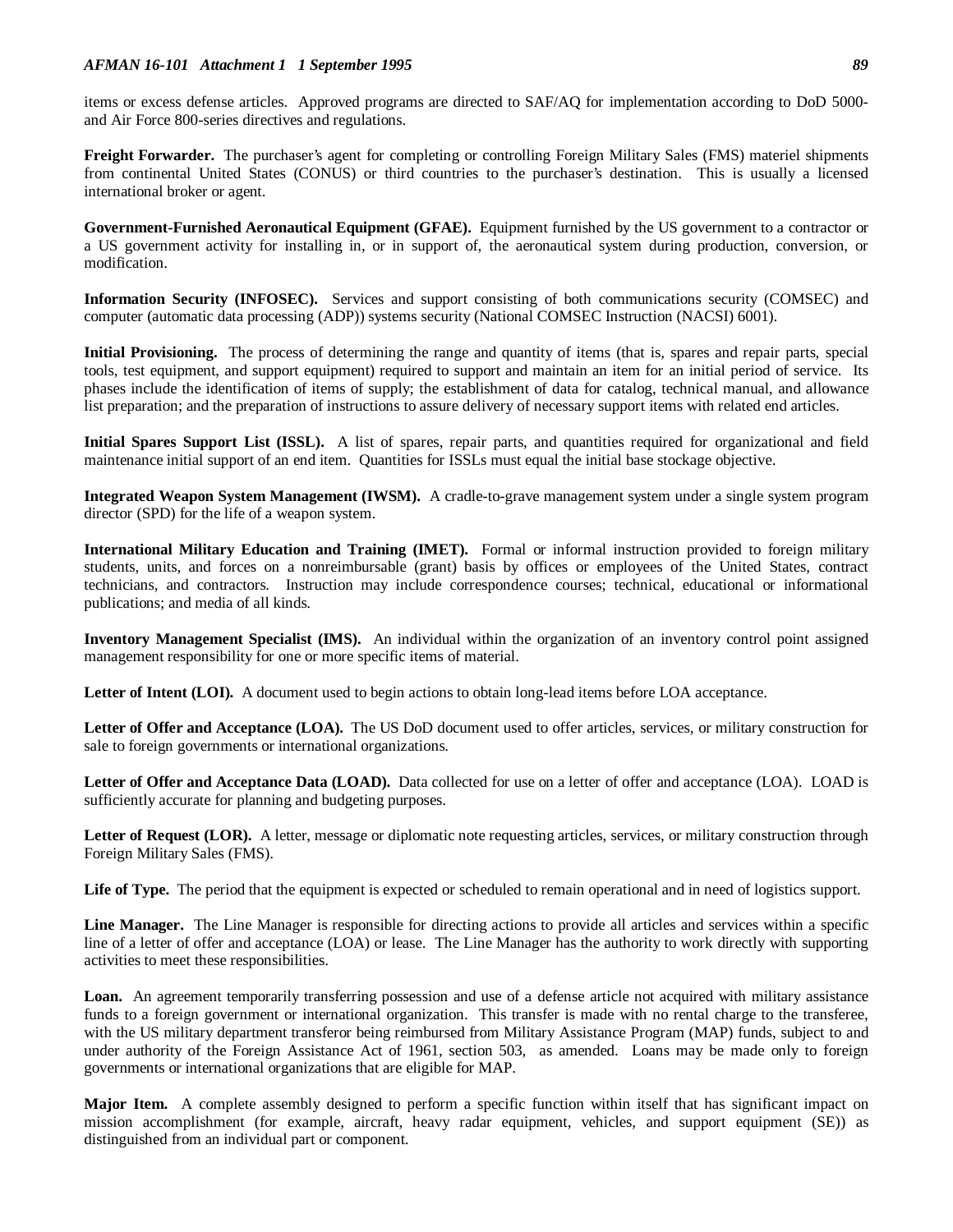**Military Articles and Services List (MASL).** A DSAA listing which shows generic code, 13-place MASL identification, description, major Defense equipment (MDE) code, and weapons or weapons-related code. The training MASL is used for IMET and Foreign Military Sales (FMS) training. This MASL contains a seven-place training MASL identification, availability, price and course duration information.

**Military Assistance Program (MAP).** That portion of US security assistance authorized by the Foreign Assistance Act of 1961, as amended, which provides defense articles and services to recipients on a nonreimbursable (grant) basis.

**Military Assistance Program Address Directory (MAPAD).** A DoD directory with addresses required for releasing Foreign Military Sales shipments and related documentation.

**Military Standard Requisitioning and Issue Procedure (MILSTRIP).** A uniform procedure established by the Department of Defense for use within the Department of Defense to govern requisition and issue of materiel within standardized priorities.

**Mobile Training Team (MTT).** A team consisting of one or more US military or civilian personnel sent on temporary duty, often to a foreign nation, to give instruction. The mission of the team is to train indigenous personnel to operate, maintain, and employ weapons and support systems, or to develop a self-training capability in a particular skill. the National Command Authorities may direct a team to train either military or civilian indigenous personnel depending upon host nation requests.

**National Stock Number (NSN).** The 13-digit stock number replacing the 11-digit Federal Stock Number. It consists of the 4-digit Federal Supply Classification Code and the 9-digit National Item Identification Number. The National Identification Number consists of a 2-digit National Codification Bureau number designating the central cataloging office of the NATO or other friendly country which assigned the number and a 7-digit (XXXXXXX) nonsignificant number.

**Nonstandard Article.** An item that is not included in DoD inventory or not procured for regular use by the DoD. Standard items of equipment that are modified so they are no longer interchangeable with like items are also considered nonstandard. Any hardware article that Department of Defense does not actively manage for its own use.

Not Mission Capable Supply (NMCS). Material condition indicating that systems and equipment are not capable of performing any of their assigned missions because of maintenance work stoppage due to a supply shortage.

**Packaging.** The processes and procedures used to protect materiel from damage or deterioration during transit or storage. It includes cleaning, drying, preserving, packing, crating, marking, and unitization.

**Pen and Ink Change.** A change to a letter of offer and acceptance (LOA) or an amendment authorized by the LOA preparing agency. Such changes are made before the purchaser accepts the LOA or amendment.

**Phased Provisioning Concept.** Deferment of large quantity acquisitions of selected support items until operational programs and design configuration of equipment become stabilized or in-service usage experience can be compiled, analyzed, and applied in making acquisition decisions.

Port of Debarkation (POD). The geographic point at which cargo or personnel are discharged. May be a seaport or aerial port of debarkation. For unit requirements, it may or may not coincide with the destination.

**Port of Embarkation (POE).** The geographic point in a routing scheme from which cargo or personnel depart. May be a seaport or aerial port from which personnel and equipment flow to port of debarkation. For unit and nonunit requirements, it may or may not coincide with the origin.

**Price and Availability (P&A) Data.** Estimates developed using available information, standard military department factors and formulas in the absence of a pricing study. They are used for planning or review purposes only and are not considered valid for preparing an LOA.

**Procurement Leadtime.** The interval in months between the initiation of procurement action and receipt into the supply system of the production model (excludes prototype) purchased as the result of such actions and is composed of two elements, production leadtime and administrative leadtime.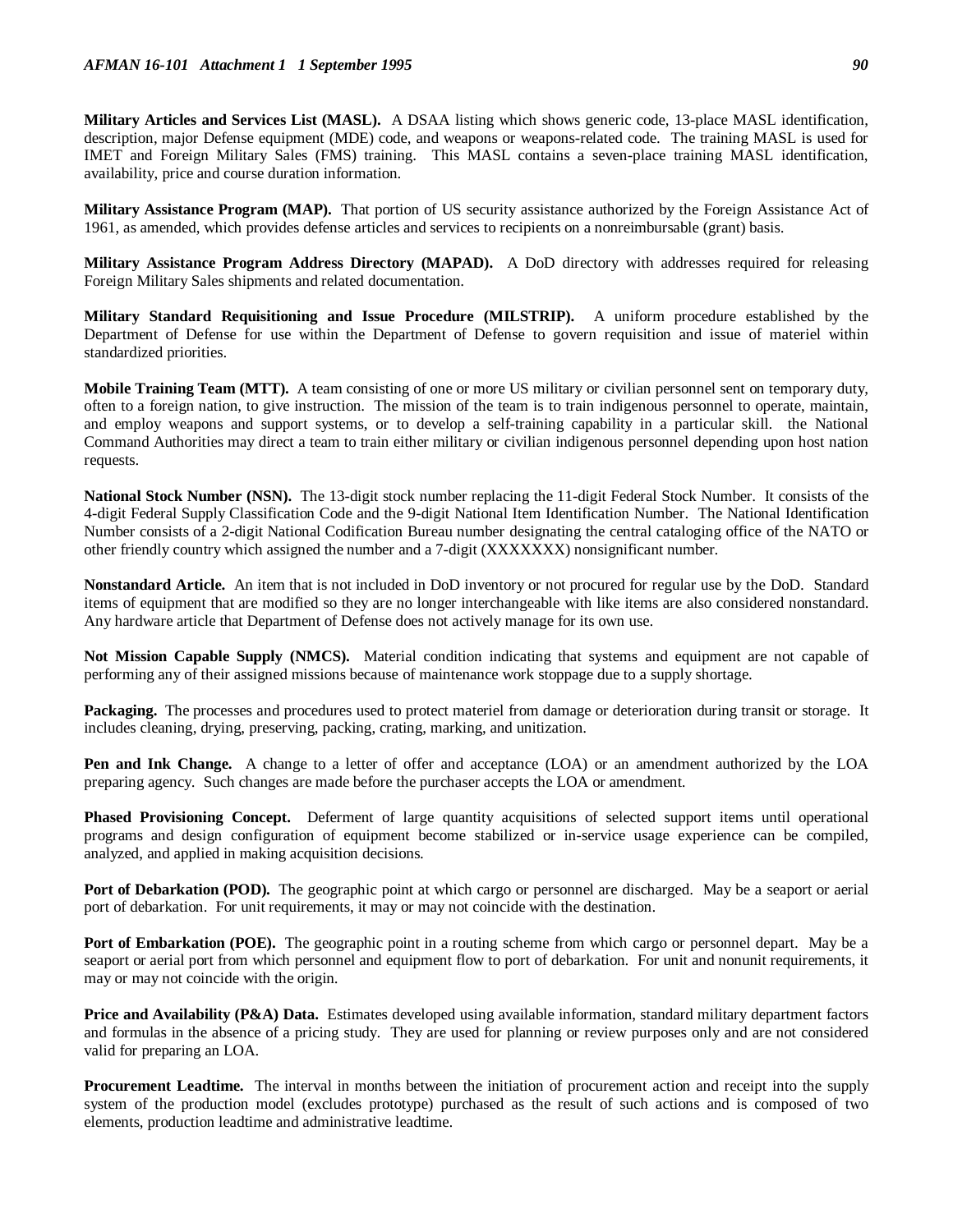**Production Leadtime.** The time interval between the placement of a contract and receipt into the supply system of materiel purchased.

**Program Activation Task Force (PATF).** US Air Force technicians temporarily located in the host country to direct and coordinate the actions of all organizations that take part in activating in-country ground  $C<sup>4</sup>I$  facilities or systems implemented under Foreign Military Sales (FMS) procedures.

**Program Management Review (PMR).** Periodic review between the system program office (SPO) and system program manager (SPM) with the US Air Force contractor. A PMR may include representatives of the US Air Force security assistance management office and the purchaser involved. Normally, Case and Line Managers will represent the security assistance community. Time and location are determined by the SPO or SPM.

Publications (Air Force). Technical orders, US Air Force stocklists, DoD federal supply catalogs, and related cataloging publications; standard publications; equipment allowance documents; departmental forms; engineering drawings; specifications; standards; and related publications.

**Purchaser.** A foreign country or international organization that the President determines to be eligible to make purchases under the Arms Export Control Act (AECA).

**Quality Assurance (QA).** Those actions taken by the government to assure that services meet the requirements in the statement of work.

**Reparable Item.** An item that can be reconditioned or economically repaired for reuse when it becomes unserviceable. For the purposes of this regulation, a reparable item is the same as an investment item.

**Security Assistance.** Group of programs authorized by the Foreign Assistance Act of 1961, as amended, and the Arms Export Control Act of 1976, as amended, or other related statutes by which the United States provides defense articles, military training, and other defense-related services, by grant, loan, credit, or cash sales in furtherance of national policies and objectives.

**Security Assistance Management Review (SAMR).** OSD meeting to review security assistance with foreign entity. US Air Force OPR is SAF/IA. Attendance of SAF/IA Regional Division Chief, AFSAC Director, AFSAT Training Operations Division Chief, or a general officer depends on the rank of foreign attendees. Time and location are determined by DSAA.

**Security Assistance Program Manager (SAPM).** The SAPM is normally in the organization with the predominant implementation responsibilities. The SAPM is responsible for letter of request (LOR) evaluation, obtaining letter of offer and acceptance (LOA) data (LOAD), and program execution and implementation as set forth in the International Programming Directive (IPD) or Program Management Directive (PMD).

**Site Survey Team (SST).** A team organized to look carefully at a proposed system sale on-site for sales of production or inventory assets; requires a detailed, after-action report.

**Staging.** Gathering materiel or equipment at one location for the purpose of control and to ensure its adequacy and availability. Staging may be conducted to ensure (besides the check of materiel) that delivery to a recipient from one point is practical.

**Standard Item.** An item acquired and managed for general DoD use, and for which support or replacement items are usually maintained in DoD stocks.

**Support Equipment.** Includes all equipment required for support, except that which is an integral part of the mission equipment. It does not include any of the equipment required to perform mission operation functions. Support equipment includes tools; test equipment; automatic test equipment (when the automatic test equipment is accomplishing a support function); organizational, field, and depot support equipment; and related computer programs and software.

**Sustainment.** The provision of personnel, logistic, and other support required to maintain and prolong operations or combat until successful accomplishment or revision of the mission or of the national objective.

**System Program Director (SPD).** The single Air Force manager designated by the PEO/DAC who is ultimately responsible and accountable for decisions and resources in overall program execution of a military system.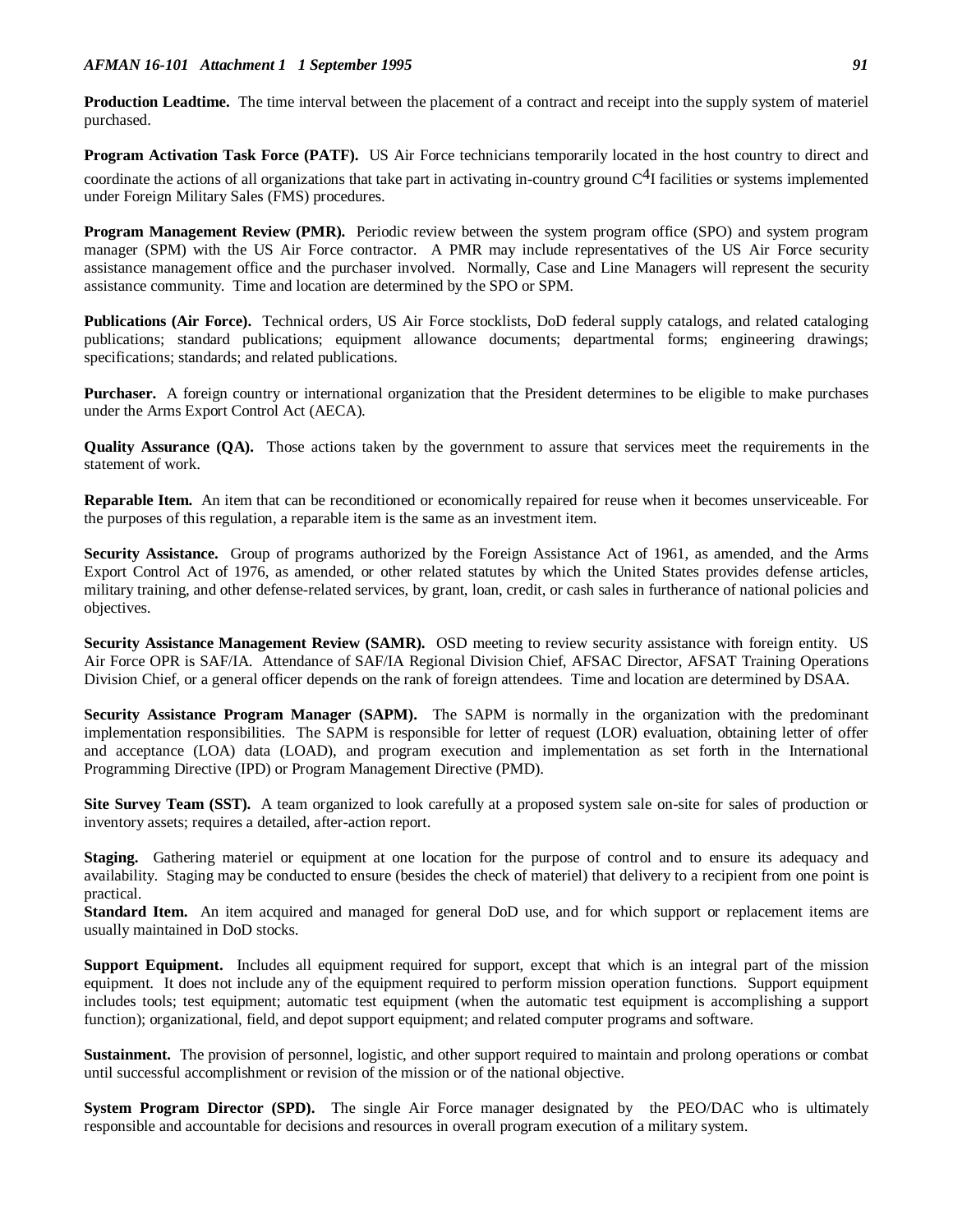#### *AFMAN 16-101 Attachment 1 1 September 1995 92*

**System Program Office (SPO).** The technical, administrative, and business management personnel assigned full time to a system program director. The office may be augmented with additional personnel from participating organizations. In the security assistance context, the SPO is the single Air Force manager designated by AFMC to manage a weapons system.

**Technical Assistance.** Advice, assistance, and training pertaining to the installation, operation, and maintenance of equipment.

**Technical Assistance Field Team (TAFT).** DoD personnel deployed on a Permanent Change of Station assignment to a foreign country to provide technical support, other than training, on specific equipment, technology, weapons, and supporting systems.

**Technical Assistance Team (TAT).** DoD personnel deployed to a foreign country in a TDY status to place into operation, maintain, or repair equipment under Foreign Military Sales (FMS) or grant aid programs.

**Technical Data.** Specifications, standards, engineering drawings, instructions, reports, manuals, tabular data, and test results used to develop, produce, test, use, maintain, and dispose of military items, equipment, and systems.

**Technical Data Package (TDP).** Production designs, drawings, specifications, models, manufacturing techniques and details, and similar information (excluding information associated with research, development, testing and evaluation (RDT&E)) necessary for a foreign government to manufacture, or have manufactured, military equipment and repair parts.

**Technology.** Information of any kind that can be used (or adapted for use) in designing, producing, manufacturing, using, or reconstructing articles or materiel. The data may take a tangible form, such as a scale model, prototype, blueprint, or an operating manual, or it may take an intangible form such as technical advice.

**Uniform Materiel Movement and Issue Priority System (UMMIPS).** Department of Defense Regulation 4410.6 specifies incremental time standards for requisition, issue, and movement of materiel for DoD. The time standards apply to all transportation modes in peace and war and vary according to priority and ultimate destination of the shipment. The overseas shipment delivery time standards for priority 1 and 2 shipments are 4 days for Alaska, Hawaii, the Caribbean, North Atlantic, Northern Europe, Africa, and the Mediterranean; and 5 days for the Western Pacific.

**Urgency of Need Designator (UND).** A term accompanied by a capital letter (A through C) that establishes the pressure of necessity for the acquisition of a resource. UND A represents a compelling necessity, the lack of which has caused or will cause a mission failure; UND B denotes a need that has or will cause mission impairment; UND C establishes routine timeframes. Commanding officers must authenticate all UND A demands. UNDs are used in conjunction with the assigned force activity designators to establish a positive resource demand priority, based on mission importance and the pressure of necessity.

**Weapon System.** A combination of one or more weapons with all related equipment, materiels, services, personnel, and means of delivery and deployment (if applicable) required for self-sufficiency.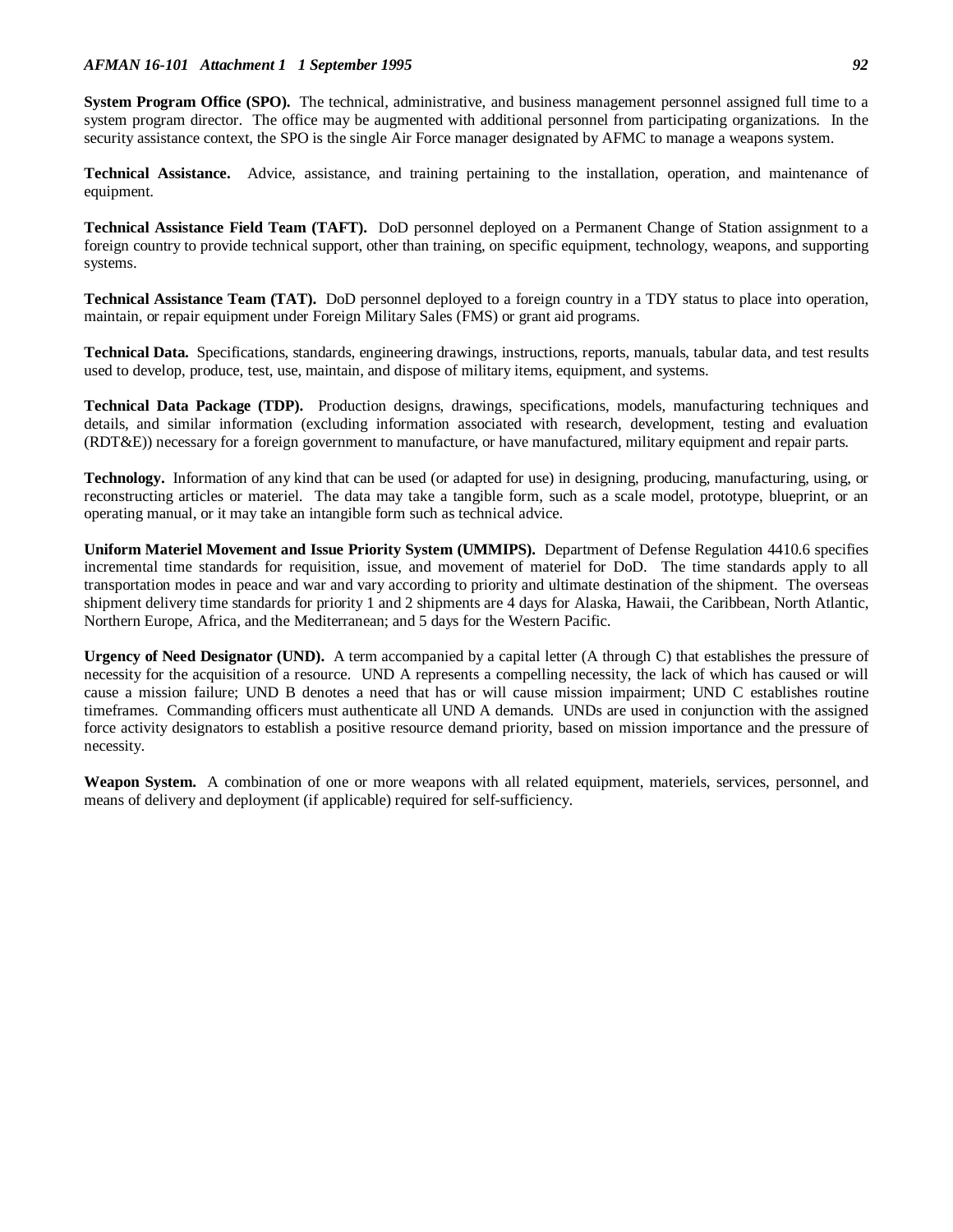**Weapon System Logistics Officer (WSLO).** An individual at an operational base in-country representing the system program director (SPD) to help the support base and user activities resolve logistics support problems that relate to the weapon system. This individual may also provide incidental, nonessential, opportune, over the shoulder, on-the-job training in logistics.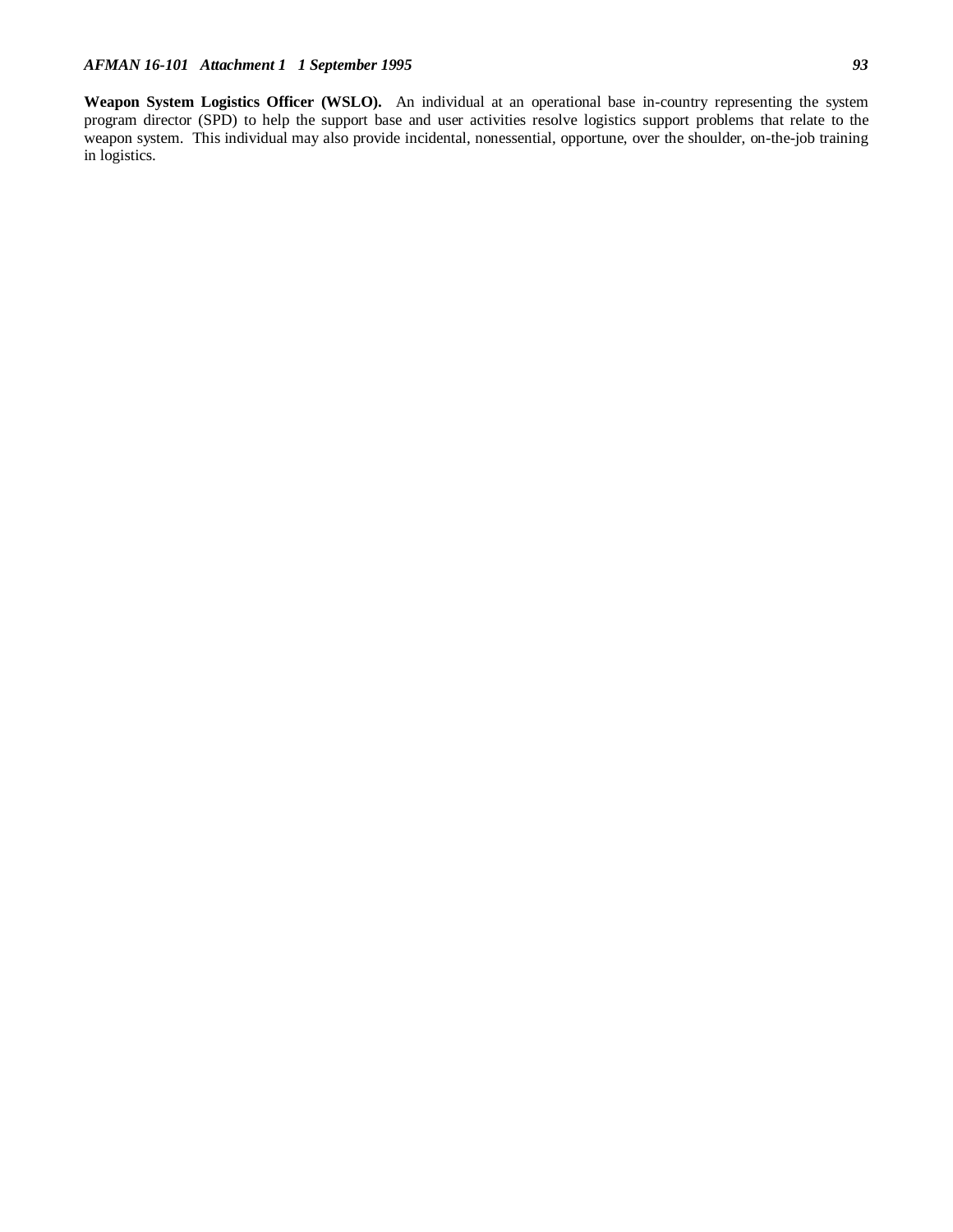| <b>First Position of the</b><br><b>Case Designator</b> | <b>Articles or Services</b>                                                                                                                                                                                                                                                                       | Who Prepares the<br><b>LOA</b> |
|--------------------------------------------------------|---------------------------------------------------------------------------------------------------------------------------------------------------------------------------------------------------------------------------------------------------------------------------------------------------|--------------------------------|
| A                                                      | Munitions, single command only (such as ammunition, bombs,<br>rockets) -- defined order                                                                                                                                                                                                           | <b>AFSAC</b>                   |
| B                                                      | Reserved                                                                                                                                                                                                                                                                                          |                                |
| $\overline{C}$                                         | Cartridge Actuated Devices/Propellant Actuated Devices<br>(CAD/PAD) -- defined order                                                                                                                                                                                                              | <b>AFSAC</b>                   |
| D                                                      | Systems sales of communications equipment (i.e., $C4I$ ) and<br>facilities. The "D" case may include the end-item, spare parts,<br>support equipment, services, delivery, training, facilities, etc. --<br>defined order                                                                          | SAF/IA                         |
| E                                                      | Support equipment -- blanket order                                                                                                                                                                                                                                                                | AFSAC                          |
| $\overline{F}$                                         | Training films, film strips, and other audiovisual equipment<br>(bulk unexposed film is obtained under a "K" or "R" case) --<br>defined or blanket order                                                                                                                                          | <b>AFSAC</b>                   |
| $\mathbf G$                                            | Technical services under AFMC cognizance (US Air Force or<br>contractor) -- defined or blanket order                                                                                                                                                                                              | <b>AFSAC</b>                   |
| H                                                      | Transportation service, other than ferrying -- defined order                                                                                                                                                                                                                                      | AFSAC                          |
| $\overline{J}$                                         | Reserved for use on Special Defense Acquisition Fund (SDAF)<br>cases written by the US Air Force using a "Q" code in the case<br>identifier to specify DSAA as the implementing agency --<br>defined order                                                                                        | SAF/IA<br><b>AFSAC</b>         |
| $\bf K$                                                | Follow-on (or sustainment) spares support under Cooperative<br>Logistics Supply Support Arrangements (CLSSA).<br>"KA"--<br>CLSSA FMS Order I (FMSO I), stock-level cases; "KB"--<br>CLSSA FMS Order II (FMSO II) -- blanket order                                                                 | <b>AFSAC</b>                   |
| L                                                      | Equipment (such as support equipment vehicles, tools, shop<br>equipment, test equipment, aircraft engines, etc.) -- defined order                                                                                                                                                                 | <b>AFSAC</b>                   |
| M                                                      | Programmed depot and emergency repair overhaul and return or<br>Also covered are installation costs for<br>major items.<br>modifications to such equipment when included as a repair or<br>overhaul package -- defined or blanket order                                                           | <b>AFSAC</b>                   |
| ${\bf N}$                                              | Multi-Command and special support cases. Includes complex<br>technical assistance, complex or dedicated training, intelligence<br>programs, specific overseas coverage, aircraft ferry, ferry<br>support, or other cases requiring special treatment and handling -<br>- defined or blanket order | SAF/IA                         |
|                                                        | Information security (INFOSEC) cases -- defined order                                                                                                                                                                                                                                             | <b>AFSAC</b>                   |
| $\overline{P}$                                         | Publications (such as instructions, manuals, stocklists, technical<br>orders (TO), engineering drawings, computer data products) --<br>defined or blanket order                                                                                                                                   | <b>AFSAC</b>                   |
| Q                                                      | System sale for logistics support under AFMC cognizance. May<br>include trucks, computer systems, etc. -- defined or blanket<br>order                                                                                                                                                             | <b>AFSAC</b>                   |
| R                                                      | Spare parts -- blanket order                                                                                                                                                                                                                                                                      | <b>AFSAC</b>                   |
| S                                                      | Aircraft system sales. Includes the aircraft, spares, spare parts,<br>support equipment, services, delivery, training, etc. -- defined<br>order                                                                                                                                                   | SAF/IA                         |
| T                                                      | Training (such as aircrew, technical, professional, specialist, on-<br>the-job training mobile training teams, etc.) -- defined or blanket<br>order                                                                                                                                               | <b>AFSAT</b>                   |
| U                                                      | Pseudo<br>for tracking non-FMS<br>Emergency<br>cases<br>(e.g.,<br>Drawdowns, no-cost transfers, and other programs)                                                                                                                                                                               | As Assigned                    |

# **TYPES OF US AIR FORCE FMS CASES**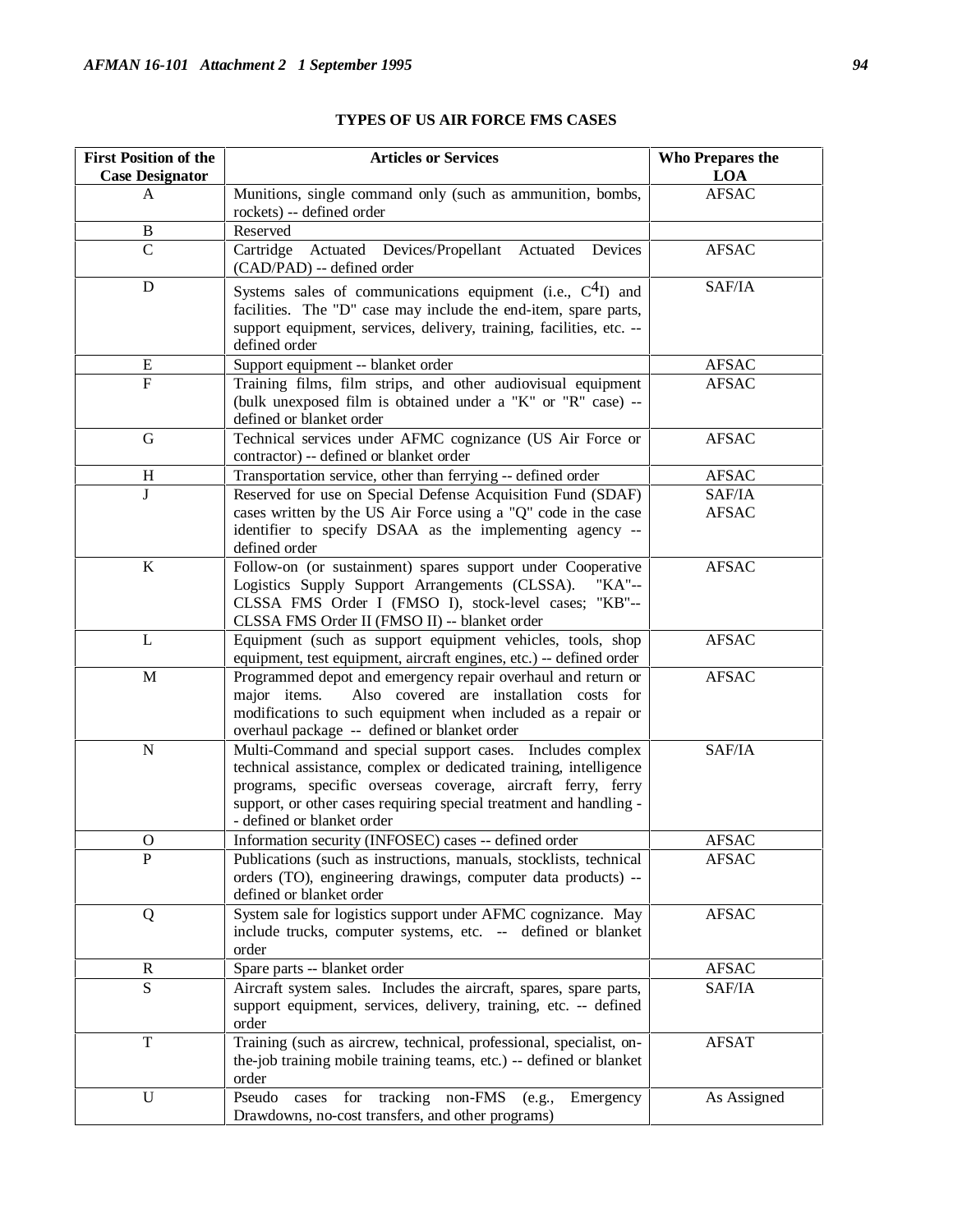|   | System modifications, both major and minor                   | <b>AFSAC</b>            |
|---|--------------------------------------------------------------|-------------------------|
|   |                                                              | multi-commands<br>(If   |
|   |                                                              | involved or case has    |
|   |                                                              | complexity of a system  |
|   |                                                              | sale, it may be written |
|   |                                                              | by $SAF/IA.$ )          |
| W | Reserved                                                     |                         |
| X | Trust Fund Account. Used for purchaser holding accounts (not | DFAS-DE                 |
|   | an FMS case)                                                 |                         |
| v | Missile systems                                              | SAF/IA                  |
| Z | Leases under AECA, Chapter 6. Assigned for control and       | SAF/IA                  |
|   | management only (not an FMS case)                            |                         |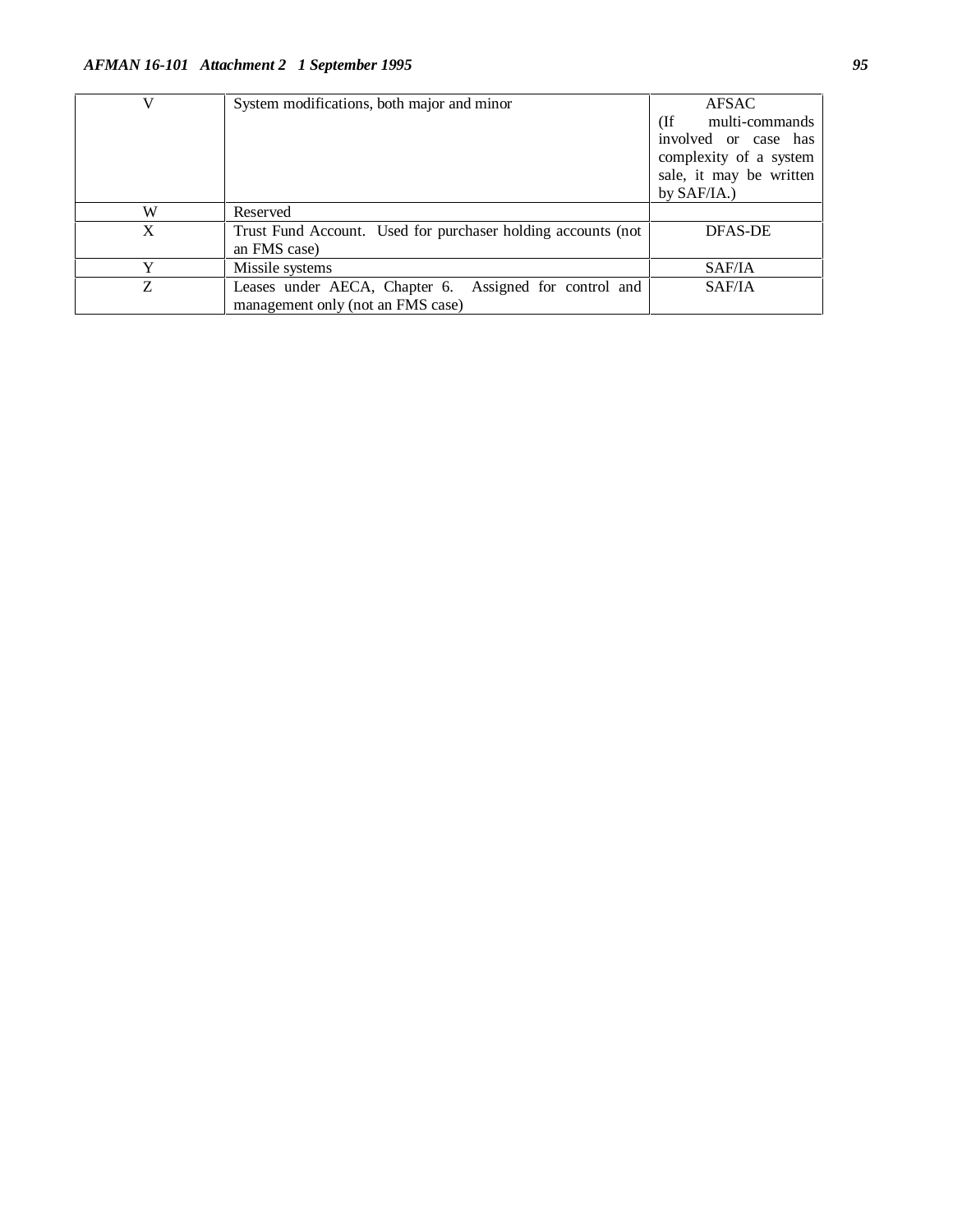## **OUTLINE FOR SYSTEM PLANNING TEAM OR SITE SURVEY TEAM REPORT**

SUBJECT: Survey Team Report Program for PEACE

TO: Director of Military Assistance and Sales (Country Rep)

I. General:

- A. Purpose of survey
- B. Purchaser Air Force capabilities, concepts, plans, and limitations related to this survey
- C. Dates<br>D. Team
- Team members
- E. Places visited
- F. Persons contacted
- II. Background
- III. Summary of activities (relates to attachments)
- IV. Findings and recommendations (matches items on proposed offer and acceptance attachments)

Attachments:

- 1. Security and Releasability Disclosure Requirements
	- Understanding by team members prior to leaving CONUS of classified hardware, software, and documentation needed to operate system
	- Status of purchasers most recent General Security of Military Information Agreement (GSOMIA)
	- Consideration of associated equipment, such as ECM pods, secure communication equipment, and munitions Identify any INFOSEC items involved
- 2. Aircraft System
	- Suitability of proposed aircraft
	- Need for optional items (Comm/Nav, Armament, Other)
	- Modification of proposed configuration, if required
	- Configuration control
	- Need for detailed configuration conference
- 3. Operations
	- Operational concept
	- Location of bases
	- Flying-hour program
	- Proposed transition and continuation of flight training
	- Field facilities such as runway, control tower, ramps, navigation aids, oxygen, fuel, and ammo storage
	- Mode of operation, mission, control, and planning
	- Pilot experience
	- Ground crew experience
	- Communications systems
	- Cultural influences
	- Host country defense organizational structure
	- Host country defense budget
	- Host country experience with system technologies
- 4. Training

• Aircrew/maintenance training concept (Host manpower capabilities, Host training capabilities, Host training facilities, Recommended training , Prerequisites)

- English language capability
- Mobile training sets (MTS)
- Simulators
- Milestone chart of required training (By host Air Force, By US Air Force)
- Host country technical training system
- Cultural influences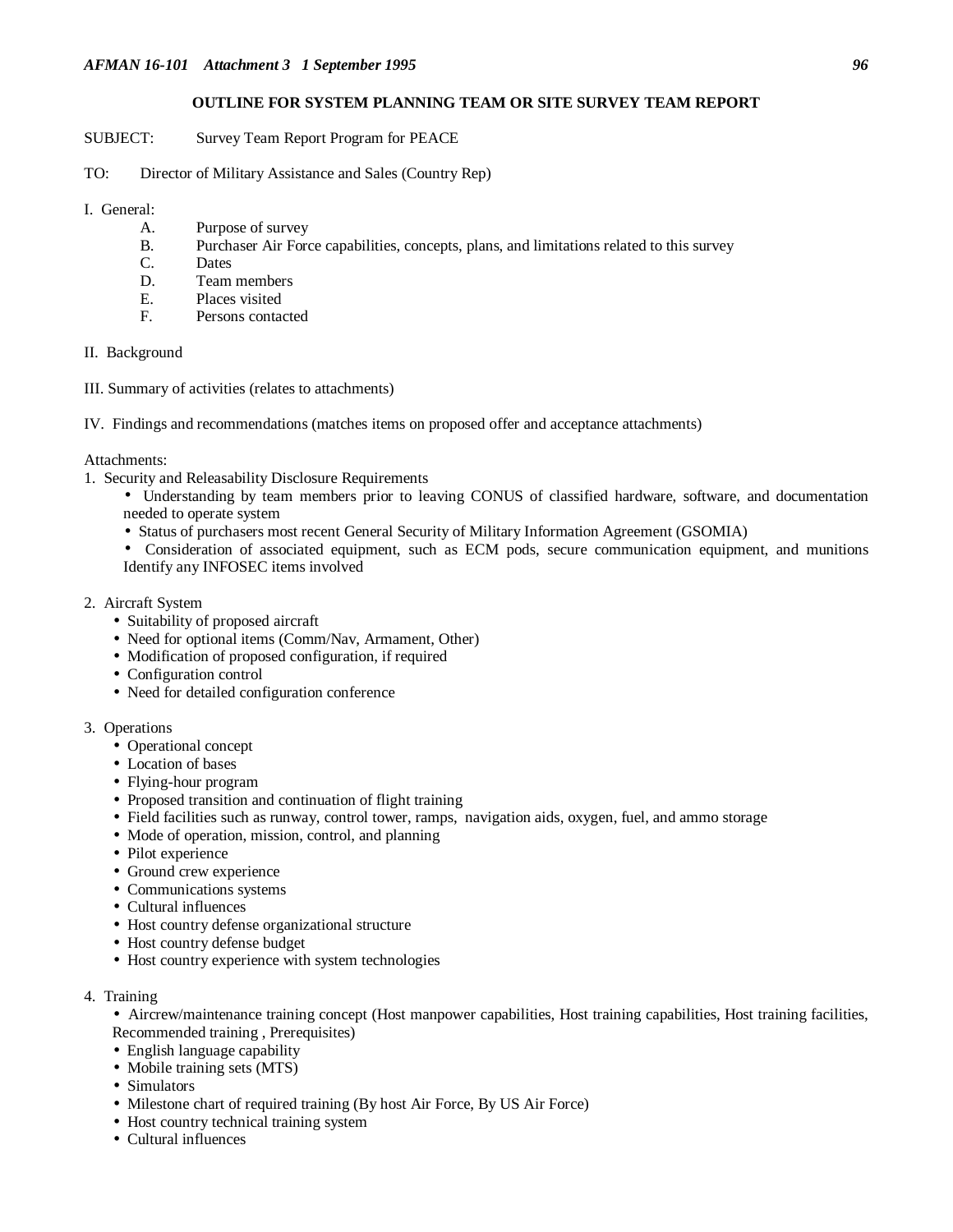- Host country experience with system technologies
- 5. Supply
	- Present system
	- Knowledge of US Air Force or DoD system
	- Need for provisioning conference
	- Required initial levels
	- Transportation
	- Weapon system logistics officer
	- Reparable item capability
	- Usable support equipment (SE) on hand
	- Physical layout and adequacy of facilities
	- Experience level of personnel
	- Type of follow-on support
	- Planned precision measurement equipment lab (PMEL) capability
	- ILS elements of technical data, computer resources support, packaging, handling, storage, and design interface
	- Weapon system life cycle costs
	- Repair cycle times
	- Cultural influences
	- Host country defense budget
	- Commercial power quality
- 6. Maintenance
	- Definition of maintenance concept (Location, Current capabilities and levels, Planned capabilities and levels)
	- Manpower requirements (by specialty)
	- Current level
	- Proposed level
	- Capability to meet proposed level
	- Experience level of personnel
	- Capability to track and accomplish modifications (include needed training in LOA)
	- Physical layout and adequacy of facilities
	- Supplemental FMS support needed (for example, engine overhaul and programmed depot maintenance (PDM))
	- Contract technical services
	- US Air Force technical assistance
	- Cultural influences
	- Host country defense budget
	- Commercial power quality
	- Host country experience with system technologies
- 7. Foreign Military Sales (FMS)
	- Knowledge of type of contract
	- Knowledge of relationship between purchaser, US Air Force, and US Air Force contractor (for the FMS requirement)
	- Knowledge of types of FMS available
	- Knowledge of processing channels
	- Knowledge and use of reports, supply, and shipment status
	- Munitions needed
	- Use of freight forwarder and country transportation responsibilities
	- Knowledge of discrepancy reporting (claim) system
	- Types of financing
	- Cultural influences
	- Integration with other FMS programs in host country

8. Milestones for the Formulation of the Management Plan (Include both initial system acquisition and at least the first 2 years of follow-on support)

9. Purchaser Responsibilities

10. Action Items

#### *NOTES*:

1. This outline should also be used for a CE system.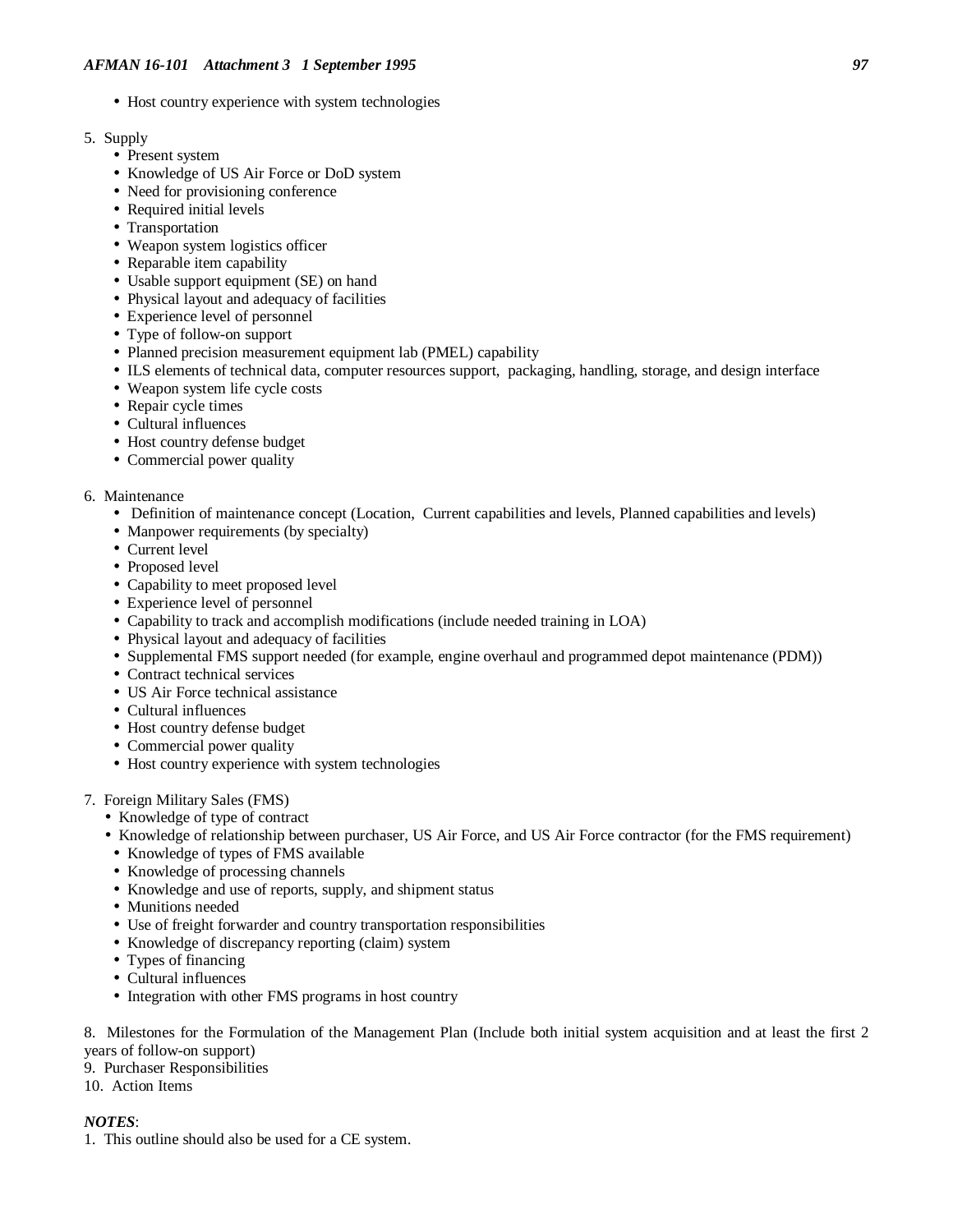2. The responsibilities of the purchaser must be clearly shown in the report (for example, need for 60-cycle, 110-volt power; construction of controlled environmental lab; runway extension).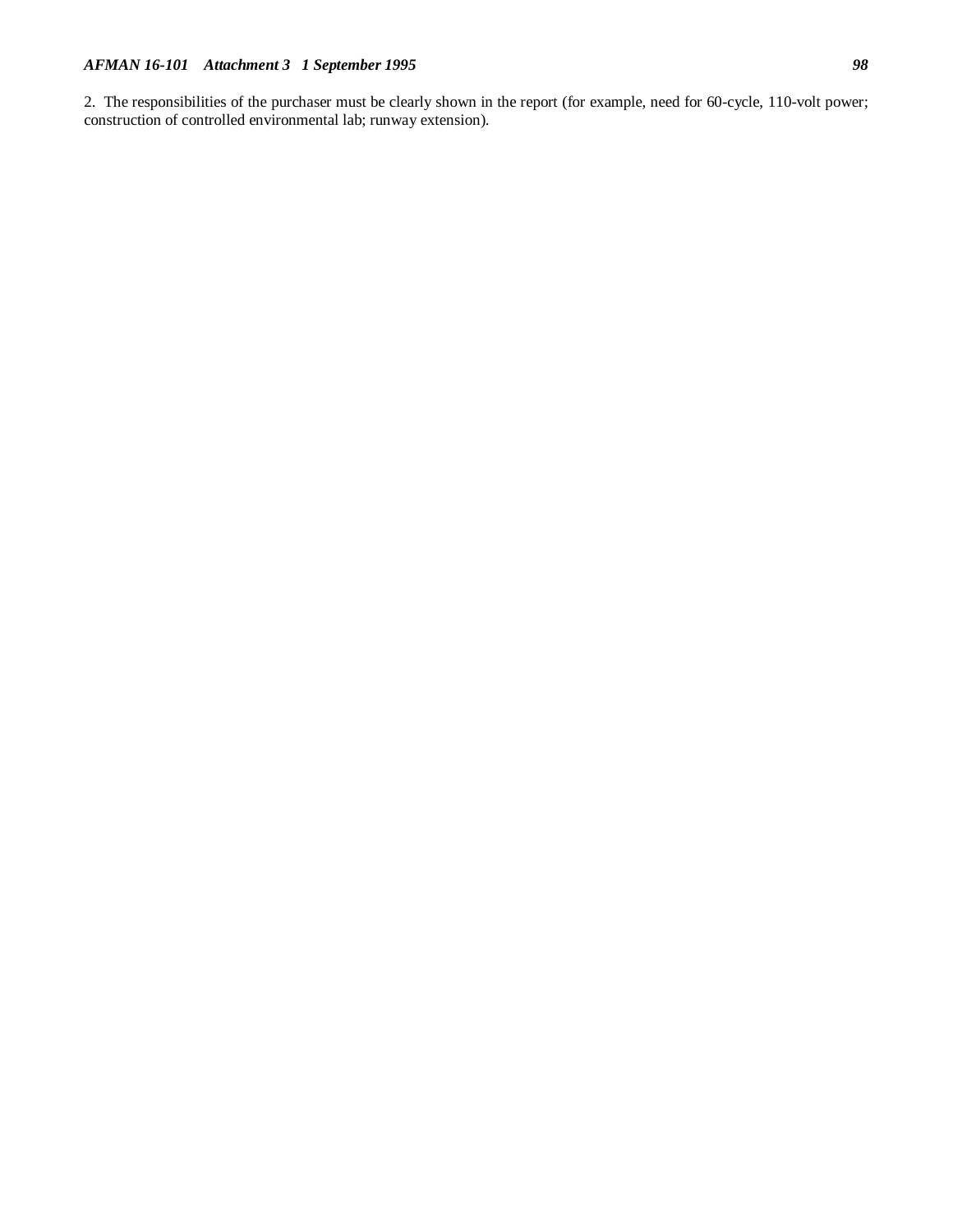#### **GENERIC CASE DESIGNATOR CODES FOR PRICE AND AVAILABILITY (P&A) AND LETTER OF OFFER AND ACCEPTANCE DATA (LOAD) REQUESTS**

A4.1. For unclassified P&A requests, also include the correct country code and implementing agency (IA) (example, SR-D). The generic case designator must include at least one numeric. To ensure there is no duplication, both alpha and numerics were divided among the three organizations producing LOAs.

| <b>Numerics</b> | Alphas                  |
|-----------------|-------------------------|
| $1 - 300$       | $A01-GZ$                |
|                 | $D01-D99$ and $DAI-DZ9$ |
|                 | $A01-A99$ and $A41-AZ9$ |
|                 | H01-H99 and HA1-HZ99    |
|                 | $C01-C99$ and $CAI-CZ9$ |
|                 | B01-B99 and BA1-BZ9     |
|                 | $E01-E99$ and $EA1-EZ9$ |
|                 | $G01-G99$ and $GA1-GZ9$ |
| 300-350         | $I01$ -JZ9              |
| 351-800         | K01-TZ9                 |
| 801-999         | U01-WZ9                 |
| 950-999         | X01-ZZ9                 |
|                 | 10A-9Z9                 |
|                 |                         |

A4.2. For classified LOAD requests, a generic or pseudo-country code is used to work unclassified pricing data. No classified information will be entered in the Case Management Control System (CMCS). Pseudo-country codes will be used by organization as follows:

| Organization   | Country Code   |
|----------------|----------------|
| SAF/IAE        | X5             |
| <b>SAF/IAL</b> | X1             |
| SAF/IAM        | X <sub>2</sub> |
| SAF/IAP        | X3             |
| SAF/IAS        | X4             |
| SAF/IAX        | X6             |
| AFSAC/GB       | X7             |
| AFSAC/EC       | X8             |
| <b>AFSAT</b>   | X9             |
|                |                |

A4.3. Generic case identifiers will be used for pricing exercises by organization as follows:

| Organization     | OAC | Generic Country Code |
|------------------|-----|----------------------|
| SAF/IA           | 43  | 20                   |
| AFSAT            | 88  | 50                   |
| PACAF            | 74  | 47                   |
| AFSAC/XM         | 47  | 80                   |
| AFSAC/EC         | 47  | 81                   |
| AFSAC/GB         | 47  | 82                   |
| OC-ALC           | 47  | 36                   |
| OO-ALC           | 47  | 34                   |
| SA-ALC           | 47  | 37                   |
| SM-ALC           | 47  | 38                   |
| WR-ALC           | 47  | 35                   |
| AGMC             | 47  | 27                   |
| ASC              | 47  | 83                   |
| ESC              | 47  | 44                   |
| SMC              | 47  | 47                   |
| ACC              | 78  | 42                   |
| USAFE/LGX        | 80  | 18                   |
| <b>USAFE/INV</b> | 80  | 19                   |
|                  |     |                      |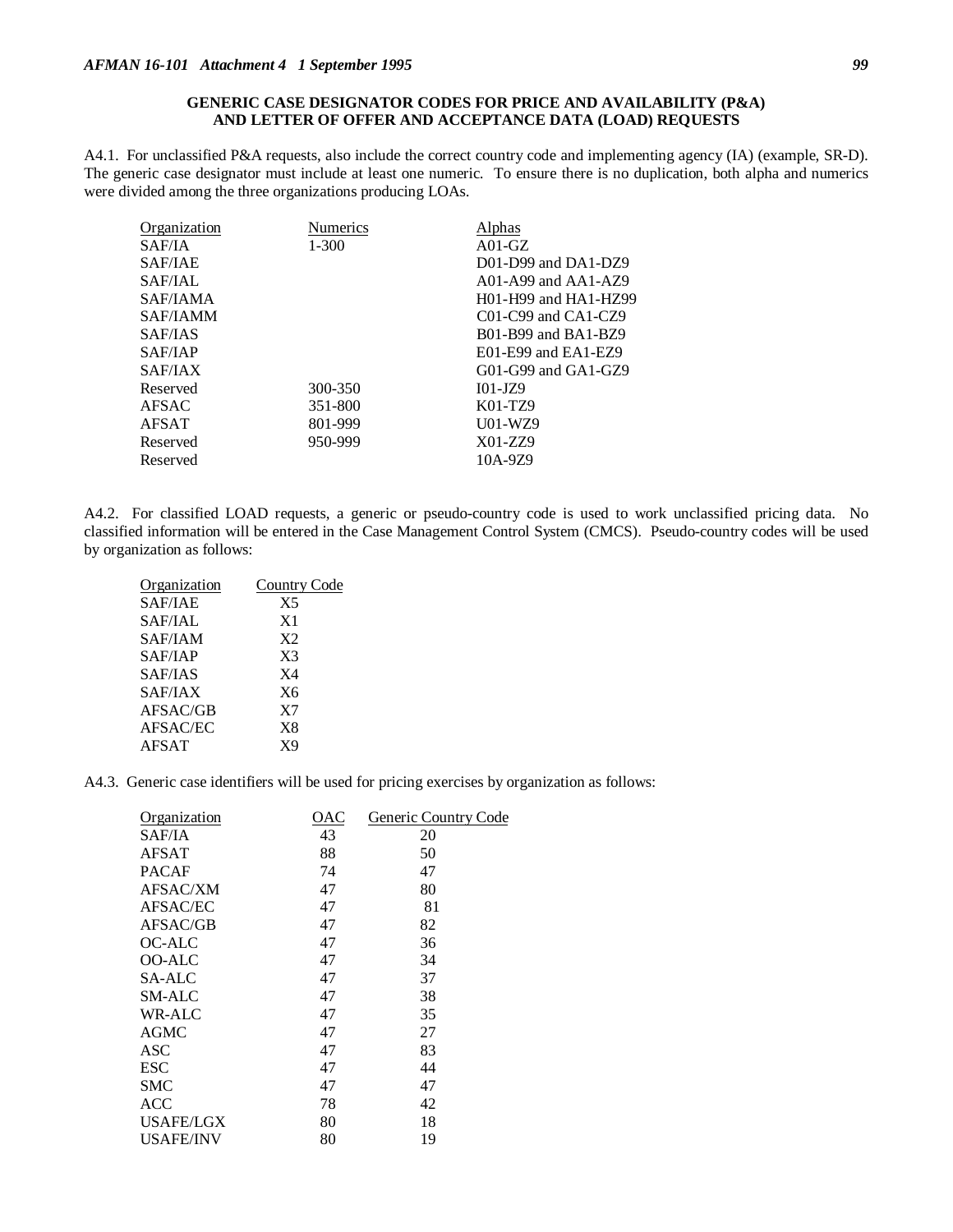# *AFMAN 16-101 Attachment 4 1 September 1995 100*

| <b>AFSPC</b> | 83 |    |
|--------------|----|----|
| 45 SPW       | 83 | 45 |
| AMC          | 65 | 43 |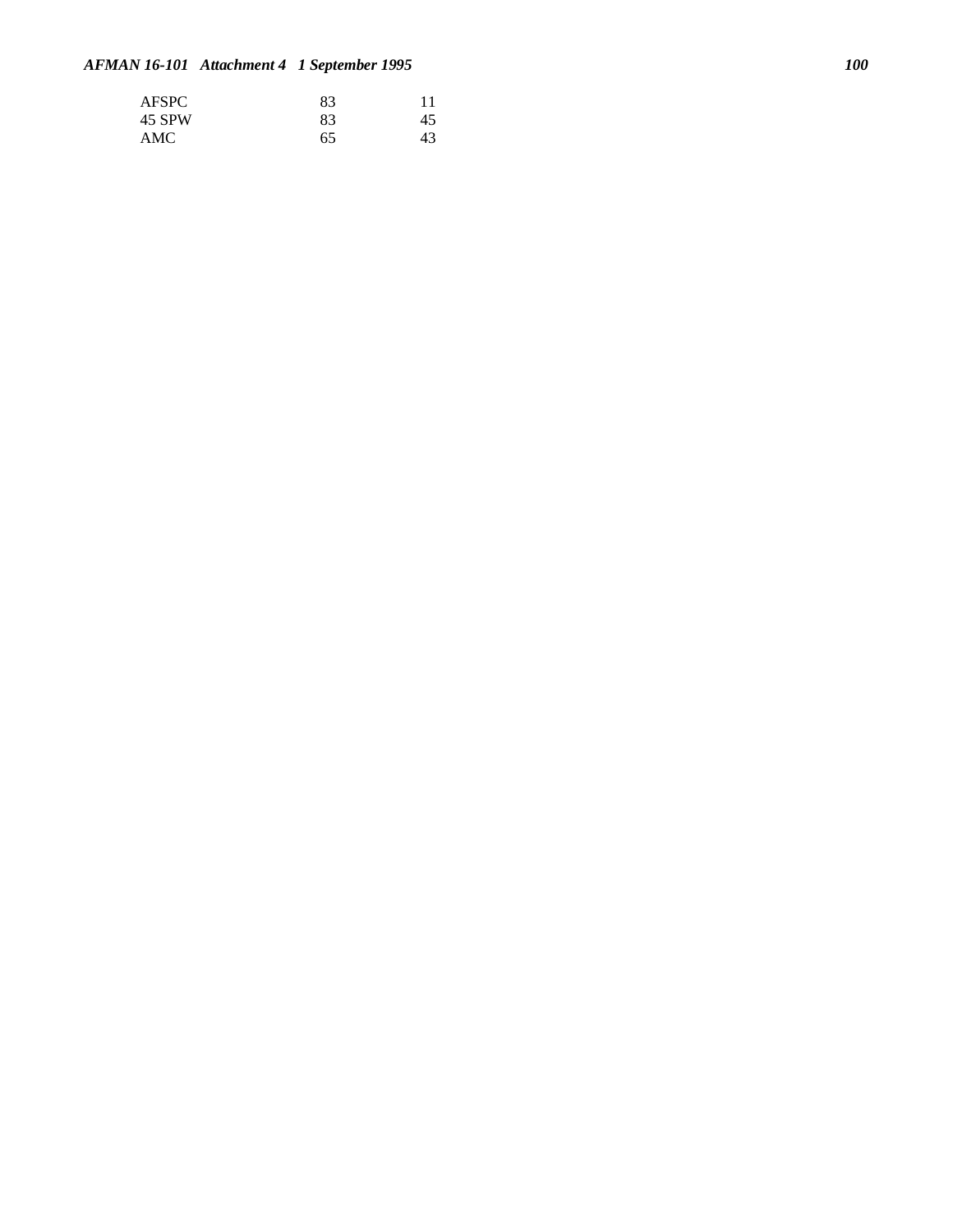## **COMMUNICATIONS SYSTEM REQUEST CHECKLIST**

The following checklist is to be used by the FMS purchaser for all  $C<sup>4</sup>I$  systems. Include this checklist with the initial request for new. US Air Force inventory, and excess and US Air Force  $C<sup>4</sup>I$  equipment under FMS. Enter N/A if any item is not applicable.

A5.1. Purchaser-Project Security Classification. The US government normally handles all requests as unclassified on congressional notification or LOA acceptance.

A5.2. Purpose. Request for LOA, P&A, or LOA Data (circle one).

A5.3. Model Design, or Series (MDS).

A5.4. Quantity.

- A5.5. Basic Configuration.
	- Additions to basic (attach list).
	- Deletions to basic (attach list).
	- Option items to be separately priced.
	- Changes to configuration. (Both optional items and those included in the item cost.)
	- Specific computer program identification numbers, if known.

### A5.6. Source Data.

- Inventory item (serviceable, reconditioned, or rehabilitated).
- Production.
- Development.

A5.7. Delivery Data (Schedule).

- First item at plant.
- Desired monthly production rate.
- Method of delivery (surface or airlift).
- Delivery by US government or purchaser.
- Desired in-country delivery rate (how many per month).

### A5.8. Anticipated LOA Acceptance.

A5.9. Operational Concept.

- Roles of items (both primary and secondary).
- Number of locations (include number of items per location and anticipated utilization hours per month).
- Purchaser security considerations (include equipment to be used, TEMPEST, and secure communications).

A5.10. Maintenance Concept. (*NOTE*: AFI 21-101, *Air Force Maintenance Management* (formerly AFR 66-1) contains baselines for maintenance procedures.)

A5.10.1. Organizational and intermediate level:

- Number of sets of organizational support equipment.
- Number of sets of intermediate support equipment.
- A5.10.2. Depot level:
	- Number of sets of depot level support equipment.
	- Number and identification of systems to be supported.
- A5.10.3. Level and amount of required technical data.
- A5.10.4. Assumptions regarding present maintenance capability and availability of existing facilities or equipment.
- A5.10.5. If software support is required for embedded computer systems (ECS), complete applicable part of Attachment 12.

A5.10.6. Embedded computer resources support concept integration support facilities.

A5.11. Supply Concept. (*NOTE*: AFM 67-1 contains baselines for supply procedures.)

- Number of years initial spares should cover.
- Anticipated special requirements (identify).
- Planned flying hours--each aircraft, each month.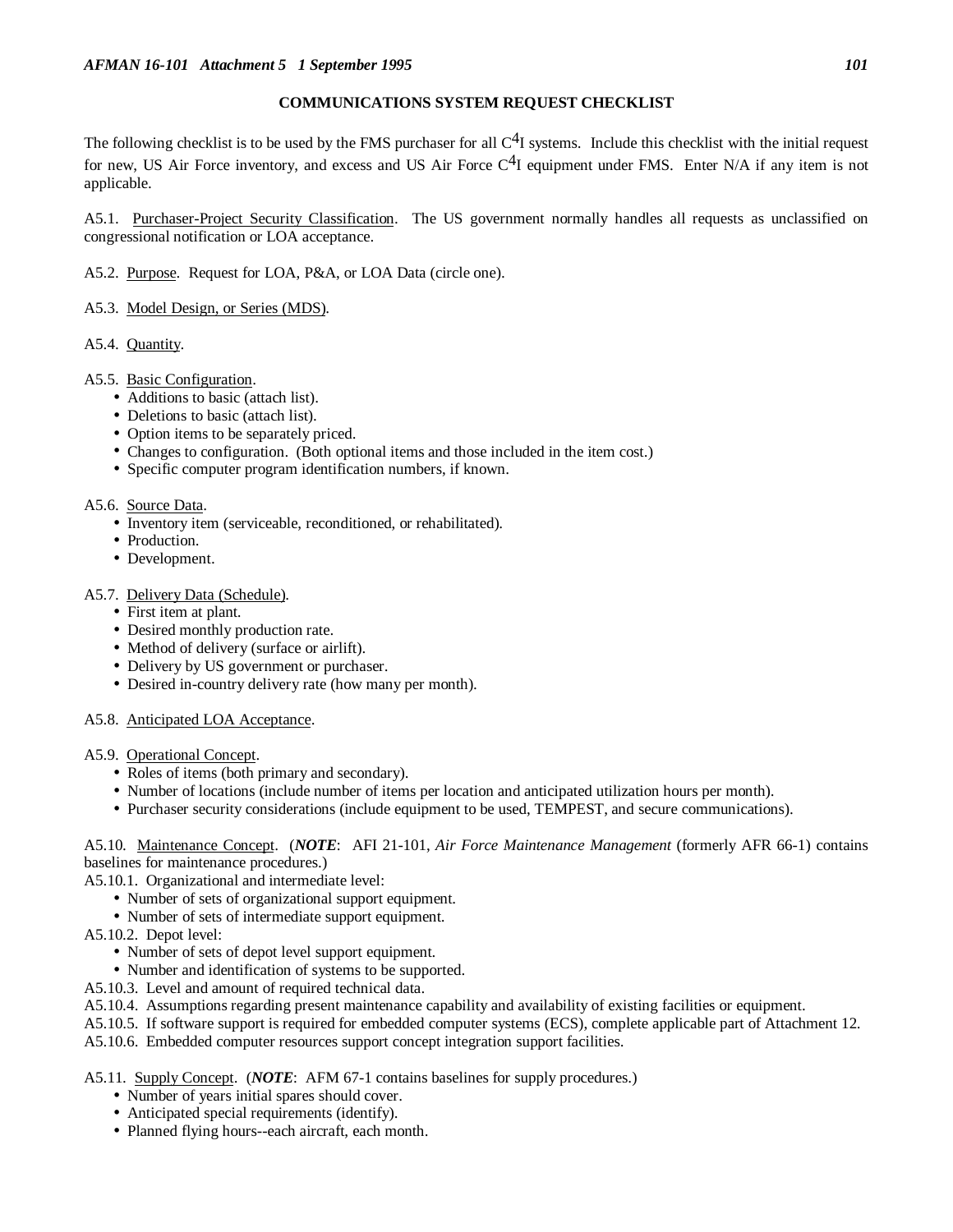A5.12. Contractor Engineering and Technical Services (CETS). (*NOTE*: CETS requests must include information required for a "G" case. See Attachment 6 of this manual for a CETS checklist.)

- Number of persons required.
- Specialties required (for example, mechanical, electrical, and operations supply).
- Time period required for each person.
- Formal on-the-job training course required.
- Interim system support required during follow-on operations and maintenance.

A5.13. Weapon System Logistics Officer (WSLO) or System Acquisition Officer.

- Number required.
- Time required for each.

# A5.14. Training Concept.

A5.14.1. Number or type of maintenance personnel requiring CONUS training (breakout by Air Force specialty code). (Identify variances between purchaser Air Force and US Air Force specialties; for example, weapon mechanic performs egress; avionics communications technician performs avionics navigation; host does not have fire control specialties).

- Student background.
- Training level desired (organizational, intermediate, or depot).
- Required CONUS completion date.
- A5.14.2. US Air Force instructor maintenance mobile training teams (MTT) desired for training in-country.
	- Description of training facilities.
	- Number, composition, and duration of maintenance MTTs.
	- Language qualification of host students.
	- Availability of interpreters, if required.
	- Training start date.

• Number of students to be trained.

- A5.14.3. Training devices:
	- Quantity.
	- System simulators.
	- Mobile training sets (maintenance).
	- Other (attach description).

### A5.15. Insurance.

- Purchaser will arrange own insurance.
- Ground and flight risk.
- High flight third party.
- Maritime.

### A5.16. Quality Assurance.

- Air Force.
- Other services.
- Consultants.

A5.17. Test Measurement Diagnostic Equipment (TMDE) Calibration Services.

# A5.18. System Installation and Integration by Contractor Personnel.

- A5.19. Site Survey.
- A5.20. Other Pertinent Remarks.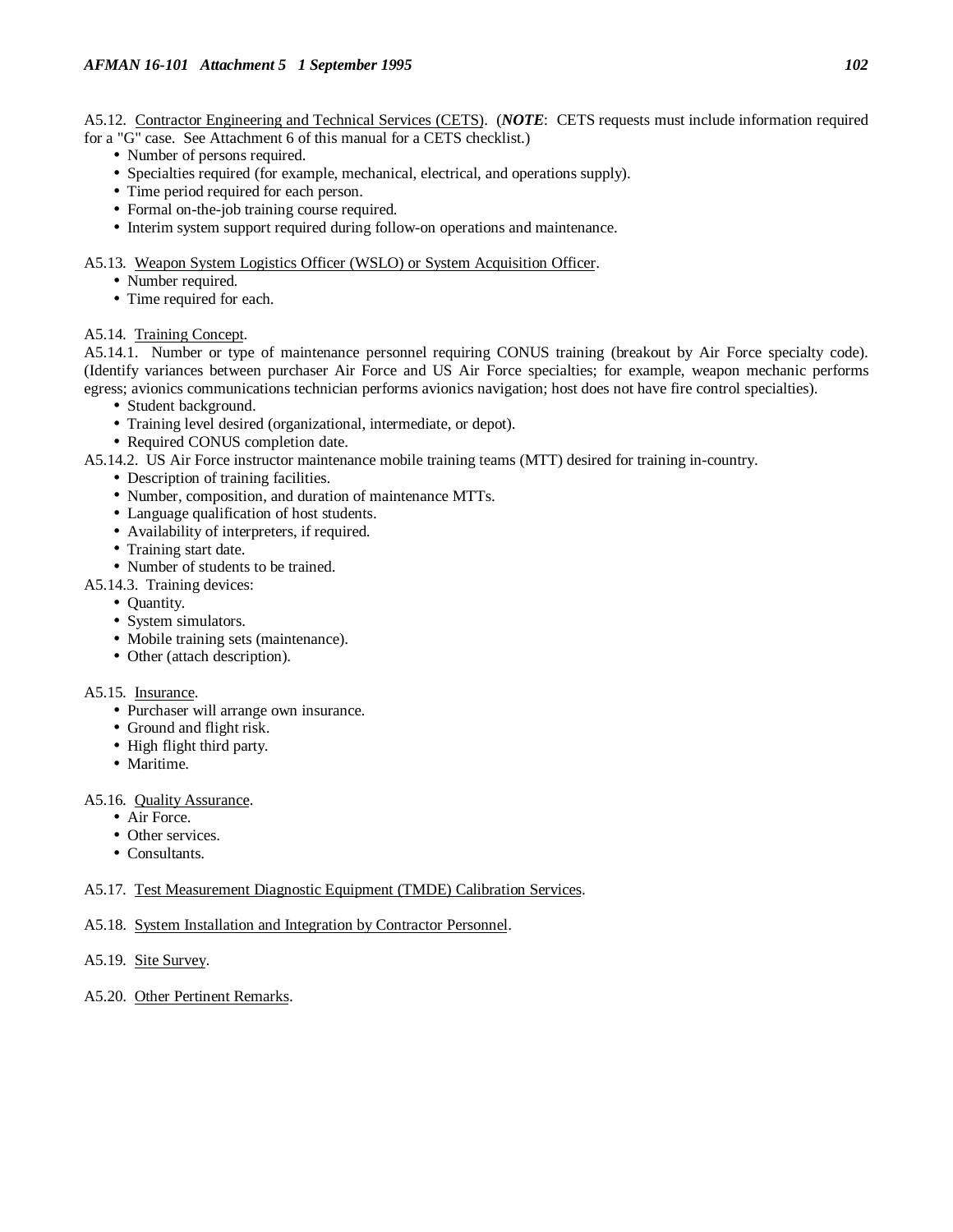## **CONTRACTOR ENGINEERING TECHNICAL SERVICES (CETS) REQUEST CHECKLIST**

(*NOTE*: See AFJI 16-105 (formerly AFR 50-29) for additional details required for training services.)

A6.1. Description of Services to be Provided. (Overall summary of requirement and specific work tasks to be performed.)

A6.2. Specific Type of Weapons, Equipment, or Systems. (For example, make and model and the major area or component with which assistance is needed.)

A6.3. Desired In-Place Date and Duration. (Minimum leadtime is 210 days after receipt of LOR.).

A6.4. Required Location for CETS.

A6.5. Security Clearance Required.

A6.6. Estimated Amount of TDY Each Month.

A6.7. Logistics Support of CETS Personnel. (Availability of government housing, transportation, office space, etc.)

A6.8. Taxes. (Any taxes levied by host country against CETS personnel; i.e. import, export, and personal income taxes, etc.)

A6.9. Administrative Support of CETS Personnel. (Identify administrative support available from the Security Assistance Organization (SAO), such as communications for official use, typing support, etc.)

A6.10. Sole Source Request. (If desired, must be justified to and approved by SAF/IA or AFSAC/CC as appropriate. See paragraph 4.19 of this manual for information on sole source requests.)

- A6.11. Additional Information.
- A6.11.1. Daily work schedule, estimated overtime, duty hours, workweek, vacation, and holidays (purchaser's).
- A6.11.2. Unusual physical demands.
- A6.11.3. Unusual climate conditions and country or community customs.
- A6.11.4. Whether family members may accompany CETS personnel.
- A6.11.5. Availability of medical and check-cashing facilities in-country.
- A6.11.6. Other information which will be helpful to the contractor in selecting personnel.

A6.12. SAO Point of Contact. (Indicate the name, grade, Defense Switched Network (DSN) and commercial telephone numbers, message and mailing addressees for the SAO.)

A6.13. Interoperable Items. (Identify interoperable items with same or more capability than requested item.)

- NSN.
- Description.
- Unit Cost.
- Applications.

A6.14. Required Delivery Dates.

- Training.
- Operational.

A6.15. Urgency. (State urgency of requirement and advise of any work-around support.)

A6.16. List Any Supporting Equipment Required. (i.e., tools, test sets, calibration, etc.)

- A6.17. Is there country test measurement diagnostic equipment (TMDE)?
	- What level of TMDE?
	- Are TMDE spare parts available for repair of support equipment?

#### A6.18. Training Required.

• Mobile Training Team (MTT).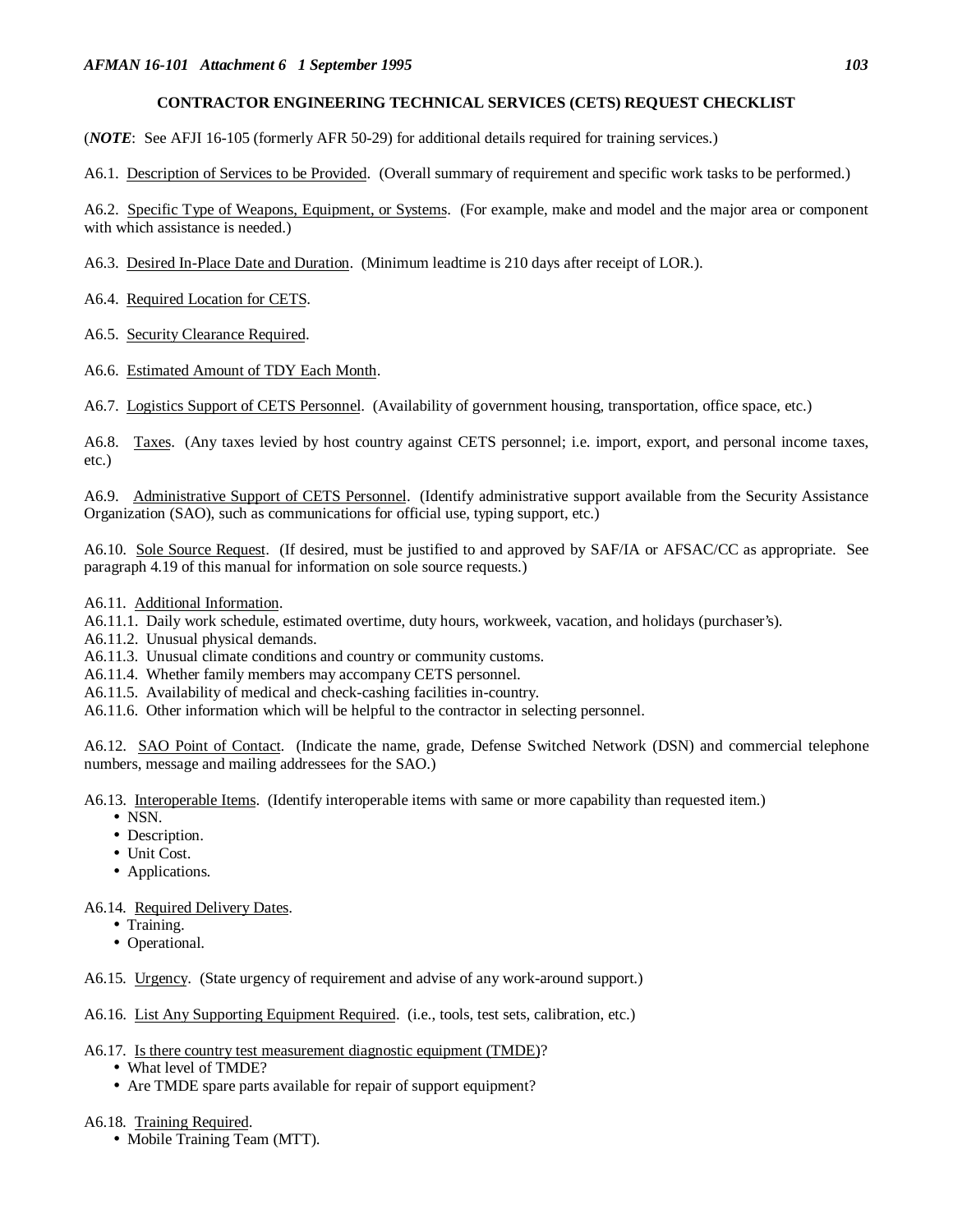- CONUS skill and level.
- In-country skill and level.

A6.19. CETS.

- Number.
- Specialty.
- Duration.

A6.20. Technical Orders Required.

- Technical Order Numbers.
- Quantity.

# A6.21. Other Requirements.

- A6.21.1. Fuel
	- Diesel.
	- Gas.
	- JP-4.
	- Other.

A6.21.2. Type of connection for hydraulic lines.

- A6.21.3. Air Pressure.
	- High and low.
	- Type of connection.
- A6.21.4. Electrical.
	- Voltage.
	- Phase.
	- Frequency.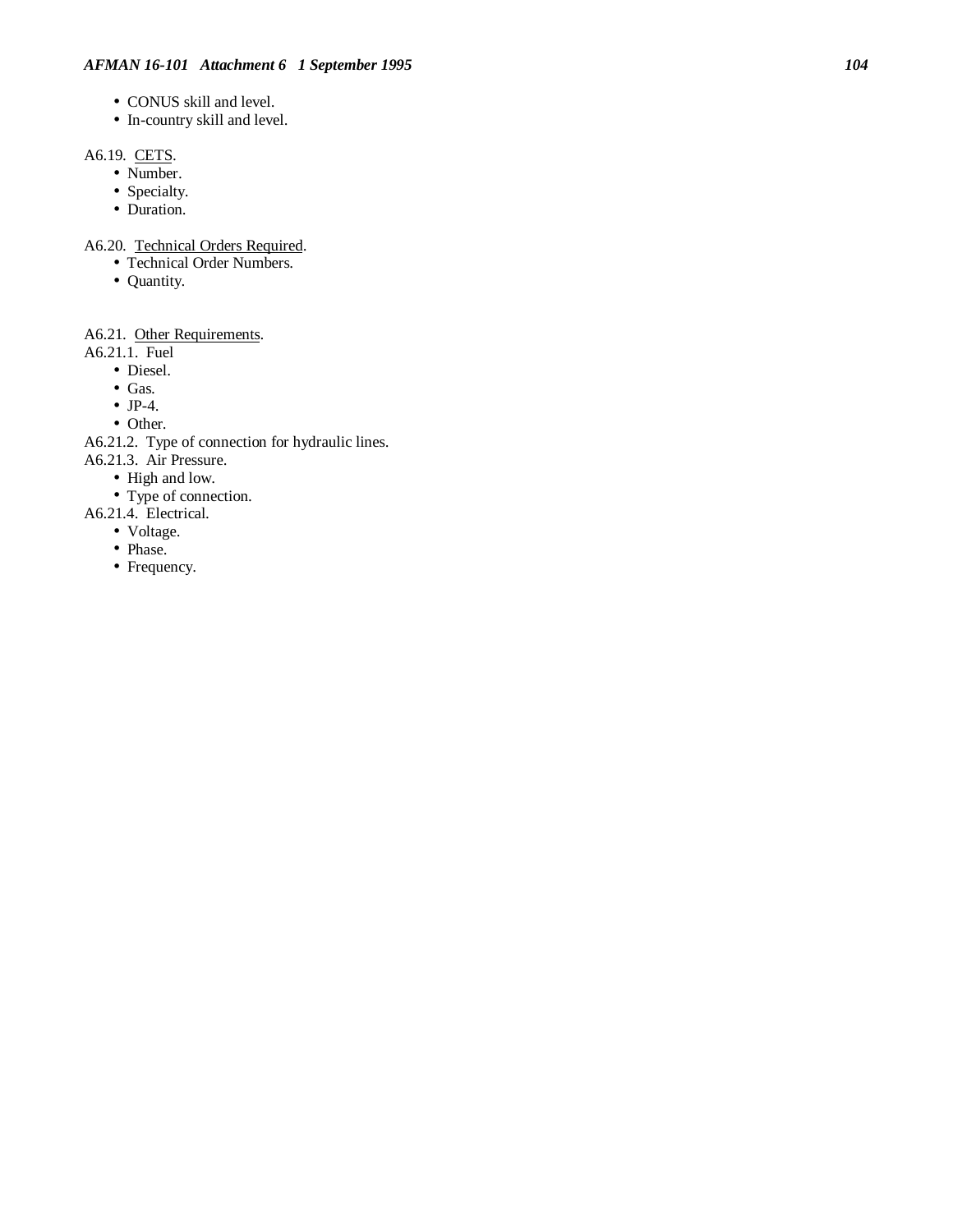## **EXERCISE PARTICIPATION REQUEST CHECKLIST**

The FMS purchaser will use this checklist when requesting participation in a US Air Force exercise. If item in the checklist does not apply, enter N/A.

A7.1. Purchaser-Project Security Classification. The US government usually considers exercise requests to be unclassified unless the purchaser requests higher classification.

- A7.2. Purpose. Request for LOA, price and availability (P&A), or LOA Data. (Specify one.)
- A7.3. Exercise Name.

A7.4. Timing. Specify exercise dates, if known, desired timeframe, length of participation desired in weeks, and alternate dates, if applicable.

- A7.5. Level of Participation Desired. (Specify unit deployment; aircrews and aircraft only; other.)
- A7.6. Concept of Operations.
	- Type and number aircraft deployed.
	- Method of deployment.
	- Number of pilots and aircrews.
	- Number of sorties per day, hours per sortie.
	- Mission roles. Identify amount of air-to-air and air-to-ground sorties desired. State whether all crews will participate in one or both missions. Assume aircraft will fly in groups of two. • Minimum operational altitude desired.
	-
	- Number of maintenance personnel.

A7.7. Munitions. Include number required (each type) and whether they will be user-provided or purchased. A7.7.1. If user-provided, include method of shipment and date.

- - Technical orders in English are required before shipping and storing munitions, if items are not in the US Air Force inventory.
- English technical orders are required not later than 30 days before munitions arrival at exercise location.
- A7.7.2. If requesting purchase, include quantity, fuzing, and suspension equipment arrangements.

#### A7.8. Mobile Training Team (MTT).

- Type, number of personnel, duration.
- Objectives.
- Location.
- Start date.
- A7.9. Petroleum, Oils, and Lubricants (POL).
	- Quantity.
	- Credit card purchase or FMS. (A credit card may be used only if country has a reciprocal fuel support agreement with the US Government.)
- A7.10. Spares. (Specify support required in detail.) Bench stock.
	-
	- Aircraft parts (national stock number (NSN), if known).
- A7.11. Transportation. (Airlift Support)
	- Onload and offload equipment support.
	- Use of the Defense Transportation System (DTS) necessary. (Requires message request to DSAA.)
- A7.12. Air Refueling.
- A7.13. Other Support Required. (Specify in detail)
	- Gun camera film quality, user provided or purchase.
	- Fleet services required for transport aircraft.
	- Customs.

A7.14. Administrative. (Billeting, Transportation) Participants are responsible for making their own billeting and transportation arrangements. A limited number of US Government vehicles may be available for official/flight line use only.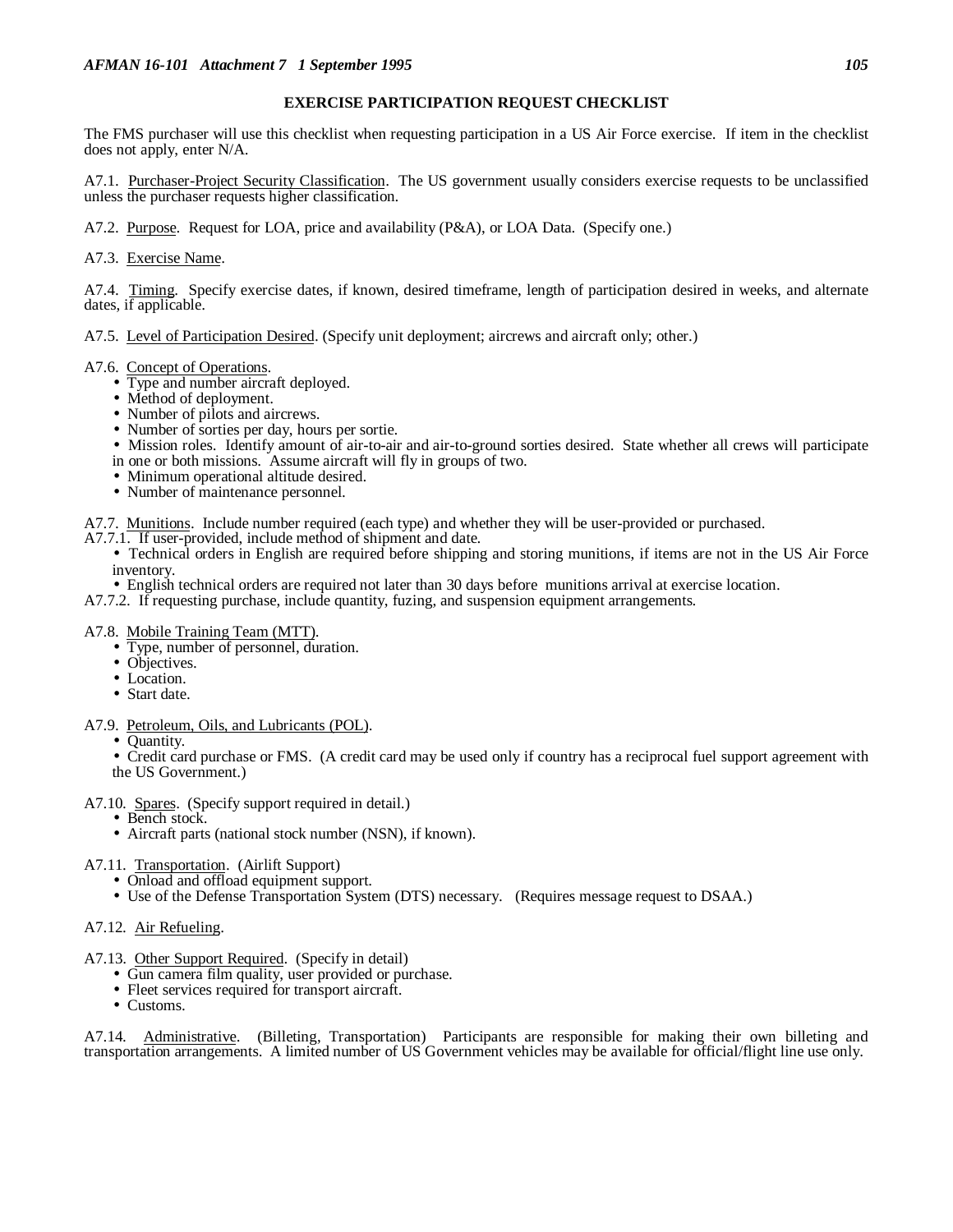### **INFORMATION SECURITY (INFOSEC) CHECKLIST**

A foreign government or international organization will provide the following information when requesting INFOSEC assistance.

A8.1. General nature and type of information to be processed (to include level of classification and the expected traffic load per cryptonet over a specified cryptoperiod).

A8.2. Proposed communications systems structure (e.g., type signals, intercommunication capability, switching methods, and operation procedures).

A8.3. Pertinent size, weight, or other operational constraints, as well as cost considerations.

- A8.4. Information authentication (integrity) requirements.
- A8.5. Need for site survey (include locations).

A8.6. Engineering planning data (schedules, facility security criteria, etc.).

A8.7. Identification of equipment at the communications security (COMSEC) interface (to include statement of availability of documentation to support US engineering assessment) (forward documents if possible).

A8.8. Need for installation, facility security tests, and checkout.

A8.9. Document translation.

A8.10. Description of and statement concerning logistics control system management and accounting system availability (to include the physical security aspects thereof).

A8.11. Emergency planning requirements.

A8.12. Operator or maintenance training needs.

A8.13. Level of repair capability.

A8.14. Statements as to whether or not access to requesting information of a technical nature (e.g., technical manuals, design specifications, interface control documents, etc.) is permitted or may be arranged.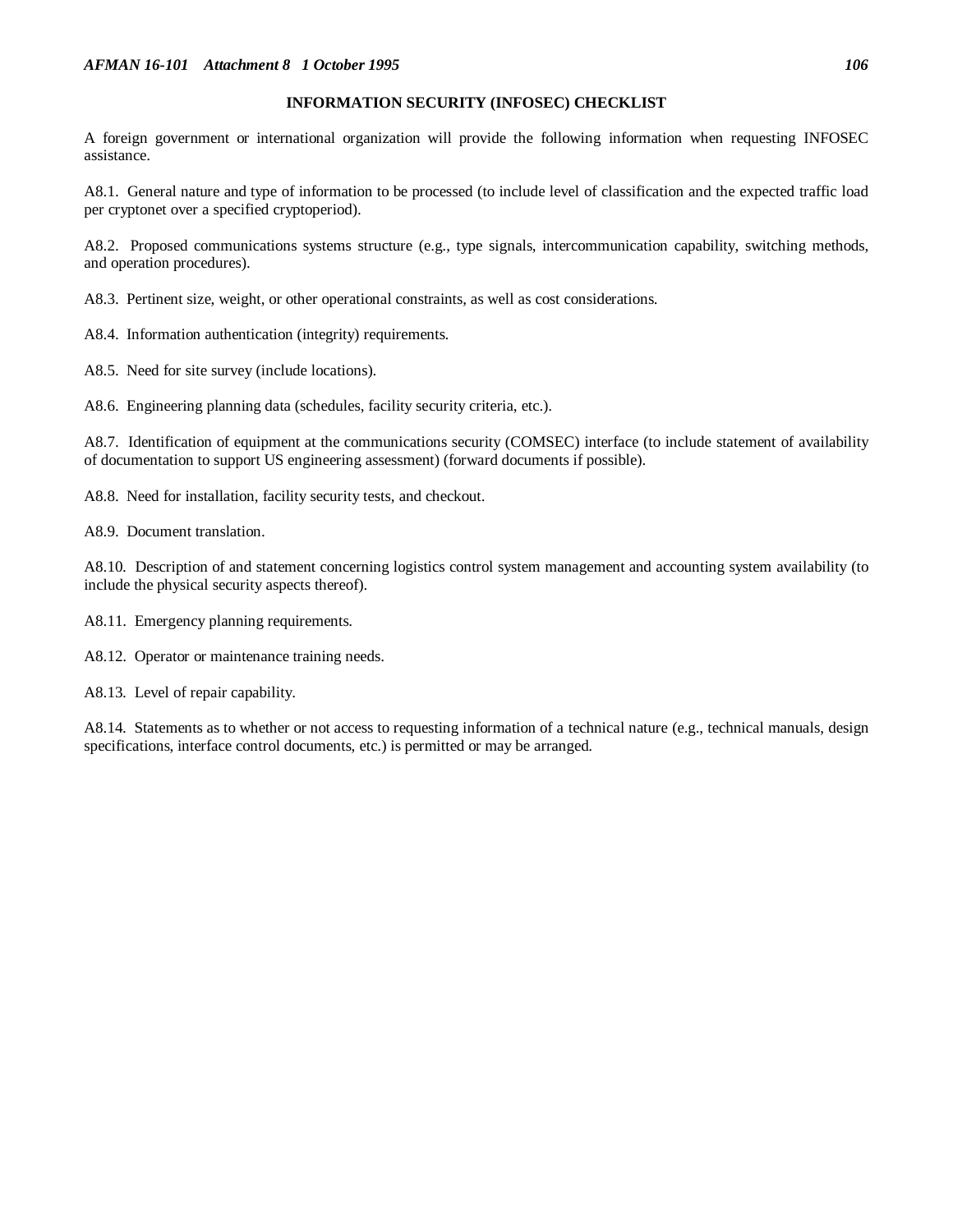# **AIRCRAFT SYSTEM SALE REQUEST CHECKLIST**

The FMS purchaser will use the following checklist for all aircraft. If an item does not apply, enter N/A.

Purchaser-Project Security Classification. US government normally handles all requests as unclassified on congressional notification or LOA.

A9.2. Purpose. Request for LOA, P&A, or LOA Data (circle one).

- A9.3. Aircraft Model, Design, or Series (MDS).
- A9.4. Quantity.

#### A9.5. Basic Configuration.

- Additions to basic (attach list).
- Deletions to basic (attach list).
- Option items to be separately priced.
- Changes to configuration. (Both optional items and those included in the item cost.)
- Specific computer program identification numbers, if known.

#### A9.6. Source Data.

- Inventory aircraft (Prepare for one time flight; serviceable, reconditioned, or rehabilitated.)
- Production.
- Development.

#### A9.7. Delivery Data (Schedule).

- First aircraft at plant.
- Desired monthly production rate.
- Method of delivery (ferry, surface, or airlift).
- Delivery by US government or purchaser.
- Desired in-country delivery rate (how many per month).

### A9.8. Missiles, Bombs, Ammunitions, or Communications Systems.

- Type.
- Quantity.
- Initial spares.
- Support equipment (standard or developmental).
- Definitive list of make line item subject to provisioning conference.
- Developmental system requirements.

### A9.9. Anticipated LOA Acceptance.

- A9.10. Operational Concept.
	- Role of aircraft (Both primary and secondary.)
	- Number of Squadrons (Include number of aircraft per squadron and anticipated monthly flying hours per aircraft.)
	- Number of Main Operating Bases (MOB) (Number of squadrons at each MOB).
	- Number of Forward Operating Bases (FOB) (Number of aircraft to be supported at each FOB; Estimated time aircraft will be supported at each FOB; Mission to be performed at FOB; and Prepositioned support at FOB.)

A9.11. Maintenance Concept. (*NOTE*: AFI 21-101 (formerly AFR 66-1) contains baselines for maintenance procedures.) A9.11.1. Organizational and intermediate level:

- Number of organizational support equipment sets.
- Number of intermediate support equipment sets.
- A9.11.2. Depot level:
	- Number of depot-level support equipment sets.
	- Identification of systems to be supported.
- A9.11.3. Level and amount of required technical data.

A9.11.4. Assumptions regarding present maintenance capability and availability of existing facilities or equipment.

A9.11.5. If software support is required for embedded computer support (ECS), complete applicable parts of Attachment 12.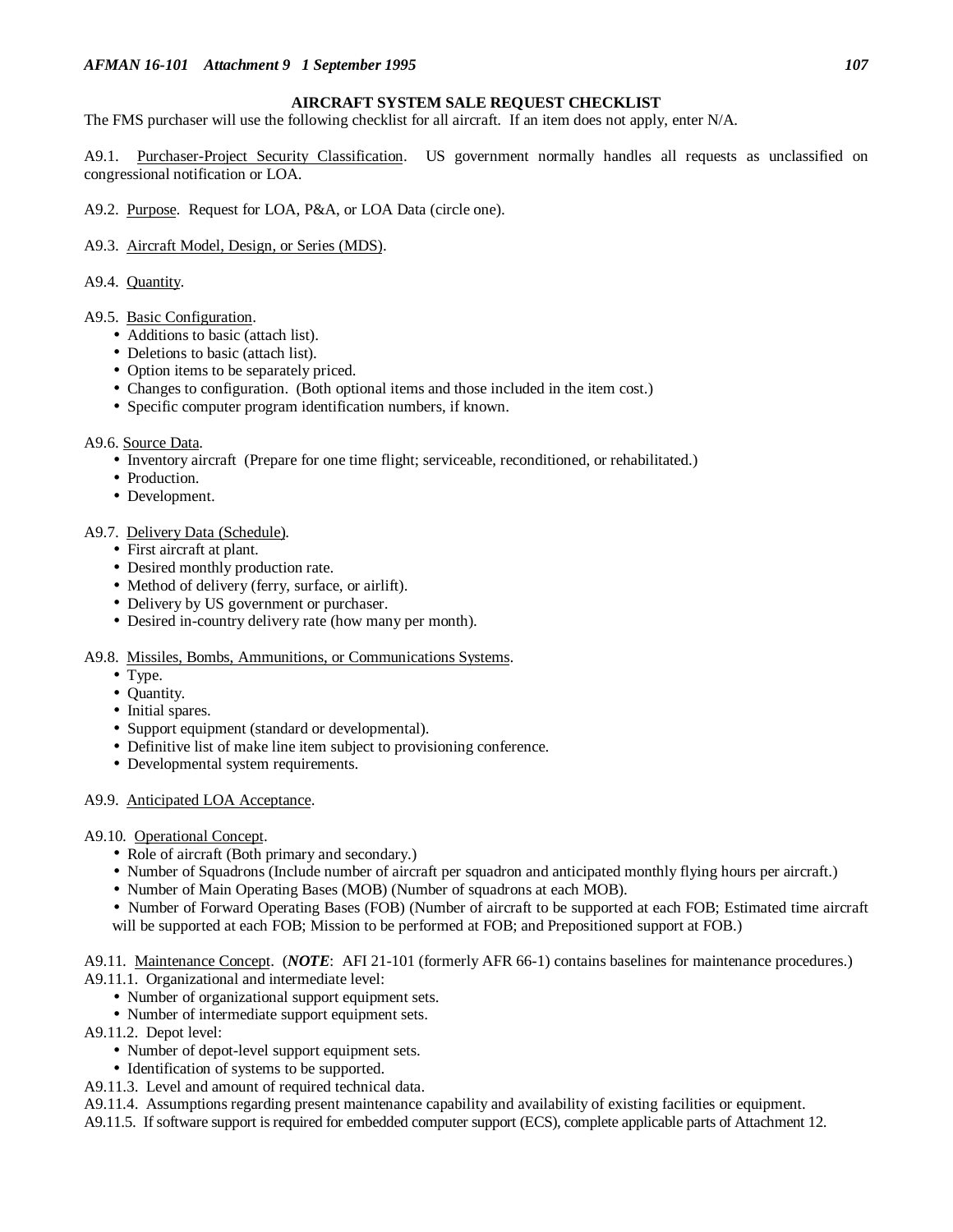A9.12. Supply concept. (*NOTE*: AFM 67-1 contains baselines for supply procedures.)

- Number of years initial spares should cover.
- Anticipated special requirements (identify).
- Planned flying hours--each aircraft, each month.
- War reserve material requirements.

A9.13. Contractor Engineering and Technical Services (CETS). (*NOTE*: CETS requests must include information required for a "G" case.)

- Number of persons required.
- Specialty required (for example, airframe, engine, avionics or supply).
- Time required for each person.

A9.14. Weapon System Logistics Officer (WSLO) or System Acquisition Officer.

- Number required.
- Time required for each.

# A9.15. Training Concept.

A9.15.1. Number or type aircrew requiring CONUS training (pilot, navigator, electronic warfare officer, weapon system officer, flight engineer).

- Student background (type aircraft flown, number of hours, etc.).
- English language capability.
- Type mission to be qualified for: air-to-air, air-to-ground, all weather intercept, ferry, etc.
- Physiological training qualification.
- Date CONUS training to be completed.

A9.15.2. Number or type of maintenance personnel who require CONUS training (breakout by Air Force specialty code). (Identify variances between purchaser Air Force and US Air Force specialties; for example: weapon mechanic performs egress; avionics communications technician performs avionics navigation; host does not have fire control specialties).

- Student background (type aircraft or system).
- Training level desired: organizational, intermediate or depot. (Identify desires for contractor or US Air Force training.)
- Required CONUS completion date.
- English language capability.

A9.15.3. US Air Force instructor aircrew and maintenance mobile training teams (MTT) and Extended Training Services Specialists (ETSS) desired for training in-country.

- Number of aircrew MTT and duration.
- Description of flying training facilities, ranges, navigation aids.
- Number, composition, and duration of maintenance MTT.
- Language qualification of host students.
- Availability of interpreters, if required.
- Training start date.

A9.15.4. Training devices.

- Quantity.
- Weapon system simulators.
- Mobile training sets (MTS) (maintenance).
- Other (attach description).

A9.15.5. Security training to adequately protect US Air Force classified equipment and information.

A9.16. Insurance. Purchaser will arrange own insurance unless extenuating circumstances exist that justify a DSAA exception to policy.

### A9.17. Quality Assurance.

- Air Force.
- Other services.
- Consultants.

# A9.18. Test Measurement Diagnostic Equipment (TMDE) Calibration Services.

### A9.19. Requirements for In-Country Surveys.

- Preliminary to LOA development.
- After LOA acceptance to help define support requirements.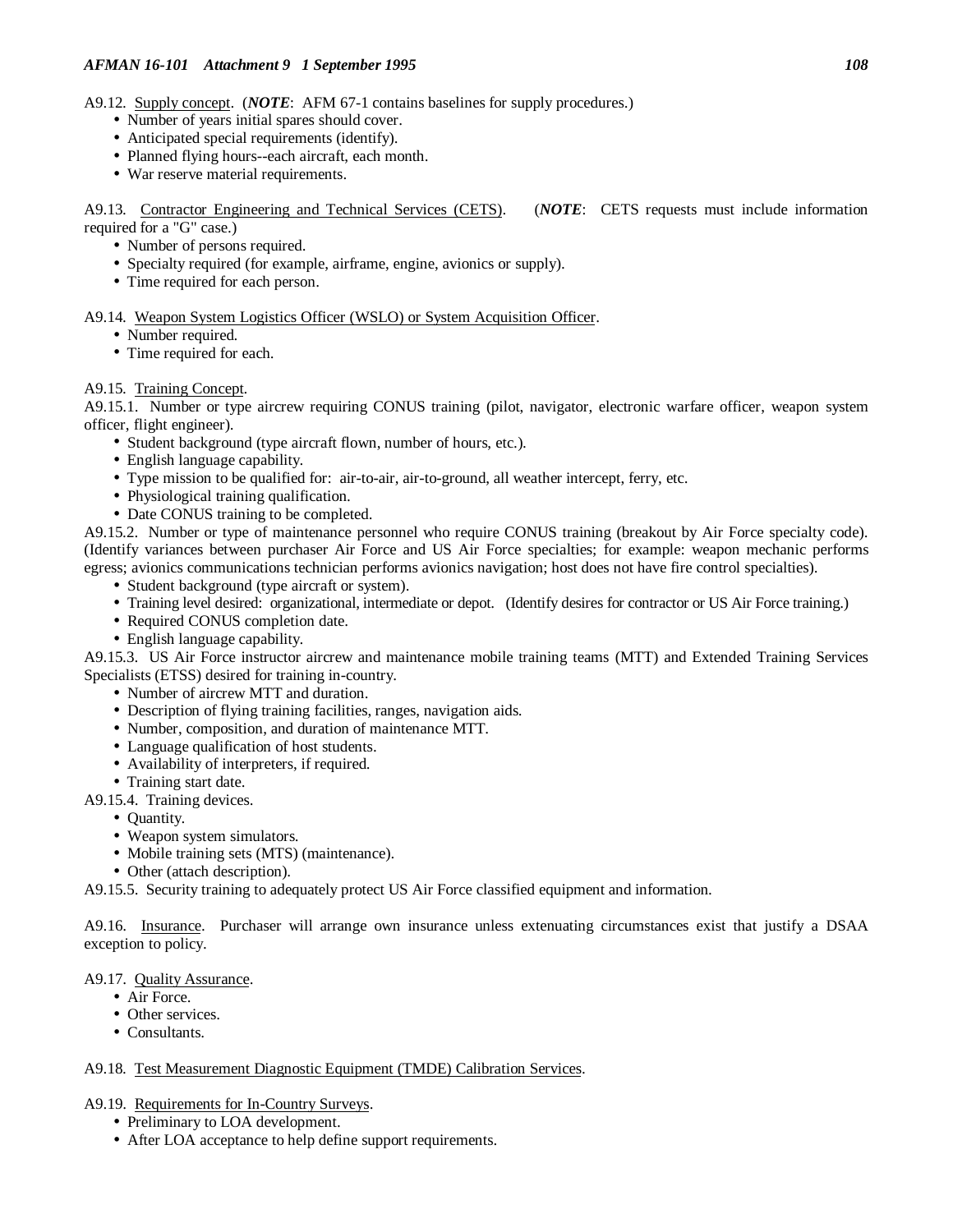#### A9.20. Preservation or Packaging Requirements.

# A9.21. Requirements for In-Country Contractual Support.

- Type of support.
- Period of support.

#### A9.22. Facilities Beddown Requirements.

- Definition of requirements.
- Design and construction schedules.
- Information (as built) on facilities and utilities being modified.

# A9.23. Requirements for Participation in US Air Force Programs.

## A9.24. Automated Logistics and Maintenance System.

A9.25. Other Pertinent Remarks.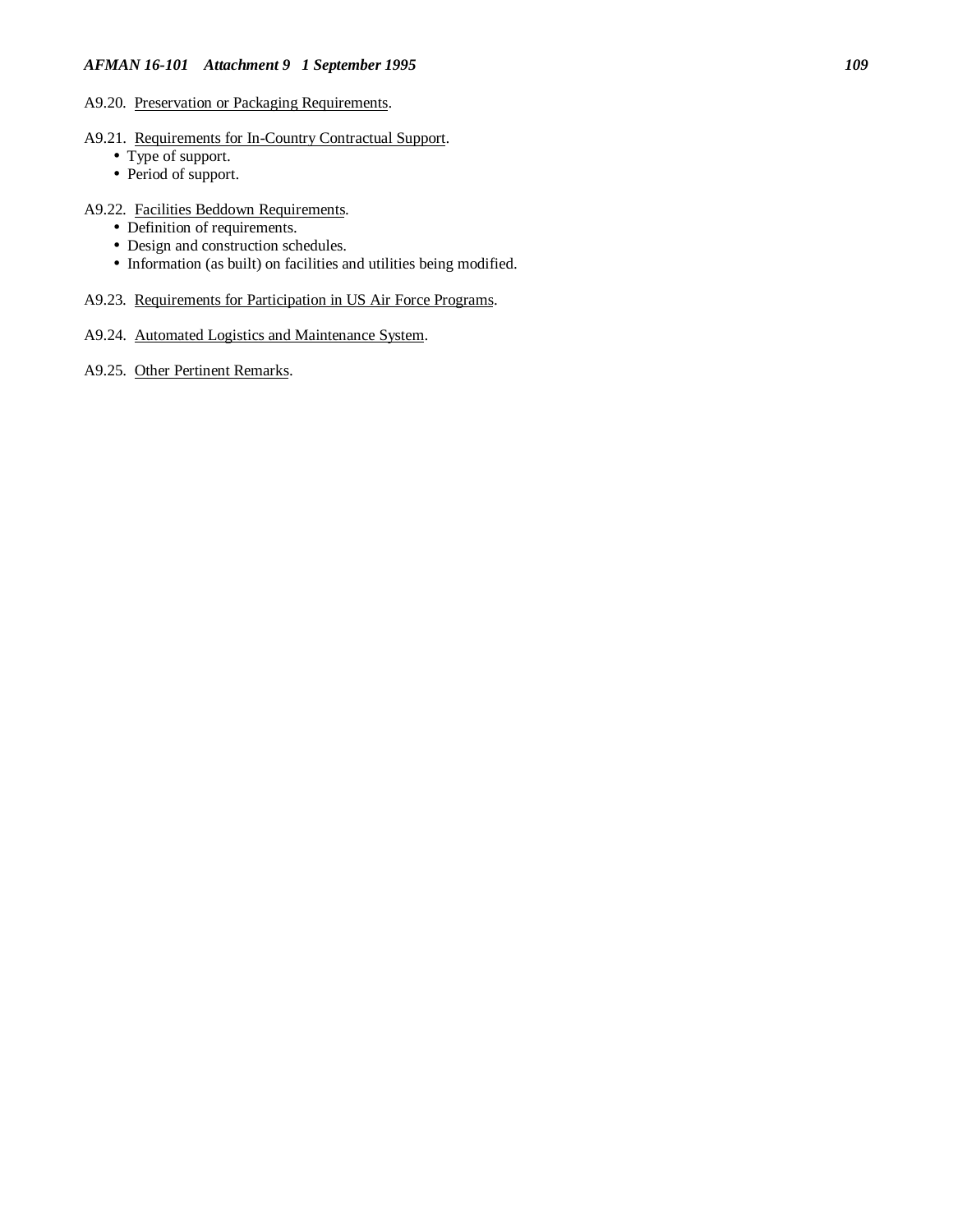# **MAJOR MODIFICATION REQUEST CHECKLIST**

FMS customers who want an LOA or LOA data for a modification must include the following checklist information with their requests.

A10.1. Title of Modification.

- A10.2. Modification Number. (Or time compliance technical order (TCTO) number.)
- A10.3. Nomenclature. (Include appropriate type, model, and series of equipment to be modified.)
- A10.4. Configuration. (Of the item and subsystem affected by the modification.)
- A10.5. Quantity of Items to be Modified.
- A10.6. Quantity of Spares to be Modified.
- A10.7. Quantity of Equipment and Number of Locations.
- A10.8. Number of Modification Sites.
- A10.9. Quantity of Intermediate Maintenance Locations to Support the Modified Equipment.
- A10.10. Level of Modification Spares. (1 year, 2 years, and so on.)
- A10.11. Quantity of Systems or End Items to Be Modified.
- A10.12. US Air Force or Contractor Assistance Required.
- A10.13. Training.
	- Quantity of flight personnel.
	- Quantity of maintenance personnel.
- A10.14. Date Modification is Desired.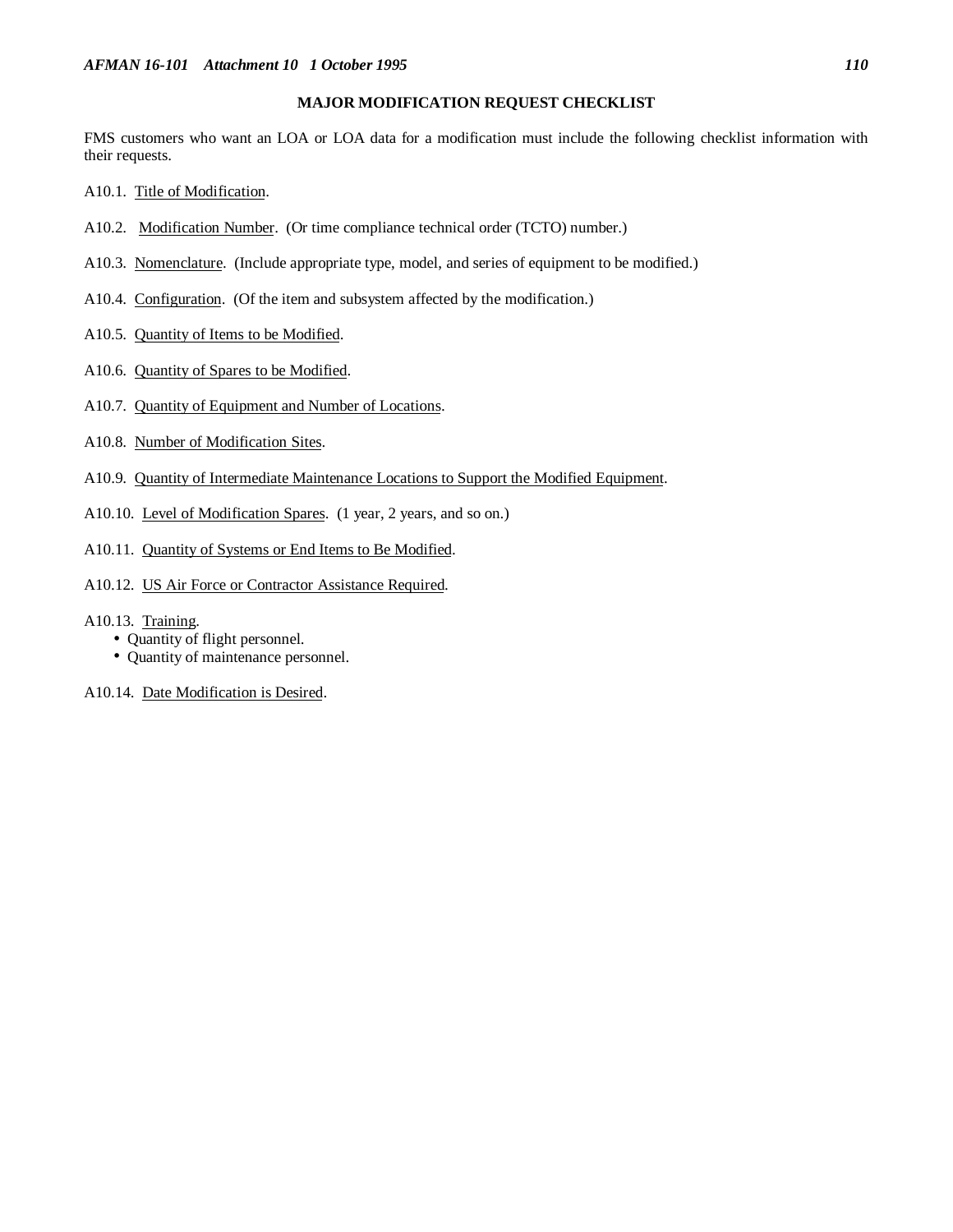# **MISSILE CASE REQUEST CHECKLIST**

The FMS purchaser will use the following checklist for a "Y" case. If any item is not applicable, enter N/A.

A11.1. Purchaser-Project Security Classification. US government usually handles all requests as unclassified congressional notification or LOA acceptance.

A11.2. Purpose. Request for LOA, P&A, or LOAD (circle one).

A11.3. Item, Model, Design, or Series (MDS).

A11.4. Quantity.

- A11.5. Basic Configuration.
	- Additions to basic (attach list).
	- Deletions to basic (attach list).
	- Options desired.
	- Specific computer program identification numbers, if known.
- A11.6. Source Data.
	- Inventory.
	- Production.

A11.7. Method of Delivery.

- A11.8. Anticipated LOA Acceptance.
- A11.9. Operational Concept.
	- Number of locations.
	- Anticipated usage.

A11.10. Maintenance Concept.

- A11.10.1. Organizational and intermediate level:
	- Number of sets of organizational support equipment.
	- Number of sets of intermediate support equipment.
- A11.10.2. Depot level:
	- Number of sets of depot level support equipment.
	- Identification of systems to be supported.
- A11.10.3. Level and amount of required technical data.

A11.10.4. If software support for embedded computer systems (ECS) is required, complete applicable parts of Attachment 12.

A11.11. Supply Concept.

- Number of years initial spares should cover.
- Anticipated special requirements (identify).
- War reserve material requirements.

# A11.12. Contractor Engineering and Technical Services (CETS).

- Number.
- Specialty.
- Duration.

# A11.13. US Air Force Technical Services.

- Number.
- Specialty.
- Duration.

A11.14. Training. (Give detailed list of types of courses, on-the-job training (OJT), etc.)

A11.15. Other Pertinent Remarks.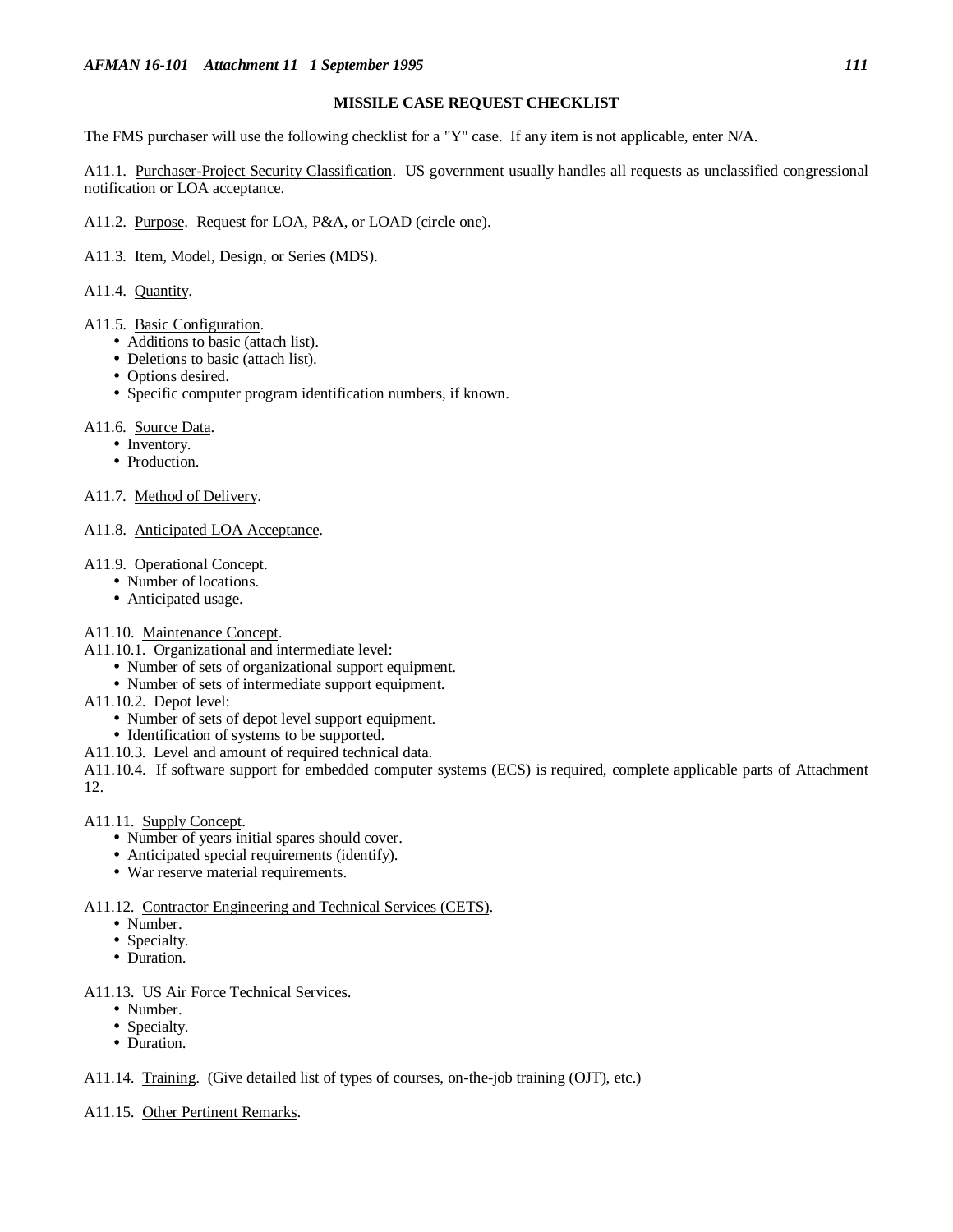# **EMBEDDED COMPUTER SYSTEMS SOFTWARE SUPPORT REQUEST CHECKLIST**

(*NOTE*: For Aircrew Training Device (ATD), Automatic Test Equipment (ATE), Communications, Electronic Warfare (EW), and Operational Flight Programs (OFP).)

A12.1. Have provisions been made to provide capabilities to correct deficiencies and to incorporate enhancements on computer programs used in the system and the various support systems?

- A12.2. Does the Delegation of Disclosure Letter (DDL) provide detailed information on what is releasable?
	- Classified equipment.
	- Computer program configuration items (CPCI).
	- Electronic Warfare (EW) threat data.

A12.3. If a CPCI is not releasable, has a program been included to develop the necessary CPCI, based on releasable data?

A12.4. Has customer indicated mode of support desired (contractor or US Air Force)?

A12.5. If options for support mode are available, are the different costs (if applicable) entered on the financial analysis?

A12.6. If options for support mode are available, but a financial analysis is not required, are the different costs (if applicable) entered on the LOA Data or letter of offer and acceptance (LOA)?

A12.7. Are sufficient personnel spaces authorized by the program objective memorandum (POM)?

A12.8. If interoperability requirements exist between the customer country and the United States, has the impact on the posed software support on that interoperability requirement been considered?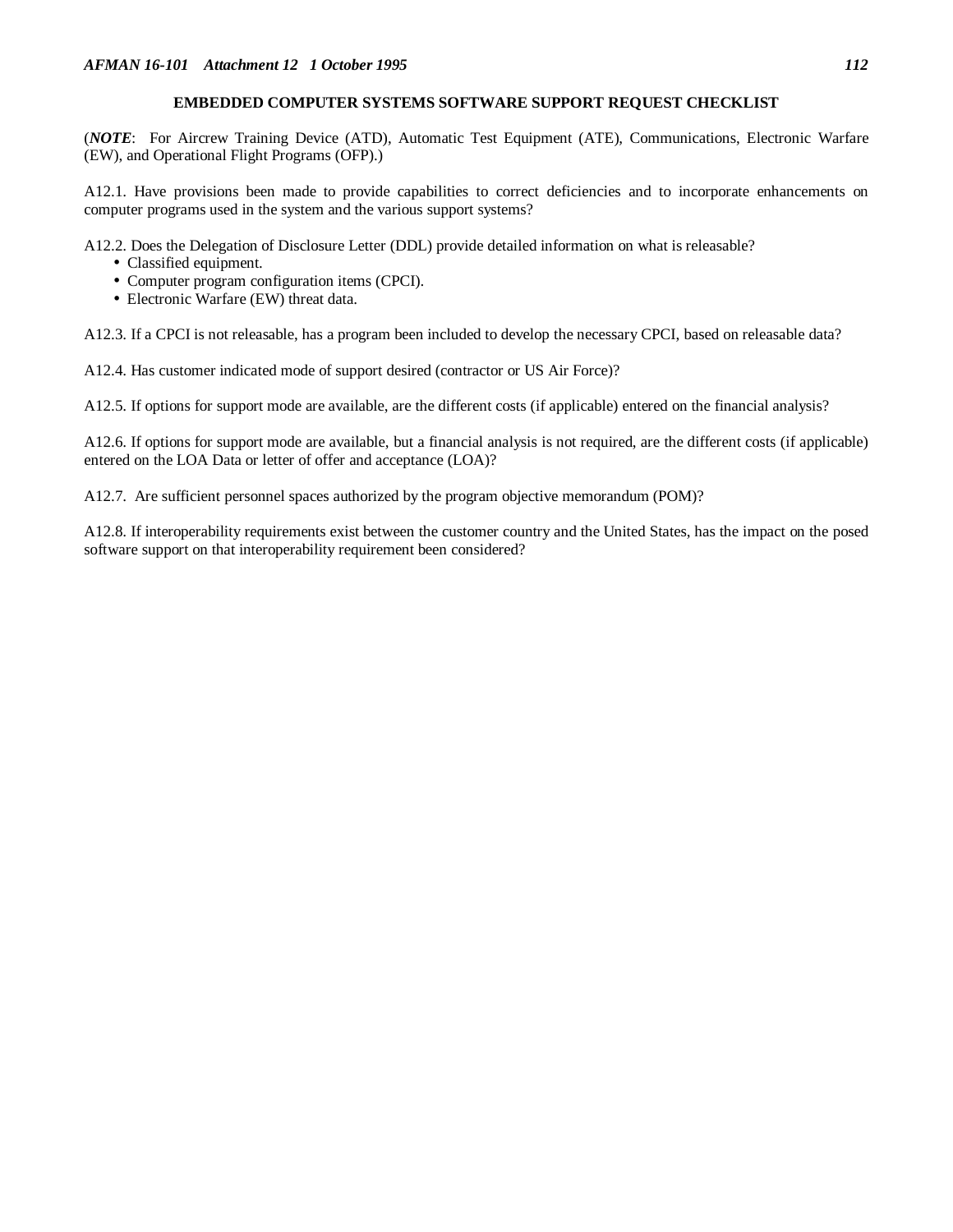# **SIMULATOR SYSTEM REQUEST CHECKLIST**

(*NOTE*: Generalized information needed before preparing price and availability for aircrew training devices.)

A13.1. Operation Training Program. Answers to the following questions should address the aircraft aircrew training program and lead to a US Air Force recommended mix of aircrew training devices. Without extensive R&D, effective simulators may not be available in some areas; for example, air-to-ground weapons delivery and probe and drogue aerial refueling. Likewise, effective simulation for two separate areas may not be available in the same device; for example, air-to-air visual and landing visual.

A13.1.1. What are primary and secondary aircrew training objectives?

- Initial qualification.
- Mission qualification.
- Upgrade to instructor.
- Proficiency training.
- Evaluation.
- Other.

A13.1.2. What are primary and secondary operational objectives?

- Replacement of flying time.
- Reducing aircraft losses.
- Build up experience quickly.
- Other.
- A13.1.3. What are primary and secondary training mission scenarios for aircraft?
	- Day or night all weather.
	- Gaming areas (visual, radar, or navigation).
	- Training missions.
	- Malfunctions.
	- Landing or takeoff, instrument training.
	- Air-to-ground delivery.
	- Air-to-air delivery.

A13.1.4. What are purchaser requirements for classified components, software, documents, etc.

- Equipment (Electronic Warfare (EW) systems).
- Software (Attachment 12).
- Documents (TOs, operator handbook, training scenarios).
- Security training of host personnel and contractors.
- Computer program access codes.
- A13.1.5. What are present or anticipated training problems (least to most important)?
- A13.1.6. What is operational and training concept for other crew members?
- A13.1.7. What will be the experience level of pilots in the training program?
	- US Air Force-Undergraduate pilot training (UPT).
	- US Air Force-Combat crew training squadron (CCTS).
	- Other-UPT or CCTS.
	- Transition of experienced pilots.
	- Other.
- A13.1.8. Is the training program planned at a central location? Or several locations? If so, which locations?
- A13.1.9. What is the planned simulator operating hour program?
	- Utilization (hours per day, days per week, weeks per year).
	- Availability (meantime between failure (MTBF), meantime to repair (MTTR), reliability, maintainability, etc.) for mission qualification training.
	- Number of students per class for initial and mission qualification training.
	- Length of initial qualification and mission qualification training.
	- Total number of aircrews to maintain proficiency.
- A13.1.10. Who is developing instructional system to use simulator? Does country require syllabus as deliverable item?

A13.1.11. Who will operate the simulator: flight instructors, maintenance, or special operator personnel?

A13.2. Logistics and Maintenance Operator Training. Simulators involve complex electronic, optical, and computer systems. Recommend full contract supply support and maintenance in place of organic concept.

A13.2.1. Is maintenance concept: contractor, organic, or phased from contractor to organic at depot level? Intermediate level? Organizational level?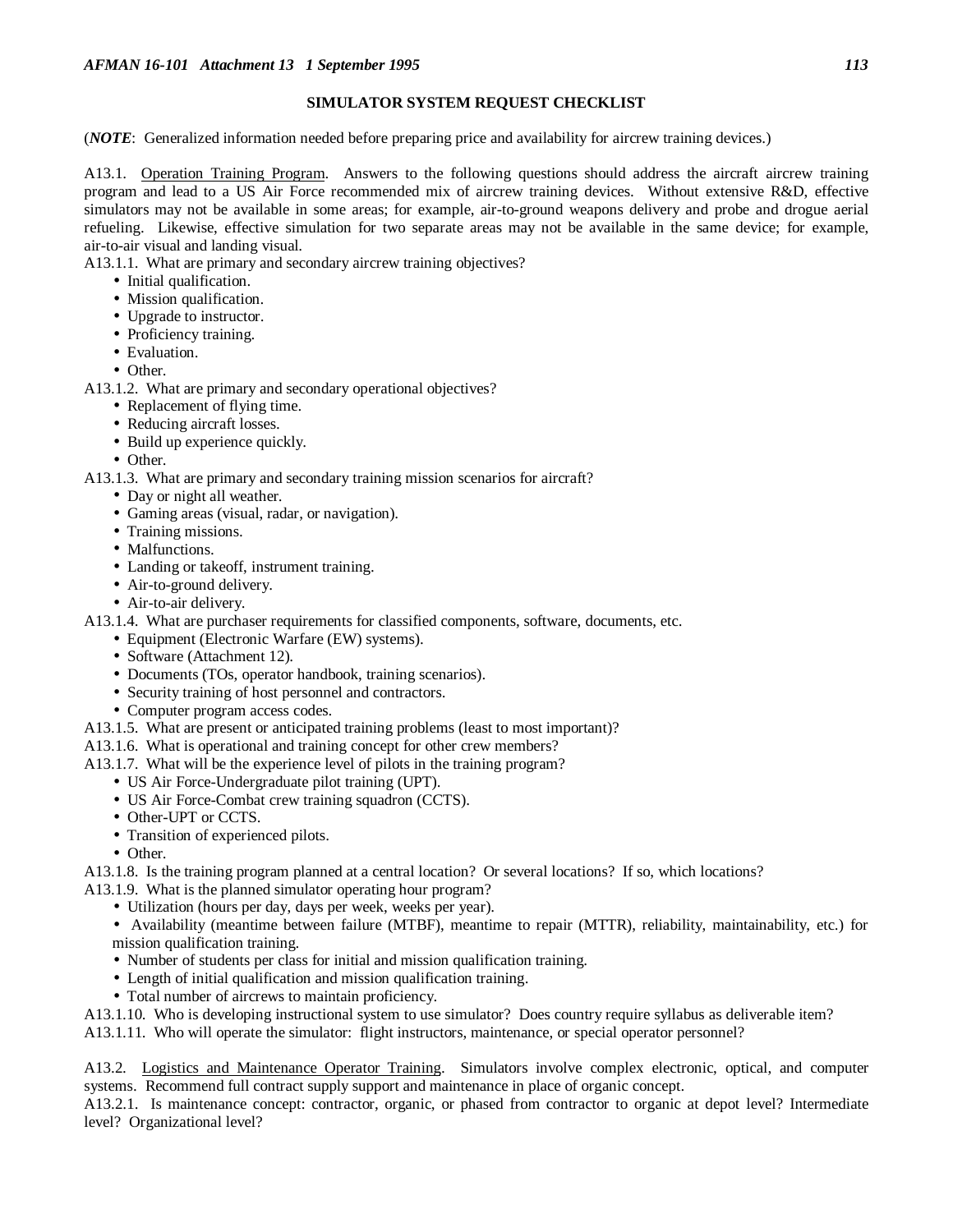A13.2.2. If phased maintenance, what will be proficiency level of maintenance personnel? What experience do they have before entering training?

A13.2.3. If training is desired, what are simulator maintenance and operator personnel training objectives? Full organic maintenance and repair and operation proficiency? Entry level proficiency?

A13.2.4. If phased maintenance and training, is English or another language required for maintenance technical orders and training?

A13.2.5. Is the supply support concept contractor? Organic? Or phased from contractor or organic?

A13.2.6. If phased supply support, how long would contractor support be desired?

# A13.3. Facility.

A13.3.1. Are existing or new facilities to be used for simulator? Will facility be designed to accommodate simulators or vice versa?

A13.3.2. Who will design and build or modify facility?

A13.3.3. If existing facility is to be modified, what is present interior environment? Temperature ranges? Filtered air? Ability to move simulator into building? Light travels? Plans available?

A13.3.4. Evaluate security of facility for TEMPEST, safe storage for documents and software, secure classroom cipher locks, intrusion detection equipment, etc.

A13.3.5. Is historical weather data available for proposed sites?

A13.3.6. Are there special environmental conditions which must be met? Sand? Dust? High humidity? Water hardness? Soil conditions? etc.

A13.3.7. Are there any special additional features necessary in a new facility beyond that which would be required to support the simulator?

A13.3.8. What is existing and projected electrical power availability?

A13.4. Management.

A13.4.1. What is the importance of simulator costs? Delivery schedule? Performance?

A13.4.2. Is there a specific requirement to go competitive or sole source and why?

A13.4.3. What degree of participation in procurement is desired? Periodic reports? Observation of procurement process? Other?

A13.4.4. Have proposals from US simulator manufacturers been received? If so, which company or companies? What was proposed?

- Configuration.
- Data.
- Support.
- Cost.
- Delivery time.
- Facility.

A13.4.5. Special costs to be added to price peculiar to country?

A13.4.6. Are there special transportation requirements for delivery to country? Air transportation is recommended. Do existing runways and ramps accept C-130, C-141, C-17, or C-5 aircraft?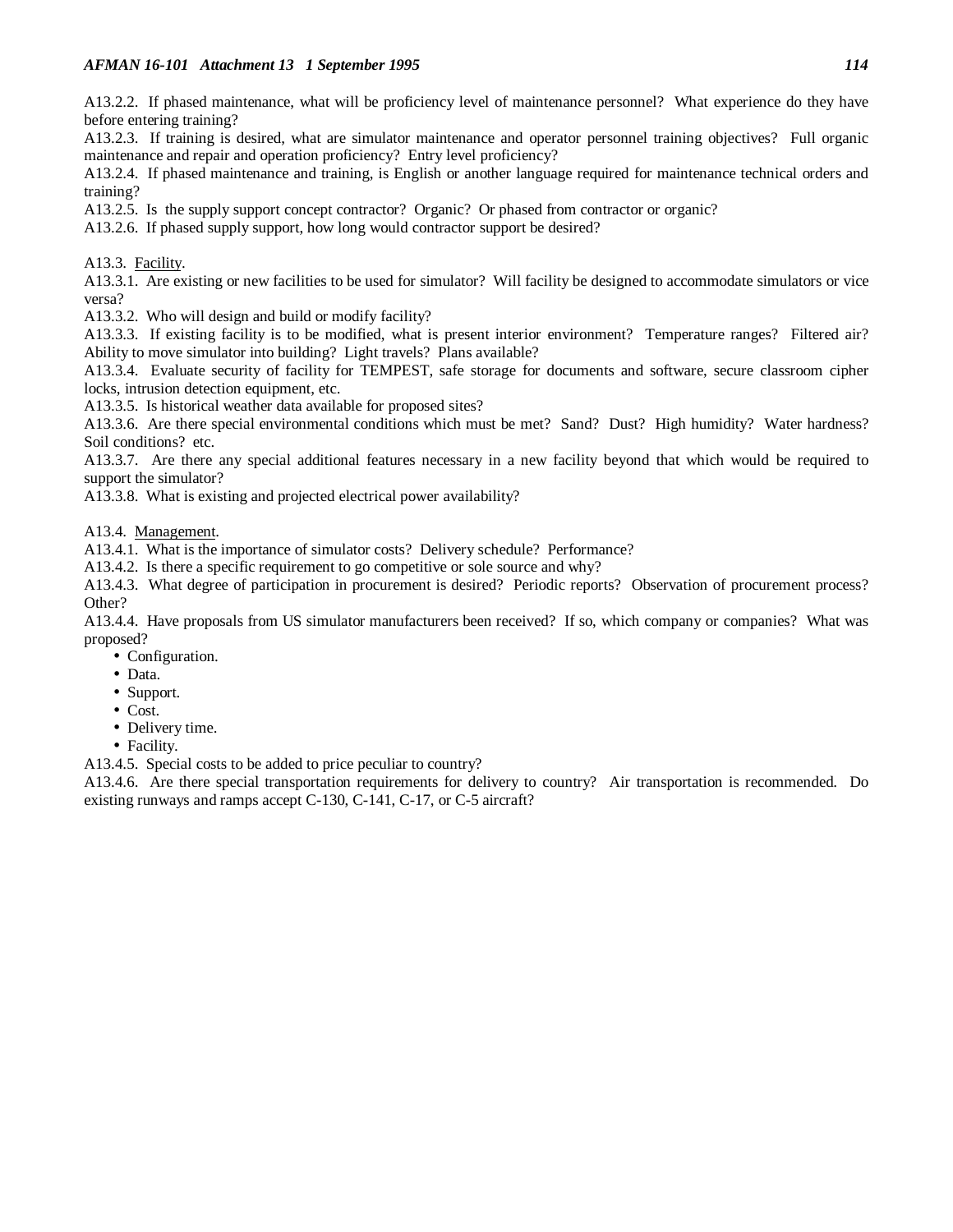# **FINANCIAL ANALYSIS WORKSHEET**

*NOTE*: See DoD 5105.38-M (SAMM), Table 1400-4 for the SDAF-unique Financial Analysis Worksheet format.

| Case Identifier _____ -D- ____                                                                                                                                                                                                                                                                                                             |                                                                                                                      |
|--------------------------------------------------------------------------------------------------------------------------------------------------------------------------------------------------------------------------------------------------------------------------------------------------------------------------------------------|----------------------------------------------------------------------------------------------------------------------|
|                                                                                                                                                                                                                                                                                                                                            | (Name/Office Symbol/Phone Extension)                                                                                 |
|                                                                                                                                                                                                                                                                                                                                            |                                                                                                                      |
|                                                                                                                                                                                                                                                                                                                                            |                                                                                                                      |
|                                                                                                                                                                                                                                                                                                                                            |                                                                                                                      |
|                                                                                                                                                                                                                                                                                                                                            |                                                                                                                      |
|                                                                                                                                                                                                                                                                                                                                            | Standard/Non-Std___________________                                                                                  |
| Availability                                                                                                                                                                                                                                                                                                                               | Source of Supply $\underbrace{(S, P, X, R \text{ or } E)}$                                                           |
| PRICING TECHNIQUE                                                                                                                                                                                                                                                                                                                          |                                                                                                                      |
| a. Source of item (check one)                                                                                                                                                                                                                                                                                                              |                                                                                                                      |
| $(1)$ Excess inventory                                                                                                                                                                                                                                                                                                                     |                                                                                                                      |
| (2) _____ Inventory (without replacement)                                                                                                                                                                                                                                                                                                  |                                                                                                                      |
| (3) _____ Inventory (replacement with same item)                                                                                                                                                                                                                                                                                           |                                                                                                                      |
| (4) _____ Inventory (replacement with improved item)                                                                                                                                                                                                                                                                                       |                                                                                                                      |
| $(5)$ Production                                                                                                                                                                                                                                                                                                                           |                                                                                                                      |
| $(6)$ Other                                                                                                                                                                                                                                                                                                                                |                                                                                                                      |
| b. Source of Price (check one or more)                                                                                                                                                                                                                                                                                                     |                                                                                                                      |
| $(1)$ ______ Prime Contractor                                                                                                                                                                                                                                                                                                              |                                                                                                                      |
| (2) ____ Prime and GEE Contractor                                                                                                                                                                                                                                                                                                          |                                                                                                                      |
| (3) _____ Standard Price                                                                                                                                                                                                                                                                                                                   |                                                                                                                      |
| (4) ___ Major Subordinate Command Estimate                                                                                                                                                                                                                                                                                                 |                                                                                                                      |
| $(5)$ ______ Other (Explain)                                                                                                                                                                                                                                                                                                               |                                                                                                                      |
| c. Unit Price                                                                                                                                                                                                                                                                                                                              |                                                                                                                      |
| d. Adjusted Price (Explain source and computations in Remarks)                                                                                                                                                                                                                                                                             |                                                                                                                      |
| (1) ___________________ Agent's Fees or Commissions                                                                                                                                                                                                                                                                                        |                                                                                                                      |
|                                                                                                                                                                                                                                                                                                                                            |                                                                                                                      |
|                                                                                                                                                                                                                                                                                                                                            | Nonrecurring Costs (RDT&E)                                                                                           |
|                                                                                                                                                                                                                                                                                                                                            | Nonrecurring Costs (Production)                                                                                      |
| <b>Replacement Costs</b>                                                                                                                                                                                                                                                                                                                   |                                                                                                                      |
| Adjusted for Inflation                                                                                                                                                                                                                                                                                                                     |                                                                                                                      |
| Unfunded Costs (explain)                                                                                                                                                                                                                                                                                                                   |                                                                                                                      |
| Recurring support Costs                                                                                                                                                                                                                                                                                                                    |                                                                                                                      |
| <u> 1980 - John Stein, Amerikaansk kon</u>                                                                                                                                                                                                                                                                                                 | Contract ________ Government                                                                                         |
|                                                                                                                                                                                                                                                                                                                                            | (8) First Destination Transportation (if included in end-item)                                                       |
|                                                                                                                                                                                                                                                                                                                                            | CAS/Audit (1.5% of cost of "P" source of supply unless waived. If waived,                                            |
| explain).                                                                                                                                                                                                                                                                                                                                  |                                                                                                                      |
| $(10)$ $\qquad$ $\qquad$ $\qquad$ $\qquad$ $\qquad$ $\qquad$ $\qquad$ $\qquad$ $\qquad$ $\qquad$ $\qquad$ $\qquad$ $\qquad$ $\qquad$ $\qquad$ $\qquad$ $\qquad$ $\qquad$ $\qquad$ $\qquad$ $\qquad$ $\qquad$ $\qquad$ $\qquad$ $\qquad$ $\qquad$ $\qquad$ $\qquad$ $\qquad$ $\qquad$ $\qquad$ $\qquad$ $\qquad$ $\qquad$ $\qquad$ $\qquad$ |                                                                                                                      |
| (11) ___________________ Total Adjustment                                                                                                                                                                                                                                                                                                  |                                                                                                                      |
|                                                                                                                                                                                                                                                                                                                                            |                                                                                                                      |
| estimate of "S" amounts).                                                                                                                                                                                                                                                                                                                  |                                                                                                                      |
|                                                                                                                                                                                                                                                                                                                                            | g. Budget or on-going service procurement price and source________________ (Explain, if significantly different from |
| proposed sale price.)                                                                                                                                                                                                                                                                                                                      |                                                                                                                      |
|                                                                                                                                                                                                                                                                                                                                            | h. Comparison with current US Air Force Cost______ Contract___________ Stock_________                                |
| i. Comparison with other case (12 months)                                                                                                                                                                                                                                                                                                  |                                                                                                                      |
|                                                                                                                                                                                                                                                                                                                                            |                                                                                                                      |
| CASE                                                                                                                                                                                                                                                                                                                                       | UNIT PRICE<br>RATIONALE FOR DEVIATION                                                                                |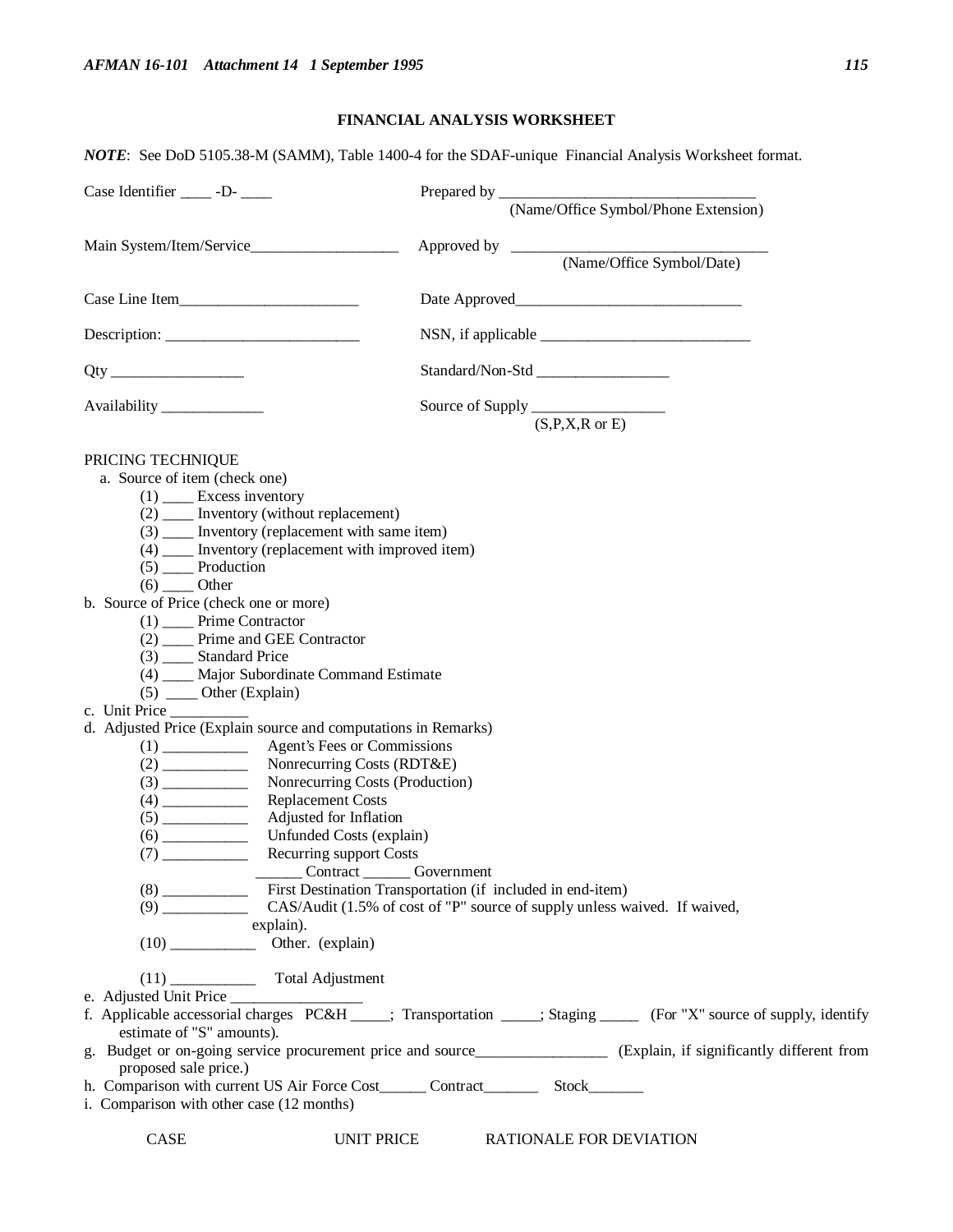- (1) \_\_\_\_\_D \_\_\_\_\_ (2) \_\_\_\_\_D \_\_\_\_\_
- j. Source of Schedule of Payments (If payment schedule requested in LOA Data tasking)
	- (1)\_\_\_\_\_\_\_\_\_\_\_\_\_\_\_\_\_\_\_\_\_\_ Prime Contractor
	- (2)\_\_\_\_\_\_\_\_\_\_\_\_\_\_\_\_\_\_\_\_\_\_ Prime and GFE Contractor
	- (3)\_\_\_\_\_\_\_\_\_\_\_\_\_\_\_\_\_\_\_\_\_\_ Major Subordinate Command Estimate
	- (4)\_\_\_\_\_\_\_\_\_\_\_\_\_\_\_\_\_\_\_\_\_\_ Other (Explain)
- k. Remarks and other information (Use continuation sheets, as necessary)
- l. Other backup required. (List here and attach)
	- (1)\_\_\_\_\_\_\_\_\_\_\_\_\_\_\_\_\_\_\_\_\_\_\_ (2)\_\_\_\_\_\_\_\_\_\_\_\_\_\_\_\_\_\_\_\_\_\_\_
	- (3)\_\_\_\_\_\_\_\_\_\_\_\_\_\_\_\_\_\_\_\_\_\_\_
	- (4)\_\_\_\_\_\_\_\_\_\_\_\_\_\_\_\_\_\_\_\_\_\_\_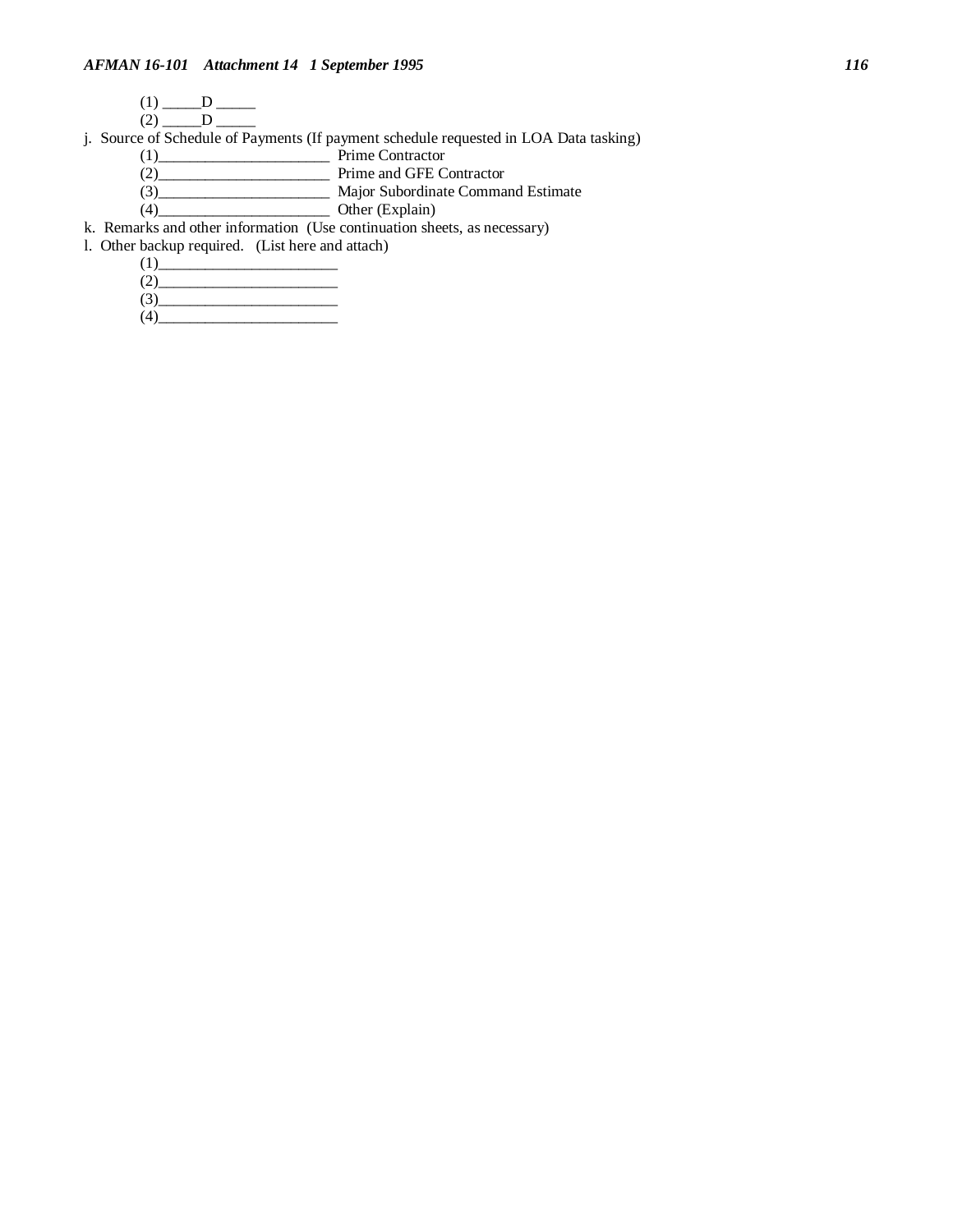| <b>LOA</b><br>Item | Line | Month/Year<br>of TDY | Length<br>of $TDY$ | Number<br>Travelers | Purpose | Desntn | Trans | Per<br>Diem | Salary | Other | Total |
|--------------------|------|----------------------|--------------------|---------------------|---------|--------|-------|-------------|--------|-------|-------|
|                    |      |                      |                    |                     |         |        |       |             |        |       |       |
|                    |      |                      |                    |                     |         |        |       |             |        |       |       |
|                    |      |                      |                    |                     |         |        |       |             |        |       |       |
|                    |      |                      |                    |                     |         |        |       |             |        |       |       |
|                    |      |                      |                    |                     |         |        |       |             |        |       |       |
|                    |      |                      |                    |                     |         |        |       |             |        |       |       |
|                    |      |                      |                    |                     |         |        |       |             |        |       |       |
|                    |      |                      |                    |                     |         |        |       |             |        |       |       |
|                    |      |                      |                    |                     |         |        |       |             |        |       |       |
|                    |      |                      |                    |                     |         |        |       |             |        |       |       |
|                    |      |                      |                    |                     |         |        |       |             |        |       |       |
|                    |      |                      |                    |                     |         |        |       |             |        |       |       |
|                    |      |                      |                    |                     |         |        |       |             |        |       |       |
|                    |      |                      |                    |                     |         |        |       |             |        |       |       |
|                    |      |                      |                    |                     |         |        |       |             |        |       |       |
|                    |      |                      |                    |                     |         |        |       |             |        |       |       |
|                    |      |                      |                    |                     |         |        |       |             |        |       |       |

# **TDY COST ESTIMATES**

*NOTE*: Include totals for each year as well as grand totals.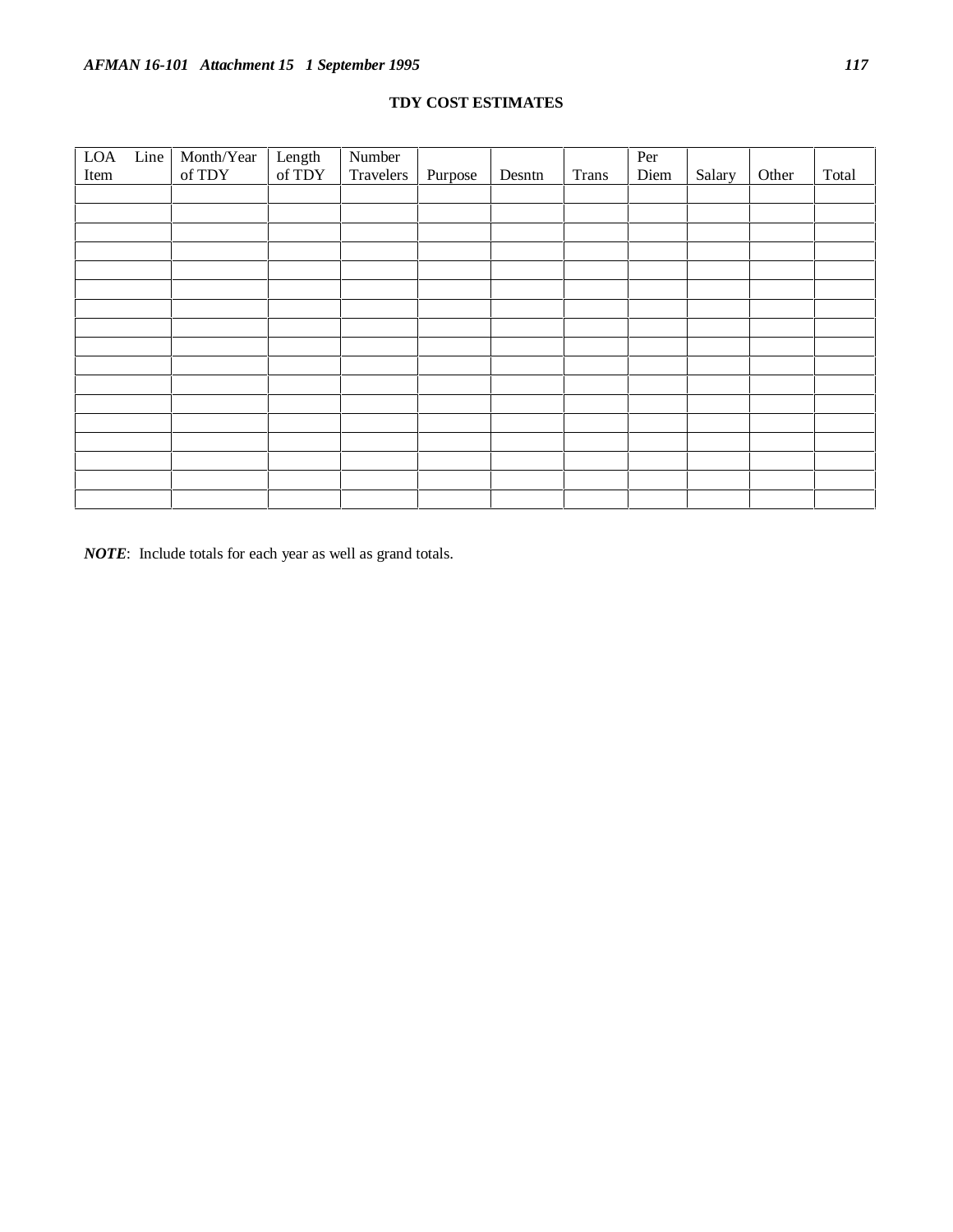# **MANPOWER SUMMARY FOR TAFT/ETSS CASES**

A16.1. Case Identifier and Title:

A16.2. Case Description: Briefly describe what this case involves.

A16.3. Manpower Requirements: Provide the following for each position:

Grade AFSC Location PAS Code\* Effective Dates SRID\*\*

\*If there is not an established PAS for the location, enter TBD. \*\*When establishing a new ETSS/TAFT, please provide the senior rater identification number (SRID) for that location.

A16.4. Contractor Personnel: The AECA requires using contractor personnel, particularly in overseas locations, whenever possible. Provide statement that contractor personnel were considered and brief explanation why they could not perform the workload.

A16.5. Military Essentiality: Military grades must be justified IAW current military essentiality guidance contained in AFI 38-204, *Programming USAF Manpower*, April 29, 1994 (formerly AFR 26-1, Volume 2). If the country has specifically requested military positions, include a statement here.

A16.6. Enter costs for each position and total costs for length of LOA.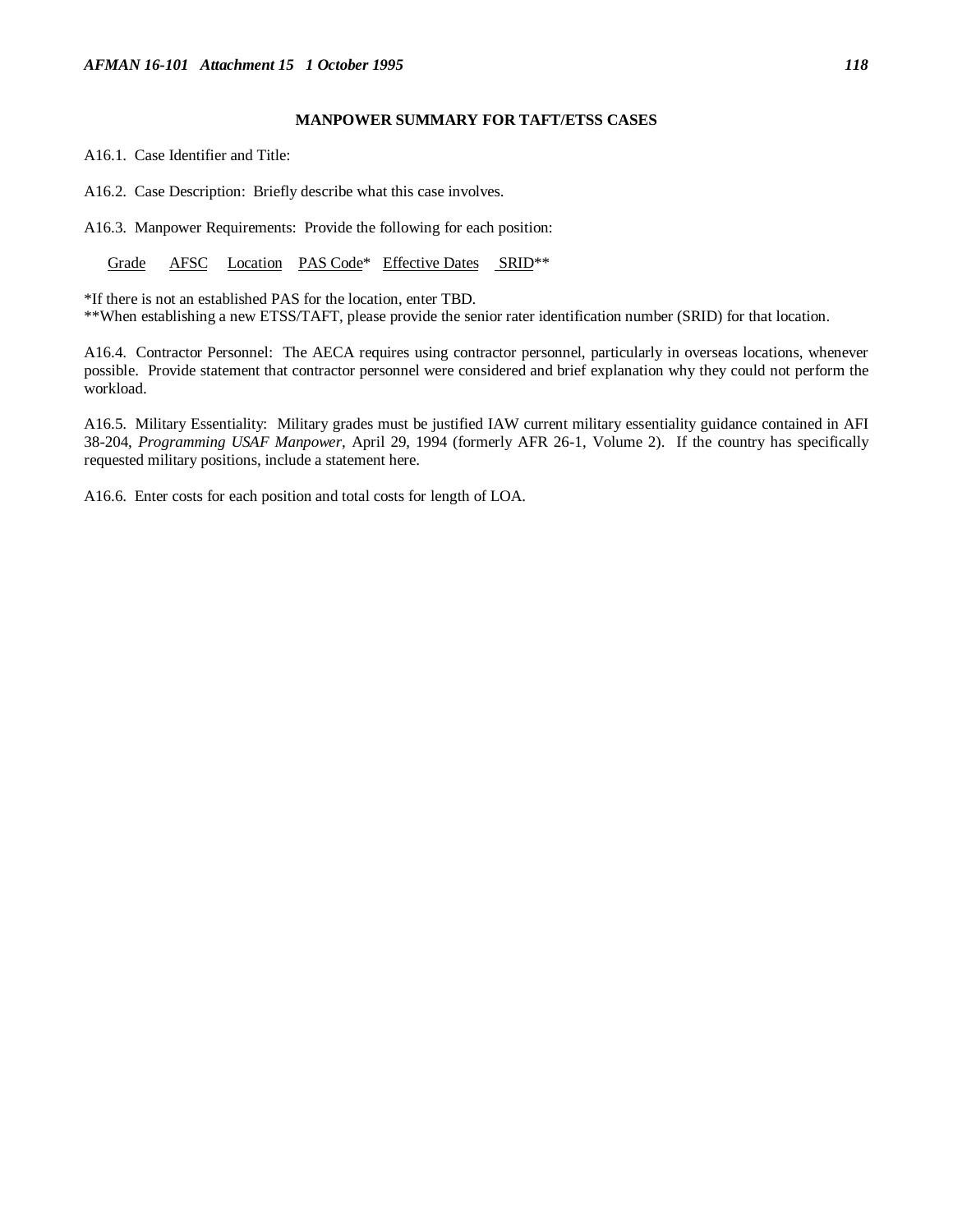## **MANPOWER REQUIREMENTS PACKAGE**

A17.1. Case Identifier and Title:

A17.2. Case Description: Briefly describe what this case involves.

A17.3. Program Management Line Justification: If there is not a program management line on the case, enter N/A. If case has manpower on program management lines, provide detailed rationale which will support the requirement for program management. Program management, as defined by the SAMM, is a level of system or program management effort necessary to execute the case and successfully deliver the defense article or service. This includes over and above routine administrative case management functions which are required for all cases. Administrative case management functions are further defined in the SAMM. Refer to Attachment 19 of this manual for functions which are included in program management.

A.17.4. Fiscal Year Manpower Summary:

| Org/     |       | LOA Line |              |              | FY by | FY by      | FY by      | FY by      | FY by      | Total |
|----------|-------|----------|--------------|--------------|-------|------------|------------|------------|------------|-------|
| Location | Grade |          | Category $*$ | Funding $**$ | Otr   | <b>Qtr</b> | <b>Qtr</b> | <b>Qtr</b> | <b>Qtr</b> | Costs |
|          |       |          |              |              |       |            |            |            |            |       |
|          |       |          |              |              |       |            |            |            |            |       |
|          |       |          |              |              |       |            |            |            |            |       |

| <b>TOTAL</b>              |  |  |  |
|---------------------------|--|--|--|
| $FOMT$ 's<br>DГ<br>1 LL U |  |  |  |

TOTAL MANPOWER REQUIRED BY LOA LINE #:

TOTAL MANPOWER COSTS BY LOA LINE #:

- \* As defined in Attachment 19.
- \*\* Enter case, administrative surcharge, MIL PERS.

A17.5. Workload Descriptions: Provide a summary of duties for each position. Include proposed grade. Military grades must be justified IAW current military essentiality guidance contained in AFI 38-204 (formerly AFR 26-1, Volume 2). For each position, state if it requires a full or partial man-year. If partial, show percentage.

A17.6. Contractor Personnel: The AECA requires using contractor personnel, particularly in overseas locations, whenever possible. Provide statement that contractor personnel were considered and brief explanation why they could not perform workload.

A17.7. Air Force Manpower Standard: Air Force Manpower Standards (AFMS) will be used to determine requirements. List the AFMS(s) for this workload. If an AFMS was not used, indicate method used to determine requirements. Also explain why this workload is not covered by an AFMS.

A17.8. Wing/Center Manpower Office Certification: Name and phone of manpower analyst that performed requirements determination.

A17.9. SAPM Certification: Name and phone number of SAPM. Include statement indicating SAPM concurs with MRP.

A17.10. MAJCOM Manpower Office Certification: Name and phone number of responsible official that validated requirements.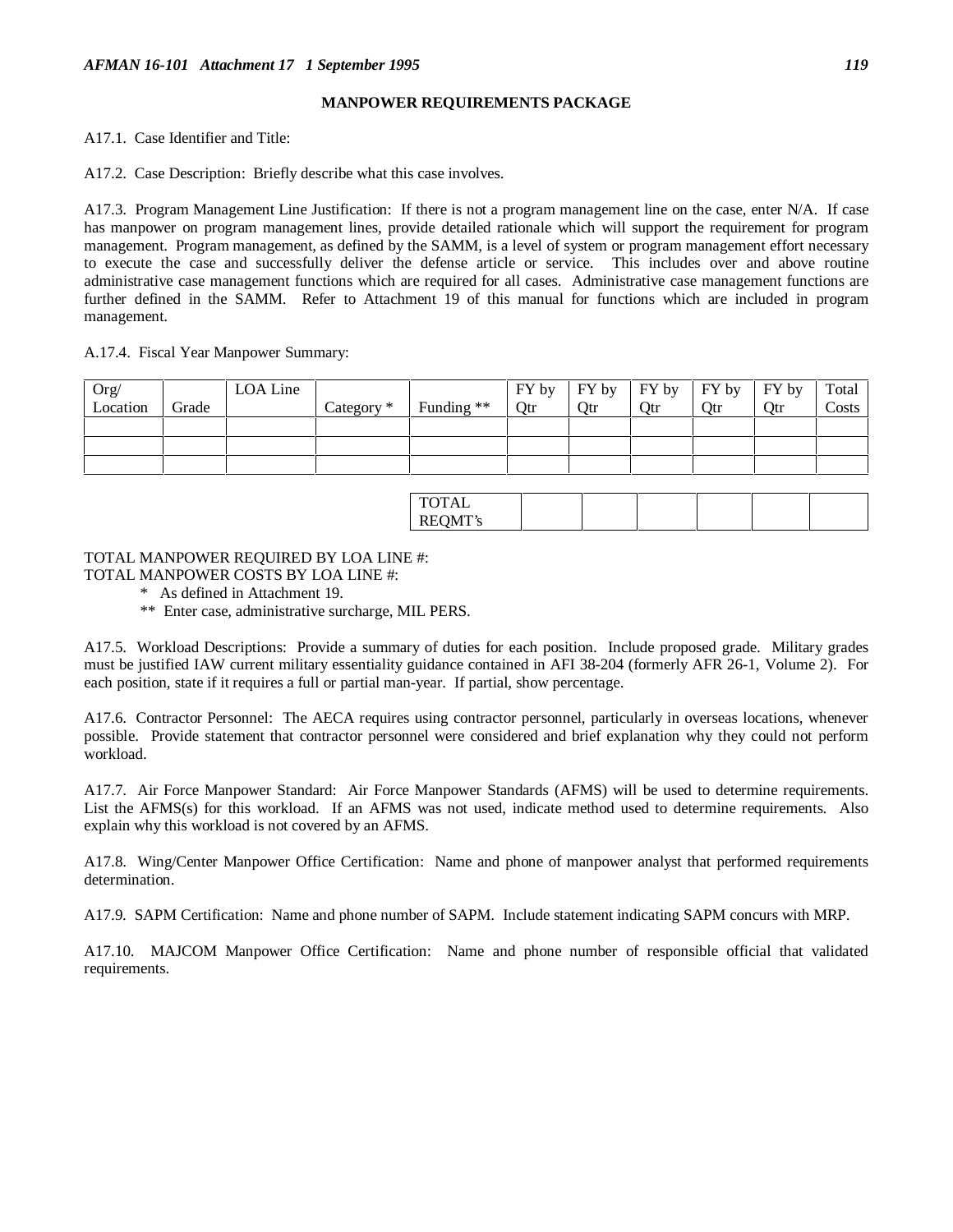### **REQUEST FOR MANPOWER ALLOCATION**

A18.1. After LOA acceptance, the MAJCOM manpower office will forward a request for allocation of manpower to SAF/IAXM. Requests will not be submitted prior to LOA acceptance. This request will include the following:

A18.2. A summary of requirements including:

#### LOCATION PEC CATEGORY GRADE\* FY & QTR\*\* TOTAL REQUIRED

- \* Officer, Enlisted or Civilian
- \*\* Indicate beginning through ending dates

A18.3. If the requirements have not changed since the Manpower Requirements Package (MRP) was submitted, it is not necessary to forward the MRP; state there are no changes.

A18.4. If there are changes since the MRP, provide an amendment justifying the changes. The amendment will be prepared following the same format as the original MRP.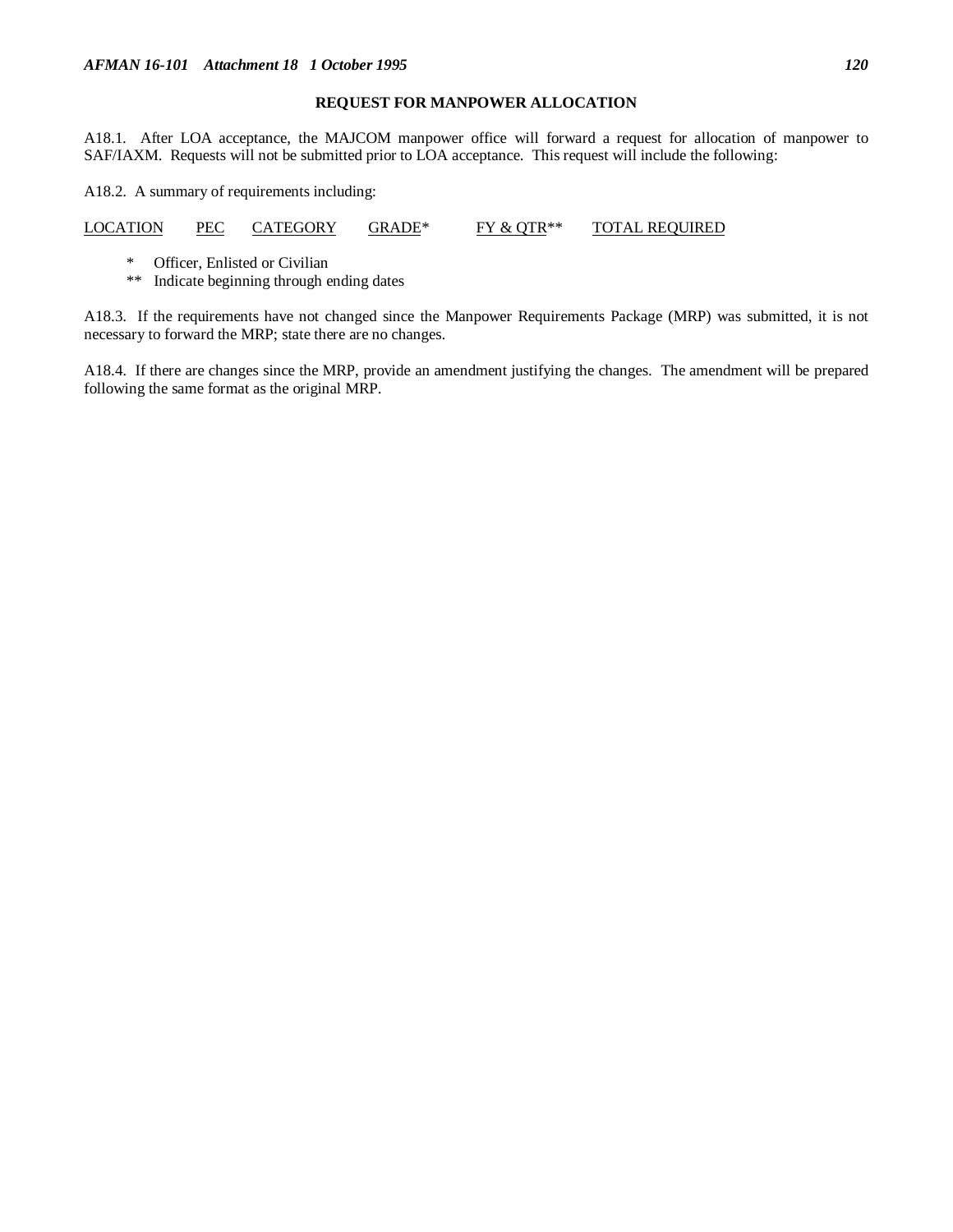# **US AIR FORCE SECURITY ASSISTANCE MANPOWER CATEGORIES**

A19.1. **Category I - Services (Reimbursed by Case Funds From Hardware or Service Lines):** Positions performing any defense service. Can include repairs, testing, purchaser requested services (including special management functions, reports, tracking, etc.), training, documentation preparation, surveys, technical or other assistance, or defense information used for the purpose of furnishing the article. ETSS and TAFT are such services. Other examples are:

• Design/Construction: Positions performing design or construction services requested by the purchaser or required to furnish the article.

- Engineering: Positions performing general "hands-on" engineering services in support of the article.
- Special RDT&E and Nonrecurring Production: Positions performing RDT&E and production in developing a special feature or purchaser unique requirement not approved or funded for the US government.

• Packing, Crating, Handling, and Transportation: Positions performing these functions as a service requested by the purchaser. Costs can be separate LOA lines or incorporated in an end item listed on an LOA. These are not positions performing work covered by the accessorial surcharge (see Category III).

- Direct Labor: Positions performing work in producing a line item included in an LOA (publication, equipment).
- Follow-on Technical Support Services: Positions assigned to a dedicated unit which provides specialized follow-on technical support (ECISAP, TCG, IEMP).

### A19.2. **Category II - Program Management (Reimbursed by Case Funds From Program Management Lines)**: Positions performing system or program management efforts required to successfully deliver the article or service ordered by the purchaser. Types of LOAs that may include program management lines are listed in DoD 5105.38M (SAMM), paragraph 70201.B.1. Paragraph 70201.B.3. lists types of LOAs that may not include program management lines. Examples of

- program management functions include:
	- Positions performing coordination and integration efforts between multiple organizations responsible for execution.

• Positions performing administrative services which are over-and-above routine administrative functions identified in DoD 5105.38M (SAMM), paragraph 70402.A.2. Examples are special program tracking, extensive integration efforts, additional functions required due to program acceleration or nonstandard procurement.

- Positions performing configuration management functions.
- Positions performing system integration functions.
- Positions performing integrated logistics management functions.

A19.3. **Category III - Accessorial (Reimbursed by Accessorial Surcharge Funds)**: Reimbursements are made directly from DFAS-DE to the MAJCOM O&M accounts. Positions performing packing, crating, handling, transportation, and staging functions in DoD facilities for nonstock-funded articles sold from US Air Force stock. Stock-funded include costs for this workload in the unit price.

A19.4. **Category IV - Administrative (Reimbursed by Admin/LSC Surcharge Funds)**: Provides for administrative workload, overhead and infrastructure requirements for the US Air Force FMS program. Positions performing general FMS duties at least 10 percent of the available time. Positions must be performing "hands on" functions directly related to FMS mission accomplishment. Examples include: positions performing LOA data preparation (includes P&A data), sales negotiations, requisition processing, procurement, case control, accounting and funds management, computer programming, case closure and reconciliation, routine clerical support, and routine administrative functions as identified in DoD 5105.38M (SAMM), paragraph 70402.A.2. The annual FMS Administrative Budget Call also provides guidance on functions funded in this category. Effective 1 Jan 90, the AECA (Section 43(b)(3)) was amended to exclude reimbursement for military salaries from the FMS administrative account.

A19.5. **Non-Reimbursable Security Assistance Workload**: There are functions involved in Security Assistance that are not reimbursable. Following are samples (not all inclusive):

• The Foreign Assistance Act of 1961, Section 503(a)(3) prohibits reimbursement of military salaries from FMS cases that are fully funded with non-repayable credits. US Air Force military manpower will not be allocated to MAJCOMs for these cases. If MAJCOMs submit validated military requirements for these cases, SAF/IA approval represents authority to realign existing command manpower to satisfy the requirements and/or request new authorizations through the POM process.

• Military positions performing FMS administrative functions (Category IV) are paid from the US Air Force military appropriations.

• Other functions which are an inherent part of the US Air Force mission are Foreign Disclosure/Technology Transfer determinations (includes export license processing and co-production programs), processing visit requests from foreign countries and international organizations. These types of functions are performed to ensure the US government national security policies are upheld and the US Air Force interests are met.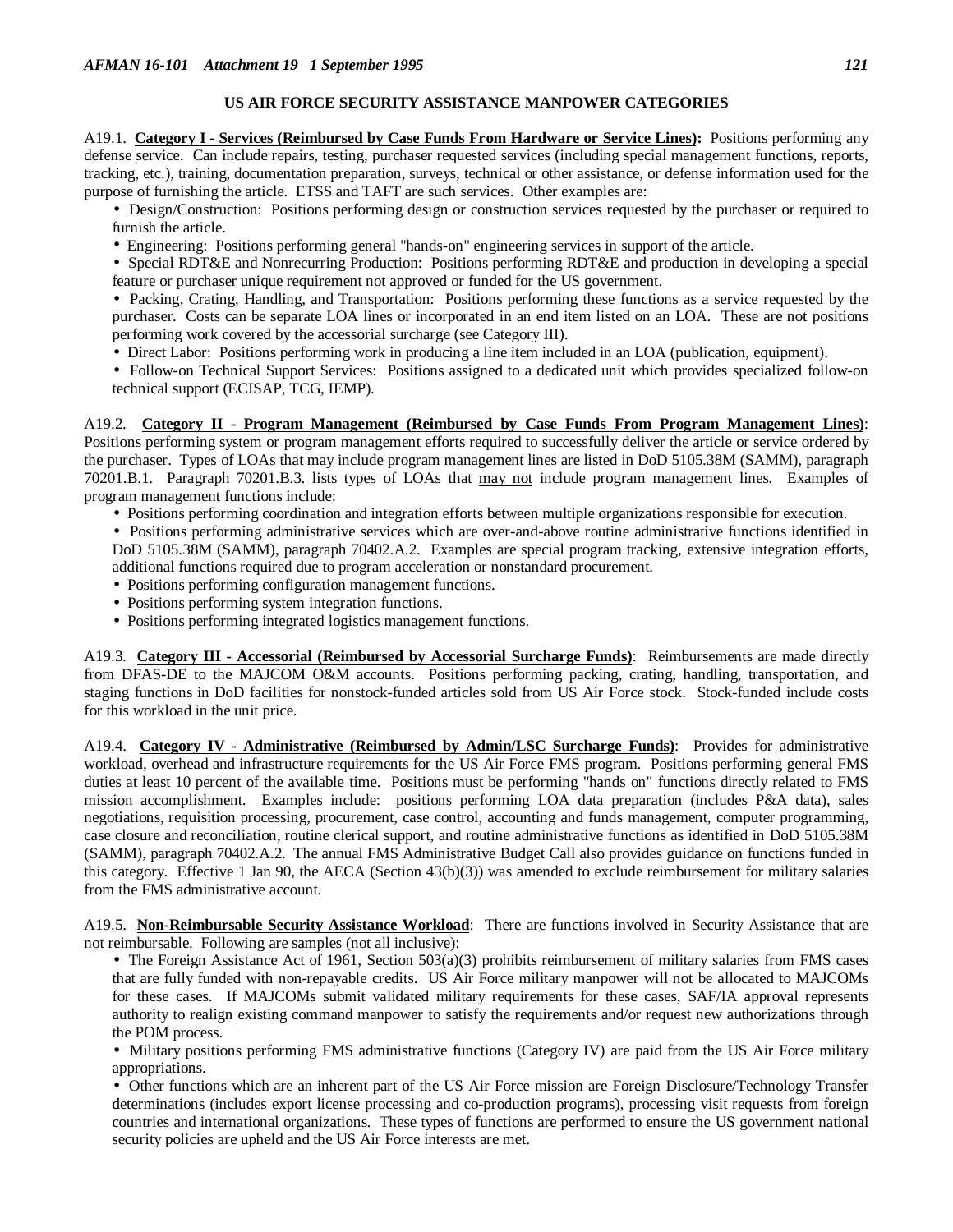A19.6. **Foreign Military Financing (FMF)**: Positions performing workload in support of International Military Education and Training (IMET) are funded with FMF appropriations.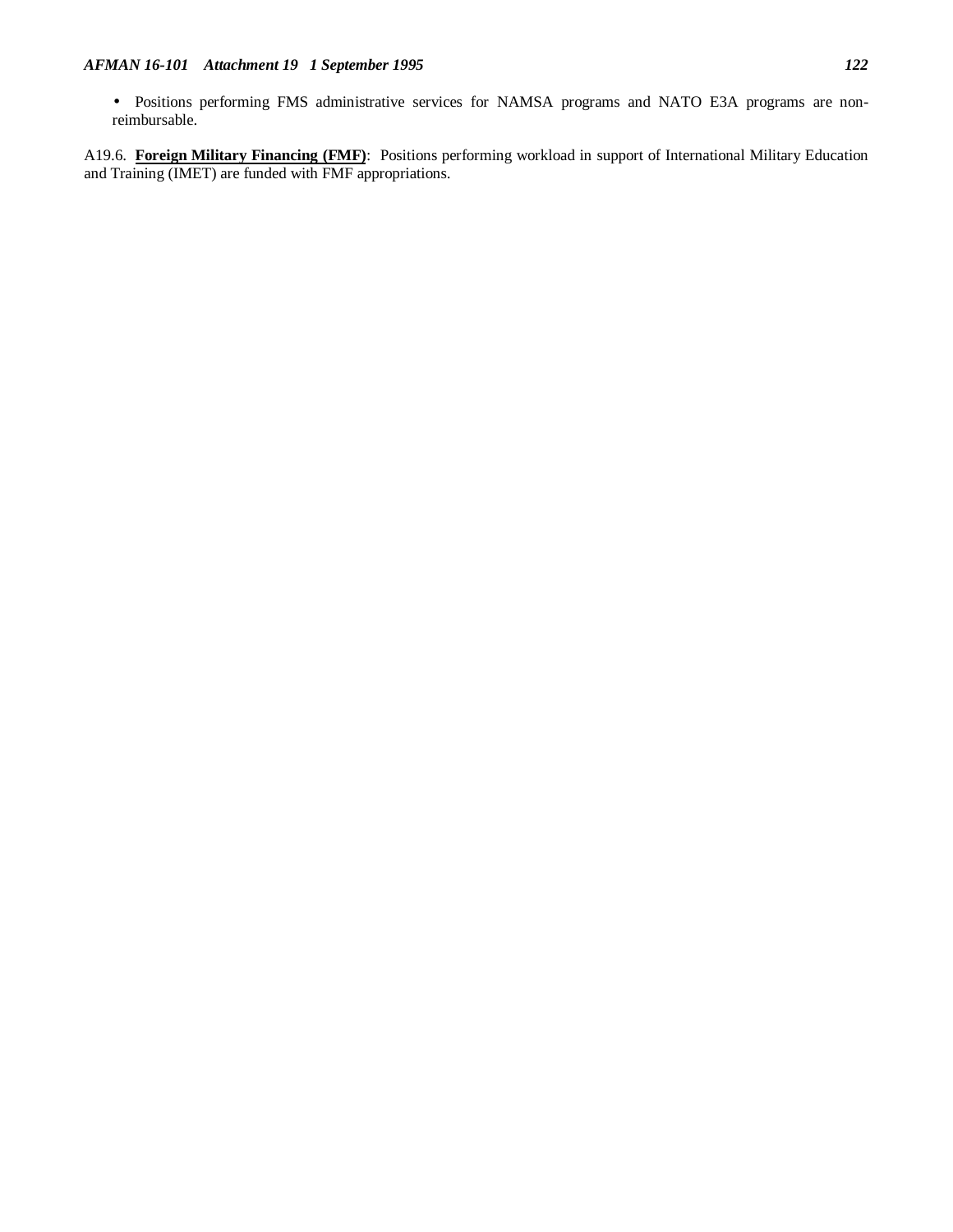## **MINIMUM COORDINATION REQUIREMENTS FOR SECURITY ASSISTANCE DOCUMENTS**

A20.1. FMS Cases, Pseudo Cases, Letters of Intent, and Leases.

*NOTE*: Office symbols for SAF/IA-written cases are given. AFSAC and AFSAT will coordinate with local offices. If local offices are not available, AFSAC and AFSAT cases must be sent to the SAF/IA Country Director for coordination with SAF offices. "X" indicates coordination is required for all cases marked.

|                        | A | C | D              | E | F | G | H | K | L | M | N | $\Omega$ | P | Q | R | S              | T | U | V | Y                         | Ζ |
|------------------------|---|---|----------------|---|---|---|---|---|---|---|---|----------|---|---|---|----------------|---|---|---|---------------------------|---|
| Policy                 | X | X | X              | X | X | X | X | X | X | X | X | X        | X | X | X | X              | X | X | X | X                         | X |
| (SAF/IAX)              |   |   |                |   |   |   |   |   |   |   |   |          |   |   |   |                |   |   |   |                           |   |
| Review<br>Legal        | X | X | X              | X | X | X | X | X | X | X | X | X        | X | X | X | X              | X | X | X | X                         | X |
| (SAF/GCI)              |   |   |                |   |   |   |   |   |   |   |   |          |   |   |   |                |   |   |   |                           |   |
| Financial              | X | X | X              | X | X | X | X | X | X | X | X | X        | X | X | X | X              | X | X | X | $\boldsymbol{\mathrm{X}}$ | X |
| (SAF/FMBIS)            |   |   |                |   |   |   |   |   |   |   |   |          |   |   |   |                |   |   |   |                           |   |
| Dscl/Rls<br>Frgn       |   | 1 | X              |   |   |   |   |   | 1 | 1 | X |          |   |   |   | X              |   | 1 |   | X                         |   |
| (SAF/IAD)              |   |   |                |   |   |   |   |   |   |   |   |          |   |   |   |                |   |   |   |                           |   |
| Logistics              |   |   | $\overline{2}$ | 2 |   |   |   |   |   |   |   |          |   |   |   | $\overline{c}$ |   |   |   | $\overline{2}$            |   |
| (USAF/LG)              |   |   |                |   |   |   |   |   |   |   |   |          |   |   |   |                |   |   |   |                           |   |
| Acqsitin/PEM (SAF/AQ)  |   |   | 3              |   |   |   |   |   |   |   | 3 |          |   |   |   | 3              |   |   |   | 3                         |   |
| (SAF/IAW)<br>Systems   |   |   | X              |   |   |   |   |   |   |   | 4 |          |   |   |   | X              |   |   |   | X                         |   |
| Prg/Eval<br>(USAF/PES) |   |   |                |   |   |   |   |   |   |   |   |          |   |   |   | 5              |   |   |   |                           | 5 |
| Plan/Ops (USAF/XOF)    |   |   | 6              |   |   |   |   |   |   |   | 6 |          |   |   |   | 6              |   |   |   | 6                         |   |
| Plan/Ops               |   |   |                |   |   |   |   |   |   |   | 7 |          |   |   |   | 7              |   |   |   |                           |   |
| (USAF/XOXX)            |   |   |                |   |   |   |   |   |   |   |   |          |   |   |   |                |   |   |   |                           |   |
| Test/Eval              |   |   |                |   |   |   |   |   |   |   | 8 |          |   |   |   | 8              |   |   |   |                           |   |
| (USAF/TEP)             |   |   |                |   |   |   |   |   |   |   |   |          |   |   |   |                |   |   |   |                           |   |

### *NOTES*:

1. Coordination required for any case involving releasability or disclosure issues.

2. For stockpiled material of US war reserve materiel (WRM), coordinate with HQ USAF/LGXX. For system support, coordinate with HQ USAF/LGM, LGXY, or LGXW, as appropriate. If POL is involved, coordinate with HQ USAF/LGSP.

3. For FMS acquisitions, coordinate with SAF/IAQ and the cognizant PEM in SAF/AQP, AQQ, AQS, and/or AQL. Coordinate contractual aspects of security assistance with SAF/AQC. If an international cooperative project is involved, coordinate with SAF/IAQ. SAF/AQSS coordination is required for all cases involving GPS equipment. SAF/AQPT coordination is required for all cases which include drones or targets.

4. SAF/IAW coordination is required on all exercise cases.

5. HQ USAF/PES coordination is required on all cases or leases involving aircraft.

6. The appropriate office within HQ USAF/XOF coordination is required for all cases involving aircraft ferrying or Congressional Notification under AECA, Section 36(b).

7. HQ USAF/XOXX coordination is required for all cases involving Congressional Notification under AECA, Section 36(b).

8. HQ USAF/TEP coordination is required for all cases which include drones or targets.

Additional case coordination information:

1. Except for blanket order cases, add HQ USAF/INXW and HQ USAF/XOFE as coordinating agencies on any sale which requires electronic warfare (EW) threat data in the system, such as EW warning receivers (ALR systems), ECM pods (ALO systems), and aircrew simulators.

2. If line items are added to any type of case, the case requires coordination with the same offices as if a new LOA.

3. Coordinate with HQ USAF/LGXW if diversion from inventory involves WRM or is nuclear-related.

A20.2. Other Security Assistance Documents.

*NOTE*: Office symbols for SAF/IA-written cases are given. AFSAC and AFSAT will coordinate with local offices. If local offices are not available, AFSAC and AFSAT cases must be sent to the SAF/IA Country Director for coordination with SAF offices. Cases marked for DSAA coordination must be coordinated with DSAA--there is no local office equivalent. "X" indicates coordination is required for all cases marked.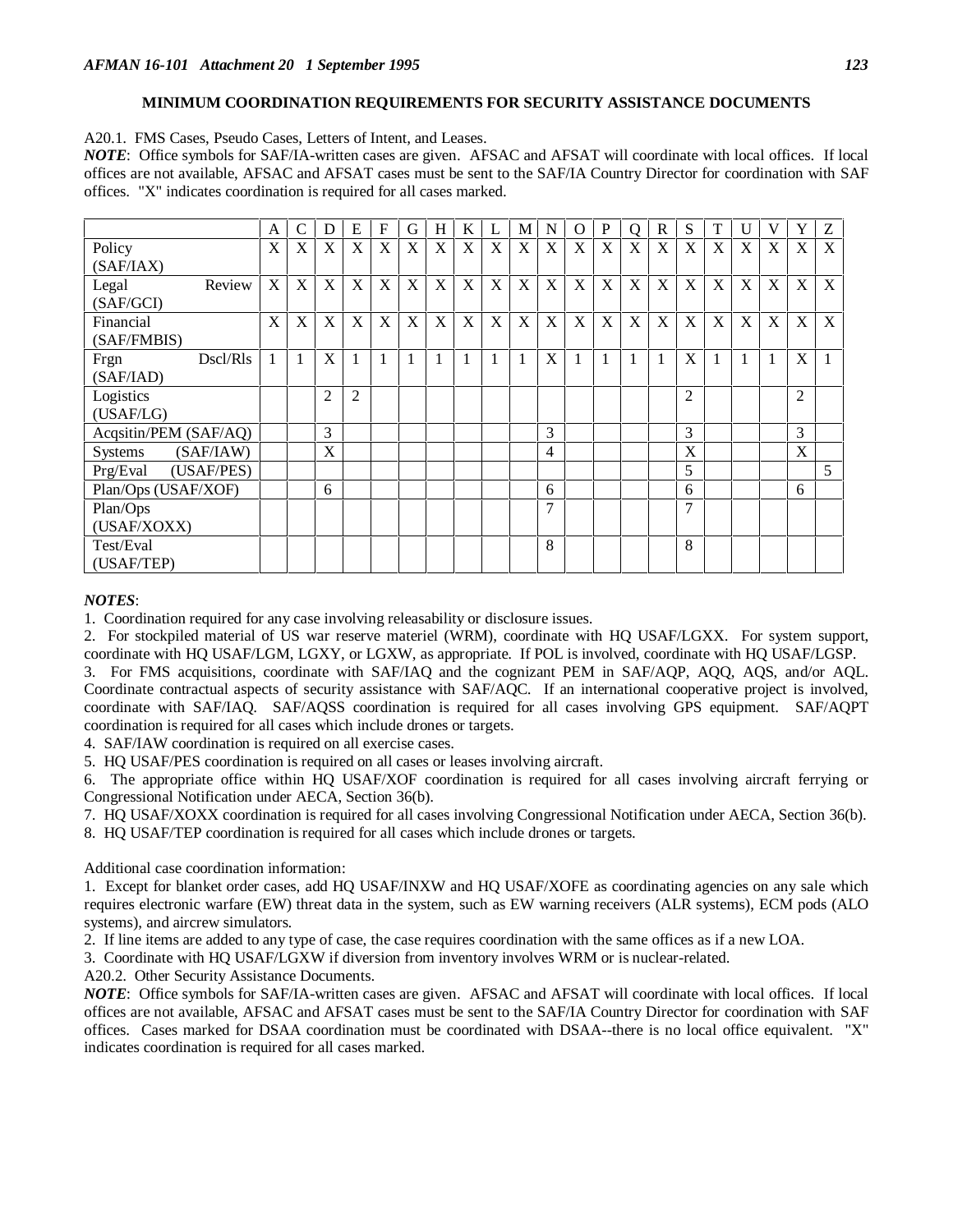# *AFMAN 16-101 Attachment 20 1 October 1995 124*

|                        |             | Price and    | Geodetic &  | Temporary  | Accelerated | <b>USG</b> | Sole     | Pen $&$ | Reinst |
|------------------------|-------------|--------------|-------------|------------|-------------|------------|----------|---------|--------|
|                        |             | Availability | Geophysical | Upgrade of | Payment     | Trans      | Source   | Ink     | of     |
|                        |             | Data         | Survey      | <b>FAD</b> | Schedule    | Except     | Requests | Cgs     | Offer  |
| Policy                 | (SAF/IAX)   |              |             |            |             | X          | X        | X       | X      |
| Legal Review (SAF/GCI) |             |              |             |            |             |            | X        |         |        |
| Financial              | (SAF/FMBIS) |              |             |            |             |            |          | ◠       | ↑      |
| Prg/Eval               | (USAF/PE)   |              |             | X          |             |            |          |         |        |
| <b>Systems</b>         | (SAF/IAW)   | X            | X           |            |             |            |          |         |        |
| DSAA/COMPT-FMPD        |             |              |             |            | X           |            |          | 3       | 3      |
| DSAA/OPS-MGT           |             |              |             |            |             | X          |          |         |        |

*NOTES*:

1. SAF/GCI coordination is required on all pen and ink changes that change LOA terms and conditions.

2. SAF/FMBIS coordination is required on all pen and ink changes and reinstatements that change line or case values.

3. DSAA/COMPT-FMPD coordination is required on all pen and ink changes and reinstatements that change line or case values.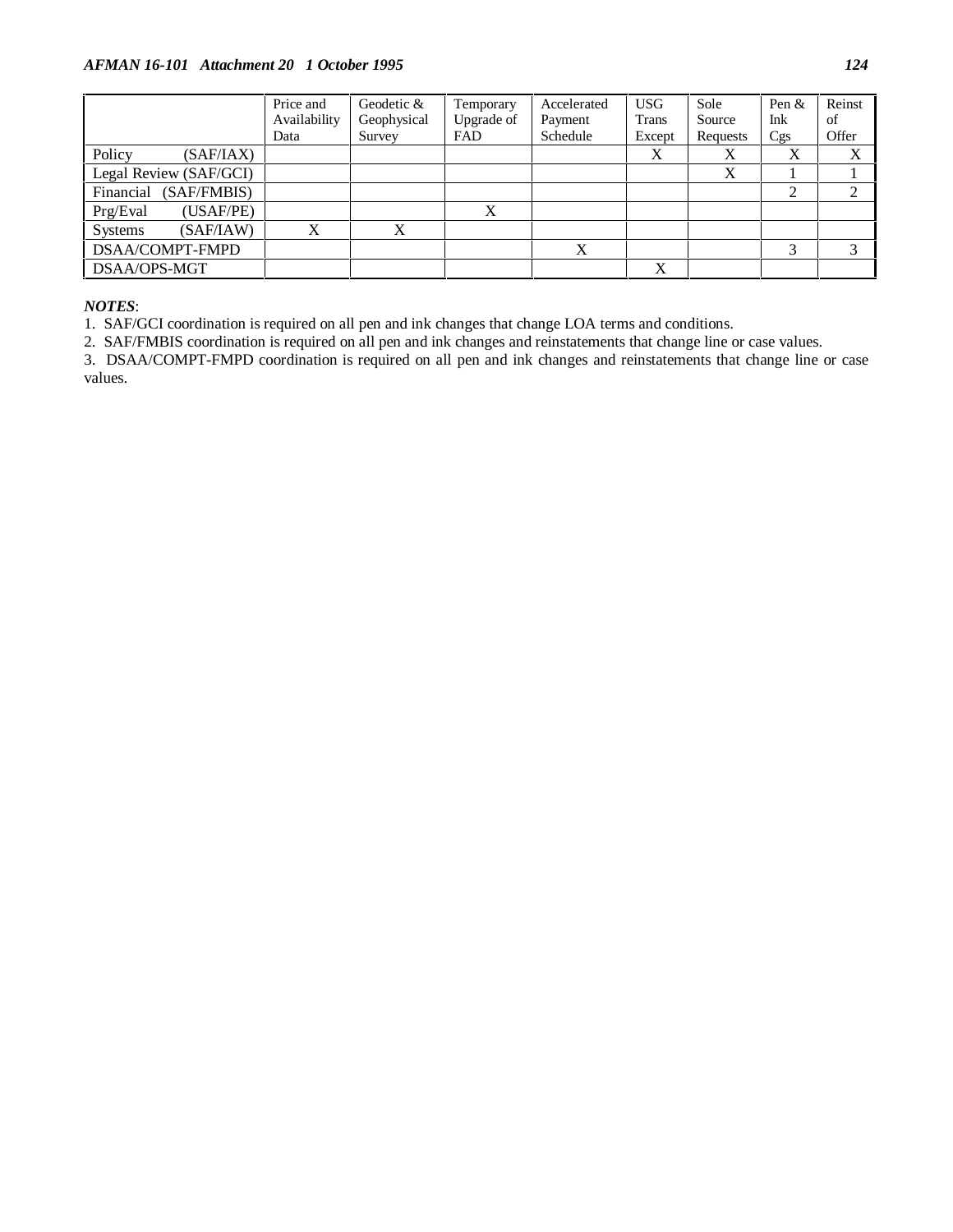## **SAMPLE SOLE SOURCE PROCUREMENT REQUEST**

A21.1. Use the following format for sole source requests from AFSAC or AFSAT to SAF/IAXM:

MEMORANDUM FOR SAF/IAXM SAF/IAX SAF/IA IN TURN

FROM: AFSAC/XMX or AFSAT/CV

SUBJECT: Request for Approval of Sole Source Procurement

The attached letter from (country) requests sold source procurement for (item or service) from (contractor). This request satisfies justification criteria of SAMM Paragraph 80102. The Case Manager has determined that this request meets the requirements for approval as stated in the SAMM. Request approval of sole source procurement by indorsement below.

Signature Block

1 Atch (Country Letter, date) cc: SAF/IA Geographic Division 1st Ind, SAF/IA

TO: SAF/IAXM AFSAC/XMX or AFSAT/CV IN TURN

Sole source procurement is approved as requested above.

A21.2. Use the following format for sole source requests from SAF/IA geographic divisions to SAF/IAXM:

MEMORANDUM FOR SAF/IAXM SAF/IAX SAF/IA IN TURN

FROM: (SAF/IA Geographic Division)

SUBJECT: Request for Approval of Sole Source Procurement

The attached letter from (country) requests sole source procurement for (item or service) from (contractor). This request satisfies justification criteria of SAMM Paragraph 80102. The Case Manager has determined that this request meets the requirements for approval as stated in the SAMM. Request approval of sole source procurement by indorsement below.

Signature Block

Attachment: (Country Letter, date) 1st Ind, SAF/IA

TO: SAF/IA Geographic Division

Sole source procurement is approved as requested above.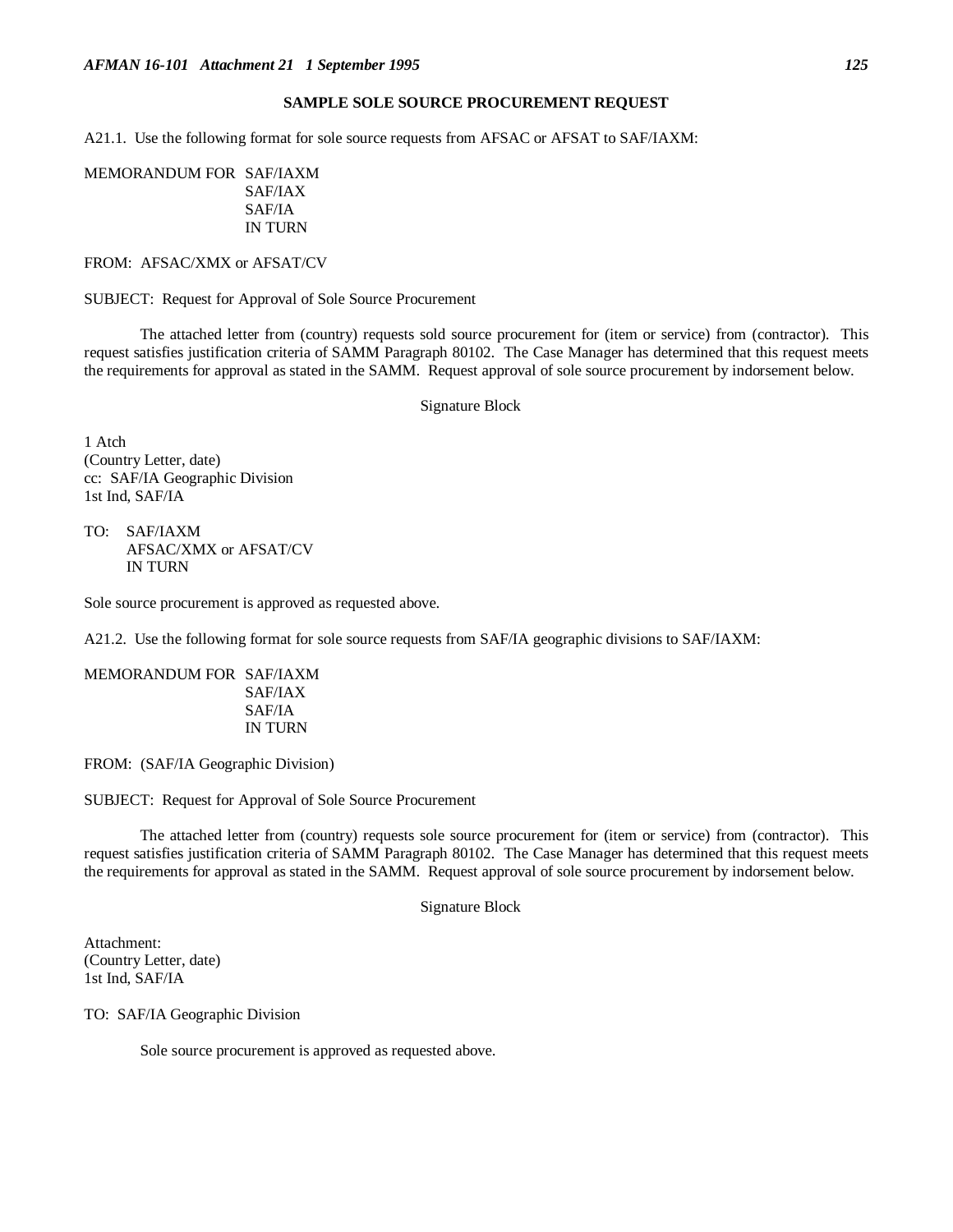# **MINIMUM DISTRIBUTION REQUIREMENTS FOR SECURITY ASSISTANCE DOCUMENTS**

A22.1. LOAs, Modifications, and Amendments:

- LOAD preparer and any intermediate organizations that reviewed the LOAD
- All organizations that will get an IPD, if the LOA is accepted
- Purchaser's CONUS FMS representative, if the document is sent to a SAO or outside CONUS address
- SAO, if the document is sent to a purchaser's CONUS representative
- SAF/IAXO (all SAF/IA-written cases)

A22.2. IPDs and IPD Amendments:

- Purchaser's CONUS FMS representative
- SAO in purchaser's country
- DFAS-DE
- SAF/FMBIS
- SAF/IAW (if aircraft are involved)
- Subordinate implementing command, as required
- Unified commands ("D" and "S" cases and other cases requiring congressional review)
- SAF/IAXO (all SAF/IA-written cases)
- ACC AOS/AOD (aircraft ferry)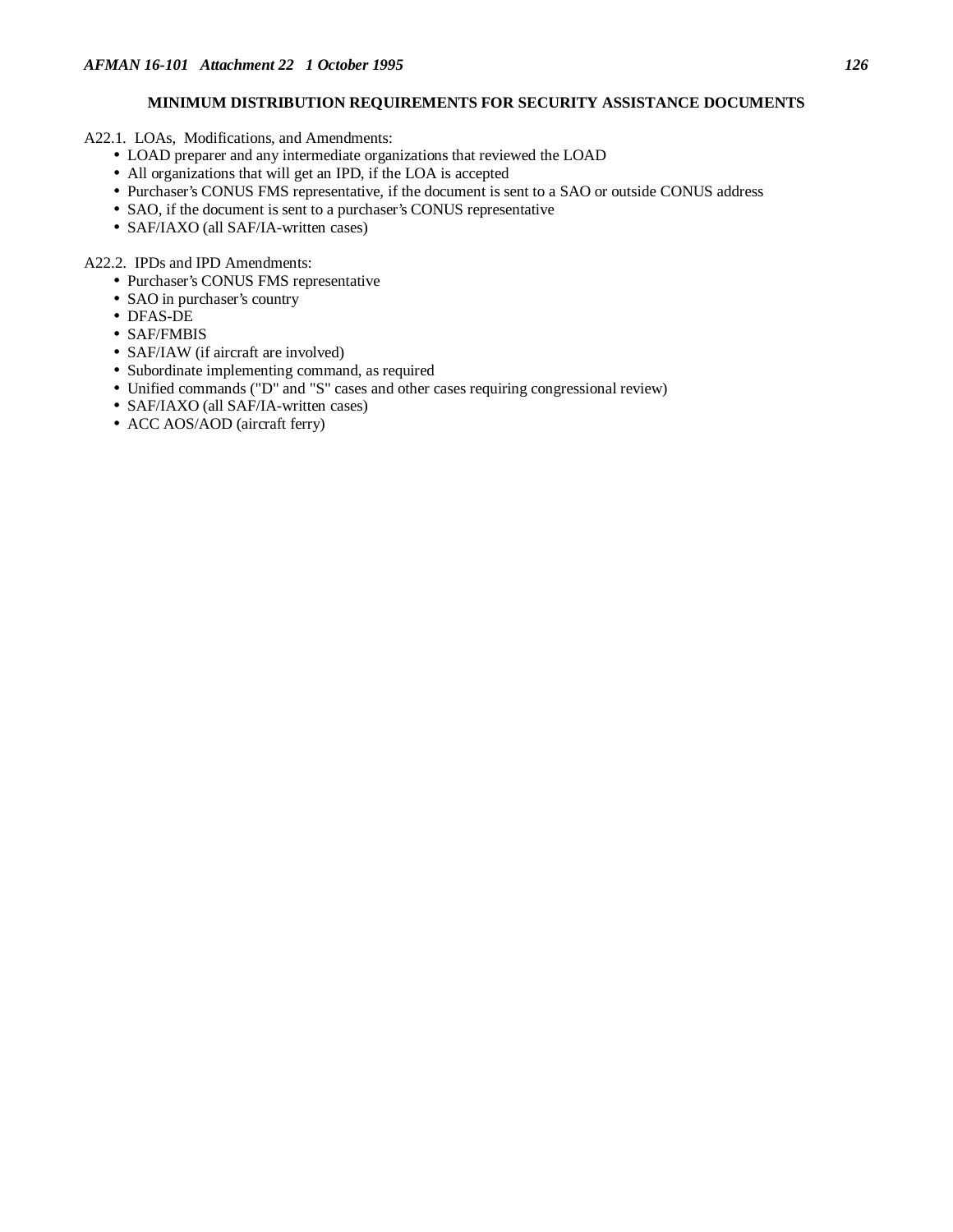### **FOREIGN MILITARY SALES (FMS) MANAGEMENT PLAN**

A23.1. FMS Management Plan (FMSMP). The FMSMP shows the milestones and events of a system sale on a time scale. The plan gives dates and actions required of the US Air Force, the contractor, and the purchaser to start a system acquisition program. The plan is applied to individual programs. Milestones must be adjusted to show the specific conditions of each program. This plan applies to all agencies taking part in the programming, materiel acquisition, integrated logistics support, technical order planning, and training support of the system program. The information in this attachment is an implementation management tool; it is a summary and serves as a guide for developing specific plans.

A23.2. FMSMP Milestones. The following milestones show major actions to be taken during a typical system sale, beginning with the LOR. Following the acceptance of a LOA or a LOI, the US Air Force starts developing a detailed plan that will be given to the customer country for review at milestone 4. After that, the plan serves as the principal management document. Exchanges of P&A data may take place before the LOR is received. This preliminary pricing does not obligate the customer to go further with the proposed purchase, nor does it obligate the US Air Force to issue an LOA. It does provide the chance to evaluate a system in general order of magnitude, pricing, and production leadtimes.

A23.2.1. Milestone 1--Letter of Request.

A23.2.2. Milestone 2--LOA Presentation. If appropriate, the LOA presentation is made to provide the LOA and to explain the pricing, schedules, and overall program. If in-country presentation is required, an LOA presentation team, normally consisting of SAF/IA Country Director, SAPM, AFSAT, survey personnel (when required), and a contractor representative will:

- Review FMS procedures, applicable to the system, including follow-on support.
- Explain the logistics and training support plan.
- Review the financial management procedures.
- Reaffirm the system configuration, operations concept, maintenance concept, and basic factors used to prepare the LOA.
- Outline the procedures for time-phased delivery of operations and maintenance (O&M) support equipment and spare parts, intermediate maintenance support equipment and spare parts, and depot support equipment and spare parts.

• Explain the International Engine Management Program (IEMP), Technical Coordination Group (TCG), etc., as appropriate.

- Review the FMS management plan outline.
- Explain the acquisition procedures for long lead items.

A23.2.3. Milestone 3--Acceptance (Before Expiration Date of Offer). This is for signature and return of the LOA or LOI to the issuing office and DFAS-DE receipt of the initial deposit.

A23.2.4. Milestone 4--Implementation. The Case Manager prepares and issues the International Program Directive (IPD). The Post Acceptance Review includes review and completion of the FMSMP, arrangement of dates for all definitization conferences (e.g., configuration, provisioning, training), and review of the IPD.

A23.2.5. Milestone 5--CLSSA Established. The CLSSA should be accepted not later than 17 months before the first modified end-item delivery. Delay of this milestone means a slippage in follow-on support availability. Other follow-on support cases must be accepted prior to the delivery of the first major end-items.

A23.2.6. Milestone 6--Periodic security assistance program reviews.

A23.2.7. Milestone 7--Preactivation Readiness Review (Host: Customer Country or SAO). The same agencies involved in program reviews will attend the Preactivation Readiness Review, with technician substitutions necessary to complete survey requirements. The purposes of the review include:

- Evaluate the status of all items being procured to make sure that they are in place before the system activation date.
- Identify and correct problems that affect initial operating capability.

• Conduct a survey of the status of the base and facilities, support equipment, spares, munitions, training aids, technical data, personnel, and planning in the country.

- Conduct the mobile training team (MTT) survey before deployment of instructor pilots and maintenance MTT.
- Review the mode of transportation and the delivery schedule for the system.

A23.2.8. Milestone 8--First Aircraft Production. This milestone identifies the first end-item's completion date and establishes when the delivery phase starts.

A23.2.9. Milestone 9--First System Delivery In-Country. This milestone identifies the date the first major end items arrive in country.

A23.2.10. Milestone 10--Follow-On Review. System reviews are sometimes required after initial activation. The need for such meetings depends on customer experience with the system, changing production considerations, support availability, and other factors.

A23.2.11. Milestone 11--Case Closure.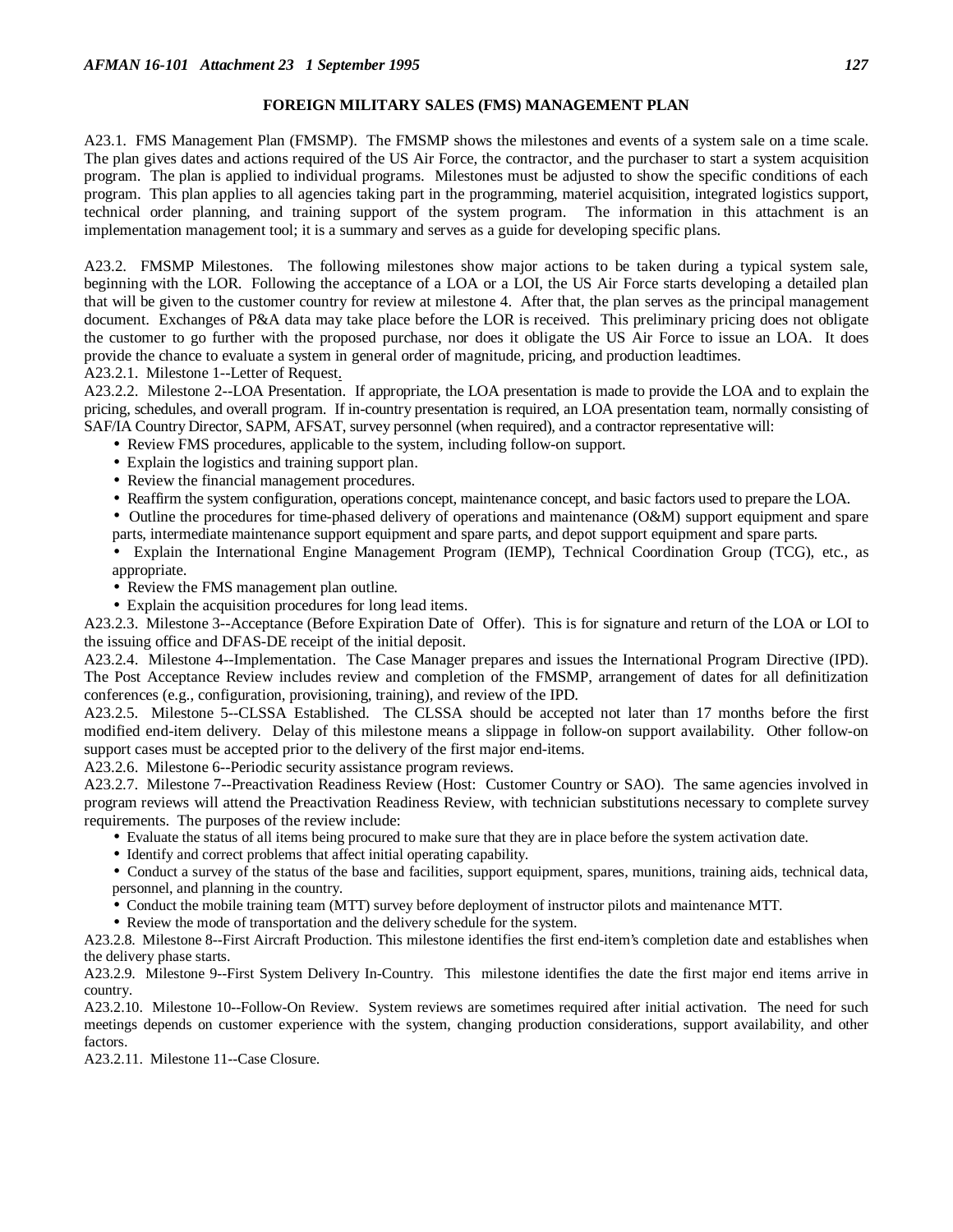|                |                         |                 |                                            |         |                            |          | Sample Milestone Chart* |                                                         |                          |                |                     |
|----------------|-------------------------|-----------------|--------------------------------------------|---------|----------------------------|----------|-------------------------|---------------------------------------------------------|--------------------------|----------------|---------------------|
|                | Offer Development Phase |                 |                                            |         |                            |          | Implementation Phase    |                                                         |                          | Delivery Phase |                     |
|                |                         |                 |                                            |         |                            |          |                         | (Note: Times given are months from aircraft production) |                          |                |                     |
|                | Review Schedule:        |                 |                                            |         | <b>PMR</b>                 |          | <b>PMR</b>              | <b>PMR</b>                                              | <b>PMR</b>               | <b>PMR</b>     |                     |
|                |                         |                 |                                            |         | (Post                      |          | (Production/            | (Midterm                                                | (Preactivation           | (Post          |                     |
|                |                         |                 |                                            |         | Acceptance<br>Review)      |          | Review)<br>Support      | <b>Production</b><br>Review)                            | Readiness<br>Review)     |                | Delivery<br>Review) |
|                |                         |                 |                                            |         | -Mgt Plan/                 |          | Configuration           | -Support                                                | Operational              |                |                     |
|                |                         |                 |                                            |         | Training                   |          | -Production             | Facilities                                              | Facilities               |                |                     |
|                |                         | Site Survey or  |                                            |         | -Configuration             |          | Logistics               | -Logistics                                              | -Delivery                |                | Review              |
|                |                         | System Planning |                                            |         | -Provisioning              |          | -Training               |                                                         | -Logistics               |                | Activation          |
|                |                         | Team Survey***  |                                            |         |                            |          | Finance                 |                                                         | -Training                |                | $\frac{1}{2}$       |
|                |                         |                 |                                            |         |                            |          |                         |                                                         | <b>TMSOII</b>            |                |                     |
|                |                         |                 |                                            |         |                            |          | ତି                      |                                                         | (CLSSA)<br>$\varepsilon$ |                |                     |
|                |                         |                 |                                            |         |                            |          |                         |                                                         |                          |                |                     |
|                |                         |                 |                                            | 23-24   |                            | 22       |                         | $\cong$                                                 | ∢                        |                |                     |
|                | Not more                |                 | Time depends                               |         |                            |          |                         |                                                         |                          | 30-90 days     |                     |
|                | than 60 days            |                 | on OED                                     |         |                            |          |                         |                                                         |                          |                |                     |
|                |                         |                 |                                            |         |                            |          |                         |                                                         |                          |                | Case                |
| Action: Letter |                         | LOA             |                                            | LOA     | E                          | Complete |                         |                                                         | First                    | First          | Closure             |
|                | ð                       | Presentation    |                                            | Accept- |                            | CLSSA    |                         |                                                         | Aircraft                 | In-Countr      | $\frac{1}{2}$       |
|                | Request<br>î,           |                 |                                            | ance    |                            | (108M)   | Negotiations            |                                                         | Production               | Delivery****   |                     |
|                | €                       | ව               |                                            | ම       | E                          | ତ        |                         |                                                         | ຣ                        | ව              |                     |
|                |                         |                 | Main events are shown. Actual chart should |         | show all actions required. |          |                         |                                                         |                          |                |                     |

Time does not start until a "complete" request is received.  $\ddot{r}$ 

\*\*\* Can be a line on the LOA if time permits.<br>\*\*\*\* In-country arrival of the first aircraft depends on mode of delivery (e.g., airlift, seatrain, ferry).

Milestone number,  $\hat{C}$ 

FOREIGN MILITARY SALES MANAGEMENT PLAN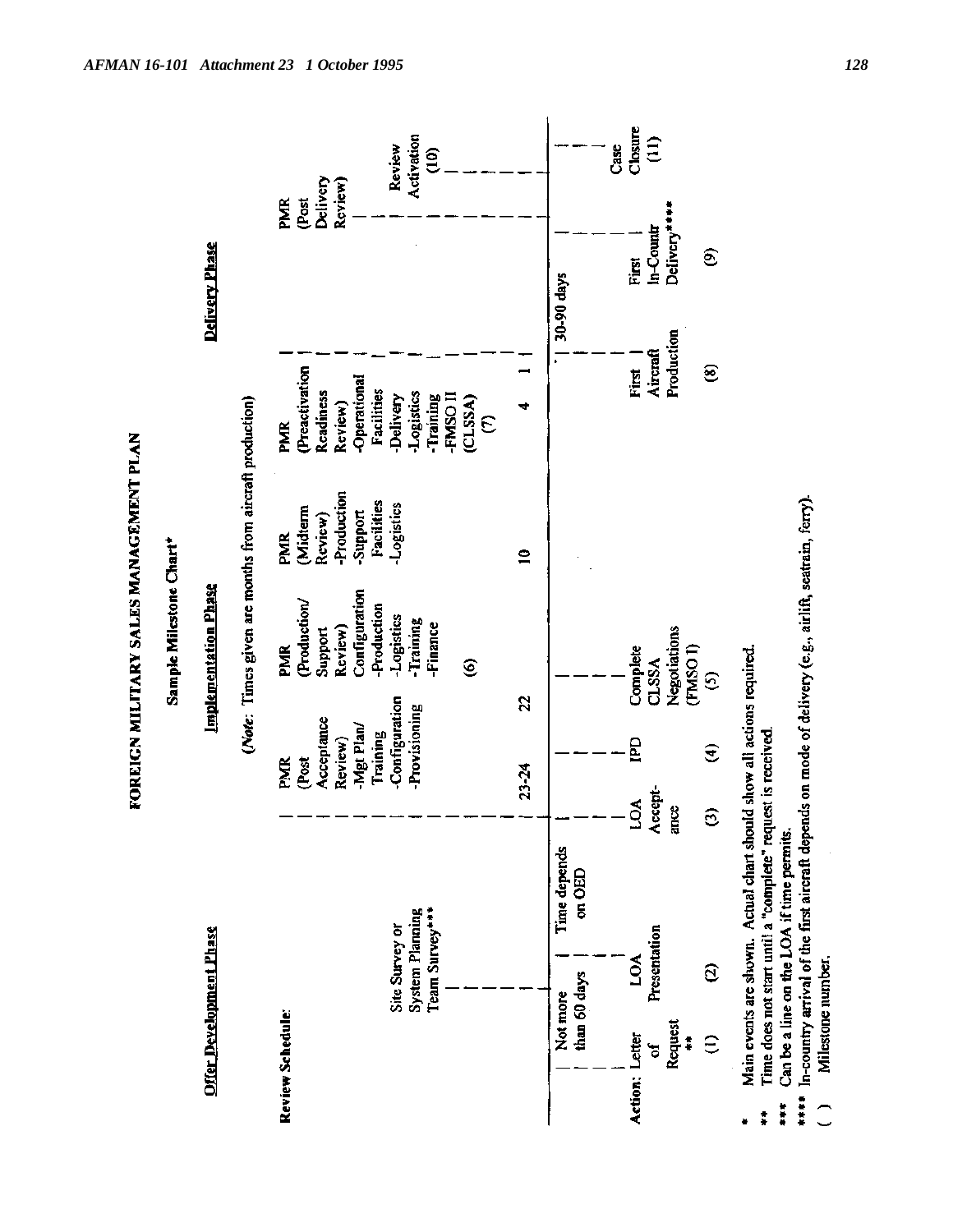### **SINGLE-YEAR DEDICATED TRAINING CASES**

Program XXX FMS Case XX-D-XXX-XXX FY ## Costs/Charges As of DD-MM-YY

| Est/Actual | Est/Actual | Est/Actual   | Est/Actual |              |
|------------|------------|--------------|------------|--------------|
| Oct-Dec XX | Jan-Mar XX | Apr-Jun $XX$ | Jul-Sep XX | <b>TOTAL</b> |

## MIL PERS

**Officer** Enlisted

### Total Mil Pers

O&M

Civ Pay Civ Retirement (Funded) Munitions Depot Maintenance Consumable/Reparables POL Other O&M

Total O&M

**OTHER** 

Info Program Attrition Civ Retirement (Unfunded)

Total Other

TOTAL

*NOTE:* Use this format for cases/lines where the LOA is written for a single fiscal year. Commodities listed are for sample purposes only. Only the commodities that apply should be entered for actual reporting. This report should be submitted by the tenth work day of November, February, May, and August. Because final actual costs are not usually known before fiscal year end, a final report of costs must be submitted by the last workday in November for the preceding fiscal year costs.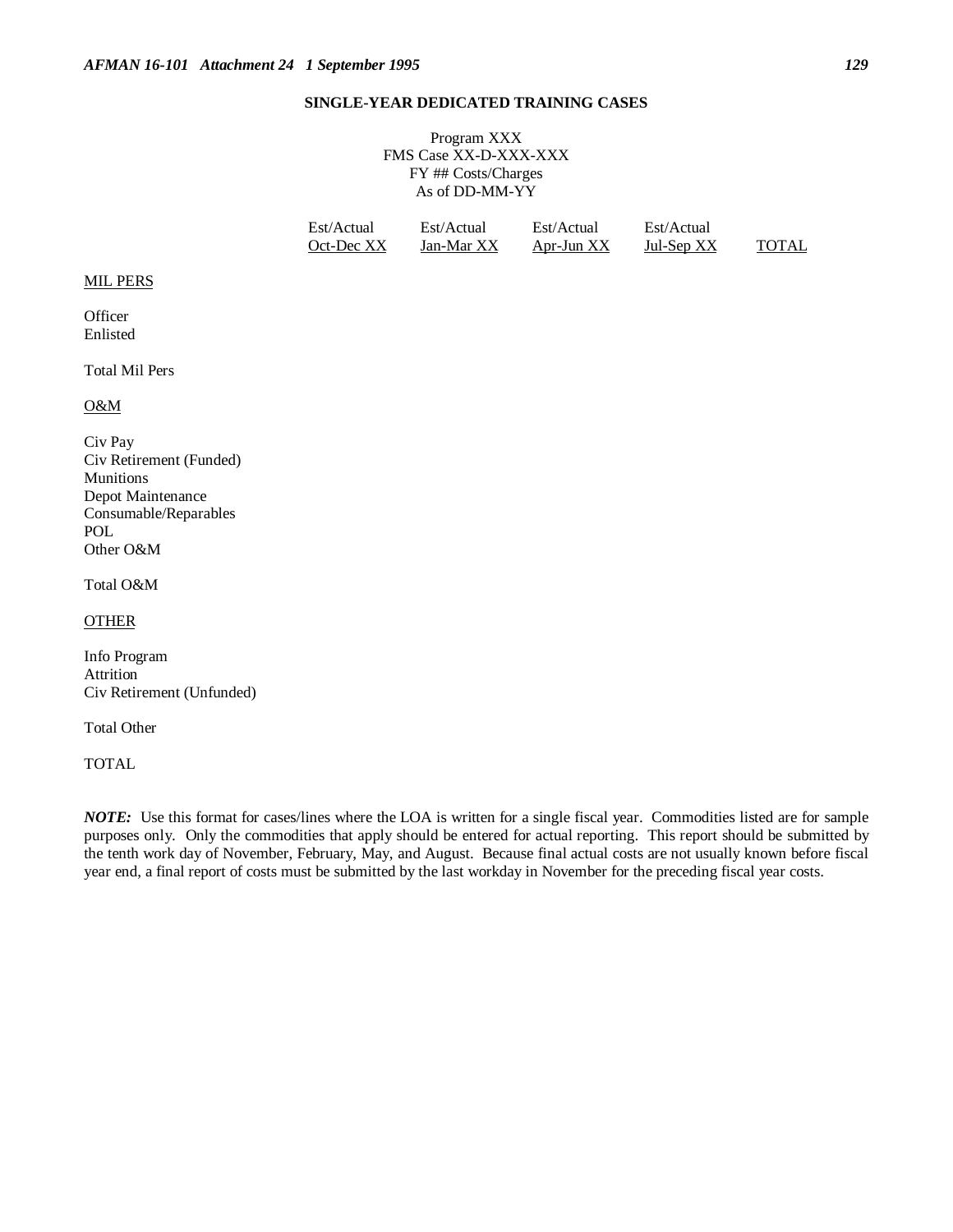# **MULTIPLE-YEAR DEDICATED TRAINING CASES**

Program Summary FMS Case XX-D-XXX-XXX

Est/Actual Est/Actual Est/Actual <u>19XX</u> 19XX 19XX 19XX TOTAL

#### MIL PERS

**Officer** Enlisted

## Total Mil Pers

O&M

Civ Pay Civ Retirement (Funded) Munitions Depot Maintenance Consumable/Reparables POL Other O&M

Total O&M

OTHER

Info Program Attrition Civ Retirement (Unfunded)

Total Other

TOTAL

*NOTE:* Use this format for cases/lines where the LOA is written for more than a single fiscal year. Commodities listed are for sample purposes only. Only the commodities that apply would be entered for actual reporting. This report should be submitted by the tenth work day of November, February, May, and August. Because final actual costs are not usually known before fiscal year end, a final report of costs must be submitted by the last workday in November for the preceding fiscal year costs. Data is annualized rather than by fiscal quarter.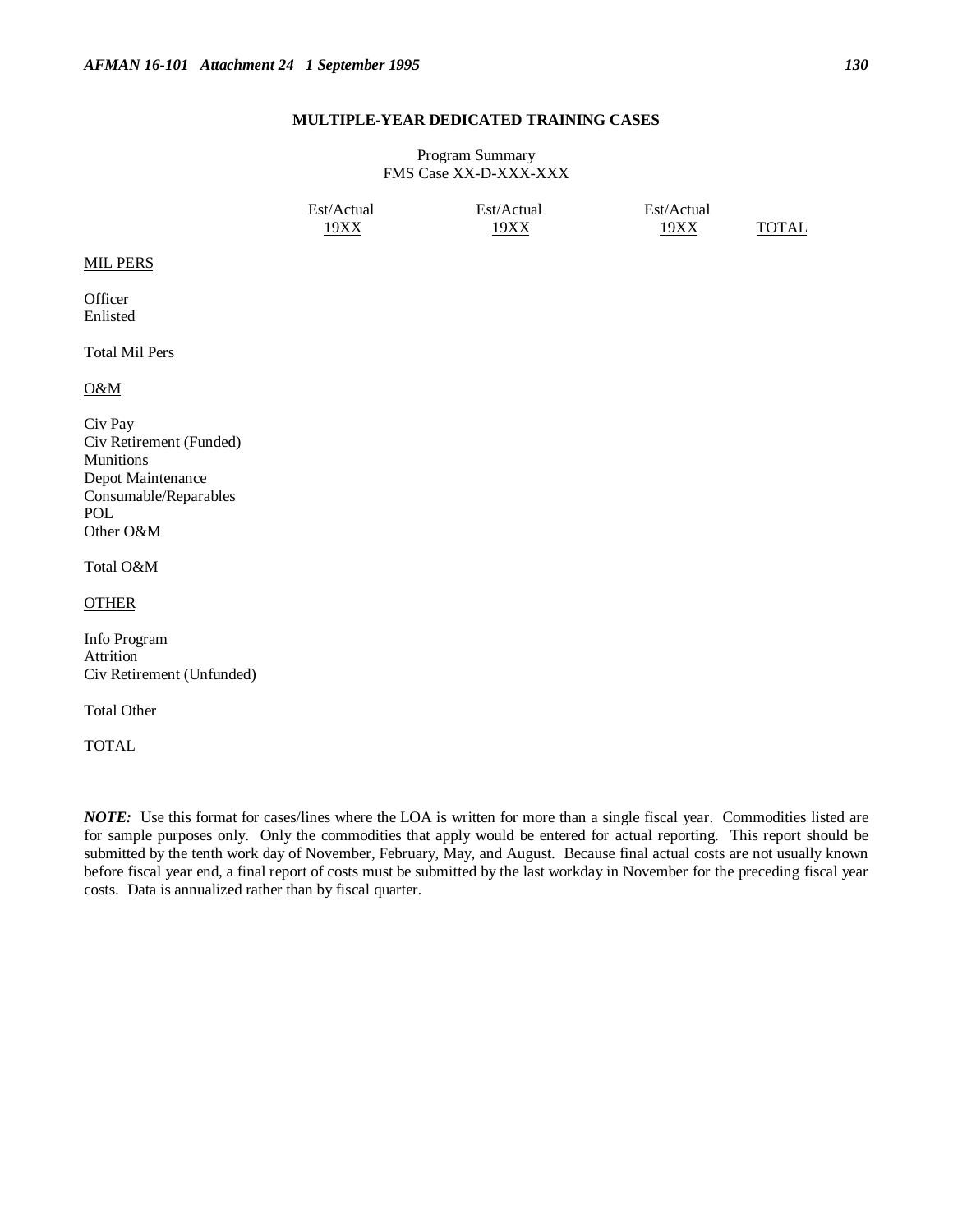## **INTERNATIONAL PROGRAM DIRECTIVE (IPD) FORMAT**

*NOTE*: The following IPD formats contain the minimum information required. Additional paragraphs and instructions should be included on a case-by-case basis as required. Modifications to this format may be necessary because of the unique nature of a program (i.e., leases).

A26.1. Format 1. The Memorandum of Agreement between SAF/IA and SAF/AQ requires that SAF/IA implement system sales involving major procurements to SAF/AQ. The IPDs for these cases should use the following format.

No. XX-D-XXX (1) Date: SAF/IA Country Director: DSN: Comm:

### **INTERNATIONAL PROGRAM DIRECTIVE FOR CASE XX-D-XXX (Case Nickname)**

#### IMPLEMENTING ORGANIZATION: SAF/AQ\_

### SECURITY ASSISTANCE PROGRAM MANAGER (SAPM):

LINE MANAGER ORGANIZATIONS: (For each line management code (LMC) used on the LOA, include an office symbol. )

OPERATING AGENCY CODE (OAC) ORGANIZATIONS: (For each OAC used on the LOA, include an office symbol.)

**1. EXECUTIVE SUMMARY:** This document provides direction to SAF/AQ\_ to implement XX-D-XXX which provides (include a brief summary explaining articles/services to be provided on the case). Funding for this program is (include type of funding from the LOA).

### **2. PROGRAM SUMMARY:**

a. References: SAMM, AFMAN 16-101, AFI 16-105, AFR 800-1, AFR 800-2, and the Letter of Offer and Acceptance (LOA). Also include any Statement of Work (SOW) or Memorandum of Understanding (MOU) that applies.

b. Implementing Instructions: SAF/AQ\_ will implement this program by issuing a Program Management Directive (PMD) in accordance with established procedures. (Any expediting information unique to this case should be included in this paragraph. For example, if a trip is planned which would require immediate action prior to receipt of the PMD, that should be stated so that SAF/AQ can issue instructions accordingly.)

c. Scope of Authority:

- (1) Specified United States Government (US government) responsibilities under the LOA
- (2) Receipt by OAC activity of approved obligational authority
- (3) FAD:
- (4) AFMAN 16-101, as modified.
- (5) Authorities as listed in paragraph 2.a. references.

d. Relationship to LOA Data (LOAD): (Include any changes made to the LOAD or a statement that LOAD was incorporated into the LOA without change.)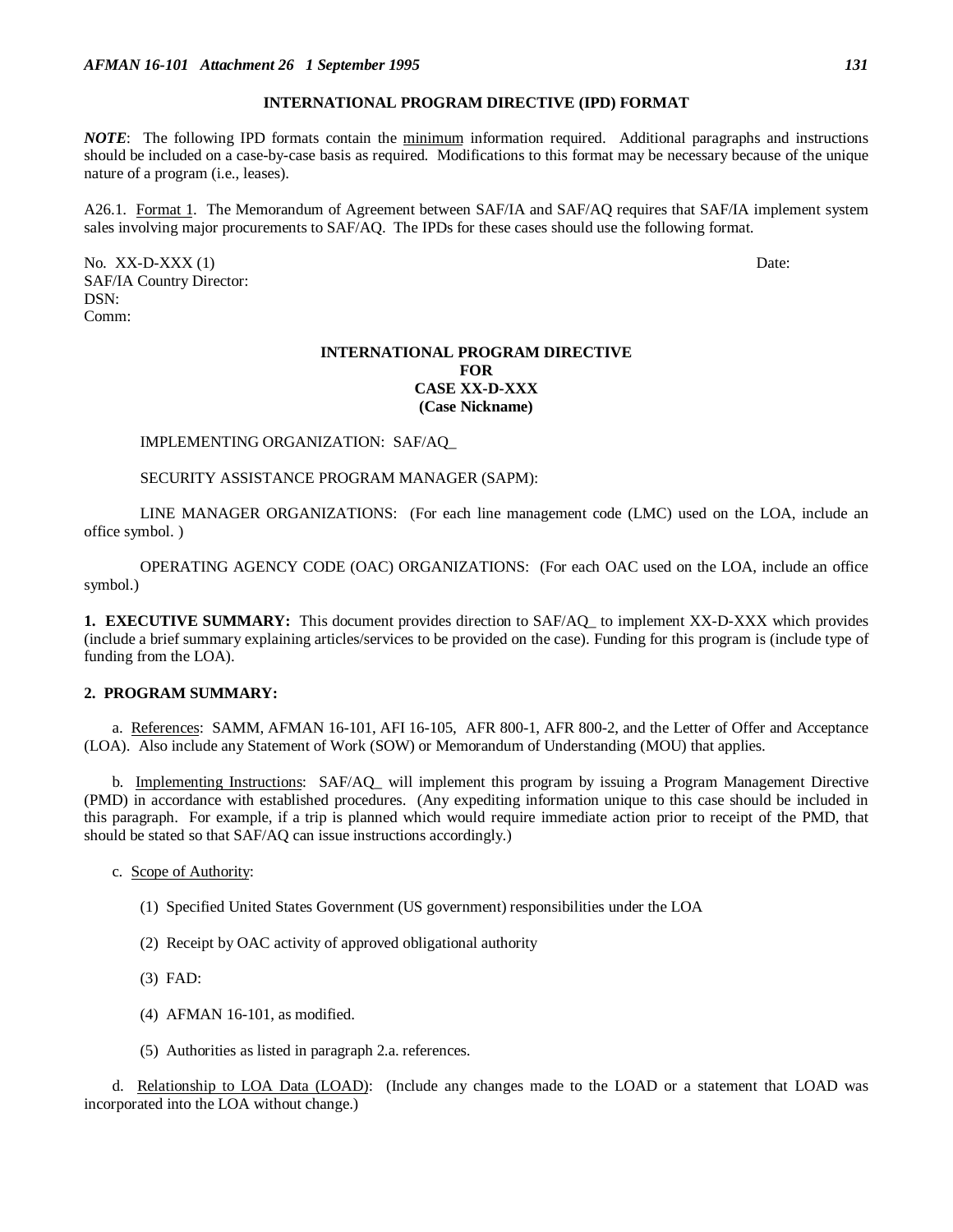e. Country Director: The SAF/IA Country Director has overall responsibility for this program up to case implementation. This includes LOA changes and participation in meetings/reviews involving the Purchaser.

(1) The SAF/IA Country Director is the primary interface with the Purchaser and may attend all meetings with representatives of the Government of XX.

(2) All requests for additions, deletions, and modifications must be submitted by the SAPM or Purchaser to the SAF/IA Country Director.

#### **3. CASE MANAGEMENT DIRECTION:**

a. General Program Guidance:

(1) The SAPM is responsible for program execution and implementation. The SAPM and Line Managers must prepare implementing instructions and forward a copy to the SAF/IA Country Director and SAF/AQ\_ within twenty-one days after receipt of this document and PMD direction. The instructions must cover all pertinent aspects of this directive and assignment of tasks within the field organizations. The instructions will include the name, rank/grade, telephone number, and organization of the Line Manager(s).

(2) The SAPM must forward to the SAF/IA Country Director all proposed additions, modifications, and deletions of LOA costs, availability, source of supply, supplemental conditions, management plan, and other LOA changes. The SAPM must inform the SAF/IA Country Director of all proposed program reviews and meetings involving the Purchaser so the SAF/IA Country Director may attend said reviews/meetings. The SAPM will receive inputs from the Line Manager and coordinate actions, as appropriate.

(3) Line Managers will ensure the availability time frames contained in the basic LOA are adhered to. It is imperative the SAF/IA Country Director be advised of any delays, slippage or problems that affect contracting, delivery or installation of equipment associated with this program.

- (4) (Additional paragraphs may be added to explain requirements unique to this case.)
- b. Specific SAPM and Line Manager Guidance:
	- (1) Milestones:

(2) The SAPM and Line Managers are responsible for execution of the program, to include the tasking of supporting organizations.

(3) The SAPM is responsible for chairing Program Management Reviews attended by the SAF/IA Country Director, Line Managers, supporting organizations, contractors, and SAO personnel.

(4) (Additional paragraphs may be added to explain requirements unique to this case.)

- (5) Procedures for line item changes are contained in AFMAN 16-101.
- (6) Security Assistance Line Manager responsibilities are contained in AFMAN 16-101.

### **4. PROGRAM RESOURCES:**

a. Financial: Obligational authority is (approved or pending). (If OA is being withheld on any lines, these lines should be specified in this paragraph.)

b. Manpower: (Include any manpower requirements on the case including any restrictions to obligational authority if manpower is not yet approved. If no manpower exists on the case, "N/A" should be entered.)

**5. PURCHASER RESPONSIBILITIES:** The Purchaser has agreed to the following responsibilities:

a. Purchaser requests for additions, deletions, and modifications to the program must be submitted to SAF/IA\_.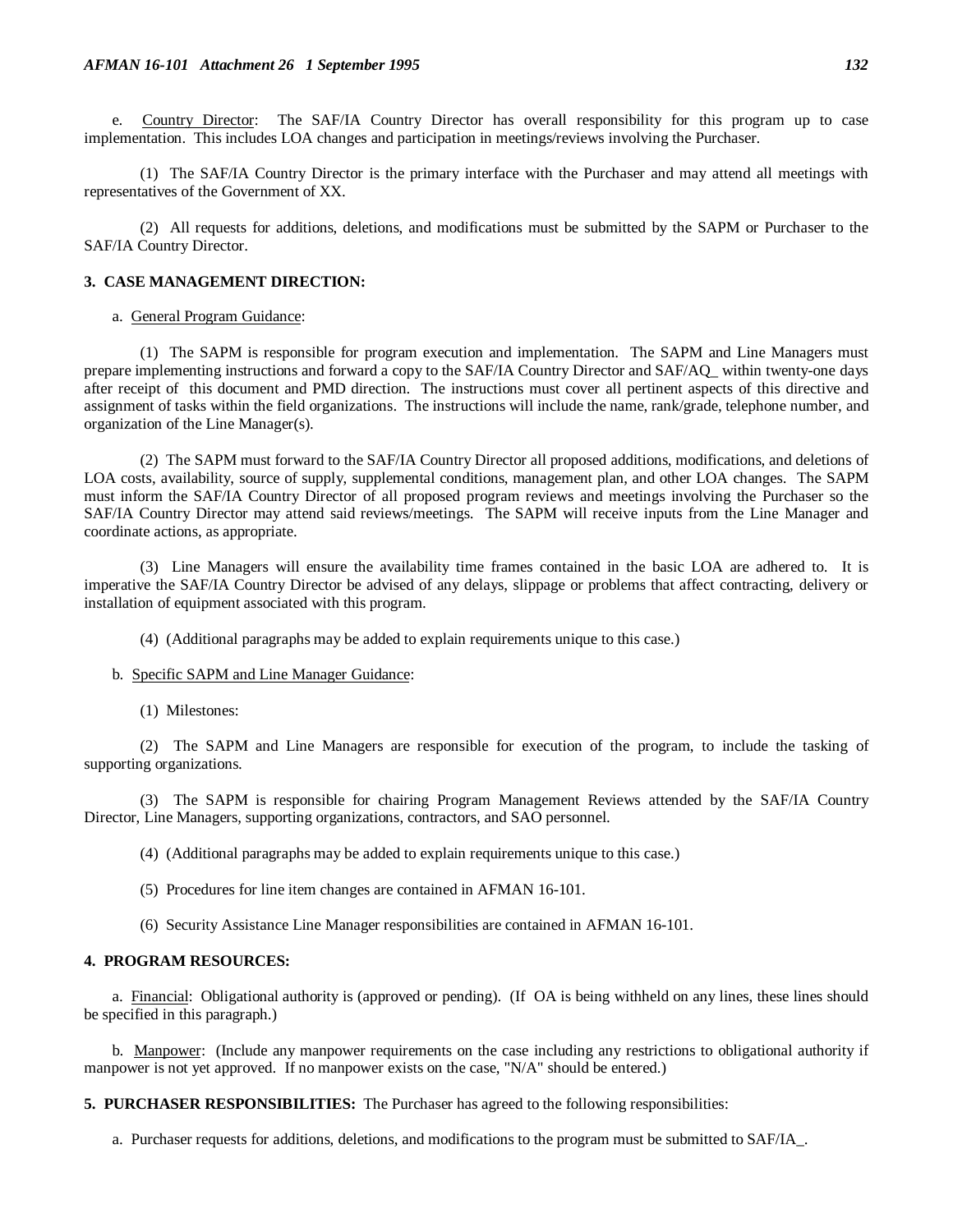b. (Include other Purchaser actions which may not have been specified in the LOA, or which might require additional clarification.)

c. As specified in the LOA.

Attachments:

- 1. LOA XX-D-XXX
- 2. Any Pen and Ink Changes to the LOA
- 3. Any Reinstatements of Offer to the LOA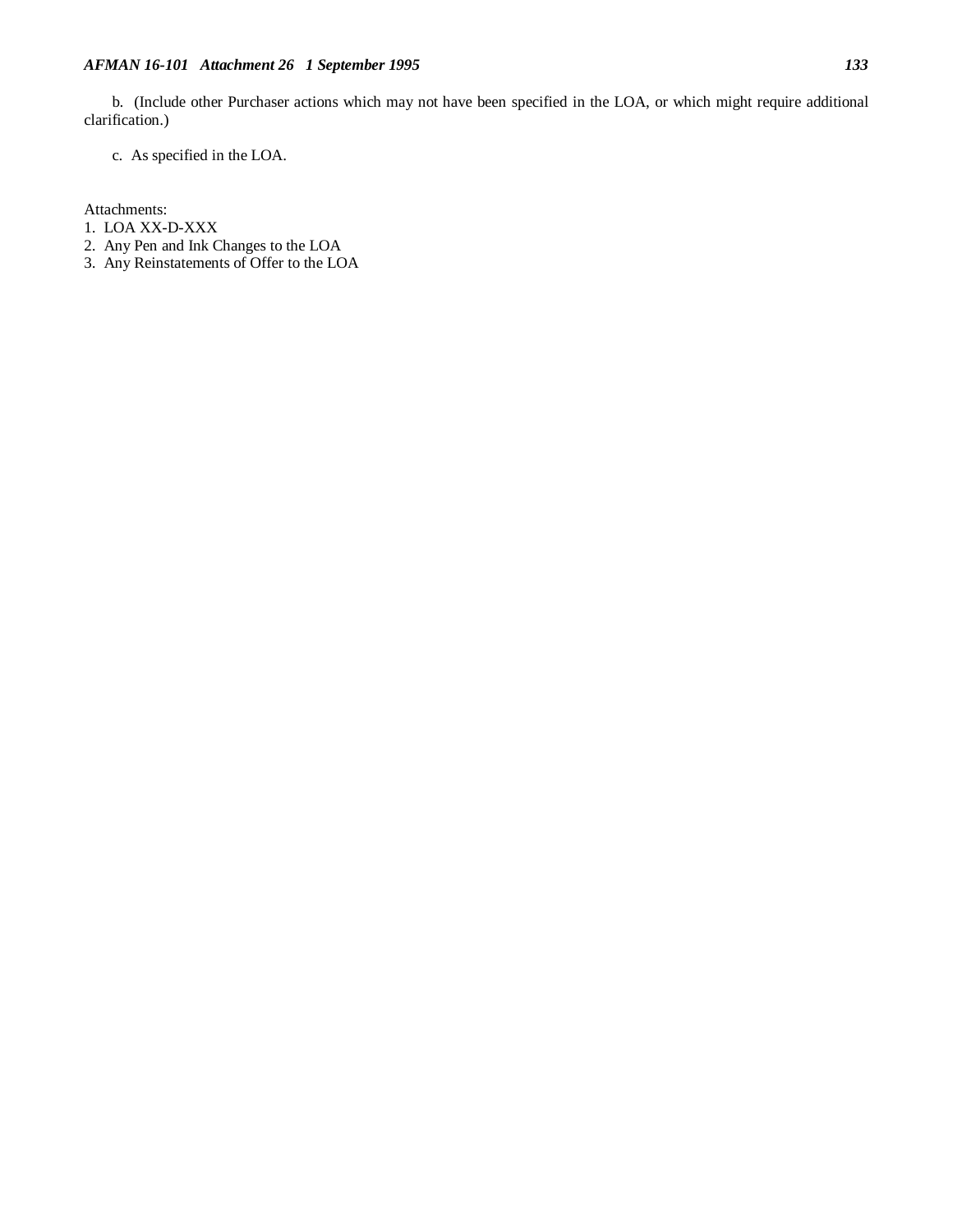A26.2. Format 2. The following format should be used for those cases that do not involve SAF/AQ.

No. XX-D-XXX (1) Date: SAF/IA Country Director: DSN: Comm:

> **INTERNATIONAL PROGRAM DIRECTIVE FOR CASE XX-D-XXX (Case Nickname)**

#### IMPLEMENTING ORGANIZATION:

#### SECURITY ASSISTANCE PROGRAM MANAGER (SAPM):

LINE MANAGER ORGANIZATIONS: (For each line management code (LMC) used on the LOA, include an office symbol.)

OPERATING AGENCY CODE (OAC) ORGANIZATIONS: (For each OAC used on the LOA, include an office symbol.)

**1. EXECUTIVE SUMMARY:** This document provides direction to furnish the XX Government with (include a brief summary explaining articles/services to be provided on the case). Funding for this program is (include type of funding from the LOA).

#### **2. PROGRAM SUMMARY:**

a. References: SAMM, AFMAN 16-101, AFI 16-105, AFR 800-1, AFR 800-2, and the Letter of Offer and Acceptance (LOA). Also include any Statement of Work (SOW) or Memorandum of Understanding (MOU) that applies.

b. Implementing Instructions: The SAPM and Line Manager must prepare implementing instructions and forward a copy to the SAF/IA Country Director within twenty-one days. The instructions must cover all pertinent parts of this Directive and assignments of tasks within their organization. The instructions will include the name, rank/grade, telephone number, and organization of the Line Manager(s).

- c. Scope of Authority:
	- (1) Specified United States Government (US government) responsibilities under the LOA
	- (2) Receipt by OAC activity of approved obligational authority
	- (3) FAD:
	- (4) AFMAN 16-101, as modified
	- (5) Authorities as listed in paragraph 2.a. references.

d. Relationship to LOA Data (LOAD): (Include any changes made to the LOAD or a statement that LOAD was incorporated into the LOA without change.)

e. Country Director: The SAF/IA Country Director has overall responsibility for this program up to case implementation. This includes LOA changes and participation in meetings/reviews involving the Purchaser.

(1) The SAF/IA Country Director is the primary interface with the Purchaser and may attend all meetings with representatives of the Government of XX.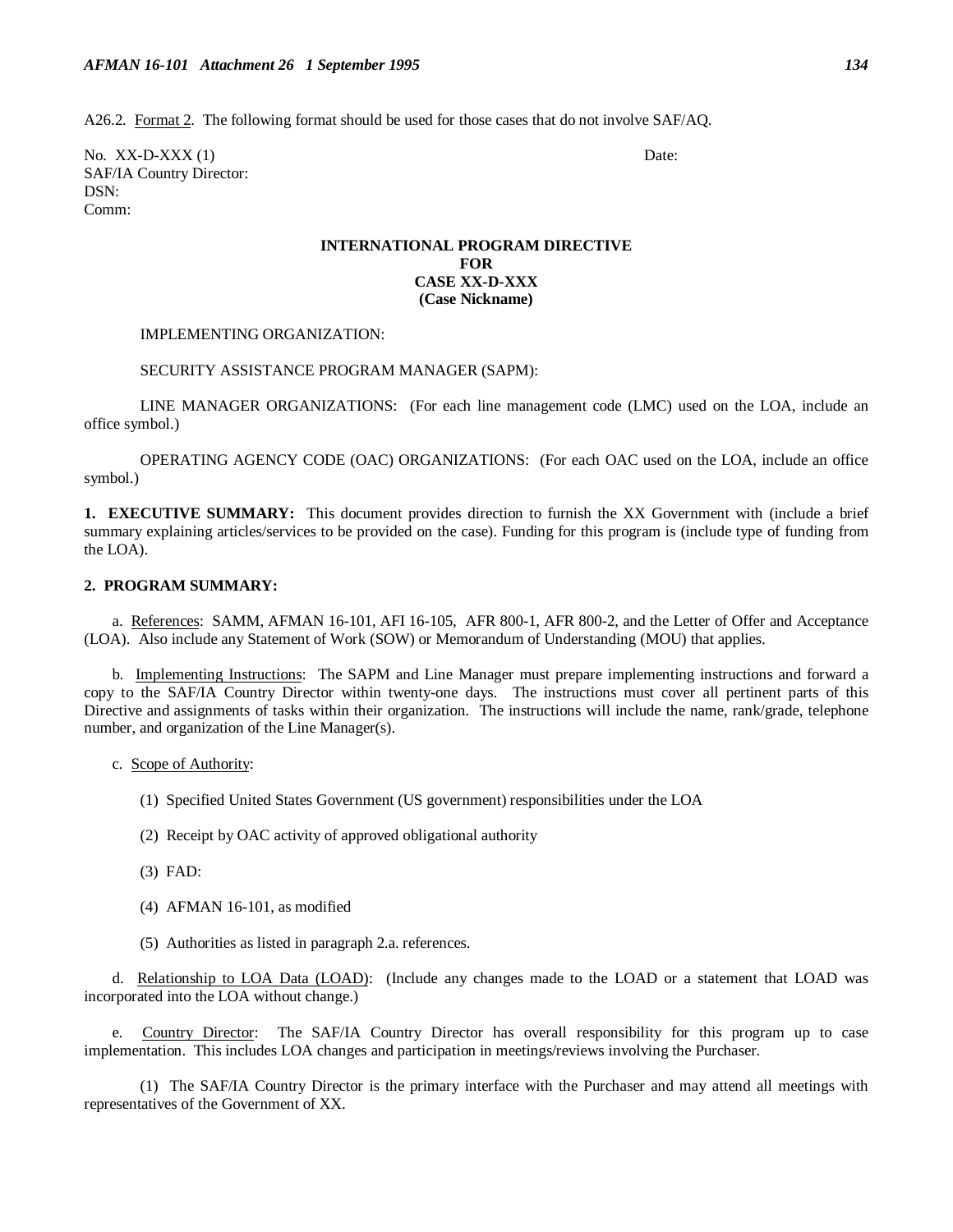#### *AFMAN 16-101 Attachment 26 1 September 1995 135*

(2) All requests for additions, deletions, and modifications must be submitted by the SAPM or Purchaser to the SAF/IA Country Director.

### **3. CASE MANAGEMENT DIRECTION:**

## a. General Program Guidance:

(1) The SAPM is responsible for program execution and implementation. The SAPM and Line Managers must prepare implementing instructions and forward a copy to the SAF/IA Country Director within 21 days after receipt of this document. The instructions must cover all pertinent aspects of this directive and assignment of tasks within the field organizations. The instructions will include the name, rank/grade, telephone number, and organization of the Line Manager(s).

(2) The SAPM must forward to the SAF/IA Country Director all proposed additions, modifications, and deletions of LOA costs, availability, source of supply, supplemental conditions, management plan, and other LOA changes. The SAPM must inform the SAF/IA Country Director of all proposed program reviews and meetings involving the Purchaser so the SAF/IA Country Director may attend said reviews/meetings. The SAPM will receive inputs from the Line Manager and coordinate actions, as appropriate.

(3) Line Managers will ensure the availability time frames contained in the basic LOA are adhered to. It is imperative the SAF/IA Country Director be advised of any delays, slippage or problems that affect contracting, delivery or installation of equipment associated with this program.

- (4) (Additional paragraphs may be added to explain requirements unique to this case.)
- b. Specific SAPM and Line Manager Guidance:
	- (1) Milestones:

(2) The SAPM and Line Managers are responsible for execution of the program, to include the tasking of supporting organizations.

(3) The SAPM is responsible for chairing Program Management Reviews attended by the SAF/IA Country Director, Line Managers, supporting organizations, contractors, and SAO personnel.

- (4) (Additional paragraphs may be added to explain requirements unique to this case.)
- (5) Procedures for line item changes are contained in AFMAN 16-101.
- (6) Security Assistance Line Manager responsibilities are contained in AFMAN 16-101.

#### **4. PROGRAM RESOURCES:**

a. Financial: Obligational authority is (approved or pending). (If OA is being withheld on any lines, these lines should be specified in this paragraph.)

b. Manpower: (Include any manpower requirements on the case including any restrictions to obligational authority if manpower is not yet approved. If no manpower exists on the case, "N/A" should be entered.)

**5. PURCHASER RESPONSIBILITIES:** The Purchaser has agreed to the following responsibilities:

a. Purchaser requests for additions, deletions, and modifications to the program must be submitted to SAF/IA\_.

b. (Include other Purchaser actions which may not have been specified in the LOA, or which might require additional clarification.)

c. As specified in the LOA.

Attachments:

- 1. LOA XX-D-XXX
- 2. Any Pen and Ink Changes to the LOA
- 3. Any Reinstatements of Offer to the LOA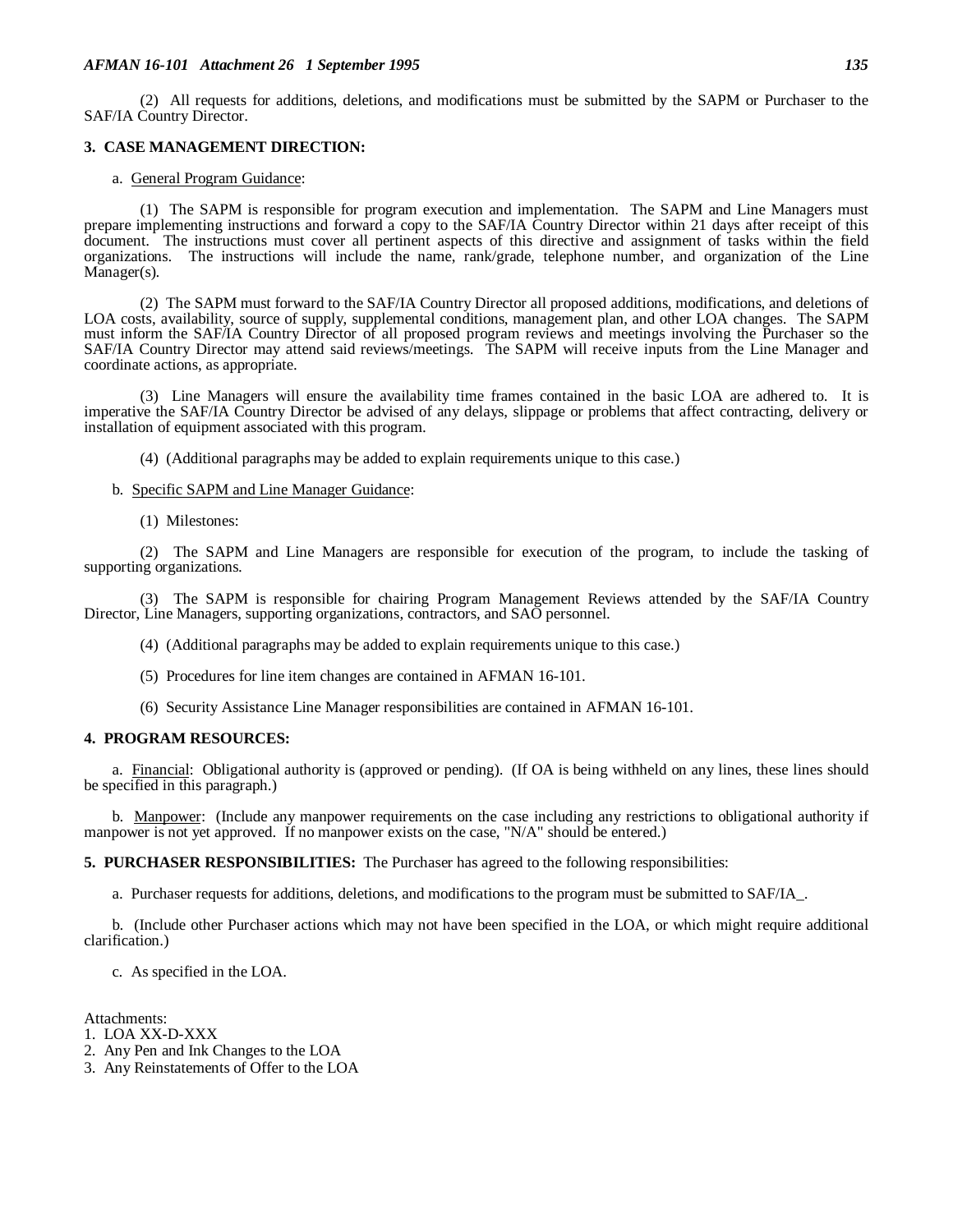# **FORCE ACTIVITY DESIGNATOR (FAD) AND URGENCY OF NEED (UND) PRIORITIES**

|                                                |    |    | <b>Force and Activity Designators</b> |    |    | <b>Standard Delivery Date (Note 1)</b> |                  |
|------------------------------------------------|----|----|---------------------------------------|----|----|----------------------------------------|------------------|
| <b>Urgency of Need Criteria</b>                |    | H  | Ш                                     | IV | V  | <b>CONUS</b>                           | <b>Overseas</b>  |
|                                                |    |    |                                       |    |    | (Note 2)                               | (Notes $3 & 4$ ) |
| <b>DESIGNATOR A</b>                            | 01 | 02 | 03                                    |    |    | 8 days                                 | $12-13$ days     |
| Required for immediate end-use and             |    |    |                                       |    |    |                                        |                  |
| without which the force or activity is unable  |    |    |                                       | 07 | 08 | 12 days                                | 16-17 days       |
| to perform assigned operational mission or     |    |    |                                       |    |    |                                        |                  |
| meet contract commitment.                      |    |    |                                       |    |    |                                        |                  |
| <b>DESIGNATOR B</b>                            | 04 | 05 | 06                                    |    |    | 12 days                                | 16-17 days       |
| Required for immediate end-use which the       |    |    |                                       |    |    |                                        |                  |
| capability of the force or activity to perform |    |    |                                       | 09 | 10 | 31 days                                | 69-84 days       |
| assigned mission or to meet contract           |    |    |                                       |    |    |                                        |                  |
| commitment is needed.                          |    |    |                                       |    |    |                                        |                  |
| <b>DESIGNATOR C</b>                            | 11 | 12 | 13                                    | 14 | 15 | 31 days                                | 69-84 days       |
| Required for on-schedule repair,               |    |    |                                       |    |    |                                        |                  |
| maintenance, and manufacture of all            |    |    |                                       |    |    |                                        |                  |
| equipment for long-range projects or           |    |    |                                       |    |    |                                        |                  |
| programs, or for routine stock                 |    |    |                                       |    |    |                                        |                  |
| replenishment or depot redistribution.         |    |    |                                       |    |    |                                        |                  |

## *NOTES*:

1. Standard delivery dates apply to shipments sent through the Defense Transportation System (DTS) and not to FMS shipments from contractors or country freight forwarders.

2. The CONUS standard delivery date (SDD) will be applied to US and Canadian requisitioner geographically located in Canada.

3. The overseas SDDs for shipment delivery differ for geographical areas to which shipment or delivery is made.

4. When priority designators 01-08 overseas shipments are diverted from air to surface movement, the time standards for priority designators 09 through 15 apply.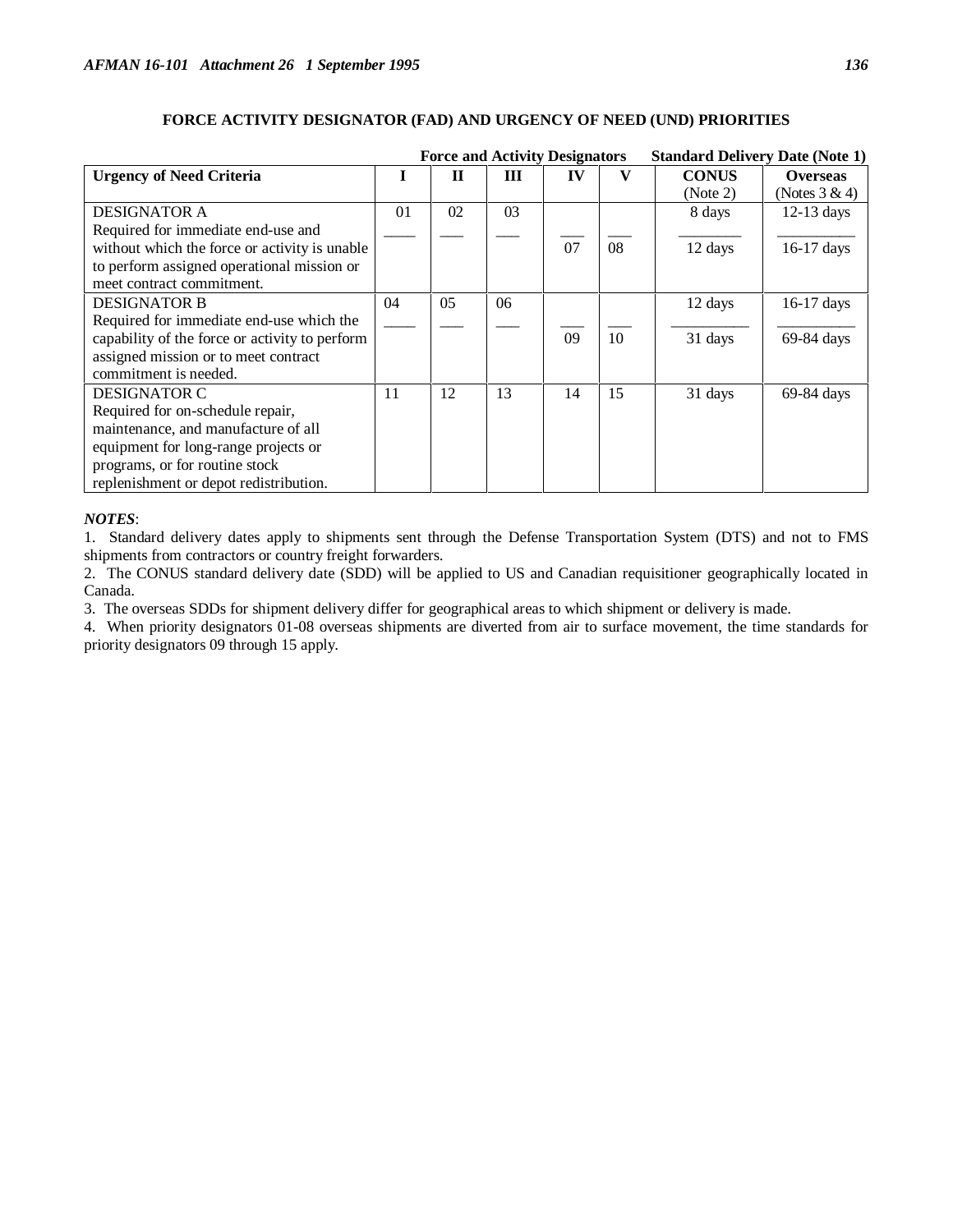# **COUNTRIES AND INTERNATIONAL ORGANIZATIONS PARTICIPATING IN THE ACCELERATED CASE CLOSURE PROCEDURES**

| <b>Country or Organization</b>   | <b>Country/Org Code</b>    | <b>Country or Organization</b>    | <b>Country/Org Code</b> |
|----------------------------------|----------------------------|-----------------------------------|-------------------------|
| African Unity, Organization of   | A3                         | Madagascar                        | МA                      |
| American States, Organization of | A1                         | Malawi                            | MI                      |
| Antigua                          | AC                         | Malaysia                          | MF                      |
| Australia                        | AT                         | Mali                              | RM                      |
| Bahrain                          | BA                         | Mauritania                        | MR                      |
| <b>Barbados</b>                  | <b>BB</b>                  | Mauritius                         | MP                      |
| Belize                           | BH                         | Mexico                            | MX                      |
| Benin                            | DA                         | Morocco                           | <b>MO</b>               |
| <b>Bolivia</b>                   | BL/D1                      | Namibia                           | WA                      |
|                                  |                            |                                   |                         |
| <b>Botswana</b>                  | BC                         | NATO Communications and           |                         |
| Burundi                          | BY                         | <b>Information Systems Agency</b> | K4                      |
| Cameroon                         | CM                         | Nepal                             | NP                      |
| Cape Verde                       | CV                         | Nicaragua                         | <b>NU</b>               |
| Central African Republic         | <b>CT</b>                  | Niger                             | <b>NK</b>               |
| Chad                             | CD                         | Nigeria                           | NI                      |
| Chile                            | CI                         | New Zealand                       | NZ                      |
| China                            | <b>CH</b>                  | Norway                            | NO                      |
| Colombia                         | CO/D5                      | Oman                              | MU                      |
| Comoros                          | <b>CR</b>                  | Paraguay                          | PA                      |
| Congo                            | CF                         | Pakistan                          | PK                      |
| Costa Rica                       | CS                         | Panama                            | PN                      |
| <b>Ivory Coast</b>               | IV                         | Peru                              | PE/D3                   |
| Denmark                          | DE                         | Philippines                       | PI                      |
| Djibouti                         | DJ                         | Portugal                          | PT                      |
| Dominica Roseau                  | DO                         | Rwanda                            | <b>RW</b>               |
|                                  |                            |                                   |                         |
| Dominican Republic               | DR                         | Sao Tome and Principe             | TP                      |
| Ecuador                          | EC/D6                      | Saudi Arabia (EA Account)         | EA                      |
| Egypt                            | EG                         | Saudi Arabia National Guard       | SI                      |
| El Salvador                      | ES                         | Saudi Arabia (MODA)               | <b>SR</b>               |
| <b>Equatorial Guinea</b>         | EK                         | Senegal                           | SK                      |
| Fiji                             | FJ                         | Seychelles                        | <b>SE</b>               |
| Finland                          | FI                         | Sierra Leone                      | <b>SL</b>               |
| Gambia                           | <b>GA</b>                  | Somalia                           | SO                      |
| Gabon                            | GB                         | Spain                             | SP                      |
| Ghana                            | <b>GH</b>                  | Sri Lanka                         | <b>CE</b>               |
| Greece                           | <b>GR</b>                  | St. Christopher-Nevis             | SC                      |
| Grenada                          | GJ                         | St. Lucia                         | <b>ST</b>               |
| Guatemala                        | GT                         | St. Vincent                       | <b>VC</b>               |
| Guinea                           | GV                         | Sudan                             | SU                      |
| Guinea-Bissau                    | PU                         | Switzerland                       | SZ                      |
| Haiti                            | HA                         | Tanzania                          | TZ                      |
| Honduras                         | HO                         | Thailand                          | TH                      |
| Indonesia                        | ID                         | Togo                              | <b>TO</b>               |
| Israel                           | ${\rm IS}$                 | Trinidad                          | ${\rm TD}$              |
|                                  | $\mathop{\mathrm{IT}}$     | Tunisia                           | $\mbox{TU}$             |
| Italy                            |                            |                                   |                         |
| Jamaica                          | $\mathbf{JM}$              | Turkey                            | TK                      |
| Jordan                           | $_{\rm JO}$                | Uganda                            | <b>UG</b>               |
| Kenya                            | $\mathbf{KE}$              | United Arab Emirates              | <b>TC</b>               |
| Korea                            | $\mathbf{K}\mathbf{S}$     | Uruguay                           | UY                      |
| Kuwait                           | KU                         | Yemen                             | ${\it YE}$              |
| Lebanon                          | $\rm LE$                   | Yugoslavia                        | YU                      |
| Lesotho                          | $\mathop{\rm LT}\nolimits$ | Zaire                             | ${\rm CX}$              |
| Liberia                          | ${\rm LI}$                 | Zambia                            | $\rm ZA$                |
| Luxembourg                       | ${\rm LX}$                 | Zimbabwe                          | ${\rm ZI}$              |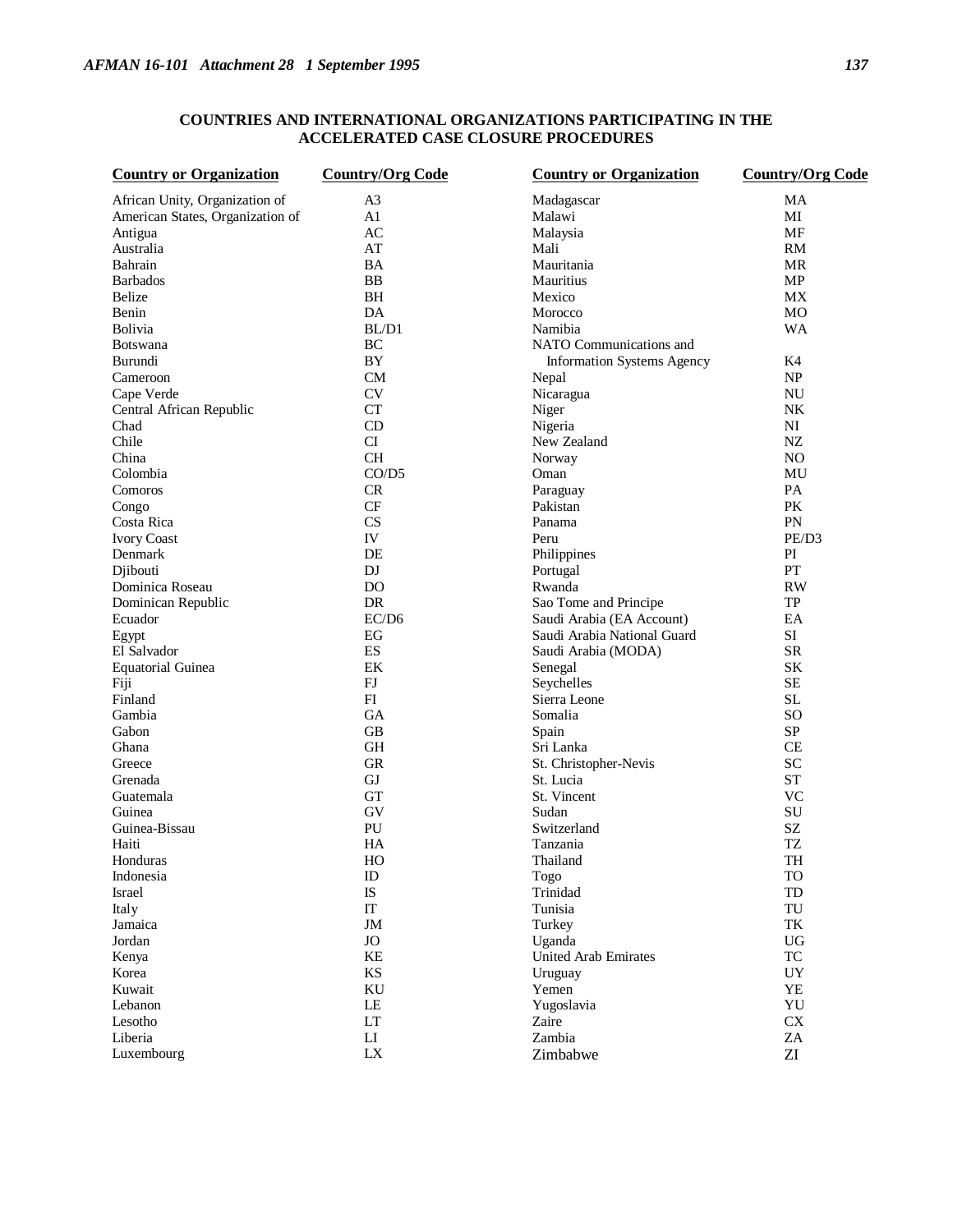### **SAMPLE TRANSPORTATION PLANS**

A29.1. Transportation Plan - Type 1

#### **Foreign Military Sales (FMS) Case BD-D-KAB\***

1. GENERAL. In accordance with DoD Manual 5105.38-M, *Security Assistance Management Manual (SAMM)*, DoD Regulation 5200.1-R, *Information Security Program Regulation*, DoD Manual 5220.22-M, *Industrial Security Manual for Safeguarding Classified Information*, and AFMAN 16-101, *International Affairs and Security Assistance Management*, this plan provides procedures for the movement of classified (Confidential and/or Secret only) materiel and/or publications identified on United States of America Letter of Offer and Acceptance (LOA) for FMS case identified above.

2. CLASSIFIED MATERIEL AND/OR PUBLICATIONS SOURCED FROM US DOD DEPOTS/BASES AND/OR CONTRACTOR FACILITIES LOCATED IN CONUS. *NOTE: For onward shipment to an in country destination.* The foreign purchaser (Bandaria) elected to take custody of the classified materiel and/or publications in the United States (CONUS) and will use its own facilities and transportation for onward shipment to its territory. Following are the procedures to properly effect the movement of materiel and/or publications from the source of supply to the territory of Bandaria.

a. When the classified materiel and/or publications have been properly packaged, labeled, marked, and made available for shipment from the source of supply, origin shipping personnel will prepare and dispatch a formal Notice of Availability (NOA). Per policy contained in DoD Manual 4000.25-8-M, *Military Assistance Program Address Directory (MAPAD)*, the NOA will be directed to the Bandaria Country Representative (complete name, street address, city, state, zip code).

b. Bandaria Country Representative will formally respond to the NOA. The response will identify the freight forwarder facility(s) listed below (as the agent for Bandaria) to take delivery of and safeguard the shipment. If any other shipping location(s) are identified, approval by HQ AFMC/LGTT is required (prior to releasing the shipment).

> NAME OF THE FREIGHT FORWARDER Complete Street Address City, State, Zip Code

*NOTE:* The response to the NOA from the Country Representative must identify a designated "cleared" person (by name) who will receive and accept full security responsibility for the item(s) while in the custody of the freight forwarder. A "designated representative" is an officially designated military or civilian national of the foreign government (Bandaria) cleared by Bandaria for access to classified information at a level equivalent to the US classified being released, or a Bandaria designated US citizen cleared by the US Government for access to the level of classified involved in the particular release. Third country nationals may not function as a foreign recipient government representative for this purpose.

c. Based on the formal response to the NOA by the Bandaria Country Representative the origin shipping officials will obtain a "cleared" carrier to transport the materiel and/or publications from the source of supply to the identified freight forwarder facility(s). Possible modes of transportation include "cleared" US flag carrier airline, Military Traffic Management Command (MTMC) "cleared" trucking companies, and/or US Postal Service registered mail. Regardless of the mode of carriage selected, origin transportation personnel will initiate "signature service" procedures which will govern the movement to the freight forwarder facility(s). Examples of acceptable signature service documents are DD Form 1907, **Signature and Tally Record**, Commercial Form AC-10, **Airline Signature Service Record**, PS Form 3806, **Receipt for Registered Mail**, and AF Form 349, **Receipt for Documents Released to Accredited Representatives of Foreign Nations**.

d. After selection of the "cleared" carrier and release of custody of the classified materiel and/or publications via execution of the signature service documents, a Report of Shipment (REPSHIP) will be immediately dispatched by origin shipping personnel. The REPSHIP will be in the form of an electronic transmission. Addressees must include the CONUS freight forwarder(s), any known en route transfer locations, and the in-country "Mark For" location. HQ AFMC/LGTT will be listed as an informational addressee on the REPSHIP transmission.

e. Bandaria's designated representative (name of the freight forwarder) will be required to advise the origin shipping office on any shipment not received within 48 hours after the estimated time of arrival specified in the REPSHIP. Upon receipt of such notice, the origin shipping office will immediately initiate tracer action. When the materiel is located, if it is determined that the materiel was subjected to compromise, the local security authorities will be notified (depot shipments). If the materiel was shipped from a contractor's facility, Defense Investigative Service (DIS) will be contacted immediately at the following address/telephone number: Defense Investigative Service (DIS), International Program Branch (V0414), 1340 Braddock Place, Room 113, Alexandria Virginia 22314-1651, telephone (703) 325-6034.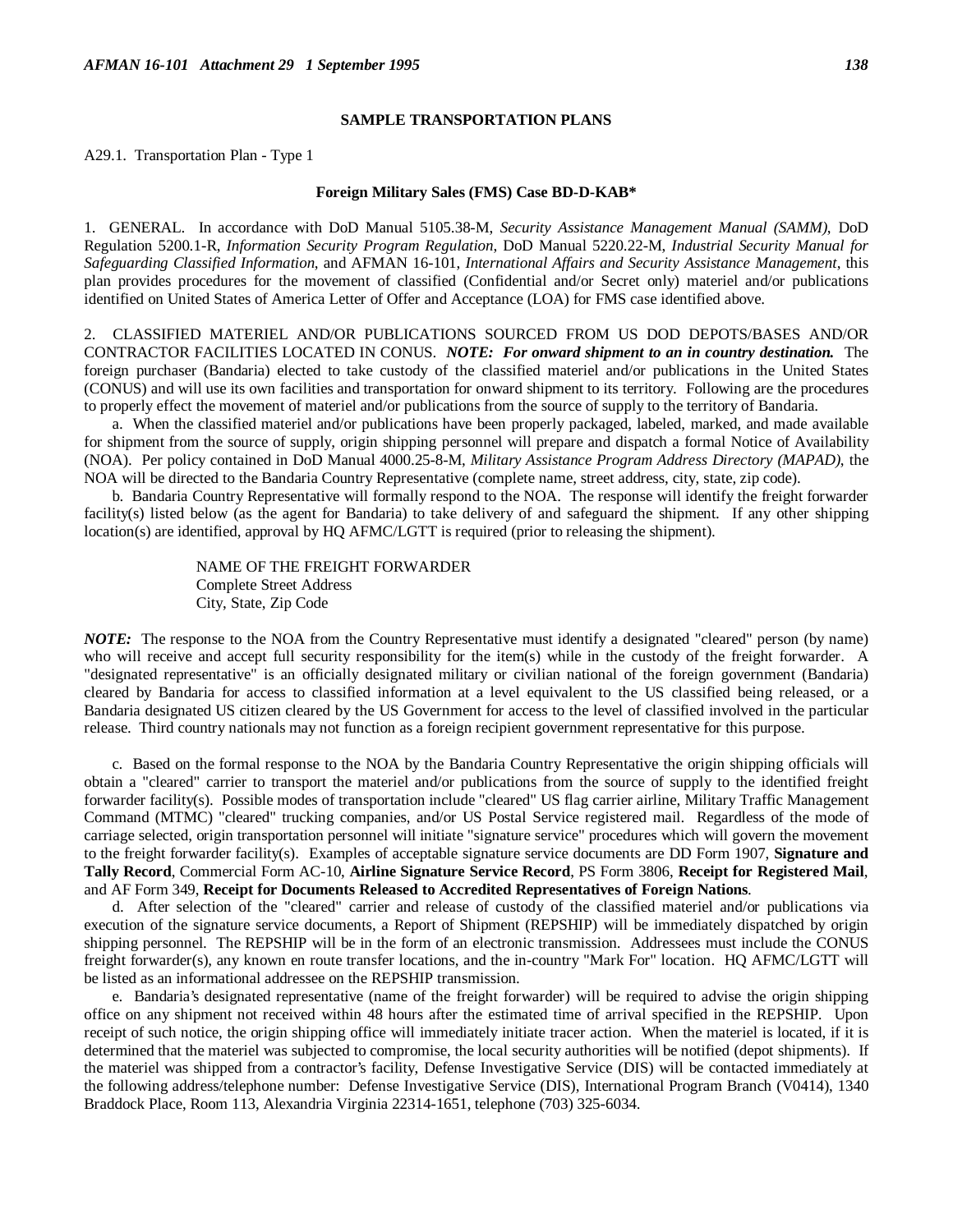#### *AFMAN 16-101 Attachment 29 1 September 1995 139*

f. Upon delivery of the classified materiel and/or publications to the freight forwarder facility(s), the customer's designated representative (person specified in NOA) authorized to receipt for the materiel will take custody of the materiel, sign and retain copies of the signature tally record, and place classified materiel in the facility's secure storage area. If for any reason the customer's designated representative suspects the shipment was compromised during shipment (i.e., pack damaged, seals broken, etc.), DIS will be notified immediately.

g. The classified materiel and/or publications, while in the custody of the customer's designated representative (name of the freight forwarder), will not be opened, left unsecured, nor handled by unauthorized personnel. Only designated representatives are authorized to handle the classified shipment while in the custody of (name of the freight forwarder).

3. MOVEMENT OF THE CLASSIFIED MATERIEL FROM THE CUSTOMER'S DESIGNATED REPRESENTATIVE FACILITY (NAME OF THE FREIGHT FORWARDER) TO THE CUSTOMER COUNTRY. (Name of the freight forwarder) will arrange for the movement of the classified materiel and/or publications from their facility to the port of exit by one of the following means:

a. Movement will be by their own source of transportation accompanied by an escort. Delivery will be made directly to the overseas carrier. The carrier will be either owned or chartered by the US Government or under US registry. If the carrier is not a US registered carrier, the carrier must be one owned or chartered by or under the registry of the recipient government (Bandaria). (Name of the freight forwarder) will obtain the necessary signature from the receiving carrier, which transfers custody and security responsibilities to the carrier.

b. If transportation and escort services are not available through (name of the freight forwarder) resources, they will contact the appropriate MTMC area command for assistance in obtaining a "cleared" carrier to effect movement of the materiel and/or publications to the specified carrier for the international segment. (Name of the freight forwarder) designated representative will obtain the carrier's signature on a signature and tally record effectively transferring custody to the "cleared" carrier. MTMC points of contact are" Eastern Area Command, telephone (201) 823-5702/5703 and/or Western Area Command, telephone (510) 466-3033/2540/2920.

c. In addition to the above requirements, (name of the freight forwarder) will notify the FMS customer of the intended method and mode of shipment. This notification will include the carrier's name, estimated departure date and time, as well as the estimated arrival time in-country.

#### 4. RECIPIENT GOVERNMENT RESPONSIBILITIES (BANDARIA).

a. Upon receipt of the classified materiel and/or publications from the specified international carrier, Bandaria officials will examine all shipping documents to determine if the materiel and/or publications had been transferred to any unauthorized carrier during shipment. If so, they will immediately notify the US Air Force.

b. In addition, Bandaria must notify the US Air Force if any form of compromise is suspected during shipment.

1 Attachment Regulatory Reference Listing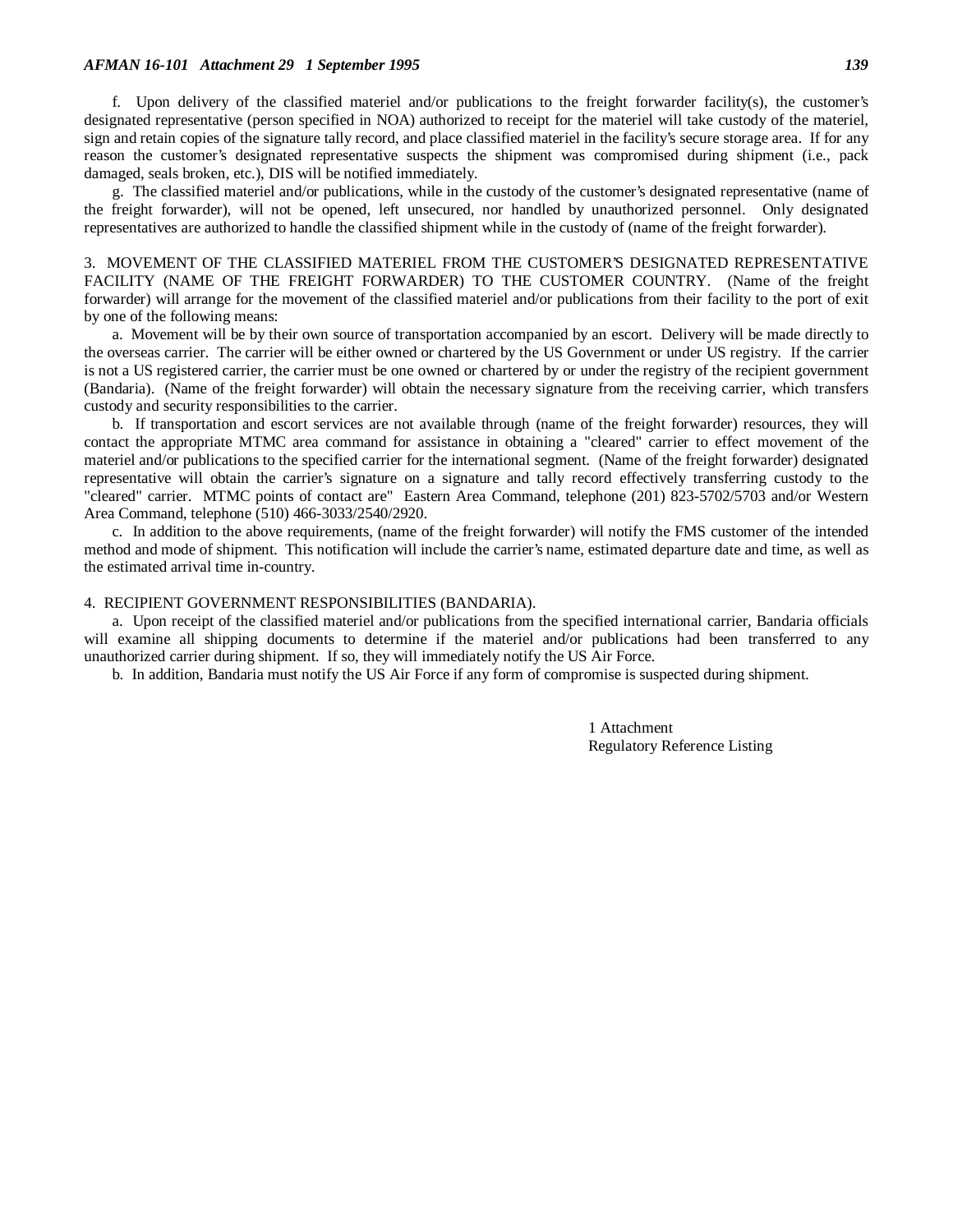# **REGULATORY REFERENCE LISTING**

DoD Manual 4000.25-8-M, *Military Assistance Program Address Directory (MAPAD) System* DoD Regulation 4500.32-R, *Military Standard Transportation and Movement Procedures (MILSTAMP)* DoD Manual 5105.38-M, *Security Assistance Management Manual (SAMM)* DoD Regulation 5200.1-R, *Information Security Program Regulation* DoD Manual 5220.22-M, *Industrial Security Manual for Safeguarding Classified Information* MIL-STD 129, *Marking for Shipment and Storage* AFI 24-201, *Transportation (Cargo Movement)* AFJMAN 24-204, *Preparing Hazardous Materials for Military Air Shipment* AFR 75-2, *Defense Traffic Management Regulation* AFMAN 16-101, *International Affairs and Security Assistance Management*

*\** The sample case designator and fictitious country name of "Bandaria" are used for sample purposes only. All references to "Bandaria" should be replaced with the name of the country or international organization.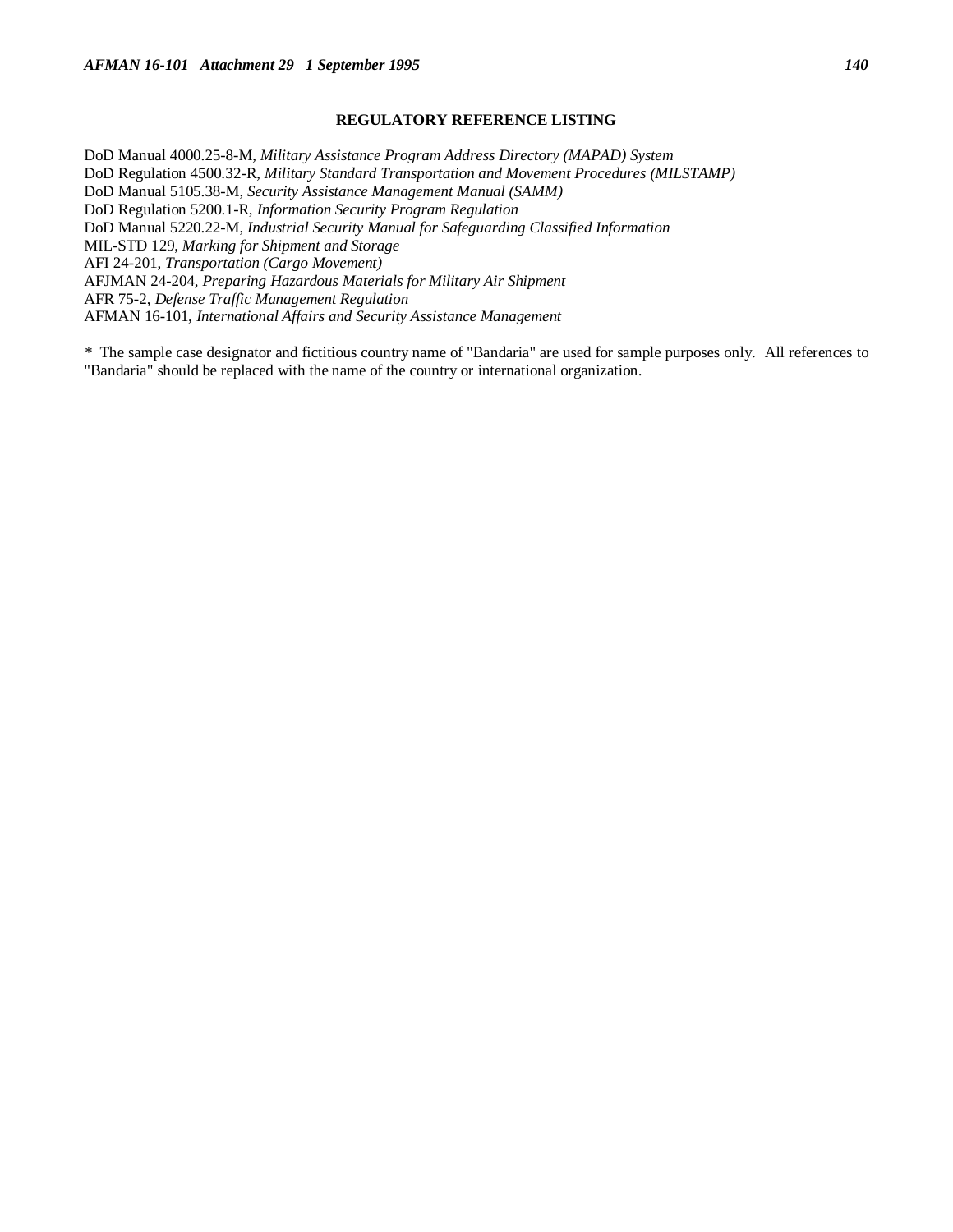A29.2. Transportation Plan - Type 2

#### **Foreign Military Sales (FMS) Case BD-D-MAB\***

1. GENERAL. In accordance with DoD Manual 5105.38-M, *Security Assistance Management Manual*, DoD Regulation 5200.1-R, *Information Security Program Regulation*, DoD Manual 5220.22-M, *Industrial Security Manual for Safeguarding Classified Information*, and AFMAN 16-101, *International Affairs and Security Assistance Management*, this plan provides procedures for the return of classified (Confidential and/or Secret only) materiel identified on United States of America Letter of Offer and Acceptance (LOA) for FMS case identified above.

2. CLASSIFIED MATERIEL BEING RETURNED FROM AN AUTHORIZED FMS CUSTOMER (BANDARIA) TO A CONUS DEPARTMENT OF DEFENSE (DOD) DEPOT/CONTRACTOR REPAIR/MODIFICATION FACILITY. *NOTE: Country utilizing own transportation and freight forwarder.* Bandaria has a requirement to return classified materiel to a CONUS DoD depot/contractor facility for repair/modification. Bandaria has elected to return these assets to the repair/modification facility utilizing their own transportation and CONUS freight forwarder. Following are the procedures to properly effect the movement of materiel from Bandaria to the CONUS repair/modification facility:

a. Bandaria will properly package, label, mark, and prepare the classified materiel for shipment. Prior to shipping, Bandaria officials must notify their CONUS freight forwarder (name of the freight forwarder) and provide them with the following information:

- Carrier's name
- Port of embarkation
- Port of debarkation
- Date/time of arrival (estimated)
- Pieces/weight/cube
- Document/requisition number(s)
- Degree of classification (Secret and/or Confidential)
- Container/seal number(s) (if applicable)
- Ultimate consignee address (depot/contractor's facility)

b. In addition, when the materiel is to be repaired/modified at a DoD contractor's facility, Bandaria officials must provide the Defense Investigative Service (DIS), International Program Branch (V0414), 1340 Braddock Place, Room 113, Alexandria, Virginia 22314-1651, telephone (703) 325-6034, with the above information. Likewise, Bandaria must notify the DoD repair/modification facility with the same information when the repairs are scheduled for DoD depot repair/modification.

c. Upon completion of the notification, Bandaria will initiate "signature service" procedures and use an appropriate signature document that will provide signature tracking and accountability at each "change of custody" point, until receipted for by the designated freight forwarder (name of the freight forwarder). The use of DD Form 1907, **Signature and Tally Record**, Commercial Form AC-10, **Airline Signature Service Record**, or a similar form would provide the appropriate signature accountability required for movement.

d. Movement of the classified materiel from Bandaria to the CONUS port of debarkation will be either on a US registered carrier or one that is registered to Bandaria. No other carriers are authorized for this movement. Failure to comply with this requirement would be considered, by the US DoD, as a security deviation.

e. Regardless of the mode or method selected, Bandaria officials will obtain the necessary signed signature tally record from the carrier, which effects transfer of custody and security responsibilities to the carrier.

3. MOVEMENT OF THE CLASSIFIED MATERIEL FROM THE CONUS PORT OF ENTRY TO THE DOD REPAIR DEPOT/CONTRACTOR FACILITY. (Name of the freight forwarder) is Bandaria's designated representative, and they are responsible for arranging the onward movement of the classified materiel to the designated repair/modification facility. (*NOTE:* A "designated representative" is an officially designated military or civilian national of the foreign government (Bandaria), cleared by Bandaria for access to classified information at a level equivalent to the US classified being released, or a Bandaria designated US citizen cleared by the US Government for access to the level of classified involved in the particular release. Third country nationals may not function as a foreign recipient government representative for these purposes.) Movement from the CONUS port of entry to the repair/modification facility will be accomplished as follows:

a. Receipt of the classified materiel from the delivery carrier will be made by the designated representative (name of the freight forwarder). Upon receipt of the classified materiel, (name of the freight forwarder) will examine all shipping documents to determine if the materiel had been transferred to any unauthorized carrier during shipment. If so, they will immediately notify DIS.

b. (Name of the freight forwarder) may elect to transport the materiel from the port of entry to one of their "cleared facility(s)" listed below.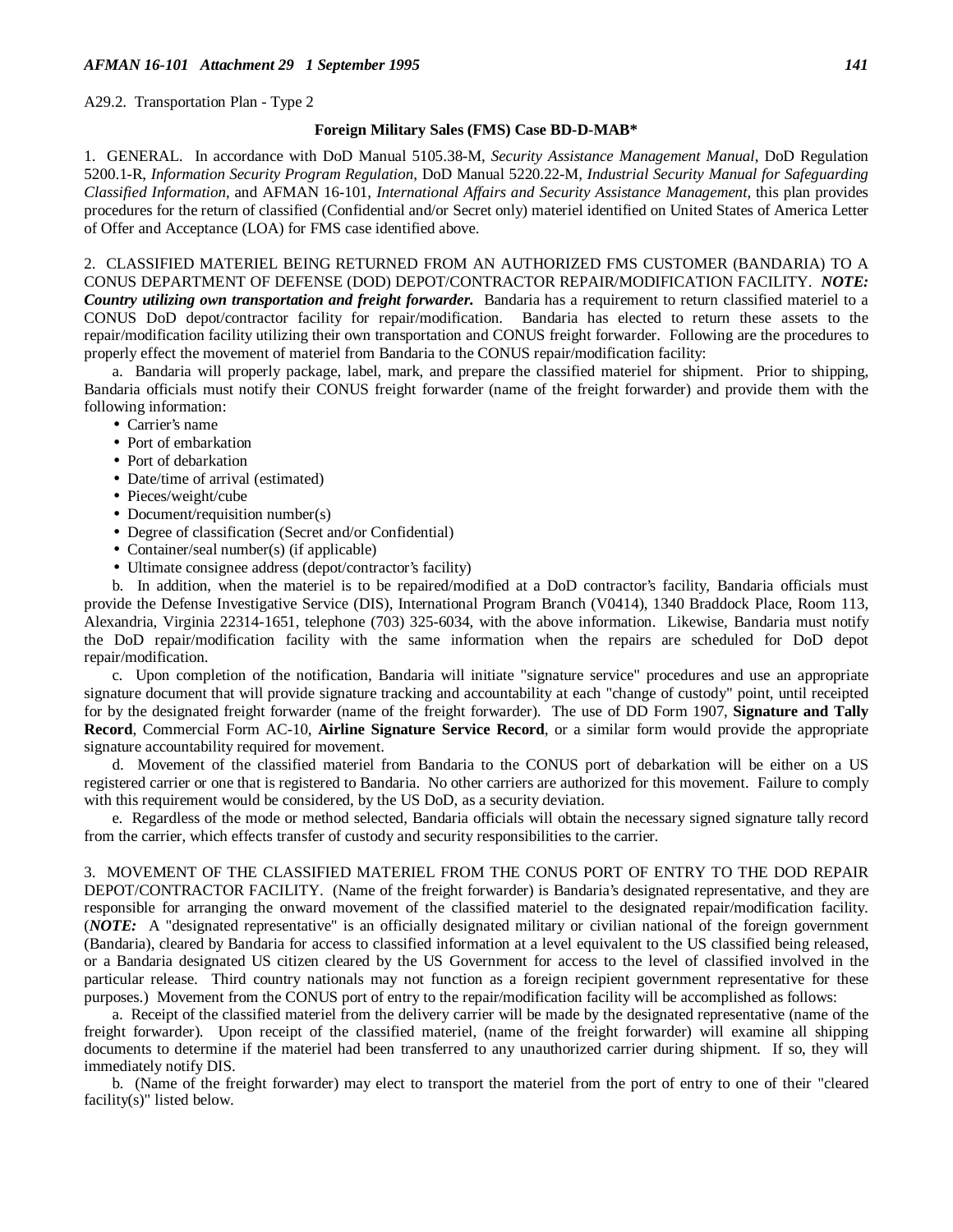NAME OF THE FREIGHT FORWARDER Complete Street Address City, State, Zip Code

c. Movement of the classified materiel from the port of entry to the (name of the freight forwarder) facility may be done utilizing their own transportation accompanied by an authorized escort. The escort will ensure that the classified materiel is properly placed in the facility secure storage area while in transit. In addition, (name of the freight forwarder) must ensure that the classified materiel is not compromised in any way while in their possession.

d. Movement of the classified materiel from the (name of the freight forwarder) facility to the authorized repair/modification facility will be as follows:

(1) (Name of the freight forwarder) must obtain the services of a "cleared" carrier for the onward movement. The "cleared" carrier must be one authorized and provided by the Military Traffic Management Command (MTMC). Points of contact are: Eastern Area Command, telephone (201) 823-5702/5703 and/or Western Area Command, telephone (510) 466- 3033/2540/2920.

(2) (Name of the freight forwarder) will be responsible for obtaining the carrier's signature on the signature and tally record, thereby continuing the accountability and transfer of custody during the transportation cycle.

(3) If (name of the freight forwarder) elects to move the classified materiel directly from the port of entry to the designated repair/modification facility, they will comply with the conditions of obtaining a "cleared" carrier through MTMC. In addition, they will ensure that the continuation of the signature and tally record is maintained as prescribed in paragraph  $3d(2)$  above.

4. RECEIPT OF CLASSIFIED MATERIEL AT THE DOD REPAIR/MODIFICATION DEPOT OR THE DOD CONTRACTOR'S FACILITY. Upon arrival at the designated repair/modification facility, the receiving section will receipt for the classified materiel from the "cleared" carrier. They will examine all shipping documents to determine if the materiel had been transferred to any unauthorized carrier during shipment. They will specifically verify that the classified materiel was transported via an authorized "cleared" carrier. Any use of an unauthorized carrier during any segment of the transportation cycle to the repair/modification facility will be considered a security deviation. Incidents of this nature will be reported to the local DoD authorities. If the shipment was delivered to a DoD contractor facility, the Defense Investigative Service will be notified immediately.

5. RETURNING THE CLASSIFIED MATERIEL TO THE AUTHORIZED FMS CUSTOMER (BANDARIA) UPON COMPLETION OF REPAIR/MODIFICATION. Upon completion of the repair/modification, the repair facility will initiate action to return the classified materiel to Bandaria. The customer may request the cognizant shipping office to return the assets by one of the following three (3) methods:

a. Return the classified materiel via the US Defense Transportation System (DTS) directly to the customer country (Bandaria). *NOTE:* This method does not require a separate transportation plan.

b. Bandaria may elect to have the classified materiel shipped from the repair facility to the freight forwarder for onward movement to country. *NOTE*: If this method is utilized, the following will apply: The foreign purchaser (Bandaria) will take custody of the classified materiel in the United States (CONUS) and will use its own facilities and transportation for onward shipment to its territory. Following are the procedures to properly effect the movement of materiel from the source of repair/modification to the territory of Bandaria:

(1) When the classified item has been properly packaged, labeled, marked, and made available for shipment from the repair/modification source, shipping personnel will prepare and dispatch a formal Notice of Availability (NOA). Per policy contained in DoD Manual 4000.25-8-M, *Military Assistance Program Address Directory (MAPAD)*, the NOA will be directed to the Bandaria Country Representative (complete name, street address, city, state, zip code).

(2) Bandaria Country Representative will formally respond to the NOA. The response will identify the freight forwarder facility(s) listed below (as the agent for Bandaria) to take delivery of and safeguard the shipment. If any other shipping location(s) are identified, approval by HQ AFMC/LGTT is required (prior to releasing the shipment).

> NAME OF THE FREIGHT FORWARDER Complete Street Address City, State, Zip Code

*NOTE:* The response to the NOA from the Country Representative must identify a designated "cleared" person (by name) who will receive and accept full security responsibility for the item(s) while in the custody of the freight forwarder. A "designated representative" is an officially designated military or civilian national of the foreign government (Bandaria) cleared by Bandaria for access to classified information at a level equivalent to the US classified being released, or a Bandaria designated US citizen cleared by the US Government for access to the level of classified involved in the particular release. Third country nationals may not function as a foreign recipient government representative for this purpose.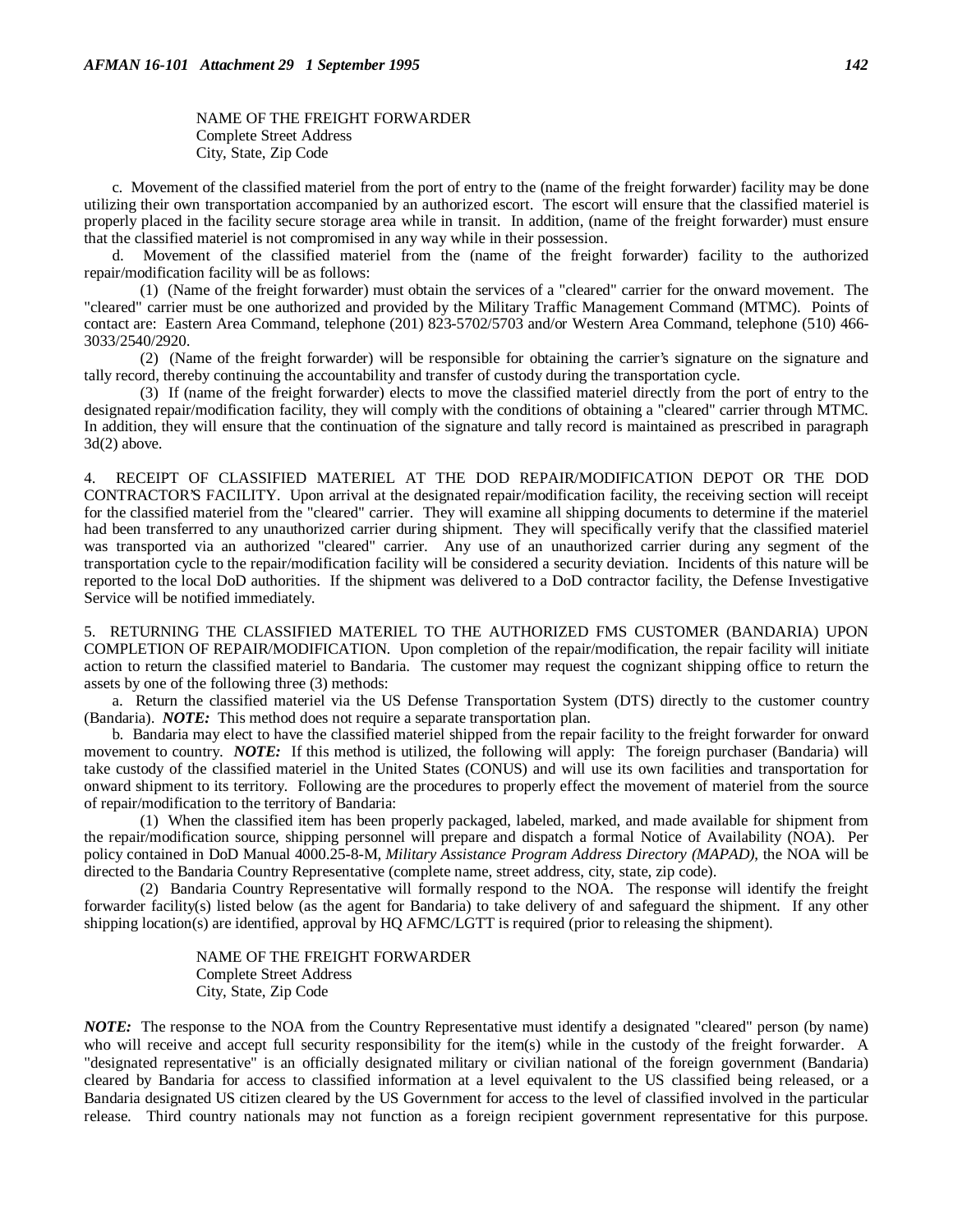#### *AFMAN 16-101 Attachment 29 1 September 1995 143*

(3) Based on the formal response to the NOA by the Bandaria Country Representative, the origin shipping officials will obtain a "cleared" carrier to transport the item(s) from the repair source to the identified freight forwarder facility. Possible modes of transportation include "cleared" US flag carrier airline, Military Traffic Management Command (MTMC) "cleared" trucking companies, and/or US Postal Service registered mail. Regardless of the mode of carriage selected, transportation personnel will initiate "signature service" procedures which will govern the movement to the freight forwarder facility. Examples of acceptable signature service documents are DD Form 1907, **Signature and Tally Record**, Commercial Form AC-10, **Airline Signature Service Record**, PS Form 3806, **Receipt for Registered Mail**, and AF Form 349, **Receipt for Documents Released to Accredited Representatives of Foreign Nations**.

(4) After selection of the "cleared" carrier, and release of custody of the classified item(s) via execution of the signature service documents, a Report of Shipment (REPSHIP) will be immediately dispatched by shipping personnel. The REPSHIP will be in the form of an electronic transmission. Addressees must include the CONUS freight forwarder, any known en route transfer locations, and the in-country "Mark For" location. HQ AFMC/LGTT will be listed as an informational addressee on the REPSHIP transmission.

(5) Bandaria's designated representative (name of the freight forwarder) will be required to advise the shipping office on any shipment not received within 48 hours after the estimated time of arrival specified in the REPSHIP. Upon receipt of such notice, the shipping office will immediately initiate tracer action. When the materiel is located, if it is determined that the materiel was subject to compromise, the local security authorities will be notified (depot shipments). If the materiel was shipped from a contractor's facility, Defense Investigative Service (DIS) will be contacted immediately.

(6) Upon delivery of the classified item(s) to the freight forwarder facility, the customer's designated representative (person specified in NOA) authorized to receipt for the materiel will take custody of the materiel, sign and retain copies of the signature tally record, and place classified materiel in the facility's secure storage area. If for any reason the customer's designated representative suspects the shipment was compromised during shipment (i.e., pack damaged, seals broken, etc.), DIS will be notified immediately.

(7) The classified materiel, while in the custody of the customer's designated representative (name of the freight forwarder), will not be opened, left unsecured, nor handled by unauthorized personnel. Only designated representatives are authorized to handle the classified shipment while in the custody of (name of the freight forwarder).

(8) (Name of the freight forwarder) will arrange for the movement of the classified materiel from their facility to the port of exit by one of the following means:

(a) Movement will be by their own source of transportation accompanied by an escort. Delivery will be made directly to the overseas carrier. The carrier will be either owned or chartered by the US Government or under US registry. If the carrier is not a US registered carrier, the carrier must be one owned or chartered by or under the registry of the recipient government (Bandaria). (Name of the freight forwarder) will obtain the necessary signature from the receiving carrier, which transfers custody and security responsibilities to the carrier.

(b) If transportation and escort services are not available through (name of the freight forwarder) resources, they will contact the appropriate MTMC area command for assistance in obtaining a "cleared" carrier to effect movement of the materiel to the specified carrier for the international segment. (name of the freight forwarder) designated representative will obtain the carrier's signature on a signature and tally record effectively transferring custody to the "cleared" carrier. See paragraph 3.d.(1) of this plan for MTMC points of contact.

(c) In addition to the above requirements, (name of the freight forwarder) will notify the FMS customer of the intended method and mode of shipment. This notification will include the carrier's name, estimated departure date and time, as well as the estimated arrival in-country.

c. Bandaria may elect to take delivery and custody of the repaired/modified classified materiel at the repair facility, but use their own military/civilian aircraft (i.e., pilot pick-up) for the onward transportation to country. If pilot pick-up is chosen as the mode of transportation, Bandaria will be required to obtain the necessary clearance from the DoD to operate their aircraft in CONUS. Upon obtaining their Aircraft Landing Authorization Number (ALAN) from SAF/IADV to operate their aircraft (military/commercial) within CONUS, they must notify the repair/modification facility of their estimated date and time of arrival. The repair/modification facility cognizant shipping personnel will arrange for all ground transportation and ensure that the classified materiel is loaded onto the customer's aircraft. In addition, the cognizant shipping office will ensure "signature service" procedures are initiated and will obtain a signed copy of the signature document signifying transfer of custody to the authorized FMS customer (Bandaria).

#### 6. RECIPIENT GOVERNMENT RESPONSIBILITIES (BANDARIA).

a. Upon receipt of the classified materiel from the specified international carrier, Bandaria officials will examine all shipping documents to determine if the materiel had been transferred to any unauthorized carrier during shipment. If so, they will immediately notify the US Air Force.

b. In addition, Bandaria must notify the US Air Force if any form of compromise is suspected during shipment.

1 Attachment Regulatory Reference Listing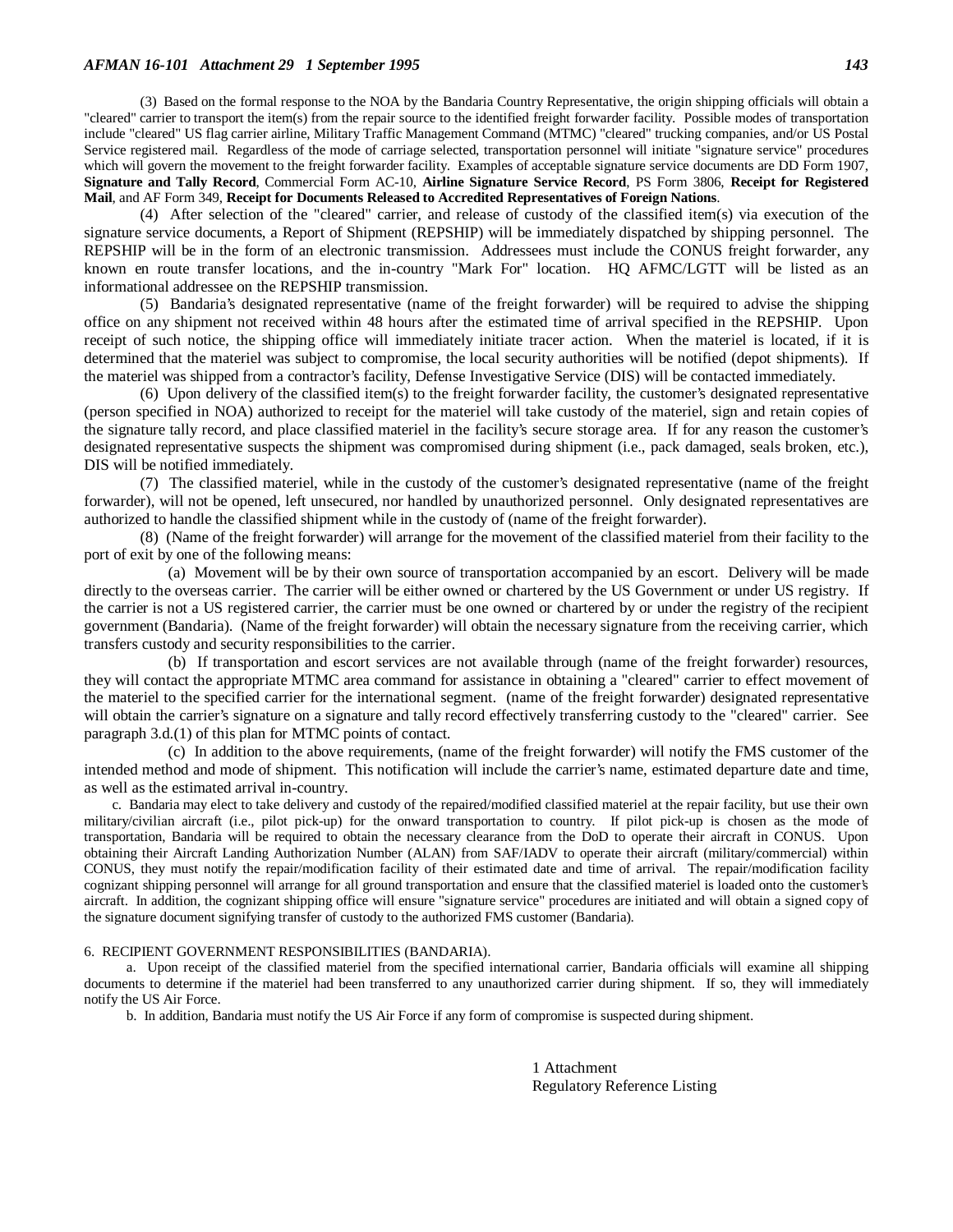# **REGULATORY REFERENCE LISTING**

DoD Manual 4000.25-8-M, *Military Assistance Program Address Directory (MAPAD) System* DoD Regulation 4500.32-R, *Military Standard Transportation and Movement Procedures (MILSTAMP)* DoD Manual 5105.38-M, *Security Assistance Management Manual (SAMM)* DoD Regulation 5200.1-R, *Information Security Program Regulation* DoD Manual 5220.22-M, *Industrial Security Manual for Safeguarding Classified Information* MIL-STD 129, *Marking for Shipment and Storage* AFI 24-201, *Transportation (Cargo Movement)* AFJMAN 24-204, *Preparing Hazardous Materials for Military Air Shipment* AFR 75-2, *Defense Traffic Management Regulation* AFMAN 16-101, *International Affairs and Security Assistance Management*

*\** The sample case designator and fictitious country name of "Bandaria" are used for sample purposes only. All references to "Bandaria" should be replaced with the name of the country or international organization.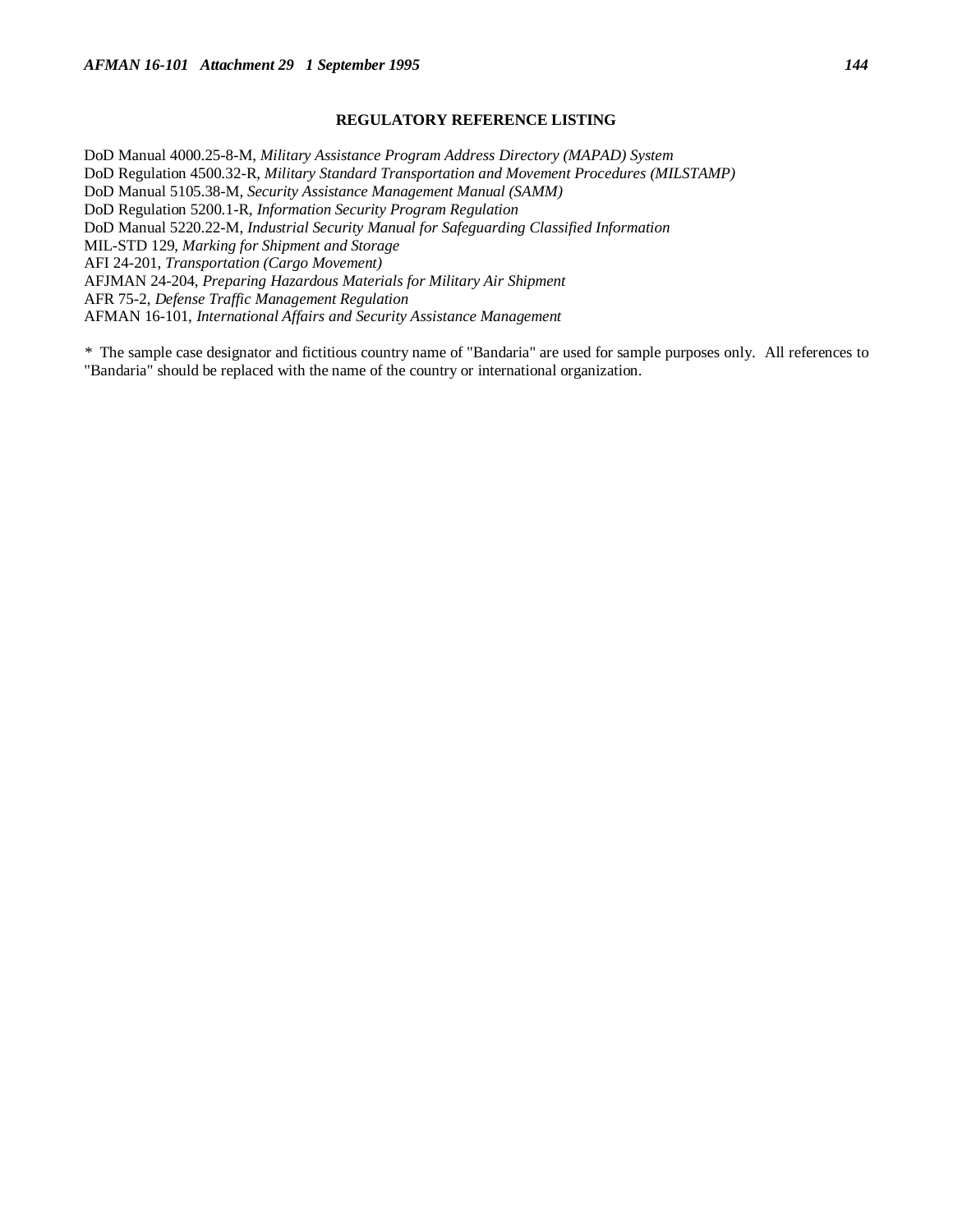A29.3. Transportation Plan - Type 3

#### **Foreign Military Sales (FMS) Case BD-D-QAD\***

1. GENERAL. In accordance with DoD 5105.38-M, *Security Assistance Management Manual (SAMM)*, DoD Regulation 5200.1-R, *Information Security Program Regulation*, DoD Manual 5220.22-M, *Industrial Security Manual for Safeguarding Classified Information*, and AFMAN 16-101, *International Affairs and Security Assistance Management*, this plan provides procedures for the return of classified (Confidential and/or Secret only) materiel identified on the United States of America Letter of Offer and Acceptance (LOA) for FMS case identified above.

2. CLASSIFIED MATERIEL BEING RETURNED FROM AN AUTHORIZED FMS CUSTOMER (BANDARIA) TO A CONUS DEPARTMENT OF DEFENSE (DOD) DEPOT/CONTRACTOR REPAIR/MODIFICATION FACILITY. *NOTE: Country utilizing own transportation.* The FMS customer (Bandaria) has a requirement to return classified materiel to a CONUS DoD depot/contractor facility for repair/modification. Bandaria has elected to return these assets directly to the CONUS repair/modification facility via their own aircraft (military/civilian). Following are the procedures to properly effect the movement of the classified materiel from Bandaria to the CONUS repair facility:

a. Bandaria, upon receiving their approved Aircraft Landing Authorization Number (ALAN) from SAF/IADV to operate their aircraft (military/commercial) within CONUS, will notify the appropriate repair/modification facility with the following information:

- Estimated date/time of arrival
- Airport of arrival (civilian/military)
- Pieces/weight/cube
- Document/requisition number(s)
- Classification of materiel (Secret and/or Confidential)
- Name of escort or authorized aircrew member
- ALAN
- CONUS freight forwarder

b. When the repair/modification facility is that of a DoD contractor, and is not located on or near a DoD controlled port, Bandaria will also provide the Defense Investigative Service (DIS) with the above information. In addition, Bandaria will be responsible for onward transportation from the arrival airfield to the repair/modification facility. This will be accomplished by one of the following methods:

(1) Bandaria's CONUS freight forwarder may arrange for the onward movement of the materiel via a "cleared" carrier. This carrier must be approved and authorized to transport classified materiel by the Military Traffic Management Command (MTMC). MTMC points of contact are: Eastern Area Command, telephone (201) 823-5702/5703 and/or Western Area Command, telephone (510) 466-3033/2540/2920.

(2) Bandaria may arrange either directly or through their freight forwarder to have the classified materiel transported from the arrival airfield to the repair facility. Regardless of the arrangements, transportation will be made using a "cleared" carrier obtained from MTMC. Failure to comply with this requirement will be considered a compromise in security and will be reported to DoD security personnel.

(3) In addition to the above, Bandaria will ensure that the classified materiel is properly packaged, labeled, marked, and prepared so as to not reveal the identity of the materiel during shipment. Included in the cargo preparation, Bandaria will initiate "signature service" procedures, and will obtain a signed receipt from the "cleared" carrier representative, thereby effectively transferring custody and responsibility to the carrier.

c. When the repair/modification facility is on or near the arrival airfield, the DoD cognizant shipping representative will be responsible for all transportation arrangements. As the DoD representative, they will receipt for the classified materiel, thereby effectively transferring custody to the DoD. In addition, they will be responsible for reporting to the local DoD security officials any suspected compromises that may have occurred during shipment.

### 3. RETURNING THE CLASSIFIED MATERIEL TO THE AUTHORIZED FMS CUSTOMER (BANDARIA) UPON COMPLETION OF REPAIR/MODIFICATION.

a. Upon completion of the repairs, the repair/modification facility will initiate action to return the classified materiel to Bandaria. When the classified item has been properly packaged, labeled, marked and made available for shipment, the repair/modification facility shipping personnel will prepare and dispatch a formal Notice of Availability (NOA). Per policy contained in DoD 4000.25-8-M, *Military Assistance Program Address directory (MAPAD)*, the NOA will be directed to the Bandaria Country Representative (complete name, street address, city, state, zip code). The Country Representative is responsible for notifying the customer on the availability of the repaired assets.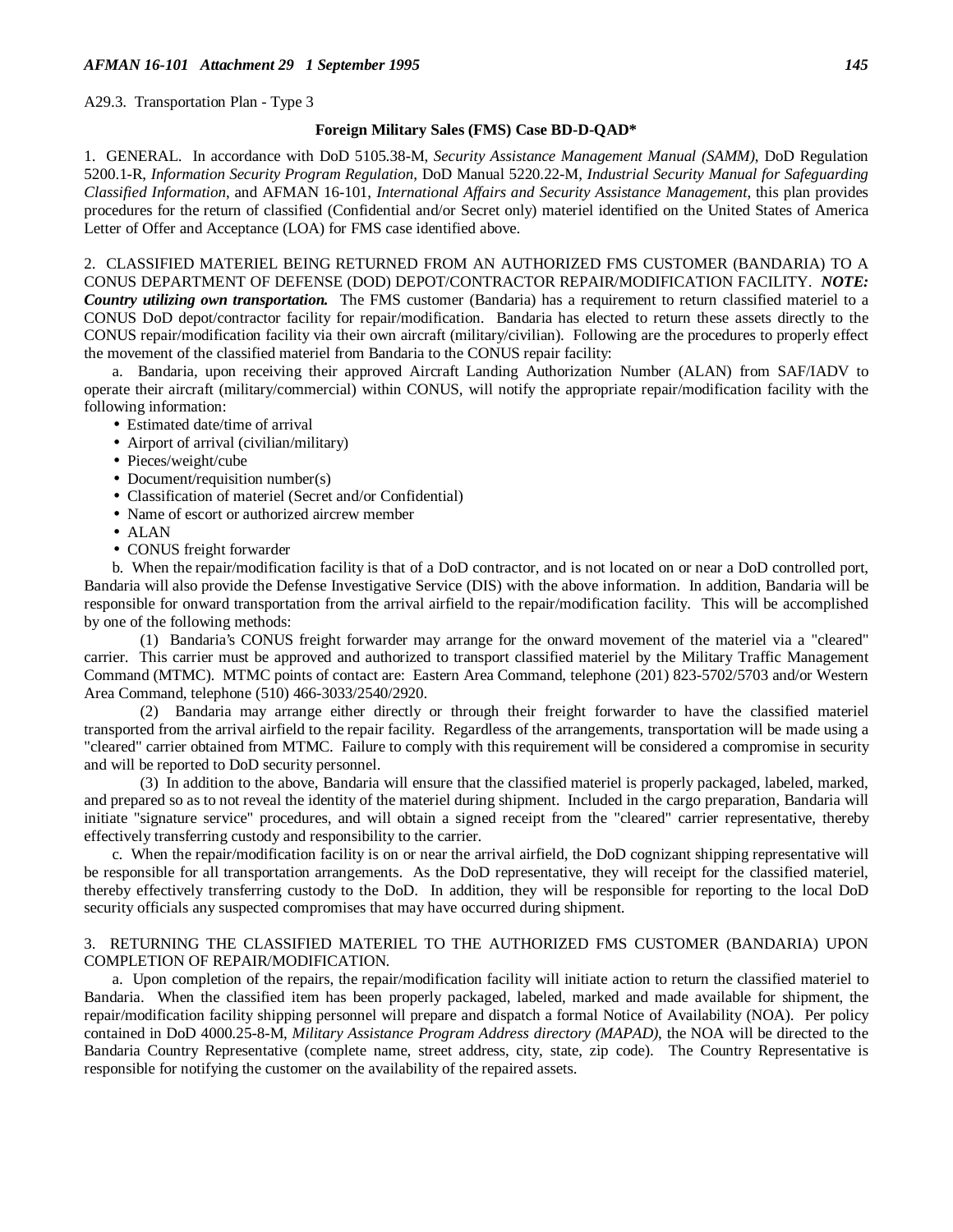b. Bandaria will take custody of the repaired/modified classified materiel at the repair facility, but use their own military/civilian aircraft (i.e., pilot pick-up) for the onward transportation to country. Bandaria will be required to obtain the necessary clearance from the DoD to operate their aircraft in CONUS. Upon obtaining their ALAN, they must notify the repair facility of their estimated date and time of arrival, and identify the person(s) (by name) who are authorized to receipt for the materiel. The repair facility cognizant shipping personnel will ensure "signature service" procedures are initiated and will obtain a signed copy of the signature document signifying transfer of custody to the authorized FMS customer (Bandaria).

> 1 Attachment Regulatory Reference Listing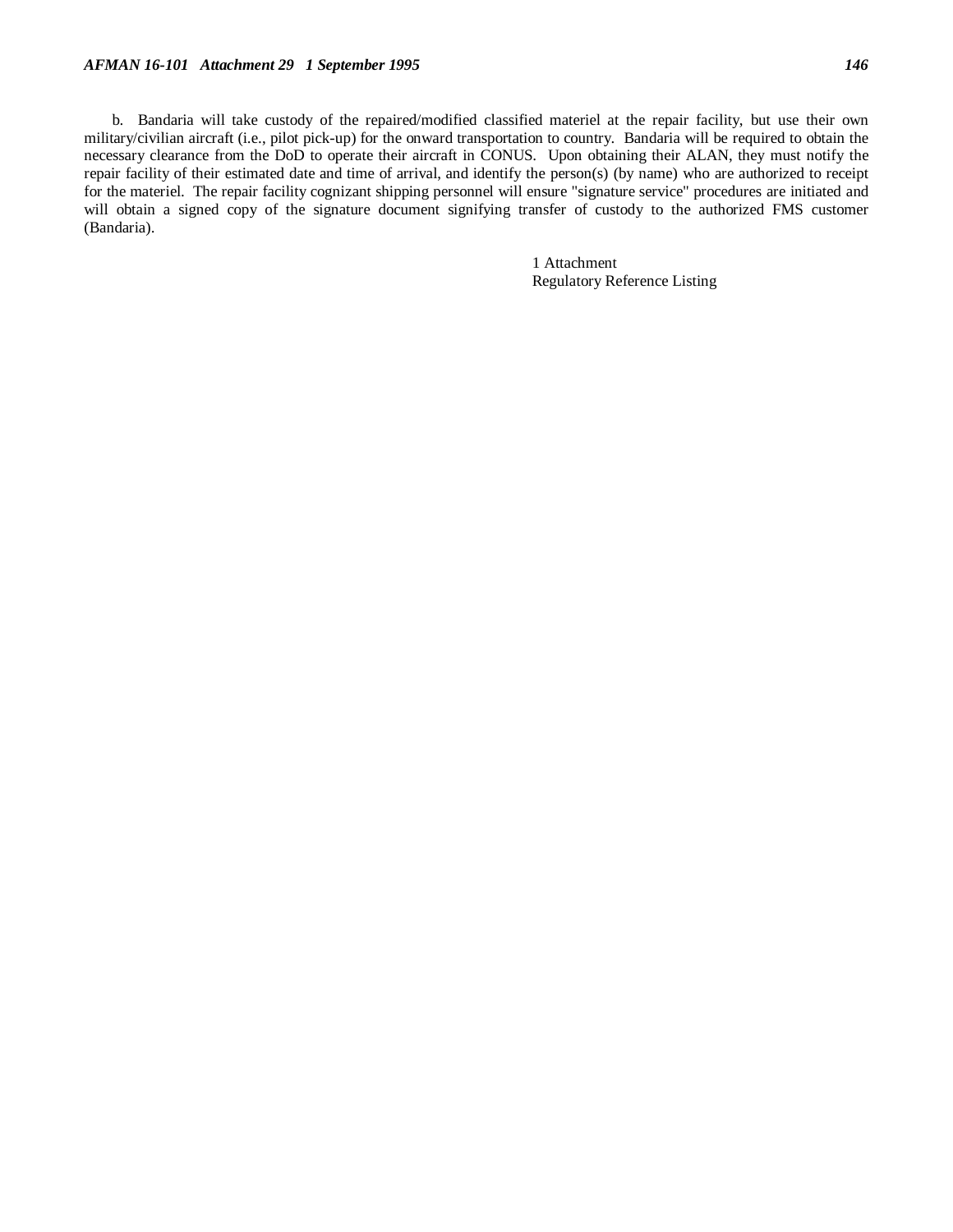# **REGULATORY REFERENCE LISTING**

DoD Manual 4000.25-8-M, *Military Assistance Program Address Directory (MAPAD) System* DoD Regulation 4500.32-R, *Military Standard Transportation and Movement Procedures (MILSTAMP)* DoD Manual 5105.38-M, *Security Assistance Management Manual (SAMM)* DoD Regulation 5200.1-R/, *Information Security Program Regulation* DoD Manual 5220.22-M, *Industrial Security Manual for Safeguarding Classified Information* MIL-STD 129, *Marking for Shipment and Storage* AFI 24-201, *Transportation (Cargo Movement)* AFJMAN 24-204, *Preparing Hazardous Materials for Military Air Shipment* AFR 75-2, *Defense Traffic Management Regulation* AFMAN 16-101, *International Affairs and Security Assistance Management*

*\** The sample case designator and fictitious country name of "Bandaria" are used for sample purposes only. All references to "Bandaria" should be replaced with the name of the country or international organization.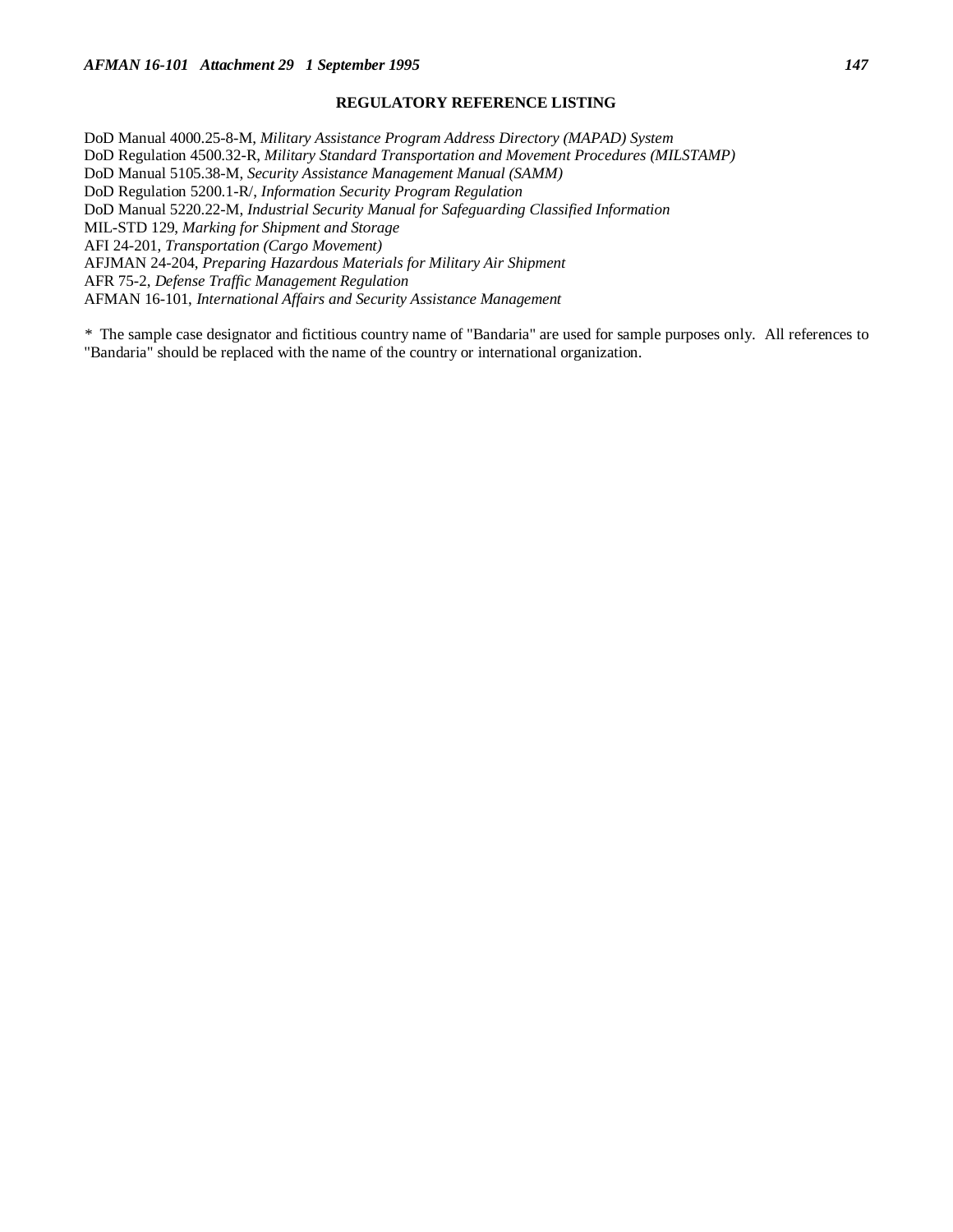### **SECTION 506(A), FOREIGN ASSISTANCE ACT EXECUTE ORDER**

SUBJECT: (Country) 506(A) Authority, US Air Force Execute Message Number

TO: Implementing Command(s) (Line Managers)

REF: SECDEF/USDP Message Date Time Group

1. Referenced message transmits an execute order authorizing US Air Force, pursuant to Presidential Determination under Section 506(A) of the Foreign Assistance Act of 1961, as amended, to provide (give a synopsis of hardware and services to be provided, i.e., aircraft, aircraft ferry, logistics support and/or training support).

2. For AFSAC/XMX: The following MASLs are provided to satisfy the requirements in the referenced message: Show generic code/MASL and MASL word description for each article or service to be provided, record control number (RCN) value and quantity (if applicable).

3. HQ AFMC/IA will designate a Security Assistance Program Manager (SAPM). AFSAC is responsible for establishing a pseudo case identifier and an RCN for each of the lines in paragraph 2.

4. AFSAC/XMX will track cost of materiel and all associated packing, crating, handling, transportation, and port handling expenses incurred in the shipment of materiel to the port of (discharge). The costs will be reported to the SAF/IA Country Director as soon as determined.

5. The implementing command's Line Manager is responsible for providing all costs associated with his or her portion of the program to the AFSAC Line Manager for cost tracking purposes.

6. The provisions of Section 506(A) only authorize the drawdown of materiel from stock and the provision of noncontractual services from DoD resources. Any costs incurred for non-contractual services as well as supplies used to support this tasking should be identified against ESP code (insert ESP code obtained from SAF/FMABD) for future reimbursement. Until appropriations are made available by Congress IAW Presidential request, open account receivables should be established for incurred costs by each performing agency.

7. Within ten days, each command will provide the name, office symbol, and phone number of the Line Manager. In addition, the AFSAC Line Manager will provide the SAF/IA Country Director with a list of established RCNs and pseudo case identifiers. The set of the set of the set of the set of the set of the set of the set of the set of the set of the set of the set of the set of the set of the set of the set of the set of the set of the set of the se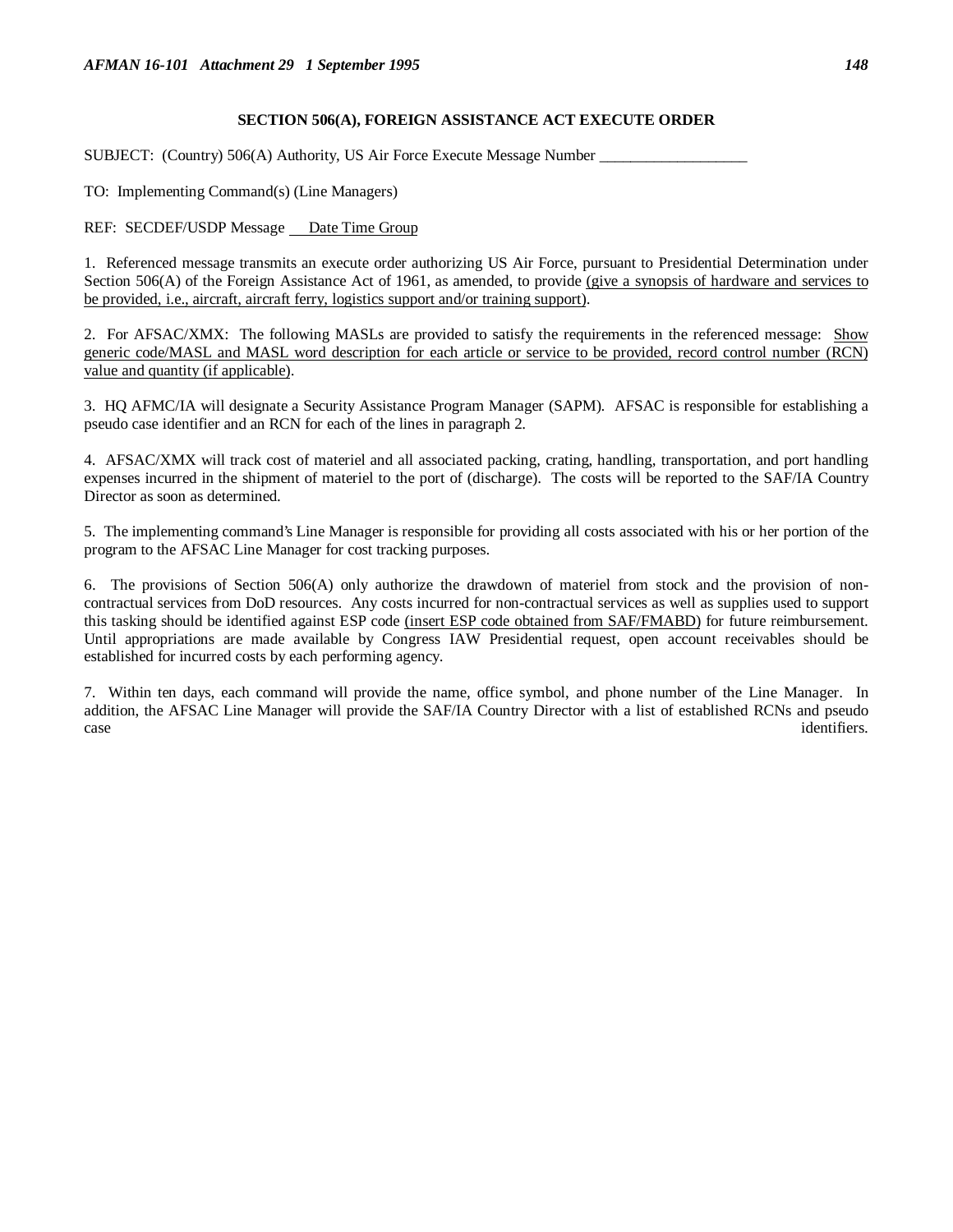# **SUGGESTED FORMAT FOR SECTION 30 SALES AGREEMENT**

United States Department of the Air Force (1) Purchaser (Name, Address, Sales Agreement  $\&$  Zip Code) (2) Purchaser's Reference (3) Case Identifier

**Offer** 

 $\_$  ,  $\_$  ,  $\_$  ,  $\_$  ,  $\_$  ,  $\_$  ,  $\_$  ,  $\_$  ,  $\_$  ,  $\_$  ,  $\_$  ,  $\_$  ,  $\_$  ,  $\_$  ,  $\_$  ,  $\_$  ,  $\_$  ,  $\_$  ,  $\_$  ,  $\_$  ,  $\_$  ,  $\_$  ,  $\_$  ,  $\_$  ,  $\_$  ,  $\_$  ,  $\_$  ,  $\_$  ,  $\_$  ,  $\_$  ,  $\_$  ,  $\_$  ,  $\_$  ,  $\_$  ,  $\_$  ,  $\_$  ,  $\_$  ,

Pursuant to the Arms Export Control Act, the Government of the United States (USG) hereby offers to sell to the above purchaser the defense articles and defense services listed below (hereafter referred to collectively as "items" and individually as "defense articles" or "defense services"), subject to the terms contained herein and conditions set forth in Annex A, and to such other special terms and conditions which may be a part of, and appended to, this Sales Agreement.

(4) Signature (US Air Force Authorized Representative) (8) This Offer Expires:

(9) Accounting Activity(s)

(5) Typed Name and Title

(6) Address:

(7) Date:

| Item or<br>Ref No. | Item Description<br>(Including Stock Number) | <b>Duantity</b> | Unit of<br><i>Issue</i> | Estimated<br>Unit Cost | Estimated<br>Total | Availability<br>and Remarks |
|--------------------|----------------------------------------------|-----------------|-------------------------|------------------------|--------------------|-----------------------------|
| 10)                | if applicable)<br>11)                        | (12)            | 13)                     | (14)                   | Cost<br>(15)       | 16)                         |
|                    |                                              |                 |                         |                        |                    |                             |

# (17) Estimated Total Costs \$

(18) Terms: CASH WITH ACCEPTANCE

# ACCEPTANCE

 $\_$  . The contribution of the contribution of the contribution of the contribution of the contribution of the contribution of the contribution of the contribution of the contribution of the contribution of the contributio

(19) I am a duly authorized representative of (company) and upon behalf of said company accept this offer under the terms and conditions contained herein (20) this (date) day of (month) 19.

(21) SIGNATURE

(22) End items to which items apply:

(23) Recipient foreign country and recipient armed forces:

#### EXPLANATORY NOTES

1. The item or reference number appearing in the "ITEM OR REF. NO." Column together with the case identifier shown should always be used as a reference in future correspondence.

2. Availability leadtime quoted is the estimated number of months required to complete delivery of the items(s) in accordance with the terms of delivery after receipt of acceptance to this Sales Agreement.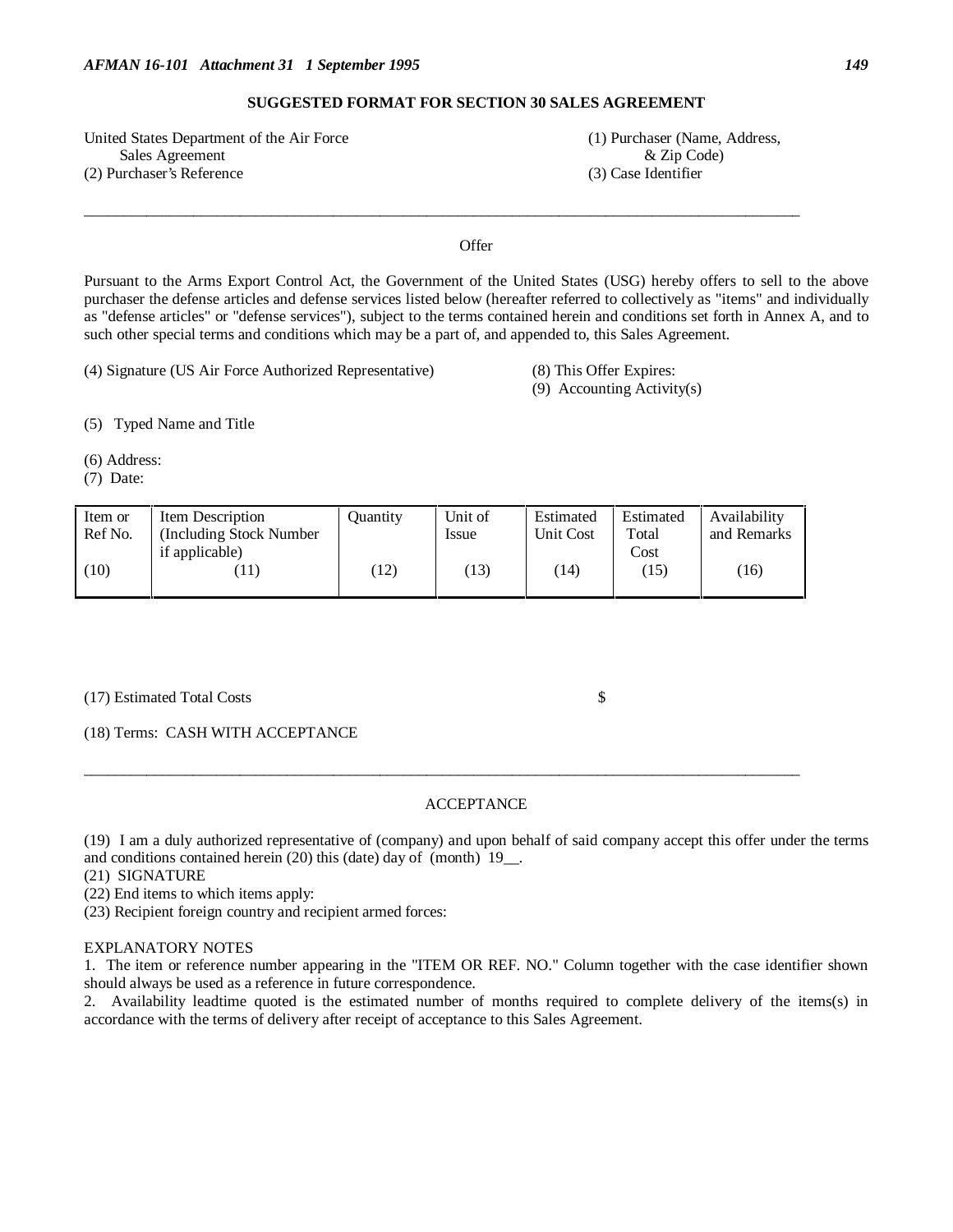### **GENERAL CONDITIONS - ANNEX A TO SECTION 30 SALES AGREEMENT**

#### A. THE GOVERNMENT OF THE UNITED STATES:

1. Agrees to sell such items from its Department of Defense (hereinafter referred to as DoD) stocks and resources, or to procure them under terms and conditions consistent with DoD regulations and procedures. The Purchaser understands that selection of any contractor source to fill this requirement is solely the responsibility of the Government of the United States (hereinafter referred to as USG). Further, the Purchaser agrees that the DoD is solely responsible for negotiating the terms and conditions of all contracts necessary to fulfill the requirements in this Sales Agreement.

2. Advises that the USG makes no warranties or guarantees, either expressed or implied, regarding the items being sold. In particular, the USG disclaims any liability resulting from patent infringement occasioned by the use of manufacture outside the United States of items supplied hereunder. The USG agrees to exercise, upon the Purchaser's request, any rights (including those arising under any warranties the USG may have under any contract connected with the procurement of any items). Any additional cost resulting from the exercise of any rights that the USG may have under any contract connected with the procurement of items shall be charged to the Purchaser.

3. Agrees to deliver and pass title to the items to the Purchaser at the initial point of shipment unless otherwise specified in this Sales Agreement. With respect to defense articles procured for sale to the Purchaser, this will normally be at the manufacturers' facility. For defense articles from stock, this will normally be at the US depot. Articles will be packed, crated, or otherwise prepared for shipment prior to the time the title passes. If "Point of Delivery" is specified other than the initial point of shipment, the US Air Force will arrange movement of the items to the authorized delivery point as reimbursable service but will pass title at the initial point of shipment; the USG disclaims any liability for damage or loss to the items incurred after passage of title irrespective of whether transportation is by common carrier or by the US Defense Transportation System.

### 4. Advises that:

a. Unless otherwise specified, USG standard items will furnished without regard to make or model.

b. The price of items to be procured shall be at their total cost to the USG. Unless otherwise specified, the cost estimate of items to be procured, availability determination, and delivery projections quoted are estimates based on current available data. The USG will incur no liability based upon these estimates.

c. The USG, however, will use its best efforts to deliver items or render services for the amount and at the times quoted.

5. Under unusual and compelling circumstances when the national interest of the United States so requires, the USG reserves the right to cancel or suspend all or part of this Sales Agreement at any time prior to delivery of defense articles or performance of services. The USG shall be responsible for all termination costs of its suppliers resulting from cancellations or suspensions under this paragraph.

6. Shall refund to the Purchaser any payments received hereunder which prove to be in excess of the final total cost of delivery and performance of this Sales Agreements of the Purchaser.

7. Advises that personnel performing defense services provided under this Sales Agreement will perform such services only in the United States and only in support of the sale of defense articles.

# B. THE PURCHASER:

1. Shall pay to the USG the total cost to the USG of the items, even if final total cost exceeds the amounts estimated in this Sales Agreement.

2. Shall make payment(s) for the items by check(s) payable in United States dollars to the Treasurer of the United States.

3. Shall, in accordance with Terms of "Cash with Acceptance," forward with this Sales Agreement a check in the full amount shown as the estimated total cost, and agrees to make such additional payment(s) as may be specified upon notification of cost increase(s) and request(s) for funds to cover such increases.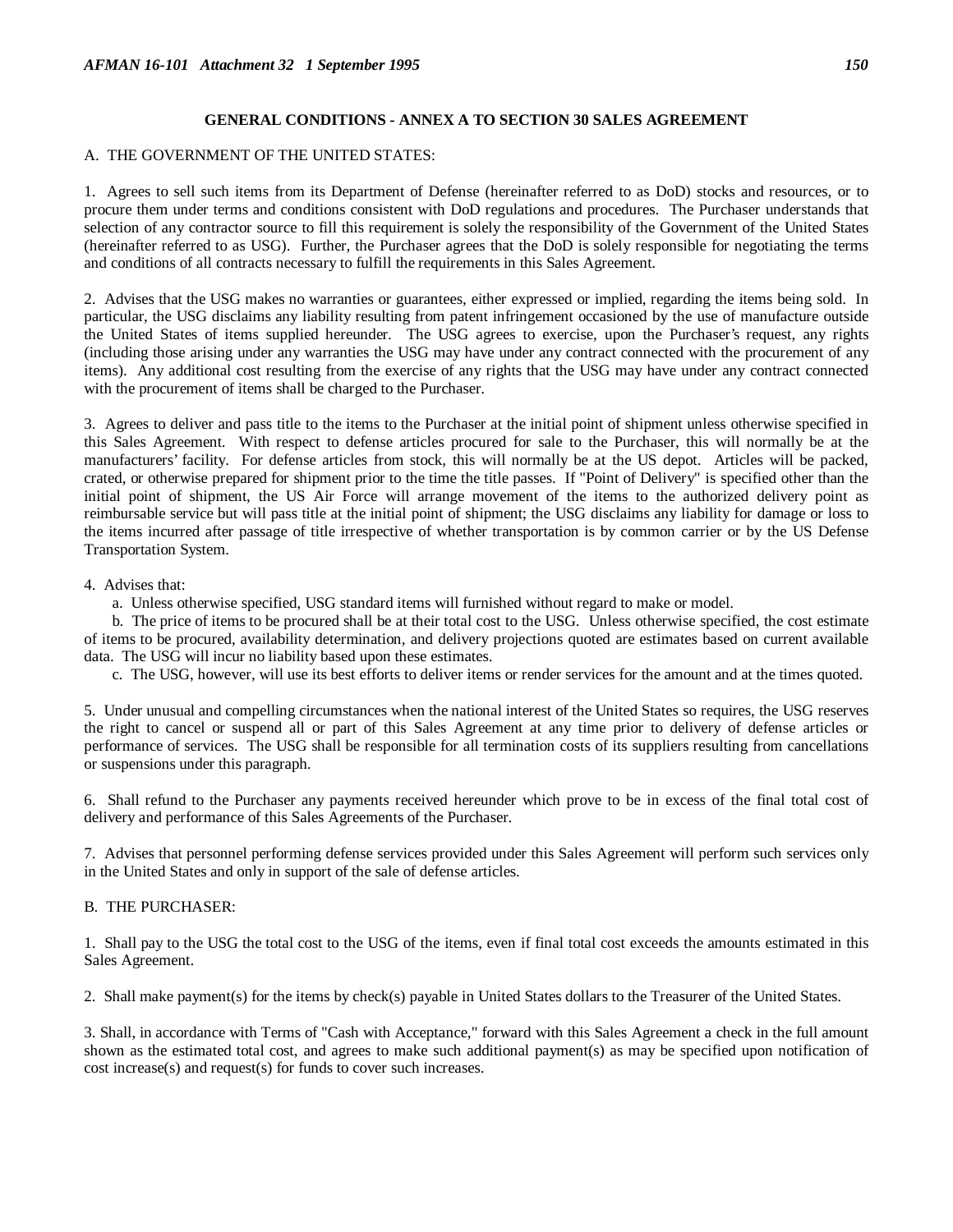#### *AFMAN 16-101 Attachment 32 1 September 1995 151*

a. Agrees, that request for funds or billing under paragraph B.3.a. above are due and payable in full on presentation, or, if a payment date is specified in the request for funds or bill, on the payment date so specified. Without affecting Purchaser's obligation to make such payment(s) when due, documentation in support of request for funds or bills will be made available to the Purchaser by DoD upon request.

b. Agrees to pay interest on any amount by which it is in arrears on payments, determined by considering collectively all of the Purchaser's open Sales Agreements with the DoD. Interest shall be calculated on a daily basis. The principal amount of the arrearage shall be computed as the excess of cumulative financial requirements of the Purchaser over total cumulative payments. The rate of interest paid shall be a rate not less than a rate determined by the Secretary of the Treasury taking into consideration the current average market yield on outstanding short-term obligations of the USG as of the last day of the month preceding the net arrearage and shall be computed from the net arrearage.

4. Shall designate the end item into which defense articles will be incorporated for resale or for which defense articles are concurrent or follow-on support.

5. Shall identify the foreign purchaser and recipient foreign armed forces.

6. Shall furnish with its acceptance of this Sales Agreement the number and date of the munitions export license or approval pursuant to Section 38 of the Arms Export Control Act (hereinafter referred to as "AECA") and shipping instruction for the items.

7. Shall be responsible for obtaining any desired insurance coverage, ultimate customs clearance, and appropriate export licenses.

8. Shall accept title to the defense articles at the initial point of shipment (see para. A.3 above). Purchaser shall be responsible for in-transit accounting and settlement of claims against common carriers. Title to defense articles transported by parcel post shall pass to the Purchaser on the date of parcel post shipment.

9. May cancel this Sales Agreement with respect to any or all of the items listed in this Sales Agreement at any time prior to the delivery of defense articles or performance of services. It shall be responsible for all costs resulting from cancellation under this paragraph.

10. Shall use the items sold hereunder solely for the purposes specified in Section 30 of the AECA, to wit: for incorporation into end items and for (concurrent or follow-on support) to be sold by the Purchaser on a direct commercial basis to a friendly foreign country or international organization pursuant to an export license or approval under Section 38 of the AECA.

#### 11. Agrees that:

a. The end item to which the defense articles apply is to be procured for the armed forces of a friendly country or international organization;

b. The defense articles would be supplied to the Purchaser as government-furnished equipment or materials if the end items were being procured for the use of the US Armed Forces, and

c. The items are available only from USG sources or are not available to the Purchaser directly from US commercial sources at such times as may be required to meet the Purchaser's delivery schedule.

12. To the extent that any items sold hereunder may be classified by the USG for security purposes, the Purchaser shall employ all measures necessary to preserve such security, including entering into an agreement with the foreign purchaser of the end item (or concurrent or follow-on support) to maintain a similar classification throughout the period during which the USG may maintain such classification. The USG will use its best efforts to notify the Purchaser if the classification is changed. The Purchaser will ensure, by all means available to it, respect for proprietary rights in any defense article furnished, whether patented or not.

#### C. INDEMNIFICATIONS AND ASSUMPTION OF RISKS:

1. The Purchaser renounces all claims against the USG, its officers, agents, and employees arising out of or incident to this Sales Agreement, whether concerning injury to or death of personnel, damage to or destruction of property, or other matters, and will indemnify and hold harmless the USG, its officers, agents, and employees against any such claims of third parties and any loss or damage to USG property.

2. The Purchaser agrees to relieve the contractors and subcontractors of the USG from liability for, and will assume the risk of, loss or damage to: (i) Purchaser's property (including the items procured pursuant to this Sales Agreement, before or after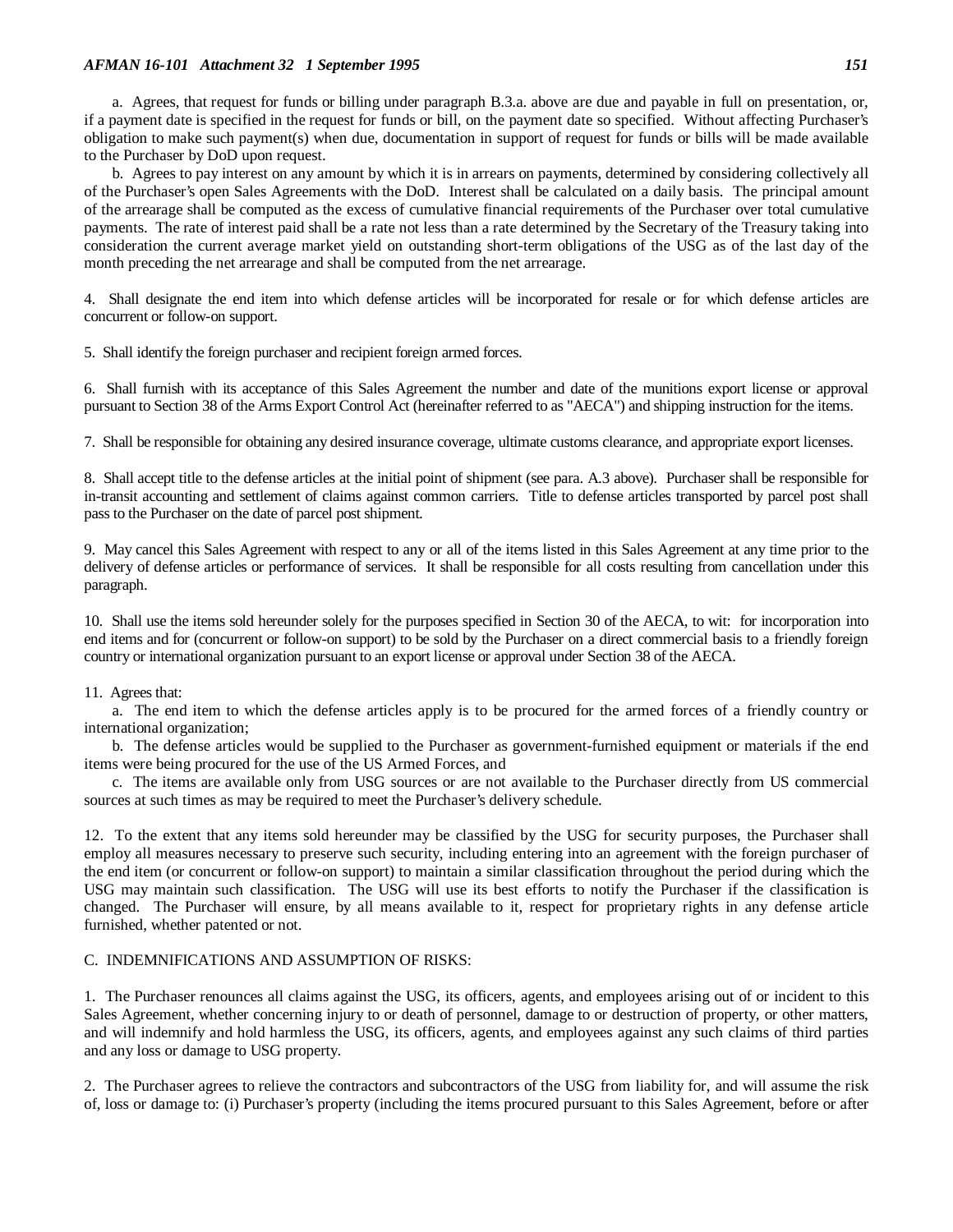passage of title to Purchaser) and (ii) property of the DoD furnished to suppliers specifically to implement this Sales Agreement, to the same extent that the USG would assume for its property if it were procuring for itself the item or items procured pursuant to this Sales Agreement.

### D. ACCEPTANCE:

1. To accept this Sales Agreement, the Purchaser will not later than the expiration date of the Sales Agreement, as set forth herein, return three copies properly signed to the accounting center designated herein, accompanied by the check required by the Terms herein. In addition, Purchaser will concurrently return one copy properly signed to the representative of the US Air Force making the offer. When properly accepted and returned as specified herein, the provisions of this Sales Agreement shall be binding upon the USG and the Purchaser.

2. It is understood that implementation of the Sales Agreement cannot proceed without a proper acceptance. Failure to comply with Terms and Conditions required for acceptance, as, for example, delay in submission of payment of full estimated cost, may require revision, reissue or cancellation of this Sales Agreement.

3. Unless a written request for extension is made by the Purchaser and granted in writing by an authorized representative of the US Air Force, the offer to sell contained herein shall terminate on the expiration date set forth herein.

#### E. ENCLOSURES:

Enclosures attached are, by this reference, incorporated herein and are made a part hereof as though set forth in full.

#### F. PUBLIC INSPECTION:

This Sales Agreement will be made available for public inspection to the fullest extent possible consistent with the national security of the United States.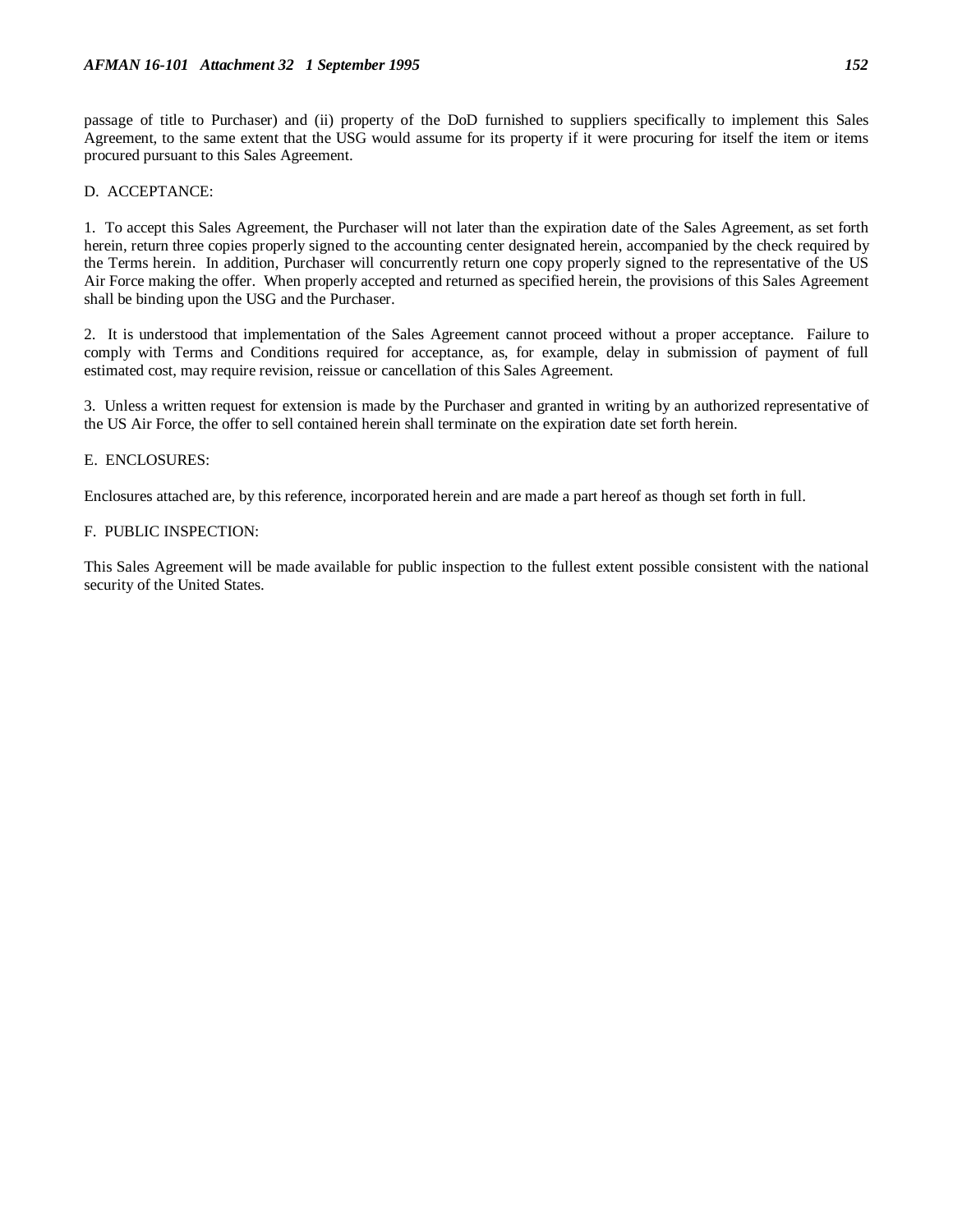### **WORKSHEET FOR REQUESTING TECHNICAL ASSISTANCE TEAM (TAT) AND TECHNICAL ASSISTANCE FIELD TEAM (TAFT)**

A33.1. PURPOSE

A33.2. PERSONNEL

- Grade
- AFSC
- Summary of tasks/responsibilities
- Prerequisite training

# A33.3. SUPPORT ARRANGEMENT

- Lodging
- Food
- Transportation
- FAAS Agreement

### A33.4. EQUIPMENT AND CLOTHING

- Equipment, such as tools, training aids, test equipment
- Flying gear
- Military uniforms
- Civilian clothing
- Other

# A33.5. REPORTING INSTRUCTIONS

- Location
- Tour duration
- Accompanied or unaccompanied
- En route TDYs
- Authorized mode of travel
- Sponsor/reporting official

# A33.6. HHG/BAGGAGE

- Allowances
- Routing

# A33.7. MEDICAL/IMMUNIZATION REQUIREMENTS

- A33.8. SPECIAL INSTRUCTIONS
- A33.9. ESTIMATED COSTS FOR IN-COUNTRY SUPPORT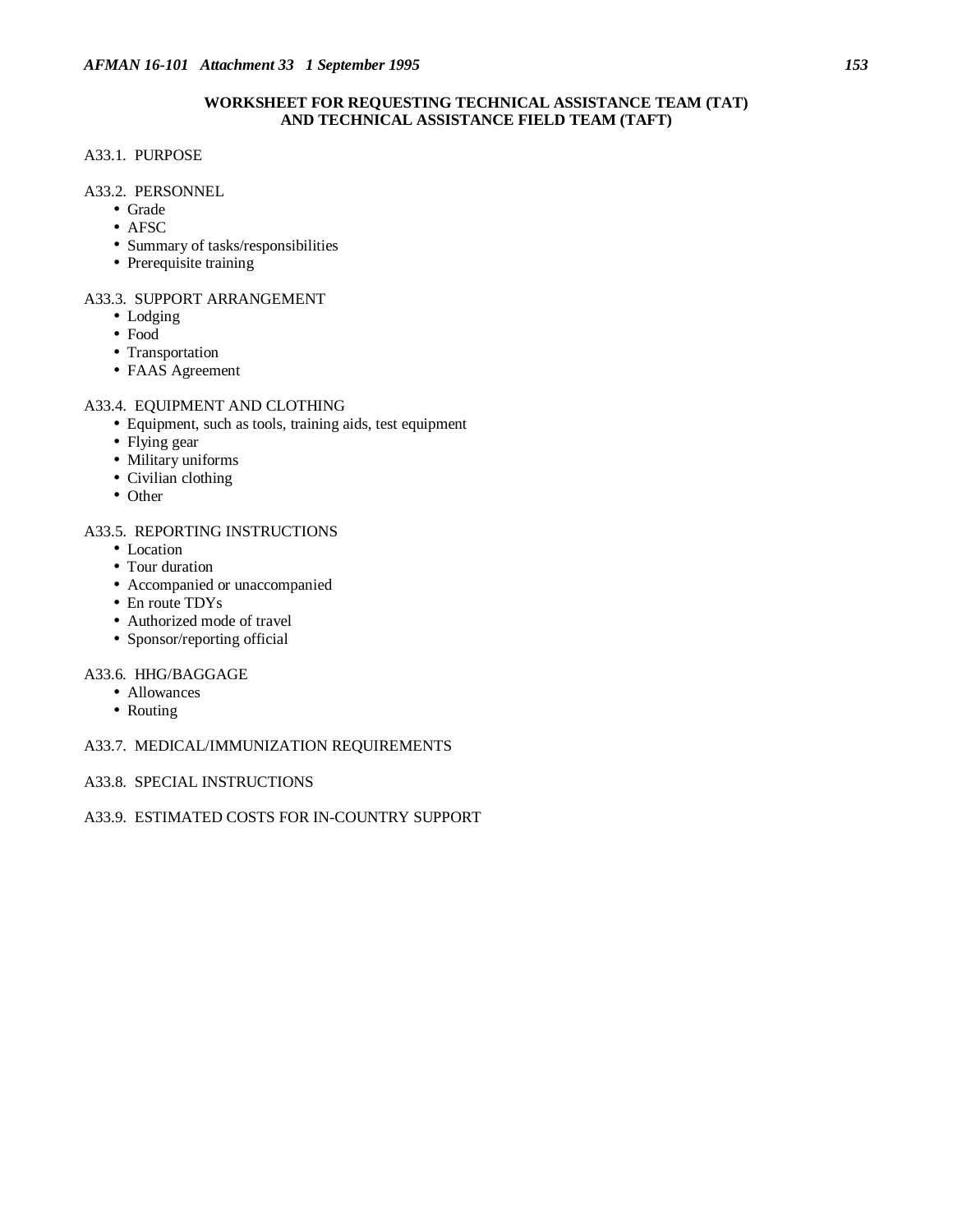# **CHECKLIST FOR SECURITY ASSISTANCE TEAMS**

For use in requesting/determining LOA data for PCS teams (ETSS/TAFT/WSLO) and for preparing supplemental conditions for LOAs (DoD 7000.14-R, Volume 15).

# A34.1. PRE-DEPLOYMENT TRAINING (Tuition only, exclude TDY costs): Mark yes or N/A under the "Required" column. COURSE DURATION LOCATION REQD TUITION COST

Orientation Training Cross-Cultural Communications Course Anti-Terrorism Training **Other** 

# A34.2. ESTIMATED PRE-DEPLOYMENT TDY COSTS:

- En Route Training/Orientation:
- Personnel Cost During En Route Training:

A34.3. ESTIMATED PCS COSTS:

A34.3.1. PERSONNEL:

Quantity Grade/Specialty Position Estimated Report Date (Mo/Yr) Duration (mos) Estimated cost

# A34.3.2. ROUND TRIP TRANSPORTATION COSTS:

- Unaccompanied (Team member only):
- Accompanied (Member and dependents):
- A34.3.3. SHIPMENT OF HOUSEHOLD GOODS:
	- Unaccompanied (Team member only);
	- Accompanied (Member and dependents):
- A34.3.4. PACKING, CRATING, LINE HAUL, HANDLING, AND STORAGE:
	- Unaccompanied (Team member only):
	- Accompanied (Member and dependents):
- A34.3.5. SHIPMENT OF POV:
- A34.3.6. COST OF LIVING ALLOWANCE (COLA):
	- Unaccompanied (Team member only):
	- Accompanied (Member and dependents):

A34.3.7. HOUSEHOLD LIVING ALLOWANCE (HOLA) OR COST OF TEMPORARY AND PERMANENT HOUSING (to be provided by SAO):

- Unaccompanied (Team member only):
- Accompanied (Member and dependents):

A34.3.8. IN-COUNTRY SUPPORT COSTS (to be provided by SAO):

- Foreign Affairs Administrative Support (FAAS):
- Vehicles (leased or purchased) for official use (and private use if POV shipment not authorized) fuel/maintenance costs:
- Mission sustainment equipment, articles, supplies (identify):
- Dependent schooling (accompanied only):
- Quality of life/morale welfare and recreation (QOL/MWR) (identify):
- Special country-unique requirements (must be justified):
	- Drivers
	- Security Guard(s)
	- Other (specify):

# A34.4. TDY COSTS AFTER ARRIVAL IN COUNTRY:

- TDY within country:
- TDY to CONUS:

A34.5. OTHER MISCELLANEOUS COSTS (identify, e.g. civilian CONUS home leave travel):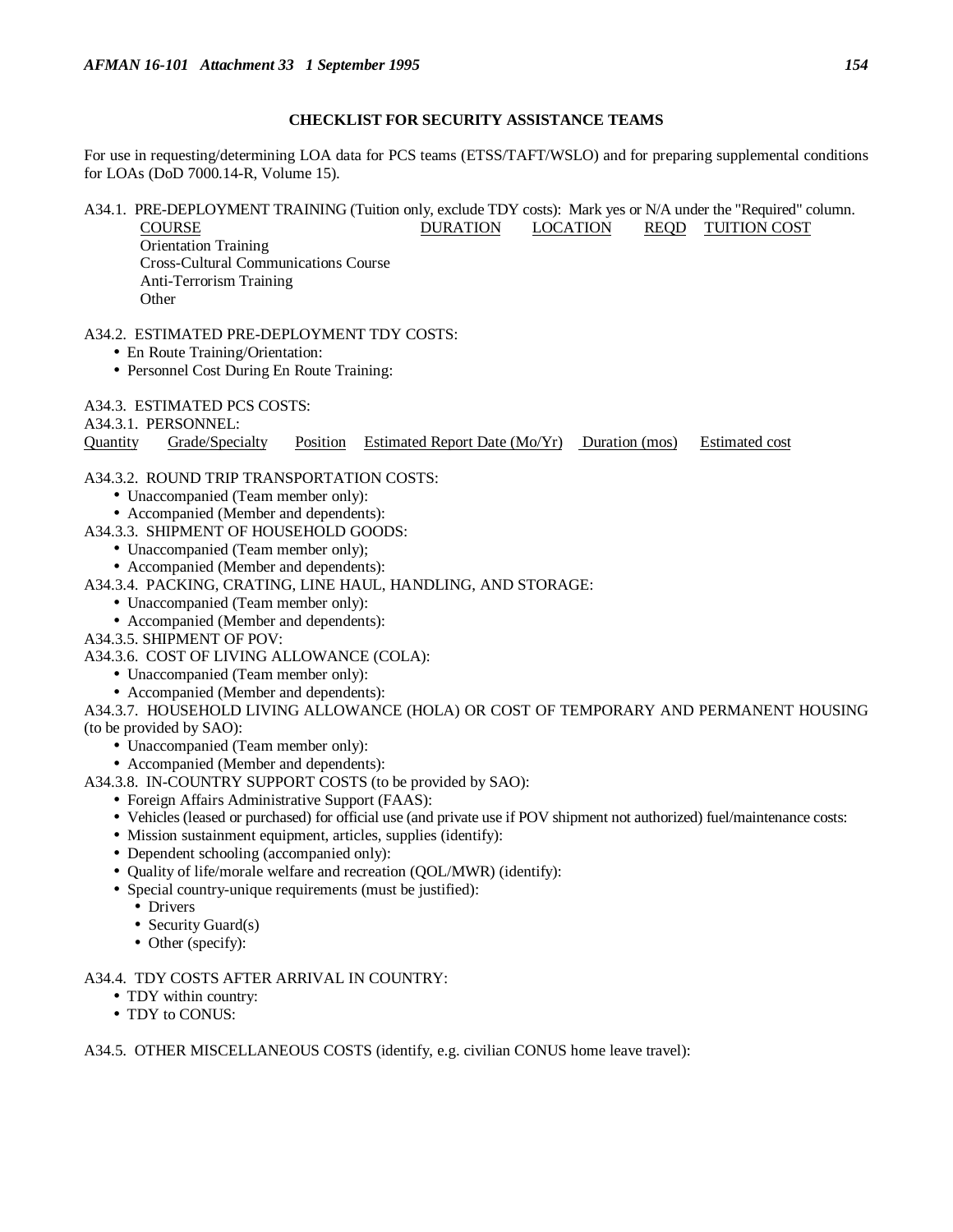# **FORMAT FOR INITIAL REPORT FOR SATS\***

|                                                                                                                                                                   | FROM: (Team Chief/Senior Member)                                        |          |          |            |  |  |  |  |
|-------------------------------------------------------------------------------------------------------------------------------------------------------------------|-------------------------------------------------------------------------|----------|----------|------------|--|--|--|--|
| <b>SUBJECT: SAT Initial Report (FMS Case Designator)</b>                                                                                                          |                                                                         |          |          |            |  |  |  |  |
| TO:                                                                                                                                                               | <b>LOA Line Manager</b><br>SAF/IA Geographic Division<br><b>IN TURN</b> |          |          |            |  |  |  |  |
| 1. Team title and composition:                                                                                                                                    |                                                                         |          |          |            |  |  |  |  |
| 2. Preparatory training and briefing:                                                                                                                             |                                                                         |          |          |            |  |  |  |  |
|                                                                                                                                                                   | Dates                                                                   | Activity | Location | <b>OPR</b> |  |  |  |  |
| 3. Arrival date and mode of transportation for each member:                                                                                                       |                                                                         |          |          |            |  |  |  |  |
| 4. Conditions upon team arrival:                                                                                                                                  |                                                                         |          |          |            |  |  |  |  |
| Lodging:<br>Food:<br>Transportation:<br>Reception:<br>Work center facilities and equipment:<br>Availability of host personnel:<br>Problems in any of these areas: |                                                                         |          |          |            |  |  |  |  |
|                                                                                                                                                                   |                                                                         |          |          |            |  |  |  |  |

5. Recommendations for future deployments:

\_\_\_\_\_\_\_\_\_\_\_\_\_\_\_\_\_\_\_\_\_\_\_\_\_\_\_\_\_\_\_\_\_\_\_\_\_\_

(Team Chief or Senior Member)

cc: SAO

\* Use the format in AFJI 16-105 (formerly AFR 50-29) for training teams.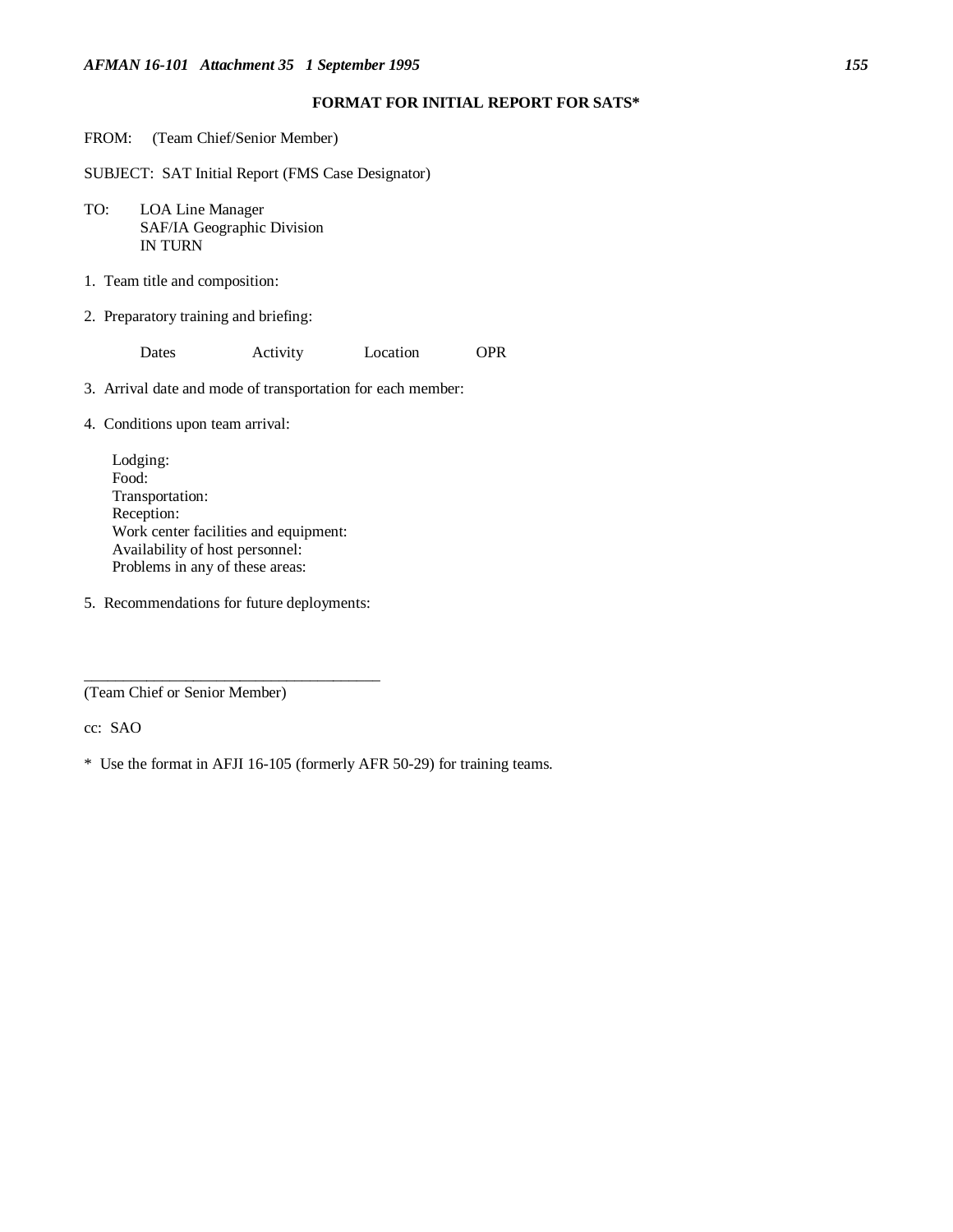